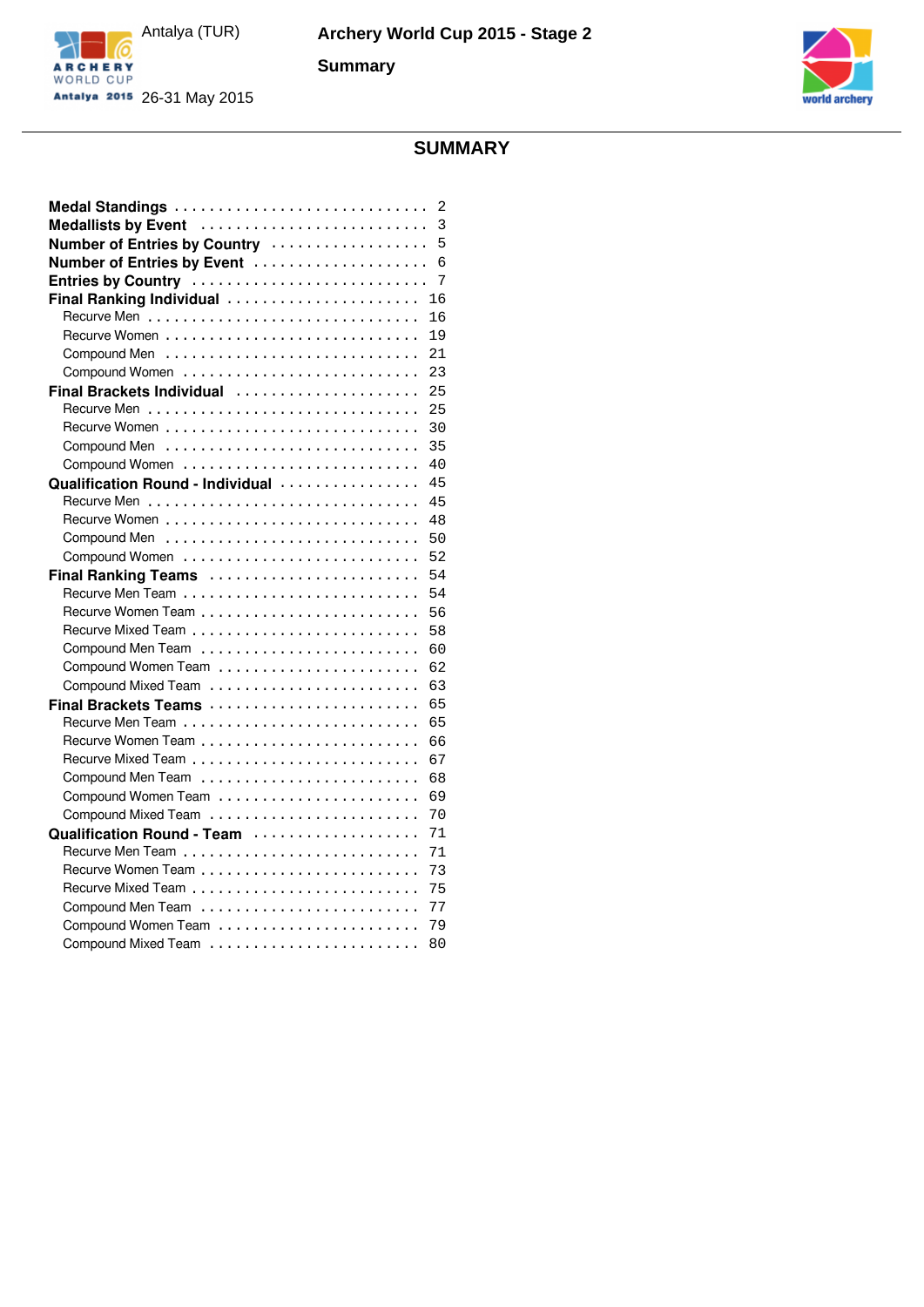<span id="page-1-0"></span>



**Medal Standings**

# **MEDAL STANDINGS**

| Rank   NOC     |                    |              |                | Individual   |                |              |              | Team         |                |              |              | <b>Total</b>   |                | Rank by      |
|----------------|--------------------|--------------|----------------|--------------|----------------|--------------|--------------|--------------|----------------|--------------|--------------|----------------|----------------|--------------|
|                |                    | G            | S              | B            | Tot            | G            | $\mathbf s$  | в            | Tot            | G            | S            | В              | Tot            | Total        |
| 1 <sup>1</sup> | KOR Korea          | 3            | $\overline{2}$ |              | 5              | $\mathbf{1}$ | 3            | $\mathbf{1}$ | 5              | 4            | 5            | $\mathbf{1}$   | 10             | $\mathbf{1}$ |
| 2 <sup>1</sup> | CHN PR China       |              |                |              |                | $\mathbf{1}$ | $\mathbf{1}$ | $\mathbf{1}$ | 3              | $\mathbf{1}$ | $\mathbf{1}$ | $\mathbf{1}$   | 3              | $=2$         |
|                | 3 DEN Denmark      |              |                |              |                | $\mathbf{1}$ | 1            |              | $\overline{c}$ | 1            | $\mathbf{1}$ |                | $\overline{2}$ | $= 4$        |
| 4 <sup>1</sup> | USA USA            |              |                | 2            | $\overline{2}$ | $\mathbf{1}$ |              |              | $\mathbf{1}$   | 1            |              | $\overline{2}$ | 3              | $= 2$        |
| 5 <sup>1</sup> | JPN Japan          |              |                |              |                | $\mathbf{1}$ |              | 1            | $\overline{2}$ | 1            |              | $\mathbf{1}$   | $\overline{2}$ | $= 4$        |
| 6              | ESP Spain          | $\mathbf{1}$ |                |              | $\mathbf{1}$   |              |              |              |                | 1            |              |                | $\mathbf{1}$   | $= 7$        |
| 6              | COL Colombia       |              |                |              |                | $\mathbf{1}$ |              |              | $\mathbf{1}$   | 1            |              |                | $\mathbf{1}$   | $= 7$        |
|                | 8 RUS Russia       |              | $\mathbf{1}$   |              | $\mathbf{1}$   |              |              | $\mathbf{1}$ | $\mathbf{1}$   |              | $\mathbf{1}$ | $\mathbf{1}$   | 2              | $= 4$        |
|                | 9 RSA South Africa |              |                |              |                |              | 1            |              | $\mathbf{1}$   |              | $\mathbf{1}$ |                | $\mathbf{1}$   | $= 7$        |
|                | 9 NED Netherlands  |              | $\mathbf{1}$   |              | 1              |              |              |              |                |              | $\mathbf{1}$ |                | $\mathbf{1}$   | $= 7$        |
|                | 11 GER Germany     |              |                |              |                |              |              | $\mathbf{1}$ | $\mathbf{1}$   |              |              | $\mathbf{1}$   | $\mathbf{1}$   | $= 7$        |
| 11             | MEX Mexico         |              |                | 1            | $\mathbf{1}$   |              |              |              |                |              |              | $\mathbf{1}$   | $\mathbf{1}$   | $= 7$        |
| 11             | IND India          |              |                | $\mathbf{1}$ | $\mathbf{1}$   |              |              |              |                |              |              | $\mathbf{1}$   | $\mathbf{1}$   | $= 7$        |
|                | 11 FRA France      |              |                |              |                |              |              | $\mathbf{1}$ | $\mathbf{1}$   |              |              | $\mathbf{1}$   | $\mathbf{1}$   | $= 7$        |
|                | Total:             | 4            | 4              | 4            | 12             | 6            | 6            | 6            | 18             | 10           | 10           | 10             | 30             |              |

**(KIA) KIA MOTORS** 



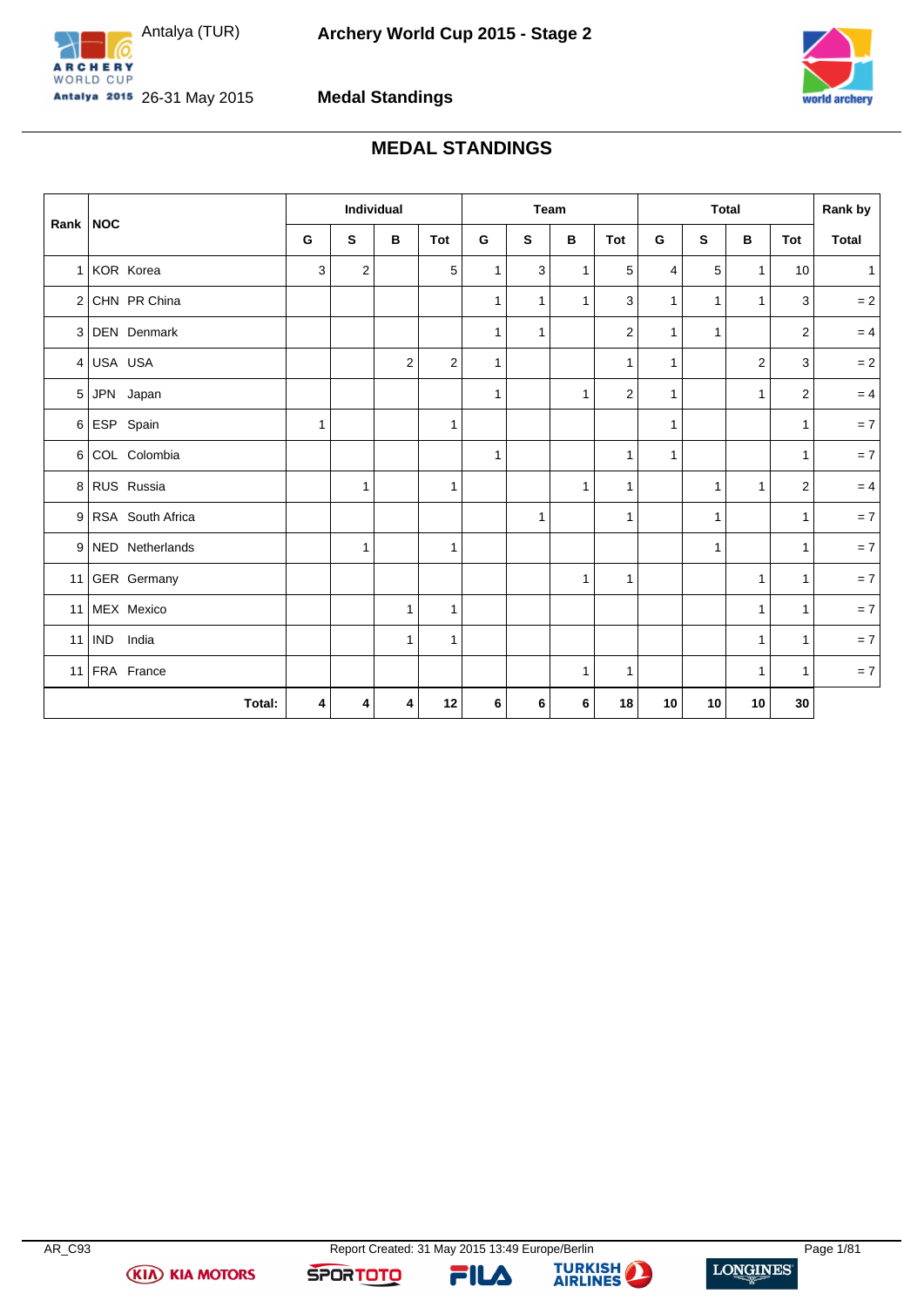



**Medallists by Event**

## **MEDALLISTS BY EVENT**

<span id="page-2-0"></span>

| <b>Event Name</b>   |                 | Date   Medal  | <b>Name</b>               | <b>NOC</b>       |
|---------------------|-----------------|---------------|---------------------------|------------------|
| Compound Men        | Sat 30 May GOLD |               | KIM Jongho                | KOR Korea        |
|                     |                 | <b>SILVER</b> | <b>SCHLOESSER Mike</b>    | NED Netherlands  |
|                     |                 | <b>BRONZE</b> | WILDE Reo                 | USA USA          |
| Compound Women      | Sat 30 May      | GOLD          | <b>MARCOS Andrea</b>      | ESP Spain        |
|                     |                 | <b>SILVER</b> | VINOGRADOVA Mariia        | RUS Russia       |
|                     |                 | <b>BRONZE</b> | SALINAS Stephanie Sarai   | MEX Mexico       |
| Compound Men Team   | Sat 30 May GOLD |               | <b>WILDE Reo</b>          | USA USA          |
|                     |                 |               | <b>ANDERSON Steve</b>     |                  |
|                     |                 |               | <b>DEATON Bridger</b>     |                  |
|                     |                 | <b>SILVER</b> | <b>HANSEN Stephan</b>     | DEN Denmark      |
|                     |                 |               | <b>DAMSBO Martin</b>      |                  |
|                     |                 |               | <b>LAURSEN Patrick</b>    |                  |
|                     |                 | <b>BRONZE</b> | CHOI Yong Hee             | KOR Korea        |
|                     |                 |               | KIM Jongho                |                  |
|                     |                 |               | KIM Taeyoon               |                  |
| Compound Women Team | Sat 30 May      | GOLD          | LOPEZ Sara                | COL Colombia     |
|                     |                 |               | USQUIANO Alejandra        |                  |
|                     |                 |               | MARCEN Maja               |                  |
|                     |                 | <b>SILVER</b> | SEOL Dayeong              | KOR Korea        |
|                     |                 |               | CHOI Bomin                |                  |
|                     |                 |               | KIM Yun Hee               |                  |
|                     |                 | <b>BRONZE</b> | AVDEEVA Natalia           | RUS Russia       |
|                     |                 |               | VINOGRADOVA Mariia        |                  |
|                     |                 |               | LOGINOVA Albina           |                  |
| Compound Mixed Team | Sat 30 May GOLD |               | <b>JENSEN Tanja</b>       | DEN Denmark      |
|                     |                 |               | <b>HANSEN Stephan</b>     |                  |
|                     |                 | <b>SILVER</b> | VAN KRADENBURG Jeanine    | RSA South Africa |
|                     |                 |               | <b>BADENHORST Gabriel</b> |                  |
|                     |                 | <b>BRONZE</b> | HEIGENHAUSER Kristina     | GER Germany      |
|                     |                 |               | <b>LAUBE Marcus</b>       |                  |

**(KIA) KIA MOTORS** 

FILA

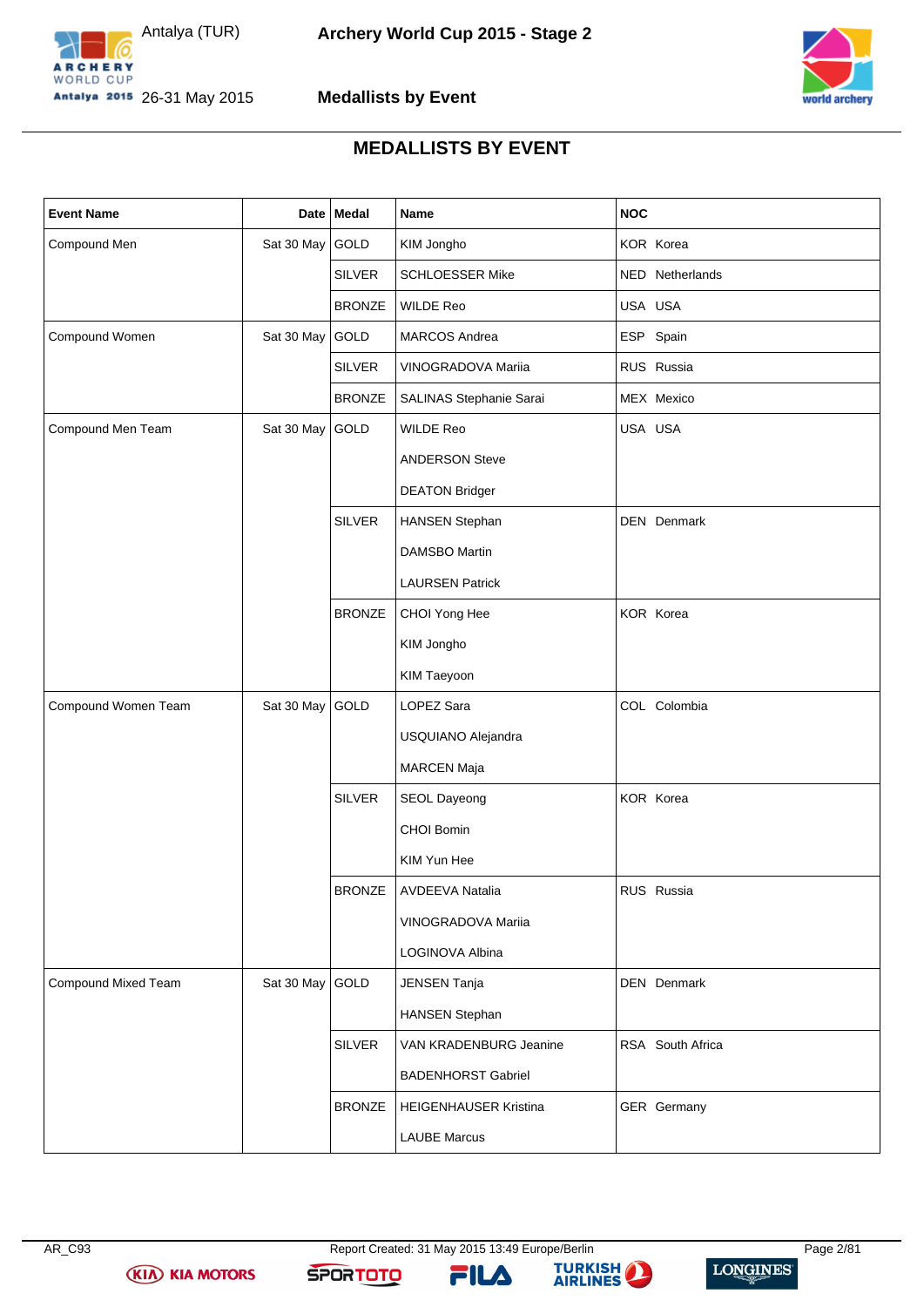



**Medallists by Event**

## **MEDALLISTS BY EVENT**

| <b>Event Name</b>  |                 | Date   Medal  | Name                     | NOC          |
|--------------------|-----------------|---------------|--------------------------|--------------|
| Recurve Men        | Sun 31 May GOLD |               | LEE Seungyun             | KOR Korea    |
|                    |                 | <b>SILVER</b> | KIM Woojin               | KOR Korea    |
|                    |                 | <b>BRONZE</b> | <b>KLIMITCHEK Collin</b> | USA USA      |
| Recurve Women      | Sun 31 May GOLD |               | <b>CHOI Misun</b>        | KOR Korea    |
|                    |                 | <b>SILVER</b> | KI Bo Bae                | KOR Korea    |
|                    |                 | <b>BRONZE</b> | KUMARI Deepika           | IND India    |
| Recurve Men Team   | Sun 31 May GOLD |               | XING Yu                  | CHN PR China |
|                    |                 |               | <b>GU Xuesong</b>        |              |
|                    |                 |               | <b>WANG Gang</b>         |              |
|                    |                 | <b>SILVER</b> | KIM Woojin               | KOR Korea    |
|                    |                 |               | OH Jin Hyek              |              |
|                    |                 |               | <b>KU Bonchan</b>        |              |
|                    |                 | <b>BRONZE</b> | <b>DANIEL Lucas</b>      | FRA France   |
|                    |                 |               | VALLADONT Jean-Charles   |              |
|                    |                 |               | PLIHON Pierre            |              |
| Recurve Women Team | Sun 31 May GOLD |               | KAWANAKA Kaori           | JPN Japan    |
|                    |                 |               | HAYASHI Yuki             |              |
|                    |                 |               | NAGAMINE Saori           |              |
|                    |                 | <b>SILVER</b> | <b>KANG Chae Young</b>   | KOR Korea    |
|                    |                 |               | <b>CHOI Misun</b>        |              |
|                    |                 |               | KI Bo Bae                |              |
|                    |                 | <b>BRONZE</b> | QI Yuhong                | CHN PR China |
|                    |                 |               | WU Jiaxin                |              |
|                    |                 |               | ZHANG Yunlu              |              |
| Recurve Mixed Team | Sun 31 May GOLD |               | <b>CHOI Misun</b>        | KOR Korea    |
|                    |                 |               | KIM Woojin               |              |
|                    |                 | <b>SILVER</b> | QI Yuhong                | CHN PR China |
|                    |                 |               | XING Yu                  |              |
|                    |                 | <b>BRONZE</b> | KAWANAKA Kaori           | JPN Japan    |
|                    |                 |               | FURUKAWA Takaharu        |              |

**(KIA) KIA MOTORS** 

FILA

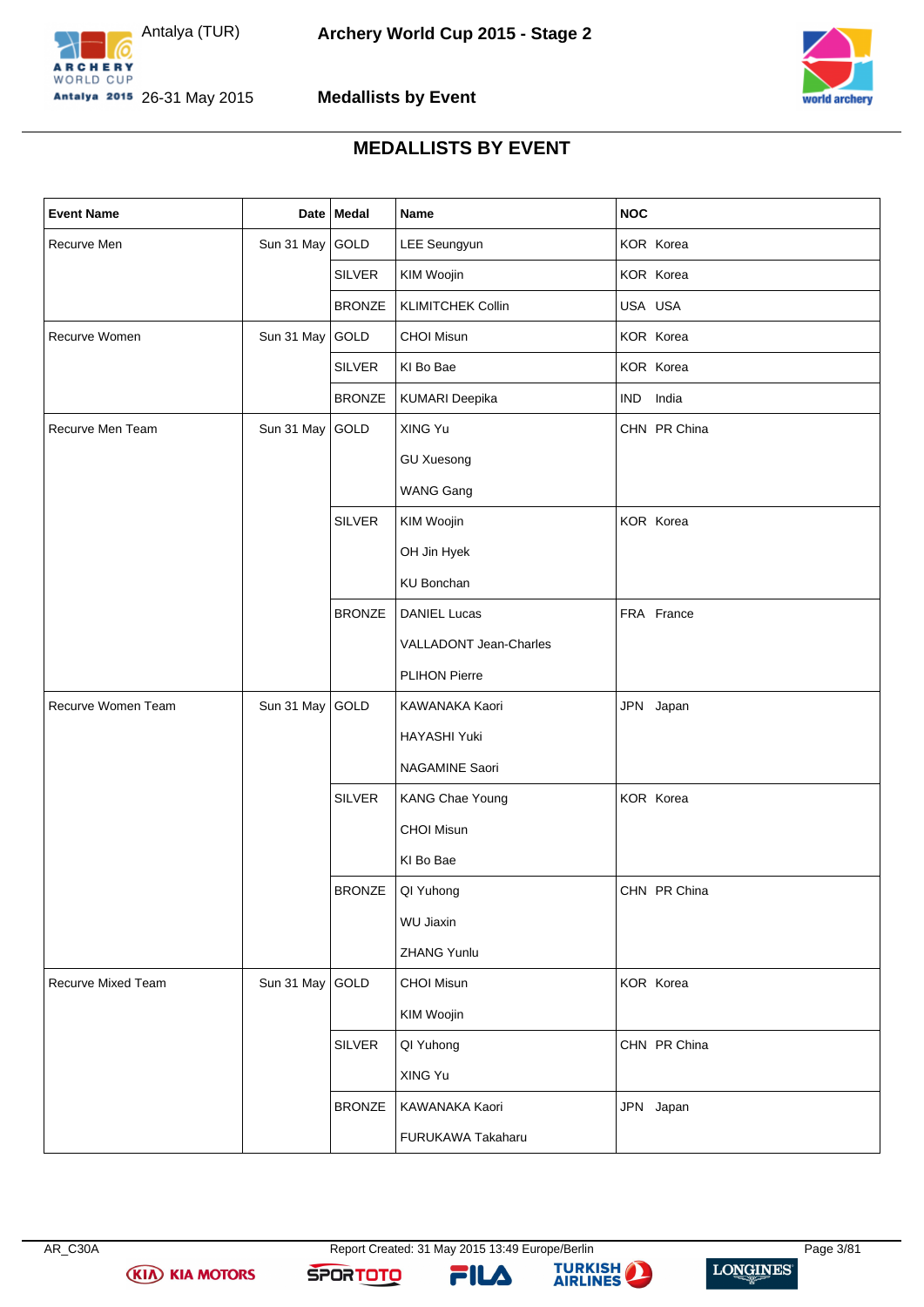



## **NUMBER OF ENTRIES BY COUNTRY**

<span id="page-4-0"></span>

| <b>NOC</b> |                       | Men                     | Women          | <b>Total</b><br><b>Competitors</b> | <b>Officials</b>        | <b>Total</b>            |
|------------|-----------------------|-------------------------|----------------|------------------------------------|-------------------------|-------------------------|
| AUS        | Australia             | $\overline{7}$          | $\overline{2}$ | 9                                  | $\overline{2}$          | 11                      |
| AUT        | Austria               | 6                       | 4              | 10                                 | 1                       | 11                      |
| AZE        | Azerbaijan            | $\boldsymbol{2}$        | 2              | 4                                  | 1                       | 5                       |
| <b>BEL</b> | Belgium               | 4                       | 2              | 6                                  | $\overline{2}$          | 8                       |
| <b>BLR</b> | <b>Belarus</b>        | 4                       | 4              | 8                                  | 3                       | 11                      |
| <b>BRA</b> | Brazil                | 6                       | 5              | 11                                 | 4                       | 15                      |
| <b>BUL</b> | <b>Bulgaria</b>       | 0                       | 1              | $\mathbf{1}$                       | 1                       | $\overline{2}$          |
| <b>CHI</b> | Chile                 | 3                       | 0              | 3                                  | 1                       | 4                       |
| <b>CHN</b> | PR China              | 4                       | 4              | 8                                  | 6                       | 14                      |
| <b>CIV</b> | Cote d Ivoire         | 1                       | 1              | $\overline{2}$                     | $\overline{c}$          | $\overline{\mathbf{4}}$ |
| COL        | Colombia              | 6                       | 4              | 10                                 | $\overline{2}$          | 12                      |
| CRO        | Croatia               | $\mathbf 0$             | 1              | $\mathbf{1}$                       | 1                       | $\overline{2}$          |
| <b>CZE</b> | <b>Czech Republic</b> | 3                       | 0              | 3                                  | 0                       | 3                       |
| <b>DEN</b> | Denmark               | 8                       | 7              | 15                                 | 5                       | 20                      |
| EGY        | Egypt                 | 2                       | 2              | $\overline{\mathbf{4}}$            | $\overline{2}$          | 6                       |
| <b>ESA</b> | El Salvador           | 1                       | 0              | $\mathbf{1}$                       | 0                       | $\mathbf{1}$            |
| <b>ESP</b> | Spain                 | 5                       | 5              | 10                                 | 1                       | 11                      |
| <b>EST</b> | Estonia               | 1                       | 3              | $\overline{\mathbf{4}}$            | 1                       | $\mathbf 5$             |
| <b>FIN</b> | Finland               | $\overline{2}$          | 2              | 4                                  | 0                       | 4                       |
| <b>FRA</b> | France                | 6                       | 6              | 12                                 | 4                       | 16                      |
| <b>GBR</b> | <b>Great Britain</b>  | 8                       | 8              | 16                                 | 6                       | 22                      |
| GEO        |                       | 3                       | 4              | $\overline{7}$                     | $\overline{2}$          | 9                       |
| <b>GER</b> | Georgia               | 7                       | 7              | 14                                 | 5                       |                         |
| GRE        | Germany               | 1                       | 4              |                                    | 1                       | 19                      |
|            | Greece                |                         |                | 5                                  |                         | 6                       |
| <b>HUN</b> | Hungary               | 2                       | 0              | $\overline{2}$                     | 1                       | $\mathsf 3$             |
| <b>IND</b> | India                 | 8                       | 8              | 16                                 | 8                       | 24                      |
| <b>IRI</b> | IR Iran               | 8                       | 8              | 16                                 | 10                      | 26                      |
| <b>IRL</b> | Ireland               | 1                       | 0              | 1                                  | 0                       | 1                       |
| <b>IRQ</b> | Iraq                  | $\mathbf 5$             | 4              | 9                                  | 3                       | 12                      |
| <b>ITA</b> | Italy                 | 8                       | 8              | 16                                 | 6                       | 22                      |
| <b>JPN</b> | Japan                 | 3                       | 3              | 6                                  | 4                       | 10                      |
| KAZ        | Kazakhstan            | $\overline{2}$          | $\overline{2}$ | 4                                  | 1                       | 5                       |
| KGZ        | Kyrgyzstan            | 1                       | 1              | $\overline{2}$                     | 1                       | 3                       |
| <b>KOR</b> | Korea                 | 8                       | 8              | 16                                 | 9                       | 25                      |
| <b>KSA</b> | Saudi Arabia          | 8                       | 0              | 8                                  | 4                       | 12                      |
| <b>LUX</b> | Luxembourg            | $\overline{c}$          | 0              | $\overline{2}$                     | 1                       | 3                       |
| <b>MAW</b> | Malawi                | $\overline{2}$          | 0              | $\overline{\mathbf{c}}$            | 1                       | 3                       |
| <b>MDA</b> | Moldova               | 4                       | 1              | $\mathbf 5$                        | 1                       | 6                       |
| <b>MEX</b> | Mexico                | $\overline{7}$          | 8              | 15                                 | 9                       | 24                      |
| <b>MGL</b> | Mongolia              | 4                       | 4              | 8                                  | 3                       | 11                      |
| NED        | Netherlands           | $\overline{7}$          | 6              | 13                                 | 5                       | 18                      |
| <b>NOR</b> | Norway                | 5                       | 5              | 10                                 | $\overline{2}$          | 12                      |
| POL        | Poland                | 5                       | 5              | 10                                 | 3                       | 13                      |
| QAT        | Qatar                 | 6                       | $\mathsf 0$    | 6                                  | $\mathbf{2}$            | 8                       |
| <b>RSA</b> | South Africa          | $\mathbf 5$             | 5              | 10                                 | $\overline{\mathbf{c}}$ | 12                      |
| <b>RUS</b> | Russia                | $\overline{7}$          | 8              | 15                                 | 5                       | 20                      |
| <b>SLO</b> | Slovenia              | 1                       | 1              | $\overline{c}$                     | 1                       | 3                       |
| SUI        | Switzerland           | 3                       | 3              | 6                                  | 0                       | 6                       |
| <b>SVK</b> | Slovakia              | 1                       | 1              | $\boldsymbol{2}$                   | 1                       | 3                       |
| SWE        | Sweden                | $\mathbf 5$             | 4              | 9                                  | $\overline{\mathbf{c}}$ | 11                      |
| <b>TPE</b> | Chinese Taipei        | 4                       | 4              | 8                                  | 6                       | 14                      |
| <b>TUR</b> | Turkey                | 8                       | 7              | 15                                 | 10                      | 25                      |
| <b>UKR</b> | Ukraine               | $\overline{\mathbf{4}}$ | 4              | 8                                  | 6                       | 14                      |
| <b>USA</b> | <b>USA</b>            | 8                       | 8              | 16                                 | 6                       | 22                      |
| ZIM        | Zimbabwe              | 1                       | 0              | $\mathbf{1}$                       | 0                       | 1                       |
|            | Total: 55             | 233                     | 194            | 427                                | 166                     | 593                     |

**(KIA) KIA MOTORS** 

FILA

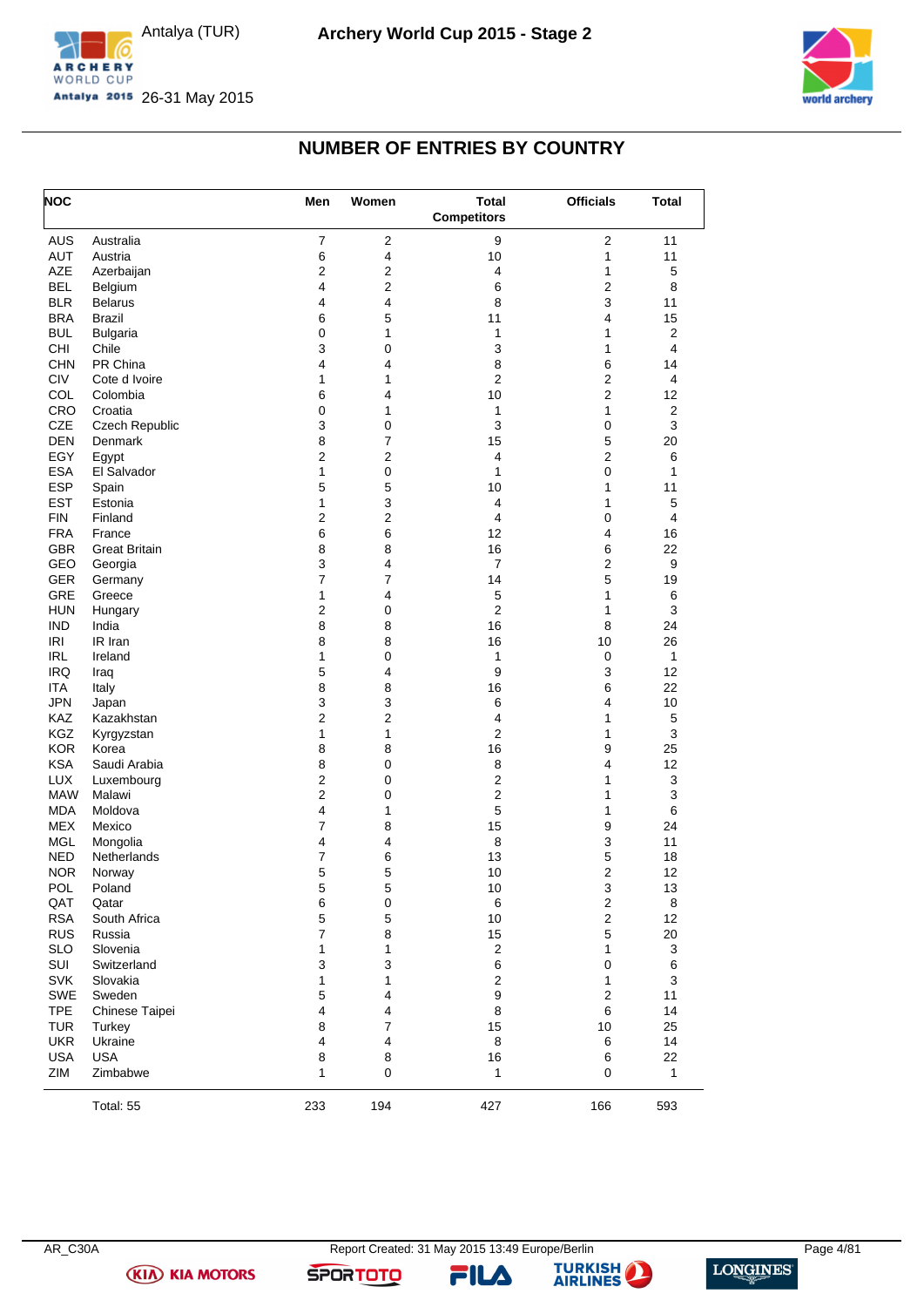





## **NUMBER OF ENTRIES BY EVENT**

<span id="page-5-0"></span>

| Event               | No. Athletes | <b>No. Countries</b> | No. Teams |  |
|---------------------|--------------|----------------------|-----------|--|
| Recurve Men         | 148          | 50                   | 33        |  |
| Recurve Women       | 126          | 42                   | 29        |  |
| Compound Men        | 85           | 33                   | 20        |  |
| Compound Women      | 68           | 28                   | 15        |  |
| Recurve Mixed Team  |              | 40                   | 40        |  |
| Compound Mixed Team |              | 26                   | 26        |  |

**(KIA) KIA MOTORS** 

FILA



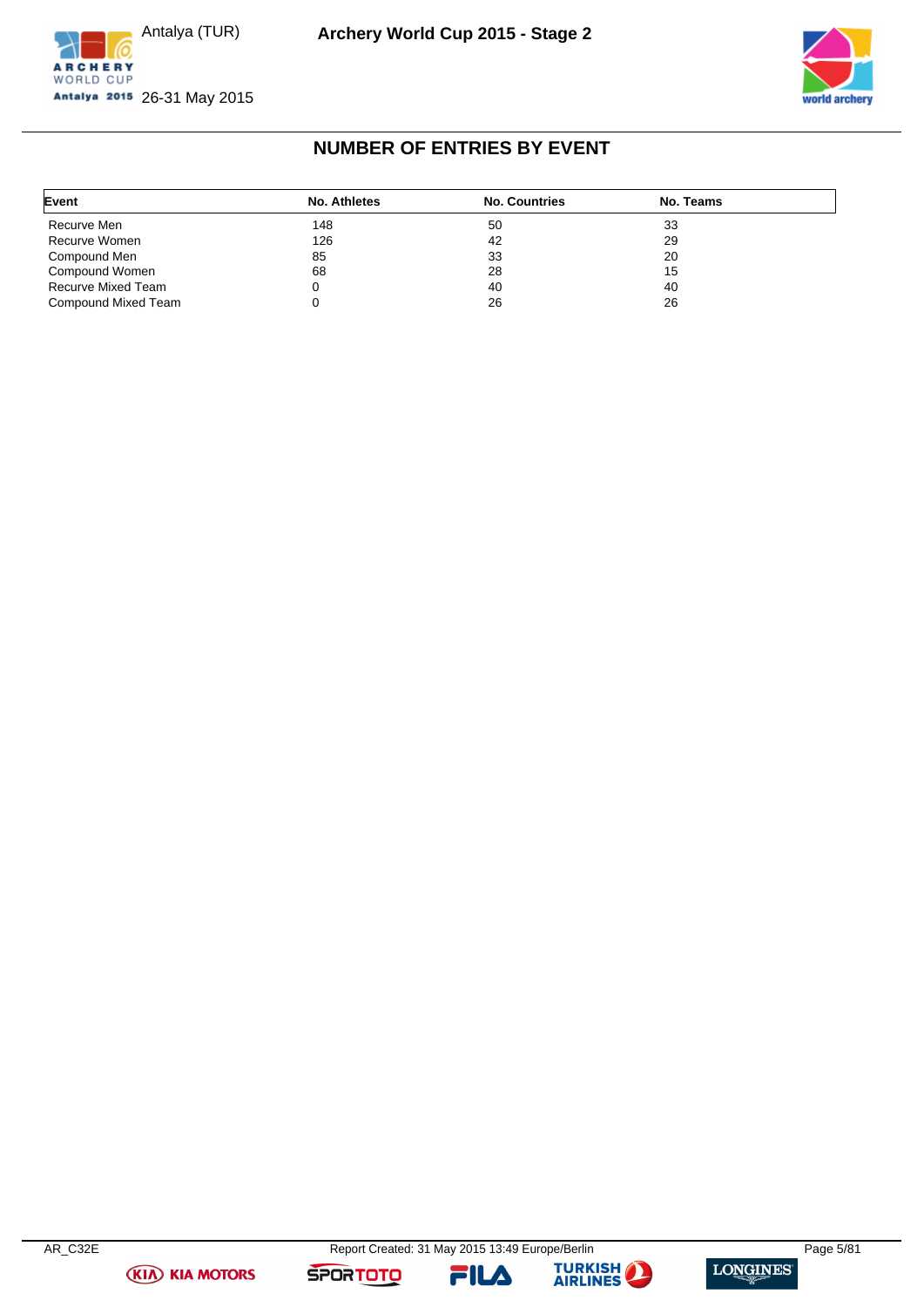







## **ENTRIES BY COUNTRY**

<span id="page-6-0"></span>

| <b>NOC</b> | Country          | <b>Name</b>                        | Date of Birth Back No. |      | Event          |
|------------|------------------|------------------------------------|------------------------|------|----------------|
| AUS        | <b>AUSTRALIA</b> | <b>BUSCOMBE Scott</b>              |                        | 058D | Compound Men   |
|            |                  | <b>COLLINS Alexander</b>           | 26 Nov 1993            | 057D | Compound Men   |
|            |                  |                                    |                        |      |                |
|            |                  | <b>GRAY Matthew</b>                | 24 Jun 1973            | 015C | Recurve Men    |
|            |                  | <b>HORWOOD Brett</b>               |                        | 056D | Compound Men   |
|            |                  | <b>INGLEY Alice</b>                | 13 Jan 1993            | 034D | Recurve Women  |
|            |                  | <b>KUESTLER Kathy</b>              |                        | 033D | Recurve Women  |
|            |                  | POTTS Alec                         | 09 Feb 1996            | 013C | Recurve Men    |
|            |                  | <b>TYACK Ryan</b>                  | 02 Jun 1991            | 012C | Recurve Men    |
|            |                  | <b>WORTH Taylor</b>                | 08 Jan 1991            | 014C | Recurve Men    |
| AUT        | <b>AUSTRIA</b>   | <b>BALDAUFF Laurence</b>           | 19 Nov 1974            | 031B | Recurve Women  |
|            |                  | <b>BARCKHOLT Silvia</b>            | 01 Jul 1968            | 062C | Compound Women |
|            |                  | <b>BERTSCHLER Alexander</b>        | 11 Jul 1994            | 027B | Recurve Men    |
|            |                  | <b>BOUSE Harald</b>                | 24 Apr 1973            | 057C | Compound Men   |
|            |                  | <b>FRANK Karl</b>                  | 03 Feb 1973            | 056C | Compound Men   |
|            |                  | <b>GSTOETTNER Andreas</b>          | 31 Jul 1996            | 028B | Recurve Men    |
|            |                  | <b>IRRASCH Dominik</b>             | 12 Apr 1996            | 029B | Recurve Men    |
|            |                  | <b>MATZNER Michael</b>             | 01 Sep 1975            | 058C | Compound Men   |
|            |                  | MAYRHOFER GRITSCH Sabine           | 06 Nov 1973            | 033B | Recurve Women  |
|            |                  |                                    |                        |      |                |
|            |                  | PLESCHBERGER Magret                | 26 May 1959            | 032B | Recurve Women  |
| AZE        | AZERBAIJAN       | <b>HALILOV Haci</b>                | 08 Aug 1994            | 036D | Recurve Men    |
|            |                  | RAMAZANOVA Yaylagul                | 18 Jan 1990            | 034A | Recurve Women  |
|            |                  | SENYUK Olga                        | 23 Jan 1991            | 035A | Recurve Women  |
|            |                  | <b>SENYUK Taras</b>                | 09 Mar 1990            | 037D | Recurve Men    |
|            |                  |                                    |                        |      |                |
| <b>BEL</b> | <b>BELGIUM</b>   | <b>ADRIAENSEN Ben</b>              | 15 May 1997            | 030C | Recurve Men    |
|            |                  | <b>DEPOITIER Julien</b>            | 02 May 1988            | 061A | Compound Men   |
|            |                  | <b>DESSOY Catheline</b>            | 21 Nov 1989            | 057C | Compound Women |
|            |                  | <b>GYS Lenthy</b>                  | 13 Apr 1995            | 029C | Recurve Men    |
|            |                  | <b>MARTENS Rick</b>                | 02 Feb 1997            | 028C | Recurve Men    |
|            |                  | <b>PRIEELS Sarah</b>               | 27 Feb 1990            | 058C | Compound Women |
|            |                  |                                    |                        |      |                |
| <b>BLR</b> | <b>BELARUS</b>   | <b>DALIDOVICH Pavel</b>            | 25 Jul 1985            | 026D | Recurve Men    |
|            |                  | DZIOMINSKAYA Karyna                | 25 Aug 1994            | 016D | Recurve Women  |
|            |                  | LIAHUSHEV Alexander                | 15 Jun 1984            | 025D | Recurve Men    |
|            |                  | <b>MARUSAU Mikalai</b>             | 08 Aug 1981            | 023D | Recurve Men    |
|            |                  | MARUSAVA Hanna                     | 08 Jan 1978            | 013D | Recurve Women  |
|            |                  | <b>PRILEPOV Anton</b>              | 05 Feb 1984            | 024D | Recurve Men    |
|            |                  | TIMOFEYEVA Ekaterina               | 13 Nov 1976            | 014D | Recurve Women  |
|            |                  | <b>TOLKACH Alena</b>               | 03 Feb 1989            | 015D | Recurve Women  |
| <b>BRA</b> | <b>BRAZIL</b>    | BRASIL LOPES DOS REIS Jhonata      | 26 Mar 1998            | 017A | Recurve Men    |
|            |                  | DA COSTA RODRIGUES Larissa Feitosa | 18 Jan 1995            | 006C | Recurve Women  |
|            |                  | <b>DALMEIDA Marcus</b>             | 30 Jan 1998            | 015A | Recurve Men    |
|            |                  | <b>DOS SANTOS Ane Marcelle</b>     | 12 Jan 1994            | 008C | Recurve Women  |
|            |                  | DOS SANTOS Roberval                | 14 Jul 1970            | 060A | Compound Men   |
|            |                  | <b>ESPOSITO MELETI Gisele</b>      | 01 Nov 1991            | 059B | Compound Women |
|            |                  |                                    |                        | 007C | Recurve Women  |
|            |                  | MACHADO Ana                        | 21 Jul 1999            |      |                |
|            |                  | <b>NIKITIN Sarah</b>               | 27 Dec 1988            | 009C | Recurve Women  |
|            |                  | <b>OLIVEIRA Bernardo</b>           | 08 Jun 1993            | 016A | Recurve Men    |
|            |                  | <b>REZENDE XAVIER Daniel</b>       | 31 Aug 1982            | 018A | Recurve Men    |
|            |                  | RORIZ JR. Marcelo                  | 12 Jul 1983            | 059A | Compound Men   |
| <b>BUL</b> | <b>BULGARIA</b>  | DANAILOVA Dobromira                | 24 Oct 1995            | 036C | Recurve Women  |
| CHI        | <b>CHILE</b>     | <b>AGUILAR GIMPEL Andres</b>       | 07 Dec 1996            | 028D | Recurve Men    |
|            |                  | <b>AGUILAR GIMPEL Guillermo</b>    | 14 Mar 1992            | 029D | Recurve Men    |
|            |                  | PEREZ ALVAREZ Felipe               | 25 May 1996            | 027D | Recurve Men    |

**(KIA) KIA MOTORS** 

FILA

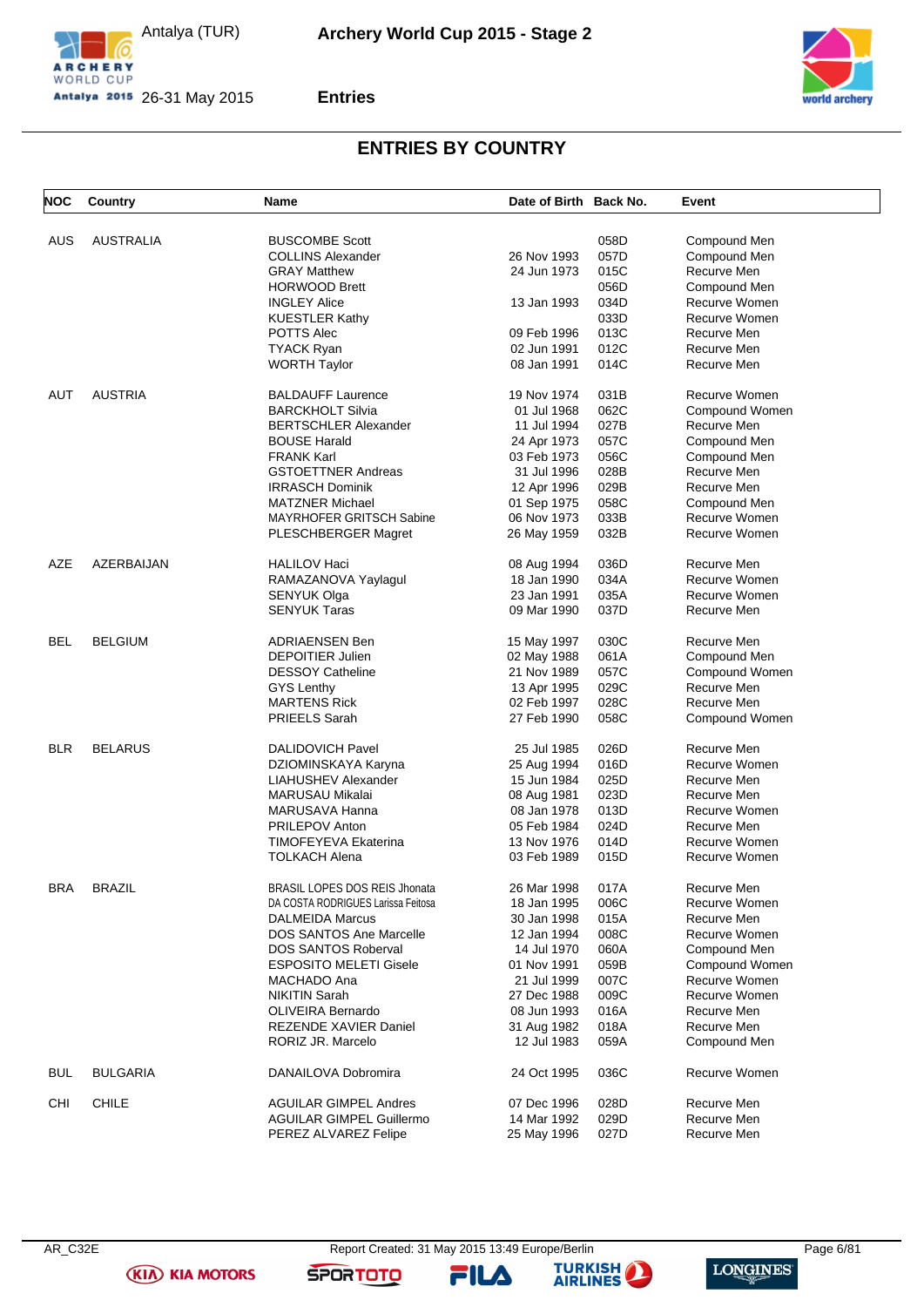





### **Entries**

# **ENTRIES BY COUNTRY**

| <b>NOC</b> | Country               | Name                           | Date of Birth Back No. |      | Event          |
|------------|-----------------------|--------------------------------|------------------------|------|----------------|
|            |                       |                                |                        |      |                |
| CHN        | PR CHINA              | <b>GU Xuesong</b>              | 21 Jun 1993            | 026B | Recurve Men    |
|            |                       | <b>HUANG Rui</b>               | 20 Sep 1995            | 024B | Recurve Men    |
|            |                       | QI Yuhong                      | 25 Aug 1989            | 019C | Recurve Women  |
|            |                       | <b>WANG Gang</b>               | 28 Oct 1984            | 023B | Recurve Men    |
|            |                       | <b>WU Jiaxin</b>               | 28 Feb 1997            | 020C | Recurve Women  |
|            |                       | XING Yu                        | 12 Mar 1991            | 025B | Recurve Men    |
|            |                       | XU Jing                        | 06 Sep 1990            | 021C | Recurve Women  |
|            |                       | <b>ZHANG Yunlu</b>             | 10 Dec 1989            | 018C | Recurve Women  |
| CIV        | COTE D IVOIRE         | <b>FRANGILLI Carla</b>         | 11 Oct 1988            | 035C | Recurve Women  |
|            |                       | <b>KOUASSI Rene Philippe</b>   | 14 Dec 1979            | 040C | Recurve Men    |
| COL        | <b>COLOMBIA</b>       | <b>BETANCUR Daniel</b>         | 16 Oct 1995            | 035D | Recurve Men    |
|            |                       | <b>CARDONA Camilo Andres</b>   | 16 Feb 1995            | 058A | Compound Men   |
|            |                       | CARRASQUILLA Juan Carlos       | 15 Oct 1993            | 057A | Compound Men   |
|            |                       | LOPEZ Sara                     |                        | 054A | Compound Women |
|            |                       |                                | 24 Apr 1995            |      |                |
|            |                       | <b>MARCEN Maja</b>             | 14 Apr 1982            | 055A | Compound Women |
|            |                       | <b>MUNOZ Daniel</b>            | 22 Mar 1989            | 056A | Compound Men   |
|            |                       | <b>PILA Andres</b>             | 11 May 1991            | 033D | Recurve Men    |
|            |                       | <b>PINEDA Daniel Felipe</b>    | 05 Nov 1993            | 034D | Recurve Men    |
|            |                       | RENDON Ana Maria               | 10 Mar 1986            | 036B | Recurve Women  |
|            |                       | USQUIANO Alejandra             | 12 May 1993            | 053A | Compound Women |
| <b>CRO</b> | <b>CROATIA</b>        | <b>BUDEN Ivana</b>             | 10 Sep 1985            | 061B | Compound Women |
| CZE        | <b>CZECH REPUBLIC</b> | <b>HAMOR Martin</b>            | 25 Sep 1965            | 037C | Recurve Men    |
|            |                       | <b>HEINRICH Petr</b>           | 03 Oct 1978            | 036C | Recurve Men    |
|            |                       | <b>REITMEIER Filip</b>         | 15 Aug 1975            | 059D | Compound Men   |
| DEN        | <b>DENMARK</b>        | <b>ANEAR Erika</b>             | 30 May 1978            | 053D | Compound Women |
|            |                       |                                |                        | 018A | Recurve Women  |
|            |                       | <b>BECH Natasja</b>            | 23 Aug 1996            |      |                |
|            |                       | <b>DAMSBO Martin</b>           | 26 May 1985            | 049A | Compound Men   |
|            |                       | <b>DARUM Andreas</b>           | 15 Jan 1991            | 052A | Compound Men   |
|            |                       | <b>HANSEN Stephan</b>          | 19 Jun 1995            | 051A | Compound Men   |
|            |                       | <b>IPSEN Jonathan Hindborg</b> | 04 Jul 1996            | 011B | Recurve Men    |
|            |                       | <b>JAGER Maja</b>              | 22 Dec 1991            | 020A | Recurve Women  |
|            |                       | <b>JENSEN Tanja</b>            | 21 Jul 1995            | 055D | Compound Women |
|            |                       | <b>LAURIDSEN Casper</b>        | 18 Jan 1994            | 014B | Recurve Men    |
|            |                       | <b>LAURSEN Anne Marie</b>      | 11 Feb 1993            | 017A | Recurve Women  |
|            |                       | <b>LAURSEN Bjarne Marius</b>   | 07 Aug 1990            | 013B | Recurve Men    |
|            |                       | <b>LAURSEN Patrick</b>         | 16 May 1988            | 050A | Compound Men   |
|            |                       | ROSENVINGE Carina              | 17 Mar 1991            | 019A | Recurve Women  |
|            |                       | SONNICHSEN Sarah Holst         | 10 Feb 1995            | 054D | Compound Women |
|            |                       | <b>WEISS Johan</b>             | 17 Apr 1988            | 012B | Recurve Men    |
| EGY        | <b>EGYPT</b>          | <b>EL-NEMR Ahmed</b>           | 21 Nov 1978            | 040A | Recurve Men    |
|            |                       |                                |                        |      |                |
|            |                       | <b>ELSAID Khaled</b>           | 26 Mar 1990            | 062C | Compound Men   |
|            |                       | <b>KAMEL Nada</b>              | 27 Aug 1990            | 033A | Recurve Women  |
|            |                       | <b>MANSOUR Amira</b>           | 03 May 1991            | 032A | Recurve Women  |
| <b>ESA</b> | EL SALVADOR           | <b>HERNANDEZ Roberto</b>       | 09 Jan 1989            | 061C | Compound Men   |
| <b>ESP</b> | <b>SPAIN</b>          | <b>ALARCON Miriam</b>          | 27 Jun 1993            | 013B | Recurve Women  |
|            |                       | ALVARINO GARCIA Miguel         | 31 May 1994            | 005C | Recurve Men    |
|            |                       | <b>BLAZQUEZ Alberto</b>        | 01 May 1975            | 059B | Compound Men   |
|            |                       | <b>CASTANOS Celia</b>          | 19 Sep 1997            | 016B | Recurve Women  |
|            |                       | FERNANDEZ Antonio              | 12 Jun 1991            | 004C | Recurve Men    |
|            |                       | <b>MARCOS Andrea</b>           | 07 Oct 1988            | 062B | Compound Women |
|            |                       | <b>MARIN Alicia</b>            |                        | 014B | Recurve Women  |
|            |                       |                                | 17 Apr 1997            |      |                |
|            |                       | <b>MARTIN Adriana</b>          | 12 Apr 1996            | 015B | Recurve Women  |
|            |                       | PIFARRE Miguel Angel           | 27 Oct 1992            | 006C | Recurve Men    |
|            |                       | RODRIGUEZ Juan I.              | 19 Apr 1992            | 007C | Recurve Men    |

**(KIA) KIA MOTORS** 

FILA

**SPORTOTO** 



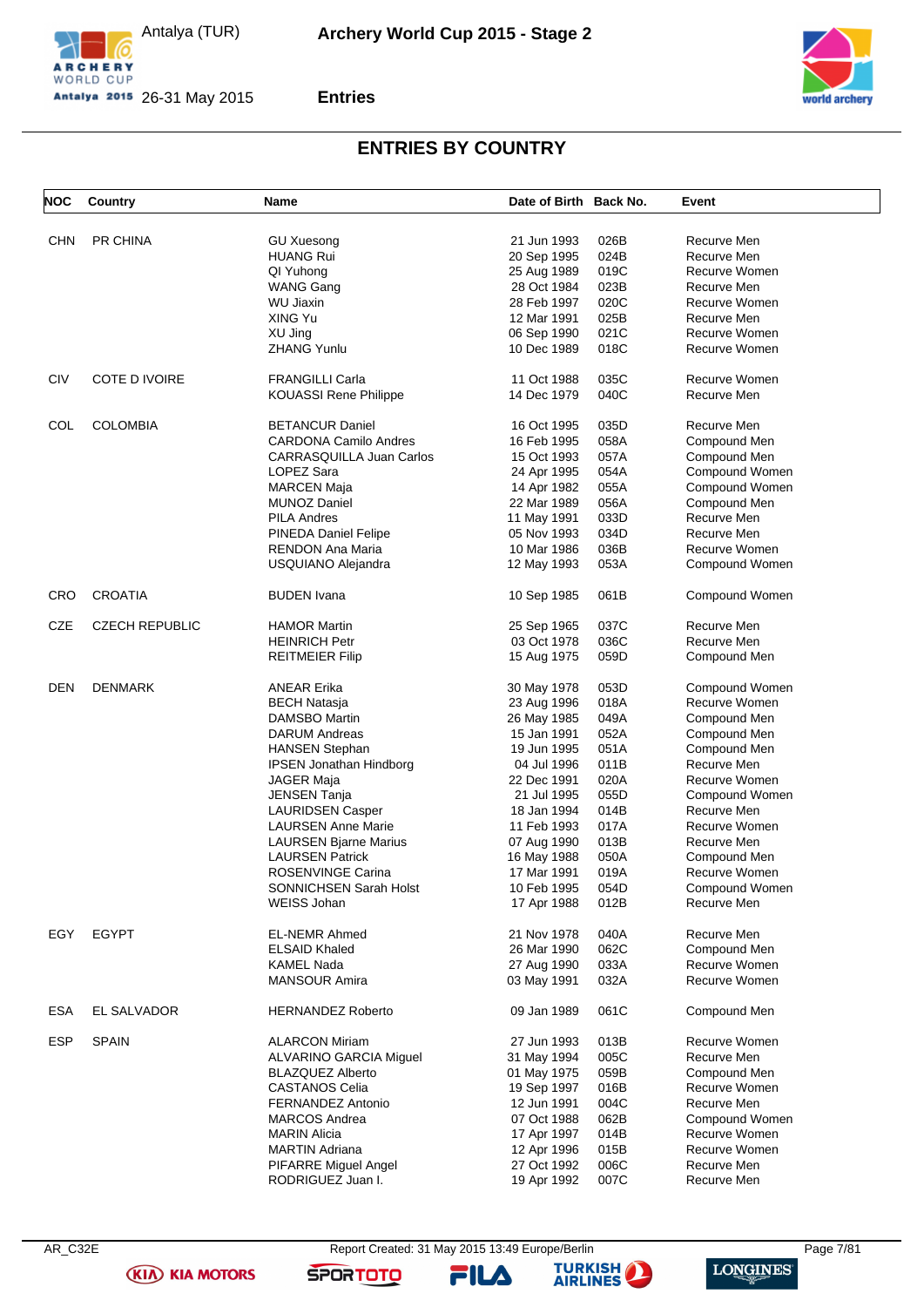





### **Entries**

# **ENTRIES BY COUNTRY**

| <b>NOC</b> | Country              | Name                          | Date of Birth Back No. |      | Event          |
|------------|----------------------|-------------------------------|------------------------|------|----------------|
|            |                      |                               |                        |      |                |
| <b>EST</b> | <b>ESTONIA</b>       | <b>LUIK Siret</b>             | 28 Sep 1986            | 027D | Recurve Women  |
|            |                      | <b>NURMSALU Laura</b>         | 01 Jun 1994            | 025D | Recurve Women  |
|            |                      | <b>OJAMAE Pearu Jakob</b>     | 11 Jan 1994            | 039C | Recurve Men    |
|            |                      | <b>PARNAT Reena</b>           | 01 Dec 1993            | 026D | Recurve Women  |
| <b>FIN</b> | <b>FINLAND</b>       | <b>LANTEE Anne</b>            | 08 May 1982            | 059D | Compound Women |
|            |                      | <b>SISTONEN Antero</b>        | 03 Aug 1980            | 037B | Recurve Men    |
|            |                      | <b>TEKONIEMI Antti</b>        | 27 Jun 1982            | 036B | Recurve Men    |
|            |                      | <b>VALENTINI Francesca</b>    |                        | 036A | Recurve Women  |
| <b>FRA</b> | <b>FRANCE</b>        | <b>DANIEL Lucas</b>           | 01 Jan 1995            | 031A | Recurve Men    |
|            |                      | <b>DE MATOS Laure</b>         | 24 Jul 1990            | 054B | Compound Women |
|            |                      | <b>DELOCHE Pierre-Julien</b>  | 06 Feb 1982            | 055C | Compound Men   |
|            |                      | <b>GENET Dominique</b>        | 24 Nov 1968            | 054C | Compound Men   |
|            |                      | <b>PEINEAU Sebastien</b>      | 24 May 1987            | 053C | Compound Men   |
|            |                      | <b>PLIHON Pierre</b>          | 29 Oct 1989            | 032A | Recurve Men    |
|            |                      | <b>RUGGIERI Laura</b>         | 29 Feb 1996            | 028C | Recurve Women  |
|            |                      | <b>SANCENOT Amelie</b>        | 29 May 1997            | 053B | Compound Women |
|            |                      | <b>SCHUH Berengere</b>        | 13 Jun 1984            | 027C | Recurve Women  |
|            |                      | <b>THOMAS Solenne</b>         | 11 Sep 1994            | 026C | Recurve Women  |
|            |                      | <b>VALLADONT Jean-Charles</b> | 20 Mar 1989            | 033A | Recurve Men    |
|            |                      | <b>VANDIONANT Sandrine</b>    | 08 Sep 1980            | 055B | Compound Women |
| <b>GBR</b> | <b>GREAT BRITAIN</b> | <b>BROWN Danielle</b>         | 10 Apr 1988            | 045A | Compound Women |
|            |                      | <b>BUSBY Duncan</b>           | 17 Dec 1983            | 042B | Compound Men   |
|            |                      | <b>DENNY Bradley</b>          | 05 Jul 1997            | 030A | Recurve Men    |
|            |                      | <b>FOLKARD Naomi</b>          | 18 Sep 1983            | 019D | Recurve Women  |
|            |                      | <b>GALES Andrea</b>           | 23 Dec 1972            | 046A | Compound Women |
|            |                      | <b>GILDER Sally</b>           | 02 Sep 1996            | 020D | Recurve Women  |
|            |                      | <b>GODFREY Larry</b>          | 09 Jun 1976            | 028A | Recurve Men    |
|            |                      | <b>HARDING George</b>         | 05 May 1988            | 027A | Recurve Men    |
|            |                      | <b>HUSTON Patrick</b>         | 05 Jan 1996            | 029A | Recurve Men    |
|            |                      | <b>JONES Naomi</b>            | 01 Jan 1985            | 048A | Compound Women |
|            |                      | <b>MARTIN Rebecca</b>         | 08 Jan 1996            | 017D | Recurve Women  |
|            |                      | <b>MILLER Lee</b>             | 23 Aug 1981            | 041B | Compound Men   |
|            |                      | O SULLIVAN Lucy               | 27 Aug 1990            | 061D | Compound Women |
|            |                      | <b>OLIVER Amy</b>             | 10 Jul 1987            | 018D | Recurve Women  |
|            |                      | RAVENSCROFT Adam              | 05 Apr 1982            | 044B | Compound Men   |
|            |                      | <b>RUDD Mark</b>              | 27 Nov 1965            | 043B | Compound Men   |
| GEO        | <b>GEORGIA</b>       | <b>ESEBUA Kristine</b>        | 19 Mar 1985            | 021A | Recurve Women  |
|            |                      | LOBZHENIDZE Yulia             | 23 Aug 1977            | 024A | Recurve Women  |
|            |                      | MOSESHVILI Jaba               | 01 Jan 1994            | 031D | Recurve Men    |
|            |                      | <b>NARIMANIDZE Khatuna</b>    | 02 Feb 1974            | 023A | Recurve Women  |
|            |                      | PARSENADZE Archil             | 22 May 1996            | 030D | Recurve Men    |
|            |                      | PHUTKARADZE Tsiko             | 01 Jun 1996            | 022A | Recurve Women  |
|            |                      | PKHAKADZE Lasha               | 24 May 1994            | 032D | Recurve Men    |
|            |                      |                               |                        |      |                |

**(KIA) KIA MOTORS** 

FILA

**SPORTOTO**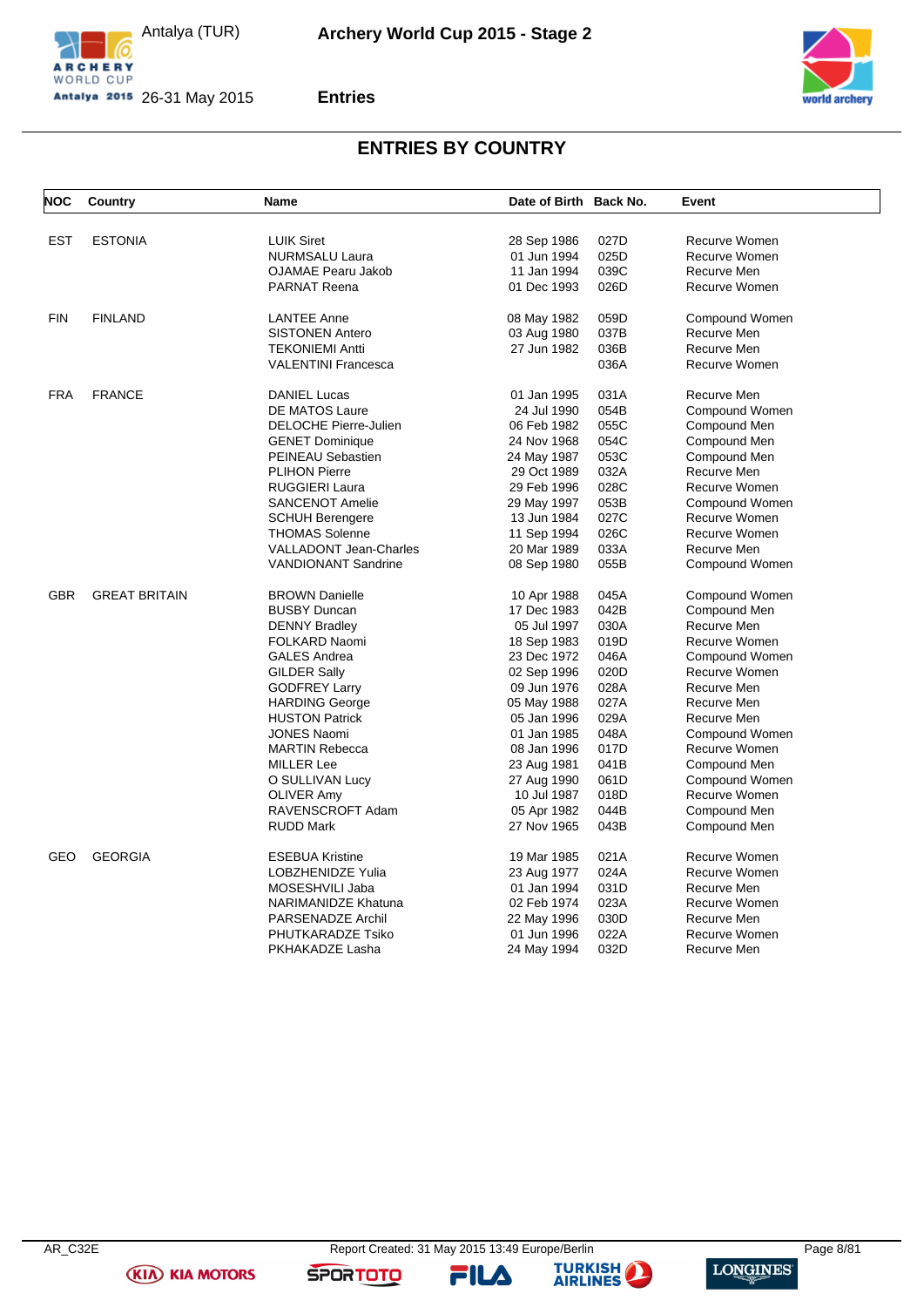





## **Entries**

# **ENTRIES BY COUNTRY**

| <b>NOC</b> | Country        | <b>Name</b>                     | Date of Birth Back No. |      | Event          |
|------------|----------------|---------------------------------|------------------------|------|----------------|
|            |                |                                 |                        |      |                |
| <b>GER</b> | <b>GERMANY</b> | <b>ABSTREITER Robert</b>        | 10 Jan 1985            | 058B | Compound Men   |
|            |                | <b>FLOTO Florian</b>            | 12 Apr 1988            | 019B | Recurve Men    |
|            |                | <b>HAIDN TSCHALOVA Veronika</b> | 05 Jun 1976            | 005B | Recurve Women  |
|            |                | <b>HEIGENHAUSER Kristina</b>    | 20 Jun 1988            | 057A | Compound Women |
|            |                | <b>KAHLLUND Florian</b>         | 07 Jun 1993            | 022B | Recurve Men    |
|            |                | <b>KNECHTEL Kai</b>             | 07 Jul 1980            | 056B | Compound Men   |
|            |                | <b>LAUBE Marcus</b>             | 11 Dec 1981            | 057B | Compound Men   |
|            |                | <b>MEISSNER Janine</b>          | 25 Jul 1994            | 058A | Compound Women |
|            |                | <b>NESEMANN Simon</b>           | 03 Feb 1991            | 021B | Recurve Men    |
|            |                | <b>RICHTER Elena</b>            | 03 Jul 1989            | 008B | Recurve Women  |
|            |                | <b>RIEGER Cedric</b>            | 29 May 1987            | 020B | Recurve Men    |
|            |                | <b>SCHALL Velia</b>             | 02 Nov 1988            | 056A | Compound Women |
|            |                | <b>UNRUH Lisa</b>               | 12 Apr 1988            | 007B | Recurve Women  |
|            |                | <b>WINTER Karina</b>            | 14 Jan 1986            | 006B | Recurve Women  |
| <b>GRE</b> | <b>GREECE</b>  | CHORTI Ariadni                  | 19 Apr 1994            | 015C | Recurve Women  |
|            |                | GKORILA Anatoli Martha          | 20 Jun 1995            | 014C | Recurve Women  |
|            |                | <b>KARAGEORGIOU Alexandros</b>  | 03 Jun 1986            | 038B | Recurve Men    |
|            |                | PSARRA Evangelia                | 17 Jun 1974            | 016C | Recurve Women  |
|            |                | ROMANTZI Elpida                 | 17 Jul 1981            | 017C | Recurve Women  |
| HUN        | <b>HUNGARY</b> | <b>BANDA Arpad</b>              | 10 Feb 1995            | 034A | Recurve Men    |
|            |                | <b>GAJDOS Csaba</b>             | 17 Sep 1974            | 035A | Recurve Men    |
| <b>IND</b> | <b>INDIA</b>   | <b>BANERJEE Dola</b>            | 02 Jun 1980            | 013C | Recurve Women  |
|            |                | CHAMPIA Mangal Singh            | 09 Nov 1983            | 007D | Recurve Men    |
|            |                | <b>CHAUHAN Rajat</b>            | 30 Dec 1994            | 047D | Compound Men   |
|            |                | CHITTIBOMMA Jignas              | 12 Jan 1994            | 046D | Compound Men   |
|            |                | <b>DEB Trisha</b>               | 21 Oct 1991            | 053C | Compound Women |
|            |                | <b>DIVAKAR Snehal</b>           | 08 Nov 1994            | 012C | Recurve Women  |
|            |                | <b>KAUR Ramandeep</b>           | 15 Oct 1989            | 052C | Compound Women |
|            |                | KAUR Satbir                     | 06 Dec 1986            | 011C | Recurve Women  |
|            |                | <b>KUMARI Anjali</b>            | 30 Jan 1989            | 051C | Compound Women |
|            |                | <b>KUMARI Deepika</b>           | 13 Jun 1994            | 010C | Recurve Women  |
|            |                | MAISNAM Chinglensana Luwang     | 02 Nov 1982            | 045D | Compound Men   |
|            |                | <b>NAIK Ranjit</b>              | 03 May 1997            | 010D | Recurve Men    |
|            |                | PAONAM Lily Chanu               | 02 Mar 1988            | 050C | Compound Women |
|            |                | <b>TALUKDAR Jayanta</b>         | 02 Mar 1986            | 009D | Recurve Men    |
|            |                | <b>VERMA Abhishek</b>           | 26 Jun 1989            | 048D | Compound Men   |
|            |                | VISWASH .                       | 11 Dec 1984            | 008D | Recurve Men    |

**(KIA) KIA MOTORS** 

FILA

**SPORTOTO** 

**TURKISH** 

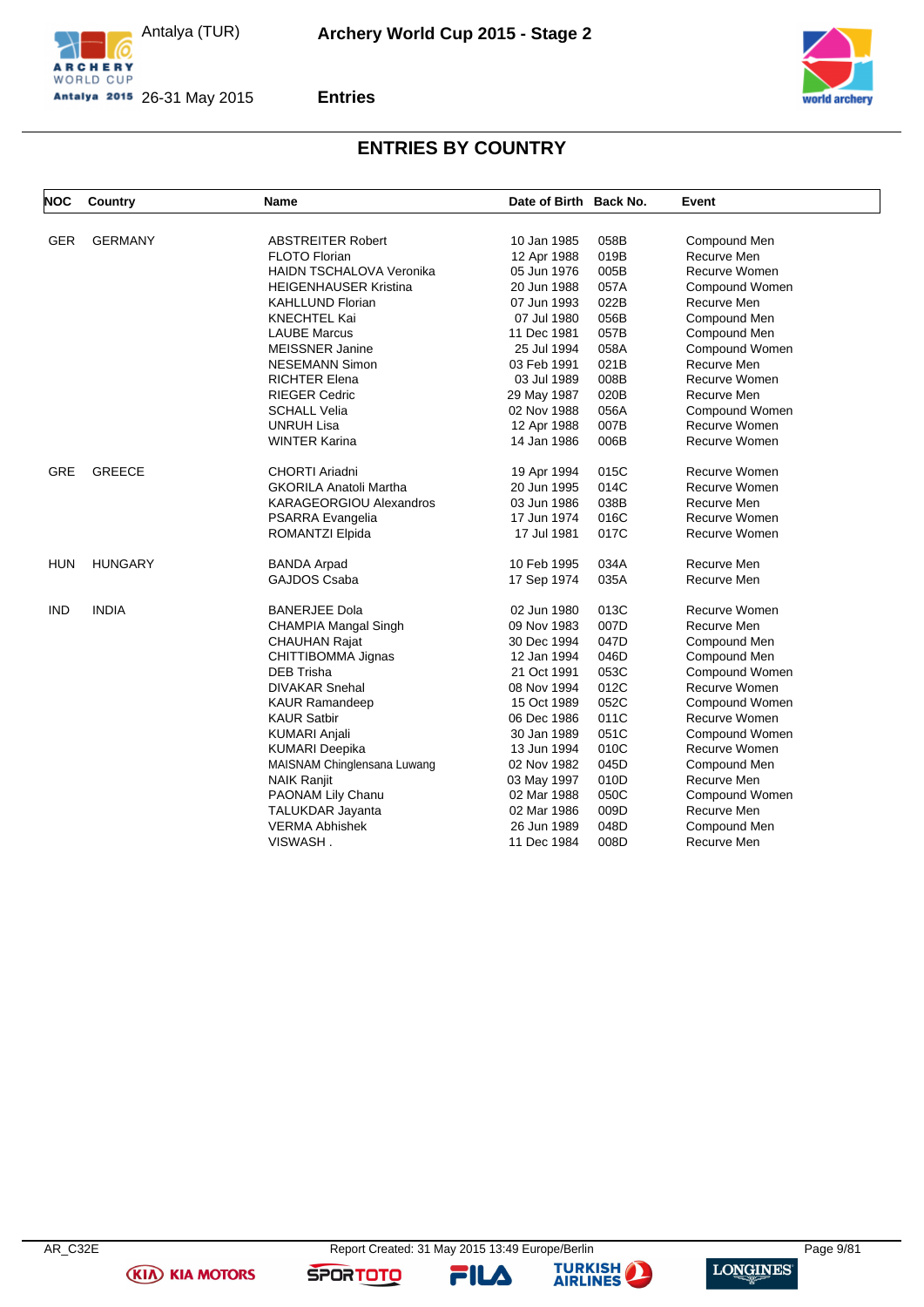





## **Entries**

# **ENTRIES BY COUNTRY**

| <b>NOC</b> | Country           | Name                           | Date of Birth Back No.     |      | Event          |
|------------|-------------------|--------------------------------|----------------------------|------|----------------|
| IRI        | <b>IR IRAN</b>    | ABDOLKARIMI Melika             | 22 May 1995                | 006A | Recurve Women  |
|            |                   | <b>AMOUEI Yaser</b>            | 11 Feb 1989                | 046A | Compound Men   |
|            |                   | <b>ASHRAFI Sadegh</b>          |                            | 006A | Recurve Men    |
|            |                   | <b>EBADI</b> Esmaeil           | 19 Apr 1995                | 047A | Compound Men   |
|            |                   |                                | 11 Aug 1976<br>25 Sep 1979 |      |                |
|            |                   | <b>GHASEMPOUR Sakineh</b>      |                            | 047C | Compound Women |
|            |                   | <b>GHEIDI Majid</b>            | 09 Aug 1989                | 045A | Compound Men   |
|            |                   | HONARMANDASHEGHABADI Vida      | 06 Sep 1983                | 049C | Compound Women |
|            |                   | <b>KAZEMPOUR Amir</b>          | 28 Apr 1983                | 048A | Compound Men   |
|            |                   | <b>KHORAMSHAHI Shiva</b>       | 28 Dec 1989                | 008A | Recurve Women  |
|            |                   | MIRZAEI Farideh                | 11 Sep 1975                | 007A | Recurve Women  |
|            |                   | <b>NEMATI Zahra</b>            | 30 Apr 1985                | 005A | Recurve Women  |
|            |                   | PIRALI NAJAFABADI Amin         | 07 Oct 1994                | 004A | Recurve Men    |
|            |                   | <b>RANJBAR Maryam</b>          | 01 Aug 1986                | 046C | Compound Women |
|            |                   | RANJBARKIVAJ Ebrahim           | 17 Feb 1970                | 003A | Recurve Men    |
|            |                   | RAZAVIMASHOUF Sasan            | 02 Jan 1971                | 005A | Recurve Men    |
|            |                   | SHAFIELAVIJEH Afsaneh          | 24 Jan 1990                | 048C | Compound Women |
| IRL        | <b>IRELAND</b>    | <b>IRWIN Micheal</b>           | 11 Apr 1992                | 039D | Recurve Men    |
| <b>IRQ</b> | <b>IRAQ</b>       | AL DAGHMAN Eshaaq              | 14 Apr 1990                | 061B | Compound Men   |
|            |                   | AL DAKHILI Farah               | 03 Aug 1985                | 029A | Recurve Women  |
|            |                   | AL JAMIL Ghazwa                | 22 Dec 1984                | 030A | Recurve Women  |
|            |                   | AL MASHHADANI Rand Saad        | 11 Aug 1994                | 031A | Recurve Women  |
|            |                   | AL-HAMADANI Ali Adnan Mohammed | 23 May 1981                | 009B | Recurve Men    |
|            |                   | ALMASHHADANI Fatimah           | 08 May 1998                | 059C | Compound Women |
|            |                   | <b>JASSIM Mohammed Mahmood</b> | 12 May 1992                | 007B | Recurve Men    |
|            |                   | <b>KADHIM Ali</b>              | 15 Jun 1995                | 010B | Recurve Men    |
|            |                   | MAHMMOOD Ahmed                 | 08 Mar 1996                | 008B | Recurve Men    |
|            |                   |                                |                            |      |                |
| ITA        | <b>ITALY</b>      | ANASTASIO Anastasia            | 15 Jul 1990                | 050D | Compound Women |
|            |                   | <b>DRAGONI Luigi</b>           | 13 Aug 1983                | 051B | Compound Men   |
|            |                   | <b>FRANGILLI Michele</b>       | 01 May 1976                | 009A | Recurve Men    |
|            |                   | LONGO Laura                    | 22 Aug 1988                | 049D | Compound Women |
|            |                   | MANDIA Massimiliano            | 24 Jan 1990                | 008A | Recurve Men    |
|            |                   | <b>NENCIONI Michele</b>        | 19 Jun 1994                | 050B | Compound Men   |
|            |                   | <b>NESPOLI Mauro</b>           | 22 Nov 1987                | 007A | Recurve Men    |
|            |                   | <b>PAGNI Sergio</b>            | 26 Mar 1979                | 049B | Compound Men   |
|            |                   | <b>PAGNONI Federico</b>        | 12 Nov 1987                | 052B | Compound Men   |
|            |                   | PASQUALUCCI David              | 27 Jun 1996                | 010A | Recurve Men    |
|            |                   | <b>SARTORI</b> Guendalina      | 08 Aug 1988                | 005D | Recurve Women  |
|            |                   | <b>SPANO Viviana</b>           | 03 Jun 1992                | 051D | Compound Women |
|            |                   | <b>TONETTA Elena</b>           | 08 Jun 1988                | 007D | Recurve Women  |
|            |                   | <b>TONIOLI Marcella</b>        | 31 May 1986                | 052D | Compound Women |
|            |                   | <b>VALEEVA Natalia</b>         | 15 Nov 1969                | 006D | Recurve Women  |
|            |                   | <b>VIOLI Sara</b>              | 30 Oct 1990                | 008D | Recurve Women  |
|            |                   |                                |                            |      |                |
| JPN        | <b>JAPAN</b>      | <b>FURUKAWA Takaharu</b>       | 09 Aug 1984                | 032C | Recurve Men    |
|            |                   | <b>HAYASHI Yuki</b>            | 02 Oct 1984                | 029C | Recurve Women  |
|            |                   | <b>IWATA Ayumi</b>             | 07 Feb 1993                | 033C | Recurve Men    |
|            |                   | KAWANAKA Kaori                 | 03 Aug 1991                | 030C | Recurve Women  |
|            |                   | <b>NAGAMINE Saori</b>          | 05 Jul 1993                | 031C | Recurve Women  |
|            |                   | ONIYAMA Naoya                  | 05 May 1995                | 031C | Recurve Men    |
| KAZ        | KAZAKHSTAN        | ASKAROVA Karakoz               | 05 Dec 1996                | 034C | Recurve Women  |
|            |                   | <b>JANIBEKOV Kuanish</b>       | 17 Feb 1995                | 040D | Recurve Men    |
|            |                   | KARABAYEV Akbarali             | 08 Aug 1989                | 062A | Compound Men   |
|            |                   | KURBANALIYEVA Lailo            | 11 May 1993                | 061A | Compound Women |
| KGZ        | <b>KYRGYZSTAN</b> | SHARBEKOVA Asel                | 25 Jul 1990                | 035D | Recurve Women  |
|            |                   | <b>TITOV Andrey</b>            | 13 Jul 1983                | 060B | Compound Men   |
|            |                   |                                |                            |      |                |

Report Created: 31 May 2015 13:49 Europe/Berlin Page 10/81

**(KIA) KIA MOTORS SPORTOTO** 

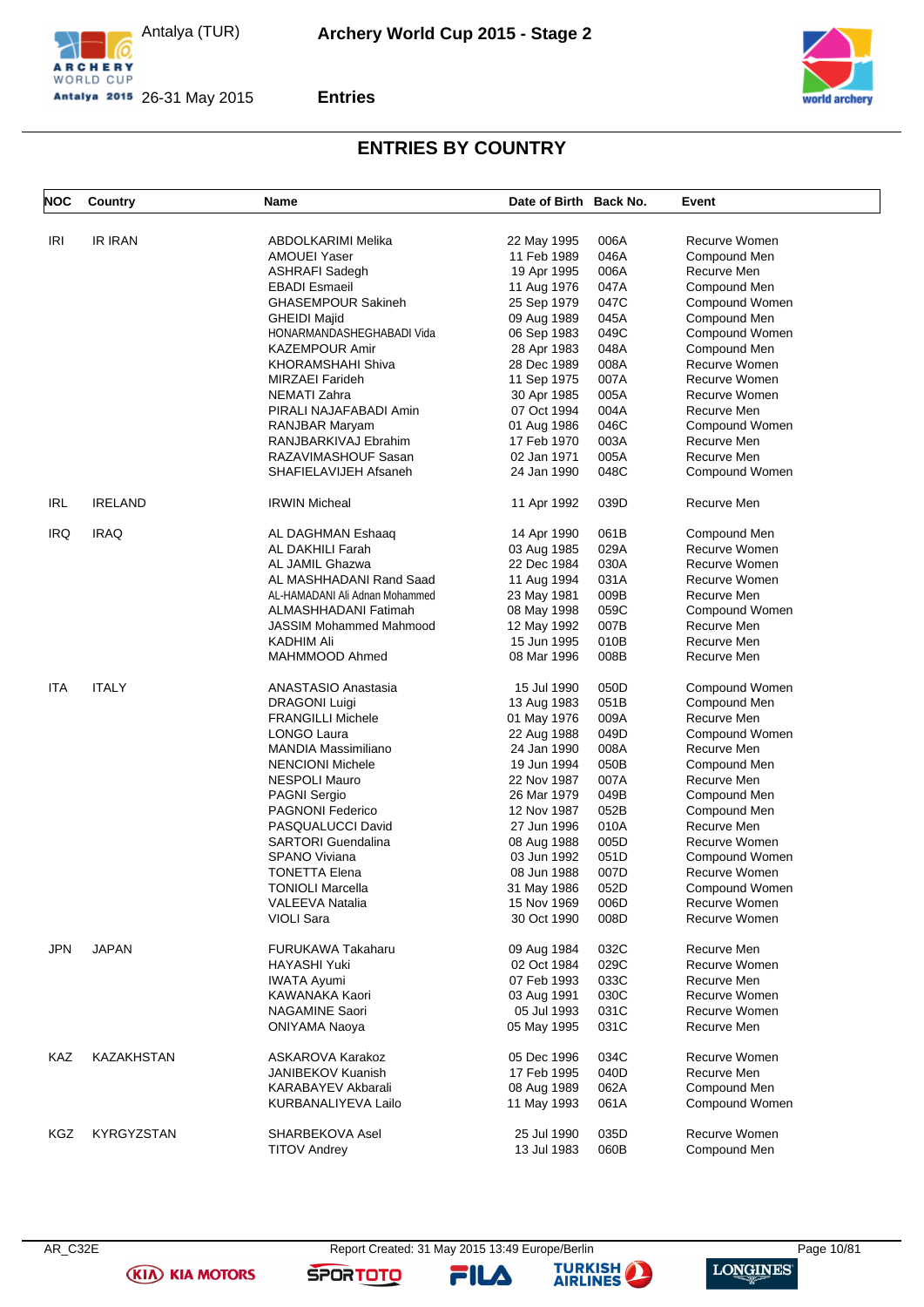





### **Entries**

# **ENTRIES BY COUNTRY**

| <b>NOC</b> | Country             | <b>Name</b>                   | Date of Birth Back No. |              | Event          |
|------------|---------------------|-------------------------------|------------------------|--------------|----------------|
|            |                     |                               |                        |              |                |
| <b>KOR</b> | <b>KOREA</b>        | CHANG Hye Jin                 | 13 May 1987            | 013A         | Recurve Women  |
|            |                     | <b>CHOI Bomin</b>             | 08 Jul 1984            | 050B         | Compound Women |
|            |                     | <b>CHOI Misun</b>             | 01 Jul 1996            | 014A         | Recurve Women  |
|            |                     |                               |                        |              |                |
|            |                     | CHOI Yong Hee                 | 19 Dec 1984            | 043C         | Compound Men   |
|            |                     | KANG Chae Young               | 08 Jun 1996            | 016A         | Recurve Women  |
|            |                     | KI Bo Bae                     | 20 Feb 1988            | 015A         | Recurve Women  |
|            |                     | KIM Jongho                    | 18 Jul 1994            | 041C         | Compound Men   |
|            |                     | <b>KIM Taeyoon</b>            | 09 Feb 1993            | 044C         | Compound Men   |
|            |                     | <b>KIM Woojin</b>             | 20 Jun 1992            | 004D         | Recurve Men    |
|            |                     | KIM Yun Hee                   | 23 Mar 1994            | 052B         | Compound Women |
|            |                     | <b>KU Bonchan</b>             | 31 Jan 1993            | 005D         | Recurve Men    |
|            |                     | LEE Seungyun                  | 18 Apr 1995            | 003D         | Recurve Men    |
|            |                     | OH Jin Hyek                   | 15 Aug 1981            | 006D         | Recurve Men    |
|            |                     | SEOL Dayeong                  | 01 Apr 1996            | 049B         | Compound Women |
|            |                     | SONG Yun Soo                  | 10 Dec 1995            | 051B         | Compound Women |
|            |                     | YANG Youngho                  |                        | 042C         |                |
|            |                     |                               | 22 Feb 1995            |              | Compound Men   |
| <b>KSA</b> | <b>SAUDI ARABIA</b> | ABDUL AZIZ Alrodhan           | 23 Jun 1977            | 046B         | Compound Men   |
|            |                     | AL-ABDULMUHSIN Mohammad Omar  | 01 Oct 1996            | 014D         | Recurve Men    |
|            |                     | ALBAQAMI Muidh Rajah H        | 01 Jul 1985            | 048B         | Compound Men   |
|            |                     | ALBAWARDI Sami                | 01 Oct 1979            | 045B         | Compound Men   |
|            |                     | ALSUFYANI Mohammed Radah D.   | 02 Aug 1984            | 011D         | Recurve Men    |
|            |                     |                               |                        | 013D         | Recurve Men    |
|            |                     | <b>ARAFAT Obai Khaled</b>     | 04 Feb 1998            |              |                |
|            |                     | BIN ALI Abdulellh Ali Moh     | 24 Aug 1990            | 012D         | Recurve Men    |
|            |                     | SULAIMANI Mosab               | 31 Oct 1980            | 047B         | Compound Men   |
| <b>LUX</b> | LUXEMBOURG          | <b>HENCKELS Jeff</b>          | 30 Aug 1984            | 037A         | Recurve Men    |
|            |                     | <b>KLEIN Pit</b>              | 12 Sep 1996            | 036A         | Recurve Men    |
|            |                     |                               |                        |              |                |
| MAW        | MALAWI              | <b>ABELL Mark</b>             | 19 Jun 1995            | 034C         | Recurve Men    |
|            |                     | DAVID Areneo                  | 06 Jun 1995            | 035C         | Recurve Men    |
| MDA        | <b>MOLDOVA</b>      | <b>BULIGA Artur</b>           | 03 Nov 1996            | 006B         | Recurve Men    |
|            |                     |                               |                        | 005B         | Recurve Men    |
|            |                     | DANCOV Dmitri                 | 02 Sep 1989            |              |                |
|            |                     | LACUTCO Oleg                  | 01 May 1994            | 004B         | Recurve Men    |
|            |                     | <b>MIRCA Alexandra</b>        | 11 Oct 1993            | 035B         | Recurve Women  |
|            |                     | OLARU Dan                     | 11 Nov 1996            | 003B         | Recurve Men    |
| MEX        | <b>MEXICO</b>       | <b>ALVAREZ Luis</b>           | 13 Apr 1991            | 022C         | Recurve Men    |
|            |                     | <b>BAYARDO Gabriela</b>       | 18 Feb 1994            | 012A         | Recurve Women  |
|            |                     | BOARDMAN Ernesto Horacio      | 23 Feb 1993            | 021C         | Recurve Men    |
|            |                     | <b>CARDOSO Mario</b>          | 01 Feb 1994            | 050D         | Compound Men   |
|            |                     | FIERRO Julio                  | 12 Feb 1990            | 049D         | Compound Men   |
|            |                     | <b>HINOJOSA Karla</b>         |                        |              | Recurve Women  |
|            |                     | <b>JUAREZ Ana Cristina</b>    | 17 Jun 1995            | 009A<br>050A | Compound Women |
|            |                     |                               | 11 Feb 1992            |              |                |
|            |                     | OCHOA Linda                   | 02 Jan 1987            | 051A         | Compound Women |
|            |                     | <b>RAMIREZ Angel</b>          | 03 Jan 1991            | 051D         | Compound Men   |
|            |                     | ROMAN Aida                    | 21 May 1988            | 010A         | Recurve Women  |
|            |                     | SALINAS Stephanie Sarai       | 18 Mar 1994            | 052A         | Compound Women |
|            |                     | SANDOVAL Fernanda Del Rocio   | 23 Nov 1996            | 049A         | Compound Women |
|            |                     | <b>SERRANO Juan Rene</b>      | 23 Feb 1984            | 023C         | Recurve Men    |
|            |                     | <b>VALENCIA Alejandra</b>     | 17 Oct 1994            | 011A         | Recurve Women  |
|            |                     | <b>VELEZ Luis Eduardo</b>     | 26 Jul 1986            | 020C         | Recurve Men    |
| MGL        | <b>MONGOLIA</b>     | <b>BAASANKHUU Adiyasuren</b>  | 22 Jan 1995            | 016D         | Recurve Men    |
|            |                     |                               |                        |              |                |
|            |                     | <b>BADAM Nomin-Erdene</b>     | 30 Apr 1997            | 009D         | Recurve Women  |
|            |                     | <b>BATAA Purevsuren</b>       | 31 Oct 1996            | 015D         | Recurve Men    |
|            |                     | DANZANDORJ Miroslava          | 14 Aug 1987            | 011D         | Recurve Women  |
|            |                     | <b>GAN ERDENE Gombodorj</b>   | 03 Oct 1976            | 017D         | Recurve Men    |
|            |                     | <b>JANTSAN Gantugs</b>        | 12 Apr 1972            | 018D         | Recurve Men    |
|            |                     | TSERENNADIMAD Bulgantuya      |                        | 012D         | Recurve Women  |
|            |                     | <b>URANTUNGALAG Bishindee</b> | 24 Feb 1977            | 010D         | Recurve Women  |
|            |                     |                               |                        |              |                |

**(KIA) KIA MOTORS** 

Report Created: 31 May 2015 13:49 Europe/Berlin Page 11/81



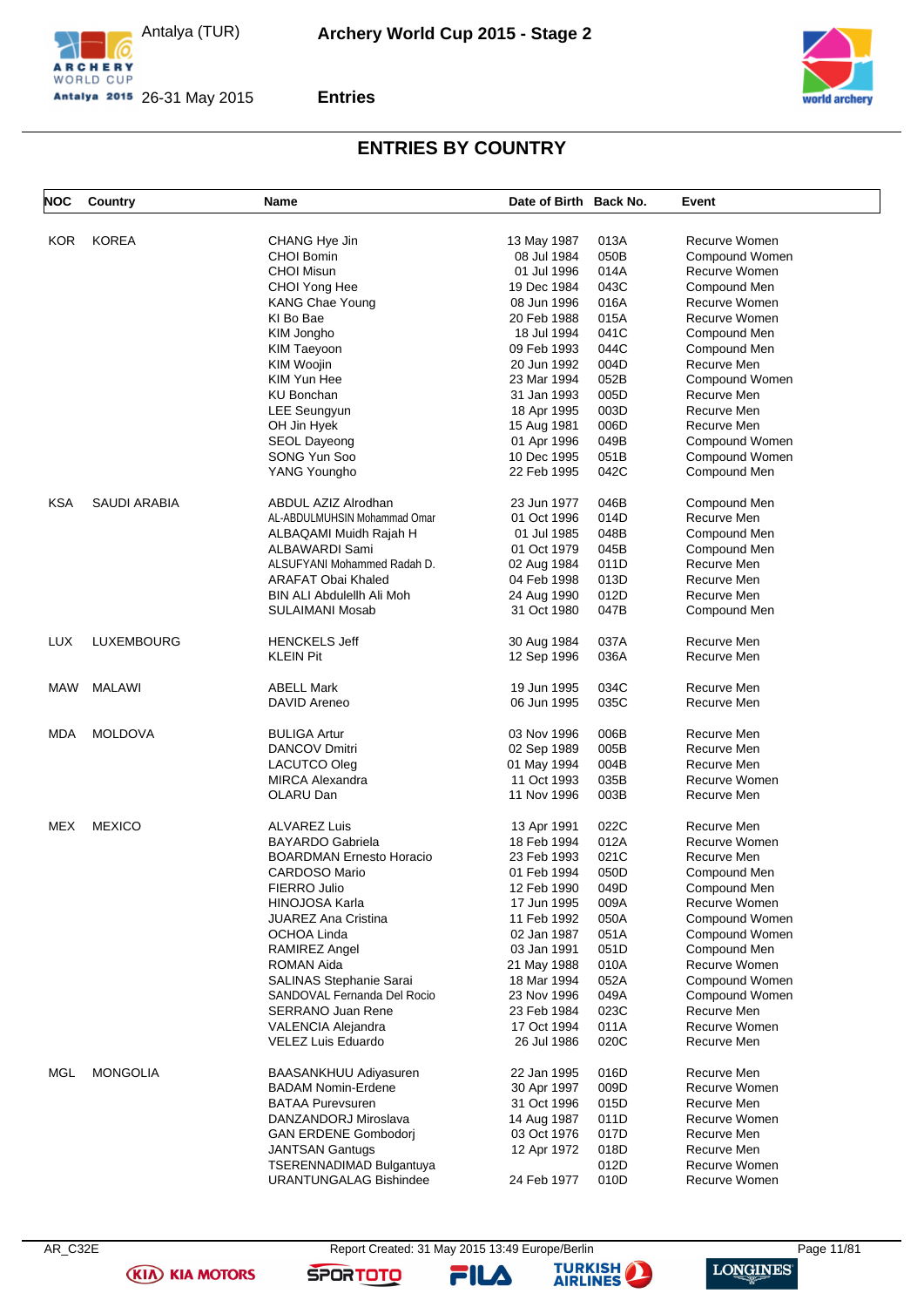





## **Entries**

# **ENTRIES BY COUNTRY**

| <b>NOC</b> | Country             | Name                      | Date of Birth Back No.      | Event                          |
|------------|---------------------|---------------------------|-----------------------------|--------------------------------|
|            | <b>NETHERLANDS</b>  |                           |                             |                                |
| <b>NED</b> |                     | <b>COUWENBERG Martine</b> | 18 Jul 1974<br>058B         | Compound Women                 |
|            |                     | DE VRIES Shireen-Zoe      | 028D<br>11 Nov 1993         | Recurve Women<br>Recurve Women |
|            |                     | <b>DEDEN Esther</b>       | 030D<br>01 Jul 1994<br>029D | Recurve Women                  |
|            |                     | DER KINDEREN Annemarie    | 19 May 1993                 |                                |
|            |                     | DIELEMANS Mitch           | 018B<br>06 Jan 1993         | Recurve Men                    |
|            |                     | ELZINGA Peter             | 055B<br>30 Jan 1981         | Compound Men                   |
|            |                     | <b>MARKOVIC Irina</b>     | 056B<br>23 Sep 1976         | Compound Women                 |
|            |                     | <b>SCHLOESSER Mike</b>    | 053B<br>15 Jan 1994         | Compound Men                   |
|            |                     | VAN CASPEL Inge           | 057B<br>14 Jul 1991         | Compound Women                 |
|            |                     | VAN DEN BERG Sjef         | 016B<br>14 Apr 1995         | Recurve Men                    |
|            |                     | VAN DER VEN Rick          | 015B<br>14 Apr 1991         | Recurve Men                    |
|            |                     | VAN EIL Thomas            | 054B<br>28 Oct 1986         | Compound Men                   |
|            |                     | VAN TONGEREN Jan          | 017B<br>01 Nov 1998         | Recurve Men                    |
| NOR.       | <b>NORWAY</b>       | <b>AAMAAS Njaal</b>       | 046C<br>05 Oct 1988         | Compound Men                   |
|            |                     | FEVANG MARZOUK Laila      | 059A<br>26 Oct 1993         | Compound Women                 |
|            |                     | <b>GRYDELAND Runa</b>     | 060A<br>06 May 1994         | Compound Women                 |
|            |                     | HAGEN Paul Andre          | 040B<br>26 May 1992         | Recurve Men                    |
|            |                     | HASLESTAD Marius Kramer   | 047C<br>18 Jun 1988         | Compound Men                   |
|            |                     | <b>HAUGSETH Mads</b>      | 048C<br>02 Mar 1995         | Compound Men                   |
|            |                     | RICHARDSEN Wanja Marie    | 026B<br>18 Nov 1994         | Recurve Women                  |
|            |                     | RIDDERSTROM Line Blomen   | 027B<br>23 Mar 1994         | Recurve Women                  |
|            |                     | STANIECZEK Anna           | 025B<br>06 Mar 1981         | Recurve Women                  |
|            |                     | TJENTLAND Oddmund         | 045C<br>11 Jan 1980         | Compound Men                   |
| POL        | <b>POLAND</b>       | BARAKONSKA Milena         | 023C<br>12 May 1992         | Recurve Women                  |
|            |                     | FALDZINSKI Maciej         | 020D<br>22 Jul 1992         | Recurve Men                    |
|            |                     | <b>LESNIAK Natalia</b>    | 022C<br>10 Jul 1991         | Recurve Women                  |
|            |                     | <b>MYSZOR Wioleta</b>     | 025C<br>19 Jan 1983         | Recurve Women                  |
|            |                     | SIERAKOWSKI Kasper        | 021D<br>02 Dec 1993         | Recurve Men                    |
|            |                     | SZAFRAN Marek             | 022D<br>15 Mar 1997         | Recurve Men                    |
|            |                     | SZALANSKA Katarzyna       | 061C<br>05 Dec 1992         | Compound Women                 |
|            |                     | WOJTAS Jan                | 26 Nov 1966<br>060D         | Compound Men                   |
|            |                     | WOJTKOWIAK Rafal          | 019D                        | Recurve Men                    |
|            |                     | ZURANSKA Adriana          | 024C                        | Recurve Women                  |
|            |                     |                           | 11 Sep 1991                 |                                |
| QAT        | QATAR               | <b>ABDORRABOH Farhan</b>  | 033B<br>01 Aug 1980         | Recurve Men                    |
|            |                     | AL-MOHANDI Ibrahim        | 08 Feb 1990<br>035B         | Recurve Men                    |
|            |                     | ALABADI Ahmed Abdulla     | 053A<br>06 Apr 1969         | Compound Men                   |
|            |                     | ALOBADI Abdulaziz Ahmed A | 24 Nov 1992<br>055A         | Compound Men                   |
|            |                     | RUSTAM KHAN Israf         | 01 Jan 1970<br>054A         | Compound Men                   |
|            |                     | SALEM Ali Ahmed           | 034B<br>30 Mar 1973         | Recurve Men                    |
| <b>RSA</b> | <b>SOUTH AFRICA</b> | <b>BADENHORST Gabriel</b> | 03 Oct 1974<br>053D         | Compound Men                   |
|            |                     | <b>CORNELIUS Albertus</b> | 054D                        | Compound Men                   |
|            |                     | <b>CORNELIUS Sera</b>     | 057D                        | Compound Women                 |
|            |                     | DI MATTEO Marco           | 039A                        | Recurve Men                    |
|            |                     | <b>HULTZER Karen</b>      | 033C<br>16 Sep 1965         | Recurve Women                  |
|            |                     | PRINSLOO Sandra           | 032C                        | Recurve Women                  |
|            |                     | ROUX Gerda                | 056D<br>04 Dec 1973         | Compound Women                 |
|            |                     | <b>ROUX Patrick</b>       | 055D<br>10 Aug 1972         | Compound Men                   |
|            |                     | VAN KRADENBURG Jeanine    | 058D<br>11 Nov 1978         | Compound Women                 |
|            |                     | VAN MOERKERKEN Terence    | 038A                        | Recurve Men                    |
|            |                     |                           |                             |                                |

**(KIA) KIA MOTORS** 

FILA

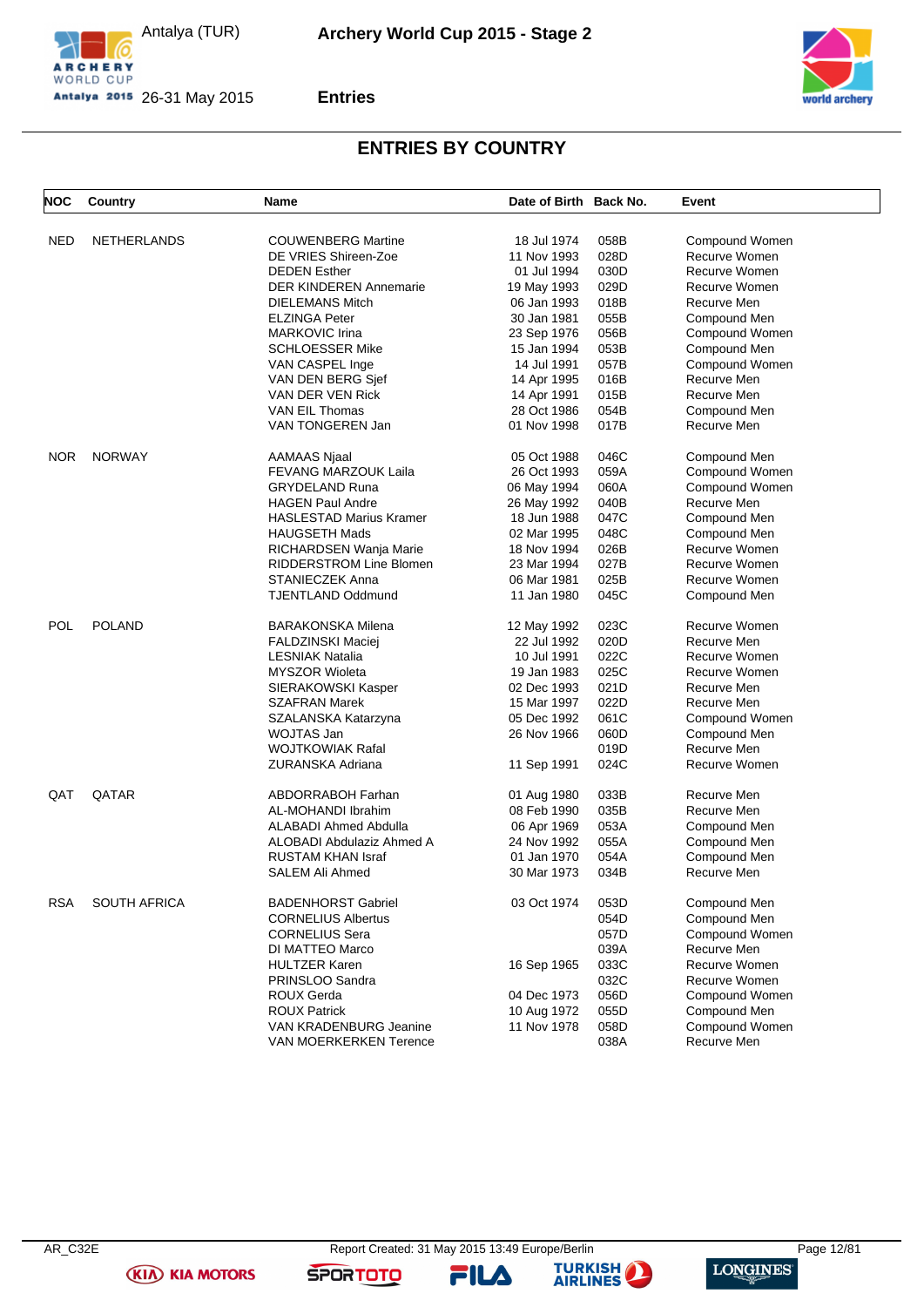





## **Entries**

# **ENTRIES BY COUNTRY**

| <b>NOC</b> | Country               | <b>Name</b>                    | Date of Birth Back No. |      | Event                |
|------------|-----------------------|--------------------------------|------------------------|------|----------------------|
|            |                       |                                |                        |      |                      |
| <b>RUS</b> | <b>RUSSIA</b>         | <b>AVDEEVA Natalia</b>         | 06 Sep 1988            | 045B | Compound Women       |
|            |                       | <b>BALSUKOVA Anna</b>          | 02 Jun 1992            | 024B | Recurve Women        |
|            |                       | <b>BAZARZHAPOV Galsan</b>      | 01 Nov 1994            | 011C | Recurve Men          |
|            |                       | <b>BRAZHNIK Aleksey</b>        | 10 Mar 1976            | 043D | Compound Men         |
|            |                       | CHERKASHNEVA Svetlana          | 06 Oct 1992            | 046B | Compound Women       |
|            |                       | DAMBAEV Alexander              | 16 Jun 1989            | 044D | Compound Men         |
|            |                       | <b>ERDYNIEVA Natalia</b>       | 06 Aug 1988            | 023B | <b>Recurve Women</b> |
|            |                       | KALASHNIKOV Viktor             | 07 Jun 1989            | 042D | Compound Men         |
|            |                       | LOGINOVA Albina                | 07 Aug 1983            | 048B | Compound Women       |
|            |                       | STEPANOVA Inna                 | 17 Apr 1990            | 022B | Recurve Women        |
|            |                       | <b>TIMOFEEVA Kristina</b>      | 28 Aug 1993            | 021B | Recurve Women        |
|            |                       | <b>TSYBEKDORZHIEV Bair</b>     | 06 Oct 1992            | 009C | Recurve Men          |
|            |                       | <b>TSYBZHITOV Bolot</b>        | 23 Nov 1993            | 010C | Recurve Men          |
|            |                       | <b>TSYNGUEV Beligto</b>        | 27 May 1994            | 008C | Recurve Men          |
|            |                       | <b>VINOGRADOVA Marija</b>      | 16 Mar 1994            | 047B | Compound Women       |
| <b>SLO</b> | <b>SLOVENIA</b>       | <b>CERNE Toja</b>              | 04 Jul 1993            | 060C | Compound Women       |
|            |                       | SITAR Dejan                    | 09 Dec 1979            | 061D | Compound Men         |
| SUI        | <b>SWITZERLAND</b>    | <b>BURRI Kevin</b>             | 08 Mar 1991            | 059C | Compound Men         |
|            |                       | <b>DIELEN Nathalie</b>         | 18 Mar 1966            | 031D | Recurve Women        |
|            |                       | <b>HAEFELFINGER Roman</b>      | 03 Nov 1985            | 060C | Compound Men         |
|            |                       | OLEKSEJENKO Jelena             | 10 Jan 1989            | 062A | Compound Women       |
|            |                       | <b>RUFER Thomas</b>            | 01 Aug 1980            | 038C | Recurve Men          |
|            |                       | <b>SCHOBINGER Celine</b>       | 18 Sep 1989            | 032D | Recurve Women        |
| <b>SVK</b> | <b>SLOVAKIA</b>       | <b>BALAZ Boris</b>             | 20 Nov 1997            | 039B | Recurve Men          |
|            |                       | LONGOVA Alexandra              | 07 Feb 1994            | 034B | Recurve Women        |
| <b>SWE</b> |                       |                                |                        |      |                      |
|            | <b>SWEDEN</b>         | <b>ANDERSSON Jonas Lennart</b> | 16 May 1979            | 016C | Recurve Men          |
|            |                       | <b>BJERENDAL Christine</b>     | 03 Feb 1987            | 029B | Recurve Women        |
|            |                       | <b>FREDRIKSSON Jesper</b>      | 08 Jun 1994            | 019C | Recurve Men          |
|            |                       | GULLROOS Johanna               | 04 Jul 1994            | 030B | Recurve Women        |
|            |                       | <b>JANGNAS Erika</b>           | 28 Sep 1992            | 028B | Recurve Women        |
|            |                       | <b>LUNDIN Morgan</b>           | 20 May 1969            | 062B | Compound Men         |
|            |                       | <b>SKALBERG Andreas</b>        | 21 Sep 1980            | 017C | Recurve Men          |
|            |                       | <b>STAHLKRANTZ Dennis</b>      |                        | 018C | Recurve Men          |
|            |                       | <b>STAHLKRANTZ Sofie</b>       |                        | 060B | Compound Women       |
| <b>TPE</b> | <b>CHINESE TAIPEI</b> | KUO Cheng-Wei                  | 09 Nov 1983            | 013A | Recurve Men          |
|            |                       | LE Chien-Ying                  | 17 Apr 1990            | 009B | Recurve Women        |
|            |                       | LIN Shih-Chia                  | 20 May 1993            | 010B | Recurve Women        |
|            |                       | TAN Ya-Ting                    | 07 Nov 1993            | 012B | Recurve Women        |
|            |                       | WANG Hou-Chieh                 | 09 Nov 1992            | 014A | Recurve Men          |
|            |                       | WEI Chun-Heng                  | 06 Jul 1994            | 011A | Recurve Men          |
|            |                       | YU Guan-Lin                    | 29 Nov 1993            | 012A | Recurve Men          |
|            |                       | <b>YUAN Shu Chi</b>            | 09 Nov 1984            | 011B | Recurve Women        |
|            |                       |                                |                        |      |                      |

**(KIA) KIA MOTORS** 

FILA

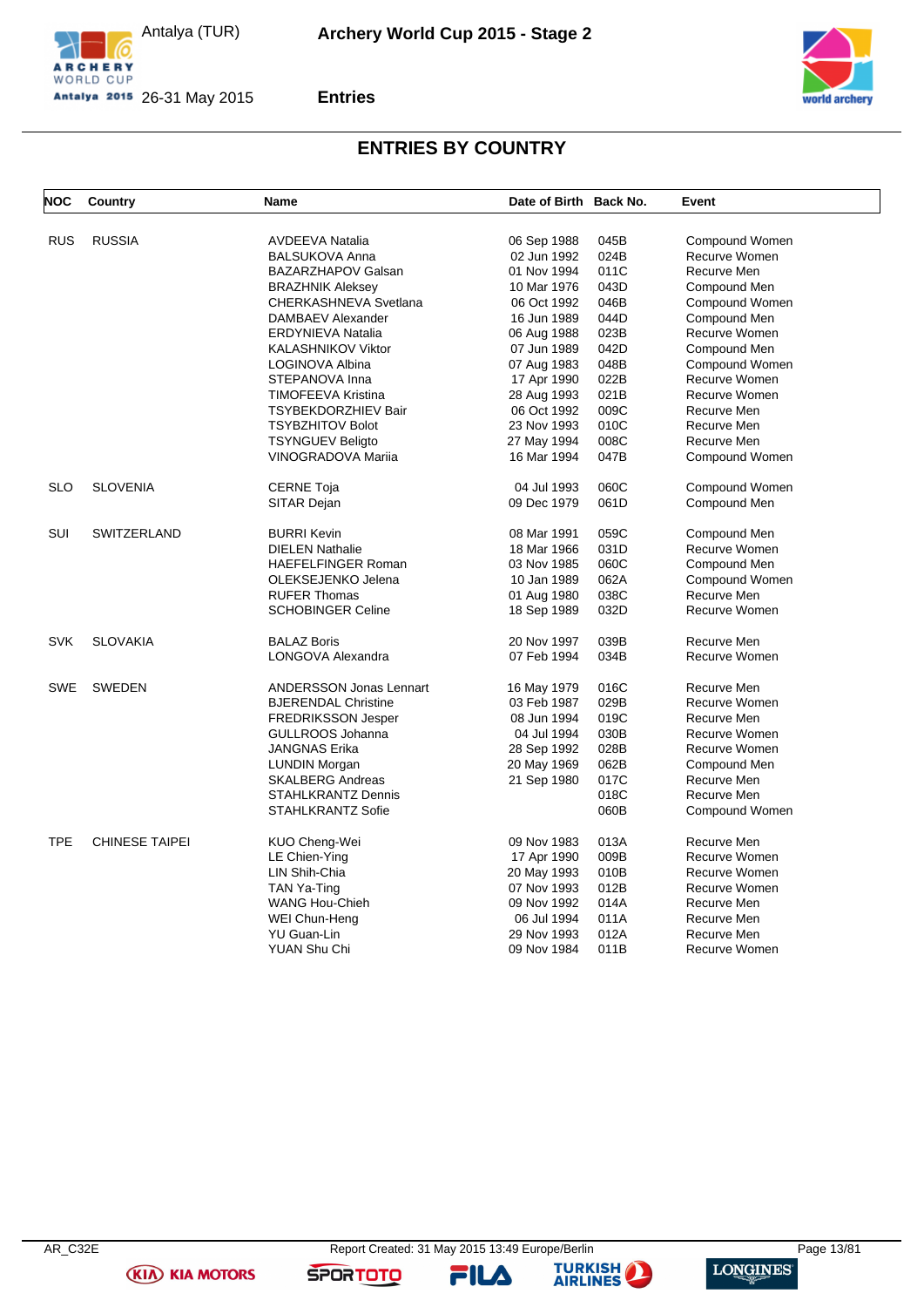







## **ENTRIES BY COUNTRY**

| NOC        | Country         | <b>Name</b>                | Date of Birth Back No. |      | Event          |
|------------|-----------------|----------------------------|------------------------|------|----------------|
|            |                 |                            |                        |      |                |
| TUR        | <b>TURKEY</b>   | <b>AKTUNA Aybuke</b>       | 18 Mar 1994            | 019B | Recurve Women  |
|            |                 | <b>ANAGOZ Yasemin Ecem</b> | 14 Oct 1998            | 018B | Recurve Women  |
|            |                 | <b>BOSTAN Yesim</b>        | 24 May 1995            | 055C | Compound Women |
|            |                 | <b>BOZLAR Fatih</b>        | 14 May 1991            | 023A | Recurve Men    |
|            |                 | <b>CAGIRAN Evren</b>       | 14 Feb 1993            | 051C | Compound Men   |
|            |                 | <b>ELMAAGACLI Demir</b>    | 04 Nov 1990            | 049C | Compound Men   |
|            |                 | GAZOZ Mete                 | 08 Jun 1999            | 025A | Recurve Men    |
|            |                 | <b>HANCI Hasan Basri</b>   | 01 Aug 1987            | 050C | Compound Men   |
|            |                 | <b>KIRSEVER Kerem</b>      | 19 Aug 1994            | 024A | Recurve Men    |
|            |                 | <b>KOCAMAN Gizem</b>       | 12 Mar 1988            | 054C | Compound Women |
|            |                 | <b>SAGLAM Evrim</b>        | 01 Nov 1996            | 056C | Compound Women |
|            |                 | UNSAL Begunhan Elif        | 04 Jan 1993            | 020B | Recurve Women  |
|            |                 | YAKALI Samet Can           | 28 Sep 1996            | 052C | Compound Men   |
|            |                 | YALCINKAYA Mine            | 20 Nov 1991            | 017B | Recurve Women  |
|            |                 | YILMAZ Yagiz               | 14 Oct 1993            | 026A | Recurve Men    |
| <b>UKR</b> | <b>UKRAINE</b>  | <b>HAVELKO Yuriy</b>       | 27 Aug 1988            | 020A | Recurve Men    |
|            |                 | <b>IVANYTSKYY Heorhiy</b>  | 06 May 1992            | 021A | Recurve Men    |
|            |                 | IVASHKO Markiyan           | 18 May 1979            | 019A | Recurve Men    |
|            |                 | <b>MARCHENKO Veronika</b>  | 03 Apr 1993            | 025A | Recurve Women  |
|            |                 | PAVLICHENKO Daria          | 20 Nov 1992            | 026A | Recurve Women  |
|            |                 | PAVLOVA Anastasia          | 09 Feb 1995            | 027A | Recurve Women  |
|            |                 | <b>RUBAN Viktor</b>        | 24 May 1981            | 022A | Recurve Men    |
|            |                 | SICHENIKOVA Lidiia         | 03 Feb 1993            | 028A | Recurve Women  |
| <b>USA</b> | <b>USA</b>      | <b>ANDERSON Steve</b>      | 30 May 1988            | 041A | Compound Men   |
|            |                 | <b>BRADLEY Angela</b>      |                        | 046D | Compound Women |
|            |                 | <b>BROCK Easter</b>        | 08 Apr 1977            | 048D | Compound Women |
|            |                 | <b>BROWN Mackenzie</b>     | 14 Mar 1995            | 024D | Recurve Women  |
|            |                 | <b>DEATON Bridger</b>      | 29 Jul 1994            | 043A | Compound Men   |
|            |                 | <b>ELLISON Brady</b>       | 27 Oct 1988            | 026C | Recurve Men    |
|            |                 | GARRETT Zach               | 08 Apr 1995            | 024C | Recurve Men    |
|            |                 | <b>GAUVIN Crystal</b>      | 04 Jun 1984            | 045D | Compound Women |
|            |                 | <b>GELLENTHIEN Braden</b>  | 26 Apr 1986            | 044A | Compound Men   |
|            |                 | <b>GIBILARO Ariel</b>      | 14 Jul 1994            | 022D | Recurve Women  |
|            |                 | <b>KELLER Lexi</b>         | 23 Mar 1996            | 047D | Compound Women |
|            |                 | <b>KLIMITCHEK Collin</b>   | 27 May 1996            | 027C | Recurve Men    |
|            |                 | <b>LORIG Khatuna</b>       | 01 Jan 1974            | 023D | Recurve Women  |
|            |                 | MCLAUGHLIN Sean            | 12 Nov 1993            | 025C | Recurve Men    |
|            |                 | PRITCHARD La Nola          | 03 Nov 1994            | 021D | Recurve Women  |
|            |                 | <b>WILDE Reo</b>           | 06 Oct 1973            | 042A | Compound Men   |
|            |                 |                            |                        |      |                |
| ZIM        | <b>ZIMBABWE</b> | <b>SUTHERLAND Gavin</b>    | 26 Jun 1979            | 038D | Recurve Men    |

**(KIA) KIA MOTORS** 

FILA

**SPORTOTO**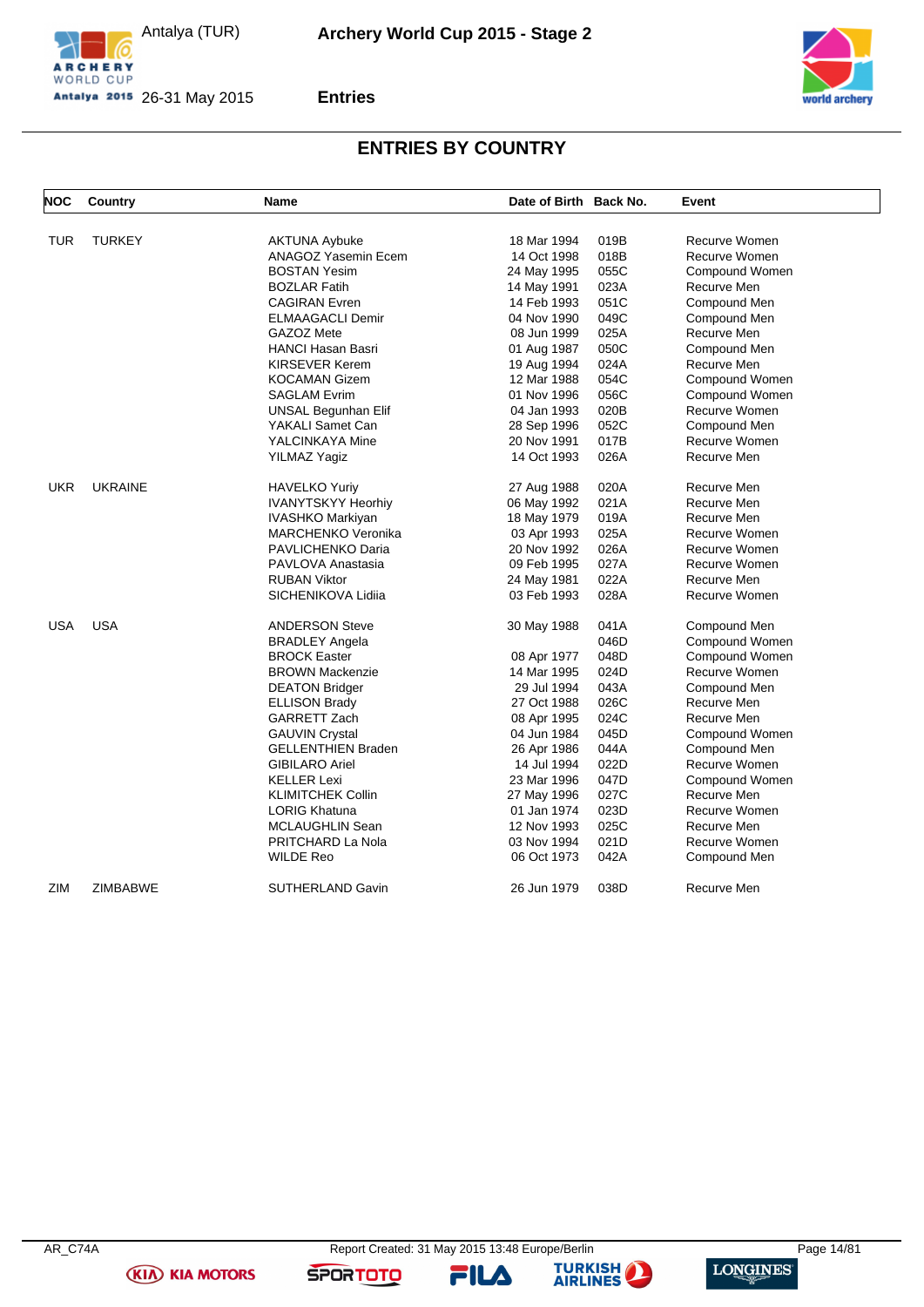

**Archery World Cup 2015 - Stage 2**

**Recurve Men**

**Final Ranking Individual**



## **RESULTS SUMMARY**

<span id="page-15-0"></span>

| Rk       | Name                                               | <b>NOC</b>               |                                    | <b>RR</b> Score<br>Rank | 1/48           | 1/24           | 1/16   | 1/8    | 1/4 | 1/2             | <b>Finals</b> |
|----------|----------------------------------------------------|--------------------------|------------------------------------|-------------------------|----------------|----------------|--------|--------|-----|-----------------|---------------|
| 1        | <b>LEE Seungyun</b>                                | KOR.                     | Korea                              | 676 / 6 -Bye-           |                | -Bye-          | 7      | 6      | 6   | 6               | 6             |
| 2        | KIM Woojin                                         | <b>KOR</b>               | Korea                              | 693 / 1                 | -Bye-          | -Bye-          | 6      | 6      | 6   | 6               | 2             |
| 3        | <b>KLIMITCHEK Collin</b>                           | USA                      | <b>USA</b>                         | 669 / 12                | 7              | 7              | 6      | 6      | 6   | 2               | 6             |
| 4        | <b>ELLISON Brady</b>                               | USA                      | <b>USA</b>                         | 665 / 23                | 6              | $\overline{7}$ | 6      | 6      | 7   | $\mathbf 0$     | 2             |
| 5        | FURUKAWA Takaharu                                  | <b>JPN</b>               | Japan                              | 672 / 8                 | -Bye-          | -Bye-          | 6      | 7      | 5   | (138)           |               |
| 6        | <b>TYACK Ryan</b>                                  | AUS                      | Australia                          | 654 / 45                | 6              | 7              | 7      | 6      | 5   | (136)           |               |
| 7<br>8   | ALVARINO GARCIA Miguel ESP<br>OH Jin Hyek          | <b>KOR</b>               | Spain<br>Korea                     | 684 / 3<br>686 / 2      | -Bye-<br>-Bye- | -Bye-<br>-Bye- | 7<br>6 | 6<br>6 | 2   | (110)<br>1(112) |               |
| 9        | DANIEL Lucas                                       | <b>FRA</b>               | France                             | 676 / 5                 | -Bye-          | -Bye-          | 6      | 2      |     |                 |               |
| 9        | <b>KAHLLUND Florian</b>                            | GER                      | Germany                            | 671 / 11                | 6              | 6              | 6      | 2      |     |                 |               |
| 9        | KU Bonchan                                         | <b>KOR</b>               | Korea                              | 682 / 4                 | -Bye-          | -Bye-          | 6      | 5      |     |                 |               |
| 9        | PASQUALUCCI David                                  | ITA                      | Italy                              | 672 / 7 -Bye-           |                | -Bye-          | 6      | 5      |     |                 |               |
| 9        | PKHAKADZE Lasha                                    | GEO                      | Georgia                            | 648 / 65                | 6              | 6              | 6      | 0      |     |                 |               |
| 9        | <b>RUBAN Viktor</b>                                | <b>UKR</b>               | Ukraine                            | 668 / 14                | 6              | 6              | 6      | 2      |     |                 |               |
| 9<br>9   | <b>TEKONIEMI Antti</b><br><b>TSYBZHITOV Bolot</b>  | FIN<br><b>RUS</b>        | Finland<br>Russia                  | 654 / 47<br>639 / 89    | 6<br>6         | 6<br>6         | 6<br>7 | 0<br>3 |     |                 |               |
| 17       | <b>AGUILAR GIMPEL Andres</b>                       | CHI                      | Chile                              | 647 / 67                | 6              | $\overline{7}$ | 5      |        |     |                 |               |
| 17       | <b>ALVAREZ Luis</b>                                | MEX                      | Mexico                             | 661 / 33                | 7              | 6              | 2      |        |     |                 |               |
| 17       | <b>BOZLAR Fatih</b>                                | TUR                      | Turkey                             | 653 / 49                | 7              | 6              | 4      |        |     |                 |               |
| 17       | <b>FERNANDEZ Antonio</b>                           | <b>ESP</b>               | Spain                              | 644 / 73                | 6              | $\overline{7}$ | 4      |        |     |                 |               |
| 17       | <b>HUSTON Patrick</b>                              | <b>GBR</b>               | <b>Great Britain</b>               | 661 / 35                | 6              | 6              | 1      |        |     |                 |               |
| 17       | <b>IRWIN Micheal</b>                               | IRL                      | Ireland                            | 640 / 86                | 6              | 6              | 3      |        |     |                 |               |
| 17       | <b>IVANYTSKYY Heorhiv</b>                          | <b>UKR</b>               | Ukraine                            | 665 / 21                | 6              | 7              | 4      |        |     |                 |               |
| 17       | <b>NESPOLI Mauro</b>                               | <b>ITA</b>               | Italy                              | 663 / 29                | 6              | 6              | 0      |        |     |                 |               |
| 17<br>17 | ONIYAMA Naoya<br><b>PRILEPOV Anton</b>             | <b>JPN</b><br><b>BLR</b> | Japan<br><b>Belarus</b>            | 653 / 52<br>643 / 82    | 7<br>6         | 6<br>6         | 3<br>0 |        |     |                 |               |
| 17       | <b>TALUKDAR Jayanta</b>                            | <b>IND</b>               | India                              | 671 / 10                | 7              | 6              | 4      |        |     |                 |               |
| 17       | VAN DER VEN Rick                                   | <b>NED</b>               | Netherlands                        | 657 / 39                | 7              | 6              | 5      |        |     |                 |               |
| 17       | <b>WANG Hou-Chieh</b>                              | <b>TPE</b>               | Chinese Taipei                     | 658 / 37                | 6              | 6              | 5      |        |     |                 |               |
| 17       | WEI Chun-Heng                                      | <b>TPE</b>               | Chinese Taipei                     | 665 / 22                | 7              | 6              | 2      |        |     |                 |               |
| 17       | <b>WOJTKOWIAK Rafal</b>                            | POL                      | Poland                             | 636 / 98                | 6              | 7              | 0      |        |     |                 |               |
| 17       | YU Guan-Lin                                        | <b>TPE</b>               | Chinese Taipei                     | 651 / 56                | 6              | 6              | 3      |        |     |                 |               |
| 33       | AL-MOHANDI Ibrahim                                 | QAT                      | Qatar                              | 646 / 69                | 7              | 1              |        |        |     |                 |               |
| 33       | <b>BATAA Purevsuren</b>                            | MGL                      | Mongolia                           | 642 / 83                | 7              | 2              |        |        |     |                 |               |
| 33<br>33 | BAZARZHAPOV Galsan<br>CHAMPIA Mangal Singh         | <b>RUS</b><br>IND        | Russia<br>India                    | 664 / 26<br>669 / 13    | 7<br>6         | 4<br>4         |        |        |     |                 |               |
| 33       | <b>DALIDOVICH Pavel</b>                            | <b>BLR</b>               | <b>Belarus</b>                     | 651 / 55                | 6              | 2              |        |        |     |                 |               |
| 33       | <b>DIELEMANS Mitch</b>                             | NED                      | Netherlands                        | 655 / 43                | 7              | 2              |        |        |     |                 |               |
| 33       | EL-NEMR Ahmed                                      | EGY                      | Egypt                              | 645 / 72                | 6              | 0              |        |        |     |                 |               |
| 33       | <b>FLOTO Florian</b>                               | <b>GER</b>               | Germany                            | 652 / 53                | 7              | 3              |        |        |     |                 |               |
| 33       | <b>GODFREY Larry</b>                               | <b>GBR</b>               | <b>Great Britain</b>               | 649 / 63                | 6              | 3              |        |        |     |                 |               |
| 33       | GSTOETTNER Andreas AUT                             |                          | Austria                            | 663 / 28                | 7              | 5              |        |        |     |                 |               |
| 33       | <b>GU Xuesong</b>                                  | CHN                      | PR China                           | 666 / 19                | 7              | 3              |        |        |     |                 |               |
| 33<br>33 | <b>HARDING George</b><br><b>HENCKELS Jeff</b>      | <b>GBR</b><br>LUX        | <b>Great Britain</b><br>Luxembourg | 643 / 79<br>652 / 54    | 6<br>6         | 0<br>5         |        |        |     |                 |               |
| 33       | <b>HUANG Rui</b>                                   |                          | CHN PR China                       | 644 / 77                | 7              | 5              |        |        |     |                 |               |
| 33       | IVASHKO Markiyan                                   | <b>UKR</b>               | Ukraine                            | 657 / 42                | 6              | 1              |        |        |     |                 |               |
| 33       | <b>JANTSAN Gantugs</b>                             | MGL                      | Mongolia                           | 649 / 62                | 6              | 0              |        |        |     |                 |               |
| 33       | <b>MANDIA Massimiliano</b>                         | ITA                      | Italy                              | 639 / 88                | 6              | 1              |        |        |     |                 |               |
| 33       | MOSESHVILI Jaba                                    | GEO                      | Georgia                            | 639 / 93                | 6              | 3              |        |        |     |                 |               |
| 33       | PINEDA Daniel Felipe                               | COL                      | Colombia                           | 658 / 38                | 7              | 4              |        |        |     |                 |               |
| 33       | <b>PLIHON Pierre</b>                               | <b>FRA</b>               | France                             | 661 / 32                | 6              | 2              |        |        |     |                 |               |
| 33       | VALLADONT Jean-Charles FRA<br>VAN DEN BERG Sjef    |                          | France                             | 667 / 16                | 6              | 5<br>4         |        |        |     |                 |               |
| 33<br>33 | VAN TONGEREN Jan                                   | <b>NED</b><br>NED        | Netherlands<br>Netherlands         | 667 / 17<br>667 / 18    | 6<br>6         | 4              |        |        |     |                 |               |
| 33       | XING Yu                                            | <b>CHN</b>               | PR China                           | 672 / 9                 | 7              | $\overline{4}$ |        |        |     |                 |               |
| 57       | ADRIAENSEN Ben                                     | <b>BEL</b>               | Belgium                            | 665 / 20                | 2              |                |        |        |     |                 |               |
| 57       | AGUILAR GIMPEL Guillermo                           | CHI                      | Chile                              | 634 /102                | 0              |                |        |        |     |                 |               |
| 57       | ANDERSSON Jonas Lennart SWE Sweden                 |                          |                                    | 657 / 41                | 0              |                |        |        |     |                 |               |
| 57       | <b>ASHRAFI Sadegh</b>                              | IRI                      | IR Iran                            | 643 / 81                | 4              |                |        |        |     |                 |               |
| 57       | <b>BALAZ Boris</b>                                 | SVK                      | Slovakia                           | 639 / 91                | 1              |                |        |        |     |                 |               |
| 57       | <b>BANDA Arpad</b>                                 | <b>HUN</b>               | Hungary                            | 641 / 84                | 2              |                |        |        |     |                 |               |
| 57<br>57 | BERTSCHLER Alexander AUT<br><b>BETANCUR Daniel</b> | COL                      | Austria<br>Colombia                | 644 / 74<br>662 / 31    | 3<br>5         |                |        |        |     |                 |               |
| 57       | BOARDMAN Ernesto Horacio MEX                       |                          | Mexico                             | 661 / 34                | 2              |                |        |        |     |                 |               |
|          |                                                    |                          |                                    |                         |                |                |        |        |     |                 |               |

AR\_C74A Report Created: 31 May 2015 13:48 Europe/Berlin Page 15/81

**SPORTOTO** 

**(KIA) KIA MOTORS** 



**TURKISH** 

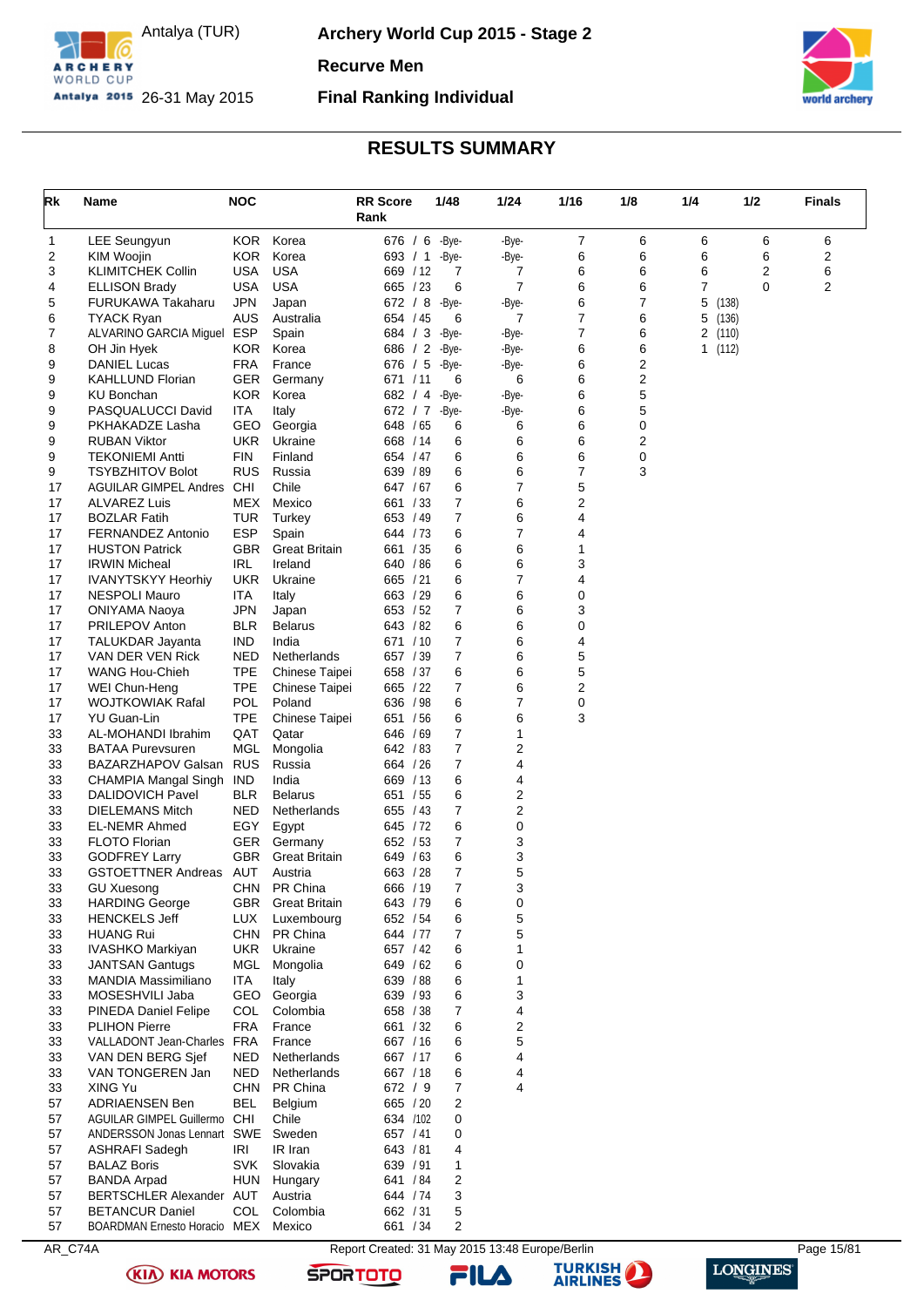

**Archery World Cup 2015 - Stage 2**

**Recurve Men**

**Final Ranking Individual**



## **RESULTS SUMMARY**

| Rk         | Name                                                   | <b>NOC</b>               |                               | <b>RR</b> Score<br>Rank | 1/48 | 1/24   | 1/16 | 1/8 | 1/4 | 1/2 | Finals |
|------------|--------------------------------------------------------|--------------------------|-------------------------------|-------------------------|------|--------|------|-----|-----|-----|--------|
|            |                                                        |                          |                               |                         |      |        |      |     |     |     |        |
| 57<br>57   | <b>DENNY Bradley</b><br><b>FRANGILLI Michele</b>       | GBR.<br>ITA              | <b>Great Britain</b><br>Italy | 643 / 80<br>655 / 44    |      | 3<br>3 |      |     |     |     |        |
| 57         | <b>FREDRIKSSON Jesper</b>                              | SWE                      | Sweden                        | 637 / 95                |      | 2      |      |     |     |     |        |
| 57         | <b>GAN ERDENE Gombodori</b>                            | MGL                      | Mongolia                      | 649 / 60                |      | 1      |      |     |     |     |        |
| 57         | GARRETT Zach                                           | USA                      | <b>USA</b>                    | 639 / 90                |      | 2      |      |     |     |     |        |
| 57         | <b>GRAY Matthew</b>                                    | AUS                      | Australia                     | 638 / 94                |      | 3      |      |     |     |     |        |
| 57         | <b>HAGEN Paul Andre</b>                                | <b>NOR</b>               | Norway                        | 645 / 71                |      | 5      |      |     |     |     |        |
| 57         | <b>HAVELKO Yuriy</b>                                   | UKR.                     | Ukraine                       | 635 /101                |      | 3      |      |     |     |     |        |
| 57         | <b>HEINRICH Petr</b>                                   | CZE                      | <b>Czech Republic</b>         | 639 / 92                |      | 2      |      |     |     |     |        |
| 57         | <b>IRRASCH Dominik</b>                                 | <b>AUT</b>               | Austria                       | 634 /103                |      | 1      |      |     |     |     |        |
| 57         | <b>IWATA Ayumi</b>                                     | JPN                      | Japan                         | 651 / 57                |      | 2      |      |     |     |     |        |
| 57         | KARAGEORGIOU Alexandros GRE                            |                          | Greece                        | 636 / 99                |      | 2      |      |     |     |     |        |
| 57         | KUO Cheng-Wei                                          | TPE                      | Chinese Taipei                | 663 / 30                |      | 1      |      |     |     |     |        |
| 57         | <b>LAURIDSEN Casper</b>                                | DEN                      | Denmark                       | 654 / 46                |      | 4      |      |     |     |     |        |
| 57         | LAURSEN Bjarne Marius DEN                              |                          | Denmark                       | 649 / 59                |      | 4      |      |     |     |     |        |
| 57<br>57   | LIAHUSHEV Alexander<br><b>MARTENS Rick</b>             | <b>BLR</b><br><b>BEL</b> | <b>Belarus</b><br>Belgium     | 657 / 40<br>644 / 76    |      | 2<br>2 |      |     |     |     |        |
| 57         | MCLAUGHLIN Sean                                        | <b>USA</b>               | <b>USA</b>                    | 664 / 27                |      | 5      |      |     |     |     |        |
| 57         | <b>NAIK Ranjit</b>                                     | <b>IND</b>               | India                         | 653 / 48                |      | 0      |      |     |     |     |        |
| 57         | <b>NESEMANN Simon</b>                                  | <b>GER</b>               | Germany                       | 637 / 96                |      | 2      |      |     |     |     |        |
| 57         | OLARU Dan                                              | MDA                      | Moldova                       | 653 / 50                |      | 0      |      |     |     |     |        |
| 57         | <b>OLIVEIRA Bernardo</b>                               | BRA                      | Brazil                        | 650 / 58                |      | 2      |      |     |     |     |        |
| 57         | PIFARRE Miguel Angel                                   | <b>ESP</b>               | Spain                         | 664 / 24                |      | 4      |      |     |     |     |        |
| 57         | <b>PILA Andres</b>                                     | <b>COL</b>               | Colombia                      | 643 / 78                |      | 4      |      |     |     |     |        |
| 57         | POTTS Alec                                             | AUS                      | Australia                     | 644 / 75                |      | 1      |      |     |     |     |        |
| 57         | <b>RIEGER Cedric</b>                                   | <b>GER</b>               | Germany                       | 649 / 61                |      | 1      |      |     |     |     |        |
| 57         | RODRIGUEZ Juan I.                                      | <b>ESP</b>               | Spain                         | 640 / 85                |      | 3      |      |     |     |     |        |
| 57         | <b>RUFER Thomas</b>                                    | SUI                      | Switzerland                   | 636 /100                |      | 4      |      |     |     |     |        |
| 57         | <b>SENYUK Taras</b>                                    | <b>AZE</b>               | Azerbaijan                    | 647 / 66                |      | 2      |      |     |     |     |        |
| 57         | <b>SERRANO Juan Rene</b><br>SIERAKOWSKI Kasper         | <b>MEX</b><br><b>POL</b> | Mexico<br>Poland              | 667 / 15<br>633 /104    |      | 0      |      |     |     |     |        |
| 57<br>57   | <b>SKALBERG Andreas</b>                                | SWE                      | Sweden                        | 636 / 97                |      | 1<br>2 |      |     |     |     |        |
| 57         | <b>SZAFRAN Marek</b>                                   | POL                      | Poland                        | 648 / 64                |      | 1      |      |     |     |     |        |
| 57         | TSYBEKDORZHIEV Bair RUS                                |                          | Russia                        | 646 / 68                |      | 0      |      |     |     |     |        |
| 57         | VELEZ Luis Eduardo                                     | MEX                      | Mexico                        | 645 / 70                |      | 3      |      |     |     |     |        |
| 57         | VISWASH.                                               | IND                      | India                         | 659 / 36                |      | 3      |      |     |     |     |        |
| 57         | <b>WANG Gang</b>                                       | CHN                      | PR China                      | 653 / 51                |      | 5      |      |     |     |     |        |
| 57         | <b>WORTH Taylor</b>                                    | AUS                      | Australia                     | 664 / 25                |      | 0      |      |     |     |     |        |
| 57         | <b>YILMAZ Yagiz</b>                                    | TUR                      | Turkey                        | 640 / 87                |      | 1      |      |     |     |     |        |
| 105        | RANJBARKIVAJ Ebrahim IRI                               |                          | IR Iran                       | 632 /105                |      |        |      |     |     |     |        |
| 106        | <b>SISTONEN Antero</b>                                 | FIN                      | Finland                       | 632 /106                |      |        |      |     |     |     |        |
| 107        | MARUSAU Mikalai                                        | <b>BLR</b>               | <b>Belarus</b>                | 631 /107                |      |        |      |     |     |     |        |
| 108        | GAJDOS Csaba                                           | HUN                      | Hungary                       | 630 /108                |      |        |      |     |     |     |        |
| 109        | <b>GYS Lenthy</b>                                      | <b>BEL</b>               | Belgium                       | 630 /109                |      |        |      |     |     |     |        |
| 110        | <b>TSYNGUEV Beligto</b>                                | <b>RUS</b>               | Russia                        | 629 /110                |      |        |      |     |     |     |        |
| 111<br>112 | <b>FALDZINSKI Maciej</b><br>PIRALI NAJAFABADI Amin IRI | POL                      | Poland<br>IR Iran             | 629 /111<br>628 /112    |      |        |      |     |     |     |        |
| 113        | DALMEIDA Marcus                                        | BRA                      | Brazil                        | 628 /113                |      |        |      |     |     |     |        |
| 114        | <b>WEISS Johan</b>                                     | <b>DEN</b>               | Denmark                       | 626 /114                |      |        |      |     |     |     |        |
| 115        | IPSEN Jonathan Hindborg DEN                            |                          | Denmark                       | 625 /115                |      |        |      |     |     |     |        |
| 116        | BRASIL LOPES DOS REIS Jhonata BRA                      |                          | Brazil                        | 625 /116                |      |        |      |     |     |     |        |
| 117        | KOUASSI Rene Philippe CIV                              |                          | Cote d Ivoire                 | 624 /117                |      |        |      |     |     |     |        |
| 118        | <b>HAMOR Martin</b>                                    | CZE                      | <b>Czech Republic</b>         | 624 /118                |      |        |      |     |     |     |        |
| 119        | REZENDE XAVIER Daniel BRA                              |                          | <b>Brazil</b>                 | 623 /119                |      |        |      |     |     |     |        |
| 120        | VAN MOERKERKEN Terence RSA                             |                          | South Africa                  | 623 /120                |      |        |      |     |     |     |        |
| 121        | DI MATTEO Marco                                        | RSA                      | South Africa                  | 623 /121                |      |        |      |     |     |     |        |
| 122        | KADHIM Ali                                             | <b>IRQ</b>               | Iraq                          | 621 /122                |      |        |      |     |     |     |        |
| 123        | PEREZ ALVAREZ Felipe CHI                               |                          | Chile                         | 621 /123                |      |        |      |     |     |     |        |
| 124        | BIN ALI Abdulellh Ali Moh KSA                          |                          | Saudi Arabia                  | 621 /124                |      |        |      |     |     |     |        |
| 125        | <b>JANIBEKOV Kuanish</b>                               | KAZ                      | Kazakhstan                    | 620 /125                |      |        |      |     |     |     |        |
| 126        | DANCOV Dmitri                                          | <b>MDA</b>               | Moldova                       | 618 /126                |      |        |      |     |     |     |        |
| 127<br>128 | <b>KLEIN Pit</b><br>GAZOZ Mete                         | LUX<br>TUR               | Luxembourg<br>Turkey          | 617 /127<br>616 /128    |      |        |      |     |     |     |        |
| 129        | <b>HALILOV Haci</b>                                    | AZE                      | Azerbaijan                    | 611 /129                |      |        |      |     |     |     |        |
| 130        | BAASANKHUU Adiyasuren MGL                              |                          | Mongolia                      | 610 /130                |      |        |      |     |     |     |        |

**(KIA) KIA MOTORS** 

AR\_C74A Report Created: 31 May 2015 13:48 Europe/Berlin Page 16/81

**SPORTOTO** 

FILA



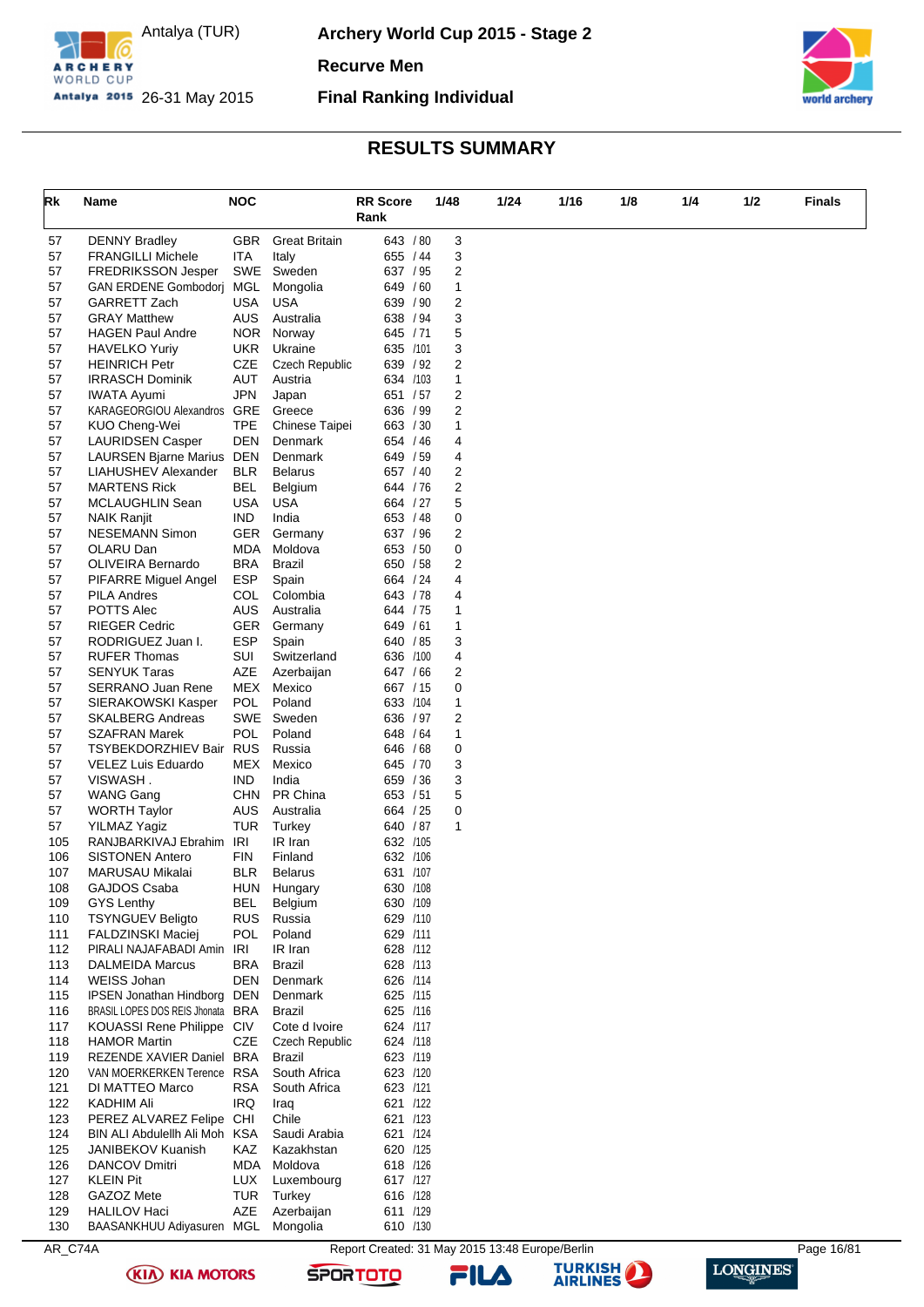

**Archery World Cup 2015 - Stage 2**

**Recurve Men**

**Final Ranking Individual**



## **RESULTS SUMMARY**

| Rk  | Name                           | <b>NOC</b> |              | <b>RR</b> Score | 1/48 | 1/24 | 1/16 | 1/8 | 1/4 | 1/2 | <b>Finals</b> |
|-----|--------------------------------|------------|--------------|-----------------|------|------|------|-----|-----|-----|---------------|
|     |                                |            |              | Rank            |      |      |      |     |     |     |               |
| 131 | LACUTCO Oleg                   | <b>MDA</b> | Moldova      | 609 /131        |      |      |      |     |     |     |               |
| 132 | RAZAVIMASHOUF Sasan            | IRI        | IR Iran      | 608 /132        |      |      |      |     |     |     |               |
| 133 | <b>SALEM Ali Ahmed</b>         | QAT        | Qatar        | 606 /133        |      |      |      |     |     |     |               |
| 134 | <b>KIRSEVER Kerem</b>          | TUR        | Turkey       | 606 /134        |      |      |      |     |     |     |               |
| 135 | <b>BULIGA Artur</b>            | <b>MDA</b> | Moldova      | 604 /135        |      |      |      |     |     |     |               |
| 136 | AL-ABDULMUHSIN Mohammad Omar   | <b>KSA</b> | Saudi Arabia | 603 /136        |      |      |      |     |     |     |               |
| 137 | OJAMAE Pearu Jakob             | <b>EST</b> | Estonia      | 602 /137        |      |      |      |     |     |     |               |
| 138 | <b>STAHLKRANTZ Dennis</b>      | SWE        | Sweden       | 601 /138        |      |      |      |     |     |     |               |
| 139 | PARSENADZE Archil              | <b>GEO</b> | Georgia      | 601 /139        |      |      |      |     |     |     |               |
| 140 | ARAFAT Obai Khaled             | <b>KSA</b> | Saudi Arabia | 593 /140        |      |      |      |     |     |     |               |
| 141 | ABDORRABOH Farhan              | QAT        | Qatar        | 588 /141        |      |      |      |     |     |     |               |
| 142 | MAHMMOOD Ahmed                 | <b>IRQ</b> | Iraq         | 584 /142        |      |      |      |     |     |     |               |
| 143 | JASSIM Mohammed Mahmood        | IRQ        | Iraq         | 578 /143        |      |      |      |     |     |     |               |
| 144 | AL-HAMADANI Ali Adnan Mohammed | <b>IRQ</b> | Iraq         | 566 /144        |      |      |      |     |     |     |               |
| 145 | ALSUFYANI Mohammed Radah D.    | <b>KSA</b> | Saudi Arabia | 565 /145        |      |      |      |     |     |     |               |
| 146 | <b>ABELL Mark</b>              | <b>MAW</b> | Malawi       | 554 /146        |      |      |      |     |     |     |               |
| 147 | DAVID Areneo                   | MAW        | Malawi       | 485 /147        |      |      |      |     |     |     |               |

**(KIA) KIA MOTORS** 

**SPORTOTO** 

FILA



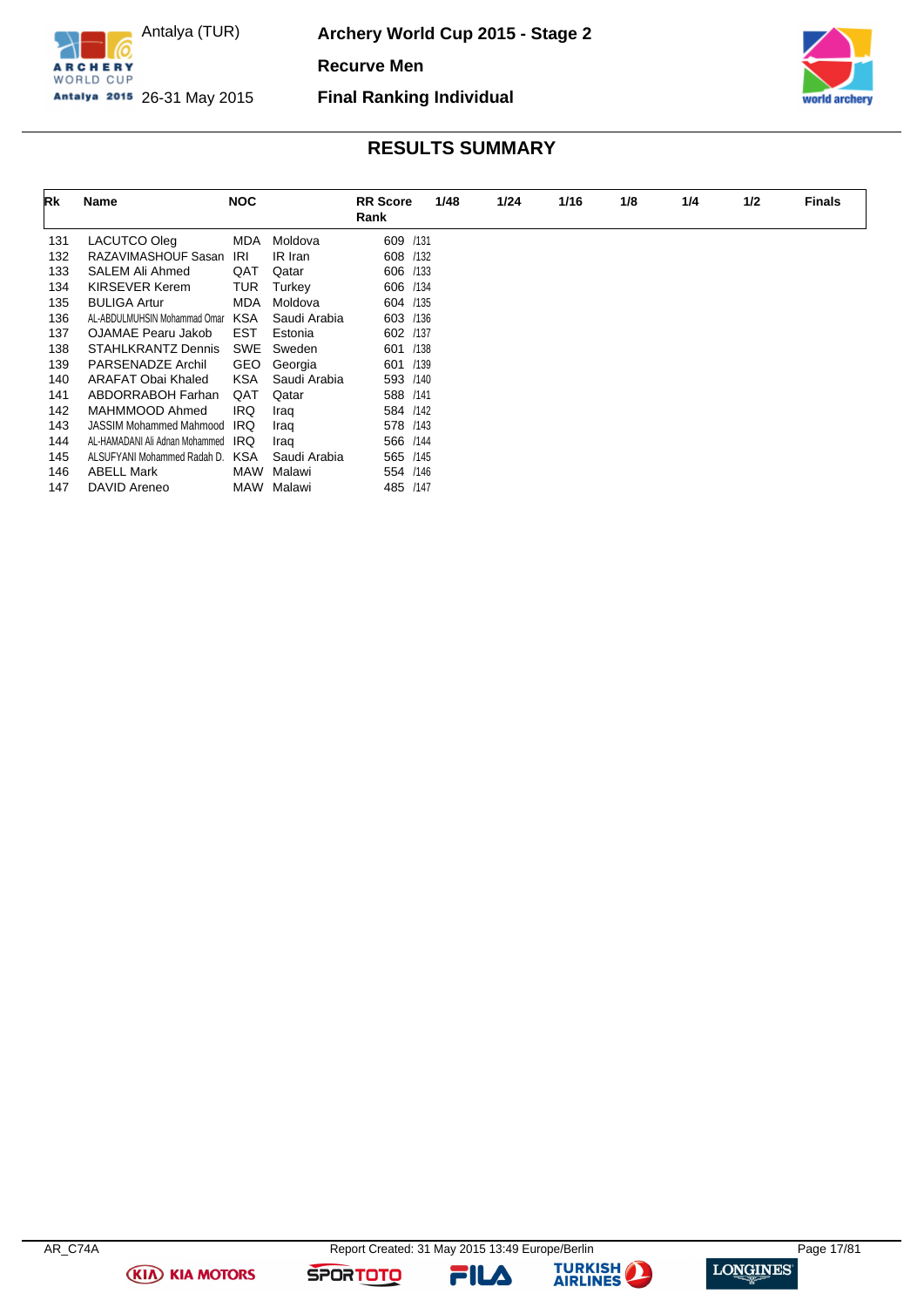

**Archery World Cup 2015 - Stage 2**

**Recurve Women**

## **Final Ranking Individual**



## **RESULTS SUMMARY**

<span id="page-18-0"></span>

| Rk       | Name                                            | <b>NOC</b>               |                                    | <b>RR Score</b>      | 1/48       | 1/24           | 1/16   | 1/8    | 1/4        | 1/2    | <b>Finals</b> |
|----------|-------------------------------------------------|--------------------------|------------------------------------|----------------------|------------|----------------|--------|--------|------------|--------|---------------|
|          |                                                 |                          |                                    | Rank                 |            |                |        |        |            |        |               |
| 1        | <b>CHOI Misun</b>                               | <b>KOR</b>               | Korea                              | 671 / 3              | -Bye-      | -Bye-          | 6      | 6      | 6          | 6      | 6             |
| 2<br>3   | KI Bo Bae<br><b>KUMARI Deepika</b>              | <b>KOR</b><br><b>IND</b> | Korea<br>India                     | 669 / 4<br>664 / 9   | -Bye-<br>6 | -Bye-<br>7     | 6<br>6 | 6<br>6 | 6<br>7     | 6<br>4 | 2<br>6        |
| 4        | CHANG Hye Jin                                   | <b>KOR</b>               | Korea                              | 672 / 2              | -Bye-      | -Bye-          | 6      | 6      | 6          | 5      | 2             |
| 5        | VALENCIA Alejandra                              | MEX                      | Mexico                             | 644 / 23             | 7          | 7              | 6      | 6      | 4<br>(137) |        |               |
| 6        | LIN Shih-Chia                                   | <b>TPE</b>               | Chinese Taipei                     | 650 / 17             | 6          | $\overline{7}$ | 6      | 6      | 3<br>(132) |        |               |
| 7        | <b>KANG Chae Young</b>                          | <b>KOR</b>               | Korea                              | 669 / 5              | -Bye-      | -Bye-          | 6      | 7      | 2<br>(107) |        |               |
| 8        | LORIG Khatuna                                   | USA                      | <b>USA</b>                         | 669 / 6              | -Bye-      | -Bye-          | 6      | 6      | 2(106)     |        |               |
| 9        | CASTANOS Celia                                  | <b>ESP</b>               | Spain                              | 629 / 47             | 6          | 6              | 6      | 2      |            |        |               |
| 9<br>9   | KAWANAKA Kaori<br>LE Chien-Ying                 | <b>JPN</b><br><b>TPE</b> | Japan<br>Chinese Taipei            | 665 / 8<br>656 / 11  | -Bye-<br>6 | -Bye-<br>6     | 7<br>6 | 4<br>5 |            |        |               |
| 9        | <b>RENDON Ana Maria</b>                         | COL                      | Colombia                           | 654 / 12             | 7          | $\overline{7}$ | 7      | 1      |            |        |               |
| 9        | ROMAN Aida                                      | MEX                      | Mexico                             | 666 / 7              | -Bye-      | -Bye-          | 6      | 4      |            |        |               |
| 9        | STEPANOVA Inna                                  | <b>RUS</b>               | Russia                             | 639 / 32             | 7          | 6              | 6      | 4      |            |        |               |
| 9        | WINTER Karina                                   | GER                      | Germany                            | 653 / 13             | 7          | 7              | 6      | 2      |            |        |               |
| 9        | <b>WU Jiaxin</b>                                | <b>CHN</b>               | PR China                           | 653 / 14             | 6          | 6              | 7      | 0      |            |        |               |
| 17       | <b>ALARCON Miriam</b>                           | <b>ESP</b>               | Spain                              | 635 / 39             | 6          | 6              | 4      |        |            |        |               |
| 17       | <b>BAYARDO Gabriela</b>                         | <b>MEX</b>               | Mexico                             | 605 / 84             | 6          | 6              | 2      |        |            |        |               |
| 17<br>17 | <b>BROWN Mackenzie</b><br><b>GILDER Sally</b>   | USA<br><b>GBR</b>        | <b>USA</b><br><b>Great Britain</b> | 631 / 44<br>625 / 55 | 6<br>6     | 6<br>6         | 1      |        |            |        |               |
| 17       | LONGOVA Alexandra                               | SVK                      | Slovakia                           | 639 / 31             | 6          | 6              | 0<br>0 |        |            |        |               |
| 17       | <b>MARTIN Adriana</b>                           | <b>ESP</b>               | Spain                              | 634 / 40             | 6          | $\overline{7}$ | 3      |        |            |        |               |
| 17       | MARUSAVA Hanna                                  | <b>BLR</b>               | <b>Belarus</b>                     | 645 / 22             | 6          | 6              | 5      |        |            |        |               |
| 17       | NEMATI Zahra                                    | IRI                      | IR Iran                            | 630 / 45             | 6          | 6              | 5      |        |            |        |               |
| 17       | PRITCHARD La Nola                               | <b>USA</b>               | <b>USA</b>                         | 644 / 24             | 6          | 6              | 5      |        |            |        |               |
| 17       | <b>SARTORI</b> Guendalina                       | <b>ITA</b>               | Italy                              | 643 / 28             | 7          | 6              | 0      |        |            |        |               |
| 17       | TAN Ya-Ting                                     | <b>TPE</b>               | Chinese Taipei                     | 673 / 1              | -Bye-      | -Bye-          | 0      |        |            |        |               |
| 17       | TIMOFEEVA Kristina                              | <b>RUS</b>               | Russia                             | 643 / 27             | 6          | 6<br>7         | 2<br>0 |        |            |        |               |
| 17<br>17 | <b>TONETTA Elena</b><br>VALEEVA Natalia         | ITA<br>ITA               | Italy<br>Italy                     | 629 / 50<br>615 / 67 | 6<br>6     | 6              | 3      |        |            |        |               |
| 17       | XU Jing                                         | <b>CHN</b>               | PR China                           | 650 / 16             | 6          | 6              | 4      |        |            |        |               |
| 17       | YUAN Shu Chi                                    | <b>TPE</b>               | Chinese Taipei                     | 640 / 30             | 6          | 6              | 0      |        |            |        |               |
| 33       | ANAGOZ Yasemin Ecem TUR                         |                          | Turkey                             | 629 / 51             | 6          | $\overline{c}$ |        |        |            |        |               |
| 33       | <b>BALSUKOVA Anna</b>                           | <b>RUS</b>               | Russia                             | 633 / 41             | 6          | $\mathbf 0$    |        |        |            |        |               |
| 33       | <b>BARAKONSKA Milena</b>                        | POL                      | Poland                             | 625 / 54             | 6          | 2              |        |        |            |        |               |
| 33       | DANAILOVA Dobromira                             | <b>BUL</b>               | Bulgaria                           | 598 / 94             | 6          | 4              |        |        |            |        |               |
| 33<br>33 | <b>DEDEN Esther</b><br><b>ERDYNIEVA Natalia</b> | NED<br><b>RUS</b>        | Netherlands<br>Russia              | 604 / 87<br>644 / 25 | 7<br>6     | 2<br>3         |        |        |            |        |               |
| 33       | <b>JAGER Maja</b>                               | DEN                      | Denmark                            | 629 / 49             | 6          | 2              |        |        |            |        |               |
| 33       | <b>LESNIAK Natalia</b>                          | POL                      | Poland                             | 608 / 77             | 6          | 4              |        |        |            |        |               |
| 33       | <b>LOBZHENIDZE Yulia</b>                        | GEO                      | Georgia                            | 638 / 33             | 6          | 4              |        |        |            |        |               |
| 33       | <b>MARIN Alicia</b>                             | <b>ESP</b>               | Spain                              | 637 / 35             | 6          | 4              |        |        |            |        |               |
| 33       | <b>NAGAMINE Saori</b>                           | <b>JPN</b>               | Japan                              | 646 / 20             | 6          | 5              |        |        |            |        |               |
| 33       | <b>NIKITIN Sarah</b>                            | <b>BRA</b>               | Brazil                             | 635 / 38             | 6          | 0              |        |        |            |        |               |
| 33       | PAVLICHENKO Daria                               | UKR.                     | Ukraine<br>Ukraine                 | 636 / 37             | 6          | 2              |        |        |            |        |               |
| 33<br>33 | PAVLOVA Anastasia<br>PSARRA Evangelia           | <b>UKR</b>               | <b>GRE</b> Greece                  | 622 / 56<br>595 / 98 | 7<br>6     | 3<br>3         |        |        |            |        |               |
| 33       | QI Yuhong                                       |                          | CHN PR China                       | 658 / 10             | 6          | 4              |        |        |            |        |               |
| 33       | <b>RICHTER Elena</b>                            |                          | GER Germany                        | 645 / 21             | 6          | $\overline{c}$ |        |        |            |        |               |
| 33       | SENYUK Olga                                     | AZE                      | Azerbaijan                         | 632 / 42             | 6          | 3              |        |        |            |        |               |
| 33       | <b>UNRUH Lisa</b>                               | <b>GER</b>               | Germany                            | 649 / 18             | 6          | 2              |        |        |            |        |               |
| 33       | <b>UNSAL Begunhan Elif</b>                      | TUR                      | Turkey                             | 621 / 60             | 6          | 3              |        |        |            |        |               |
| 33       | URANTUNGALAG Bishindee MGL                      |                          | Mongolia                           | 621 / 61             | 6          | 3              |        |        |            |        |               |
| 33       | <b>VIOLI Sara</b><br><b>ZHANG Yunlu</b>         | <b>ITA</b>               | Italy<br>CHN PR China              | 613 / 70<br>637 / 34 | 6<br>7     | 5<br>5         |        |        |            |        |               |
| 33<br>33 | ZURANSKA Adriana                                | <b>POL</b>               | Poland                             | 617 / 65             | 6          | 1              |        |        |            |        |               |
| 57       | ASKAROVA Karakoz                                | KAZ                      | Kazakhstan                         | 607 / 78             | 4          |                |        |        |            |        |               |
| 57       | <b>BALDAUFF Laurence</b>                        | AUT                      | Austria                            | 595 / 97             | 0          |                |        |        |            |        |               |
| 57       | <b>BANERJEE Dola</b>                            | <b>IND</b>               | India                              | 612 / 72             | 5          |                |        |        |            |        |               |
| 57       | <b>BECH Natasja</b>                             | DEN                      | Denmark                            | 613 / 71             | 2          |                |        |        |            |        |               |
| 57       | <b>BJERENDAL Christine</b>                      |                          | SWE Sweden                         | 592 /104             | 0          |                |        |        |            |        |               |
| 57       | CHORTI Ariadni                                  |                          | GRE Greece                         | 606 / 82             | 0          |                |        |        |            |        |               |
| 57       | DA COSTA RODRIGUES Larissa Feitosa BRA          |                          | <b>Brazil</b>                      | 610 / 75             | 4          |                |        |        |            |        |               |
| 57<br>57 | DANZANDORJ Miroslava<br>DE VRIES Shireen-Zoe    | MGL<br><b>NED</b>        | Mongolia<br>Netherlands            | 627 / 52<br>611 / 74 | 4<br>0     |                |        |        |            |        |               |
|          |                                                 |                          |                                    |                      |            |                |        |        |            |        |               |

AR\_C74A Report Created: 31 May 2015 13:49 Europe/Berlin Page 18/81





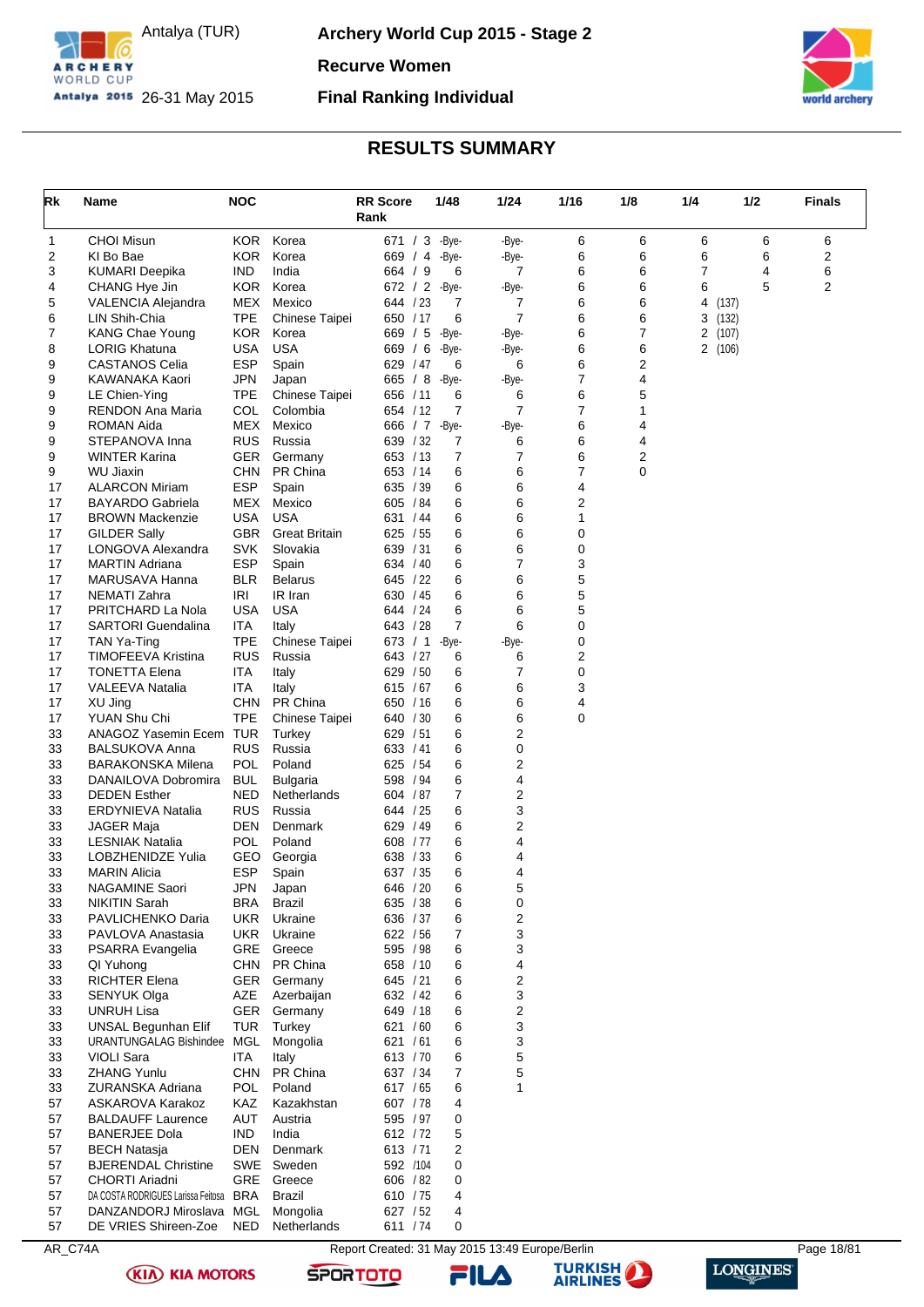

**Archery World Cup 2015 - Stage 2**

**Recurve Women**

**Final Ranking Individual**



## **RESULTS SUMMARY**

| Rk       | Name                                                 | <b>NOC</b> |                            | <b>RR Score</b><br>Rank | 1/48              | 1/24 | 1/16 | 1/8 | 1/4 | 1/2 | Finals |
|----------|------------------------------------------------------|------------|----------------------------|-------------------------|-------------------|------|------|-----|-----|-----|--------|
|          |                                                      |            |                            |                         |                   |      |      |     |     |     |        |
| 57<br>57 | DER KINDEREN Annemarie NED<br><b>DIELEN Nathalie</b> | SUI        | Netherlands<br>Switzerland | 616 / 66<br>607 / 79    | 0<br>$\mathbf{1}$ |      |      |     |     |     |        |
| 57       | <b>DIVAKAR Snehal</b>                                | <b>IND</b> | India                      | 592 /103                | 0                 |      |      |     |     |     |        |
| 57       | DOS SANTOS Ane Marcelle BRA                          |            | Brazil                     | 607 / 80                | 2                 |      |      |     |     |     |        |
| 57       | DZIOMINSKAYA Karyna BLR                              |            | <b>Belarus</b>             | 631 / 43                | 0                 |      |      |     |     |     |        |
| 57       | <b>ESEBUA Kristine</b>                               | GEO        | Georgia                    | 619 / 62                | 5                 |      |      |     |     |     |        |
| 57       | FOLKARD Naomi                                        | <b>GBR</b> | <b>Great Britain</b>       | 622 / 58                | 2                 |      |      |     |     |     |        |
| 57       | <b>FRANGILLI Carla</b>                               | <b>CIV</b> | Cote d Ivoire              | 596 / 95                | 2                 |      |      |     |     |     |        |
| 57       | <b>GIBILARO Ariel</b>                                | <b>USA</b> | <b>USA</b>                 | 643 / 26                | 3                 |      |      |     |     |     |        |
| 57       | GKORILA Anatoli Martha GRE                           |            | Greece                     | 610 / 76                | 0                 |      |      |     |     |     |        |
| 57       | HAIDN TSCHALOVA Veronika GER                         |            | Germany                    | 627 / 53                | 2                 |      |      |     |     |     |        |
| 57       | HAYASHI Yuki                                         | JPN        | Japan                      | 652 / 15                | 5                 |      |      |     |     |     |        |
| 57       | HINOJOSA Karla                                       | MEX        | Mexico                     | 622 / 57                | 3                 |      |      |     |     |     |        |
| 57       | <b>HULTZER Karen</b>                                 | <b>RSA</b> | South Africa               | 604 / 88                | 2                 |      |      |     |     |     |        |
| 57       | <b>INGLEY Alice</b>                                  | <b>AUS</b> | Australia                  | 615 / 68                | 2                 |      |      |     |     |     |        |
| 57       | JANGNAS Erika                                        | SWE        | Sweden                     | 607 / 81                | 1                 |      |      |     |     |     |        |
| 57       | <b>KAUR Satbir</b>                                   | <b>IND</b> | India                      | 612 / 73                | 4                 |      |      |     |     |     |        |
| 57       | <b>LAURSEN Anne Marie</b>                            | DEN        | Denmark                    | 622 / 59                | 2                 |      |      |     |     |     |        |
| 57       | MACHADO Ana                                          | <b>BRA</b> | <b>Brazil</b>              | 594 /100                | 3                 |      |      |     |     |     |        |
| 57       | <b>MANSOUR Amira</b>                                 | EGY        | Egypt                      | 601 / 92                | 0                 |      |      |     |     |     |        |
| 57       | MARCHENKO Veronika                                   | UKR.       | Ukraine                    | 618 / 64                | 2                 |      |      |     |     |     |        |
| 57       | MAYRHOFER GRITSCH Sabine AUT                         |            | Austria                    | 593 /101                | 3                 |      |      |     |     |     |        |
| 57       | <b>MIRCA Alexandra</b>                               | MDA        | Moldova                    | 601 / 91                | 0                 |      |      |     |     |     |        |
| 57       | MIRZAEI Farideh                                      | IRI        | IR Iran                    | 596 / 96                | 2                 |      |      |     |     |     |        |
| 57       | <b>MYSZOR Wioleta</b>                                | POL        | Poland                     | 602 / 89                | 0                 |      |      |     |     |     |        |
| 57       | NARIMANIDZE Khatuna GEO                              |            | Georgia                    | 647 / 19                | 2                 |      |      |     |     |     |        |
| 57       | <b>OLIVER Amy</b>                                    | <b>GBR</b> | <b>Great Britain</b>       | 629 / 48                | 5                 |      |      |     |     |     |        |
| 57       | PARNAT Reena                                         | <b>EST</b> | Estonia                    | 614 / 69                | 5                 |      |      |     |     |     |        |
| 57       | PHUTKARADZE Tsiko                                    | GEO        | Georgia                    | 594 / 99                | 0                 |      |      |     |     |     |        |
| 57       | RICHARDSEN Wanja Marie NOR                           |            | Norway                     | 599 / 93                | 0                 |      |      |     |     |     |        |
| 57       | ROMANTZI Elpida                                      | GRE        | Greece                     | 605 / 85                | 1                 |      |      |     |     |     |        |
| 57       | ROSENVINGE Carina                                    | DEN        | Denmark                    | 642 / 29                | 4                 |      |      |     |     |     |        |
| 57       | <b>SCHOBINGER Celine</b>                             | SUI        | Switzerland                | 606 / 83                | 2                 |      |      |     |     |     |        |
| 57       | <b>SCHUH Berengere</b>                               | <b>FRA</b> | France                     | 636 / 36                | 5                 |      |      |     |     |     |        |
| 57       | <b>THOMAS Solenne</b>                                | <b>FRA</b> | France                     | 630 / 46                | 4                 |      |      |     |     |     |        |
| 57       | TIMOFEYEVA Ekaterina BLR                             |            | <b>Belarus</b>             | 619 / 63                | 0                 |      |      |     |     |     |        |
| 57       | TOLKACH Alena                                        | <b>BLR</b> | <b>Belarus</b>             | 604 / 86                | 4                 |      |      |     |     |     |        |
| 57       | <b>VALENTINI Francesca</b>                           | <b>FIN</b> | Finland                    | 592 /102                | 0                 |      |      |     |     |     |        |
| 57       | YALCINKAYA Mine                                      | TUR        | Turkey                     | 602 / 90                | 3                 |      |      |     |     |     |        |
| 105      | NURMSALU Laura                                       | <b>EST</b> | Estonia                    | 589 /105                |                   |      |      |     |     |     |        |
| 106      | KAMEL Nada                                           | EGY        | Egypt                      | 589 /106                |                   |      |      |     |     |     |        |
| 107      | RAMAZANOVA Yaylagul AZE                              |            | Azerbaijan                 | 586 /107                |                   |      |      |     |     |     |        |
| 108      | <b>AKTUNA Aybuke</b>                                 |            | TUR Turkey                 | 586 /108                |                   |      |      |     |     |     |        |
| 109      | STANIECZEK Anna                                      | <b>NOR</b> | Norway                     | 584 /109                |                   |      |      |     |     |     |        |
| 110      | <b>BADAM Nomin-Erdene</b>                            | MGL        | Mongolia                   | 582 /110                |                   |      |      |     |     |     |        |
| 111      | GULLROOS Johanna                                     | SWE        | Sweden                     | 582 /111                |                   |      |      |     |     |     |        |
| 112      | SHARBEKOVA Asel                                      | KGZ        | Kyrgyzstan                 | 582 /112                |                   |      |      |     |     |     |        |
| 113      | AL MASHHADANI Rand Saad IRQ                          |            | Iraq                       | 580 /113                |                   |      |      |     |     |     |        |
| 114      | <b>KUESTLER Kathy</b>                                | AUS        | Australia                  | 580 /114                |                   |      |      |     |     |     |        |
| 115      | PLESCHBERGER Magret AUT                              |            | Austria                    | 572 /115                |                   |      |      |     |     |     |        |
| 116      | ABDOLKARIMI Melika                                   | IRI        | IR Iran                    | 565 /116                |                   |      |      |     |     |     |        |
| 117      | AL DAKHILI Farah                                     | IRQ        | Iraq                       | 565 /117                |                   |      |      |     |     |     |        |
| 118      | PRINSLOO Sandra                                      | <b>RSA</b> | South Africa               | 564 /118                |                   |      |      |     |     |     |        |
| 119      | AL JAMIL Ghazwa                                      | IRQ        | Iraq                       | 561 /119                |                   |      |      |     |     |     |        |
| 120      | SICHENIKOVA Lidiia                                   | <b>UKR</b> | Ukraine                    | 541 /120                |                   |      |      |     |     |     |        |
| 121      | RUGGIERI Laura                                       | <b>FRA</b> | France                     | 536 /121                |                   |      |      |     |     |     |        |
| 122      | <b>MARTIN Rebecca</b>                                | <b>GBR</b> | <b>Great Britain</b>       | 536 /122                |                   |      |      |     |     |     |        |
| 123      | TSERENNADIMAD Bulgantuya MGL                         |            | Mongolia                   | 531 /123                |                   |      |      |     |     |     |        |
| 124      | <b>LUIK Siret</b>                                    | <b>EST</b> | Estonia                    | 520 /124                |                   |      |      |     |     |     |        |
| 125      | RIDDERSTROM Line Blomen NOR                          |            | Norway                     | 518 /125                |                   |      |      |     |     |     |        |
|          |                                                      |            |                            |                         |                   |      |      |     |     |     |        |

**(KIA) KIA MOTORS** 

**SPORTOTO** 

FILA



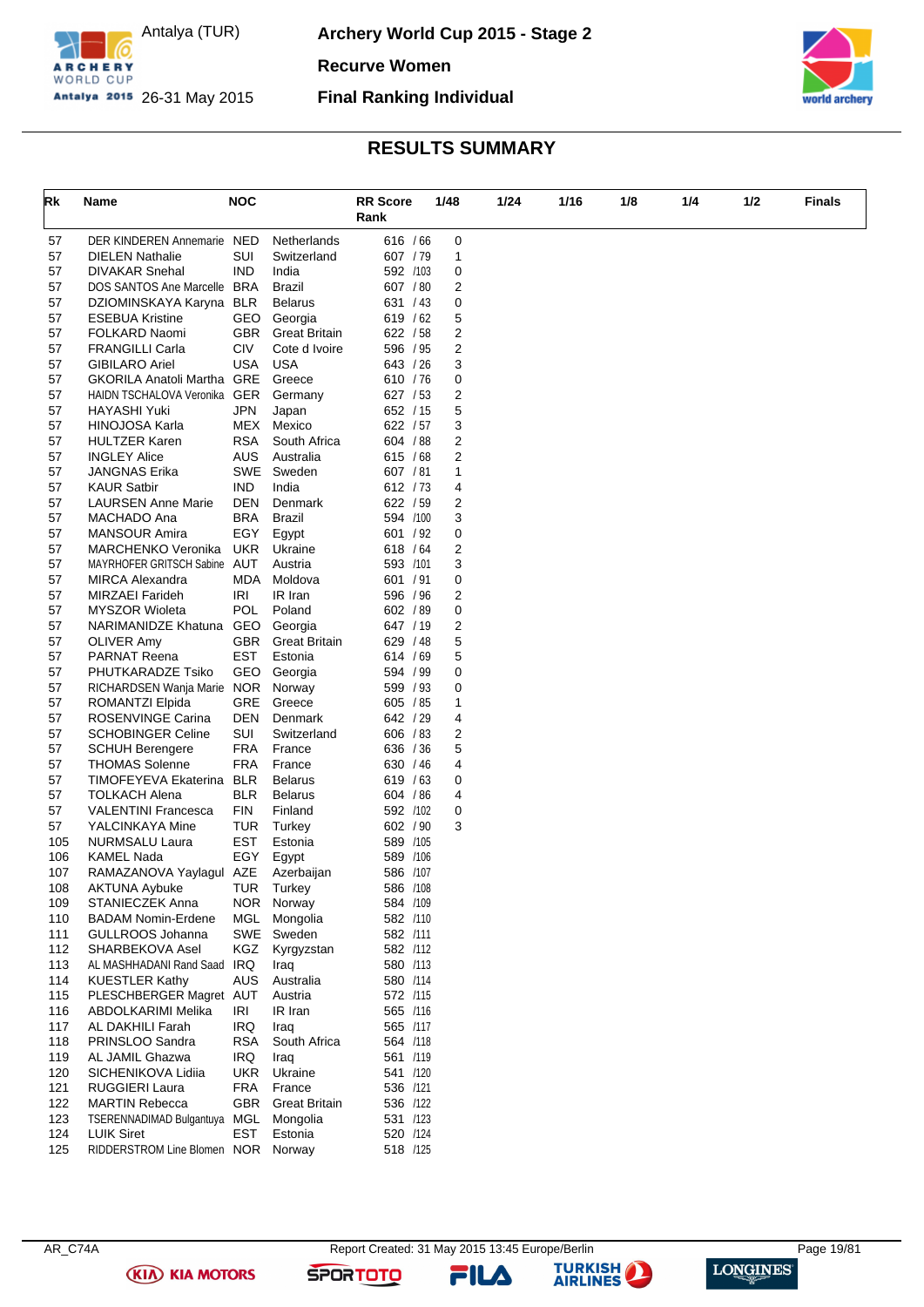

**Archery World Cup 2015 - Stage 2**

**Compound Men**

**Final Ranking Individual**



## **RESULTS SUMMARY**

<span id="page-20-0"></span>

| Rk       | Name                                             | <b>NOC</b>               |                         | <b>RR Score</b><br>Rank          | 1/48           | 1/24         | 1/16       | 1/8        | 1/4        | 1/2        | <b>Finals</b> |     |
|----------|--------------------------------------------------|--------------------------|-------------------------|----------------------------------|----------------|--------------|------------|------------|------------|------------|---------------|-----|
|          |                                                  |                          |                         |                                  |                |              |            |            |            |            |               |     |
| 1<br>2   | KIM Jongho<br><b>SCHLOESSER Mike</b>             | <b>KOR</b><br>NED        | Korea<br>Netherlands    | 700 / 10 - Bye-<br>703 / 4 -Bye- |                | 148<br>-Bye- | 145<br>150 | 149<br>149 | 148<br>149 | 146<br>149 | 145<br>144    |     |
| 3        | <b>WILDE Reo</b>                                 | USA                      | <b>USA</b>              | 705 / 1                          | -Bye-          | -Bye-        | 148        | 147        | 148        | 145        | 148           | T.9 |
| 4        | <b>DEATON Bridger</b>                            | USA                      | <b>USA</b>              | 699 / 14                         | -Bye-          | 142          | 146        | 145        | 148        | 146        | 148           | T.8 |
| 5        | <b>VERMA Abhishek</b>                            | <b>IND</b>               | India                   | 701 / 6 -Bye-                    |                | -Bye-        | 148        | 147        | 148        |            |               |     |
| 6        | DAMSBO Martin                                    | DEN                      | Denmark                 | 696 / 24 - Bye-                  |                | 147          | 146        | 148        | 146        |            |               |     |
| 6        | <b>ELMAAGACLI Demir</b>                          | TUR                      | Turkey                  | 697 / 21                         | -Bye-          | 147          | 144        | 145        | 146        |            |               |     |
| 6        | RORIZ JR. Marcelo                                | <b>BRA</b>               | Brazil                  | 703 / 2 -Bye-                    |                | -Bye-        | 146        | 145        | 146        |            |               |     |
| 9        | <b>AMOUEI Yaser</b>                              | IRI                      | IR Iran                 | 696 / 25 - Bye-                  |                | 144          | 145        | 145        |            |            |               |     |
| 9        | <b>ANDERSON Steve</b>                            | <b>USA</b>               | <b>USA</b>              | 699 / 13 - Bye-                  |                | 145          | 150        | 148        |            |            |               |     |
| 9        | DAMBAEV Alexander                                | <b>RUS</b>               | Russia                  | 698 / 17 - Bye-                  |                | 147          | 148        | 145        |            |            |               |     |
| 9        | DELOCHE Pierre-Julien                            | <b>FRA</b>               | France                  | 696 / 22 - Bye-                  |                | 149          | 143        | 144        |            |            |               |     |
| 9<br>9   | DOS SANTOS Roberval                              | <b>BRA</b><br><b>FRA</b> | <b>Brazil</b><br>France | 702 / 5<br>701 / 7               | -Bye-<br>-Bye- | -Bye-        | 142<br>147 | 143<br>142 |            |            |               |     |
| 9        | <b>GENET Dominique</b><br><b>LAUBE Marcus</b>    | <b>GER</b>               | Germany                 | 688 / 50                         | 146            | -Bye-<br>144 | 146        | 144        |            |            |               |     |
| 9        | <b>PAGNONI Federico</b>                          | <b>ITA</b>               | Italy                   | 703 / 3                          | -Bye-          | -Bye-        | 147        | 142        |            |            |               |     |
| 17       | <b>BLAZQUEZ Alberto</b>                          | <b>ESP</b>               | Spain                   | 692 / 38                         | 143            | 146          | 144        |            |            |            |               |     |
| 17       | <b>BURRI Kevin</b>                               | SUI                      | Switzerland             | 689 / 46                         | 144            | 145          | 144        |            |            |            |               |     |
| 17       | CARDONA Camilo Andres COL                        |                          | Colombia                | 698 / 18                         | -Bye-          | 145          | 145        |            |            |            |               |     |
| 17       | CHAUHAN Rajat                                    | <b>IND</b>               | India                   | 693 / 34                         | 149            | 147          | 144        |            |            |            |               |     |
| 17       | CHITTIBOMMA Jignas                               | <b>IND</b>               | India                   | 693 / 37                         | 147            | 143          | 141        |            |            |            |               |     |
| 17       | CHOI Yong Hee                                    | <b>KOR</b>               | Korea                   | 700 / 9                          | -Bye-          | 146          | 145        |            |            |            |               |     |
| 17       | <b>EBADI Esmaeil</b>                             | <b>IRI</b>               | IR Iran                 | 700 / 8                          | -Bye-          | -Bye-        | 143        |            |            |            |               |     |
| 17       | <b>HANSEN Stephan</b>                            | DEN                      | Denmark                 | 699 / 12 - Bye-                  |                | 142          | 142        |            |            |            |               |     |
| 17       | <b>HAUGSETH Mads</b>                             | <b>NOR</b>               | Norway                  | 685 / 59                         | 144            | 143          | 141        |            |            |            |               |     |
| 17       | <b>KALASHNIKOV Viktor</b>                        | <b>RUS</b>               | Russia                  | 694 / 29 144                     |                | 145          | 145        |            |            |            |               |     |
| 17       | <b>MUNOZ Daniel</b>                              | COL                      | Colombia                | 698 / 20 - Bye-                  |                | 145          | 148        |            |            |            |               |     |
| 17<br>17 | <b>PAGNI Sergio</b>                              | ITA<br><b>FRA</b>        | Italy<br>France         | 694 / 30                         | 148            | 145<br>143   | 145        |            |            |            |               |     |
| 17       | PEINEAU Sebastien<br>RAMIREZ Angel               | MEX                      | Mexico                  | 698 / 16 - Bye-<br>691 / 42      | 147            | 148          | 146<br>143 |            |            |            |               |     |
| 17       | <b>ROUX Patrick</b>                              | <b>RSA</b>               | South Africa            | 694 / 33                         | 146            | 148          | 146        |            |            |            |               |     |
| 17       | SITAR Dejan                                      | <b>SLO</b>               | Slovenia                | 696 / 26 - Bye-                  |                | 142          | 146        |            |            |            |               |     |
| 33       | AAMAAS Njaal                                     | <b>NOR</b>               | Norway                  | 688 / 49                         | 145            | 141          |            |            |            |            |               |     |
| 33       | <b>ABSTREITER Robert</b>                         | <b>GER</b>               | Germany                 | 688 / 51                         | 142            | 141          |            |            |            |            |               |     |
| 33       | AL DAGHMAN Eshaaq                                | <b>IRQ</b>               | Iraq                    | 675 / 74                         | 146            | 137          |            |            |            |            |               |     |
| 33       | <b>BADENHORST Gabriel</b>                        | <b>RSA</b>               | South Africa            | 699 / 15 - Bye-                  |                | 137          |            |            |            |            |               |     |
| 33       | <b>CAGIRAN Evren</b>                             | TUR                      | Turkey                  | 699 / 11                         | -Bye-          | 143          |            |            |            |            |               |     |
| 33       | <b>CARDOSO Mario</b>                             | MEX                      | Mexico                  | 695 / 28 - Bye-                  |                | 142          |            |            |            |            |               |     |
| 33       | <b>CORNELIUS Albertus</b>                        | <b>RSA</b>               | South Africa            | 694 / 31                         | 144            | 141          |            |            |            |            |               |     |
| 33       | <b>DRAGONI Luigi</b>                             | <b>ITA</b>               | Italy                   | 688 / 52                         | 148            | 145          |            |            |            |            |               |     |
| 33       | <b>ELZINGA Peter</b>                             | NED                      | Netherlands             | 696 / 27 - Bye-                  |                | 143          |            |            |            |            |               |     |
| 33       | FIERRO Julio                                     | MEX<br><b>USA</b>        | Mexico<br><b>USA</b>    | 693 / 36 148                     |                | 145<br>146   |            |            |            |            |               |     |
| 33<br>33 | <b>GELLENTHIEN Braden</b><br>HAEFELFINGER Roman  | SUI                      | Switzerland             | 694 / 32 150<br>686 / 55 144     |                | 144          |            |            |            |            |               |     |
| 33       | <b>HERNANDEZ Roberto</b>                         | <b>ESA</b>               | El Salvador             | 698 / 19 - Bye-                  |                | 142          |            |            |            |            |               |     |
| 33       | <b>KAZEMPOUR Amir</b>                            | IRI                      | IR Iran                 | 678 / 69 147                     |                | 140          |            |            |            |            |               |     |
| 33       | <b>KIM Taeyoon</b>                               | <b>KOR</b>               | Korea                   | 689 / 47 146                     |                | 144          |            |            |            |            |               |     |
| 33       | <b>LUNDIN Morgan</b>                             |                          | SWE Sweden              | 690 / 45                         | 142            | 142          |            |            |            |            |               |     |
| 33       | MAISNAM Chinglensana Luwang                      | <b>IND</b>               | India                   | 686 / 56 145                     |                | 143          |            |            |            |            |               |     |
| 33       | <b>MATZNER Michael</b>                           | AUT                      | Austria                 | 692 / 40 142                     |                | 140          |            |            |            |            |               |     |
| 33       | <b>MILLER Lee</b>                                | <b>GBR</b>               | <b>Great Britain</b>    | 678 / 70 143                     |                | 145          |            |            |            |            |               |     |
| 33       | <b>NENCIONI Michele</b>                          | <b>ITA</b>               | Italy                   | 693 / 35 147                     |                | 142          |            |            |            |            |               |     |
| 33       | VAN EIL Thomas                                   | <b>NED</b>               | Netherlands             | 687 / 53 143                     |                | 138          |            |            |            |            |               |     |
| 33       | WOJTAS Jan                                       | <b>POL</b>               | Poland                  | 696 / 23 - Bye-                  |                | 144          |            |            |            |            |               |     |
| 33       | YAKALI Samet Can                                 | <b>TUR</b>               | Turkey                  | 692 / 41 145                     |                | 146          |            |            |            |            |               |     |
| 33       | YANG Youngho                                     | <b>KOR</b>               | Korea                   | 688 / 48 147                     |                | 145          |            |            |            |            |               |     |
| 57       | ABDUL AZIZ Alrodhan<br>ALABADI Ahmed Abdulla QAT | <b>KSA</b>               | Saudi Arabia            | 670 / 78 133                     |                |              |            |            |            |            |               |     |
| 57<br>57 | ALBAQAMI Muidh Rajah H KSA                       |                          | Qatar<br>Saudi Arabia   | 666 / 79 140<br>677 / 73 140     |                |              |            |            |            |            |               |     |
| 57       | ALBAWARDI Sami                                   | <b>KSA</b>               | Saudi Arabia            | 627 / 84 135                     |                |              |            |            |            |            |               |     |
| 57       | ALOBADI Abdulaziz Ahmed A QAT                    |                          | Qatar                   | 660 / 80 142                     |                |              |            |            |            |            |               |     |
| 57       | <b>BOUSE Harald</b>                              | AUT                      | Austria                 | 637 / 82 128                     |                |              |            |            |            |            |               |     |
| 57       | <b>BRAZHNIK Aleksey</b>                          | <b>RUS</b>               | Russia                  | 684 / 61 144                     |                |              |            |            |            |            |               |     |
| 57       | <b>BUSBY Duncan</b>                              | <b>GBR</b>               | <b>Great Britain</b>    | 679 / 67 143                     |                |              |            |            |            |            |               |     |
| 57       | <b>BUSCOMBE Scott</b>                            | AUS.                     | Australia               | 684 / 60 142                     |                |              |            |            |            |            |               |     |

AR\_C74A Report Created: 31 May 2015 13:45 Europe/Berlin Page 20/81





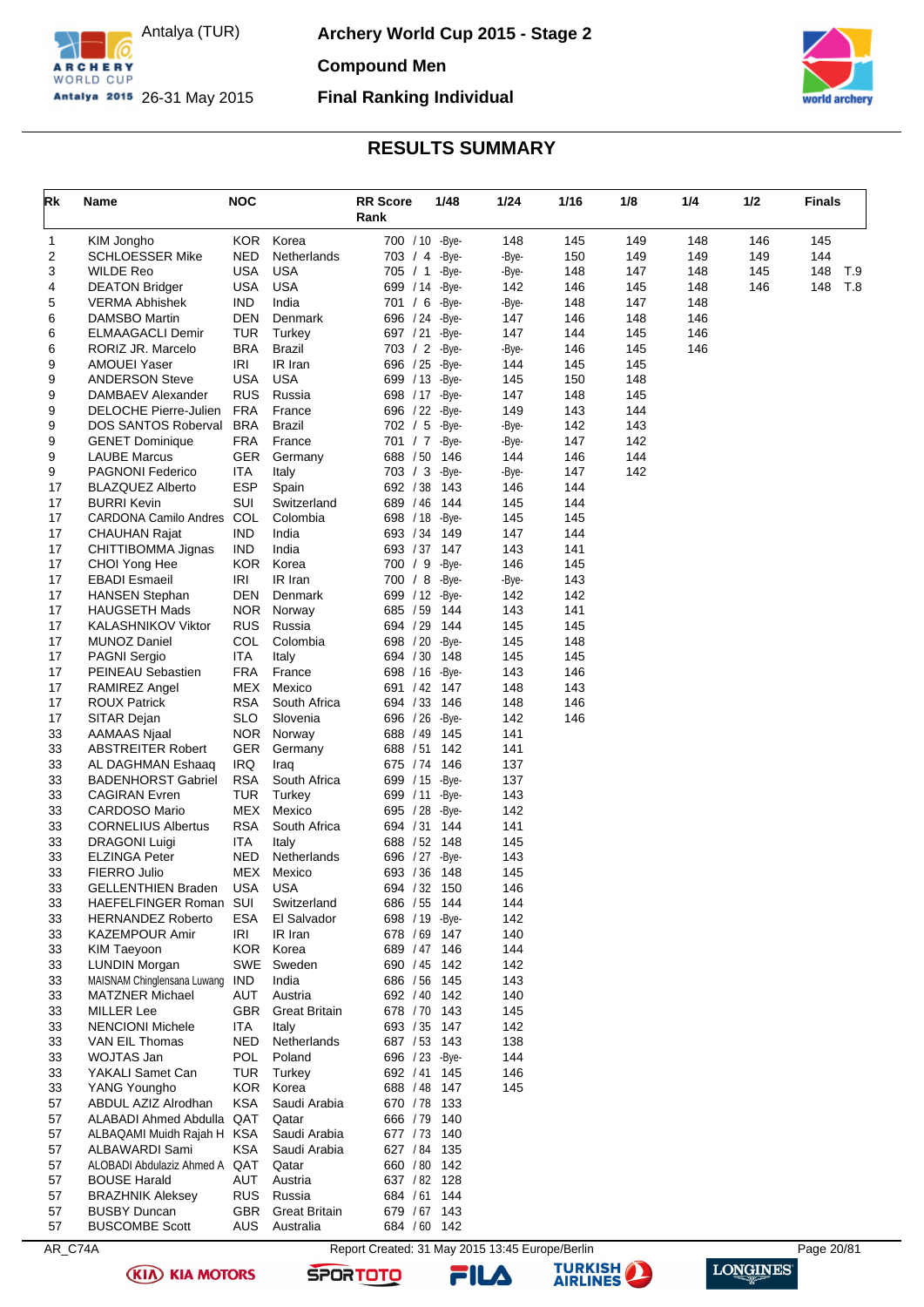

**Archery World Cup 2015 - Stage 2**

**Compound Men**

**Final Ranking Individual**

Antalya 2015 26-31 May 2015



## **RESULTS SUMMARY**

| Rk | Name                           | <b>NOC</b> |                      | <b>RR</b> Score<br>Rank | 1/48 | 1/24 | 1/16 | 1/8 | 1/4 | 1/2 | <b>Finals</b> |
|----|--------------------------------|------------|----------------------|-------------------------|------|------|------|-----|-----|-----|---------------|
| 57 | CARRASQUILLA Juan Carlos COL   |            | Colombia             | 677 / 72                | 143  |      |      |     |     |     |               |
| 57 | <b>COLLINS Alexander</b>       | <b>AUS</b> | Australia            | 687 / 54                | 140  |      |      |     |     |     |               |
| 57 | <b>DARUM Andreas</b>           | DEN        | Denmark              | 682 / 62                | 141  |      |      |     |     |     |               |
| 57 | <b>DEPOITIER Julien</b>        | <b>BEL</b> | Belgium              | 691 / 43                | 140  |      |      |     |     |     |               |
| 57 | <b>ELSAID Khaled</b>           | EGY        | Egypt                | 670 / 77                | 141  |      |      |     |     |     |               |
| 57 | <b>FRANK Karl</b>              | <b>AUT</b> | Austria              | 671 / 76                | 137  |      |      |     |     |     |               |
| 57 | <b>GHEIDI Majid</b>            | IRI        | IR Iran              | / 44<br>691             | 141  |      |      |     |     |     |               |
| 57 | <b>HANCI Hasan Basri</b>       | TUR        | Turkey               | 678 / 71                | 144  |      |      |     |     |     |               |
| 57 | <b>HASLESTAD Marius Kramer</b> | <b>NOR</b> | Norway               | 692 / 39                | 144  |      |      |     |     |     |               |
| 57 | <b>HORWOOD Brett</b>           | <b>AUS</b> | Australia            | 680 / 66                | 134  |      |      |     |     |     |               |
| 57 | <b>KARABAYEV Akbarali</b>      | <b>KAZ</b> | Kazakhstan           | 679 / 68                | 140  |      |      |     |     |     |               |
| 57 | <b>KNECHTEL Kai</b>            | <b>GER</b> | Germany              | 685 / 58                | 144  |      |      |     |     |     |               |
| 57 | <b>LAURSEN Patrick</b>         | DEN        | Denmark              | 682 / 63                | 143  |      |      |     |     |     |               |
| 57 | RAVENSCROFT Adam               | <b>GBR</b> | <b>Great Britain</b> | 686 / 57                | 144  |      |      |     |     |     |               |
| 57 | <b>REITMEIER Filip</b>         | <b>CZE</b> | Czech Republic       | 673 / 75                | 141  |      |      |     |     |     |               |
| 57 | RUDD Mark                      | <b>GBR</b> | <b>Great Britain</b> | 680 / 65                | 142  |      |      |     |     |     |               |
| 57 | <b>RUSTAM KHAN Israf</b>       | QAT        | Qatar                | 651 / 81                | 139  |      |      |     |     |     |               |
| 57 | SULAIMANI Mosab                | <b>KSA</b> | Saudi Arabia         | 637<br>/83              | 140  |      |      |     |     |     |               |
| 57 | <b>TJENTLAND Oddmund</b>       | NOR        | Norway               | 681 / 64 144            |      |      |      |     |     |     |               |

**(KIA) KIA MOTORS** 

**SPORTOTO** 

FILA



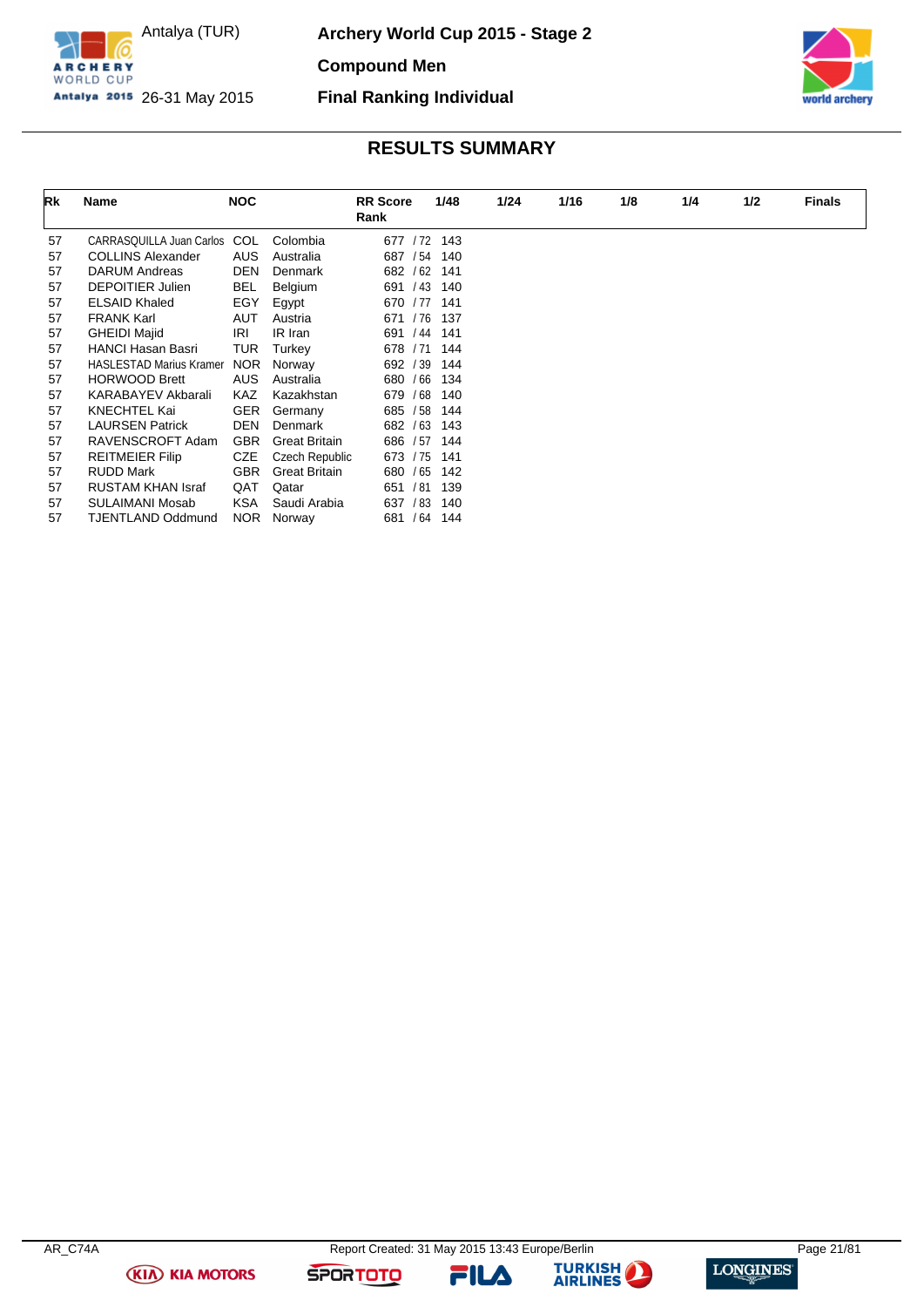

**Archery World Cup 2015 - Stage 2**

**Compound Women**

## **Final Ranking Individual**



## **RESULTS SUMMARY**

<span id="page-22-0"></span>

| Rk       | Name                                               | <b>NOC</b>        |                           | <b>RR Score</b><br>Rank            | 1/48           | 1/24         | 1/16       | 1/8        | 1/4        | 1/2 | <b>Finals</b> |
|----------|----------------------------------------------------|-------------------|---------------------------|------------------------------------|----------------|--------------|------------|------------|------------|-----|---------------|
| 1        | <b>MARCOS Andrea</b>                               | <b>ESP</b>        | Spain                     | 691 / 18 - Bye-                    |                | 145          | 143        | 144        | 144        | 142 | 139 T.10*     |
| 2        | VINOGRADOVA Mariia                                 | <b>RUS</b>        | Russia                    | 692 / 13 - Bye-                    |                | 143          | 141        | 144        | 148        | 140 | 139 T.10      |
| 3        | SALINAS Stephanie Sarai                            | MEX               | Mexico                    | 688 / 22 - Bye-                    |                | 144          | 144        | 146        | 144        | 140 | 141           |
| 4        | LONGO Laura                                        | ITA<br><b>KOR</b> | Italy                     | 678 / 41                           | -Bye-          | 140          | 144        | 143        | 144        | 139 | 136           |
| 5<br>6   | KIM Yun Hee<br><b>CHOI Bomin</b>                   | <b>KOR</b>        | Korea<br>Korea            | 692 / 14 - Bye-<br>694 / 10 - Bye- |                | 142<br>142   | 145<br>147 | 142<br>145 | 144<br>143 |     |               |
| 7        | <b>BOSTAN Yesim</b>                                | <b>TUR</b>        | Turkey                    | 695 $/5$                           | -Bye-          | -Bye-        | 146        | 143        | 142        |     |               |
| 8        | <b>GRYDELAND Runa</b>                              | <b>NOR</b>        | Norway                    | 691 / 17 - Bye-                    |                | 143          | 135        | 145        | 138        |     |               |
| 9        | <b>CERNE Toja</b>                                  | <b>SLO</b>        | Slovenia                  | 702 / 2 -Bye-                      |                | -Bye-        | 144        | 142        |            |     |               |
| 9        | CHERKASHNEVA Svetlana RUS                          |                   | Russia                    | 676 / 44                           | -Bye-          | 144          | 145        | 140        |            |     |               |
| 9        | <b>GAUVIN Crystal</b>                              | USA               | <b>USA</b>                | 696 / 4 - Bye-                     |                | -Bye-        | 139        | 141        |            |     |               |
| 9        | HEIGENHAUSER Kristina GER                          |                   | Germany                   | 695 / 6 - Bye-                     |                | -Bye-        | 146        | 142        |            |     |               |
| 9        | <b>JONES Naomi</b>                                 | <b>GBR</b>        | <b>Great Britain</b>      | 680 / 35                           | -Bye-          | 144          | 142        | 141        |            |     |               |
| 9<br>9   | LOPEZ Sara<br>OCHOA Linda                          | COL<br>MEX        | Colombia<br>Mexico        | 708 / 1<br>685 / 26                | -Bye-<br>-Bye- | -Bye-<br>144 | 143<br>145 | 141<br>142 |            |     |               |
| 9        | SONG Yun Soo                                       | KOR               | Korea                     | 695 / 8 - Bye-                     |                | -Bye-        | 144        | 139        |            |     |               |
| 17       | AVDEEVA Natalia                                    | <b>RUS</b>        | Russia                    | 694 / 11                           | -Bye-          | 144          | 143        |            |            |     |               |
| 17       | <b>BUDEN</b> Ivana                                 | <b>CRO</b>        | Croatia                   | 692 / 16                           | -Bye-          | 140          | 132        |            |            |     |               |
| 17       | <b>CORNELIUS Sera</b>                              | <b>RSA</b>        | South Africa              | 684 / 29                           | -Bye-          | 143          | 139        |            |            |     |               |
| 17       | DEB Trisha                                         | <b>IND</b>        | India                     | 681 / 34 - Bye-                    |                | 144          | 140        |            |            |     |               |
| 17       | <b>JENSEN Tanja</b>                                | DEN               | Denmark                   | 697 / 3                            | -Bye-          | -Bye-        | 140        |            |            |     |               |
| 17       | <b>JUAREZ Ana Cristina</b>                         | MEX               | Mexico                    | 695 / 7 -Bye-                      |                | -Bye-        | 144        |            |            |     |               |
| 17<br>17 | <b>KELLER Lexi</b>                                 | USA<br><b>RUS</b> | <b>USA</b><br>Russia      | 685 / 25 - Bye-                    |                | 138<br>142   | 141        |            |            |     |               |
| 17       | LOGINOVA Albina<br><b>MARCEN Maja</b>              | COL               | Colombia                  | 680 / 37 - Bye-<br>681 / 33        | -Bye-          | 140          | 141<br>142 |            |            |     |               |
| 17       | <b>MARKOVIC Irina</b>                              | <b>NED</b>        | Netherlands               | 689 / 20 - Bye-                    |                | 139          | 136        |            |            |     |               |
| 17       | <b>MEISSNER Janine</b>                             | <b>GER</b>        | Germany                   | 679 / 38                           | -Bye-          | 141          | 140        |            |            |     |               |
| 17       | RANJBAR Maryam                                     | IRI               | IR Iran                   | 674 / 50                           | 142            | 142          | 142        |            |            |     |               |
| 17       | SANCENOT Amelie                                    | <b>FRA</b>        | France                    | 678 / 42 - Bye-                    |                | 146          | 144        |            |            |     |               |
| 17       | <b>SCHALL Velia</b>                                | <b>GER</b>        | Germany                   | 692 / 12 - Bye-                    |                | 143          | 136        |            |            |     |               |
| 17       | SONNICHSEN Sarah Holst DEN                         |                   | Denmark                   | 695 / 9                            | -Bye-          | 147          | 142        |            |            |     |               |
| 17<br>33 | VAN KRADENBURG Jeanine<br>ALMASHHADANI Fatimah IRQ | <b>RSA</b>        | South Africa              | 691 / 19 - Bye-<br>676 / 45        |                | 144<br>136   | 134        |            |            |     |               |
| 33       | <b>ANEAR Erika</b>                                 | DEN               | Iraq<br>Denmark           | 675 / 47 144                       | 138            | 142          |            |            |            |     |               |
| 33       | <b>BARCKHOLT Silvia</b>                            | AUT               | Austria                   | 679 / 40 - Bye-                    |                | 133          |            |            |            |     |               |
| 33       | <b>BROWN Danielle</b>                              | <b>GBR</b>        | <b>Great Britain</b>      | 668 / 57                           | 142            | 145          |            |            |            |     |               |
| 33       | DE MATOS Laure                                     | <b>FRA</b>        | France                    | 673 / 52 141                       |                | 138          |            |            |            |     |               |
| 33       | <b>DESSOY Catheline</b>                            | BEL               | Belgium                   | 663 / 62 142                       |                | 141          |            |            |            |     |               |
| 33       | ESPOSITO MELETI Gisele BRA                         |                   | <b>Brazil</b>             | 669 / 53                           | 142            | 139          |            |            |            |     |               |
| 33       | <b>GHASEMPOUR Sakineh IRI</b>                      |                   | IR Iran                   | 683 / 31                           | -Bye-          | 144          |            |            |            |     |               |
| 33<br>33 | HONARMANDASHEGHABADI Vida<br><b>KAUR Ramandeep</b> | IRI<br><b>IND</b> | IR Iran<br>India          | 660 / 64<br>684 / 28 - Bye-        | 133            | 132<br>138   |            |            |            |     |               |
| 33       | <b>LANTEE Anne</b>                                 | <b>FIN</b>        | Finland                   | 667 / 58                           | 140            | 141          |            |            |            |     |               |
| 33       | PAONAM Lily Chanu                                  | <b>IND</b>        | India                     | 680 / 36 - Bye-                    |                | 141          |            |            |            |     |               |
| 33       | PRIEELS Sarah                                      | BEL               | Belgium                   | 676 / 43 - Bye-                    |                | 144          |            |            |            |     |               |
| 33       | ROUX Gerda                                         | <b>RSA</b>        | South Africa              | 674 / 48 139                       |                | 138          |            |            |            |     |               |
| 33       | SANDOVAL Fernanda Del Rocio MEX                    |                   | Mexico                    | 689 / 21 - Bye-                    |                | 137          |            |            |            |     |               |
| 33       | <b>SEOL Dayeong</b>                                |                   | KOR Korea                 | 684 / 30 - Bye-                    |                | 141          |            |            |            |     |               |
| 33       | SHAFIELAVIJEH Afsaneh IRI                          |                   | IR Iran                   | 685 / 24 - Bye-                    |                | 139          |            |            |            |     |               |
| 33<br>33 | SPANO Viviana<br><b>STAHLKRANTZ Sofie</b>          | ITA               | Italy<br>SWE Sweden       | 667 / 59 143<br>676 / 46 141       |                | 143<br>142   |            |            |            |     |               |
| 33       | SZALANSKA Katarzyna                                | <b>POL</b>        | Poland                    | 692 / 15 - Bye -                   |                | 141          |            |            |            |     |               |
| 33       | <b>TONIOLI Marcella</b>                            | ITA.              | Italy                     | 682 / 32 - Bye-                    |                | 137          |            |            |            |     |               |
| 33       | USQUIANO Alejandra                                 | <b>COL</b>        | Colombia                  | 686 / 23 - Bye-                    |                | 145          |            |            |            |     |               |
| 33       | VAN CASPEL Inge                                    | <b>NED</b>        | Netherlands               | 679 / 39 - Bye-                    |                | 142          |            |            |            |     |               |
| 33       | VANDIONANT Sandrine FRA                            |                   | France                    | 685 / 27 - Bye-                    |                | 136          |            |            |            |     |               |
| 57       | ANASTASIO Anastasia                                | ITA               | Italy                     | 666 / 60 131                       |                |              |            |            |            |     |               |
| 57       | <b>BRADLEY Angela</b>                              | <b>USA</b>        | USA                       | 650 / 66 131                       |                |              |            |            |            |     |               |
| 57<br>57 | <b>BROCK Easter</b><br>COUWENBERG Martine NED      | <b>USA</b>        | <b>USA</b><br>Netherlands | 640 / 67 130<br>661 / 63 137       |                |              |            |            |            |     |               |
| 57       | FEVANG MARZOUK Laila NOR                           |                   | Norway                    | 665 / 61 141                       |                |              |            |            |            |     |               |
| 57       | <b>GALES Andrea</b>                                | <b>GBR</b>        | <b>Great Britain</b>      | 669 / 54 138                       |                |              |            |            |            |     |               |
| 57       | <b>KOCAMAN Gizem</b>                               | TUR               | Turkey                    | 668 / 56 141                       |                |              |            |            |            |     |               |
| 57       | <b>KUMARI Anjali</b>                               | <b>IND</b>        | India                     | 674 / 51 141                       |                |              |            |            |            |     |               |
| 57       | KURBANALIYEVA Lailo                                | KAZ               | Kazakhstan                | 659 / 65 120                       |                |              |            |            |            |     |               |

AR\_C74A Report Created: 31 May 2015 13:43 Europe/Berlin Page 22/81





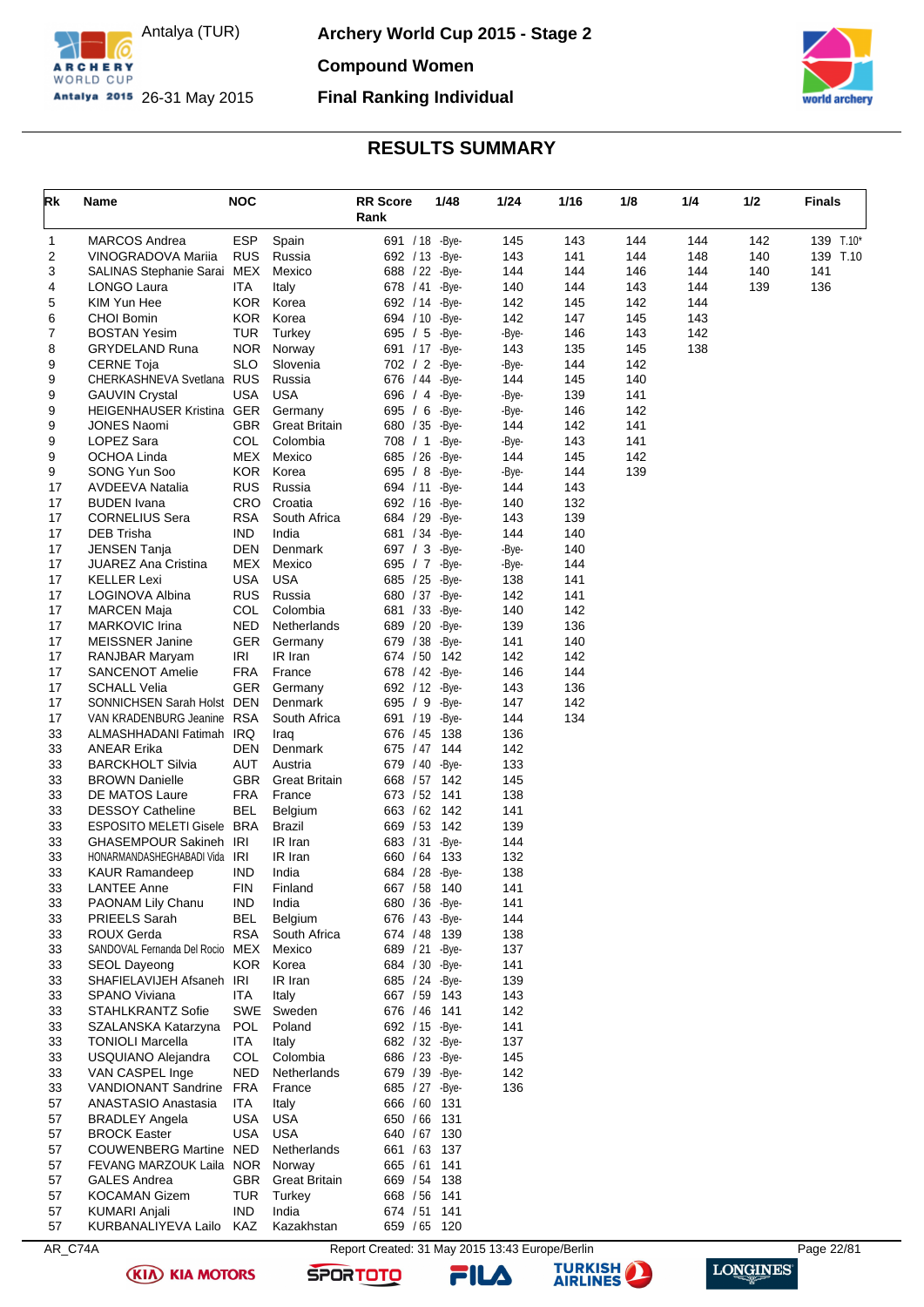

Antalya (TUR) Antalya 2015 26-31 May 2015

**Compound Women**

**Final Ranking Individual**



# **RESULTS SUMMARY**

| Rk | <b>Name</b>         | <b>NOC</b> |                          | <b>RR</b> Score<br>Rank | 1/48 | 1/24 | 1/16 | 1/8 | 1/4 | 1/2 | <b>Finals</b> |
|----|---------------------|------------|--------------------------|-------------------------|------|------|------|-----|-----|-----|---------------|
| 57 | O SULLIVAN Lucy     |            | <b>GBR</b> Great Britain | 674 / 49 132            |      |      |      |     |     |     |               |
| 57 | OLEKSEJENKO Jelena  | SUI        | Switzerland              | 668 / 55 138            |      |      |      |     |     |     |               |
| 57 | <b>SAGLAM Evrim</b> | TUR        | Turkev                   | 637 / 68 129            |      |      |      |     |     |     |               |

FILA



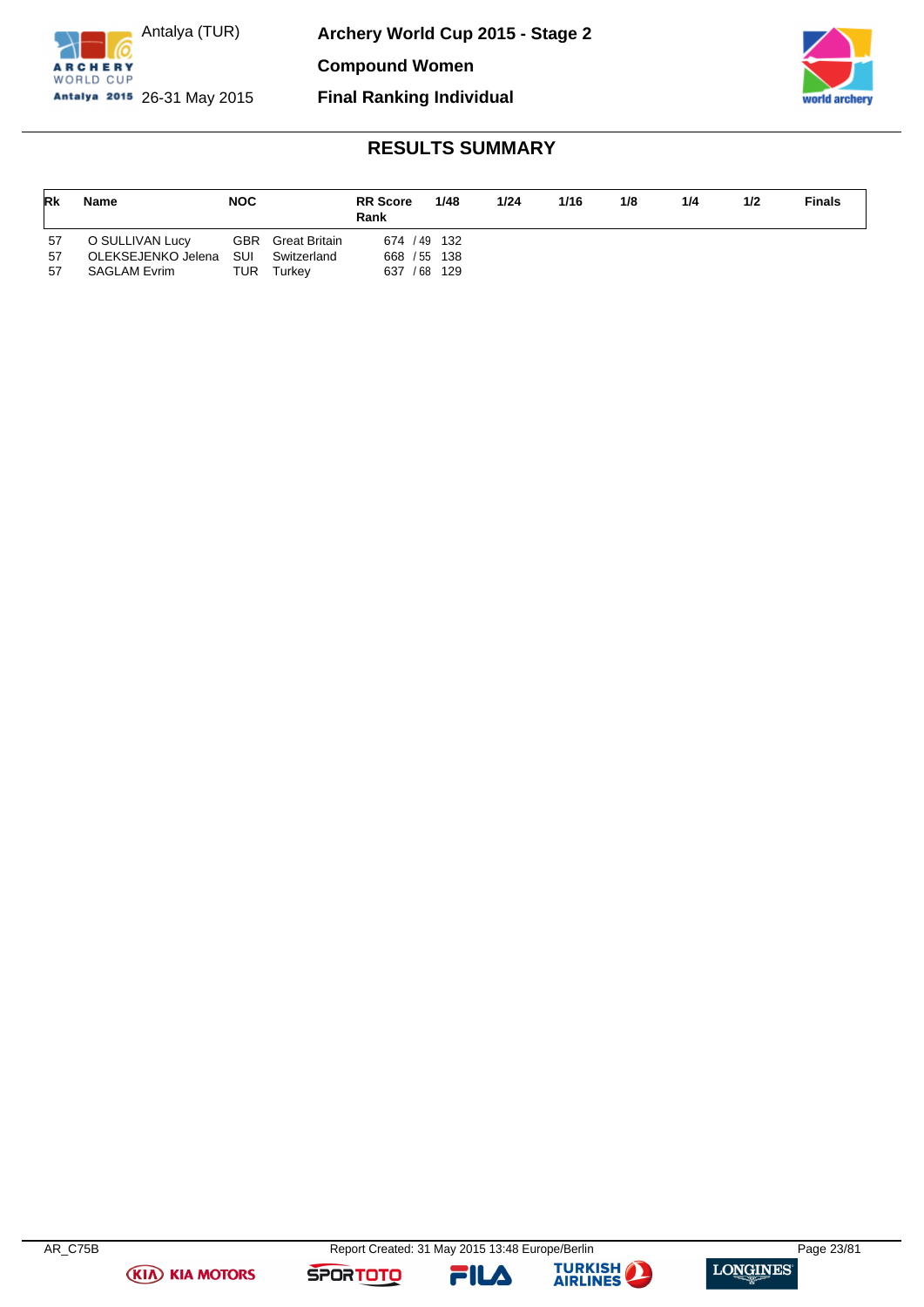

Antalya (TUR) Antalya 2015 26-31 May 2015 **Archery World Cup 2015 - Stage 2 Recurve Men Final Round**



**RESULT BRACKETS Vers. 1.10 (27 May 2015 13:28 UTC) Position 100-103 changed**

<span id="page-24-0"></span>

|            | RR Rank /<br><b>Score</b> | No              | <b>BkName</b>                             | <b>NOC</b><br>Code       | Quarterfinals                                     | <b>Semifinals</b>                        | <b>Finals</b>                  |               |
|------------|---------------------------|-----------------|-------------------------------------------|--------------------------|---------------------------------------------------|------------------------------------------|--------------------------------|---------------|
| 1/<br>8/   | 693<br>672                |                 | KIM Woojin<br>8 FURUKAWA Takaharu         | <b>KOR</b><br>JPN        | 6 T.8* (27,28,29,26,29)<br>5 T.8 (27,29,29,26,27) | KIM W (KOR)<br>6 (28, 28, 27, 29)        |                                |               |
|            |                           |                 |                                           |                          |                                                   |                                          | KIM W (KOR)<br>2 (27,29,28,28) |               |
| 12/<br>45/ | 669<br>654                | 12 <sup>1</sup> | <b>KLIMITCHEK Collin</b><br>45 TYACK Ryan | <b>USA</b><br><b>AUS</b> | 6 T.9* (28,28,28,26,30)<br>5 T.9 (29,28,26,27,26) | KLIMITCHEK C (USA)<br>2 (28, 26, 27, 23) |                                | <b>GOLD</b>   |
|            |                           |                 |                                           |                          |                                                   |                                          |                                | LEE S (KOR)   |
| 3/         | 684                       |                 | 3 ALVARINO GARCIA Miquel                  | <b>ESP</b>               | 2 (29,27,27,27)                                   | LEE S (KOR)                              |                                |               |
| 6/         | 676                       |                 | 6 LEE Seungyun                            | <b>KOR</b>               | 6 (29,30,29,27)                                   | 6(29,30,30)                              | LEE S (KOR)                    |               |
| 23/        | 665                       |                 | 23 ELLISON Brady                          | USA                      | 7 (28,30,29,28)                                   | ELLISON B (USA)                          | 6 (28,29,30,28)                | <b>SILVER</b> |
| 2/         | 686                       |                 | 2 OH Jin Hyek                             | <b>KOR</b>               | 1 (27,29,29,27)                                   | 0(28, 28, 29)                            |                                | KIM W (KOR)   |



**(KIA) KIA MOTORS** 

FILA

**SPORTOTO** 

**TURKISH** 

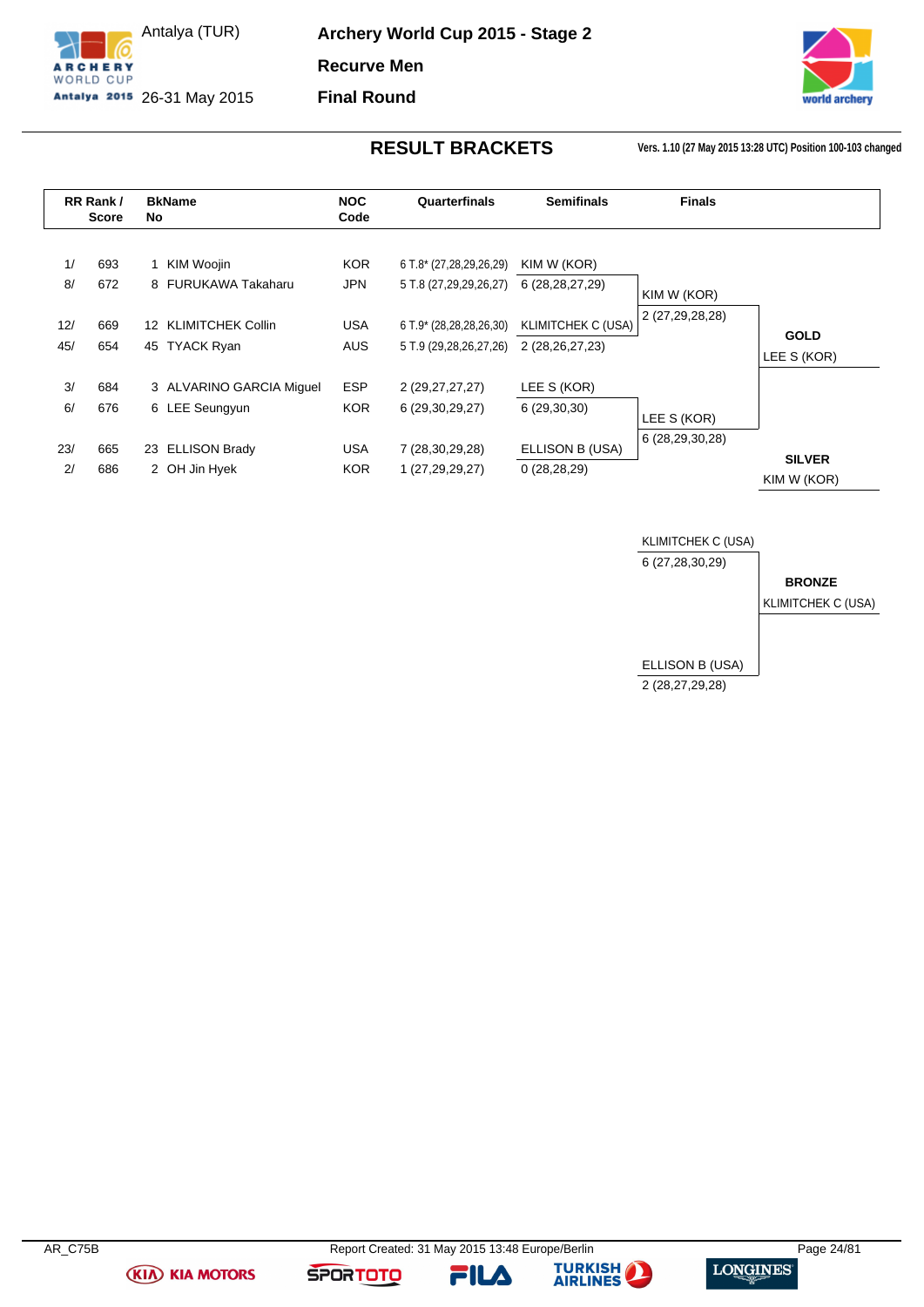



**RESULT BRACKETS Vers. 1.10 (27 May 2015 13:28 UTC) Position 100-103 changed**

|            | RR Rank/<br><b>Score</b> | No | <b>BkName</b>                        | <b>NOC</b><br>Code | 1/48<br>Elimin. Round                        | 1/24<br>Elimin. Round                   | 1/16<br>Elimin. Round                       | 1/8<br>Elimin. Round      | Quarterfinals                          |
|------------|--------------------------|----|--------------------------------------|--------------------|----------------------------------------------|-----------------------------------------|---------------------------------------------|---------------------------|----------------------------------------|
| 1/         | 693                      |    | 1 KIM Woojin                         | <b>KOR</b>         |                                              | KIM W (KOR)                             |                                             |                           |                                        |
|            |                          |    | pre-seeded in 1/16th                 |                    |                                              |                                         |                                             |                           |                                        |
|            |                          |    |                                      |                    |                                              |                                         | KIM W (KOR)                                 |                           |                                        |
|            |                          |    |                                      |                    |                                              | -Bye-                                   | 6 (29,27,28,30)                             |                           |                                        |
|            |                          |    |                                      |                    |                                              |                                         |                                             | KIM W (KOR)               |                                        |
|            | 661                      |    | 33 ALVAREZ Luis                      |                    |                                              |                                         |                                             | 6 (28,29,28)              |                                        |
| 33/<br>80/ | 643                      |    | 80 DENNY Bradley                     | MEX<br>GBR         | 7 (28, 29, 27, 28, 28)<br>3 (27,27,27,30,26) | ALVAREZ L (MEX)<br>6 (30,27,28,29)      |                                             |                           |                                        |
|            |                          |    |                                      |                    |                                              |                                         | ALVAREZ L (MEX)                             |                           |                                        |
| 81/        | 643                      |    | 81 ASHRAFI Sadegh                    | <b>IRI</b>         | 4 (28, 30, 29, 24, 26)                       | PLIHON P (FRA)                          | 2 (28,27,28,29)                             |                           |                                        |
| 32/        | 661                      |    | 32 PLIHON Pierre                     | <b>FRA</b>         | 6 (29, 28, 27, 29, 27)                       | 2 (26,26,29,27)                         |                                             |                           |                                        |
|            |                          |    |                                      |                    |                                              |                                         |                                             |                           | KIM W (KOR)<br>6 T.8* (27,28,29,26,29) |
| 17/        | 667                      |    | 17 VAN DEN BERG Sjef                 | <b>NED</b>         | 6 (28,27,29,29)                              | VAN DEN BERG S (NED)                    |                                             |                           |                                        |
| 96/        | 637                      |    | 96 NESEMANN Simon                    | GER                | 2 (28,27,25,28)                              | 4 (30, 29, 28, 25, 27)                  | PKHAKADZE L (GEO)                           |                           |                                        |
|            |                          |    |                                      | <b>GEO</b>         |                                              |                                         | 6 (25, 29, 27, 25, 28)                      |                           |                                        |
| 65/<br>48/ | 648<br>653               |    | 65 PKHAKADZE Lasha<br>48 NAIK Ranjit | <b>IND</b>         | 6(28, 30, 28)<br>0(25, 28, 26)               | PKHAKADZE L (GEO)<br>6 (26,25,29,28,28) |                                             |                           |                                        |
|            |                          |    |                                      |                    |                                              |                                         |                                             | PKHAKADZE L (GEO)         |                                        |
| 49/        | 653                      | 49 | <b>BOZLAR Fatih</b>                  | <b>TUR</b>         | 7 (30,28,26,28)                              | <b>BOZLAR F (TUR)</b>                   |                                             | 0(25, 28, 27)             |                                        |
| 64/        | 648                      |    | 64 SZAFRAN Marek                     | POL                | 1 (25,25,26,27)                              | 6 T.10 (29,28,28,26,26)                 |                                             |                           |                                        |
|            |                          |    |                                      |                    |                                              |                                         | <b>BOZLAR F (TUR)</b><br>4 (28,27,26,27,26) |                           |                                        |
| 97/        | 636                      |    | 97 SKALBERG Andreas                  | <b>SWE</b>         | 2 (28,27,26,28)                              | VALLADONT JC (FRA)                      |                                             |                           |                                        |
| 16/        | 667                      |    | 16 VALLADONT Jean-Charles            | <b>FRA</b>         | 6 (27, 28, 27, 29)                           | 5 T.8 (27,27,29,29,26)                  |                                             |                           |                                        |
| 9/         | 672                      |    | 9 XING Yu                            | <b>CHN</b>         | 7 (29,30,30,28)                              | XING Y (CHN)                            |                                             |                           |                                        |
| 104/       | 633                      |    | 104 SIERAKOWSKI Kasper               | POL                | 1 (28,27,30,24)                              | 4 (29, 27, 28, 25, 29)                  |                                             |                           |                                        |
|            |                          |    |                                      |                    |                                              |                                         | YU GL (TPE)                                 |                           |                                        |
| 57/        | 651                      |    | 57 IWATA Ayumi                       | JPN                | 2 (29,26,28,24)                              | YU GL (TPE)                             | 3 (25,28,26,28,24)                          |                           |                                        |
| 56/        | 651                      |    | 56 YU Guan-Lin                       | <b>TPE</b>         | 6 (28,28,30,28)                              | 6 (27,28,26,28,30)                      |                                             | <b>TSYBZHITOV B (RUS)</b> |                                        |
|            |                          |    |                                      |                    |                                              |                                         |                                             | 3 (27, 26, 26, 29, 27)    |                                        |
| 41/        | 657                      |    | 41 ANDERSSON Jonas Lennart           | <b>SWE</b>         | 0(25,25,26)                                  | EL-NEMR A (EGY)                         |                                             |                           |                                        |
| 72/        | 645                      |    | 72 EL-NEMR Ahmed                     | EGY                | 6(27, 27, 27)                                | 0(25,21,26)                             | TSYBZHITOV B (RUS)                          |                           |                                        |
|            | 639                      |    | 89 TSYBZHITOV Bolot                  | <b>RUS</b>         |                                              | TSYBZHITOV B (RUS)                      | 7 (27, 28, 28, 27, 27)                      |                           |                                        |
| 89/<br>24/ | 664                      |    | 24 PIFARRE Miguel Angel              | ESP                | 6 (29, 25, 28, 29, 28)<br>4 (29,26,26,28,28) | 6(29, 27, 27)                           |                                             |                           |                                        |
|            |                          |    |                                      |                    |                                              |                                         |                                             |                           | FURUKAWA T (JPN)                       |
| 25/        | 664                      |    | 25 WORTH Taylor                      | AUS                | 0(27,26,27)                                  | MANDIA M (ITA)                          |                                             |                           | 5 T.8 (27,29,29,26,27)                 |
| 88/        | 639                      | 88 | <b>MANDIA Massimiliano</b>           | <b>ITA</b>         | 6(30,27,28)                                  | 1 (25,28,26,27)                         |                                             |                           |                                        |
|            |                          |    |                                      |                    |                                              |                                         | FERNANDEZ A (ESP)<br>4 (24,28,30,25,27)     |                           |                                        |
| 73/        | 644                      |    | 73 FERNANDEZ Antonio                 | <b>ESP</b>         | 6 (28,29,25,29)                              | FERNANDEZ A (ESP)                       |                                             |                           |                                        |
| 40/        | 657                      |    | 40 LIAHUSHEV Alexander               | <b>BLR</b>         | 2 (27,28,29,27)                              | 7 (27, 28, 27, 28)                      |                                             | FURUKAWA T (JPN)          |                                        |
|            |                          |    |                                      |                    |                                              |                                         |                                             | 7 (27,29,28,27,28)        |                                        |
|            |                          |    |                                      |                    |                                              | -Bye-                                   |                                             |                           |                                        |
|            |                          |    |                                      |                    |                                              |                                         | FURUKAWA T (JPN)                            |                           |                                        |
|            |                          |    | pre-seeded in 1/16th                 |                    |                                              | FURUKAWA T (JPN)                        | 6 (29,26,29,27,29)                          |                           |                                        |
| 8/         | 672                      |    | 8 FURUKAWA Takaharu                  | <b>JPN</b>         |                                              |                                         |                                             |                           |                                        |
|            |                          |    |                                      |                    |                                              |                                         |                                             |                           |                                        |

**(KIA) KIA MOTORS** 



FILA



**TURKISH**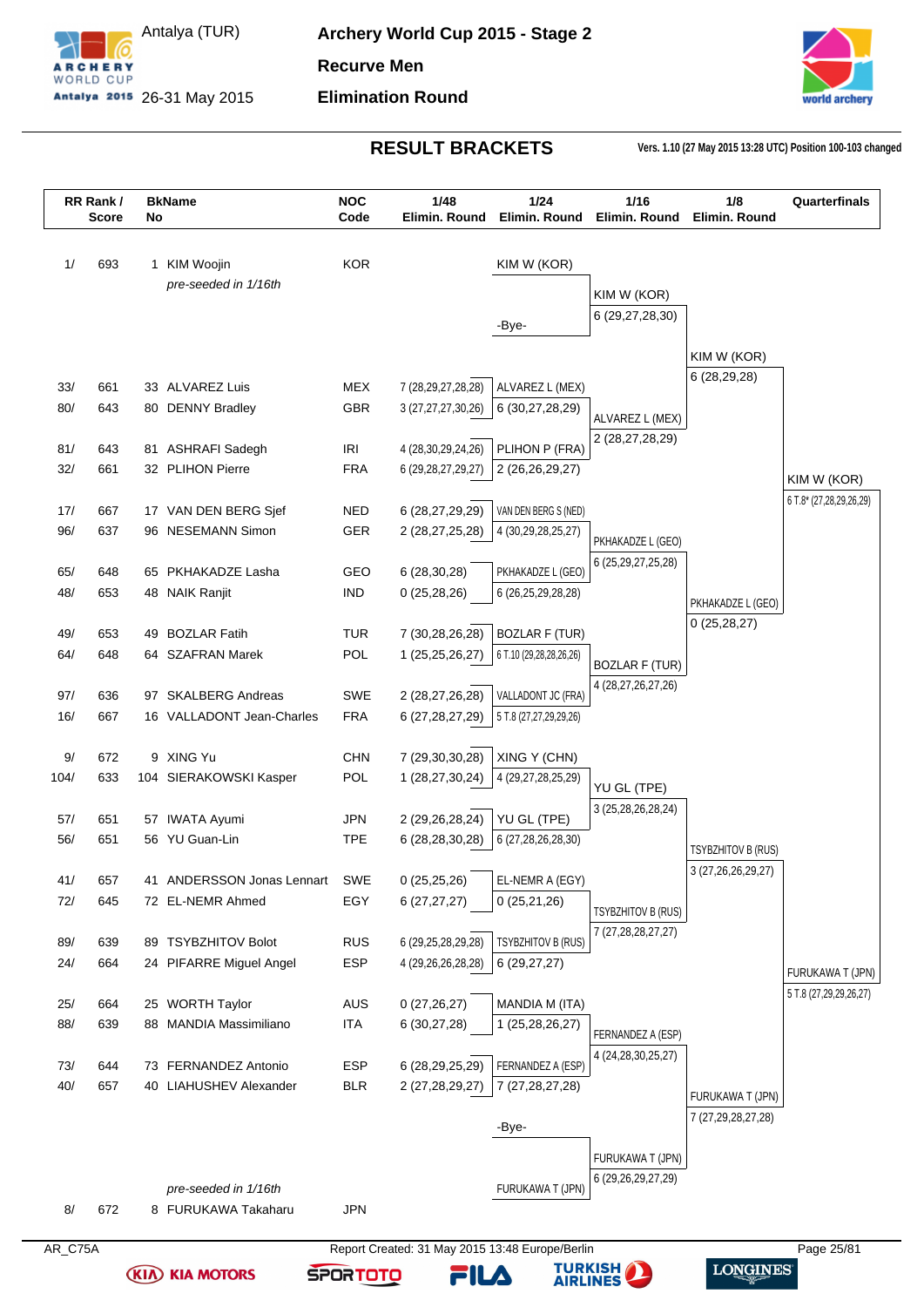



**RESULT BRACKETS Vers. 1.10 (27 May 2015 13:28 UTC) Position 100-103 changed**

|            | RR Rank/<br><b>Score</b> | No | <b>BkName</b>           | <b>NOC</b><br>Code | 1/48<br>Elimin, Round  | 1/24<br>Elimin. Round     | 1/16<br>Elimin, Round      | 1/8<br>Elimin. Round      | Quarterfinals             |
|------------|--------------------------|----|-------------------------|--------------------|------------------------|---------------------------|----------------------------|---------------------------|---------------------------|
|            |                          |    |                         |                    |                        |                           |                            |                           |                           |
| 5/         | 676                      |    | 5 DANIEL Lucas          | <b>FRA</b>         |                        | DANIEL L (FRA)            |                            |                           |                           |
|            |                          |    | pre-seeded in 1/16th    |                    |                        |                           | DANIEL L (FRA)             |                           |                           |
|            |                          |    |                         |                    |                        |                           | 6 T.9 (27,29,26,27,28)     |                           |                           |
|            |                          |    |                         |                    |                        | -Bye-                     |                            |                           |                           |
|            |                          |    |                         |                    |                        |                           |                            | DANIEL L (FRA)            |                           |
| 37/        | 658                      |    | 37 WANG Hou-Chieh       | <b>TPE</b>         | 6 (25,25,27,29)        | WANG HC (TPE)             |                            | 2 (28,27,27,28)           |                           |
| 76/        | 644                      |    | 76 MARTENS Rick         | <b>BEL</b>         | 2 (26,24,26,27)        | 6 T.9 (28,29,26,25,28)    |                            |                           |                           |
|            |                          |    |                         |                    |                        |                           | WANG HC (TPE)              |                           |                           |
| 85/        | 640                      |    | 85 RODRIGUEZ Juan I.    | <b>ESP</b>         | 3 (28, 24, 29, 27, 28) | <b>GSTOETTNER A (AUT)</b> | 5 T.8 (29, 19, 27, 25, 28) |                           |                           |
| 28/        | 663                      |    | 28 GSTOETTNER Andreas   | <b>AUT</b>         | 7 (27,29,29,28,30)     | 5 T.8 (27,26,27,27,28)    |                            |                           |                           |
|            |                          |    |                         |                    |                        |                           |                            |                           | <b>KLIMITCHEK C (USA)</b> |
| 21/        | 665                      |    | 21 IVANYTSKYY Heorhiy   | <b>UKR</b>         | 6 (27, 28, 28, 27)     | IVANYTSKYY H (UKR)        |                            |                           | 6 T.9* (28,28,28,26,30)   |
| 92/        | 639                      |    | 92 HEINRICH Petr        | CZE                | 2 (27,24,26,27)        | 7 (29,29,27,28)           |                            |                           |                           |
|            |                          |    |                         |                    |                        |                           | <b>IVANYTSKYY H (UKR)</b>  |                           |                           |
| 69/        | 646                      |    | 69 AL-MOHANDI Ibrahim   | QAT                | 7 (25,29,25,28,30)     | AL-MOHANDI I (QAT)        | 4 (26,28,29,30,27)         |                           |                           |
| 44/        | 655                      |    | 44 FRANGILLI Michele    | <b>ITA</b>         | 3 (23, 25, 28, 28, 9)  | 1 (29,26,26,24)           |                            |                           |                           |
|            |                          |    |                         |                    |                        |                           |                            | <b>KLIMITCHEK C (USA)</b> |                           |
| 53/        | 652                      |    | 53 FLOTO Florian        | <b>GER</b>         | 7 (29,27,27,28)        | FLOTO F (GER)             |                            | 6 (28, 29, 29, 28)        |                           |
| 60/        | 649                      |    | 60 GAN ERDENE Gombodorj | <b>MGL</b>         | 1 (25,27,24,23)        | 3 (30,29,26,27,28)        |                            |                           |                           |
|            |                          |    |                         |                    |                        |                           | <b>KLIMITCHEK C (USA)</b>  |                           |                           |
| 101/       | 635                      |    | 101 HAVELKO Yuriy       | <b>UKR</b>         | 3 (24, 28, 27, 29, 25) | KLIMITCHEK C (USA)        | 6 (30,29,28,28,28)         |                           |                           |
| 12/        | 669                      |    | 12 KLIMITCHEK Collin    | <b>USA</b>         | 7 (28, 27, 27, 30, 27) | 7 (30,29,27,27,29)        |                            |                           |                           |
|            |                          |    |                         |                    |                        |                           |                            |                           |                           |
| 13/        | 669                      |    | 13 CHAMPIA Mangal Singh | <b>IND</b>         | 6 (27,29,28,24,28)     | CHAMPIA MS (IND)          |                            |                           |                           |
| 100/       | 636                      |    | 100 RUFER Thomas        | SUI                | 4 (24, 26, 29, 28, 27) | 4 (26,28,26,27,25)        | ONIYAMA N (JPN)            |                           |                           |
|            |                          |    |                         |                    |                        |                           | 3 (27,28,29,26,26)         |                           |                           |
| 61/        | 649                      |    | 61 RIEGER Cedric        | GER                | 1 (26,27,28,25)        | ONIYAMA N (JPN)           |                            |                           |                           |
| 52/        | 653                      |    | 52 ONIYAMA Naoya        | <b>JPN</b>         | 7 (30,27,29,27)        | 6 (28,25,28,26,27)        |                            | TYACK R (AUS)             |                           |
|            |                          |    |                         |                    |                        |                           |                            | 6 T.8 (23,28,29,28,29)    |                           |
| 45/        | 654                      |    | 45 TYACK Ryan           | AUS                | 6 (27,29,30)           | TYACK R (AUS)             |                            |                           |                           |
| 68/        | 646                      |    | 68 TSYBEKDORZHIEV Bair  | <b>RUS</b>         | 0(26, 27, 26)          | 7 (26,29,29,28,30)        | TYACK R (AUS)              |                           |                           |
|            |                          |    |                         |                    |                        |                           | 7 (28, 26, 29, 27, 27)     |                           |                           |
| 93/        | 639                      |    | 93 MOSESHVILI Jaba      | GEO                | 6 (27,27,27,26)        | MOSESHVILI J (GEO)        |                            |                           |                           |
| 20/        | 665                      |    | 20 ADRIAENSEN Ben       | <b>BEL</b>         | 2 (26,26,28,25)        | 3 (28, 29, 24, 27, 29)    |                            |                           | TYACK R (AUS)             |
|            |                          |    |                         |                    |                        |                           |                            |                           | 5 T.9 (29,28,26,27,26)    |
| 29/        | 663                      |    | 29 NESPOLI Mauro        | <b>ITA</b>         | 6 (27,29,29,29)        | <b>NESPOLI M (ITA)</b>    |                            |                           |                           |
| 84/        | 641                      |    | 84 BANDA Arpad          | <b>HUN</b>         | 2 (30,28,26,26)        | 6 T.10 (28,30,29,26,26)   | <b>NESPOLI M (ITA)</b>     |                           |                           |
|            | 644                      |    | 77 HUANG Rui            | <b>CHN</b>         | 7 (29,28,28,26,26)     | HUANG R (CHN)             | 0(27, 27, 27)              |                           |                           |
| 77/<br>36/ | 659                      |    | 36 VISWASH.             | <b>IND</b>         | 3 (26,26,28,28,23)     | 5 T.9 (29,28,25,29,26)    |                            |                           |                           |
|            |                          |    |                         |                    |                        |                           |                            | KU B (KOR)                |                           |
|            |                          |    |                         |                    |                        | -Bye-                     |                            | 5 T.7 (28,27,28,29,29)    |                           |
|            |                          |    |                         |                    |                        |                           |                            |                           |                           |
|            |                          |    |                         |                    |                        |                           | KU B (KOR)                 |                           |                           |
|            |                          |    | pre-seeded in 1/16th    |                    |                        | KU B (KOR)                | 6 (28,30,28)               |                           |                           |
|            |                          |    |                         |                    |                        |                           |                            |                           |                           |
| 4/         | 682                      |    | 4 KU Bonchan            | <b>KOR</b>         |                        |                           |                            |                           |                           |

**(KIA) KIA MOTORS** 



**TURKISH**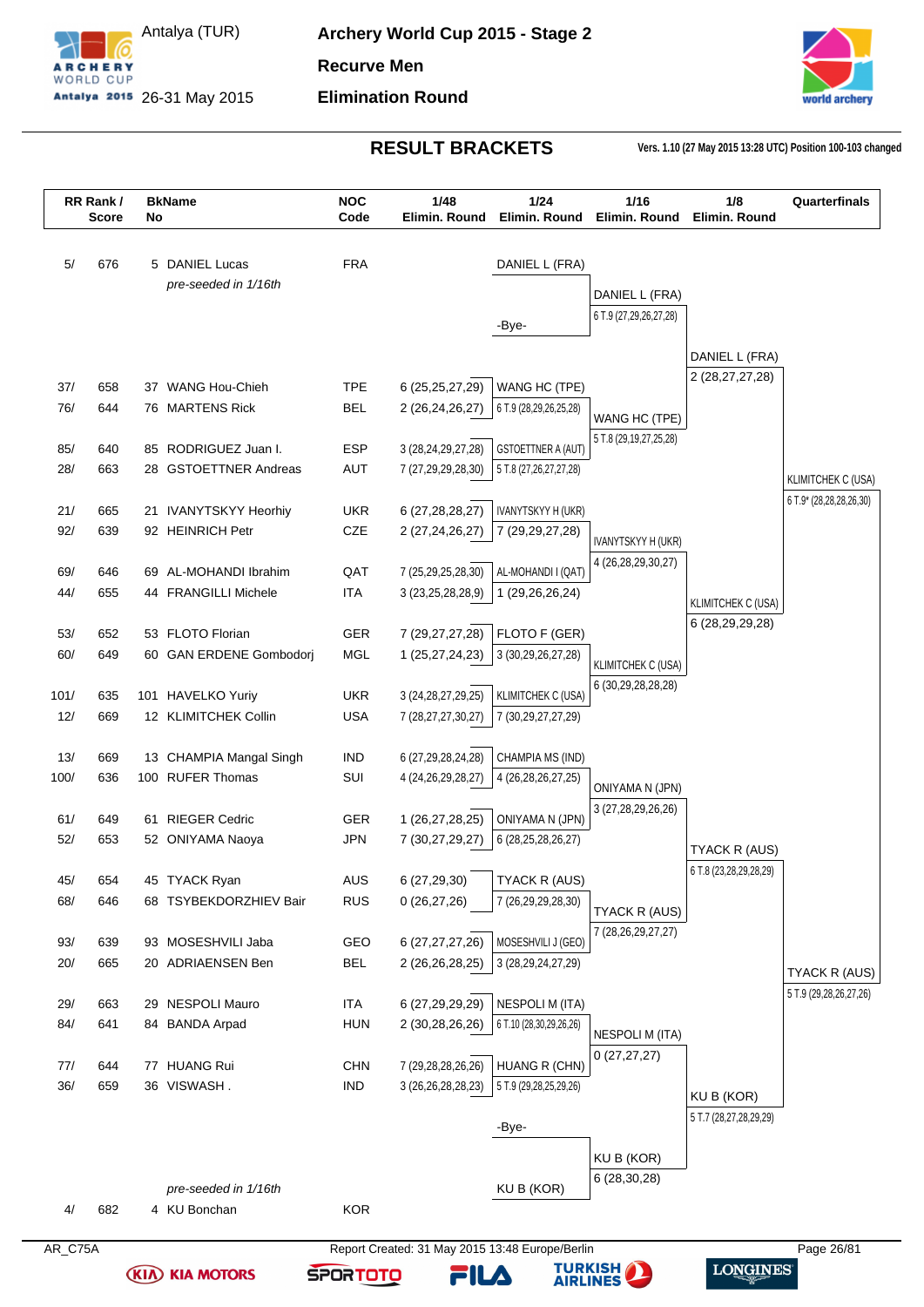

Antalya (TUR) Antalya 2015 26-31 May 2015 **Archery World Cup 2015 - Stage 2 Recurve Men Elimination Round**



**RESULT BRACKETS Vers. 1.10 (27 May 2015 13:28 UTC) Position 100-103 changed**

| 684<br><b>ESP</b><br>3/<br>3 ALVARINO GARCIA Miguel<br>ALVARINO GARCIA M (ESP)<br>pre-seeded in 1/16th<br>ALVARINO GARCIA M (ESP)<br>7 (26,27,26,27)<br>-Bye-<br>ALVARINO GARCIA M (ESP)<br>6 (28,26,28,28)<br><b>GBR</b><br><b>HUSTON P (GBR)</b><br>35/<br>661<br>35 HUSTON Patrick<br>6 (28,27,27,28,28)<br>COL<br>78/<br>643<br>78 PILA Andres<br>4 (28, 28, 27, 26, 26)<br>6 (30,29,26,27)<br>HUSTON P (GBR)<br>1 (24,27,25,25)<br>83 BATAA Purevsuren<br>MGL<br><b>BATAA P (MGL)</b><br>83/<br>642<br>7 (29, 28, 27, 27)<br><b>TPE</b><br>30/<br>663<br>30 KUO Cheng-Wei<br>1 (27,28,26,25)<br>2 (24,26,28,24)<br><b>GU Xuesong</b><br><b>CHN</b><br>7 (27,28,29,28,29)<br>GU X (CHN)<br>19/<br>666<br>19<br>638<br>94 GRAY Matthew<br>AUS<br>94/<br>3 (27,27,29,28,26)<br>3 (28, 28, 28, 25, 25)<br>AGUILAR GIMPEL A (CHI)<br>5 T.6 (25,27,28,29,27)<br>67 AGUILAR GIMPEL Andres<br>CHI<br>6 (26,29,30,27,25)<br>AGUILAR GIMPEL A (CHI)<br>67/<br>647<br><b>DEN</b><br>46/<br>654<br>46 LAURIDSEN Casper<br>4 (28, 26, 24, 28, 24)<br>7 (25,28,29,28,30)<br>RUBAN V (UKR)<br>2 (24, 29, 26, 27)<br>51 WANG Gang<br>JANTSAN G (MGL)<br>51/<br>653<br><b>CHN</b><br>5 T.8 (27,30,27,27,30)<br>62/<br>62 JANTSAN Gantugs<br><b>MGL</b><br>649<br>6 T.9 (28,25,29,27,27)<br>0(27,26,25)<br>RUBAN V (UKR)<br>6 T.9 (28, 28, 28, 28, 26)<br>GRE<br>2 (27, 25, 27, 27)<br>RUBAN V (UKR)<br>99/<br>636<br>KARAGEORGIOU Alexandros<br>99<br>14/<br><b>UKR</b><br>668<br>14 RUBAN Viktor<br>6 (28,26,27,27)<br>6(29, 28, 26)<br>671<br><b>KAHLLUND Florian</b><br><b>GER</b><br>KAHLLUND F (GER)<br>11/<br>6(28, 27, 28)<br>11<br>102/<br>634<br>102 AGUILAR GIMPEL Guillermo<br>CHI<br>6 T.10 (30,27,27,29,28)<br>0(26, 25, 24)<br>KAHLLUND F (GER)<br>6 (29, 30, 27, 29)<br><b>DEN</b><br><b>HENCKELS J (LUX)</b><br>649<br>59 LAURSEN Bjarne Marius<br>4 (27,27,27,25,28)<br>59/<br>652<br>54 HENCKELS Jeff<br><b>LUX</b><br>54/<br>6 (28,26,29,25,28)<br>5 T.9 (27,29,28,28,28)<br>KAHLLUND F (GER)<br>2 (27, 30, 27, 27)<br><b>NED</b><br>43 DIELEMANS Mitch<br>7 (29, 30, 26, 27, 25)<br>DIELEMANS M (NED)<br>43/<br>655<br>645<br>70 VELEZ Luis Eduardo<br>MEX<br>70/<br>3 (28, 23, 27, 27, 23)<br>2 (27,27,26,28)<br>WEI CH (TPE)<br>2 (28, 28, 29, 28)<br>91 BALAZ Boris<br>SVK<br>1 (26,26,29,27)<br>WEI CH (TPE)<br>91/<br>639<br>22 WEI Chun-Heng<br><b>TPE</b><br>22/<br>665<br>7 (28,30,29,30)<br>6 (27,27,27,29)<br><b>USA</b><br>5 T.10 (28,28,28,27,25)<br><b>IRWIN M (IRL)</b><br>27/<br>27 MCLAUGHLIN Sean<br>664<br>86 IRWIN Micheal<br>$\ensuremath{\mathsf{IRL}}\xspace$<br>86/<br>640<br>6 T.10* (29,24,25,30,25)<br>6 (28, 28, 28, 27, 24)<br><b>IRWIN M (IRL)</b><br>3 (27,28,24,26,27)<br>75 POTTS Alec<br>AUS<br>1 (24,27,26,25)<br>PINEDA DF (COL)<br>644<br>75/<br>COL<br>7 (26,28,26,28)<br>38/<br>658<br>38 PINEDA Daniel Felipe<br>4 (27,29,28,24,24)<br>LEE S (KOR)<br>6 (27, 30, 28, 30)<br>-Bye-<br>LEE S (KOR)<br>7 (29,27,28,26,29)<br>LEE S (KOR)<br>pre-seeded in 1/16th | RR Rank/ | <b>Score</b> | No | <b>BkName</b> | <b>NOC</b><br>Code | 1/48<br>Elimin. Round | 1/24<br>Elimin. Round | 1/16<br>Elimin. Round | 1/8<br>Elimin. Round | Quarterfinals           |
|--------------------------------------------------------------------------------------------------------------------------------------------------------------------------------------------------------------------------------------------------------------------------------------------------------------------------------------------------------------------------------------------------------------------------------------------------------------------------------------------------------------------------------------------------------------------------------------------------------------------------------------------------------------------------------------------------------------------------------------------------------------------------------------------------------------------------------------------------------------------------------------------------------------------------------------------------------------------------------------------------------------------------------------------------------------------------------------------------------------------------------------------------------------------------------------------------------------------------------------------------------------------------------------------------------------------------------------------------------------------------------------------------------------------------------------------------------------------------------------------------------------------------------------------------------------------------------------------------------------------------------------------------------------------------------------------------------------------------------------------------------------------------------------------------------------------------------------------------------------------------------------------------------------------------------------------------------------------------------------------------------------------------------------------------------------------------------------------------------------------------------------------------------------------------------------------------------------------------------------------------------------------------------------------------------------------------------------------------------------------------------------------------------------------------------------------------------------------------------------------------------------------------------------------------------------------------------------------------------------------------------------------------------------------------------------------------------------------------------------------------------------------------------------------------------------------------------------------------------------------------------------------------------------------------------------------------------------------------------------------------------------|----------|--------------|----|---------------|--------------------|-----------------------|-----------------------|-----------------------|----------------------|-------------------------|
|                                                                                                                                                                                                                                                                                                                                                                                                                                                                                                                                                                                                                                                                                                                                                                                                                                                                                                                                                                                                                                                                                                                                                                                                                                                                                                                                                                                                                                                                                                                                                                                                                                                                                                                                                                                                                                                                                                                                                                                                                                                                                                                                                                                                                                                                                                                                                                                                                                                                                                                                                                                                                                                                                                                                                                                                                                                                                                                                                                                                              |          |              |    |               |                    |                       |                       |                       |                      |                         |
|                                                                                                                                                                                                                                                                                                                                                                                                                                                                                                                                                                                                                                                                                                                                                                                                                                                                                                                                                                                                                                                                                                                                                                                                                                                                                                                                                                                                                                                                                                                                                                                                                                                                                                                                                                                                                                                                                                                                                                                                                                                                                                                                                                                                                                                                                                                                                                                                                                                                                                                                                                                                                                                                                                                                                                                                                                                                                                                                                                                                              |          |              |    |               |                    |                       |                       |                       |                      |                         |
|                                                                                                                                                                                                                                                                                                                                                                                                                                                                                                                                                                                                                                                                                                                                                                                                                                                                                                                                                                                                                                                                                                                                                                                                                                                                                                                                                                                                                                                                                                                                                                                                                                                                                                                                                                                                                                                                                                                                                                                                                                                                                                                                                                                                                                                                                                                                                                                                                                                                                                                                                                                                                                                                                                                                                                                                                                                                                                                                                                                                              |          |              |    |               |                    |                       |                       |                       |                      |                         |
|                                                                                                                                                                                                                                                                                                                                                                                                                                                                                                                                                                                                                                                                                                                                                                                                                                                                                                                                                                                                                                                                                                                                                                                                                                                                                                                                                                                                                                                                                                                                                                                                                                                                                                                                                                                                                                                                                                                                                                                                                                                                                                                                                                                                                                                                                                                                                                                                                                                                                                                                                                                                                                                                                                                                                                                                                                                                                                                                                                                                              |          |              |    |               |                    |                       |                       |                       |                      |                         |
|                                                                                                                                                                                                                                                                                                                                                                                                                                                                                                                                                                                                                                                                                                                                                                                                                                                                                                                                                                                                                                                                                                                                                                                                                                                                                                                                                                                                                                                                                                                                                                                                                                                                                                                                                                                                                                                                                                                                                                                                                                                                                                                                                                                                                                                                                                                                                                                                                                                                                                                                                                                                                                                                                                                                                                                                                                                                                                                                                                                                              |          |              |    |               |                    |                       |                       |                       |                      |                         |
|                                                                                                                                                                                                                                                                                                                                                                                                                                                                                                                                                                                                                                                                                                                                                                                                                                                                                                                                                                                                                                                                                                                                                                                                                                                                                                                                                                                                                                                                                                                                                                                                                                                                                                                                                                                                                                                                                                                                                                                                                                                                                                                                                                                                                                                                                                                                                                                                                                                                                                                                                                                                                                                                                                                                                                                                                                                                                                                                                                                                              |          |              |    |               |                    |                       |                       |                       |                      |                         |
|                                                                                                                                                                                                                                                                                                                                                                                                                                                                                                                                                                                                                                                                                                                                                                                                                                                                                                                                                                                                                                                                                                                                                                                                                                                                                                                                                                                                                                                                                                                                                                                                                                                                                                                                                                                                                                                                                                                                                                                                                                                                                                                                                                                                                                                                                                                                                                                                                                                                                                                                                                                                                                                                                                                                                                                                                                                                                                                                                                                                              |          |              |    |               |                    |                       |                       |                       |                      |                         |
|                                                                                                                                                                                                                                                                                                                                                                                                                                                                                                                                                                                                                                                                                                                                                                                                                                                                                                                                                                                                                                                                                                                                                                                                                                                                                                                                                                                                                                                                                                                                                                                                                                                                                                                                                                                                                                                                                                                                                                                                                                                                                                                                                                                                                                                                                                                                                                                                                                                                                                                                                                                                                                                                                                                                                                                                                                                                                                                                                                                                              |          |              |    |               |                    |                       |                       |                       |                      |                         |
|                                                                                                                                                                                                                                                                                                                                                                                                                                                                                                                                                                                                                                                                                                                                                                                                                                                                                                                                                                                                                                                                                                                                                                                                                                                                                                                                                                                                                                                                                                                                                                                                                                                                                                                                                                                                                                                                                                                                                                                                                                                                                                                                                                                                                                                                                                                                                                                                                                                                                                                                                                                                                                                                                                                                                                                                                                                                                                                                                                                                              |          |              |    |               |                    |                       |                       |                       |                      |                         |
|                                                                                                                                                                                                                                                                                                                                                                                                                                                                                                                                                                                                                                                                                                                                                                                                                                                                                                                                                                                                                                                                                                                                                                                                                                                                                                                                                                                                                                                                                                                                                                                                                                                                                                                                                                                                                                                                                                                                                                                                                                                                                                                                                                                                                                                                                                                                                                                                                                                                                                                                                                                                                                                                                                                                                                                                                                                                                                                                                                                                              |          |              |    |               |                    |                       |                       |                       |                      |                         |
|                                                                                                                                                                                                                                                                                                                                                                                                                                                                                                                                                                                                                                                                                                                                                                                                                                                                                                                                                                                                                                                                                                                                                                                                                                                                                                                                                                                                                                                                                                                                                                                                                                                                                                                                                                                                                                                                                                                                                                                                                                                                                                                                                                                                                                                                                                                                                                                                                                                                                                                                                                                                                                                                                                                                                                                                                                                                                                                                                                                                              |          |              |    |               |                    |                       |                       |                       |                      | ALVARINO GARCIA M (ESP) |
|                                                                                                                                                                                                                                                                                                                                                                                                                                                                                                                                                                                                                                                                                                                                                                                                                                                                                                                                                                                                                                                                                                                                                                                                                                                                                                                                                                                                                                                                                                                                                                                                                                                                                                                                                                                                                                                                                                                                                                                                                                                                                                                                                                                                                                                                                                                                                                                                                                                                                                                                                                                                                                                                                                                                                                                                                                                                                                                                                                                                              |          |              |    |               |                    |                       |                       |                       |                      | 2 (29, 27, 27, 27)      |
|                                                                                                                                                                                                                                                                                                                                                                                                                                                                                                                                                                                                                                                                                                                                                                                                                                                                                                                                                                                                                                                                                                                                                                                                                                                                                                                                                                                                                                                                                                                                                                                                                                                                                                                                                                                                                                                                                                                                                                                                                                                                                                                                                                                                                                                                                                                                                                                                                                                                                                                                                                                                                                                                                                                                                                                                                                                                                                                                                                                                              |          |              |    |               |                    |                       |                       |                       |                      |                         |
|                                                                                                                                                                                                                                                                                                                                                                                                                                                                                                                                                                                                                                                                                                                                                                                                                                                                                                                                                                                                                                                                                                                                                                                                                                                                                                                                                                                                                                                                                                                                                                                                                                                                                                                                                                                                                                                                                                                                                                                                                                                                                                                                                                                                                                                                                                                                                                                                                                                                                                                                                                                                                                                                                                                                                                                                                                                                                                                                                                                                              |          |              |    |               |                    |                       |                       |                       |                      |                         |
|                                                                                                                                                                                                                                                                                                                                                                                                                                                                                                                                                                                                                                                                                                                                                                                                                                                                                                                                                                                                                                                                                                                                                                                                                                                                                                                                                                                                                                                                                                                                                                                                                                                                                                                                                                                                                                                                                                                                                                                                                                                                                                                                                                                                                                                                                                                                                                                                                                                                                                                                                                                                                                                                                                                                                                                                                                                                                                                                                                                                              |          |              |    |               |                    |                       |                       |                       |                      |                         |
|                                                                                                                                                                                                                                                                                                                                                                                                                                                                                                                                                                                                                                                                                                                                                                                                                                                                                                                                                                                                                                                                                                                                                                                                                                                                                                                                                                                                                                                                                                                                                                                                                                                                                                                                                                                                                                                                                                                                                                                                                                                                                                                                                                                                                                                                                                                                                                                                                                                                                                                                                                                                                                                                                                                                                                                                                                                                                                                                                                                                              |          |              |    |               |                    |                       |                       |                       |                      |                         |
|                                                                                                                                                                                                                                                                                                                                                                                                                                                                                                                                                                                                                                                                                                                                                                                                                                                                                                                                                                                                                                                                                                                                                                                                                                                                                                                                                                                                                                                                                                                                                                                                                                                                                                                                                                                                                                                                                                                                                                                                                                                                                                                                                                                                                                                                                                                                                                                                                                                                                                                                                                                                                                                                                                                                                                                                                                                                                                                                                                                                              |          |              |    |               |                    |                       |                       |                       |                      |                         |
|                                                                                                                                                                                                                                                                                                                                                                                                                                                                                                                                                                                                                                                                                                                                                                                                                                                                                                                                                                                                                                                                                                                                                                                                                                                                                                                                                                                                                                                                                                                                                                                                                                                                                                                                                                                                                                                                                                                                                                                                                                                                                                                                                                                                                                                                                                                                                                                                                                                                                                                                                                                                                                                                                                                                                                                                                                                                                                                                                                                                              |          |              |    |               |                    |                       |                       |                       |                      |                         |
|                                                                                                                                                                                                                                                                                                                                                                                                                                                                                                                                                                                                                                                                                                                                                                                                                                                                                                                                                                                                                                                                                                                                                                                                                                                                                                                                                                                                                                                                                                                                                                                                                                                                                                                                                                                                                                                                                                                                                                                                                                                                                                                                                                                                                                                                                                                                                                                                                                                                                                                                                                                                                                                                                                                                                                                                                                                                                                                                                                                                              |          |              |    |               |                    |                       |                       |                       |                      |                         |
|                                                                                                                                                                                                                                                                                                                                                                                                                                                                                                                                                                                                                                                                                                                                                                                                                                                                                                                                                                                                                                                                                                                                                                                                                                                                                                                                                                                                                                                                                                                                                                                                                                                                                                                                                                                                                                                                                                                                                                                                                                                                                                                                                                                                                                                                                                                                                                                                                                                                                                                                                                                                                                                                                                                                                                                                                                                                                                                                                                                                              |          |              |    |               |                    |                       |                       |                       |                      |                         |
|                                                                                                                                                                                                                                                                                                                                                                                                                                                                                                                                                                                                                                                                                                                                                                                                                                                                                                                                                                                                                                                                                                                                                                                                                                                                                                                                                                                                                                                                                                                                                                                                                                                                                                                                                                                                                                                                                                                                                                                                                                                                                                                                                                                                                                                                                                                                                                                                                                                                                                                                                                                                                                                                                                                                                                                                                                                                                                                                                                                                              |          |              |    |               |                    |                       |                       |                       |                      |                         |
|                                                                                                                                                                                                                                                                                                                                                                                                                                                                                                                                                                                                                                                                                                                                                                                                                                                                                                                                                                                                                                                                                                                                                                                                                                                                                                                                                                                                                                                                                                                                                                                                                                                                                                                                                                                                                                                                                                                                                                                                                                                                                                                                                                                                                                                                                                                                                                                                                                                                                                                                                                                                                                                                                                                                                                                                                                                                                                                                                                                                              |          |              |    |               |                    |                       |                       |                       |                      |                         |
|                                                                                                                                                                                                                                                                                                                                                                                                                                                                                                                                                                                                                                                                                                                                                                                                                                                                                                                                                                                                                                                                                                                                                                                                                                                                                                                                                                                                                                                                                                                                                                                                                                                                                                                                                                                                                                                                                                                                                                                                                                                                                                                                                                                                                                                                                                                                                                                                                                                                                                                                                                                                                                                                                                                                                                                                                                                                                                                                                                                                              |          |              |    |               |                    |                       |                       |                       |                      |                         |
|                                                                                                                                                                                                                                                                                                                                                                                                                                                                                                                                                                                                                                                                                                                                                                                                                                                                                                                                                                                                                                                                                                                                                                                                                                                                                                                                                                                                                                                                                                                                                                                                                                                                                                                                                                                                                                                                                                                                                                                                                                                                                                                                                                                                                                                                                                                                                                                                                                                                                                                                                                                                                                                                                                                                                                                                                                                                                                                                                                                                              |          |              |    |               |                    |                       |                       |                       |                      |                         |
|                                                                                                                                                                                                                                                                                                                                                                                                                                                                                                                                                                                                                                                                                                                                                                                                                                                                                                                                                                                                                                                                                                                                                                                                                                                                                                                                                                                                                                                                                                                                                                                                                                                                                                                                                                                                                                                                                                                                                                                                                                                                                                                                                                                                                                                                                                                                                                                                                                                                                                                                                                                                                                                                                                                                                                                                                                                                                                                                                                                                              |          |              |    |               |                    |                       |                       |                       |                      |                         |
|                                                                                                                                                                                                                                                                                                                                                                                                                                                                                                                                                                                                                                                                                                                                                                                                                                                                                                                                                                                                                                                                                                                                                                                                                                                                                                                                                                                                                                                                                                                                                                                                                                                                                                                                                                                                                                                                                                                                                                                                                                                                                                                                                                                                                                                                                                                                                                                                                                                                                                                                                                                                                                                                                                                                                                                                                                                                                                                                                                                                              |          |              |    |               |                    |                       |                       |                       |                      |                         |
|                                                                                                                                                                                                                                                                                                                                                                                                                                                                                                                                                                                                                                                                                                                                                                                                                                                                                                                                                                                                                                                                                                                                                                                                                                                                                                                                                                                                                                                                                                                                                                                                                                                                                                                                                                                                                                                                                                                                                                                                                                                                                                                                                                                                                                                                                                                                                                                                                                                                                                                                                                                                                                                                                                                                                                                                                                                                                                                                                                                                              |          |              |    |               |                    |                       |                       |                       |                      |                         |
|                                                                                                                                                                                                                                                                                                                                                                                                                                                                                                                                                                                                                                                                                                                                                                                                                                                                                                                                                                                                                                                                                                                                                                                                                                                                                                                                                                                                                                                                                                                                                                                                                                                                                                                                                                                                                                                                                                                                                                                                                                                                                                                                                                                                                                                                                                                                                                                                                                                                                                                                                                                                                                                                                                                                                                                                                                                                                                                                                                                                              |          |              |    |               |                    |                       |                       |                       |                      |                         |
|                                                                                                                                                                                                                                                                                                                                                                                                                                                                                                                                                                                                                                                                                                                                                                                                                                                                                                                                                                                                                                                                                                                                                                                                                                                                                                                                                                                                                                                                                                                                                                                                                                                                                                                                                                                                                                                                                                                                                                                                                                                                                                                                                                                                                                                                                                                                                                                                                                                                                                                                                                                                                                                                                                                                                                                                                                                                                                                                                                                                              |          |              |    |               |                    |                       |                       |                       |                      |                         |
|                                                                                                                                                                                                                                                                                                                                                                                                                                                                                                                                                                                                                                                                                                                                                                                                                                                                                                                                                                                                                                                                                                                                                                                                                                                                                                                                                                                                                                                                                                                                                                                                                                                                                                                                                                                                                                                                                                                                                                                                                                                                                                                                                                                                                                                                                                                                                                                                                                                                                                                                                                                                                                                                                                                                                                                                                                                                                                                                                                                                              |          |              |    |               |                    |                       |                       |                       |                      |                         |
|                                                                                                                                                                                                                                                                                                                                                                                                                                                                                                                                                                                                                                                                                                                                                                                                                                                                                                                                                                                                                                                                                                                                                                                                                                                                                                                                                                                                                                                                                                                                                                                                                                                                                                                                                                                                                                                                                                                                                                                                                                                                                                                                                                                                                                                                                                                                                                                                                                                                                                                                                                                                                                                                                                                                                                                                                                                                                                                                                                                                              |          |              |    |               |                    |                       |                       |                       |                      |                         |
|                                                                                                                                                                                                                                                                                                                                                                                                                                                                                                                                                                                                                                                                                                                                                                                                                                                                                                                                                                                                                                                                                                                                                                                                                                                                                                                                                                                                                                                                                                                                                                                                                                                                                                                                                                                                                                                                                                                                                                                                                                                                                                                                                                                                                                                                                                                                                                                                                                                                                                                                                                                                                                                                                                                                                                                                                                                                                                                                                                                                              |          |              |    |               |                    |                       |                       |                       |                      |                         |
|                                                                                                                                                                                                                                                                                                                                                                                                                                                                                                                                                                                                                                                                                                                                                                                                                                                                                                                                                                                                                                                                                                                                                                                                                                                                                                                                                                                                                                                                                                                                                                                                                                                                                                                                                                                                                                                                                                                                                                                                                                                                                                                                                                                                                                                                                                                                                                                                                                                                                                                                                                                                                                                                                                                                                                                                                                                                                                                                                                                                              |          |              |    |               |                    |                       |                       |                       |                      | LEE S (KOR)             |
|                                                                                                                                                                                                                                                                                                                                                                                                                                                                                                                                                                                                                                                                                                                                                                                                                                                                                                                                                                                                                                                                                                                                                                                                                                                                                                                                                                                                                                                                                                                                                                                                                                                                                                                                                                                                                                                                                                                                                                                                                                                                                                                                                                                                                                                                                                                                                                                                                                                                                                                                                                                                                                                                                                                                                                                                                                                                                                                                                                                                              |          |              |    |               |                    |                       |                       |                       |                      | 6 (29, 30, 29, 27)      |
|                                                                                                                                                                                                                                                                                                                                                                                                                                                                                                                                                                                                                                                                                                                                                                                                                                                                                                                                                                                                                                                                                                                                                                                                                                                                                                                                                                                                                                                                                                                                                                                                                                                                                                                                                                                                                                                                                                                                                                                                                                                                                                                                                                                                                                                                                                                                                                                                                                                                                                                                                                                                                                                                                                                                                                                                                                                                                                                                                                                                              |          |              |    |               |                    |                       |                       |                       |                      |                         |
|                                                                                                                                                                                                                                                                                                                                                                                                                                                                                                                                                                                                                                                                                                                                                                                                                                                                                                                                                                                                                                                                                                                                                                                                                                                                                                                                                                                                                                                                                                                                                                                                                                                                                                                                                                                                                                                                                                                                                                                                                                                                                                                                                                                                                                                                                                                                                                                                                                                                                                                                                                                                                                                                                                                                                                                                                                                                                                                                                                                                              |          |              |    |               |                    |                       |                       |                       |                      |                         |
|                                                                                                                                                                                                                                                                                                                                                                                                                                                                                                                                                                                                                                                                                                                                                                                                                                                                                                                                                                                                                                                                                                                                                                                                                                                                                                                                                                                                                                                                                                                                                                                                                                                                                                                                                                                                                                                                                                                                                                                                                                                                                                                                                                                                                                                                                                                                                                                                                                                                                                                                                                                                                                                                                                                                                                                                                                                                                                                                                                                                              |          |              |    |               |                    |                       |                       |                       |                      |                         |
|                                                                                                                                                                                                                                                                                                                                                                                                                                                                                                                                                                                                                                                                                                                                                                                                                                                                                                                                                                                                                                                                                                                                                                                                                                                                                                                                                                                                                                                                                                                                                                                                                                                                                                                                                                                                                                                                                                                                                                                                                                                                                                                                                                                                                                                                                                                                                                                                                                                                                                                                                                                                                                                                                                                                                                                                                                                                                                                                                                                                              |          |              |    |               |                    |                       |                       |                       |                      |                         |
|                                                                                                                                                                                                                                                                                                                                                                                                                                                                                                                                                                                                                                                                                                                                                                                                                                                                                                                                                                                                                                                                                                                                                                                                                                                                                                                                                                                                                                                                                                                                                                                                                                                                                                                                                                                                                                                                                                                                                                                                                                                                                                                                                                                                                                                                                                                                                                                                                                                                                                                                                                                                                                                                                                                                                                                                                                                                                                                                                                                                              |          |              |    |               |                    |                       |                       |                       |                      |                         |
|                                                                                                                                                                                                                                                                                                                                                                                                                                                                                                                                                                                                                                                                                                                                                                                                                                                                                                                                                                                                                                                                                                                                                                                                                                                                                                                                                                                                                                                                                                                                                                                                                                                                                                                                                                                                                                                                                                                                                                                                                                                                                                                                                                                                                                                                                                                                                                                                                                                                                                                                                                                                                                                                                                                                                                                                                                                                                                                                                                                                              |          |              |    |               |                    |                       |                       |                       |                      |                         |
|                                                                                                                                                                                                                                                                                                                                                                                                                                                                                                                                                                                                                                                                                                                                                                                                                                                                                                                                                                                                                                                                                                                                                                                                                                                                                                                                                                                                                                                                                                                                                                                                                                                                                                                                                                                                                                                                                                                                                                                                                                                                                                                                                                                                                                                                                                                                                                                                                                                                                                                                                                                                                                                                                                                                                                                                                                                                                                                                                                                                              |          |              |    |               |                    |                       |                       |                       |                      |                         |
|                                                                                                                                                                                                                                                                                                                                                                                                                                                                                                                                                                                                                                                                                                                                                                                                                                                                                                                                                                                                                                                                                                                                                                                                                                                                                                                                                                                                                                                                                                                                                                                                                                                                                                                                                                                                                                                                                                                                                                                                                                                                                                                                                                                                                                                                                                                                                                                                                                                                                                                                                                                                                                                                                                                                                                                                                                                                                                                                                                                                              |          |              |    |               |                    |                       |                       |                       |                      |                         |
|                                                                                                                                                                                                                                                                                                                                                                                                                                                                                                                                                                                                                                                                                                                                                                                                                                                                                                                                                                                                                                                                                                                                                                                                                                                                                                                                                                                                                                                                                                                                                                                                                                                                                                                                                                                                                                                                                                                                                                                                                                                                                                                                                                                                                                                                                                                                                                                                                                                                                                                                                                                                                                                                                                                                                                                                                                                                                                                                                                                                              |          |              |    |               |                    |                       |                       |                       |                      |                         |
| <b>KOR</b><br>6/<br>676<br>6 LEE Seungyun                                                                                                                                                                                                                                                                                                                                                                                                                                                                                                                                                                                                                                                                                                                                                                                                                                                                                                                                                                                                                                                                                                                                                                                                                                                                                                                                                                                                                                                                                                                                                                                                                                                                                                                                                                                                                                                                                                                                                                                                                                                                                                                                                                                                                                                                                                                                                                                                                                                                                                                                                                                                                                                                                                                                                                                                                                                                                                                                                                    |          |              |    |               |                    |                       |                       |                       |                      |                         |

**TURKISH** 

FILA

**LONGINES** 

**(KIA) KIA MOTORS**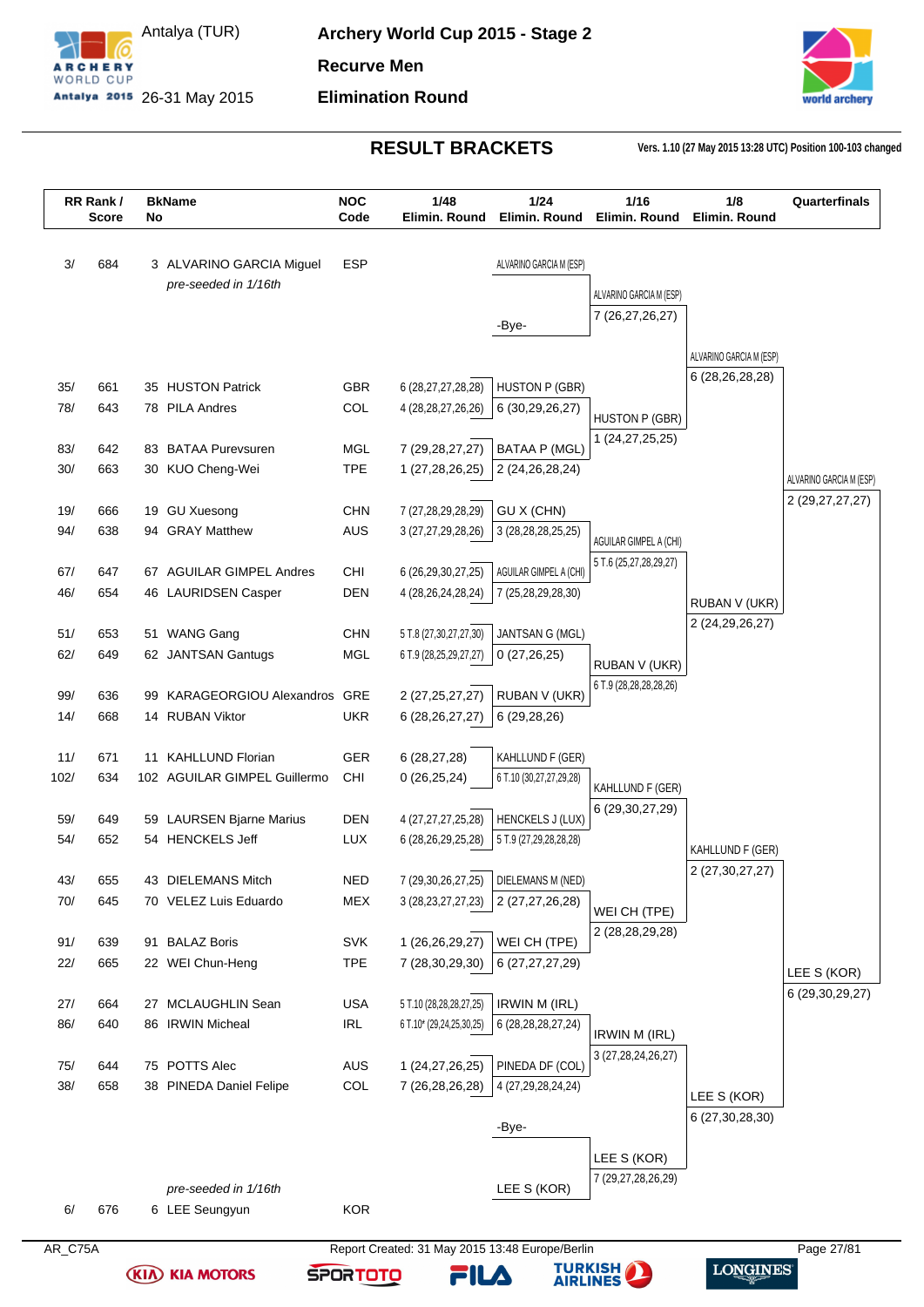



**RESULT BRACKETS Vers. 1.10 (27 May 2015 13:28 UTC) Position 100-103 changed**

| 7/         | 672        |                                             |                          |                                                   |                                           |                                   |                          |                 |
|------------|------------|---------------------------------------------|--------------------------|---------------------------------------------------|-------------------------------------------|-----------------------------------|--------------------------|-----------------|
|            |            |                                             |                          |                                                   |                                           |                                   |                          |                 |
|            |            | 7 PASQUALUCCI David                         | <b>ITA</b>               |                                                   | PASQUALUCCI D (ITA)                       |                                   |                          |                 |
|            |            | pre-seeded in 1/16th                        |                          |                                                   |                                           | PASQUALUCCI D (ITA)               |                          |                 |
|            |            |                                             |                          |                                                   |                                           | 6 T.9* (28,29,27,28,25)           |                          |                 |
|            |            |                                             |                          |                                                   | -Bye-                                     |                                   |                          |                 |
|            |            |                                             |                          |                                                   |                                           |                                   | PASQUALUCCI D (ITA)      |                 |
| 39/        | 657        | 39 VAN DER VEN Rick                         | <b>NED</b>               | 7 (26,28,26,26,28)                                | VAN DER VEN R (NED)                       |                                   | 5 T.9 (28,30,24,27,29)   |                 |
| 74/        | 644        | 74 BERTSCHLER Alexander                     | <b>AUT</b>               | 3 (28,27,24,26,27)                                | 6 (29, 24, 25, 27, 27)                    | VAN DER VEN R (NED)               |                          |                 |
|            |            |                                             |                          |                                                   |                                           | 5 T.9 (28,25,29,27,28)            |                          |                 |
| 87/        | 640        | 87 YILMAZ Yagiz                             | <b>TUR</b>               | 1 (24, 28, 27, 22)                                | BAZARZHAPOV G (RUS)                       |                                   |                          |                 |
| 26/        | 664        | 26 BAZARZHAPOV Galsan                       | <b>RUS</b>               | 7 (28,28,30,29)                                   | 4 (27, 22, 25, 28, 27)                    |                                   |                          | ELLISON B (USA) |
| 23/        | 665        | 23 ELLISON Brady                            | <b>USA</b>               | 6 (30, 30, 26, 28)                                | ELLISON B (USA)                           |                                   |                          | 7 (28,30,29,28) |
| 90/        | 639        | 90 GARRETT Zach                             | <b>USA</b>               | 2 (29,27,29,27)                                   | 7 (29,28,30,29)                           |                                   |                          |                 |
|            |            |                                             |                          |                                                   |                                           | ELLISON B (USA)                   |                          |                 |
| 71/        | 645        | 71 HAGEN Paul Andre                         | <b>NOR</b>               | 5 T.10 (27,29,26,26,26)                           | <b>IVASHKO M (UKR)</b>                    | 6 (28,29,26,29,29)                |                          |                 |
| 42/        | 657        | 42 IVASHKO Markiyan                         | <b>UKR</b>               | 6 T.10* (28,28,24,28,26)                          | 1 (27,28,29,26)                           |                                   | ELLISON B (USA)          |                 |
|            |            |                                             |                          |                                                   |                                           |                                   | 6 T.10* (28,27,27,28,28) |                 |
| 55/<br>58/ | 651<br>650 | 55 DALIDOVICH Pavel<br>58 OLIVEIRA Bernardo | <b>BLR</b><br><b>BRA</b> | 6 (28,29,26,29)                                   | DALIDOVICH P (BLR)                        |                                   |                          |                 |
|            |            |                                             |                          | 2 (26,28,27,28)                                   | 2 (27, 25, 27, 28)                        | TALUKDAR J (IND)                  |                          |                 |
| 103/       | 634        | 103 IRRASCH Dominik                         | <b>AUT</b>               | 1 (29,26,27,26)                                   | TALUKDAR J (IND)                          | 4 (30,25,28,26,27)                |                          |                 |
| 10/        | 671        | 10 TALUKDAR Jayanta                         | <b>IND</b>               | 7 (29,28,29,29)                                   | 6 (30,23,29,29)                           |                                   |                          |                 |
|            |            |                                             |                          |                                                   |                                           |                                   |                          |                 |
| 15/        | 667        | 15 SERRANO Juan Rene                        | <b>MEX</b>               | 0(29, 27, 25)                                     | WOJTKOWIAK R (POL)                        |                                   |                          |                 |
| 98/        | 636        | 98 WOJTKOWIAK Rafal                         | POL                      | 6(30, 28, 27)                                     | 7 (28, 27, 26, 21, 29)                    | WOJTKOWIAK R (POL)                |                          |                 |
|            |            |                                             |                          |                                                   |                                           | 0(25, 24, 27)                     |                          |                 |
| 63/<br>50/ | 649<br>653 | 63 GODFREY Larry<br>50 OLARU Dan            | <b>GBR</b><br><b>MDA</b> | 6(28, 30, 29)<br>0(27,26,28)                      | GODFREY L (GBR)<br>3 (27, 23, 26, 27, 27) |                                   |                          |                 |
|            |            |                                             |                          |                                                   |                                           |                                   | <b>TEKONIEMI A (FIN)</b> |                 |
| 47/        | 654        | 47 TEKONIEMI Antti                          | <b>FIN</b>               | 6 (23, 26, 27, 28)                                | <b>TEKONIEMI A (FIN)</b>                  |                                   | 0(26, 27, 27)            |                 |
| 66/        | 647        | 66 SENYUK Taras                             | AZE                      | 2 (22, 25, 28, 22)                                | 6 (28, 28, 25, 27, 28)                    |                                   |                          |                 |
|            |            |                                             |                          |                                                   |                                           | TEKONIEMI A (FIN)<br>6 (30,27,30) |                          |                 |
| 95/        | 637        | 95 FREDRIKSSON Jesper                       | SWE                      | 2 (27,27,26,27)                                   | VAN TONGEREN J (NED)                      |                                   |                          |                 |
| 18/        | 667        | 18 VAN TONGEREN Jan                         | <b>NED</b>               | 6 (25,28,27,29)                                   | 4 (27,26,30,28,27)                        |                                   |                          | OH JH (KOR)     |
|            |            |                                             |                          |                                                   |                                           |                                   |                          | 1 (27,29,29,27) |
| 31/<br>82/ | 662<br>643 | 31 BETANCUR Daniel<br>82 PRILEPOV Anton     | COL<br><b>BLR</b>        | 5 T.7 (25,25,23,26,27)<br>6 T.10 (26,20,26,26,25) | PRILEPOV A (BLR)<br>6(27, 27, 27)         |                                   |                          |                 |
|            |            |                                             |                          |                                                   |                                           | PRILEPOV A (BLR)                  |                          |                 |
| 79/        | 643        | 79 HARDING George                           | GBR                      | 6 (27, 29, 27, 28)                                | HARDING G (GBR)                           | 0(29,26,28)                       |                          |                 |
| 34/        | 661        | 34 BOARDMAN Ernesto Horacio                 | <b>MEX</b>               | 2 (27, 27, 25, 28)                                | 0(26, 24, 25)                             |                                   | OH JH (KOR)              |                 |
|            |            |                                             |                          |                                                   |                                           |                                   | 6(30, 28, 28)            |                 |
|            |            |                                             |                          |                                                   | -Bye-                                     |                                   |                          |                 |
|            |            |                                             |                          |                                                   |                                           | OH JH (KOR)                       |                          |                 |
|            |            |                                             |                          |                                                   |                                           | 6 (30,28,29)                      |                          |                 |
| 2/         | 686        | pre-seeded in 1/16th<br>2 OH Jin Hyek       | <b>KOR</b>               |                                                   | OH JH (KOR)                               |                                   |                          |                 |

**TURKISH** 

FILA

**SPORTOTO** 

LONGINES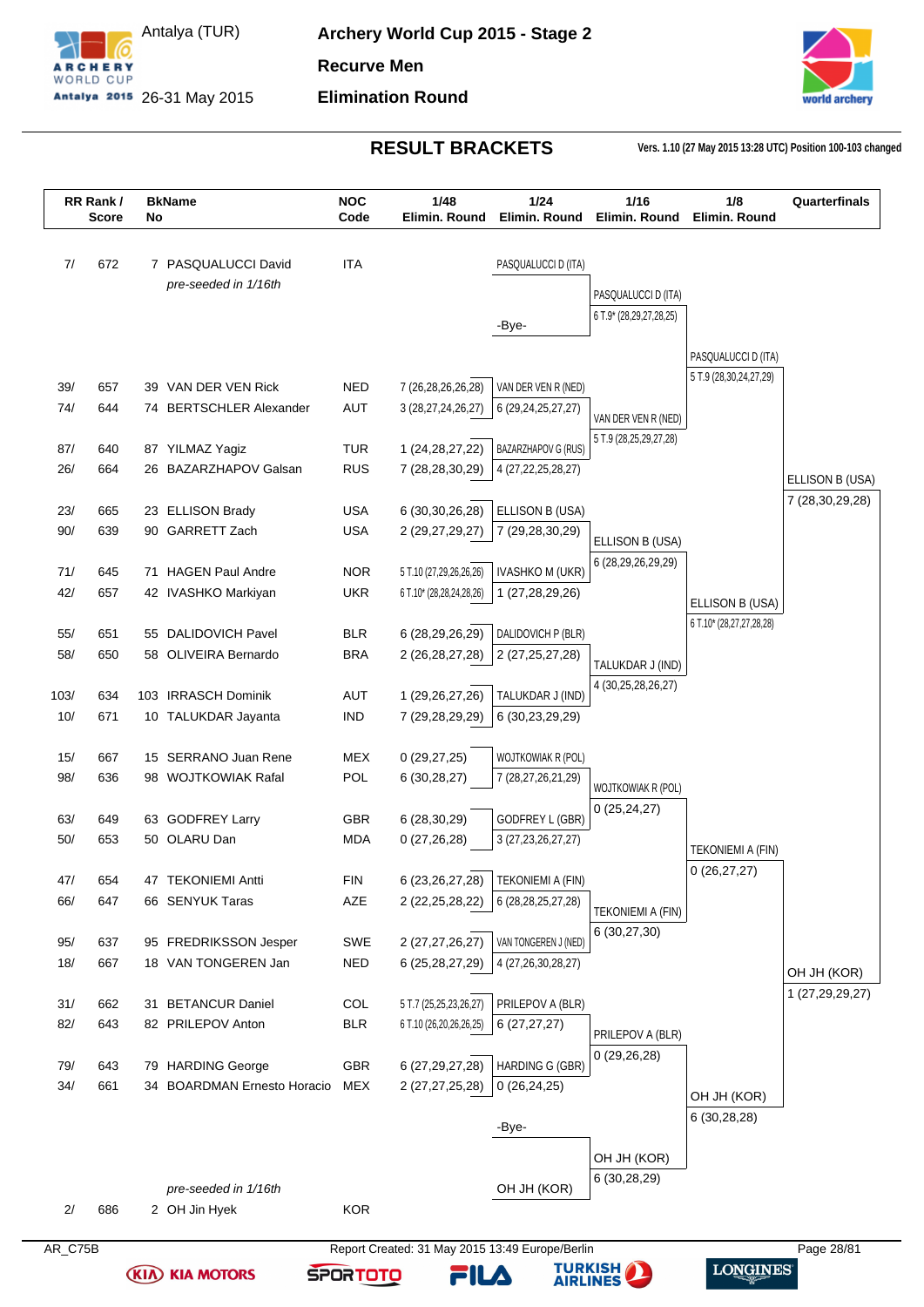

Antalya (TUR) Antalya 2015 26-31 May 2015 **Archery World Cup 2015 - Stage 2 Recurve Women Final Round**



## **RESULT BRACKETS**

<span id="page-29-0"></span>

|           | RR Rank/<br><b>Score</b> |    | <b>BkName</b><br>No               | <b>NOC</b><br>Code       | Quarterfinals                                | <b>Semifinals</b>                    | <b>Finals</b>   |                              |
|-----------|--------------------------|----|-----------------------------------|--------------------------|----------------------------------------------|--------------------------------------|-----------------|------------------------------|
| 17/<br>9/ | 650<br>664               | 17 | LIN Shih-Chia<br>9 KUMARI Deepika | <b>TPE</b><br><b>IND</b> | 3 (26, 28, 28, 27, 23)<br>7 (27,26,28,28,27) | KUMARI D (IND)<br>4 (26,27,27,29,28) | KI BB (KOR)     |                              |
| 5/<br>4/  | 669<br>669               |    | 5 KANG Chae Young<br>4 KI Bo Bae  | <b>KOR</b><br><b>KOR</b> | 2 (24, 27, 29, 27)<br>6 (27,27,29,29)        | KI BB (KOR)<br>6 (29,29,26,27,29)    | 2 (27,27,29,28) | <b>GOLD</b><br>CHOI M (KOR)  |
| 3/        | 671                      |    | 3 CHOI Misun                      | <b>KOR</b>               | 6 (27,26,29,28)                              | CHOI M (KOR)                         |                 |                              |
| 6/        | 669                      |    | 6 LORIG Khatuna                   | USA                      | 2 (25,28,26,27)                              | 6 T.8 (28,30,30,25,27)               | CHOI M (KOR)    |                              |
| 23/       | 644                      |    | 23 VALENCIA Alejandra             | <b>MEX</b>               | 4 (30,29,29,25,24)                           | CHANG HJ (KOR)                       | 6 (29,28,28,29) |                              |
| 2/        | 672                      |    | 2 CHANG Hye Jin                   | <b>KOR</b>               | 6 (28, 30, 28, 26, 28)                       | 5 T.7 (28,28,27,27,29)               |                 | <b>SILVER</b><br>KI BB (KOR) |





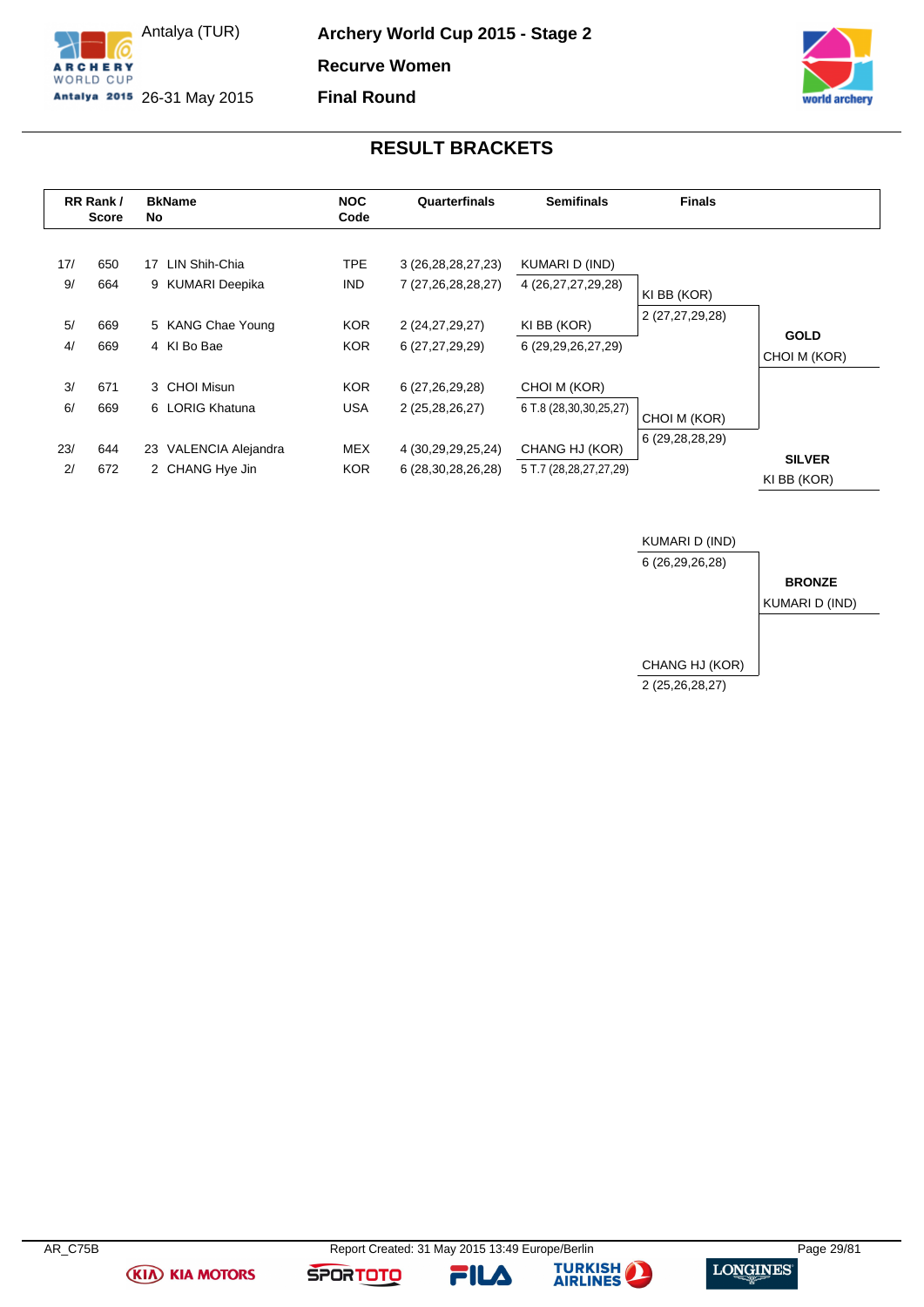



|         | RR Rank/<br><b>Score</b> | No | <b>BkName</b>              | <b>NOC</b><br>Code | 1/48<br>Elimin. Round                           | 1/24<br>Elimin. Round  | 1/16<br>Elimin. Round                             | 1/8<br>Elimin. Round   | Quarterfinals          |
|---------|--------------------------|----|----------------------------|--------------------|-------------------------------------------------|------------------------|---------------------------------------------------|------------------------|------------------------|
| 1/      | 673                      |    | 1 TAN Ya-Ting              | <b>TPE</b>         |                                                 | TAN YT (TPE)           |                                                   |                        |                        |
|         |                          |    | pre-seeded in 1/16th       |                    |                                                 |                        | TAN YT (TPE)                                      |                        |                        |
|         |                          |    |                            |                    |                                                 |                        | 0(27, 28, 27)                                     |                        |                        |
|         |                          |    |                            |                    |                                                 | -Bye-                  |                                                   |                        |                        |
|         |                          |    |                            |                    |                                                 |                        |                                                   | STEPANOVA I (RUS)      |                        |
| 33/     | 638                      |    | 33 LOBZHENIDZE Yulia       | GEO                | 6 (28, 28, 23, 27)                              | LOBZHENIDZE Y (GEO)    |                                                   | 4 (27,26,29,28,24)     |                        |
| 80/     | 607                      |    | 80 DOS SANTOS Ane Marcelle | <b>BRA</b>         | 2 (27, 25, 27, 26)                              | 4 (29,28,26,23,26)     | STEPANOVA I (RUS)                                 |                        |                        |
|         |                          |    |                            |                    |                                                 |                        | 6 (30,29,28)                                      |                        |                        |
| 81/     | 607                      | 81 | <b>JANGNAS Erika</b>       | SWE                | 1 (27,24,28,25)                                 | STEPANOVA I (RUS)      |                                                   |                        |                        |
| 32/     | 639                      |    | 32 STEPANOVA Inna          | <b>RUS</b>         | 7 (29,30,28,27)                                 | 6 (28,27,28,24,29)     |                                                   |                        | LIN SC (TPE)           |
| 17/     | 650                      |    | 17 LIN Shih-Chia           | <b>TPE</b>         | 6 (27,27,27,25)                                 | LIN SC (TPE)           |                                                   |                        | 3 (26, 28, 28, 27, 23) |
| 96/     | 596                      |    | 96 MIRZAEI Farideh         | IRI                | 2 (22, 25, 29, 24)                              | 7 (27,26,26,29)        | LIN SC (TPE)                                      |                        |                        |
|         |                          |    |                            |                    |                                                 |                        | 6 (28,28,28,27,30)                                |                        |                        |
| 65/     | 617                      |    | 65 ZURANSKA Adriana        | POL                | 6 T.8* (28,25,26,19,26)                         | ZURANSKA A (POL)       |                                                   |                        |                        |
| 48/     | 629                      |    | 48 OLIVER Amy              | GBR                | 5 T.8 (26,27,25,27,26)                          | 1 (25,25,26,28)        |                                                   | LIN SC (TPE)           |                        |
| 49/     | 629                      |    | 49 JAGER Maja              | <b>DEN</b>         | 6 (29,27,27,28)                                 | JAGER M (DEN)          |                                                   | 6 (28, 25, 25, 29, 27) |                        |
| 64/     | 618                      |    | 64 MARCHENKO Veronika      | <b>UKR</b>         | 2 (25,26,29,27)                                 | 2 (24, 28, 24, 22)     |                                                   |                        |                        |
|         |                          |    |                            |                    |                                                 |                        | XU J (CHN)<br>4 (27, 29, 27, 30, 28)              |                        |                        |
| 97/     | 595                      | 97 | <b>BALDAUFF Laurence</b>   | <b>AUT</b>         | 0(24,26,27)                                     | XU J (CHN)             |                                                   |                        |                        |
| 16/     | 650                      |    | 16 XU Jing                 | <b>CHN</b>         | 6 (28,27,28)                                    | 6 (27,27,28,29)        |                                                   |                        |                        |
| $9/$    | 664                      |    | 9 KUMARI Deepika           | <b>IND</b>         | 6 (30,28,28)                                    | KUMARI D (IND)         |                                                   |                        |                        |
| 104/    | 592                      |    | 104 BJERENDAL Christine    | SWE                | 0(26, 22, 24)                                   | 7 (29, 28, 27, 27, 29) |                                                   |                        |                        |
|         |                          |    |                            |                    |                                                 |                        | <b>KUMARI D (IND)</b><br>6 T.10* (26,27,28,29,28) |                        |                        |
| 57/     | 622                      |    | 57 HINOJOSA Karla          | <b>MEX</b>         | 3 (29, 25, 24, 28, 24)                          | PAVLOVA A (UKR)        |                                                   |                        |                        |
| 56/     | 622                      |    | 56 PAVLOVA Anastasia       | <b>UKR</b>         | 7 (26, 25, 27, 29, 27)                          | 3 (29, 26, 28, 24, 28) |                                                   | <b>KUMARI D (IND)</b>  |                        |
| 41/     | 633                      |    | 41 BALSUKOVA Anna          | <b>RUS</b>         | 6 T.10 (24,24,27,28,27)                         | BALSUKOVA A (RUS)      |                                                   | 6 (28,29,26,29,28)     |                        |
| 72/     | 612                      |    | 72 BANERJEE Dola           | <b>IND</b>         | 5 T.7 (24,26,28,27,25)                          | 0(25,25,26)            |                                                   |                        |                        |
|         |                          |    |                            |                    |                                                 |                        | PRITCHARD LN (USA)<br>5 T.10 (30,26,29,26,28)     |                        |                        |
| 89/     | 602                      |    | 89 MYSZOR Wioleta          | POL                | 0(20, 25, 25)                                   | PRITCHARD LN (USA)     |                                                   |                        |                        |
| 24/     | 644                      |    | 24 PRITCHARD La Nola       | <b>USA</b>         | 6 (29,29,26)                                    | 6(26, 27, 27)          |                                                   |                        | KUMARI D (IND)         |
| 25/     | 644                      |    | 25 ERDYNIEVA Natalia       | <b>RUS</b>         | 6 (27,28,26,27)                                 | ERDYNIEVA N (RUS)      |                                                   |                        | 7 (27,26,28,28,27)     |
| 88/     | 604                      |    | 88 HULTZER Karen           | <b>RSA</b>         | 2 (26,27,28,26)                                 | 3 (26, 29, 27, 25, 26) |                                                   |                        |                        |
|         |                          |    |                            |                    |                                                 |                        | MARTIN A (ESP)                                    |                        |                        |
| 73/     | 612                      |    | 73 KAUR Satbir             | <b>IND</b>         | 4 (24, 28, 27, 26, 23)                          | MARTIN A (ESP)         | 3 (28, 25, 28, 27, 27)                            |                        |                        |
| 40/     | 634                      |    | 40 MARTIN Adriana          | <b>ESP</b>         | 6 (29,26,28,25,29)                              | 7 (28, 25, 27, 28, 28) |                                                   | KAWANAKA K (JPN)       |                        |
|         |                          |    |                            |                    |                                                 |                        |                                                   | 4 (27,30,27,28,27)     |                        |
|         |                          |    |                            |                    |                                                 | -Bye-                  |                                                   |                        |                        |
|         |                          |    |                            |                    |                                                 |                        | KAWANAKA K (JPN)                                  |                        |                        |
|         |                          |    | pre-seeded in 1/16th       |                    |                                                 | KAWANAKA K (JPN)       | 7 (28,29,29,26,29)                                |                        |                        |
| 8/      | 665                      |    | 8 KAWANAKA Kaori           | <b>JPN</b>         |                                                 |                        |                                                   |                        |                        |
| AR_C75A |                          |    |                            |                    | Report Created: 31 May 2015 13:49 Europe/Berlin |                        |                                                   |                        | Page 30/81             |



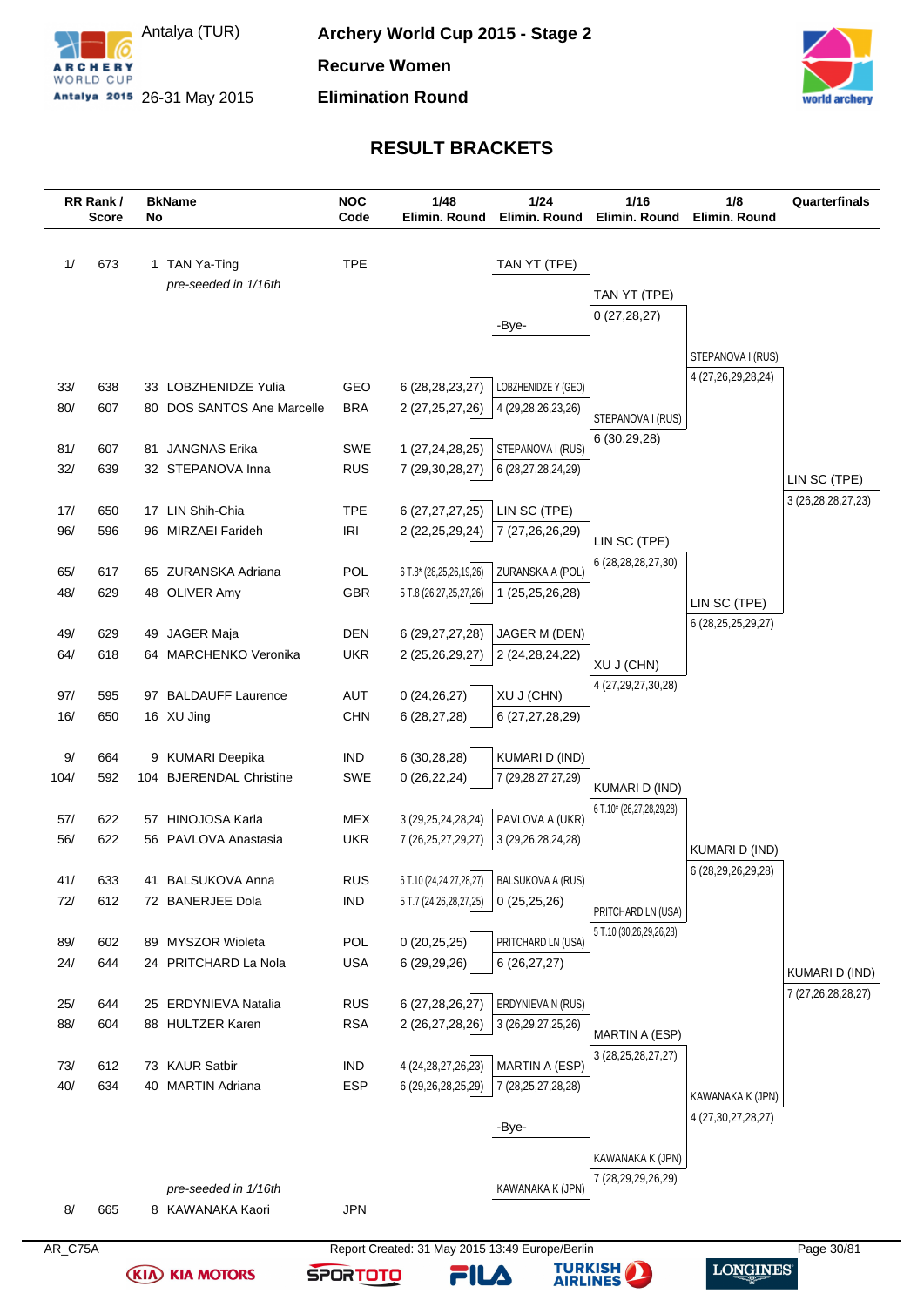



|            | RR Rank/<br><b>Score</b> | No  | <b>BkName</b>                                            | <b>NOC</b><br>Code | 1/48<br>Elimin. Round                           | 1/24<br>Elimin, Round                          | $1/16$<br>Elimin. Round        | 1/8<br>Elimin. Round | Quarterfinals      |
|------------|--------------------------|-----|----------------------------------------------------------|--------------------|-------------------------------------------------|------------------------------------------------|--------------------------------|----------------------|--------------------|
| 5/         | 669                      |     | 5 KANG Chae Young                                        | <b>KOR</b>         |                                                 | KANG CY (KOR)                                  |                                |                      |                    |
|            |                          |     | pre-seeded in 1/16th                                     |                    |                                                 |                                                |                                |                      |                    |
|            |                          |     |                                                          |                    |                                                 |                                                | KANG CY (KOR)<br>6(30, 28, 28) |                      |                    |
|            |                          |     |                                                          |                    |                                                 | -Bye-                                          |                                |                      |                    |
|            |                          |     |                                                          |                    |                                                 |                                                |                                | KANG CY (KOR)        |                    |
| 37/        | 636                      |     | 37 PAVLICHENKO Daria                                     | UKR.               | 6(26, 26, 26)                                   | PAVLICHENKO D (UKR)                            |                                | 7 (28,30,28,29)      |                    |
| 76/        | 610                      |     | 76 GKORILA Anatoli Martha                                | GRE                | 0(22, 24, 17)                                   | 2 (27,24,28,25)                                |                                |                      |                    |
|            |                          |     |                                                          |                    |                                                 |                                                | SARTORI G (ITA)                |                      |                    |
| 85/        | 605                      |     | 85 ROMANTZI Elpida                                       | GRE                | 1 (26,25,25,25)                                 | SARTORI G (ITA)                                | 0(25, 27, 26)                  |                      |                    |
| 28/        | 643                      |     | 28 SARTORI Guendalina                                    | <b>ITA</b>         | 7 (26,26,27,26)                                 | 6 (30,25,27,30)                                |                                |                      | KANG CY (KOR)      |
|            |                          |     | <b>RICHTER Elena</b>                                     | <b>GER</b>         |                                                 |                                                |                                |                      | 2 (24, 27, 29, 27) |
| 21/<br>92/ | 645<br>601               | 21  | 92 MANSOUR Amira                                         | EGY                | 6(29, 30, 27)<br>0(23,25,24)                    | RICHTER E (GER)<br>2 (29,26,26,24)             |                                |                      |                    |
|            |                          |     |                                                          |                    |                                                 |                                                | <b>BROWN M (USA)</b>           |                      |                    |
| 69/        | 614                      |     | 69 PARNAT Reena                                          | <b>EST</b>         | 5 T.9 (29,28,27,28,25)                          | <b>BROWN M (USA)</b>                           | 1 (25,27,26,27)                |                      |                    |
| 44/        | 631                      |     | 44 BROWN Mackenzie                                       | <b>USA</b>         | 6 T.X (29,27,29,27,28)                          | 6 (26, 27, 27, 28)                             |                                | RENDON AM (COL)      |                    |
|            |                          |     |                                                          |                    |                                                 |                                                |                                | 1 (25,29,28,25)      |                    |
| 53/        | 627                      |     | 53 HAIDN TSCHALOVA Veronika GER                          |                    | 2 (25,24,29,25)                                 | UNSAL BE (TUR)                                 |                                |                      |                    |
| 60/        | 621                      |     | 60 UNSAL Begunhan Elif                                   | <b>TUR</b>         | 6 (29, 25, 25, 27)                              | 3 (26,27,26,28,26)                             | RENDON AM (COL)                |                      |                    |
| 101/       | 593                      | 101 | MAYRHOFER GRITSCH Sabine AUT                             |                    | 3 (27,25,29,25,26)                              | RENDON AM (COL)                                | 7 (25,28,28,29)                |                      |                    |
| 12/        | 654                      |     | 12 RENDON Ana Maria                                      | COL                | 7 (28, 19, 29, 27, 29)                          | 7 (30,27,28,27,29)                             |                                |                      |                    |
|            |                          |     |                                                          |                    |                                                 |                                                |                                |                      |                    |
| 13/        | 653                      |     | 13 WINTER Karina                                         | <b>GER</b>         | 7 (27,26,26,28,29)                              | WINTER K (GER)                                 |                                |                      |                    |
| 100/       | 594                      |     | 100 MACHADO Ana                                          | <b>BRA</b>         | 3 (28, 26, 25, 24, 23)                          | 7 (28,27,24,29,29)                             | WINTER K (GER)                 |                      |                    |
|            |                          |     |                                                          |                    |                                                 |                                                | 6 T.8 (27, 25, 30, 27, 26)     |                      |                    |
| 61/<br>52/ | 621<br>627               | 61  | <b>URANTUNGALAG Bishindee</b><br>52 DANZANDORJ Miroslava | MGL<br>MGL         | 6 (26,29,26,24,27)<br>4 (26,27,26,28,26)        | URANTUNGALAG B (MGL)<br>3 (28, 25, 26, 28, 27) |                                |                      |                    |
|            |                          |     |                                                          |                    |                                                 |                                                |                                | WINTER K (GER)       |                    |
| 45/        | 630                      |     | 45 NEMATI Zahra                                          | <b>IRI</b>         | 6 (28, 25, 23, 28)                              | NEMATI Z (IRI)                                 |                                | 2 (22, 30, 28, 27)   |                    |
| 68/        | 615                      |     | 68 INGLEY Alice                                          | <b>AUS</b>         | 2 (26,21,26,24)   6 T.8* (23,29,27,28,27)       |                                                | NEMATI Z (IRI)                 |                      |                    |
|            |                          |     |                                                          |                    |                                                 |                                                | 5 T.6 (26, 28, 25, 27, 28)     |                      |                    |
| 93/        | 599                      |     | 93 RICHARDSEN Wanja Marie                                | <b>NOR</b>         | 0(26, 24, 28)                                   | NAGAMINE S (JPN)                               |                                |                      |                    |
| 20/        | 646                      |     | 20 NAGAMINE Saori                                        | <b>JPN</b>         | 6 (27,26,29)                                    | 5 T.8 (29,27,28,22,27)                         |                                |                      | KI BB (KOR)        |
| 29/        | 642                      | 29  | ROSENVINGE Carina                                        | DEN                | 4 (29, 23, 27, 29, 26)                          | BAYARDO G (MEX)                                |                                |                      | 6 (27,27,29,29)    |
| 84/        | 605                      |     | 84 BAYARDO Gabriela                                      | MEX                | 6 (28,24,28,25,30)                              | 6 (26, 28, 25, 25, 27)                         |                                |                      |                    |
|            |                          |     |                                                          |                    |                                                 |                                                | BAYARDO G (MEX)                |                      |                    |
| 77/        | 608                      |     | 77 LESNIAK Natalia                                       | <b>POL</b>         | 6 T.9 (25,28,24,22,26)                          | LESNIAK N (POL)                                | 2 (23, 28, 27, 26)             |                      |                    |
| 36/        | 636                      |     | 36 SCHUH Berengere                                       | <b>FRA</b>         | 5 T.7 (23,25,25,26,26)                          | 4 (25,28,28,25,21)                             |                                | KI BB (KOR)          |                    |
|            |                          |     |                                                          |                    |                                                 |                                                |                                | 6 (27, 30, 28, 29)   |                    |
|            |                          |     |                                                          |                    |                                                 | -Bye-                                          |                                |                      |                    |
|            |                          |     |                                                          |                    |                                                 |                                                | KI BB (KOR)                    |                      |                    |
|            |                          |     | pre-seeded in 1/16th                                     |                    |                                                 | KI BB (KOR)                                    | 6 (29, 28, 27, 29)             |                      |                    |
| 4/         | 669                      |     | 4 KI Bo Bae                                              | <b>KOR</b>         |                                                 |                                                |                                |                      |                    |
|            |                          |     |                                                          |                    |                                                 |                                                |                                |                      |                    |
| AR_C75A    |                          |     |                                                          |                    | Report Created: 31 May 2015 13:49 Europe/Berlin |                                                |                                |                      | Page 31/81         |

**TURKISH** 

FILA

LONGINES

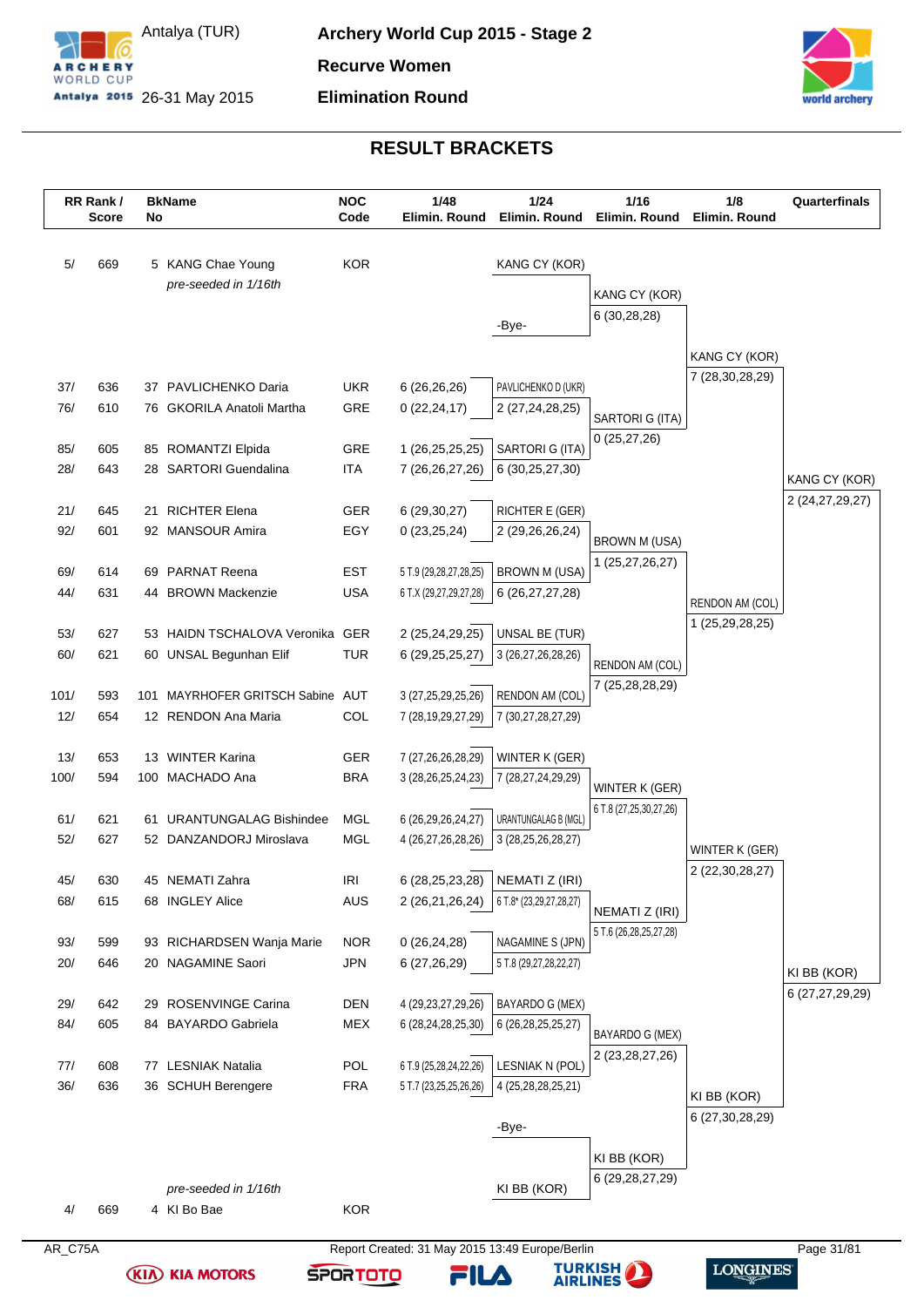



|         | RR Rank/<br><b>Score</b> | No | <b>BkName</b>                         | <b>NOC</b><br>Code | 1/48<br>Elimin. Round                           | 1/24<br>Elimin. Round     | 1/16<br>Elimin. Round  | 1/8<br>Elimin. Round                     | Quarterfinals                    |
|---------|--------------------------|----|---------------------------------------|--------------------|-------------------------------------------------|---------------------------|------------------------|------------------------------------------|----------------------------------|
| 3/      | 671                      |    | 3 CHOI Misun                          | <b>KOR</b>         |                                                 | CHOI M (KOR)              |                        |                                          |                                  |
|         |                          |    | pre-seeded in 1/16th                  |                    |                                                 |                           | CHOI M (KOR)           |                                          |                                  |
|         |                          |    |                                       |                    |                                                 |                           | 6 (28,29,29)           |                                          |                                  |
|         |                          |    |                                       |                    |                                                 | -Bye-                     |                        |                                          |                                  |
|         |                          |    |                                       |                    |                                                 |                           |                        | CHOI M (KOR)                             |                                  |
| 35/     | 637                      |    | 35 MARIN Alicia                       | <b>ESP</b>         | 6 (28,27,27,22,26)                              | MARIN A (ESP)             |                        | 6(27, 28, 30)                            |                                  |
| 78/     | 607                      |    | 78 ASKAROVA Karakoz                   | KAZ                | 4 (23, 25, 28, 27, 25)                          | 4 (30,24,26,26,26)        | YUAN SC (TPE)          |                                          |                                  |
| 83/     | 606                      |    | 83 SCHOBINGER Celine                  | SUI                | 2 (25,24,24,25)                                 | YUAN SC (TPE)             | 0(27,26,26)            |                                          |                                  |
| 30/     | 640                      |    | 30 YUAN Shu Chi                       | <b>TPE</b>         | 6 (28,27,24,25)                                 | 6 (29, 27, 27, 25, 27)    |                        |                                          |                                  |
|         |                          |    |                                       |                    |                                                 |                           |                        |                                          | CHOI M (KOR)                     |
| 19/     | 647                      |    | 19 NARIMANIDZE Khatuna                | GEO                | 2 (23,26,26,26)                                 | DANAILOVA D (BUL)         |                        |                                          | 6 (27,26,29,28)                  |
| 94/     | 598                      |    | 94 DANAILOVA Dobromira                | <b>BUL</b>         | 6 (28,28,26,26)                                 | 4 (22, 28, 28, 27, 19)    | VALEEVA N (ITA)        |                                          |                                  |
| 67/     | 615                      |    | 67 VALEEVA Natalia                    | <b>ITA</b>         | 6 (26, 28, 27, 28, 27)                          | VALEEVA N (ITA)           | 3 (26,25,30,26,22)     |                                          |                                  |
| 46/     | 630                      |    | 46 THOMAS Solenne                     | <b>FRA</b>         | 4 (27, 26, 27, 28, 25)                          | 6 (27,27,27,28,25)        |                        |                                          |                                  |
|         |                          |    |                                       |                    |                                                 |                           |                        | WU J (CHN)                               |                                  |
| 51/     | 629                      |    | 51 ANAGOZ Yasemin Ecem                | <b>TUR</b>         | 6 T.9 (22,25,25,27,28)                          | ANAGOZ YE (TUR)           |                        | 0(25, 26, 24)                            |                                  |
| 62/     | 619                      |    | 62 ESEBUA Kristine                    | GEO                | 5 T.7 (23,27,24,24,28)                          | 2 (27, 25, 25, 25)        | WU J (CHN)             |                                          |                                  |
| 99/     | 594                      |    | 99 PHUTKARADZE Tsiko                  | GEO                | 0(22, 27, 22)                                   | WU J (CHN)                | 7 (28,27,28,26,30)     |                                          |                                  |
| 14/     | 653                      |    | 14 WU Jiaxin                          | <b>CHN</b>         | 6(28, 28, 29)                                   | 6 (23,26,26,28)           |                        |                                          |                                  |
|         |                          |    |                                       |                    |                                                 |                           |                        |                                          |                                  |
| 11/     | 656                      |    | 11 LE Chien-Ying                      | <b>TPE</b>         | 6(28, 25, 27)                                   | LE CY (TPE)               |                        |                                          |                                  |
| 102/    | 592                      |    | 102 VALENTINI Francesca               | FIN                | 0(27, 21, 17)                                   | 6 (28,27,26,28)           | LE CY (TPE)            |                                          |                                  |
| 59/     | 622                      |    | 59 LAURSEN Anne Marie                 | <b>DEN</b>         | 2 (28, 22, 25, 25)                              | <b>BARAKONSKA M (POL)</b> | 6 T.9 (26,29,27,28,27) |                                          |                                  |
| 54/     | 625                      |    | 54 BARAKONSKA Milena                  | POL                | 6 (28,27,26,25)                                 | 2 (27,28,25,27)           |                        |                                          |                                  |
|         |                          |    |                                       |                    |                                                 |                           |                        | LE CY (TPE)<br>5 T.9 (26,27,29,27,27)    |                                  |
| 43/     | 631                      |    | 43 DZIOMINSKAYA Karyna                | <b>BLR</b>         | 0(26, 23, 25)                                   | VIOLI S (ITA)             |                        |                                          |                                  |
| 70/     | 613                      |    | 70 VIOLI Sara                         | <b>ITA</b>         | 6(27, 27, 26)                                   | 5 T.7 (22,27,25,28,28)    | MARUSAVA H (BLR)       |                                          |                                  |
| 91/     | 601                      |    | 91 MIRCA Alexandra                    | <b>MDA</b>         | 0(25, 27, 27)                                   | MARUSAVA H (BLR)          | 5 T.8 (27,27,28,28,26) |                                          |                                  |
| 22/     | 645                      |    | 22 MARUSAVA Hanna                     | <b>BLR</b>         | 6(26, 28, 28)                                   | 6 T.7* (25,27,27,26,26)   |                        |                                          |                                  |
|         |                          |    |                                       |                    |                                                 |                           |                        |                                          | LORIG K (USA)<br>2 (25,28,26,27) |
| 27/     | 643                      |    | 27 TIMOFEEVA Kristina                 | <b>RUS</b>         | 6 (27, 27, 25, 28, 27)                          | TIMOFEEVA K (RUS)         |                        |                                          |                                  |
| 86/     | 604                      |    | 86 TOLKACH Alena                      | <b>BLR</b>         | 4 (26, 27, 27, 28, 23)                          | 6(29, 27, 28)             | TIMOFEEVA K (RUS)      |                                          |                                  |
| 75/     | 610                      |    | 75 DA COSTA RODRIGUES Larissa Feitosa | <b>BRA</b>         | 4 (25, 23, 27, 26, 26)                          | <b>NIKITIN S (BRA)</b>    | 2 (26,26,25,26)        |                                          |                                  |
| 38/     | 635                      |    | 38 NIKITIN Sarah                      | <b>BRA</b>         | 6 (26, 25, 25, 25, 27)                          | 0(28, 26, 27)             |                        |                                          |                                  |
|         |                          |    |                                       |                    |                                                 |                           |                        | LORIG K (USA)<br>6 T.10 (26,27,29,28,25) |                                  |
|         |                          |    |                                       |                    |                                                 | -Bye-                     |                        |                                          |                                  |
|         |                          |    |                                       |                    |                                                 |                           | LORIG K (USA)          |                                          |                                  |
|         |                          |    | pre-seeded in 1/16th                  |                    |                                                 | LORIG K (USA)             | 6 (28, 26, 25, 28)     |                                          |                                  |
| 6/      | 669                      |    | 6 LORIG Khatuna                       | <b>USA</b>         |                                                 |                           |                        |                                          |                                  |
| AR_C75A |                          |    |                                       |                    | Report Created: 31 May 2015 13:49 Europe/Berlin |                           |                        |                                          | Page 32/81                       |

**(KIA) KIA MOTORS** 



FILA

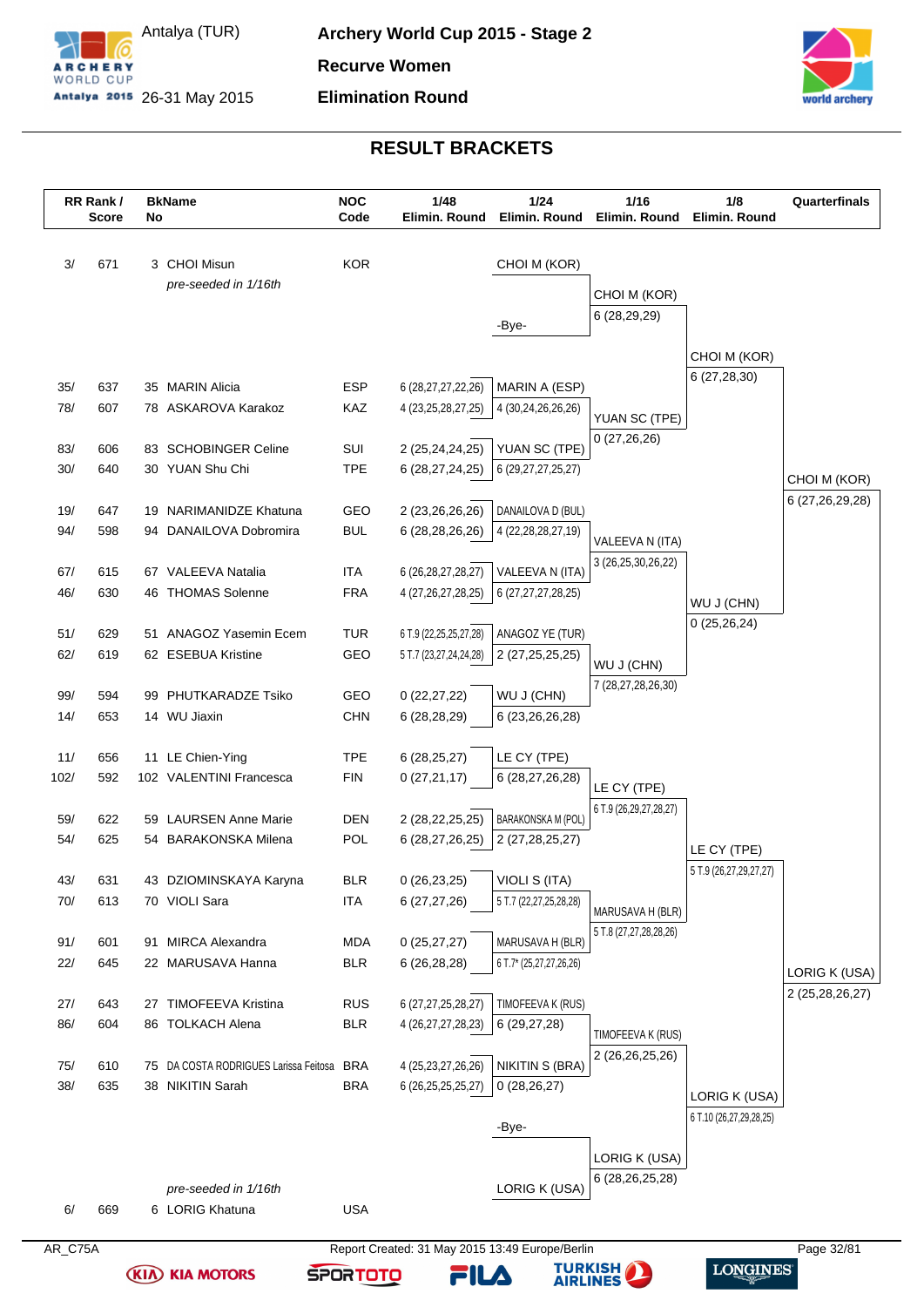



|            | RR Rank/<br><b>Score</b> | No | <b>BkName</b>                                  | <b>NOC</b><br>Code       | 1/48<br>Elimin. Round                           | 1/24<br>Elimin. Round               | 1/16<br>Elimin. Round         | 1/8<br>Elimin. Round   | Quarterfinals                        |
|------------|--------------------------|----|------------------------------------------------|--------------------------|-------------------------------------------------|-------------------------------------|-------------------------------|------------------------|--------------------------------------|
| 7/         | 666                      |    | 7 ROMAN Aida                                   | <b>MEX</b>               |                                                 | ROMAN A (MEX)                       |                               |                        |                                      |
|            |                          |    | pre-seeded in 1/16th                           |                          |                                                 |                                     | ROMAN A (MEX)                 |                        |                                      |
|            |                          |    |                                                |                          |                                                 | -Bye-                               | 6 (26, 26, 27, 29, 27)        |                        |                                      |
|            |                          |    |                                                |                          |                                                 |                                     |                               |                        |                                      |
|            |                          |    |                                                |                          |                                                 |                                     |                               | ROMAN A (MEX)          |                                      |
| 39/        | 635                      |    | 39 ALARCON Miriam                              | <b>ESP</b>               | 6 (30,26,28)                                    | ALARCON M (ESP)                     |                               | 4 (27,28,27,27,26)     |                                      |
| 74/        | 611                      |    | 74 DE VRIES Shireen-Zoe                        | <b>NED</b>               | 0(28,25,26)                                     | 6 (27,27,28,27)                     | ALARCON M (ESP)               |                        |                                      |
|            |                          |    |                                                | <b>NED</b>               |                                                 |                                     | 4 (27,29,26,27,25)            |                        |                                      |
| 87/<br>26/ | 604<br>643               | 87 | <b>DEDEN Esther</b><br>26 GIBILARO Ariel       | <b>USA</b>               | 7 (26,28,29,28,28)<br>3 (27, 26, 29, 27, 26)    | DEDEN E (NED)<br>2 (28, 13, 27, 26) |                               |                        |                                      |
|            |                          |    |                                                |                          |                                                 |                                     |                               |                        | VALENCIA A (MEX)                     |
| 23/        | 644                      |    | 23 VALENCIA Alejandra                          | <b>MEX</b>               | 7 (27, 28, 27, 26, 28)                          | VALENCIA A (MEX)                    |                               |                        | 4 (30,29,29,25,24)                   |
| 90/        | 602                      |    | 90 YALCINKAYA Mine                             | <b>TUR</b>               | 3 (28, 25, 27, 23, 27)                          | 7 (25,26,28,27,27)                  | VALENCIA A (MEX)              |                        |                                      |
|            |                          |    |                                                |                          |                                                 |                                     | 6(27, 27, 28)                 |                        |                                      |
| 71/        | 613                      | 71 | <b>BECH Natasja</b>                            | <b>DEN</b>               | 2 (25,23,29,19)                                 | SENYUK O (AZE)                      |                               |                        |                                      |
| 42/        | 632                      |    | 42 SENYUK Olga                                 | AZE                      | 6 (29,27,25,26)                                 | 3 (25,24,30,22,24)                  |                               | VALENCIA A (MEX)       |                                      |
| 55/        | 625                      |    | 55 GILDER Sally                                | <b>GBR</b>               | 6 (25,29,28,27)                                 | GILDER S (GBR)                      |                               | 6 (28, 22, 25, 28, 29) |                                      |
| 58/        | 622                      |    | 58 FOLKARD Naomi                               | <b>GBR</b>               | 2 (28,25,25,24)                                 | 6 (25,28,26,28,25)                  |                               |                        |                                      |
|            |                          |    |                                                |                          |                                                 |                                     | GILDER S (GBR)<br>0(25,26,25) |                        |                                      |
| 103/       | 592                      |    | 103 DIVAKAR Snehal                             | <b>IND</b>               | 0(26,26,27)                                     | QI Y (CHN)                          |                               |                        |                                      |
| 10/        | 658                      |    | 10 QI Yuhong                                   | <b>CHN</b>               | 6 (29,27,28)                                    | 4 (28,27,29,27,23)                  |                               |                        |                                      |
| 15/        | 652                      |    | 15 HAYASHI Yuki                                | <b>JPN</b>               | 5 T.9 (26,27,26,28,28)                          | PSARRA E (GRE)                      |                               |                        |                                      |
| 98/        | 595                      |    | 98 PSARRA Evangelia                            | <b>GRE</b>               | 6 T.9* (27,27,28,24,23)                         | 3 (21, 26, 27, 26, 23)              |                               |                        |                                      |
|            |                          |    |                                                |                          |                                                 |                                     | TONETTA E (ITA)               |                        |                                      |
| 63/        | 619                      |    | 63 TIMOFEYEVA Ekaterina                        | <b>BLR</b>               | 0(21, 26, 26)                                   | TONETTA E (ITA)                     | 0(24, 24, 23)                 |                        |                                      |
| 50/        | 629                      |    | 50 TONETTA Elena                               | <b>ITA</b>               | 6(24, 27, 29)                                   | 7 (26,28,25,26,27)                  |                               | CASTANOS C (ESP)       |                                      |
|            |                          |    |                                                |                          |                                                 |                                     |                               | 2 (26,28,28,25)        |                                      |
| 47/<br>66/ | 629<br>616               |    | 47 CASTANOS Celia<br>66 DER KINDEREN Annemarie | <b>ESP</b><br><b>NED</b> | 6 (25,30,27)                                    | CASTANOS C (ESP)                    |                               |                        |                                      |
|            |                          |    |                                                |                          | 0(24, 23, 26)                                   | 6 (29,26,28,28)                     | CASTANOS C (ESP)              |                        |                                      |
| 95/        | 596                      |    | 95 FRANGILLI Carla                             | <b>CIV</b>               | 2 (27,26,27,25)                                 | UNRUH L (GER)                       | 6 (28,26,29)                  |                        |                                      |
| 18/        | 649                      |    | 18 UNRUH Lisa                                  | <b>GER</b>               | 6 (26,29,28,28)                                 | 2 (25,27,26,27)                     |                               |                        |                                      |
|            |                          |    |                                                |                          |                                                 |                                     |                               |                        | CHANG HJ (KOR)<br>6 (28,30,28,26,28) |
| 31/        | 639                      |    | 31 LONGOVA Alexandra                           | SVK                      | 6(28, 29, 27)                                   | LONGOVA A (SVK)                     |                               |                        |                                      |
| 82/        | 606                      |    | 82 CHORTI Ariadni                              | GRE                      | 0(27, 23, 22)                                   | 6 T.9 (26,26,26,26,21)              | LONGOVA A (SVK)               |                        |                                      |
| 79/        | 607                      | 79 | <b>DIELEN Nathalie</b>                         | SUI                      | 1 (26,23,28,27)                                 | ZHANG Y (CHN)                       | 0(27, 24, 25)                 |                        |                                      |
| 34/        | 637                      |    | 34 ZHANG Yunlu                                 | <b>CHN</b>               | 7 (27,24,28,28)                                 | 5 T.8 (25,26,25,28,25)              |                               |                        |                                      |
|            |                          |    |                                                |                          |                                                 |                                     |                               | CHANG HJ (KOR)         |                                      |
|            |                          |    |                                                |                          |                                                 | -Bye-                               |                               | 6 (28, 28, 28, 29)     |                                      |
|            |                          |    |                                                |                          |                                                 |                                     | CHANG HJ (KOR)                |                        |                                      |
|            |                          |    |                                                |                          |                                                 |                                     | 6(28, 27, 26)                 |                        |                                      |
|            |                          |    | pre-seeded in 1/16th                           |                          |                                                 | CHANG HJ (KOR)                      |                               |                        |                                      |
| 2/         | 672                      |    | 2 CHANG Hye Jin                                | <b>KOR</b>               |                                                 |                                     |                               |                        |                                      |
| AR_C75B    |                          |    |                                                |                          | Report Created: 31 May 2015 13:45 Europe/Berlin |                                     |                               |                        | Page 33/81                           |

**(KIA) KIA MOTORS** 



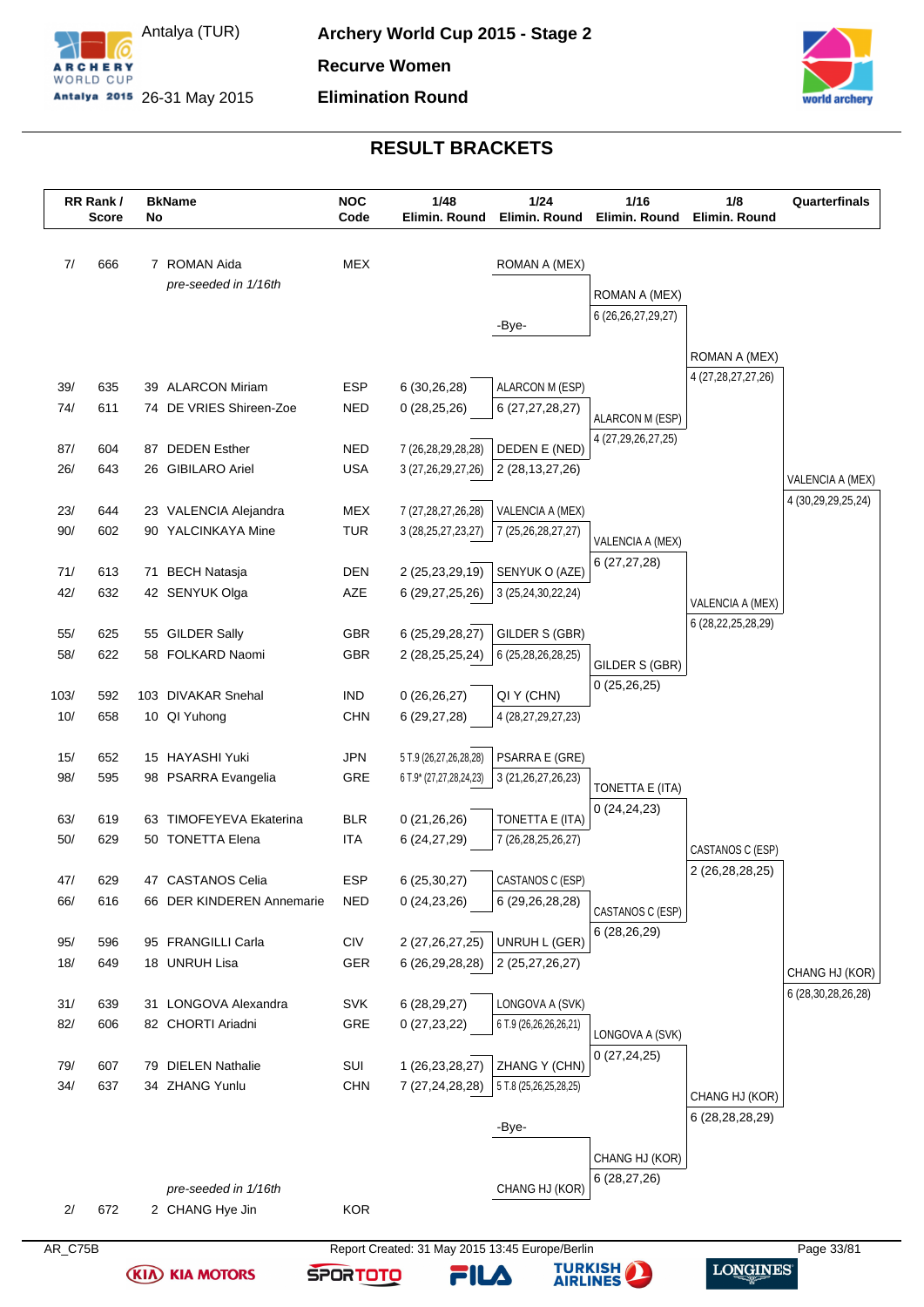

Antalya (TUR) Antalya 2015 26-31 May 2015 **Archery World Cup 2015 - Stage 2 Compound Men Final Round**



# **RESULT BRACKETS**

<span id="page-34-0"></span>

|     | RR Rank/<br><b>Score</b> | <b>BkName</b><br>No           | <b>NOC</b><br>Code | Quarterfinals | <b>Semifinals</b>     | <b>Finals</b>      |                            |
|-----|--------------------------|-------------------------------|--------------------|---------------|-----------------------|--------------------|----------------------------|
|     |                          |                               |                    |               |                       |                    |                            |
| 1/  | 705                      | WILDE Reo<br>1                | <b>USA</b>         | 148           | WILDE R (USA)         |                    |                            |
| 24/ | 696                      | <b>DAMSBO Martin</b><br>24    | <b>DEN</b>         | 146           | 145                   | SCHLOESSER M (NED) |                            |
| 21/ | 697                      | <b>ELMAAGACLI Demir</b><br>21 | <b>TUR</b>         | 146           | SCHLOESSER M (NED)    | 144                |                            |
| 4/  | 703                      | 4 SCHLOESSER Mike             | <b>NED</b>         | 149           | 149                   |                    | <b>GOLD</b><br>KIM J (KOR) |
| 14/ | 699                      | <b>DEATON Bridger</b><br>14   | <b>USA</b>         | 148 T.9*      | <b>DEATON B (USA)</b> |                    |                            |
| 6/  | 701                      | 6 VERMA Abhishek              | IND.               | 148 T.9       | 146 T.10              |                    |                            |
|     |                          |                               |                    |               |                       | KIM J (KOR)        |                            |
| 10/ | 700                      | KIM Jongho<br>10              | <b>KOR</b>         | 148           | KIM J (KOR)           | 145                | <b>SILVER</b>              |
| 2/  | 703                      | 2 RORIZ JR, Marcelo           | <b>BRA</b>         | 146           | 146 T.10*             |                    | SCHLOESSER M (NED)         |



**(KIA) KIA MOTORS** 

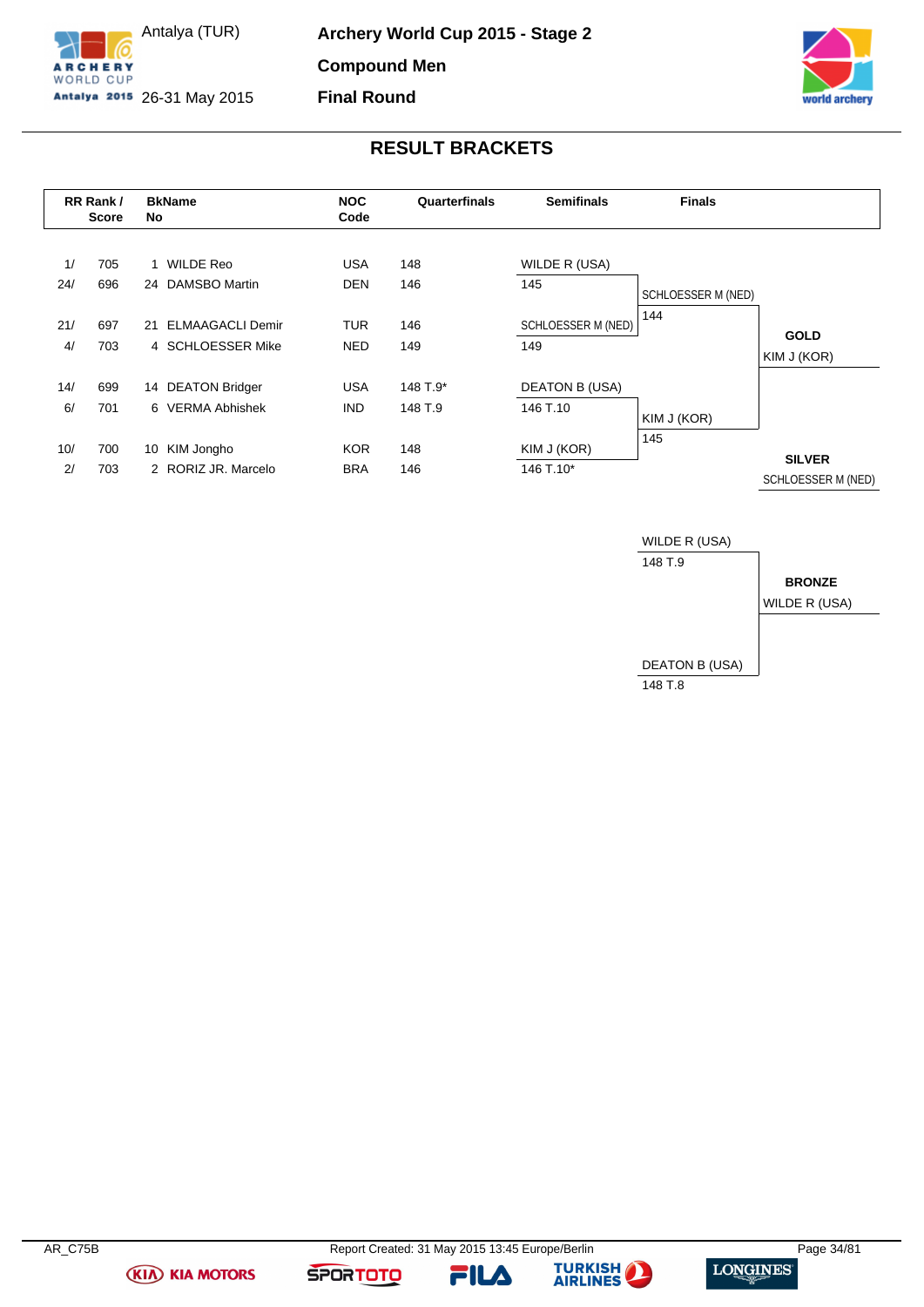

Antalya (TUR) Antalya 2015 26-31 May 2015



# **RESULT BRACKETS**

|            | RR Rank/<br><b>Score</b> | No | <b>BkName</b>                           | <b>NOC</b><br>Code       | 1/48<br>Elimin. Round | $1/24$<br>Elimin. Round    | 1/16<br>Elimin. Round | 1/8<br>Elimin. Round | Quarterfinals  |
|------------|--------------------------|----|-----------------------------------------|--------------------------|-----------------------|----------------------------|-----------------------|----------------------|----------------|
| 1/         | 705                      |    | 1 WILDE Reo                             | <b>USA</b>               |                       | WILDE R (USA)              |                       |                      |                |
|            |                          |    | pre-seeded in 1/16th                    |                          |                       |                            | WILDE R (USA)         |                      |                |
|            |                          |    |                                         |                          |                       |                            | 148                   |                      |                |
|            |                          |    |                                         |                          |                       | -Bye-                      |                       |                      |                |
|            |                          |    |                                         |                          |                       |                            |                       | WILDE R (USA)        |                |
| 33/        | 694                      |    | 33 ROUX Patrick                         | <b>RSA</b>               | 146                   | ROUX P (RSA)               |                       | 147                  |                |
| 80/        | 660                      |    | 80 ALOBADI Abdulaziz Ahmed A QAT        |                          | 142                   | 148                        | ROUX P (RSA)          |                      |                |
|            |                          |    |                                         |                          |                       |                            | 146                   |                      |                |
| 81/        | 651                      |    | 81 RUSTAM KHAN Israf                    | QAT                      | 139                   | <b>GELLENTHIEN B (USA)</b> |                       |                      |                |
| 32/        | 694                      |    | 32 GELLENTHIEN Braden                   | <b>USA</b>               | 150                   | 146                        |                       |                      | WILDE R (USA)  |
| 17/        | 698                      |    | 17 DAMBAEV Alexander                    | <b>RUS</b>               |                       | DAMBAEV A (RUS)            |                       |                      | 148            |
|            |                          |    | -Bye-                                   |                          |                       | 147                        |                       |                      |                |
|            |                          |    |                                         |                          |                       |                            | DAMBAEV A (RUS)       |                      |                |
| 65/        | 680                      |    | 65 RUDD Mark                            | GBR                      | 142                   | YANG Y (KOR)               | 148                   |                      |                |
| 48/        | 688                      |    | 48 YANG Youngho                         | <b>KOR</b>               | 147                   | 145                        |                       | DAMBAEV A (RUS)      |                |
|            |                          |    |                                         |                          |                       |                            |                       | 145                  |                |
| 49/<br>64/ | 688<br>681               |    | 49 AAMAAS Njaal<br>64 TJENTLAND Oddmund | <b>NOR</b><br><b>NOR</b> | 145<br>144            | AAMAAS N (NOR)<br>141      |                       |                      |                |
|            |                          |    |                                         |                          |                       |                            | PEINEAU S (FRA)       |                      |                |
|            |                          |    | -Bye-                                   |                          |                       | PEINEAU S (FRA)            | 146                   |                      |                |
| 16/        | 698                      |    | 16 PEINEAU Sebastien                    | <b>FRA</b>               |                       | 143                        |                       |                      |                |
|            |                          |    |                                         |                          |                       |                            |                       |                      |                |
| 9/         | 700                      |    | 9 CHOI Yong Hee                         | <b>KOR</b>               |                       | CHOI YH (KOR)              |                       |                      |                |
|            |                          |    | -Bye-                                   |                          |                       | 146                        | CHOI YH (KOR)         |                      |                |
| 57/        | 686                      |    | 57 RAVENSCROFT Adam                     | <b>GBR</b>               | 144                   | MAISNAM CL (IND)           | 145                   |                      |                |
| 56/        | 686                      |    | 56 MAISNAM Chinglensana Luwang          | <b>IND</b>               | 145                   | 143                        |                       |                      |                |
|            |                          |    |                                         |                          |                       |                            |                       | DAMSBO M (DEN)       |                |
| 41/        | 692                      |    | 41 YAKALI Samet Can                     | <b>TUR</b>               | 145                   | YAKALI SC (TUR)            |                       | 148                  |                |
| 72/        | 677                      |    | 72 CARRASQUILLA Juan Carlos COL         |                          | 143                   | 146                        | DAMSBO M (DEN)        |                      |                |
|            |                          |    |                                         |                          |                       |                            | 146                   |                      |                |
|            |                          |    | -Bye-                                   |                          |                       | DAMSBO M (DEN)             |                       |                      |                |
| 24/        | 696                      |    | 24 DAMSBO Martin                        | <b>DEN</b>               |                       | 147                        |                       |                      | DAMSBO M (DEN) |
| 25/        | 696                      |    | 25 AMOUEI Yaser                         | IRI                      |                       | AMOUEI Y (IRI)             |                       |                      | 146            |
|            |                          |    | -Bye-                                   |                          |                       | 144                        |                       |                      |                |
|            |                          |    |                                         |                          |                       |                            | AMOUEI Y (IRI)        |                      |                |
| 73/        | 677                      |    | 73 ALBAQAMI Muidh Rajah H               | <b>KSA</b>               | 140                   | MATZNER M (AUT)            | 145                   |                      |                |
| 40/        | 692                      |    | 40 MATZNER Michael                      | AUT                      | 142                   | 140                        |                       | AMOUEI Y (IRI)       |                |
|            |                          |    |                                         |                          |                       |                            |                       | 145                  |                |
|            |                          |    |                                         |                          |                       | -Bye-                      |                       |                      |                |
|            |                          |    |                                         |                          |                       |                            | EBADI E (IRI)         |                      |                |
|            |                          |    | pre-seeded in 1/16th                    |                          |                       | EBADI E (IRI)              | 143                   |                      |                |
| 8/         | 700                      |    | 8 EBADI Esmaeil                         | IRI                      |                       |                            |                       |                      |                |
|            |                          |    |                                         |                          |                       |                            |                       |                      |                |

**(KIA) KIA MOTORS** 

AR\_C75A Report Created: 31 May 2015 13:45 Europe/Berlin Page 35/81 **TURKISH** 

**SPORTOTO** 

FILA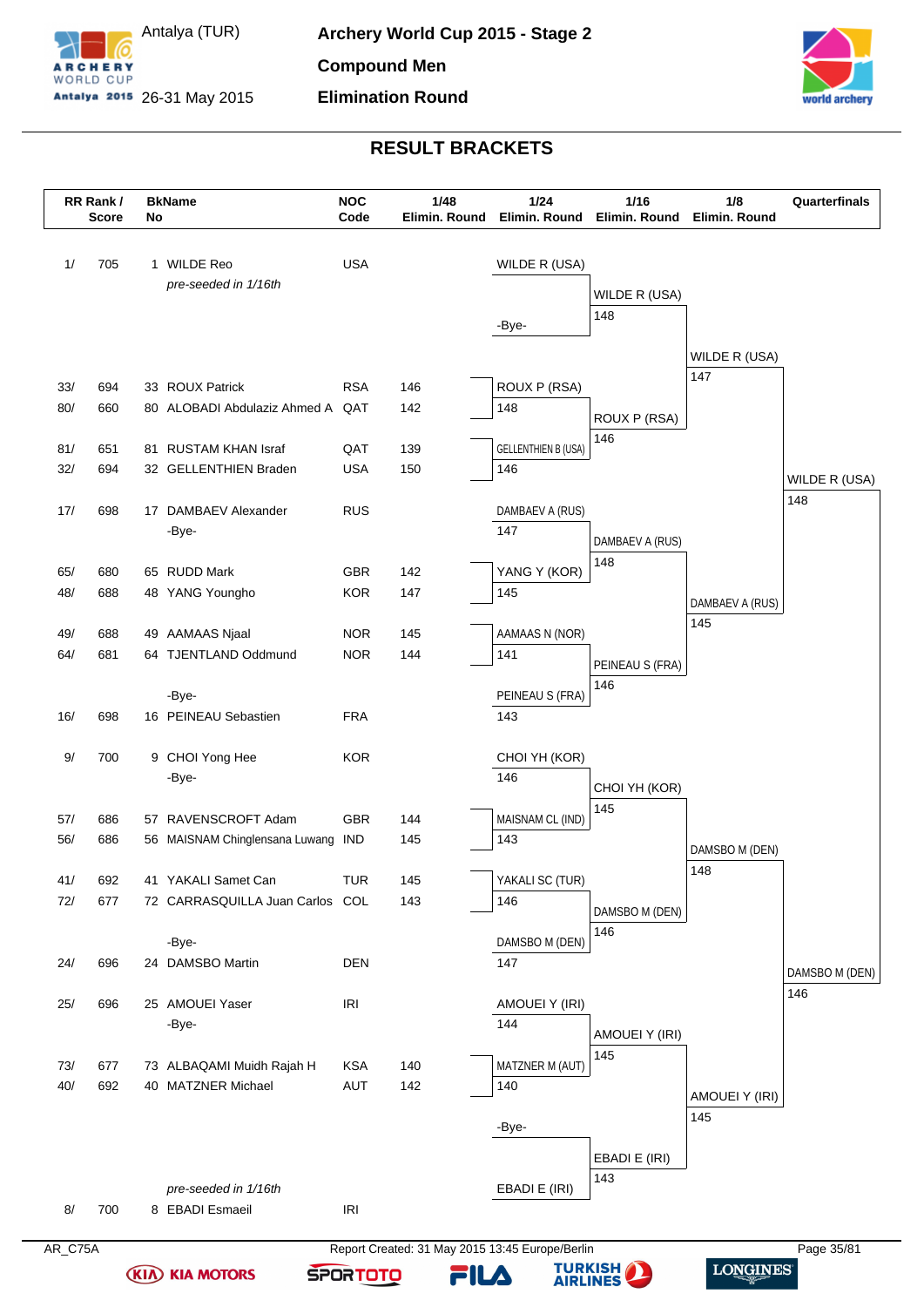



|            | RR Rank/<br><b>Score</b> | <b>BkName</b><br>No                           | <b>NOC</b><br>Code       | 1/48<br>Elimin. Round                           | $1/24$<br>Elimin. Round    | 1/16<br>Elimin. Round            | 1/8<br>Elimin. Round      | Quarterfinals      |
|------------|--------------------------|-----------------------------------------------|--------------------------|-------------------------------------------------|----------------------------|----------------------------------|---------------------------|--------------------|
| 5/         | 702                      | 5 DOS SANTOS Roberval<br>pre-seeded in 1/16th | <b>BRA</b>               |                                                 | DOS SANTOS R (BRA)         | DOS SANTOS R (BRA)               |                           |                    |
|            |                          |                                               |                          |                                                 | -Bye-                      | 142                              |                           |                    |
|            |                          |                                               |                          |                                                 |                            |                                  |                           |                    |
|            |                          |                                               |                          |                                                 |                            |                                  | DOS SANTOS R (BRA)<br>143 |                    |
| 37/<br>76/ | 693<br>671               | 37 CHITTIBOMMA Jignas<br>76 FRANK Karl        | <b>IND</b><br><b>AUT</b> | 147<br>137                                      | CHITTIBOMMA J (IND)<br>143 |                                  |                           |                    |
|            |                          |                                               |                          |                                                 |                            | CHITTIBOMMA J (IND)              |                           |                    |
|            |                          | -Bye-                                         |                          |                                                 | CARDOSO M (MEX)            | 141                              |                           |                    |
| 28/        | 695                      | 28 CARDOSO Mario                              | <b>MEX</b>               |                                                 | 142                        |                                  |                           | ELMAAGACLI D (TUR) |
| 21/        | 697                      | 21 ELMAAGACLI Demir                           | <b>TUR</b>               |                                                 | ELMAAGACLI D (TUR)         |                                  |                           | 146                |
|            |                          | -Bye-                                         |                          |                                                 | 147                        |                                  |                           |                    |
|            |                          |                                               |                          |                                                 |                            | <b>ELMAAGACLI D (TUR)</b><br>144 |                           |                    |
| 69/        | 678                      | 69 KAZEMPOUR Amir                             | IRI                      | 147                                             | KAZEMPOUR A (IRI)<br>140   |                                  |                           |                    |
| 44/        | 691                      | 44 GHEIDI Majid                               | <b>IRI</b>               | 141                                             |                            |                                  | ELMAAGACLI D (TUR)        |                    |
| 53/        | 687                      | 53 VAN EIL Thomas                             | <b>NED</b>               | 143                                             | VAN EIL T (NED)            |                                  | 145                       |                    |
| 60/        | 684                      | 60 BUSCOMBE Scott                             | <b>AUS</b>               | 142                                             | 138                        | HANSEN S (DEN)                   |                           |                    |
|            |                          | -Bye-                                         |                          |                                                 | HANSEN S (DEN)             | 142                              |                           |                    |
| 12/        | 699                      | 12 HANSEN Stephan                             | <b>DEN</b>               |                                                 | 142                        |                                  |                           |                    |
|            |                          |                                               |                          |                                                 |                            |                                  |                           |                    |
| 13/        | 699                      | 13 ANDERSON Steve                             | <b>USA</b>               |                                                 | ANDERSON S (USA)           |                                  |                           |                    |
|            |                          | -Bye-                                         |                          |                                                 | 145 T.10*                  | ANDERSON S (USA)                 |                           |                    |
| 61/        | 684                      | 61 BRAZHNIK Aleksey                           | <b>RUS</b>               | 144                                             | DRAGONI L (ITA)            | 150                              |                           |                    |
| 52/        | 688                      | 52 DRAGONI Luigi                              | <b>ITA</b>               | 148                                             | 145 T.10                   |                                  | ANDERSON S (USA)          |                    |
|            |                          |                                               |                          |                                                 |                            |                                  | 148                       |                    |
| 45/<br>68/ | 690<br>679               | 45 LUNDIN Morgan<br>68 KARABAYEV Akbarali     | SWE<br><b>KAZ</b>        | 142<br>140                                      | LUNDIN M (SWE)<br>142      |                                  |                           |                    |
|            |                          |                                               |                          |                                                 |                            | MUNOZ D (COL)                    |                           |                    |
|            |                          | -Bye-                                         |                          |                                                 | MUNOZ D (COL)              | 148                              |                           |                    |
| 20/        | 698                      | 20 MUNOZ Daniel                               | COL                      |                                                 | 145                        |                                  |                           | SCHLOESSER M (NED) |
| 29/        | 694                      | 29 KALASHNIKOV Viktor                         | <b>RUS</b>               | 144                                             | KALASHNIKOV V (RUS)        |                                  |                           | 149                |
| 84/        | 627                      | 84 ALBAWARDI Sami                             | <b>KSA</b>               | 135                                             | 145 T.10                   |                                  |                           |                    |
|            |                          |                                               |                          |                                                 |                            | KALASHNIKOV V (RUS)<br>145       |                           |                    |
| 77/        | 670                      | 77 ELSAID Khaled                              | EGY                      | 141                                             | FIERRO J (MEX)             |                                  |                           |                    |
| 36/        | 693                      | 36 FIERRO Julio                               | <b>MEX</b>               | 148                                             | 145 T.9                    |                                  | SCHLOESSER M (NED)        |                    |
|            |                          |                                               |                          |                                                 | -Bye-                      |                                  | 149                       |                    |
|            |                          |                                               |                          |                                                 |                            | SCHLOESSER M (NED)               |                           |                    |
|            |                          |                                               |                          |                                                 | SCHLOESSER M (NED)         | 150                              |                           |                    |
| 4/         | 703                      | pre-seeded in 1/16th<br>4 SCHLOESSER Mike     | <b>NED</b>               |                                                 |                            |                                  |                           |                    |
|            |                          |                                               |                          |                                                 |                            |                                  |                           |                    |
| AR_C75A    |                          |                                               |                          | Report Created: 31 May 2015 13:45 Europe/Berlin |                            |                                  |                           | Page 36/81         |

**(KIA) KIA MOTORS** 



FILA

TURKISH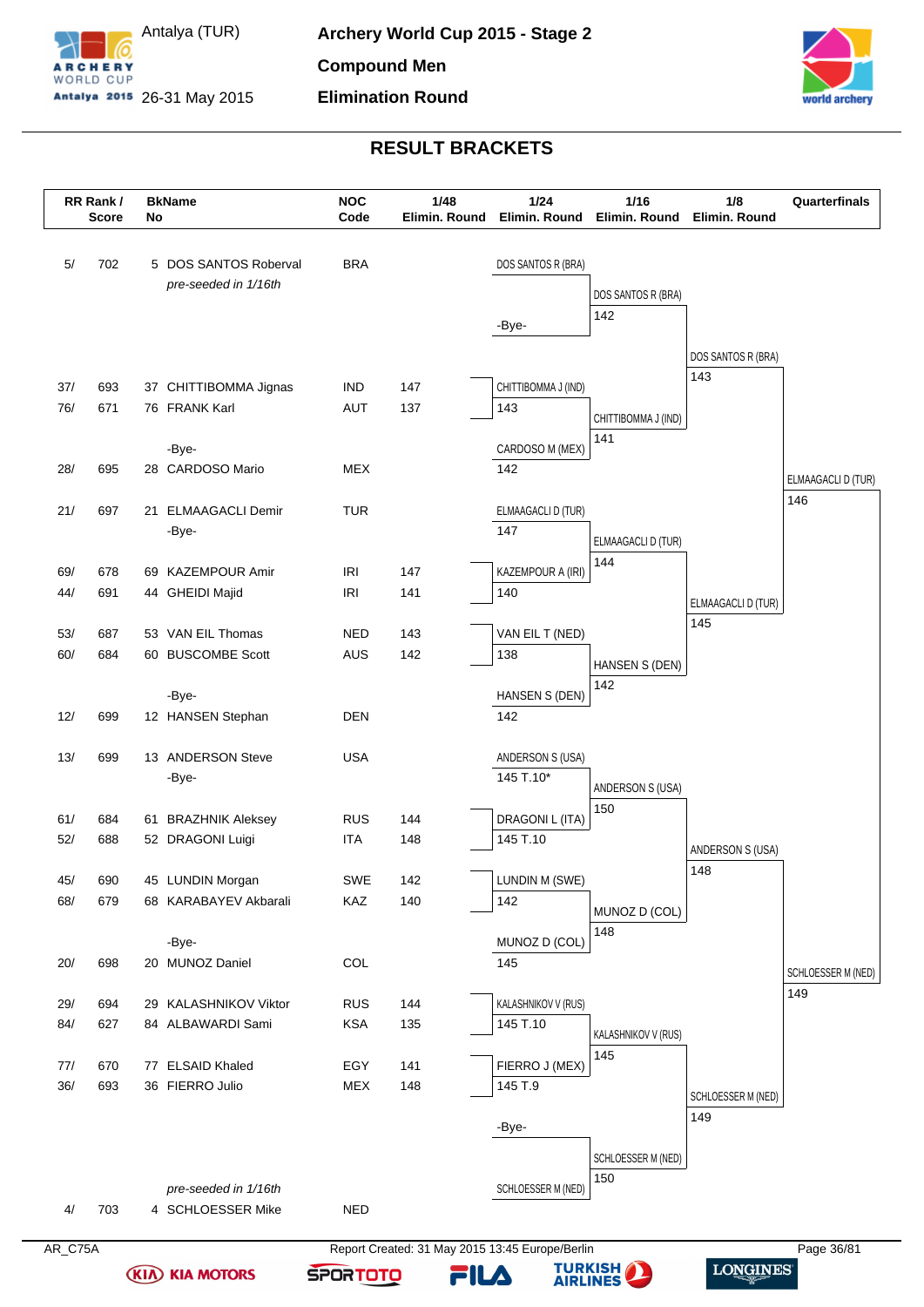

Antalya (TUR) Antalya 2015 26-31 May 2015



# **RESULT BRACKETS**

|            | RR Rank/<br><b>Score</b> | No | <b>BkName</b>                              | <b>NOC</b><br>Code | 1/48<br>Elimin. Round                           | $1/24$<br>Elimin. Round   | 1/16<br>Elimin. Round   | 1/8<br>Elimin. Round | Quarterfinals              |
|------------|--------------------------|----|--------------------------------------------|--------------------|-------------------------------------------------|---------------------------|-------------------------|----------------------|----------------------------|
| 3/         | 703                      |    | 3 PAGNONI Federico<br>pre-seeded in 1/16th | <b>ITA</b>         |                                                 | PAGNONI F (ITA)           |                         |                      |                            |
|            |                          |    |                                            |                    |                                                 |                           | PAGNONI F (ITA)<br>147  |                      |                            |
|            |                          |    |                                            |                    |                                                 | -Bye-                     |                         |                      |                            |
|            |                          |    |                                            |                    |                                                 |                           |                         | PAGNONI F (ITA)      |                            |
| 35/        | 693                      |    | 35 NENCIONI Michele                        | <b>ITA</b>         | 147                                             | <b>NENCIONI M (ITA)</b>   |                         | 142                  |                            |
| 78/        | 670                      |    | 78 ABDUL AZIZ Alrodhan                     | <b>KSA</b>         | 133                                             | 142                       | PAGNI S (ITA)           |                      |                            |
| 83/        | 637                      |    | 83 SULAIMANI Mosab                         | <b>KSA</b>         | 140                                             | PAGNI S (ITA)             | 145                     |                      |                            |
| 30/        | 694                      |    | 30 PAGNI Sergio                            | <b>ITA</b>         | 148                                             | 145                       |                         |                      |                            |
|            |                          |    |                                            |                    |                                                 |                           |                         |                      | DEATON B (USA)<br>148 T.9* |
| 19/        | 698                      |    | 19 HERNANDEZ Roberto                       | <b>ESA</b>         |                                                 | HERNANDEZ R (ESA)         |                         |                      |                            |
|            |                          |    | -Bye-                                      |                    |                                                 | 142                       | <b>BURRI K (SUI)</b>    |                      |                            |
| 67/        | 679                      |    | 67 BUSBY Duncan                            | <b>GBR</b>         | 143                                             | <b>BURRIK (SUI)</b>       | 144                     |                      |                            |
| 46/        | 689                      |    | 46 BURRI Kevin                             | SUI                | 144                                             | 145                       |                         | DEATON B (USA)       |                            |
|            |                          |    |                                            |                    |                                                 |                           |                         | 145                  |                            |
| 51/<br>62/ | 688<br>682               |    | 51 ABSTREITER Robert<br>62 DARUM Andreas   | GER<br><b>DEN</b>  | 142<br>141                                      | ABSTREITER R (GER)<br>141 |                         |                      |                            |
|            |                          |    |                                            |                    |                                                 |                           | <b>DEATON B (USA)</b>   |                      |                            |
|            |                          |    | -Bye-                                      |                    |                                                 | <b>DEATON B (USA)</b>     | 146                     |                      |                            |
| 14/        | 699                      |    | 14 DEATON Bridger                          | <b>USA</b>         |                                                 | 142                       |                         |                      |                            |
| 11/        | 699                      |    | 11 CAGIRAN Evren                           | <b>TUR</b>         |                                                 | CAGIRAN E (TUR)           |                         |                      |                            |
|            |                          |    | -Bye-                                      |                    |                                                 | 143 T.10                  |                         |                      |                            |
|            |                          |    |                                            |                    |                                                 |                           | HAUGSETH M (NOR)<br>141 |                      |                            |
| 59/        | 685                      |    | 59 HAUGSETH Mads                           | <b>NOR</b>         | 144                                             | HAUGSETH M (NOR)          |                         |                      |                            |
| 54/        | 687                      |    | 54 COLLINS Alexander                       | <b>AUS</b>         | 140                                             | 143 T.10*                 |                         | DELOCHE PJ (FRA)     |                            |
| 43/        | 691                      |    | 43 DEPOITIER Julien                        | <b>BEL</b>         | 140                                             | MILLER L (GBR)            |                         | 144                  |                            |
| 70/        | 678                      |    | 70 MILLER Lee                              | <b>GBR</b>         | 143                                             | 145                       | DELOCHE PJ (FRA)        |                      |                            |
|            |                          |    |                                            |                    |                                                 |                           | 143                     |                      |                            |
|            |                          |    | -Bye-                                      |                    |                                                 | DELOCHE PJ (FRA)          |                         |                      |                            |
| 22/        | 696                      |    | 22 DELOCHE Pierre-Julien                   | <b>FRA</b>         |                                                 | 149                       |                         |                      | <b>VERMA A (IND)</b>       |
| 27/        | 696                      |    | 27 ELZINGA Peter                           | <b>NED</b>         |                                                 | ELZINGA P (NED)           |                         |                      | 148 T.9                    |
|            |                          |    | -Bye-                                      |                    |                                                 | 143                       | BLAZQUEZ A (ESP)        |                      |                            |
|            |                          |    |                                            |                    |                                                 |                           | 144                     |                      |                            |
| 75/<br>38/ | 673<br>692               |    | 75 REITMEIER Filip<br>38 BLAZQUEZ Alberto  | CZE<br><b>ESP</b>  | 141<br>143                                      | BLAZQUEZ A (ESP)<br>146   |                         |                      |                            |
|            |                          |    |                                            |                    |                                                 |                           |                         | VERMA A (IND)        |                            |
|            |                          |    |                                            |                    |                                                 | -Bye-                     |                         | 147                  |                            |
|            |                          |    |                                            |                    |                                                 |                           | VERMA A (IND)           |                      |                            |
|            |                          |    |                                            |                    |                                                 |                           | 148                     |                      |                            |
| 6/         | 701                      |    | pre-seeded in 1/16th<br>6 VERMA Abhishek   | <b>IND</b>         |                                                 | VERMA A (IND)             |                         |                      |                            |
|            |                          |    |                                            |                    |                                                 |                           |                         |                      |                            |
| AR_C75A    |                          |    |                                            |                    | Report Created: 31 May 2015 13:45 Europe/Berlin |                           |                         |                      | Page 37/81                 |

**(KIA) KIA MOTORS** 

**SPORTOTO** FILA

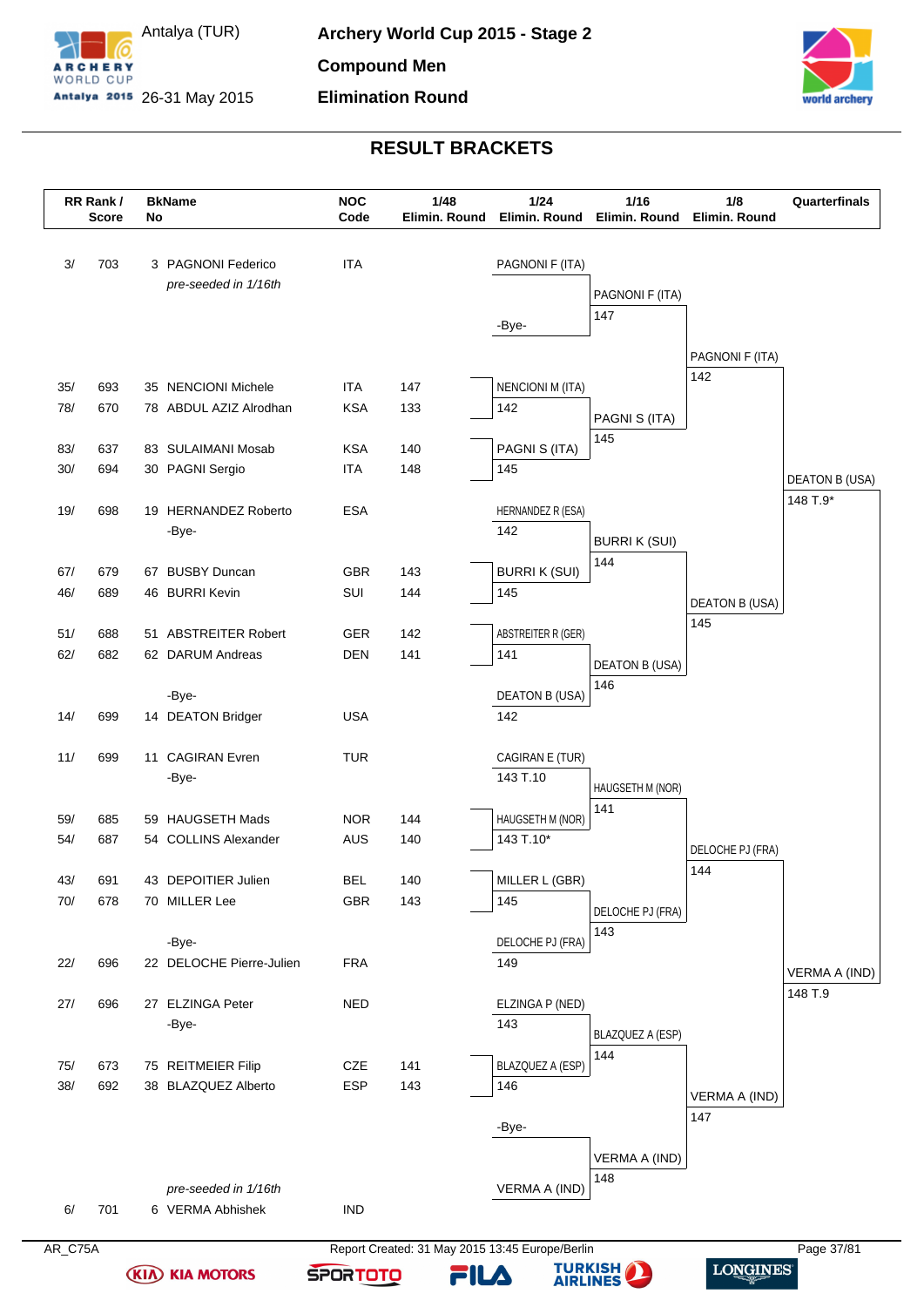



|     | RR Rank/<br><b>Score</b> | No | <b>BkName</b>                  | <b>NOC</b><br>Code | 1/48<br>Elimin. Round | 1/24<br>Elimin. Round            | 1/16<br>Elimin. Round | 1/8<br>Elimin. Round        | Quarterfinals     |
|-----|--------------------------|----|--------------------------------|--------------------|-----------------------|----------------------------------|-----------------------|-----------------------------|-------------------|
| 7/  | 701                      |    | 7 GENET Dominique              | <b>FRA</b>         |                       | <b>GENET D (FRA)</b>             |                       |                             |                   |
|     |                          |    | pre-seeded in 1/16th           |                    |                       |                                  |                       |                             |                   |
|     |                          |    |                                |                    |                       |                                  | <b>GENET D (FRA)</b>  |                             |                   |
|     |                          |    |                                |                    |                       | -Bye-                            | 147                   |                             |                   |
|     |                          |    |                                |                    |                       |                                  |                       |                             |                   |
|     |                          |    |                                |                    |                       |                                  |                       | <b>GENET D (FRA)</b><br>142 |                   |
| 39/ | 692                      |    | 39 HASLESTAD Marius Kramer     | <b>NOR</b>         | 144                   | AL DAGHMAN E (IRQ)               |                       |                             |                   |
| 74/ | 675                      |    | 74 AL DAGHMAN Eshaaq           | <b>IRQ</b>         | 146                   | 137                              | SITAR D (SLO)         |                             |                   |
|     |                          |    |                                |                    |                       |                                  | 146                   |                             |                   |
|     |                          |    | -Bye-                          |                    |                       | SITAR D (SLO)                    |                       |                             |                   |
| 26/ | 696                      |    | 26 SITAR Dejan                 | <b>SLO</b>         |                       | 142                              |                       |                             | KIM J (KOR)       |
| 23/ | 696                      |    | 23 WOJTAS Jan                  | POL                |                       | WOJTAS J (POL)                   |                       |                             | 148               |
|     |                          |    | -Bye-                          |                    |                       | 144                              |                       |                             |                   |
|     |                          |    |                                |                    |                       |                                  | RAMIREZ A (MEX)       |                             |                   |
| 71/ | 678                      |    | 71 HANCI Hasan Basri           | <b>TUR</b>         | 144                   | RAMIREZ A (MEX)                  | 143                   |                             |                   |
| 42/ | 691                      |    | 42 RAMIREZ Angel               | <b>MEX</b>         | 147                   | 148                              |                       |                             |                   |
|     |                          |    |                                |                    |                       |                                  |                       | KIM J (KOR)                 |                   |
| 55/ | 686                      |    | 55 HAEFELFINGER Roman          | SUI                | 144 T.10*             | HAEFELFINGER R (SUI)             |                       | 149                         |                   |
| 58/ | 685                      |    | 58 KNECHTEL Kai                | GER                | 144 T.10              | 144                              | KIM J (KOR)           |                             |                   |
|     |                          |    |                                |                    |                       |                                  | 145                   |                             |                   |
|     |                          |    | -Bye-                          |                    |                       | KIM J (KOR)                      |                       |                             |                   |
| 10/ | 700                      |    | 10 KIM Jongho                  | <b>KOR</b>         |                       | 148                              |                       |                             |                   |
|     |                          |    |                                |                    |                       |                                  |                       |                             |                   |
| 15/ | 699                      |    | 15 BADENHORST Gabriel<br>-Bye- | <b>RSA</b>         |                       | <b>BADENHORST G (RSA)</b><br>137 |                       |                             |                   |
|     |                          |    |                                |                    |                       |                                  | LAUBE M (GER)         |                             |                   |
| 63/ | 682                      |    | 63 LAURSEN Patrick             | <b>DEN</b>         | 143                   | LAUBE M (GER)                    | 146                   |                             |                   |
| 50/ | 688                      |    | 50 LAUBE Marcus                | GER                | 146                   | 144                              |                       |                             |                   |
|     |                          |    |                                |                    |                       |                                  |                       | LAUBE M (GER)               |                   |
| 47/ | 689                      |    | 47 KIM Taeyoon                 | KOR                | 146                   | KIM T (KOR)                      |                       | 144                         |                   |
| 66/ | 680                      |    | 66 HORWOOD Brett               | <b>AUS</b>         | 134                   | 144                              | CARDONA CA (COL)      |                             |                   |
|     |                          |    |                                |                    |                       |                                  | 145                   |                             |                   |
|     |                          |    | -Bye-                          |                    |                       | CARDONA CA (COL)                 |                       |                             |                   |
| 18/ | 698                      |    | 18 CARDONA Camilo Andres       | COL                |                       | 145                              |                       |                             | RORIZ JR. M (BRA) |
|     |                          |    |                                |                    |                       |                                  |                       |                             | 146               |
| 31/ | 694                      |    | 31 CORNELIUS Albertus          | <b>RSA</b>         | 144                   | CORNELIUS A (RSA)                |                       |                             |                   |
| 82/ | 637                      |    | 82 BOUSE Harald                | AUT                | 128                   | 141                              | CHAUHAN R (IND)       |                             |                   |
| 79/ | 666                      |    | 79 ALABADI Ahmed Abdulla       | QAT                | 140                   | CHAUHAN R (IND)                  | 144                   |                             |                   |
| 34/ | 693                      |    | 34 CHAUHAN Rajat               | $\mathsf{IND}$     | 149                   | 147                              |                       |                             |                   |
|     |                          |    |                                |                    |                       |                                  |                       | RORIZ JR. M (BRA)           |                   |
|     |                          |    |                                |                    |                       | -Bye-                            |                       | 145                         |                   |
|     |                          |    |                                |                    |                       |                                  |                       |                             |                   |
|     |                          |    |                                |                    |                       |                                  | RORIZ JR. M (BRA)     |                             |                   |
|     |                          |    | pre-seeded in 1/16th           |                    |                       | RORIZ JR. M (BRA)                | 146                   |                             |                   |
|     |                          |    |                                | <b>BRA</b>         |                       |                                  |                       |                             |                   |

**(KIA) KIA MOTORS** 



FILA



**TURKISH**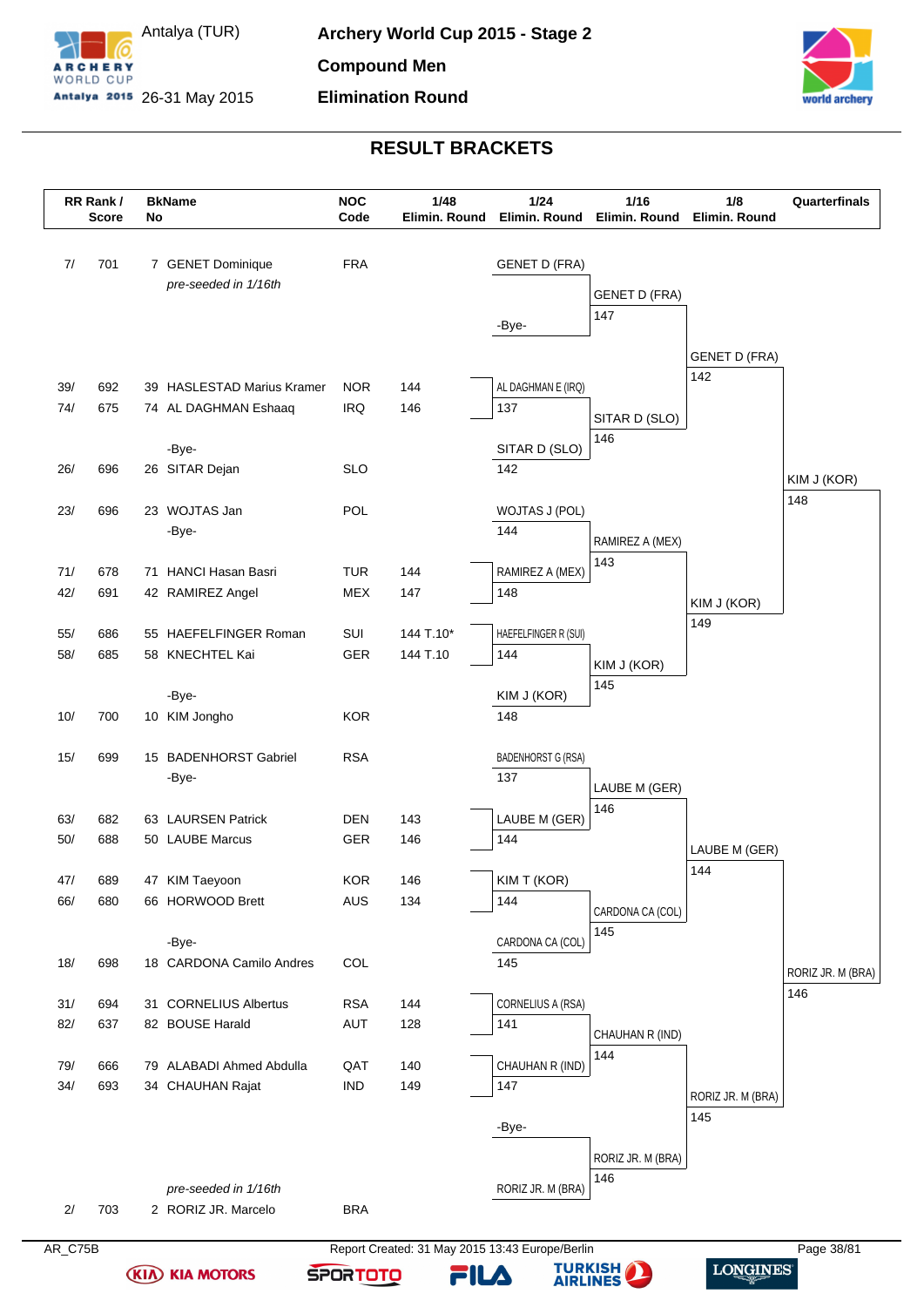

Antalya (TUR) Antalya 2015 26-31 May 2015



# **RESULT BRACKETS**

|            | RR Rank/<br><b>Score</b> | <b>BkName</b><br>No. |                                              | <b>NOC</b><br>Code       | Quarterfinals         | <b>Semifinals</b>              | <b>Finals</b>       |                                      |
|------------|--------------------------|----------------------|----------------------------------------------|--------------------------|-----------------------|--------------------------------|---------------------|--------------------------------------|
| 17/<br>41/ | 691<br>678               | 17<br>41             | <b>GRYDELAND Runa</b><br><b>LONGO Laura</b>  | <b>NOR</b><br><b>ITA</b> | 138<br>144            | LONGO L (ITA)<br>139           | VINOGRADOVA M (RUS) |                                      |
| 5/<br>13/  | 695<br>692               | 13                   | 5 BOSTAN Yesim<br>VINOGRADOVA Marija         | <b>TUR</b><br><b>RUS</b> | 142<br>148            | VINOGRADOVA M (RUS)<br>140     | 139 T.10            | <b>GOLD</b><br>MARCOS A (ESP)        |
| 14/<br>22/ | 692<br>688               |                      | 14 KIM Yun Hee<br>22 SALINAS Stephanie Sarai | <b>KOR</b><br><b>MEX</b> | 144 T.10<br>144 T.10* | <b>SALINAS SS (MEX)</b><br>140 | MARCOS A (ESP)      |                                      |
| 10/<br>18/ | 694<br>691               | 10<br>18             | <b>CHOI Bomin</b><br><b>MARCOS Andrea</b>    | <b>KOR</b><br><b>ESP</b> | 143<br>144            | MARCOS A (ESP)<br>142          | 139 T.10*           | <b>SILVER</b><br>VINOGRADOVA M (RUS) |



**(KIA) KIA MOTORS** 

FILA

**SPORTOTO**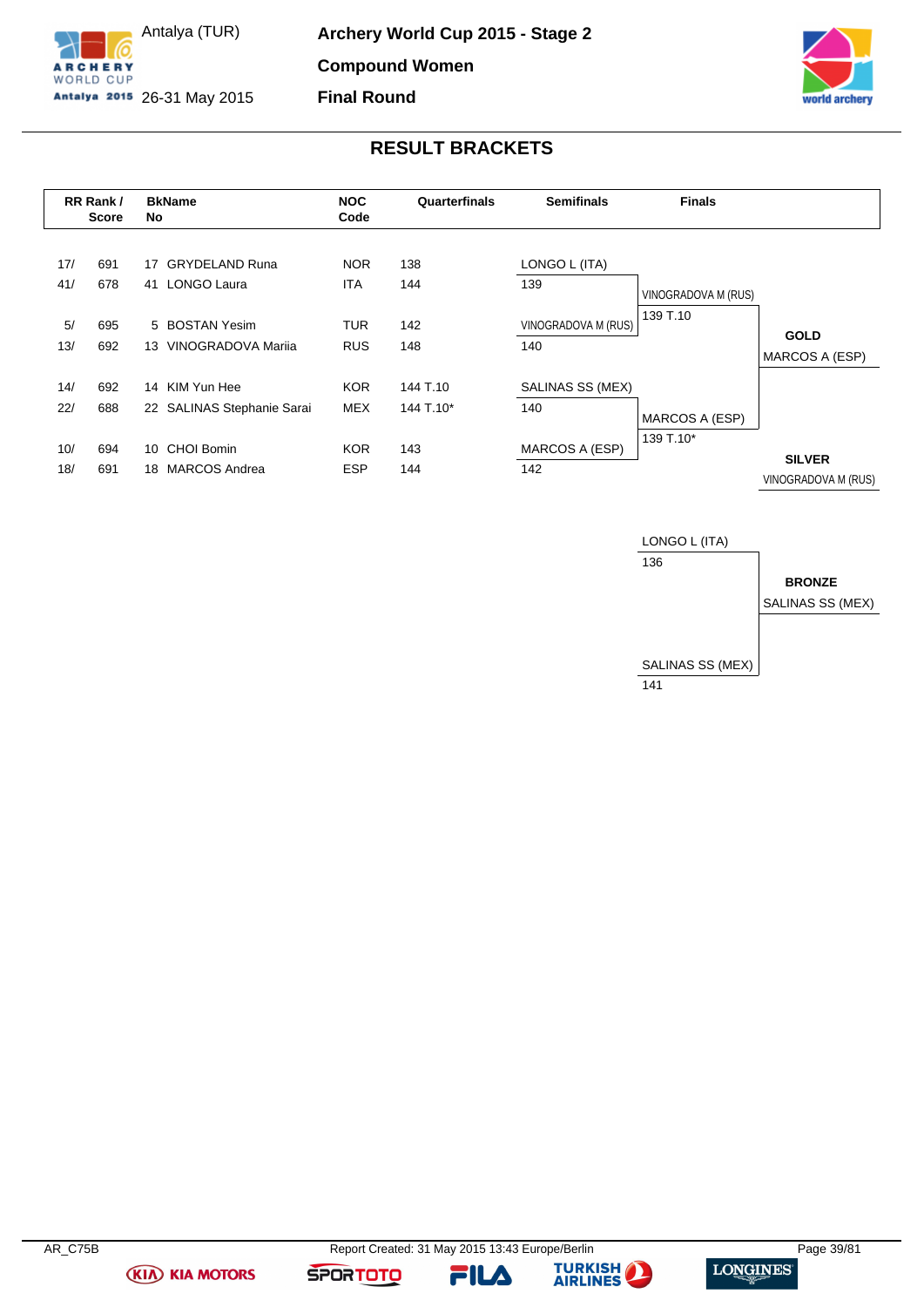



|            | RR Rank/<br><b>Score</b> | No | <b>BkName</b>                           | <b>NOC</b><br>Code | 1/48<br>Elimin. Round | 1/24<br>Elimin. Round        | $1/16$<br>Elimin. Round | 1/8<br>Elimin. Round     | Quarterfinals     |
|------------|--------------------------|----|-----------------------------------------|--------------------|-----------------------|------------------------------|-------------------------|--------------------------|-------------------|
| 1/         | 708                      |    | 1 LOPEZ Sara                            | COL                |                       | LOPEZ S (COL)                |                         |                          |                   |
|            |                          |    | pre-seeded in 1/16th                    |                    |                       |                              | LOPEZ S (COL)           |                          |                   |
|            |                          |    |                                         |                    |                       | -Bye-                        | 143                     |                          |                   |
|            |                          |    |                                         |                    |                       |                              |                         | LOPEZ S (COL)            |                   |
| 33/        | 681                      |    | 33 MARCEN Maja                          | COL                |                       | MARCEN M (COL)               |                         | 141                      |                   |
|            |                          |    | -Bye-                                   |                    |                       | 140                          |                         |                          |                   |
|            |                          |    |                                         |                    |                       |                              | MARCEN M (COL)<br>142   |                          |                   |
|            |                          |    | -Bye-                                   |                    |                       | <b>TONIOLI M (ITA)</b>       |                         |                          |                   |
| 32/        | 682                      |    | 32 TONIOLI Marcella                     | <b>ITA</b>         |                       | 137                          |                         |                          | GRYDELAND R (NOR) |
| 17/        | 691                      |    | 17 GRYDELAND Runa                       | <b>NOR</b>         |                       | GRYDELAND R (NOR)            |                         |                          | 138               |
|            |                          |    | -Bye-                                   |                    |                       | 143                          | GRYDELAND R (NOR)       |                          |                   |
|            |                          |    |                                         | KAZ                |                       | ROUX G (RSA)                 | 135                     |                          |                   |
| 65/<br>48/ | 659<br>674               |    | 65 KURBANALIYEVA Lailo<br>48 ROUX Gerda | <b>RSA</b>         | 120<br>139            | 138                          |                         |                          |                   |
|            |                          |    |                                         |                    |                       |                              |                         | GRYDELAND R (NOR)<br>145 |                   |
| 49/        | 674                      |    | 49 O SULLIVAN Lucy                      | <b>GBR</b>         | 132                   | HONARMANDASHEGHABADI V (IRI) |                         |                          |                   |
| 64/        | 660                      |    | 64 HONARMANDASHEGHABADI Vida            | IRI                | 133                   | 132                          | BUDEN I (CRO)           |                          |                   |
|            |                          |    | -Bye-                                   |                    |                       | <b>BUDEN I (CRO)</b>         | 132                     |                          |                   |
| 16/        | 692                      |    | 16 BUDEN Ivana                          | CRO                |                       | 140                          |                         |                          |                   |
|            |                          |    |                                         |                    |                       |                              |                         |                          |                   |
| 9/         | 695                      |    | 9 SONNICHSEN Sarah Holst<br>-Bye-       | DEN                |                       | SONNICHSEN SH (DEN)<br>147   |                         |                          |                   |
|            |                          |    |                                         |                    |                       |                              | SONNICHSEN SH (DEN)     |                          |                   |
| 57/        | 668                      |    | 57 BROWN Danielle                       | GBR                | 142                   | <b>BROWN D (GBR)</b>         | 142                     |                          |                   |
| 56/        | 668                      |    | 56 KOCAMAN Gizem                        | <b>TUR</b>         | 141                   | 145                          |                         | LONGO L (ITA)            |                   |
| 41/        | 678                      |    | 41 LONGO Laura                          | <b>ITA</b>         |                       | LONGO L (ITA)                |                         | 143                      |                   |
|            |                          |    | -Bye-                                   |                    |                       | 140                          |                         |                          |                   |
|            |                          |    |                                         |                    |                       |                              | LONGO L (ITA)<br>144    |                          |                   |
|            |                          |    | -Bye-                                   |                    |                       | SHAFIELAVIJEH A (IRI)        |                         |                          |                   |
| 24/        | 685                      |    | 24 SHAFIELAVIJEH Afsaneh                | <b>IRI</b>         |                       | 139                          |                         |                          | LONGO L (ITA)     |
| 25/        | 685                      |    | 25 KELLER Lexi                          | <b>USA</b>         |                       | KELLER L (USA)               |                         |                          | 144               |
|            |                          |    | -Bye-                                   |                    |                       | 138                          | KELLER L (USA)          |                          |                   |
|            |                          |    | -Bye-                                   |                    |                       | <b>BARCKHOLT S (AUT)</b>     | 141                     |                          |                   |
| 40/        | 679                      |    | 40 BARCKHOLT Silvia                     | AUT                |                       | 133                          |                         |                          |                   |
|            |                          |    |                                         |                    |                       |                              |                         | SONG YS (KOR)<br>139     |                   |
|            |                          |    |                                         |                    |                       | -Bye-                        |                         |                          |                   |
|            |                          |    |                                         |                    |                       |                              | SONG YS (KOR)           |                          |                   |
|            |                          |    | pre-seeded in 1/16th                    |                    |                       | SONG YS (KOR)                | 144                     |                          |                   |
| 8/         | 695                      |    | 8 SONG Yun Soo                          | <b>KOR</b>         |                       |                              |                         |                          |                   |
|            |                          |    |                                         |                    |                       |                              |                         |                          |                   |

**(KIA) KIA MOTORS** 

AR\_C75A Report Created: 31 May 2015 13:43 Europe/Berlin Page 40/81 **TURKISH** 

**SPORTOTO** 

FILA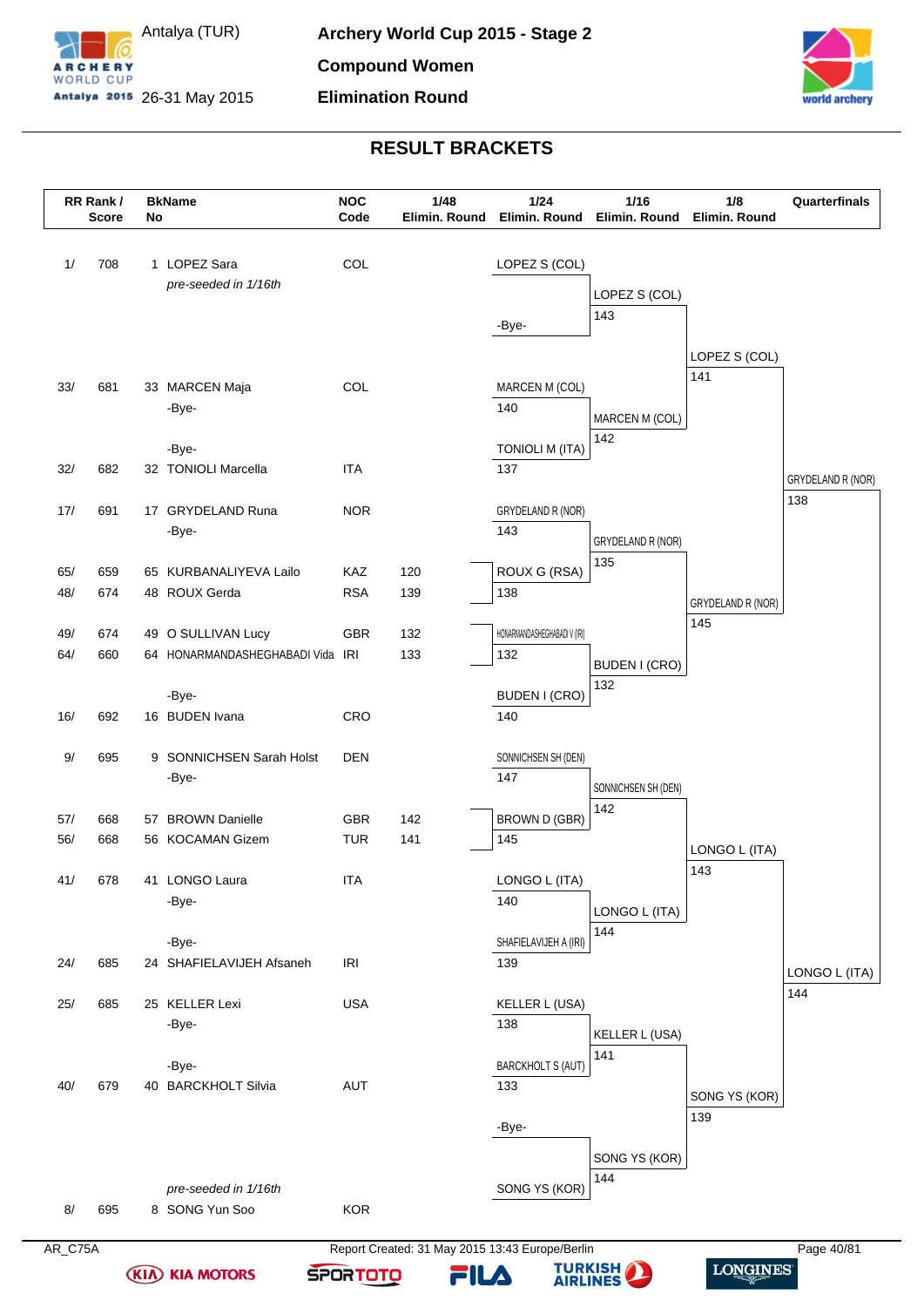



|            | RR Rank/<br><b>Score</b> | No | <b>BkName</b>                                       | <b>NOC</b><br>Code       | 1/48<br>Elimin. Round | 1/24                           | 1/16<br>Elimin. Round Elimin. Round Elimin. Round | 1/8                   | Quarterfinals               |
|------------|--------------------------|----|-----------------------------------------------------|--------------------------|-----------------------|--------------------------------|---------------------------------------------------|-----------------------|-----------------------------|
| 5/         | 695                      |    | 5 BOSTAN Yesim                                      | <b>TUR</b>               |                       | <b>BOSTAN Y (TUR)</b>          |                                                   |                       |                             |
|            |                          |    | pre-seeded in 1/16th                                |                          |                       |                                | <b>BOSTAN Y (TUR)</b>                             |                       |                             |
|            |                          |    |                                                     |                          |                       |                                | 146                                               |                       |                             |
|            |                          |    |                                                     |                          |                       | -Bye-                          |                                                   |                       |                             |
|            |                          |    |                                                     |                          |                       |                                |                                                   | <b>BOSTAN Y (TUR)</b> |                             |
| 37/        | 680                      |    | 37 LOGINOVA Albina                                  | <b>RUS</b>               |                       | LOGINOVA A (RUS)               |                                                   | 143                   |                             |
|            |                          |    | -Bye-                                               |                          |                       | 142                            | LOGINOVA A (RUS)                                  |                       |                             |
|            |                          |    | -Bye-                                               |                          |                       | KAUR R (IND)                   | 141                                               |                       |                             |
| 28/        | 684                      |    | 28 KAUR Ramandeep                                   | <b>IND</b>               |                       | 138                            |                                                   |                       |                             |
|            |                          |    |                                                     |                          |                       |                                |                                                   |                       | <b>BOSTANY (TUR)</b><br>142 |
| 21/        | 689                      |    | 21 SANDOVAL Fernanda Del Rocio MEX                  |                          |                       | SANDOVAL FDR (MEX)             |                                                   |                       |                             |
|            |                          |    | -Bye-                                               |                          |                       | 137                            | CHERKASHNEVA S (RUS)                              |                       |                             |
|            |                          |    | -Bye-                                               |                          |                       | CHERKASHNEVA S (RUS)           | 145                                               |                       |                             |
| 44/        | 676                      |    | 44 CHERKASHNEVA Svetlana                            | <b>RUS</b>               |                       | 144                            |                                                   | CHERKASHNEVA S (RUS)  |                             |
|            |                          |    |                                                     |                          |                       |                                |                                                   | 140                   |                             |
| 53/<br>60/ | 669<br>666               |    | 53 ESPOSITO MELETI Gisele<br>60 ANASTASIO Anastasia | <b>BRA</b><br><b>ITA</b> | 142<br>131            | ESPOSITO MELETI G (BRA)<br>139 |                                                   |                       |                             |
|            |                          |    |                                                     |                          |                       |                                | SCHALL V (GER)                                    |                       |                             |
|            |                          |    | -Bye-                                               |                          |                       | <b>SCHALL V (GER)</b>          | 136                                               |                       |                             |
| 12/        | 692                      |    | 12 SCHALL Velia                                     | <b>GER</b>               |                       | 143                            |                                                   |                       |                             |
| 13/        | 692                      |    | 13 VINOGRADOVA Mariia                               | <b>RUS</b>               |                       | VINOGRADOVA M (RUS)            |                                                   |                       |                             |
|            |                          |    | -Bye-                                               |                          |                       | 143                            |                                                   |                       |                             |
|            |                          |    |                                                     |                          |                       |                                | VINOGRADOVA M (RUS)<br>141                        |                       |                             |
| 61/        | 665                      |    | 61 FEVANG MARZOUK Laila                             | <b>NOR</b>               | 141 T.8               | DE MATOS L (FRA)               |                                                   |                       |                             |
| 52/        | 673                      |    | 52 DE MATOS Laure                                   | <b>FRA</b>               | 141 T.9               | 138                            |                                                   | VINOGRADOVA M (RUS)   |                             |
| 45/        | 676                      |    | 45 ALMASHHADANI Fatimah                             | IRQ                      | 138                   | ALMASHHADANI F (IRQ)           |                                                   | 144                   |                             |
| 68/        | 637                      |    | 68 SAGLAM Evrim                                     | <b>TUR</b>               | 129                   | 136                            | MARKOVIC I (NED)                                  |                       |                             |
|            |                          |    |                                                     |                          |                       |                                | 136                                               |                       |                             |
| 20/        | 689                      |    | -Bye-<br>20 MARKOVIC Irina                          | <b>NED</b>               |                       | MARKOVIC I (NED)<br>139        |                                                   |                       |                             |
|            |                          |    |                                                     |                          |                       |                                |                                                   |                       | VINOGRADOVA M (RUS)         |
| 29/        | 684                      |    | 29 CORNELIUS Sera                                   | <b>RSA</b>               |                       | CORNELIUS S (RSA)              |                                                   |                       | 148                         |
|            |                          |    | -Bye-                                               |                          |                       | 143                            | CORNELIUS S (RSA)                                 |                       |                             |
|            |                          |    | -Bye-                                               |                          |                       | PAONAM LC (IND)                | 139 T.9                                           |                       |                             |
| 36/        | 680                      |    | 36 PAONAM Lily Chanu                                | <b>IND</b>               |                       | 141                            |                                                   |                       |                             |
|            |                          |    |                                                     |                          |                       |                                |                                                   | GAUVIN C (USA)        |                             |
|            |                          |    |                                                     |                          |                       | -Bye-                          |                                                   | 141                   |                             |
|            |                          |    |                                                     |                          |                       |                                | GAUVIN C (USA)                                    |                       |                             |
|            |                          |    | pre-seeded in 1/16th                                |                          |                       | GAUVIN C (USA)                 | 139 T.10                                          |                       |                             |
| 4/         | 696                      |    | 4 GAUVIN Crystal                                    | <b>USA</b>               |                       |                                |                                                   |                       |                             |
|            |                          |    |                                                     |                          |                       |                                |                                                   |                       |                             |

**(KIA) KIA MOTORS** 

AR\_C75A Report Created: 31 May 2015 13:43 Europe/Berlin Page 41/81 **TURKISH** 

**SPORTOTO** 

FILA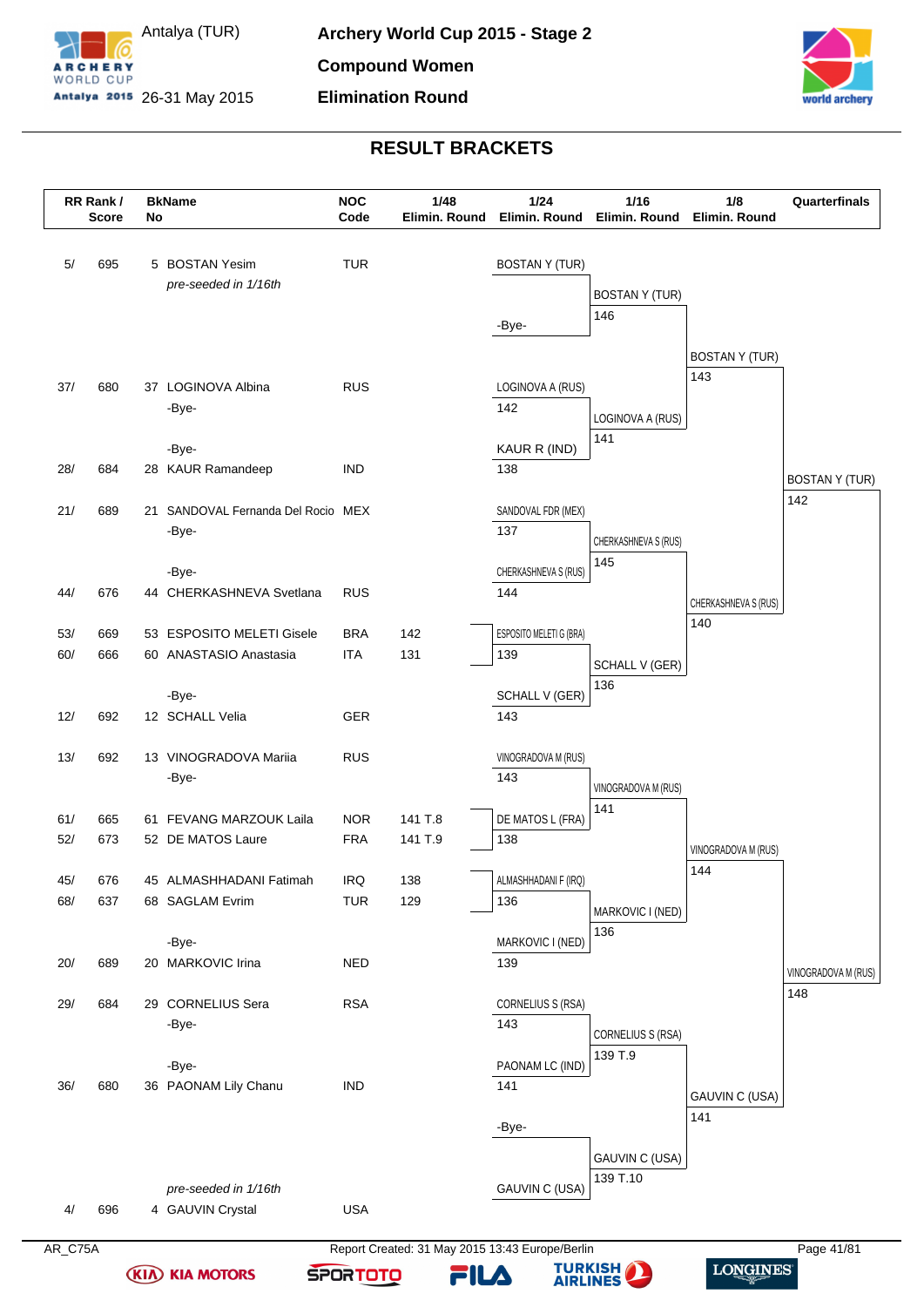



|     | RR Rank /<br><b>Score</b> | No | <b>BkName</b>                      | <b>NOC</b><br>Code | 1/48<br>Elimin. Round | 1/24<br>Elimin. Round         | 1/16<br>Elimin. Round  | 1/8<br>Elimin. Round | Quarterfinals    |
|-----|---------------------------|----|------------------------------------|--------------------|-----------------------|-------------------------------|------------------------|----------------------|------------------|
| 3/  | 697                       |    | 3 JENSEN Tanja                     | <b>DEN</b>         |                       | JENSEN T (DEN)                |                        |                      |                  |
|     |                           |    | pre-seeded in 1/16th               |                    |                       |                               | <b>JENSEN T (DEN)</b>  |                      |                  |
|     |                           |    |                                    |                    |                       |                               | 140                    |                      |                  |
|     |                           |    |                                    |                    |                       | -Bye-                         |                        |                      |                  |
|     |                           |    |                                    |                    |                       |                               |                        | JONES N (GBR)        |                  |
| 35/ | 680                       |    | 35 JONES Naomi                     | <b>GBR</b>         |                       | JONES N (GBR)                 |                        | 141                  |                  |
|     |                           |    | -Bye-                              |                    |                       | 144                           |                        |                      |                  |
|     |                           |    |                                    |                    |                       |                               | JONES N (GBR)<br>142   |                      |                  |
|     |                           |    | -Bye-                              |                    |                       | SEOL D (KOR)                  |                        |                      |                  |
| 30/ | 684                       |    | 30 SEOL Dayeong                    | <b>KOR</b>         |                       | 141                           |                        |                      | KIM YH (KOR)     |
|     |                           |    |                                    |                    |                       |                               |                        |                      | 144 T.10         |
| 19/ | 691                       |    | 19 VAN KRADENBURG Jeanine<br>-Bye- | <b>RSA</b>         |                       | VAN KRADENBURG J (RSA)<br>144 |                        |                      |                  |
|     |                           |    |                                    |                    |                       |                               | VAN KRADENBURG J (RSA) |                      |                  |
| 67/ | 640                       |    | 67 BROCK Easter                    | <b>USA</b>         | 130                   | STAHLKRANTZ S (SWE)           | 134                    |                      |                  |
| 46/ | 676                       |    | 46 STAHLKRANTZ Sofie               | SWE                | 141                   | 142                           |                        |                      |                  |
|     |                           |    |                                    |                    |                       |                               |                        | KIM YH (KOR)<br>142  |                  |
| 51/ | 674                       |    | 51 KUMARI Anjali                   | <b>IND</b>         | 141                   | DESSOY C (BEL)                |                        |                      |                  |
| 62/ | 663                       |    | 62 DESSOY Catheline                | <b>BEL</b>         | 142                   | 141                           | KIM YH (KOR)           |                      |                  |
|     |                           |    |                                    |                    |                       |                               | 145                    |                      |                  |
| 14/ | 692                       |    | -Bye-<br>14 KIM Yun Hee            | <b>KOR</b>         |                       | KIM YH (KOR)<br>142           |                        |                      |                  |
|     |                           |    |                                    |                    |                       |                               |                        |                      |                  |
| 11/ | 694                       |    | 11 AVDEEVA Natalia                 | <b>RUS</b>         |                       | AVDEEVA N (RUS)               |                        |                      |                  |
|     |                           |    | -Bye-                              |                    |                       | 144                           | AVDEEVA N (RUS)        |                      |                  |
|     |                           |    |                                    |                    |                       |                               | 143                    |                      |                  |
| 59/ | 667                       |    | 59 SPANO Viviana                   | <b>ITA</b>         | 143                   | SPANO V (ITA)                 |                        |                      |                  |
| 54/ | 669                       |    | 54 GALES Andrea                    | GBR                | 138                   | 143                           |                        | SALINAS SS (MEX)     |                  |
| 43/ | 676                       |    | 43 PRIEELS Sarah                   | <b>BEL</b>         |                       | PRIEELS S (BEL)               |                        | 146                  |                  |
|     |                           |    | -Bye-                              |                    |                       | 144 T.10                      |                        |                      |                  |
|     |                           |    |                                    |                    |                       |                               | SALINAS SS (MEX)       |                      |                  |
|     |                           |    | -Bye-                              |                    |                       | SALINAS SS (MEX)              | 144                    |                      |                  |
| 22/ | 688                       |    | 22 SALINAS Stephanie Sarai         | <b>MEX</b>         |                       | 144 T.10*                     |                        |                      | SALINAS SS (MEX) |
|     |                           |    |                                    |                    |                       |                               |                        |                      | 144 T.10*        |
| 27/ | 685                       |    | 27 VANDIONANT Sandrine             | <b>FRA</b>         |                       | VANDIONANT S (FRA)            |                        |                      |                  |
|     |                           |    | -Bye-                              |                    |                       | 136                           | MEISSNER J (GER)       |                      |                  |
|     |                           |    | -Bye-                              |                    |                       | MEISSNER J (GER)              | 140                    |                      |                  |
| 38/ | 679                       |    | 38 MEISSNER Janine                 | GER                |                       | 141                           |                        |                      |                  |
|     |                           |    |                                    |                    |                       |                               |                        | HEIGENHAUSER K (GER) |                  |
|     |                           |    |                                    |                    |                       | -Bye-                         |                        | 142                  |                  |
|     |                           |    |                                    |                    |                       |                               | HEIGENHAUSER K (GER)   |                      |                  |
|     |                           |    |                                    |                    |                       |                               | 146                    |                      |                  |
|     |                           |    | pre-seeded in 1/16th               |                    |                       | HEIGENHAUSER K (GER)          |                        |                      |                  |
| 6/  | 695                       |    | 6 HEIGENHAUSER Kristina            | GER                |                       |                               |                        |                      |                  |

**(KIA) KIA MOTORS** 

AR\_C75A Report Created: 31 May 2015 13:43 Europe/Berlin Page 42/81 **TURKISH** 

**SPORTOTO** 

FILA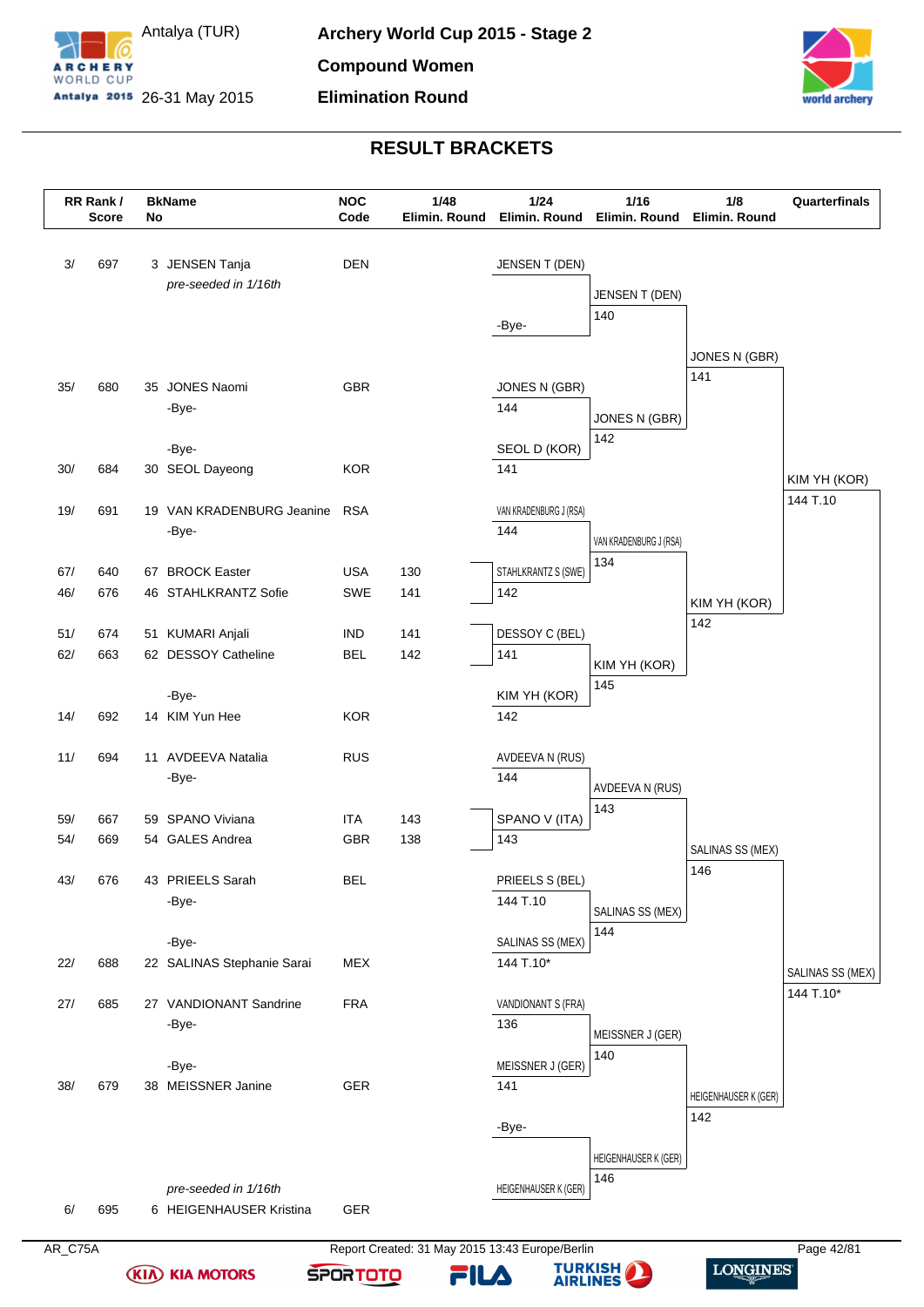



|            | RR Rank/<br><b>Score</b> | No | <b>BkName</b>                                 | <b>NOC</b><br>Code | 1/48<br>Elimin. Round                           | 1/24<br>Elimin. Round     | 1/16<br>Elimin. Round | 1/8<br>Elimin. Round | Quarterfinals  |
|------------|--------------------------|----|-----------------------------------------------|--------------------|-------------------------------------------------|---------------------------|-----------------------|----------------------|----------------|
| 7/         | 695                      |    | 7 JUAREZ Ana Cristina<br>pre-seeded in 1/16th | <b>MEX</b>         |                                                 | JUAREZ AC (MEX)           |                       |                      |                |
|            |                          |    |                                               |                    |                                                 |                           | JUAREZ AC (MEX)       |                      |                |
|            |                          |    |                                               |                    |                                                 | -Bye-                     | 144                   |                      |                |
|            |                          |    |                                               |                    |                                                 |                           |                       | OCHOA L (MEX)        |                |
| 39/        | 679                      |    | 39 VAN CASPEL Inge                            | <b>NED</b>         |                                                 | VAN CASPEL I (NED)        |                       | 142                  |                |
|            |                          |    | -Bye-                                         |                    |                                                 | 142                       |                       |                      |                |
|            |                          |    |                                               |                    |                                                 |                           | OCHOA L (MEX)<br>145  |                      |                |
|            |                          |    | -Bye-                                         |                    |                                                 | OCHOA L (MEX)             |                       |                      |                |
| 26/        | 685                      |    | 26 OCHOA Linda                                | <b>MEX</b>         |                                                 | 144                       |                       |                      | CHOI B (KOR)   |
| 23/        | 686                      |    | 23 USQUIANO Alejandra                         | COL                |                                                 | USQUIANO A (COL)          |                       |                      | 143            |
|            |                          |    | -Bye-                                         |                    |                                                 | 145                       | SANCENOT A (FRA)      |                      |                |
|            |                          |    |                                               |                    |                                                 |                           | 144                   |                      |                |
| 42/        | 678                      |    | -Bye-<br>42 SANCENOT Amelie                   | <b>FRA</b>         |                                                 | SANCENOT A (FRA)<br>146   |                       |                      |                |
|            |                          |    |                                               |                    |                                                 |                           |                       | CHOI B (KOR)         |                |
| 55/        | 668                      |    | 55 OLEKSEJENKO Jelena                         | SUI                | 138                                             | LANTEE A (FIN)            |                       | 145                  |                |
| 58/        | 667                      |    | 58 LANTEE Anne                                | <b>FIN</b>         | 140                                             | 141                       | CHOI B (KOR)          |                      |                |
|            |                          |    | -Bye-                                         |                    |                                                 | CHOI B (KOR)              | 147                   |                      |                |
| 10/        | 694                      |    | 10 CHOI Bomin                                 | <b>KOR</b>         |                                                 | 142                       |                       |                      |                |
|            |                          |    |                                               |                    |                                                 |                           |                       |                      |                |
| 15/        | 692                      |    | 15 SZALANSKA Katarzyna                        | POL                |                                                 | SZALANSKA K (POL)<br>141  |                       |                      |                |
|            |                          |    | -Bye-                                         |                    |                                                 |                           | RANJBAR M (IRI)       |                      |                |
| 63/        | 661                      |    | 63 COUWENBERG Martine                         | <b>NED</b>         | 137                                             | RANJBAR M (IRI)           | 142                   |                      |                |
| 50/        | 674                      |    | 50 RANJBAR Maryam                             | <b>IRI</b>         | 142                                             | 142                       |                       | MARCOS A (ESP)       |                |
|            |                          |    |                                               | DEN                |                                                 |                           |                       | 144                  |                |
| 47/<br>66/ | 675<br>650               |    | 47 ANEAR Erika<br>66 BRADLEY Angela           | <b>USA</b>         | 144<br>131                                      | ANEAR E (DEN)<br>142      |                       |                      |                |
|            |                          |    |                                               |                    |                                                 |                           | MARCOS A (ESP)        |                      |                |
|            |                          |    | -Bye-                                         |                    |                                                 | MARCOS A (ESP)            | 143                   |                      |                |
| 18/        | 691                      |    | 18 MARCOS Andrea                              | <b>ESP</b>         |                                                 | 145                       |                       |                      | MARCOS A (ESP) |
| 31/        | 683                      |    | 31 GHASEMPOUR Sakineh                         | <b>IRI</b>         |                                                 | <b>GHASEMPOUR S (IRI)</b> |                       |                      | 144            |
|            |                          |    | -Bye-                                         |                    |                                                 | 144 T.10                  |                       |                      |                |
|            |                          |    |                                               |                    |                                                 |                           | DEB T (IND)<br>140    |                      |                |
|            |                          |    | -Bye-                                         |                    |                                                 | DEB T (IND)               |                       |                      |                |
| 34/        | 681                      |    | 34 DEB Trisha                                 | <b>IND</b>         |                                                 | 144 T.10*                 |                       | CERNE T (SLO)        |                |
|            |                          |    |                                               |                    |                                                 | -Bye-                     |                       | 142                  |                |
|            |                          |    |                                               |                    |                                                 |                           | CERNE T (SLO)         |                      |                |
|            |                          |    |                                               |                    |                                                 |                           | 144                   |                      |                |
| 2/         | 702                      |    | pre-seeded in 1/16th<br>2 CERNE Toja          | <b>SLO</b>         |                                                 | CERNE T (SLO)             |                       |                      |                |
|            |                          |    |                                               |                    |                                                 |                           |                       |                      |                |
| AR_C73A    |                          |    |                                               |                    | Report Created: 27 May 2015 13:28 Europe/Berlin |                           |                       |                      | Page 43/81     |

**(KIA) KIA MOTORS** 

**TURKISH** 

**SPORTOTO** 

FILA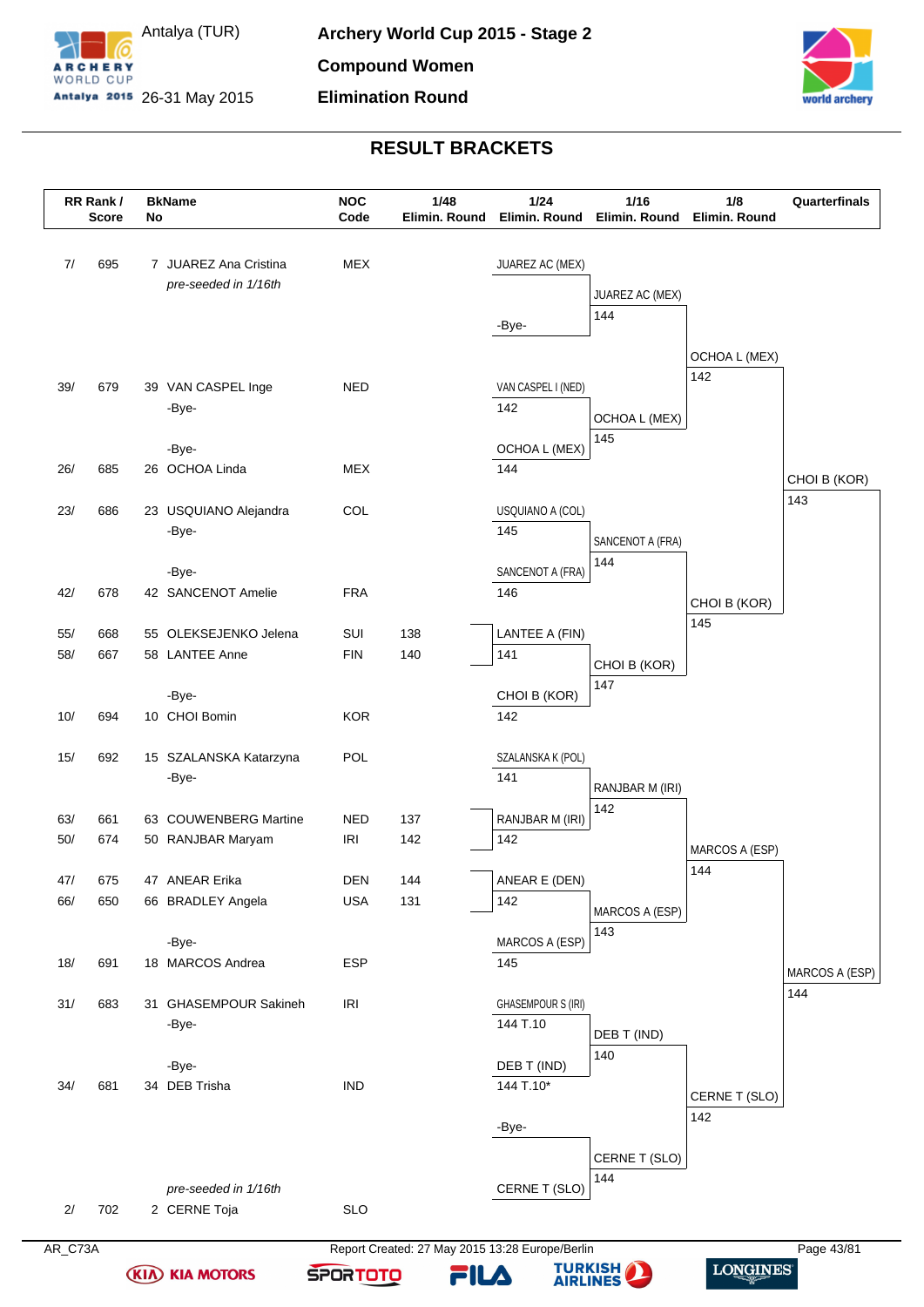

**Archery World Cup 2015 - Stage 2 Recurve Men Qualification Round**



**RESULTS Vers. 1.10 (27 May 2015 13:27 UTC) Position 100-103 changed**

| Rank | <b>Back No.Name</b> |                                 | <b>NOC</b> |                  |             | 70m-1 70m-2 10+X's | X's              | Score       |
|------|---------------------|---------------------------------|------------|------------------|-------------|--------------------|------------------|-------------|
| 1    | 004D                | <b>KIM Woojin</b>               | <b>KOR</b> | 349 / 1 344 / 1  |             | 46                 | 13               | 693         |
| 2    | 006D                | OH Jin Hyek                     | <b>KOR</b> | 346 / 2 340 / 4  |             | 40                 | 18               | 686         |
| 3    | 005C                | ALVARINO GARCIA Miguel          | <b>ESP</b> | 344 / 3          | 340 / 3     | 43                 | 21               | 684         |
| 4    | 005D                | <b>KU Bonchan</b>               | <b>KOR</b> | 341 / 6 341 / 2  |             | 39                 | 15               | 682         |
| 5    | 031A                | <b>DANIEL Lucas</b>             | <b>FRA</b> | 341 / 5 335 / 8  |             | 35                 | 11               | 676         |
| 6    | 003D                | <b>LEE Seungyun</b>             | <b>KOR</b> | 339 /10 337 /6   |             | 32                 | 13               | 676         |
| 7    | 010A                | PASQUALUCCI David               | <b>ITA</b> | 334 /25 338 / 5  |             | 33                 | 11               | 672 SO T.10 |
| 8    | 032C                | <b>FURUKAWA Takaharu</b>        | <b>JPN</b> | 343 / 4 329 / 40 |             | 31                 | 10               | 672 SO T.10 |
| 9    | 025B                | XING Yu                         | <b>CHN</b> | 339 / 9          | 333 /18     | 31                 | 15               | 672 SO T.9  |
| 10   | 009D                | <b>TALUKDAR Jayanta</b>         | <b>IND</b> | 340 / 7 331 / 24 |             | 35                 | 15               | 671         |
| 11   | 022B                | <b>KAHLLUND Florian</b>         | <b>GER</b> | 336 /18 335 /8   |             | 32                 | 15               | 671         |
| 12   | 027C                | <b>KLIMITCHEK Collin</b>        | <b>USA</b> | 338 /11          | 331 /25     | 36                 | $\overline{7}$   | 669         |
| 13   | 007D                | CHAMPIA Mangal Singh            | <b>IND</b> | 338 /12 331 /22  |             | 34                 | 9                | 669         |
| 14   | 022A                | <b>RUBAN Viktor</b>             | <b>UKR</b> | 332 /31          | 336 / 7     | 28                 | 10               | 668         |
| 15   | 023C                | <b>SERRANO Juan Rene</b>        | <b>MEX</b> | 333 /26 334 /13  |             | 32                 | 10               | 667         |
| 16   | 033A                | VALLADONT Jean-Charles          | <b>FRA</b> | 333 /28 334 /12  |             | 30                 | 11               | 667         |
| 17   | 016B                | VAN DEN BERG Sjef               | <b>NED</b> | 335              | /20 332 /21 | 27                 | 13               | 667         |
| 18   | 017B                | VAN TONGEREN Jan                | <b>NED</b> | 332 /33 335 / 8  |             | 24                 | 6                | 667         |
| 19   | 026B                | <b>GU Xuesong</b>               | <b>CHN</b> | 331 /38 335 / 8  |             | 30                 | $\overline{7}$   | 666         |
| 20   | 030C                | <b>ADRIAENSEN Ben</b>           | <b>BEL</b> | 334 /23 331 /23  |             | 31                 | 13               | 665         |
| 21   | 021A                | <b>IVANYTSKYY Heorhiy</b>       | <b>UKR</b> | 332 /30 333 /17  |             | 31                 | 8                | 665         |
| 22   | 011A                | WEI Chun-Heng                   | <b>TPE</b> | 334 /24 331 /26  |             | 29                 | 16               | 665         |
| 23   | 026C                | <b>ELLISON Brady</b>            | <b>USA</b> | 332 /34 333 /16  |             | 28                 | 6                | 665         |
| 24   | 006C                | PIFARRE Miguel Angel            | <b>ESP</b> | 335              | /19 329 /39 | 28                 | 9                | 664         |
| 25   | 014C                | <b>WORTH Taylor</b>             | <b>AUS</b> | 338 /14 326 /54  |             | 28                 | 8                | 664         |
| 26   | 011C                | BAZARZHAPOV Galsan              | <b>RUS</b> | 337 /16 327 /50  |             | 24                 | $\boldsymbol{7}$ | 664         |
| 27   | 025C                | MCLAUGHLIN Sean                 | <b>USA</b> | 333 /29 331 /29  |             | 23                 | 5                | 664         |
| 28   | 028B                | <b>GSTOETTNER Andreas</b>       | <b>AUT</b> | 337 /15 326 /52  |             | 30                 | $\overline{7}$   | 663         |
| 29   | 007A                | <b>NESPOLI Mauro</b>            | <b>ITA</b> | 329<br>/45       | 334 /13     | 28                 | 10               | 663         |
| 30   | 013A                | KUO Cheng-Wei                   | <b>TPE</b> | 335              | /21 328 /44 | 26                 | $\boldsymbol{7}$ | 663         |
| 31   | 035D                | <b>BETANCUR Daniel</b>          | COL        | 333 /27 329 /36  |             | 29                 | 5                | 662         |
| 32   | 032A                | <b>PLIHON Pierre</b>            | <b>FRA</b> | 328              | /46 333 /15 | 31                 | 9                | 661         |
| 33   | 022C                | <b>ALVAREZ Luis</b>             | <b>MEX</b> | 336 /17 325 /60  |             | 30                 | 9                | 661         |
| 34   | 021C                | <b>BOARDMAN Ernesto Horacio</b> | <b>MEX</b> | 330              | /39 331 /28 | 29                 | 9                | 661         |
| 35   | 029A                | <b>HUSTON Patrick</b>           | <b>GBR</b> | 340 / 8 321 / 83 |             | 28                 | $\overline{7}$   | 661         |
| 36   | 008D                | VISWASH.                        | <b>IND</b> | 328 /47 331 /27  |             | 26                 | 6                | 659         |
| 37   | 014A                | <b>WANG Hou-Chieh</b>           | <b>TPE</b> | 330              | /41 328 /41 | 32                 | 6                | 658         |
| 38   | 034D                | <b>PINEDA Daniel Felipe</b>     | COL        | 326              | /57 332 /20 | 23                 | 8                | 658         |
| 39   | 015B                | VAN DER VEN Rick                | <b>NED</b> | 325              | /59 332 /19 | 27                 | 12               | 657         |
| 40   | 025D                | LIAHUSHEV Alexander             | <b>BLR</b> | 332 /31 325 /61  |             | 26                 | $\boldsymbol{7}$ | 657         |
| 41   | 016C                | <b>ANDERSSON Jonas Lennart</b>  | <b>SWE</b> | 328              | /48 329 /38 | 23                 | 8                | 657         |
| 42   | 019A                | <b>IVASHKO Markiyan</b>         | UKR        | 328              | /49 329 /36 | 22                 | 7                | 657         |
| 43   | 018B                | <b>DIELEMANS Mitch</b>          | <b>NED</b> | 330 /42 325 /62  |             | 25                 | 5                | 655         |
| 44   | 009A                | <b>FRANGILLI Michele</b>        | <b>ITA</b> | 325              | /61 330 /30 | 23                 | $\overline{7}$   | 655         |
| 45   | 012C                | <b>TYACK Ryan</b>               | <b>AUS</b> | 331 /37 323 /73  |             | 27                 | 10               | 654         |
| 46   | 014B                | <b>LAURIDSEN Casper</b>         | <b>DEN</b> | 327 /50 327 /47  |             | 26                 | 11               | 654         |
| 47   | 036B                | <b>TEKONIEMI Antti</b>          | <b>FIN</b> | 324 /63 330 /31  |             | 26                 | $\overline{7}$   | 654         |
| 48   | 010D                | <b>NAIK Ranjit</b>              | <b>IND</b> | 338 /13 315 /104 |             | 26                 | 8                | 653         |
| 49   | 023A                | <b>BOZLAR Fatih</b>             | <b>TUR</b> | 330 /43 323 /71  |             | 26                 | 3                | 653         |
| 50   | 003B                | OLARU Dan                       | <b>MDA</b> | 329 /44 324 /68  |             | 25                 | 8                | 653         |
| 51   | 023B                | <b>WANG Gang</b>                | <b>CHN</b> | 326 /55 327 /46  |             | 25                 | 6                | 653         |
| 52   | 031C                | <b>ONIYAMA Naoya</b>            | <b>JPN</b> | 331 /36 322 /80  |             | 23                 | 9                | 653         |
| 53   | 019B                | FLOTO Florian                   | GER        | 324 /62 328 /42  |             | 29                 | 10               | 652         |
| 54   | 037A                | <b>HENCKELS Jeff</b>            | LUX        | 327 /54 325 /63  |             | 22                 | $\overline{7}$   | 652         |
| 55   | 026D                | <b>DALIDOVICH Pavel</b>         | <b>BLR</b> | 327 /51 324 /67  |             | 26                 | 7                | 651         |
| 56   | 012A                | YU Guan-Lin                     | <b>TPE</b> | 331 /35 320 /89  |             | 25                 | 6                | 651         |
| 57   | 033C                | <b>IWATA Ayumi</b>              | <b>JPN</b> | 322 /78 329 /35  |             | 22                 | $\overline{7}$   | 651         |
| 58   | 016A                | <b>OLIVEIRA Bernardo</b>        | <b>BRA</b> | 321 /81 329 /34  |             | 25                 | 13               | 650         |
| 59   | 013B                | <b>LAURSEN Bjarne Marius</b>    | <b>DEN</b> | 334 /22 315 /104 |             | 28                 | 10               | 649         |
| 60   | 017D                | <b>GAN ERDENE Gombodori</b>     | <b>MGL</b> | 319 /91 330 /31  |             | 24                 | 6                | 649         |
| 61   | 020B                | <b>RIEGER Cedric</b>            | GER        | 323 /69 326 /56  |             | 20                 | 8                | 649         |
| 62   | 018D                | <b>JANTSAN Gantugs</b>          | MGL        | 325 /60 324 /70  |             | 19                 | 4                | 649         |
| 63   | 028A                | <b>GODFREY Larry</b>            | <b>GBR</b> | 319 /94 330 /33  |             | 19                 | 3                | 649         |
| 64   | 022D                | <b>SZAFRAN Marek</b>            | POL        | 323 /72 325 /57  |             | 28                 | 8                | 648         |
| 65   | 032D                | PKHAKADZE Lasha                 | GEO        | 323 /72 325 /64  |             | 22                 | 6                | 648         |
| 66   |                     | 037D SENYUK Taras               | AZE        | 319 /90 328 /43  |             | 24                 | 11               | 647         |

AR\_C73A Report Created: 27 May 2015 13:28 Europe/Berlin Page 44/81

**SPORTOTO** 

**(KIA) KIA MOTORS** 





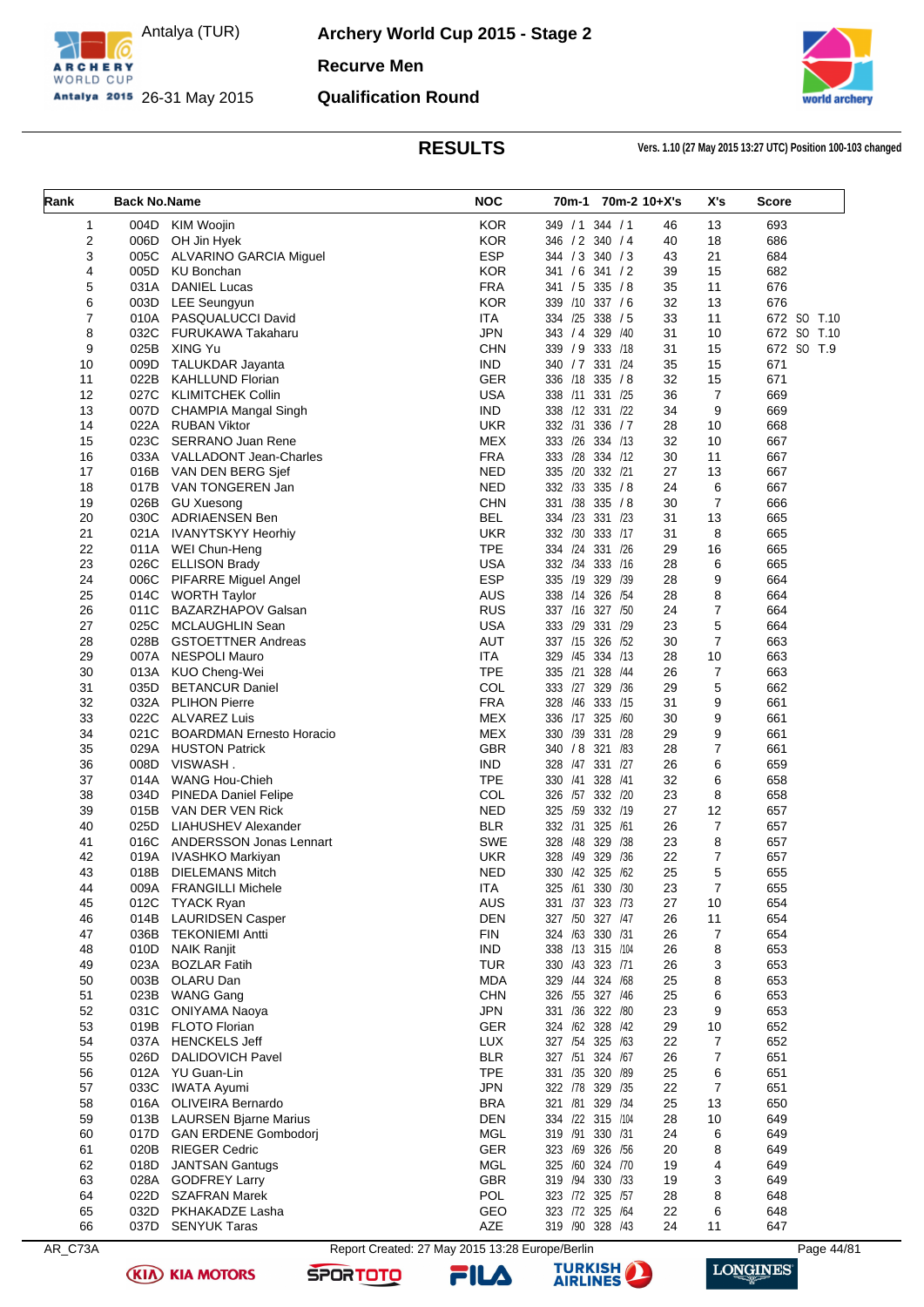

**Archery World Cup 2015 - Stage 2 Recurve Men Qualification Round**



**RESULTS Vers. 1.10 (27 May 2015 13:27 UTC) Position 100-103 changed**

| Rank       | <b>Back No.Name</b> |                                                  | <b>NOC</b>        | 70m-1                                  |              | 70m-2 10+X's | X's                     | <b>Score</b> |
|------------|---------------------|--------------------------------------------------|-------------------|----------------------------------------|--------------|--------------|-------------------------|--------------|
|            |                     |                                                  |                   |                                        |              |              |                         |              |
| 67         | 028D                | <b>AGUILAR GIMPEL Andres</b>                     | CHI               | 327 /53                                | 320 /85      | 21           | 3                       | 647          |
| 68         | 009C                | <b>TSYBEKDORZHIEV Bair</b>                       | <b>RUS</b>        | 324 /65 322 /77                        |              | 22           | 5                       | 646          |
| 69         | 035B                | AL-MOHANDI Ibrahim                               | QAT               | 323 /71                                | 323 /76      | 20           | 10                      | 646          |
| 70         | 020C                | VELEZ Luis Eduardo                               | <b>MEX</b>        | 322 /77 323 /74                        |              | 22           | 3                       | 645          |
| 71         | 040B                | <b>HAGEN Paul Andre</b>                          | <b>NOR</b>        | 320 /85 325 /65                        |              | 21           | 5                       | 645          |
| 72         | 040A                | <b>EL-NEMR Ahmed</b>                             | EGY               | 327 /52 318 /92                        |              | 20           | 6                       | 645          |
| 73         | 004C                | <b>FERNANDEZ Antonio</b>                         | <b>ESP</b>        | 321 /83 323 /72                        |              | 23           | 6                       | 644          |
| 74         | 027B                | <b>BERTSCHLER Alexander</b>                      | AUT               | 319 /93 325 /59                        |              | 22           | 10                      | 644          |
| 75         | 013C                | POTTS Alec                                       | <b>AUS</b>        | 318 /98                                | 326 /51      | 20           | 9                       | 644          |
| 76         | 028C                | <b>MARTENS Rick</b>                              | <b>BEL</b>        | 317 /100                               | 327 /49      | 18           | $\overline{2}$          | 644          |
| 77<br>78   | 024B<br>033D        | <b>HUANG Rui</b><br><b>PILA Andres</b>           | <b>CHN</b><br>COL | 324 /67 320 /89<br>323 /68 320 /85     |              | 14<br>23     | 3<br>6                  | 644<br>643   |
| 79         | 027A                | <b>HARDING George</b>                            | <b>GBR</b>        | /80<br>321                             | 322 /78      | 22           | 8                       | 643          |
| 80         | 030A                | <b>DENNY Bradley</b>                             | <b>GBR</b>        | 316 /101 327 /45                       |              | 21           | 10                      | 643          |
| 81         | 006A                | ASHRAFI Sadegh                                   | IRI               | 316 /101                               | 327 /48      | 20           | 7                       | 643          |
| 82         | 024D                | <b>PRILEPOV Anton</b>                            | <b>BLR</b>        | 321 /84 322 /79                        |              | 16           | 3                       | 643          |
| 83         | 015D                | <b>BATAA Purevsuren</b>                          | <b>MGL</b>        | 326 /55 316 /103                       |              | 18           | 2                       | 642          |
| 84         | 034A                | <b>BANDA Arpad</b>                               | <b>HUN</b>        | 320 / 88 321 / 82                      |              | 18           | 6                       | 641          |
| 85         | 007C                | RODRIGUEZ Juan I.                                | <b>ESP</b>        | 323 /70 317 /98                        |              | 22           | 6                       | 640          |
| 86         | 039D                | <b>IRWIN Micheal</b>                             | IRL               | 320 /86 320 /87                        |              | 19           | 0                       | 640          |
| 87         | 026A                | YILMAZ Yagiz                                     | <b>TUR</b>        | 320 /87                                | 320<br>/88   | 17           | 5                       | 640          |
| 88         | 008A                | <b>MANDIA Massimiliano</b>                       | <b>ITA</b>        | 313 /113 326 /53                       |              | 20           | 6                       | 639 CT       |
| 89         | 010C                | <b>TSYBZHITOV Bolot</b>                          | <b>RUS</b>        | 323 /74 316 /100                       |              | 20           | 6                       | 639 CT       |
| 90         | 024C                | <b>GARRETT Zach</b>                              | <b>USA</b>        | 321 /82 318 /95                        |              | 19           | 5                       | 639 CT       |
| 91         | 039B                | <b>BALAZ Boris</b>                               | <b>SVK</b>        | 324 /64 315 /104                       |              | 19           | 5                       | 639 CT       |
| 92         | 036C                | <b>HEINRICH Petr</b>                             | <b>CZE</b>        | 324 /66 315 /104                       |              | 16           | $\overline{\mathbf{c}}$ | 639          |
| 93         | 031D                | MOSESHVILI Jaba                                  | GEO               | 314 /112 325 /66                       |              | 15           | 3                       | 639          |
| 94         | 015C                | <b>GRAY Matthew</b>                              | <b>AUS</b>        | 314 /11 324 /69                        |              | 16           | 5                       | 638          |
| 95         | 019C                | <b>FREDRIKSSON Jesper</b>                        | <b>SWE</b>        | 314 /108 323 /75                       |              | 22           | 5                       | 637          |
| 96         | 021B                | NESEMANN Simon                                   | <b>GER</b>        | 322 /75 315 /104                       |              | 20           | 9                       | 637          |
| 97         | 017C                | <b>SKALBERG Andreas</b>                          | <b>SWE</b>        | 330 /40 306 /124                       |              | 24           | 14                      | 636          |
| 98         | 019D                | WOJTKOWIAK Rafal                                 | <b>POL</b>        | 319 /92 317 /97                        |              | 20           | 10                      | 636          |
| 99         | 038B                | <b>KARAGEORGIOU Alexandros</b>                   | GRE               | 310 /127                               | 326 /55      | 18           | 5                       | 636          |
| 100        | 038C                | <b>RUFER Thomas</b>                              | <b>SUI</b>        | 318 /99 318 /94                        |              | 14           | 6                       | 636          |
| 101        | 020A                | <b>HAVELKO Yuriy</b>                             | <b>UKR</b>        | 314 /107 321 /81                       |              | 23           | 10                      | 635          |
| 102        | 029D                | <b>AGUILAR GIMPEL Guillermo</b>                  | <b>CHI</b>        | 318 /95 316 /102                       |              | 19           | $\overline{4}$          | 634          |
| 103        | 029B                | <b>IRRASCH Dominik</b>                           | AUT               | 316 /101 318 /92                       |              | 17           | 6                       | 634          |
| 104        | 021D                | SIERAKOWSKI Kasper                               | POL               | 321                                    | /79 312 /116 | 26           | 6                       | 633          |
|            |                     |                                                  | <b>IRI</b>        | 307 /131 325 /58                       |              |              |                         |              |
| 105        | 003A                | RANJBARKIVAJ Ebrahim                             | <b>FIN</b>        |                                        |              | 23           | 8                       | 632          |
| 106<br>107 | 037B<br>023D        | <b>SISTONEN Antero</b><br><b>MARUSAU Mikalai</b> | <b>BLR</b>        | 314 /109 318 /91<br>313 /114           | 318<br>/96   | 19<br>12     | 9<br>4                  | 632<br>631   |
| 108        | 035A                | <b>GAJDOS Csaba</b>                              | <b>HUN</b>        | 325 /58 305 /131                       |              | 19           | 5                       | 630          |
|            |                     |                                                  |                   |                                        |              | 14           |                         |              |
| 109<br>110 | 008C                | 029C GYS Lenthy<br>TSYNGUEV Beligto              | BEL<br><b>RUS</b> | 316 /101 314 /111<br>314 /110 315 /104 |              | 16           | 4<br>2                  | 630<br>629   |
| 111        | 020D                | <b>FALDZINSKI Maciej</b>                         | <b>POL</b>        | 315 /106 314 /112                      |              | 15           | 3                       | 629          |
| 112        | 004A                | PIRALI NAJAFABADI Amin                           | IRI               | 312 /119 316 /101                      |              | 16           | 3                       | 628          |
| 113        |                     | 015A DALMEIDA Marcus                             | <b>BRA</b>        | 311 /126 317 /99                       |              | 14           | 3                       | 628          |
| 114        |                     | 012B WEISS Johan                                 | <b>DEN</b>        | 306 /133 320 /84                       |              | 16           | 7                       | 626          |
| 115        |                     | 011B IPSEN Jonathan Hindborg                     | <b>DEN</b>        | 311 /123 314 /110                      |              | 19           | 8                       | 625          |
| 116        | 017A                | <b>BRASIL LOPES DOS REIS Jhonata</b>             | <b>BRA</b>        | 311 /120 314 /113                      |              | 16           | 4                       | 625          |
| 117        | 040C                | <b>KOUASSI Rene Philippe</b>                     | <b>CIV</b>        | 312 /115 312 /117                      |              | 21           | 7                       | 624          |
| 118        |                     | 037C HAMOR Martin                                | CZE               | 319 /89 305 /128                       |              | 18           | 8                       | 624          |
| 119        |                     | 018A REZENDE XAVIER Daniel                       | <b>BRA</b>        | 310 /129 313 /114                      |              | 18           | 3                       | 623          |
| 120        |                     | 038A VAN MOERKERKEN Terence                      | <b>RSA</b>        | 318 /96 305 /130                       |              | 16           | 3                       | 623          |
| 121        | 039A                | DI MATTEO Marco                                  | <b>RSA</b>        | 310 /130 313 /115                      |              | 12           | 3                       | 623          |
| 122        |                     | 010B KADHIM Ali                                  | IRQ               | 311 /122 310 /121                      |              | 18           | 8                       | 621          |
| 123        | 027D                | PEREZ ALVAREZ Felipe                             | CHI               | 312 /117 309 /122                      |              | 17           | 5                       | 621          |
| 124        | 012D                | BIN ALI Abdulellh Ali Moh                        | <b>KSA</b>        | 322 /76 299 /134                       |              | 16           | 5                       | 621          |
| 125        | 040D                | JANIBEKOV Kuanish                                | KAZ               | 310 /128 310 /120                      |              | 17           | 6                       | 620          |
| 126        | 005B                | <b>DANCOV Dmitri</b>                             | <b>MDA</b>        | 316 /101 302 /132                      |              | 14           | 4                       | 618          |
| 127        |                     | 036A KLEIN Pit                                   | <b>LUX</b>        | 311 /125 306 /126                      |              | 15           | 1                       | 617          |
| 128        | 025A                | GAZOZ Mete                                       | <b>TUR</b>        | 311 /123 305 /128                      |              | 15           | 2                       | 616          |
| 129        | 036D                | <b>HALILOV Haci</b>                              | AZE               | 312 /117 299 /135                      |              | 12           | 2                       | 611          |
| 130        | 016D                | <b>BAASANKHUU Adiyasuren</b>                     | <b>MGL</b>        | 304 /134 306 /125                      |              | 14           | 4                       | 610          |
| 131        | 004B                | <b>LACUTCO Oleg</b>                              | <b>MDA</b>        | 312 /116 297 /136                      |              | 14           | 5                       | 609          |

AR\_C73A Report Created: 27 May 2015 13:28 Europe/Berlin Page 45/81

**SPORTOTO** 

**(KIA) KIA MOTORS** 



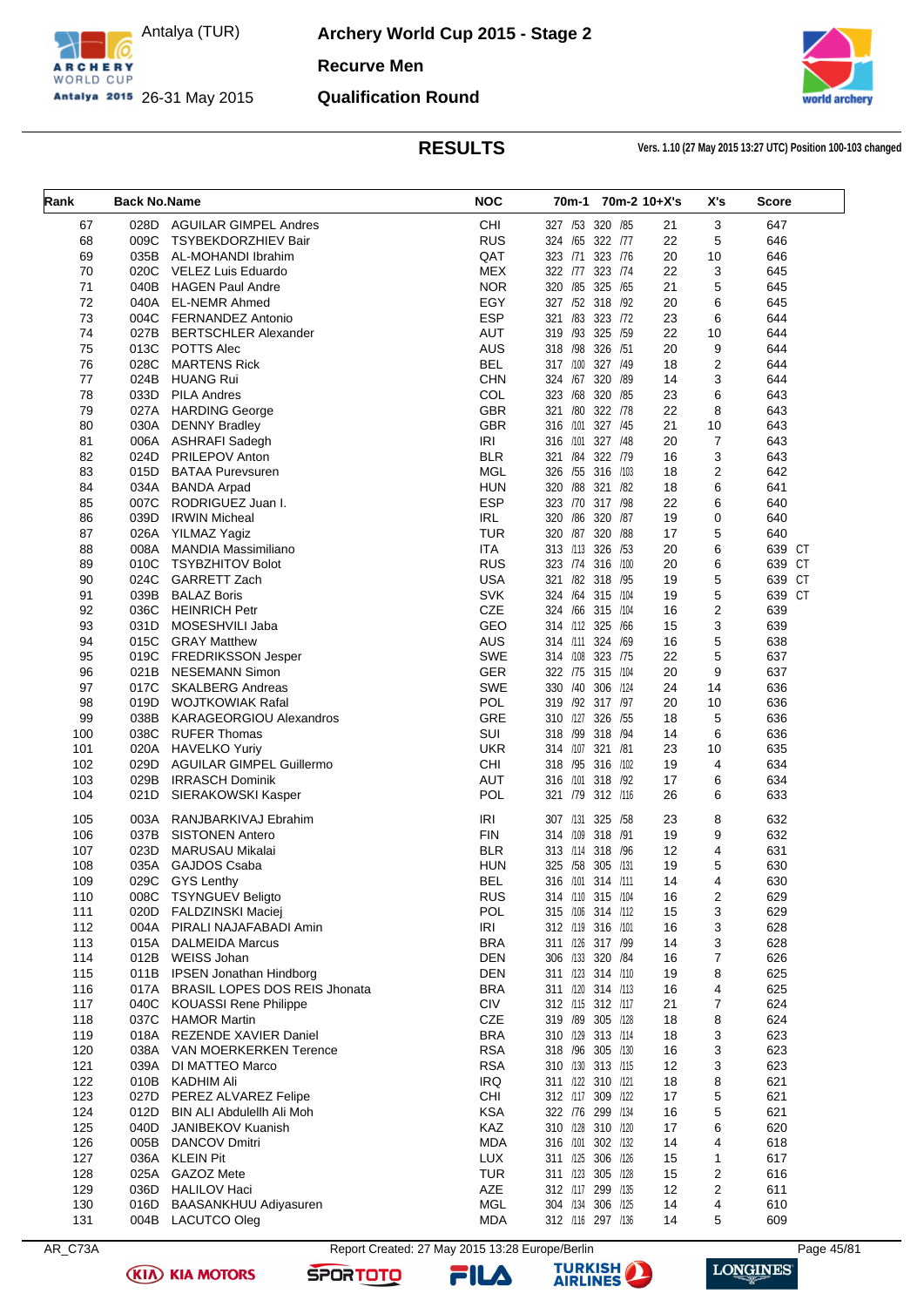

**Archery World Cup 2015 - Stage 2**

**Recurve Men**

**Qualification Round**

Antalya 2015 26-31 May 2015



**RESULTS Vers. 1.10 (27 May 2015 13:27 UTC) Position 100-103 changed**

| Rank | <b>Back No.Name</b> |                                | <b>NOC</b> | 70m-1       |          |      | $70m-2$ 10+X's | X's | <b>Score</b> |
|------|---------------------|--------------------------------|------------|-------------|----------|------|----------------|-----|--------------|
| 132  | 005A                | RAZAVIMASHOUF Sasan            | IRI        | /138<br>297 | 311      | /119 | 15             | 3   | 608          |
| 133  | 034B                | SALEM Ali Ahmed                | QAT        | /121<br>311 | 295 /137 |      | 13             | 5   | 606          |
| 134  | 024A                | KIRSEVER Kerem                 | TUR        | 295         | /142 311 | /118 | 12             | 4   | 606          |
| 135  | 006B                | <b>BULIGA Artur</b>            | <b>MDA</b> | 296<br>/140 | 308 /123 |      | 9              | 3   | 604          |
| 136  | 014D                | AL-ABDULMUHSIN Mohammad Omar   | <b>KSA</b> | 318<br>/97  | 285 /143 |      | 13             | 9   | 603          |
| 137  | 039C                | OJAMAE Pearu Jakob             | <b>EST</b> | 302<br>/136 | 300 /133 |      | 9              | 4   | 602          |
| 138  | 018C                | STAHLKRANTZ Dennis             | <b>SWE</b> | 296<br>/141 | 305 /127 |      | 11             | 3   | 601          |
| 139  | 030D                | <b>PARSENADZE Archil</b>       | GEO        | 307<br>/132 | 294 /139 |      | 9              | 4   | 601          |
| 140  | 013D                | ARAFAT Obai Khaled             | <b>KSA</b> | /135<br>303 | 290 /141 |      | 10             |     | 593          |
| 141  | 033B                | ABDORRABOH Farhan              | QAT        | /137<br>301 | 287      | /142 | 10             | 3   | 588          |
| 142  | 008B                | MAHMMOOD Ahmed                 | IRQ        | 290<br>/144 | 294      | /138 | 7              | 3   | 584          |
| 143  | 007B                | <b>JASSIM Mohammed Mahmood</b> | IRQ        | /146<br>286 | 292      | /140 | 12             | 3   | 578          |
| 144  | 009B                | AL-HAMADANI Ali Adnan Mohammed | IRQ        | 297<br>/139 | 269      | /145 | 8              |     | 566          |
| 145  | 011D                | ALSUFYANI Mohammed Radah D.    | <b>KSA</b> | /145<br>286 | 279 /144 |      | 11             | 4   | 565          |
| 146  | 034C                | <b>ABELL Mark</b>              | <b>MAW</b> | /143<br>292 | 262 /146 |      | 8              |     | 554          |
| 147  | 035C                | DAVID Areneo                   | MAW        | 261<br>/147 | 224 /147 |      | 3              | 2   | 485          |

**(KIA) KIA MOTORS** 

**SPORTOTO** 

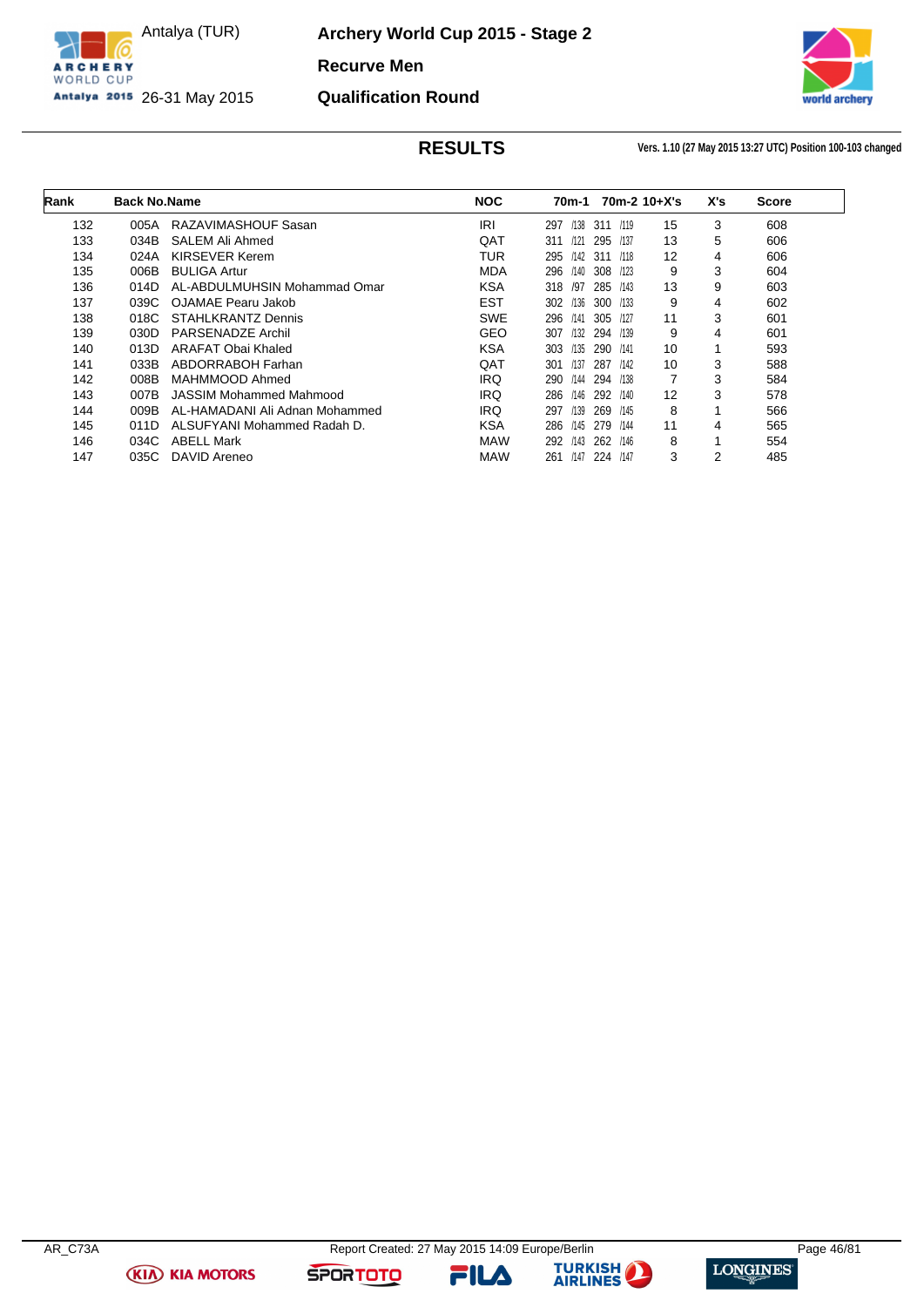

**Archery World Cup 2015 - Stage 2 Recurve Women Qualification Round**



### **RESULTS After 72 Arrows**

| Rank                         | <b>Back No.Name</b> |                                                             | <b>NOC</b>               | 70m-1           |                                    | 70m-2 10+X's | X's            | <b>Score</b> |
|------------------------------|---------------------|-------------------------------------------------------------|--------------------------|-----------------|------------------------------------|--------------|----------------|--------------|
|                              |                     |                                                             |                          |                 |                                    |              |                |              |
| 1                            |                     | 012B TAN Ya-Ting                                            | <b>TPE</b>               |                 | 335 / 3 338 / 1                    | 31           | 11             | 673          |
| $\overline{\mathbf{c}}$<br>3 | 013A<br>014A        | CHANG Hye Jin<br><b>CHOI Misun</b>                          | <b>KOR</b><br><b>KOR</b> |                 | 336 / 1 336 / 4<br>336 / 2 335 / 6 | 33<br>32     | 10<br>15       | 672<br>671   |
| 4                            | 015A                | KI Bo Bae                                                   | <b>KOR</b>               |                 | 334 / 5 335 / 5                    | 33           | 13             | 669          |
| 5                            | 016A                | <b>KANG Chae Young</b>                                      | <b>KOR</b>               |                 | 333 / 7 336 / 3                    | 31           | 13             | 669          |
| 6                            | 023D                | <b>LORIG Khatuna</b>                                        | <b>USA</b>               |                 | 334 / 4 335 / 8                    | 30           | 9              | 669          |
| 7                            |                     | 010A ROMAN Aida                                             | <b>MEX</b>               |                 | 329 /13 337 / 2                    | 31           | 11             | 666          |
| 8                            | 030C                | KAWANAKA Kaori                                              | <b>JPN</b>               | 334 / 6 331 /11 |                                    | 26           | 10             | 665          |
| 9                            | 010C                | <b>KUMARI Deepika</b>                                       | <b>IND</b>               |                 | 329 /12 335 / 7                    | 30           | 11             | 664          |
| 10                           | 019C                | QI Yuhong                                                   | CHN                      |                 | 329 /11 329 /13                    | 26           | 14             | 658          |
| 11                           | 009B                | LE Chien-Ying                                               | <b>TPE</b>               |                 | 331 / 8 325 / 25                   | 23           | 8              | 656          |
| 12                           | 036B                | <b>RENDON Ana Maria</b>                                     | COL                      |                 | 324 /18 330 /12                    | 25           | 12             | 654          |
| 13                           | 006B                | <b>WINTER Karina</b>                                        | <b>GER</b>               |                 | 321 /27 332 /10                    | 25           | 10             | 653          |
| 14                           | 020C                | WU Jiaxin                                                   | <b>CHN</b>               |                 | 326 /15 327 /17                    | 24           | $\overline{7}$ | 653          |
| 15                           | 029C                | HAYASHI Yuki                                                | <b>JPN</b>               |                 | 330 /10 322 /28                    | 27           | 12             | 652          |
| 16                           | 021C                | XU Jing                                                     | <b>CHN</b>               |                 | 316 /43 334 / 9                    | 23           | 9              | 650          |
| 17                           | 010B                | LIN Shih-Chia                                               | <b>TPE</b>               |                 | 324 /17 326 /22                    | 21           | 5              | 650          |
| 18                           | 007B                | <b>UNRUH Lisa</b>                                           | <b>GER</b>               |                 | 320 /32 329 /14                    | 22           | $\overline{7}$ | 649          |
| 19                           | 023A                | NARIMANIDZE Khatuna                                         | GEO                      |                 | 319 /36 328 /15                    | 21           | 8              | 647          |
| 20                           | 031C                | <b>NAGAMINE Saori</b>                                       | <b>JPN</b>               |                 | 320 /31 326 /19                    | 22           | 9              | 646          |
| 21                           | 008B                | <b>RICHTER Elena</b>                                        | <b>GER</b>               |                 | 329 /13 316 /45                    | 24           | 10             | 645          |
| 22                           | 013D                | MARUSAVA Hanna                                              | <b>BLR</b>               |                 | 320 /33 325 /24                    | 20           | 4              | 645          |
| 23                           |                     | 011A VALENCIA Alejandra                                     | <b>MEX</b>               |                 | 325 /16 319 /36                    | 24           | 6              | 644          |
| 24                           | 021D                | PRITCHARD La Nola                                           | <b>USA</b>               | 330 / 9         | 314 / 54                           | 23           | 9              | 644          |
| 25                           | 023B                | <b>ERDYNIEVA Natalia</b>                                    | <b>RUS</b>               |                 | 320 /30 324 /26                    | 21           | 8              | 644          |
| 26                           | 022D                | <b>GIBILARO Ariel</b>                                       | <b>USA</b>               |                 | 321 /25 322 /29                    | 21           | 4              | 643          |
| 27                           | 021B                | TIMOFEEVA Kristina                                          | <b>RUS</b>               | 317 /37         | 326 /20                            | 20           | 8              | 643          |
| 28                           | 005D                | <b>SARTORI</b> Guendalina                                   | ITA                      |                 | 321 /26 322 /30                    | 20           | 3              | 643          |
| 29                           | 019A                | <b>ROSENVINGE Carina</b>                                    | <b>DEN</b>               | 316 /39 326 /21 |                                    | 23           | 6              | 642          |
| 30                           | 011B                | YUAN Shu Chi                                                | <b>TPE</b>               | 321 /28         | 319 /41                            | 18<br>22     | 3<br>2         | 640          |
| 31<br>32                     | 034B<br>022B        | LONGOVA Alexandra<br>STEPANOVA Inna                         | <b>SVK</b><br><b>RUS</b> | 316 /40 323 /27 | 311 /57 328 /16                    | 21           | 4              | 639<br>639   |
| 33                           | 024A                | LOBZHENIDZE Yulia                                           | GEO                      | 321 /24 317 /44 |                                    | 20           | 9              | 638          |
| 34                           | 018C                | <b>ZHANG Yunlu</b>                                          | CHN                      |                 | 312 /53 325 /23                    | 21           | 6              | 637          |
| 35                           | 014B                | MARIN Alicia                                                | <b>ESP</b>               |                 | 321 /29 316 /47                    | 17           | 8              | 637          |
| 36                           | 027C                | <b>SCHUH Berengere</b>                                      | <b>FRA</b>               | 321 /23 315 /51 |                                    | 24           | $\overline{7}$ | 636          |
| 37                           |                     | 026A PAVLICHENKO Daria                                      | UKR                      |                 | 315 /45 321 /32                    | 15           | 6              | 636          |
| 38                           | 009C                | <b>NIKITIN Sarah</b>                                        | <b>BRA</b>               |                 | 316 /44 319 /40                    | 18           | $\overline{2}$ | 635          |
| 39                           | 013B                | <b>ALARCON Miriam</b>                                       | <b>ESP</b>               |                 | 323 /20 312 /58                    | 15           | 3              | 635          |
| 40                           | 015B                | <b>MARTIN Adriana</b>                                       | <b>ESP</b>               |                 | 322 /22 312 /57                    | 22           | 6              | 634          |
| 41                           | 024B                | <b>BALSUKOVA Anna</b>                                       | <b>RUS</b>               |                 | 314 /48 319 /39                    | 17           | 4              | 633          |
| 42                           | 035A                | SENYUK Olga                                                 | <b>AZE</b>               |                 | 316 /42 316 /46                    | 18           | 6              | 632          |
| 43                           | 016D                | DZIOMINSKAYA Karyna                                         | <b>BLR</b>               |                 | 323 /19 308 /72                    | 19           | $\overline{7}$ | 631          |
| 44                           | 024D                | <b>BROWN Mackenzie</b>                                      | <b>USA</b>               |                 | 311 /58 320 /34                    | 13           | 4              | 631          |
| 45                           | 005A                | NEMATI Zahra                                                | <b>IRI</b>               |                 | 310 /59 320 /33                    | 24           | 7              | 630          |
| 46                           | 026C                | <b>THOMAS Solenne</b>                                       | <b>FRA</b>               |                 | 314 /46 316 /48                    | 21           | 5              | 630          |
| 47                           | 016B                | <b>CASTANOS Celia</b>                                       | <b>ESP</b>               |                 | 319 /34 310 /63                    | 18           | 5              | 629          |
| 48                           |                     | 018D OLIVER Amy                                             | <b>GBR</b>               |                 | 311 /56 318 /43                    | 16           | 9              | 629          |
| 49                           | 020A                | <b>JAGER Maja</b>                                           | <b>DEN</b>               |                 | 314 /47 315 /53                    | 16           | 4              | 629          |
| 50                           | 007D                | <b>TONETTA Elena</b>                                        | <b>ITA</b>               |                 | 309 /63 320 /34                    | 15           | 3              | 629          |
| 51                           | 018B                | ANAGOZ Yasemin Ecem                                         | <b>TUR</b>               |                 | 316 /41 313 /56                    | 12           | 5              | 629          |
| 52                           | 011D                | DANZANDORJ Miroslava                                        | MGL<br><b>GER</b>        |                 | 308 /65 319 /37                    | 20           | 3              | 627          |
| 53                           | 005B<br>023C        | <b>HAIDN TSCHALOVA Veronika</b><br><b>BARAKONSKA Milena</b> | <b>POL</b>               |                 | 312 /54 315 /49<br>310 /61 315 /51 | 17<br>16     | 5<br>3         | 627<br>625   |
| 54<br>55                     | 020D                | <b>GILDER Sally</b>                                         | <b>GBR</b>               |                 | 298 /96 327 /18                    | 13           | 3              | 625          |
| 56                           | 027A                | PAVLOVA Anastasia                                           | <b>UKR</b>               | 300 /89 322 /31 |                                    | 16           | 3              | 622          |
| 57                           | 009A                | <b>HINOJOSA Karla</b>                                       | <b>MEX</b>               |                 | 303 /79 319 /38                    | 14           | 5              | 622          |
| 58                           | 019D                | <b>FOLKARD Naomi</b>                                        | <b>GBR</b>               |                 | 313 /50 309 /68                    | 13           | 3              | 622 CT       |
| 59                           | 017A                | <b>LAURSEN Anne Marie</b>                                   | <b>DEN</b>               |                 | 303 /76 319 /42                    | 13           | 3              | 622 CT       |
| 60                           | 020B                | <b>UNSAL Begunhan Elif</b>                                  | TUR                      |                 | 312 /51 309 /65                    | 21           | 6              | 621          |
| 61                           | 010D                | <b>URANTUNGALAG Bishindee</b>                               | MGL                      |                 | 319 /35 302 /93                    | 14           | 5              | 621          |
| 62                           |                     | 021A ESEBUA Kristine                                        | GEO                      |                 | 312 /52 307 /75                    | 17           | 1              | 619          |
| 63                           | 014D                | TIMOFEYEVA Ekaterina                                        | <b>BLR</b>               |                 | 308 /66 311 /59                    | 16           | 3              | 619          |
| 64                           | 025A                | <b>MARCHENKO Veronika</b>                                   | <b>UKR</b>               |                 | 303 /79 315 /50                    | 12           | 2              | 618          |
| 65                           | 024C                | ZURANSKA Adriana                                            | <b>POL</b>               |                 | 308 /64 309 /71                    | 14           | 4              | 617          |
| 66                           | 029D                | <b>DER KINDEREN Annemarie</b>                               | NED                      |                 | 307 /68 309 /67                    | 17           | $\overline{7}$ | 616          |

AR\_C73A Report Created: 27 May 2015 14:09 Europe/Berlin Page 47/81

**SPORTOTO** 





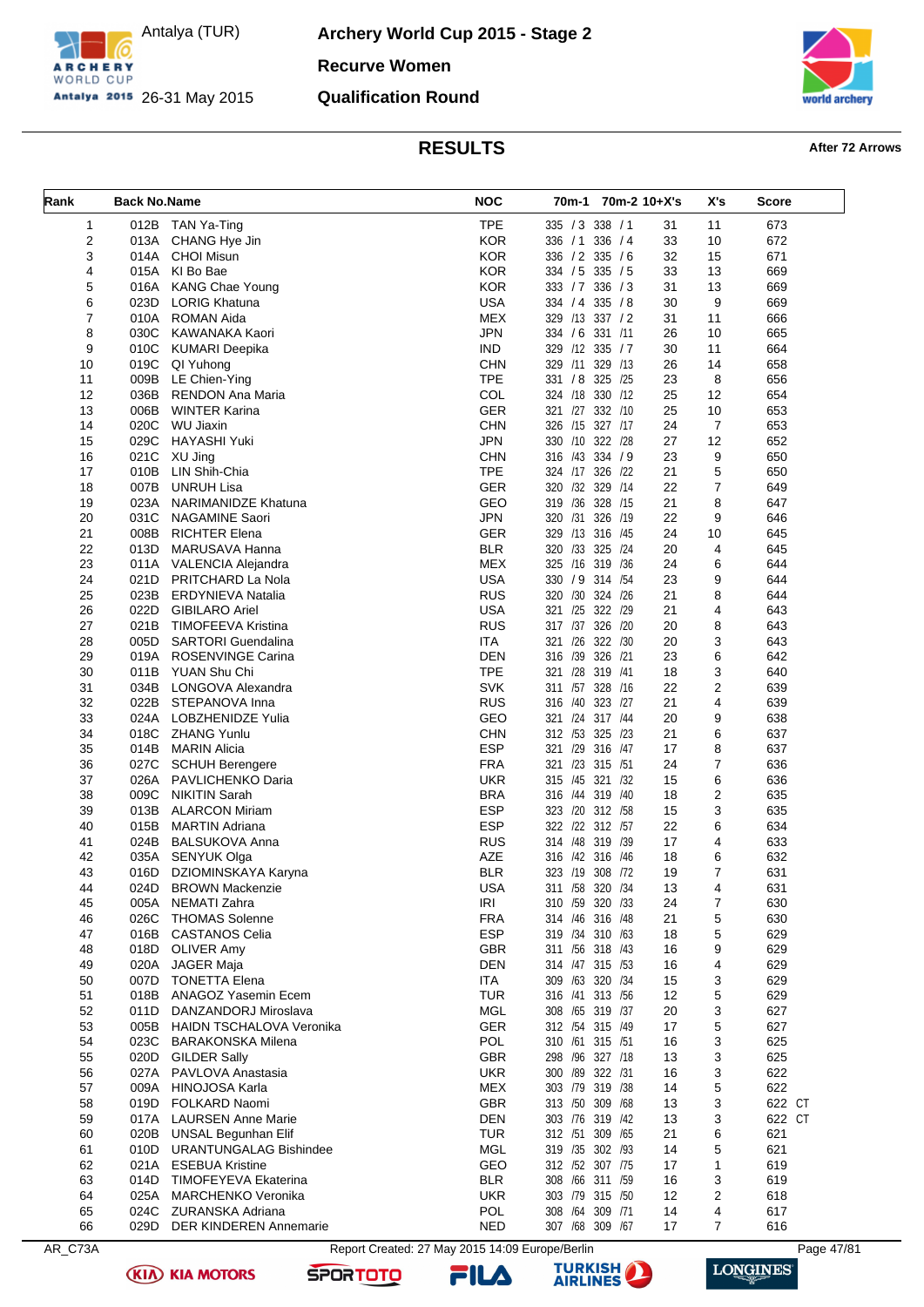

**Archery World Cup 2015 - Stage 2 Recurve Women Qualification Round**



# **RESULTS After 72 Arrows**

| Rank | <b>Back No.Name</b> |                                    | <b>NOC</b> | 70m-1             | 70m-2 10+X's |    | X's            | <b>Score</b> |
|------|---------------------|------------------------------------|------------|-------------------|--------------|----|----------------|--------------|
| 67   | 006D                | <b>VALEEVA Natalia</b>             | <b>ITA</b> | 311 /55 304 /87   |              | 18 | 5              | 615          |
| 68   | 034D                | <b>INGLEY Alice</b>                | <b>AUS</b> | 310 /59 305 /82   |              | 14 | 5              | 615          |
| 69   | 026D                | <b>PARNAT Reena</b>                | <b>EST</b> | 313 /49           | 301 /95      | 15 | 5              | 614          |
| 70   | 008D                | <b>VIOLI Sara</b>                  | <b>ITA</b> | 307 /70           | 306<br>/76   | 17 | 2              | 613          |
| 71   | 018A                | <b>BECH Natasja</b>                | <b>DEN</b> | 309 /62 304 /87   |              | 14 | 4              | 613          |
| 72   | 013C                | <b>BANERJEE Dola</b>               | <b>IND</b> | 303 /75 309 /70   |              | 14 | 3              | 612          |
| 73   | 011C                | <b>KAUR Satbir</b>                 | <b>IND</b> | 301 /84 311 /62   |              | 12 | 5              | 612          |
| 74   | 028D                | DE VRIES Shireen-Zoe               | <b>NED</b> | 303 /74 308 /73   |              | 14 | 5              | 611          |
| 75   | 006C                | DA COSTA RODRIGUES Larissa Feitosa | <b>BRA</b> | 297 /98           | 313 /55      | 16 | 3              | 610          |
| 76   | 014C                | <b>GKORILA Anatoli Martha</b>      | GRE        | 300 /88 310 /64   |              | 14 | 1              | 610          |
| 77   | 022C                | LESNIAK Natalia                    | POL        | 301 /85 307 /74   |              | 16 | 6              | 608          |
| 78   | 034C                | ASKAROVA Karakoz                   | KAZ        | 298 /94 309 /66   |              | 15 | 6              | 607          |
| 79   | 031D                | <b>DIELEN Nathalie</b>             | SUI        | 296 /99 311 /61   |              | 12 | 5              | 607          |
| 80   | 008C                | <b>DOS SANTOS Ane Marcelle</b>     | <b>BRA</b> | 306 /72 301 /95   |              | 12 | $\overline{2}$ | 607          |
| 81   | 028B                | <b>JANGNAS Erika</b>               | <b>SWE</b> | 307 /71           | 300 /97      | 11 | 4              | 607          |
| 82   | 015C                | <b>CHORTI Ariadni</b>              | <b>GRE</b> | 302 /82 304 /85   |              | 13 | 5              | 606          |
| 83   | 032D                | <b>SCHOBINGER Celine</b>           | SUI        | 300 /92 306 /77   |              | 12 | 5              | 606          |
| 84   |                     | 012A BAYARDO Gabriela              | <b>MEX</b> | 294 /101 311 /59  |              | 13 | 3              | 605          |
| 85   | 017C                | ROMANTZI Elpida                    | GRE        | 300 /91 305 /81   |              | 11 | 7              | 605          |
| 86   | 015D                | <b>TOLKACH Alena</b>               | <b>BLR</b> | 300 /87 304 /83   |              | 18 | $\overline{7}$ | 604          |
| 87   | 030D                | <b>DEDEN</b> Esther                | <b>NED</b> | 298 /95 306 /79   |              | 10 | 5              | 604          |
| 88   | 033C                | <b>HULTZER Karen</b>               | <b>RSA</b> | 301 /86           | 303 /90      | 10 | 1              | 604          |
| 89   | 025C                | <b>MYSZOR Wioleta</b>              | POL        | 300 /89 302 /92   |              | 16 | 2              | 602          |
| 90   | 017B                | YALCINKAYA Mine                    | <b>TUR</b> | 299 /93           | 303 /91      | 8  | 3              | 602          |
| 91   | 035B                | <b>MIRCA Alexandra</b>             | <b>MDA</b> | 292 /107 309      | /69          | 14 | 5              | 601          |
| 92   | 032A                | <b>MANSOUR Amira</b>               | EGY        | 303 /78           | 298<br>/101  | 13 | 3              | 601          |
| 93   | 026B                | RICHARDSEN Wanja Marie             | <b>NOR</b> | 307 /67 292 /108  |              | 18 | 6              | 599          |
| 94   | 036C                | DANAILOVA Dobromira                | <b>BUL</b> | 294 /101 304 /85  |              | 12 | 4              | 598          |
| 95   | 035C                | <b>FRANGILLI Carla</b>             | <b>CIV</b> | 302 /81           | 294 /104     | 13 | 4              | 596          |
| 96   |                     | 007A MIRZAEI Farideh               | <b>IRI</b> | 307 /69           | 289 /111     | 12 | 4              | 596          |
| 97   | 031B                | <b>BALDAUFF Laurence</b>           | AUT        | 295 /100 300 /97  |              | 14 | 4              | 595          |
| 98   |                     | 016C PSARRA Evangelia              | GRE        | 289 /113          | 306<br>/78   | 12 | $\mathbf{1}$   | 595          |
| 99   | 022A                | PHUTKARADZE Tsiko                  | GEO        | 293 /106 301 /94  |              | 12 | 1              | 594          |
| 100  | 007C                | MACHADO Ana                        | <b>BRA</b> | 289 /114 305 /80  |              | 11 | $\mathbf{1}$   | 594          |
| 101  | 033B                | MAYRHOFER GRITSCH Sabine           | AUT        | 289 /114          | 304 /84      | 12 | 6              | 593          |
| 102  | 036A                | <b>VALENTINI Francesca</b>         | <b>FIN</b> | 294 /101 298      | /100         | 19 | 4              | 592          |
| 103  | 012C                | <b>DIVAKAR Snehal</b>              | <b>IND</b> | 292 /107          | 300 /99      | 11 | 3              | 592          |
| 104  | 029B                | <b>BJERENDAL Christine</b>         | <b>SWE</b> | 288 /117 304 /89  |              | 6  | 3              | 592          |
| 105  | 025D                | <b>NURMSALU Laura</b>              | EST        | 291 /110 298      | /102         | 12 | 2              | 589          |
| 106  | 033A                | KAMEL Nada                         | EGY        | 305 /73 284 /116  |              | 9  | $\mathbf{1}$   | 589          |
| 107  | 034A                | RAMAZANOVA Yaylagul                | <b>AZE</b> | 292 /109          | 294 /104     | 16 | 5              | 586          |
| 108  | 019B                | AKTUNA Aybuke                      | TUR        | 302 /83 284 /115  |              | 9  | 1              | 586          |
| 109  |                     | 025B STANIECZEK Anna               | <b>NOR</b> | 297 /97 287 /112  |              | 12 | $\mathsf 0$    | 584          |
| 110  | 009D                | <b>BADAM Nomin-Erdene</b>          | <b>MGL</b> | 291 /111 291 /109 |              | 11 | 0              | 582          |
| 111  | 030B                | GULLROOS Johanna                   | SWE        | 286 /119 296 /103 |              | 9  | 3              | 582          |
| 112  | 035D                | SHARBEKOVA Asel                    | KGZ        | 288 /116 294 /104 |              | 8  | 3              | 582          |
| 113  |                     | 031A AL MASHHADANI Rand Saad       | IRQ        | 294 /101 286 /113 |              | 11 | 3              | 580          |
| 114  | 033D                | KUESTLER Kathy                     | <b>AUS</b> | 294 /101 286 /114 |              | 7  | 1              | 580          |
| 115  |                     | 032B PLESCHBERGER Magret           | <b>AUT</b> | 279 /120 293 /107 |              | 15 | 5              | 572          |
| 116  | 006A                | ABDOLKARIMI Melika                 | IRI        | 303 /76 262 /123  |              | 9  | 2              | 565          |
| 117  | 029A                | AL DAKHILI Farah                   | <b>IRQ</b> | 287 /118 278 /118 |              | 7  | 0              | 565          |
| 118  | 032C                | PRINSLOO Sandra                    | <b>RSA</b> | 274 /121 290 /110 |              | 10 | 3              | 564          |
| 119  |                     | 030A AL JAMIL Ghazwa               | IRQ        | 289 /112 272 /119 |              | 9  | 5              | 561          |
| 120  | 028A                | SICHENIKOVA Lidija                 | <b>UKR</b> | 322 /21 219 /124  |              | 23 | 11             | 541          |
| 121  | 028C                | <b>RUGGIERI Laura</b>              | <b>FRA</b> | 317 /38 219 /125  |              | 14 | 4              | 536          |
| 122  | 017D                | <b>MARTIN Rebecca</b>              | <b>GBR</b> | 257 /123 279 /117 |              | 8  | 4              | 536          |
| 123  | 012D                | TSERENNADIMAD Bulgantuya           | <b>MGL</b> | 260 /122 271 /120 |              | 7  | 4              | 531          |
| 124  |                     | 027D LUIK Siret                    | <b>EST</b> | 251 /125 269 /121 |              | 8  | 4              | 520          |
| 125  | 027B                | RIDDERSTROM Line Blomen            | <b>NOR</b> | 252 /124 266 /122 |              | 10 | 4              | 518          |

**(KIA) KIA MOTORS** 

**SPORTOTO** 

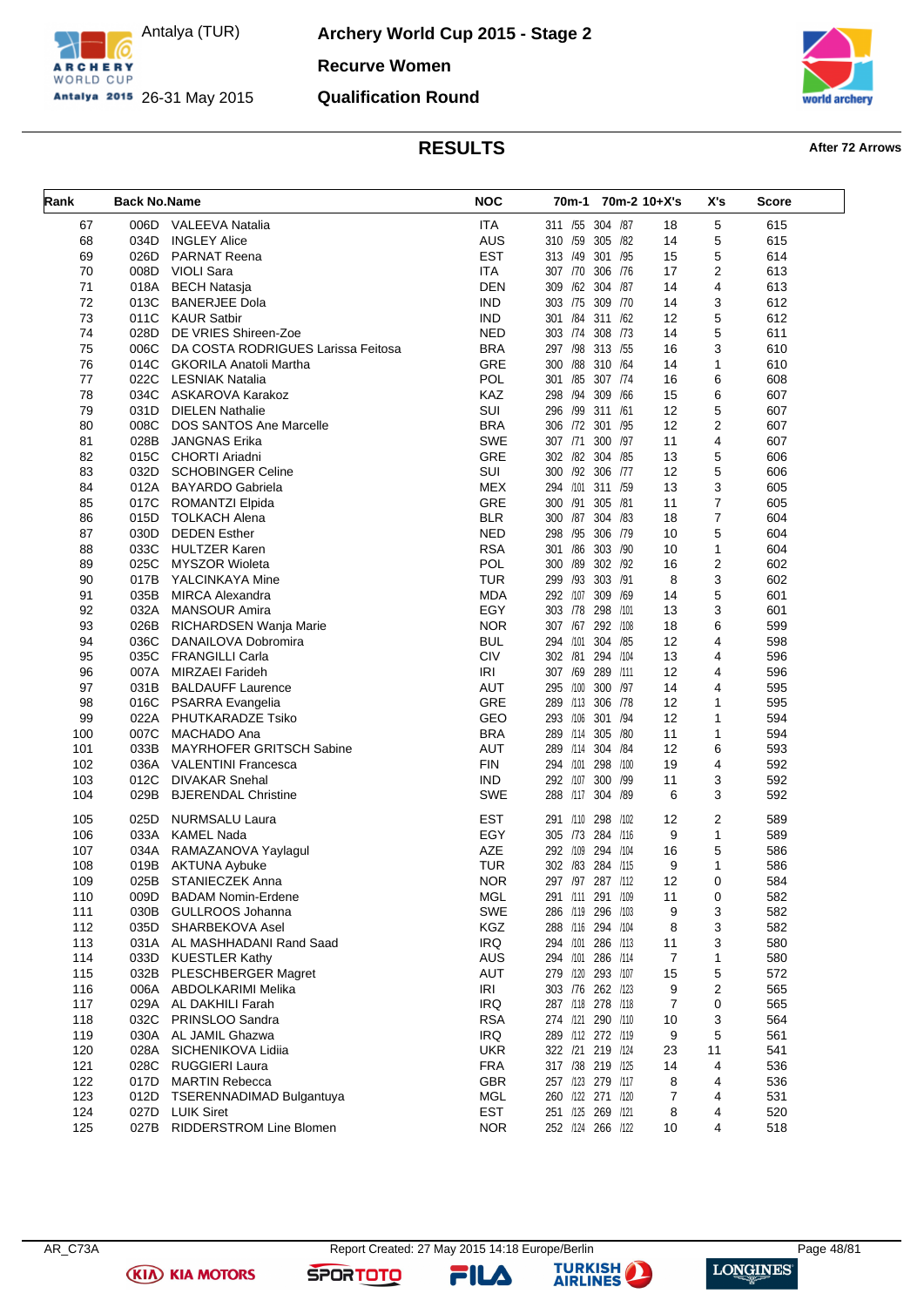

**Archery World Cup 2015 - Stage 2 Compound Men Qualification Round**



## **RESULTS After 72 Arrows**

| <b>WILDE Reo</b><br><b>USA</b><br>1<br>042A<br>352 / 2 353 / 3<br>58<br>31<br>705<br>2<br><b>BRA</b><br>28<br>703<br>059A<br>RORIZ JR. Marcelo<br>349 /20<br>354 / 2<br>57<br><b>ITA</b><br>703<br>3<br>052B<br>PAGNONI Federico<br>349<br>/21<br>354 / 1<br>57<br>27<br><b>NED</b><br>703<br>4<br>053B<br><b>SCHLOESSER Mike</b><br>356 / 1<br>347 /29<br>55<br>23<br>5<br><b>BRA</b><br>702<br>060A<br>350 / 8 352 / 4<br>54<br>19<br><b>DOS SANTOS Roberval</b><br>6<br><b>IND</b><br>21<br>701<br>048D<br><b>VERMA Abhishek</b><br>351 / 6<br>350 /12<br>53<br>7<br><b>FRA</b><br>701<br>054C<br><b>GENET Dominique</b><br>350 / 8<br>351 / 6<br>52<br>21<br>8<br><b>IRI</b><br>047A<br><b>EBADI</b> Esmaeil<br>351 / 6 349 /21<br>52<br>18<br>700 SO T.X<br>9<br><b>KOR</b><br>54<br>700 SO T.10<br>043C<br>CHOI Yong Hee<br>350 / 8<br>350 /11<br>21<br><b>KOR</b><br>349 /23<br>700 SO T.9<br>10<br>041C<br>351 / 6<br>53<br>25<br>KIM Jongho<br><b>TUR</b><br>347 /32 352 / 5<br>11<br>699<br>11<br>051C<br><b>CAGIRAN</b> Evren<br>53<br><b>DEN</b><br>350 / 8<br>349 /16<br>699 CT<br>12<br>051A<br><b>HANSEN Stephan</b><br>52<br>25<br>13<br><b>USA</b><br>349 /27<br>350 /10<br>52<br>25<br>699<br><b>CT</b><br>041A<br><b>ANDERSON Steve</b><br><b>USA</b><br>699<br>14<br>043A<br><b>DEATON Bridger</b><br>350 / 8<br>349 /15<br>52<br>20<br>053D<br><b>RSA</b><br>52<br>699<br>15<br><b>BADENHORST Gabriel</b><br>350 / 8<br>349 /18<br>18<br>053C<br><b>FRA</b><br>351 / 5<br>53<br>25<br>698<br>16<br>PEINEAU Sebastien<br>347 /27<br><b>RUS</b><br>52<br>698<br>17<br>044D<br>DAMBAEV Alexander<br>349 /22 349 /14<br>28<br>COL<br>352 / 3 346 / 38<br>52<br>698<br>18<br>058A<br><b>CARDONA Camilo Andres</b><br>19<br><b>ESA</b><br>349 /24 349 /19<br>23<br>698<br>19<br>061C<br><b>HERNANDEZ Roberto</b><br>51<br>COL<br>20<br>350 / 8 348 / 24<br>17<br>698<br>056A<br><b>MUNOZ Daniel</b><br>50<br>049C<br><b>TUR</b><br>21<br>697<br>21<br><b>ELMAAGACLI Demir</b><br>350 / 8<br>347 /28<br>50<br><b>FRA</b><br>350 / 8<br>346<br>696<br>22<br>055C<br>DELOCHE Pierre-Julien<br>/35<br>49<br>18<br><b>POL</b><br>23<br>060D<br>WOJTAS Jan<br>348 /30 348 /25<br>16<br>696<br>49<br><b>DEN</b><br>696<br>24<br>049A<br><b>DAMSBO Martin</b><br>349<br>/26<br>347 /30<br>48<br>24<br><b>IRI</b><br>347 /38<br>25<br>046A<br><b>AMOUEI Yaser</b><br>349 /13<br>21<br>696<br>48<br>26<br><b>SLO</b><br>345 /52 351 / 6<br>19<br>696<br>061D<br>SITAR Dejan<br>48<br><b>NED</b><br>696<br>27<br>055B<br><b>ELZINGA Peter</b><br>350 / 8<br>346<br>/41<br>48<br>18<br>050D<br><b>MEX</b><br>348 /29 347 /30<br>28<br><b>CARDOSO Mario</b><br>48<br>22<br>695<br>042D<br><b>RUS</b><br>348 /28 346 /34<br>694<br>29<br>KALASHNIKOV Viktor<br>49<br>19<br><b>ITA</b><br>/46<br>349<br>694<br>30<br>049B<br><b>PAGNI Sergio</b><br>345<br>/20<br>49<br>18<br><b>RSA</b><br>345 /48 349 /21<br>694<br>31<br>054D<br><b>CORNELIUS Albertus</b><br>48<br>14<br>32<br><b>USA</b><br>343 /62 351 / 6<br>694<br>044A<br><b>GELLENTHIEN Braden</b><br>47<br>24<br><b>RSA</b><br>/41<br>21<br>694<br>33<br>055D<br>346<br>348 /25<br>47<br><b>ROUX Patrick</b><br><b>IND</b><br>352 / 4 341 / 58<br>693<br>34<br>047D<br><b>CHAUHAN Rajat</b><br>49<br>24<br>050B<br><b>ITA</b><br>693<br>35<br><b>NENCIONI Michele</b><br>345<br>/50 348 /23<br>19<br>48<br><b>MEX</b><br>347 /34 346 /33<br>36<br>049D<br>FIERRO Julio<br>47<br>23<br>693<br><b>IND</b><br>347 /37 346<br>37<br>046D<br>/35<br>46<br>18<br>693<br>CHITTIBOMMA Jignas<br><b>ESP</b><br>692<br>38<br>059B<br><b>BLAZQUEZ Alberto</b><br>347 /31<br>345<br>/43<br>48<br>25<br><b>NOR</b><br>/40<br>346 /35<br>20<br>692<br>39<br>047C<br><b>HASLESTAD Marius Kramer</b><br>346<br>47<br>AUT<br>40<br>058C<br><b>MATZNER Michael</b><br>347 /35<br>345 /42<br>47<br>15<br>692<br><b>TUR</b><br>692<br>41<br>052C<br>YAKALI Samet Can<br>/25<br>343 / 52<br>17<br>349<br>46<br><b>MEX</b><br>691<br>42<br>051D<br><b>RAMIREZ Angel</b><br>/47 346 /39<br>46<br>15<br>345<br>43<br><b>DEPOITIER Julien</b><br><b>BEL</b><br>346 /42 345 /44<br>45<br>17<br>691<br>061A<br>045A GHEIDI Majid<br><b>IRI</b><br>21<br>44<br>350 / 8 341 /61<br>44<br>691<br><b>LUNDIN Morgan</b><br><b>SWE</b><br>344 /56<br>346 /40<br>12<br>690<br>45<br>062B<br>43<br>059C<br><b>BURRI Kevin</b><br>SUI<br>350 / 8 339 / 67<br>18<br>689 CT<br>46<br>43<br>47<br>044C<br><b>KOR</b><br>345 /49<br>344 /46<br>689 CT<br><b>KIM Taeyoon</b><br>43<br>18<br>042C<br><b>KOR</b><br>347 /35 341 /57<br>48<br>YANG Youngho<br>45<br>18<br>688<br><b>NOR</b><br>046C<br><b>AAMAAS Njaal</b><br>346 /44 342 /55<br>43<br>10<br>688<br>49<br>057B<br><b>LAUBE Marcus</b><br>GER<br>22<br>688<br>50<br>346 /39 342 /56<br>42<br><b>GER</b><br>345 /51 343 /50<br>51<br>058B<br><b>ABSTREITER Robert</b><br>42<br>19<br>688<br>52<br>051B<br><b>DRAGONI Luigi</b><br><b>ITA</b><br>344 /55 344 /48<br>21<br>688<br>40<br><b>NED</b><br>/68<br>687<br>53<br>054B<br>VAN EIL Thomas<br>340<br>347 /32<br>44<br>20<br><b>COLLINS Alexander</b><br><b>AUS</b><br>346 /42 341 /59<br>54<br>057D<br>14<br>687<br>43<br>SUI<br>55<br>060C<br><b>HAEFELFINGER Roman</b><br>343 /58 343 /49<br>43<br>20<br>686<br><b>IND</b><br>56<br>045D<br>MAISNAM Chinglensana Luwang<br>343 /57 343 /53<br>43<br>15<br>686<br>347 /33 339 /68<br>57<br>044B<br>RAVENSCROFT Adam<br><b>GBR</b><br>17<br>686<br>41<br>GER<br>58<br>056B<br><b>KNECHTEL Kai</b><br>342 /65 343 /51<br>41<br>11<br>685<br>048C<br><b>HAUGSETH Mads</b><br><b>NOR</b><br>344 /53 341 /62<br>40<br>16<br>685<br>59<br>AUS<br>342 /63 342 /54<br>60<br>058D<br><b>BUSCOMBE Scott</b><br>42<br>24<br>684<br><b>RUS</b><br>335 /74 349 /17<br>684<br>61<br>043D<br><b>BRAZHNIK Aleksey</b><br>42<br>15<br><b>DEN</b><br>342 /66 340 /64<br>8<br>62<br>052A<br><b>DARUM Andreas</b><br>36<br>682<br><b>DEN</b><br>63<br>050A<br><b>LAURSEN Patrick</b><br>344 /54 338 /73<br>35<br>17<br>682<br><b>NOR</b><br>343 /58 338 /69<br>17<br>681<br>64<br>045C<br><b>TJENTLAND Oddmund</b><br>42<br>GBR<br>342 /64 338 /72<br>65<br>043B<br><b>RUDD Mark</b><br>39<br>16<br>680<br><b>HORWOOD Brett</b><br>AUS<br>66<br>056D<br>339 /70 341 /60<br>39<br>13<br>680<br>AR_C73A<br>Report Created: 27 May 2015 14:18 Europe/Berlin<br>Page 49/81 | Rank | <b>Back No.Name</b> | <b>NOC</b> | 50m-1 50m-2 10+X's | X's | <b>Score</b> |
|--------------------------------------------------------------------------------------------------------------------------------------------------------------------------------------------------------------------------------------------------------------------------------------------------------------------------------------------------------------------------------------------------------------------------------------------------------------------------------------------------------------------------------------------------------------------------------------------------------------------------------------------------------------------------------------------------------------------------------------------------------------------------------------------------------------------------------------------------------------------------------------------------------------------------------------------------------------------------------------------------------------------------------------------------------------------------------------------------------------------------------------------------------------------------------------------------------------------------------------------------------------------------------------------------------------------------------------------------------------------------------------------------------------------------------------------------------------------------------------------------------------------------------------------------------------------------------------------------------------------------------------------------------------------------------------------------------------------------------------------------------------------------------------------------------------------------------------------------------------------------------------------------------------------------------------------------------------------------------------------------------------------------------------------------------------------------------------------------------------------------------------------------------------------------------------------------------------------------------------------------------------------------------------------------------------------------------------------------------------------------------------------------------------------------------------------------------------------------------------------------------------------------------------------------------------------------------------------------------------------------------------------------------------------------------------------------------------------------------------------------------------------------------------------------------------------------------------------------------------------------------------------------------------------------------------------------------------------------------------------------------------------------------------------------------------------------------------------------------------------------------------------------------------------------------------------------------------------------------------------------------------------------------------------------------------------------------------------------------------------------------------------------------------------------------------------------------------------------------------------------------------------------------------------------------------------------------------------------------------------------------------------------------------------------------------------------------------------------------------------------------------------------------------------------------------------------------------------------------------------------------------------------------------------------------------------------------------------------------------------------------------------------------------------------------------------------------------------------------------------------------------------------------------------------------------------------------------------------------------------------------------------------------------------------------------------------------------------------------------------------------------------------------------------------------------------------------------------------------------------------------------------------------------------------------------------------------------------------------------------------------------------------------------------------------------------------------------------------------------------------------------------------------------------------------------------------------------------------------------------------------------------------------------------------------------------------------------------------------------------------------------------------------------------------------------------------------------------------------------------------------------------------------------------------------------------------------------------------------------------------------------------------------------------------------------------------------------------------------------------------------------------------------------------------------------------------------------------------------------------------------------------------------------------------------------------------------------------------------------------------------------------------------------------------------------------------------------------------------------------------------------------------------------------------------------------------------------------------------------------------------------------------------------------------------------------------------------------------------------------------------------------------------------------------------------------------------------------------------------------------------------------------------------------------------------------------------------------------------------------------------------------------------------------------------------------------------------|------|---------------------|------------|--------------------|-----|--------------|
|                                                                                                                                                                                                                                                                                                                                                                                                                                                                                                                                                                                                                                                                                                                                                                                                                                                                                                                                                                                                                                                                                                                                                                                                                                                                                                                                                                                                                                                                                                                                                                                                                                                                                                                                                                                                                                                                                                                                                                                                                                                                                                                                                                                                                                                                                                                                                                                                                                                                                                                                                                                                                                                                                                                                                                                                                                                                                                                                                                                                                                                                                                                                                                                                                                                                                                                                                                                                                                                                                                                                                                                                                                                                                                                                                                                                                                                                                                                                                                                                                                                                                                                                                                                                                                                                                                                                                                                                                                                                                                                                                                                                                                                                                                                                                                                                                                                                                                                                                                                                                                                                                                                                                                                                                                                                                                                                                                                                                                                                                                                                                                                                                                                                                                                                                                                                                                                                                                                                                                                                                                                                                                                                                                                                                                                                                                                                      |      |                     |            |                    |     |              |
|                                                                                                                                                                                                                                                                                                                                                                                                                                                                                                                                                                                                                                                                                                                                                                                                                                                                                                                                                                                                                                                                                                                                                                                                                                                                                                                                                                                                                                                                                                                                                                                                                                                                                                                                                                                                                                                                                                                                                                                                                                                                                                                                                                                                                                                                                                                                                                                                                                                                                                                                                                                                                                                                                                                                                                                                                                                                                                                                                                                                                                                                                                                                                                                                                                                                                                                                                                                                                                                                                                                                                                                                                                                                                                                                                                                                                                                                                                                                                                                                                                                                                                                                                                                                                                                                                                                                                                                                                                                                                                                                                                                                                                                                                                                                                                                                                                                                                                                                                                                                                                                                                                                                                                                                                                                                                                                                                                                                                                                                                                                                                                                                                                                                                                                                                                                                                                                                                                                                                                                                                                                                                                                                                                                                                                                                                                                                      |      |                     |            |                    |     |              |
|                                                                                                                                                                                                                                                                                                                                                                                                                                                                                                                                                                                                                                                                                                                                                                                                                                                                                                                                                                                                                                                                                                                                                                                                                                                                                                                                                                                                                                                                                                                                                                                                                                                                                                                                                                                                                                                                                                                                                                                                                                                                                                                                                                                                                                                                                                                                                                                                                                                                                                                                                                                                                                                                                                                                                                                                                                                                                                                                                                                                                                                                                                                                                                                                                                                                                                                                                                                                                                                                                                                                                                                                                                                                                                                                                                                                                                                                                                                                                                                                                                                                                                                                                                                                                                                                                                                                                                                                                                                                                                                                                                                                                                                                                                                                                                                                                                                                                                                                                                                                                                                                                                                                                                                                                                                                                                                                                                                                                                                                                                                                                                                                                                                                                                                                                                                                                                                                                                                                                                                                                                                                                                                                                                                                                                                                                                                                      |      |                     |            |                    |     |              |
|                                                                                                                                                                                                                                                                                                                                                                                                                                                                                                                                                                                                                                                                                                                                                                                                                                                                                                                                                                                                                                                                                                                                                                                                                                                                                                                                                                                                                                                                                                                                                                                                                                                                                                                                                                                                                                                                                                                                                                                                                                                                                                                                                                                                                                                                                                                                                                                                                                                                                                                                                                                                                                                                                                                                                                                                                                                                                                                                                                                                                                                                                                                                                                                                                                                                                                                                                                                                                                                                                                                                                                                                                                                                                                                                                                                                                                                                                                                                                                                                                                                                                                                                                                                                                                                                                                                                                                                                                                                                                                                                                                                                                                                                                                                                                                                                                                                                                                                                                                                                                                                                                                                                                                                                                                                                                                                                                                                                                                                                                                                                                                                                                                                                                                                                                                                                                                                                                                                                                                                                                                                                                                                                                                                                                                                                                                                                      |      |                     |            |                    |     |              |
|                                                                                                                                                                                                                                                                                                                                                                                                                                                                                                                                                                                                                                                                                                                                                                                                                                                                                                                                                                                                                                                                                                                                                                                                                                                                                                                                                                                                                                                                                                                                                                                                                                                                                                                                                                                                                                                                                                                                                                                                                                                                                                                                                                                                                                                                                                                                                                                                                                                                                                                                                                                                                                                                                                                                                                                                                                                                                                                                                                                                                                                                                                                                                                                                                                                                                                                                                                                                                                                                                                                                                                                                                                                                                                                                                                                                                                                                                                                                                                                                                                                                                                                                                                                                                                                                                                                                                                                                                                                                                                                                                                                                                                                                                                                                                                                                                                                                                                                                                                                                                                                                                                                                                                                                                                                                                                                                                                                                                                                                                                                                                                                                                                                                                                                                                                                                                                                                                                                                                                                                                                                                                                                                                                                                                                                                                                                                      |      |                     |            |                    |     |              |
|                                                                                                                                                                                                                                                                                                                                                                                                                                                                                                                                                                                                                                                                                                                                                                                                                                                                                                                                                                                                                                                                                                                                                                                                                                                                                                                                                                                                                                                                                                                                                                                                                                                                                                                                                                                                                                                                                                                                                                                                                                                                                                                                                                                                                                                                                                                                                                                                                                                                                                                                                                                                                                                                                                                                                                                                                                                                                                                                                                                                                                                                                                                                                                                                                                                                                                                                                                                                                                                                                                                                                                                                                                                                                                                                                                                                                                                                                                                                                                                                                                                                                                                                                                                                                                                                                                                                                                                                                                                                                                                                                                                                                                                                                                                                                                                                                                                                                                                                                                                                                                                                                                                                                                                                                                                                                                                                                                                                                                                                                                                                                                                                                                                                                                                                                                                                                                                                                                                                                                                                                                                                                                                                                                                                                                                                                                                                      |      |                     |            |                    |     |              |
|                                                                                                                                                                                                                                                                                                                                                                                                                                                                                                                                                                                                                                                                                                                                                                                                                                                                                                                                                                                                                                                                                                                                                                                                                                                                                                                                                                                                                                                                                                                                                                                                                                                                                                                                                                                                                                                                                                                                                                                                                                                                                                                                                                                                                                                                                                                                                                                                                                                                                                                                                                                                                                                                                                                                                                                                                                                                                                                                                                                                                                                                                                                                                                                                                                                                                                                                                                                                                                                                                                                                                                                                                                                                                                                                                                                                                                                                                                                                                                                                                                                                                                                                                                                                                                                                                                                                                                                                                                                                                                                                                                                                                                                                                                                                                                                                                                                                                                                                                                                                                                                                                                                                                                                                                                                                                                                                                                                                                                                                                                                                                                                                                                                                                                                                                                                                                                                                                                                                                                                                                                                                                                                                                                                                                                                                                                                                      |      |                     |            |                    |     |              |
|                                                                                                                                                                                                                                                                                                                                                                                                                                                                                                                                                                                                                                                                                                                                                                                                                                                                                                                                                                                                                                                                                                                                                                                                                                                                                                                                                                                                                                                                                                                                                                                                                                                                                                                                                                                                                                                                                                                                                                                                                                                                                                                                                                                                                                                                                                                                                                                                                                                                                                                                                                                                                                                                                                                                                                                                                                                                                                                                                                                                                                                                                                                                                                                                                                                                                                                                                                                                                                                                                                                                                                                                                                                                                                                                                                                                                                                                                                                                                                                                                                                                                                                                                                                                                                                                                                                                                                                                                                                                                                                                                                                                                                                                                                                                                                                                                                                                                                                                                                                                                                                                                                                                                                                                                                                                                                                                                                                                                                                                                                                                                                                                                                                                                                                                                                                                                                                                                                                                                                                                                                                                                                                                                                                                                                                                                                                                      |      |                     |            |                    |     |              |
|                                                                                                                                                                                                                                                                                                                                                                                                                                                                                                                                                                                                                                                                                                                                                                                                                                                                                                                                                                                                                                                                                                                                                                                                                                                                                                                                                                                                                                                                                                                                                                                                                                                                                                                                                                                                                                                                                                                                                                                                                                                                                                                                                                                                                                                                                                                                                                                                                                                                                                                                                                                                                                                                                                                                                                                                                                                                                                                                                                                                                                                                                                                                                                                                                                                                                                                                                                                                                                                                                                                                                                                                                                                                                                                                                                                                                                                                                                                                                                                                                                                                                                                                                                                                                                                                                                                                                                                                                                                                                                                                                                                                                                                                                                                                                                                                                                                                                                                                                                                                                                                                                                                                                                                                                                                                                                                                                                                                                                                                                                                                                                                                                                                                                                                                                                                                                                                                                                                                                                                                                                                                                                                                                                                                                                                                                                                                      |      |                     |            |                    |     |              |
|                                                                                                                                                                                                                                                                                                                                                                                                                                                                                                                                                                                                                                                                                                                                                                                                                                                                                                                                                                                                                                                                                                                                                                                                                                                                                                                                                                                                                                                                                                                                                                                                                                                                                                                                                                                                                                                                                                                                                                                                                                                                                                                                                                                                                                                                                                                                                                                                                                                                                                                                                                                                                                                                                                                                                                                                                                                                                                                                                                                                                                                                                                                                                                                                                                                                                                                                                                                                                                                                                                                                                                                                                                                                                                                                                                                                                                                                                                                                                                                                                                                                                                                                                                                                                                                                                                                                                                                                                                                                                                                                                                                                                                                                                                                                                                                                                                                                                                                                                                                                                                                                                                                                                                                                                                                                                                                                                                                                                                                                                                                                                                                                                                                                                                                                                                                                                                                                                                                                                                                                                                                                                                                                                                                                                                                                                                                                      |      |                     |            |                    |     |              |
|                                                                                                                                                                                                                                                                                                                                                                                                                                                                                                                                                                                                                                                                                                                                                                                                                                                                                                                                                                                                                                                                                                                                                                                                                                                                                                                                                                                                                                                                                                                                                                                                                                                                                                                                                                                                                                                                                                                                                                                                                                                                                                                                                                                                                                                                                                                                                                                                                                                                                                                                                                                                                                                                                                                                                                                                                                                                                                                                                                                                                                                                                                                                                                                                                                                                                                                                                                                                                                                                                                                                                                                                                                                                                                                                                                                                                                                                                                                                                                                                                                                                                                                                                                                                                                                                                                                                                                                                                                                                                                                                                                                                                                                                                                                                                                                                                                                                                                                                                                                                                                                                                                                                                                                                                                                                                                                                                                                                                                                                                                                                                                                                                                                                                                                                                                                                                                                                                                                                                                                                                                                                                                                                                                                                                                                                                                                                      |      |                     |            |                    |     |              |
|                                                                                                                                                                                                                                                                                                                                                                                                                                                                                                                                                                                                                                                                                                                                                                                                                                                                                                                                                                                                                                                                                                                                                                                                                                                                                                                                                                                                                                                                                                                                                                                                                                                                                                                                                                                                                                                                                                                                                                                                                                                                                                                                                                                                                                                                                                                                                                                                                                                                                                                                                                                                                                                                                                                                                                                                                                                                                                                                                                                                                                                                                                                                                                                                                                                                                                                                                                                                                                                                                                                                                                                                                                                                                                                                                                                                                                                                                                                                                                                                                                                                                                                                                                                                                                                                                                                                                                                                                                                                                                                                                                                                                                                                                                                                                                                                                                                                                                                                                                                                                                                                                                                                                                                                                                                                                                                                                                                                                                                                                                                                                                                                                                                                                                                                                                                                                                                                                                                                                                                                                                                                                                                                                                                                                                                                                                                                      |      |                     |            |                    |     |              |
|                                                                                                                                                                                                                                                                                                                                                                                                                                                                                                                                                                                                                                                                                                                                                                                                                                                                                                                                                                                                                                                                                                                                                                                                                                                                                                                                                                                                                                                                                                                                                                                                                                                                                                                                                                                                                                                                                                                                                                                                                                                                                                                                                                                                                                                                                                                                                                                                                                                                                                                                                                                                                                                                                                                                                                                                                                                                                                                                                                                                                                                                                                                                                                                                                                                                                                                                                                                                                                                                                                                                                                                                                                                                                                                                                                                                                                                                                                                                                                                                                                                                                                                                                                                                                                                                                                                                                                                                                                                                                                                                                                                                                                                                                                                                                                                                                                                                                                                                                                                                                                                                                                                                                                                                                                                                                                                                                                                                                                                                                                                                                                                                                                                                                                                                                                                                                                                                                                                                                                                                                                                                                                                                                                                                                                                                                                                                      |      |                     |            |                    |     |              |
|                                                                                                                                                                                                                                                                                                                                                                                                                                                                                                                                                                                                                                                                                                                                                                                                                                                                                                                                                                                                                                                                                                                                                                                                                                                                                                                                                                                                                                                                                                                                                                                                                                                                                                                                                                                                                                                                                                                                                                                                                                                                                                                                                                                                                                                                                                                                                                                                                                                                                                                                                                                                                                                                                                                                                                                                                                                                                                                                                                                                                                                                                                                                                                                                                                                                                                                                                                                                                                                                                                                                                                                                                                                                                                                                                                                                                                                                                                                                                                                                                                                                                                                                                                                                                                                                                                                                                                                                                                                                                                                                                                                                                                                                                                                                                                                                                                                                                                                                                                                                                                                                                                                                                                                                                                                                                                                                                                                                                                                                                                                                                                                                                                                                                                                                                                                                                                                                                                                                                                                                                                                                                                                                                                                                                                                                                                                                      |      |                     |            |                    |     |              |
|                                                                                                                                                                                                                                                                                                                                                                                                                                                                                                                                                                                                                                                                                                                                                                                                                                                                                                                                                                                                                                                                                                                                                                                                                                                                                                                                                                                                                                                                                                                                                                                                                                                                                                                                                                                                                                                                                                                                                                                                                                                                                                                                                                                                                                                                                                                                                                                                                                                                                                                                                                                                                                                                                                                                                                                                                                                                                                                                                                                                                                                                                                                                                                                                                                                                                                                                                                                                                                                                                                                                                                                                                                                                                                                                                                                                                                                                                                                                                                                                                                                                                                                                                                                                                                                                                                                                                                                                                                                                                                                                                                                                                                                                                                                                                                                                                                                                                                                                                                                                                                                                                                                                                                                                                                                                                                                                                                                                                                                                                                                                                                                                                                                                                                                                                                                                                                                                                                                                                                                                                                                                                                                                                                                                                                                                                                                                      |      |                     |            |                    |     |              |
|                                                                                                                                                                                                                                                                                                                                                                                                                                                                                                                                                                                                                                                                                                                                                                                                                                                                                                                                                                                                                                                                                                                                                                                                                                                                                                                                                                                                                                                                                                                                                                                                                                                                                                                                                                                                                                                                                                                                                                                                                                                                                                                                                                                                                                                                                                                                                                                                                                                                                                                                                                                                                                                                                                                                                                                                                                                                                                                                                                                                                                                                                                                                                                                                                                                                                                                                                                                                                                                                                                                                                                                                                                                                                                                                                                                                                                                                                                                                                                                                                                                                                                                                                                                                                                                                                                                                                                                                                                                                                                                                                                                                                                                                                                                                                                                                                                                                                                                                                                                                                                                                                                                                                                                                                                                                                                                                                                                                                                                                                                                                                                                                                                                                                                                                                                                                                                                                                                                                                                                                                                                                                                                                                                                                                                                                                                                                      |      |                     |            |                    |     |              |
|                                                                                                                                                                                                                                                                                                                                                                                                                                                                                                                                                                                                                                                                                                                                                                                                                                                                                                                                                                                                                                                                                                                                                                                                                                                                                                                                                                                                                                                                                                                                                                                                                                                                                                                                                                                                                                                                                                                                                                                                                                                                                                                                                                                                                                                                                                                                                                                                                                                                                                                                                                                                                                                                                                                                                                                                                                                                                                                                                                                                                                                                                                                                                                                                                                                                                                                                                                                                                                                                                                                                                                                                                                                                                                                                                                                                                                                                                                                                                                                                                                                                                                                                                                                                                                                                                                                                                                                                                                                                                                                                                                                                                                                                                                                                                                                                                                                                                                                                                                                                                                                                                                                                                                                                                                                                                                                                                                                                                                                                                                                                                                                                                                                                                                                                                                                                                                                                                                                                                                                                                                                                                                                                                                                                                                                                                                                                      |      |                     |            |                    |     |              |
|                                                                                                                                                                                                                                                                                                                                                                                                                                                                                                                                                                                                                                                                                                                                                                                                                                                                                                                                                                                                                                                                                                                                                                                                                                                                                                                                                                                                                                                                                                                                                                                                                                                                                                                                                                                                                                                                                                                                                                                                                                                                                                                                                                                                                                                                                                                                                                                                                                                                                                                                                                                                                                                                                                                                                                                                                                                                                                                                                                                                                                                                                                                                                                                                                                                                                                                                                                                                                                                                                                                                                                                                                                                                                                                                                                                                                                                                                                                                                                                                                                                                                                                                                                                                                                                                                                                                                                                                                                                                                                                                                                                                                                                                                                                                                                                                                                                                                                                                                                                                                                                                                                                                                                                                                                                                                                                                                                                                                                                                                                                                                                                                                                                                                                                                                                                                                                                                                                                                                                                                                                                                                                                                                                                                                                                                                                                                      |      |                     |            |                    |     |              |
|                                                                                                                                                                                                                                                                                                                                                                                                                                                                                                                                                                                                                                                                                                                                                                                                                                                                                                                                                                                                                                                                                                                                                                                                                                                                                                                                                                                                                                                                                                                                                                                                                                                                                                                                                                                                                                                                                                                                                                                                                                                                                                                                                                                                                                                                                                                                                                                                                                                                                                                                                                                                                                                                                                                                                                                                                                                                                                                                                                                                                                                                                                                                                                                                                                                                                                                                                                                                                                                                                                                                                                                                                                                                                                                                                                                                                                                                                                                                                                                                                                                                                                                                                                                                                                                                                                                                                                                                                                                                                                                                                                                                                                                                                                                                                                                                                                                                                                                                                                                                                                                                                                                                                                                                                                                                                                                                                                                                                                                                                                                                                                                                                                                                                                                                                                                                                                                                                                                                                                                                                                                                                                                                                                                                                                                                                                                                      |      |                     |            |                    |     |              |
|                                                                                                                                                                                                                                                                                                                                                                                                                                                                                                                                                                                                                                                                                                                                                                                                                                                                                                                                                                                                                                                                                                                                                                                                                                                                                                                                                                                                                                                                                                                                                                                                                                                                                                                                                                                                                                                                                                                                                                                                                                                                                                                                                                                                                                                                                                                                                                                                                                                                                                                                                                                                                                                                                                                                                                                                                                                                                                                                                                                                                                                                                                                                                                                                                                                                                                                                                                                                                                                                                                                                                                                                                                                                                                                                                                                                                                                                                                                                                                                                                                                                                                                                                                                                                                                                                                                                                                                                                                                                                                                                                                                                                                                                                                                                                                                                                                                                                                                                                                                                                                                                                                                                                                                                                                                                                                                                                                                                                                                                                                                                                                                                                                                                                                                                                                                                                                                                                                                                                                                                                                                                                                                                                                                                                                                                                                                                      |      |                     |            |                    |     |              |
|                                                                                                                                                                                                                                                                                                                                                                                                                                                                                                                                                                                                                                                                                                                                                                                                                                                                                                                                                                                                                                                                                                                                                                                                                                                                                                                                                                                                                                                                                                                                                                                                                                                                                                                                                                                                                                                                                                                                                                                                                                                                                                                                                                                                                                                                                                                                                                                                                                                                                                                                                                                                                                                                                                                                                                                                                                                                                                                                                                                                                                                                                                                                                                                                                                                                                                                                                                                                                                                                                                                                                                                                                                                                                                                                                                                                                                                                                                                                                                                                                                                                                                                                                                                                                                                                                                                                                                                                                                                                                                                                                                                                                                                                                                                                                                                                                                                                                                                                                                                                                                                                                                                                                                                                                                                                                                                                                                                                                                                                                                                                                                                                                                                                                                                                                                                                                                                                                                                                                                                                                                                                                                                                                                                                                                                                                                                                      |      |                     |            |                    |     |              |
|                                                                                                                                                                                                                                                                                                                                                                                                                                                                                                                                                                                                                                                                                                                                                                                                                                                                                                                                                                                                                                                                                                                                                                                                                                                                                                                                                                                                                                                                                                                                                                                                                                                                                                                                                                                                                                                                                                                                                                                                                                                                                                                                                                                                                                                                                                                                                                                                                                                                                                                                                                                                                                                                                                                                                                                                                                                                                                                                                                                                                                                                                                                                                                                                                                                                                                                                                                                                                                                                                                                                                                                                                                                                                                                                                                                                                                                                                                                                                                                                                                                                                                                                                                                                                                                                                                                                                                                                                                                                                                                                                                                                                                                                                                                                                                                                                                                                                                                                                                                                                                                                                                                                                                                                                                                                                                                                                                                                                                                                                                                                                                                                                                                                                                                                                                                                                                                                                                                                                                                                                                                                                                                                                                                                                                                                                                                                      |      |                     |            |                    |     |              |
|                                                                                                                                                                                                                                                                                                                                                                                                                                                                                                                                                                                                                                                                                                                                                                                                                                                                                                                                                                                                                                                                                                                                                                                                                                                                                                                                                                                                                                                                                                                                                                                                                                                                                                                                                                                                                                                                                                                                                                                                                                                                                                                                                                                                                                                                                                                                                                                                                                                                                                                                                                                                                                                                                                                                                                                                                                                                                                                                                                                                                                                                                                                                                                                                                                                                                                                                                                                                                                                                                                                                                                                                                                                                                                                                                                                                                                                                                                                                                                                                                                                                                                                                                                                                                                                                                                                                                                                                                                                                                                                                                                                                                                                                                                                                                                                                                                                                                                                                                                                                                                                                                                                                                                                                                                                                                                                                                                                                                                                                                                                                                                                                                                                                                                                                                                                                                                                                                                                                                                                                                                                                                                                                                                                                                                                                                                                                      |      |                     |            |                    |     |              |
|                                                                                                                                                                                                                                                                                                                                                                                                                                                                                                                                                                                                                                                                                                                                                                                                                                                                                                                                                                                                                                                                                                                                                                                                                                                                                                                                                                                                                                                                                                                                                                                                                                                                                                                                                                                                                                                                                                                                                                                                                                                                                                                                                                                                                                                                                                                                                                                                                                                                                                                                                                                                                                                                                                                                                                                                                                                                                                                                                                                                                                                                                                                                                                                                                                                                                                                                                                                                                                                                                                                                                                                                                                                                                                                                                                                                                                                                                                                                                                                                                                                                                                                                                                                                                                                                                                                                                                                                                                                                                                                                                                                                                                                                                                                                                                                                                                                                                                                                                                                                                                                                                                                                                                                                                                                                                                                                                                                                                                                                                                                                                                                                                                                                                                                                                                                                                                                                                                                                                                                                                                                                                                                                                                                                                                                                                                                                      |      |                     |            |                    |     |              |
|                                                                                                                                                                                                                                                                                                                                                                                                                                                                                                                                                                                                                                                                                                                                                                                                                                                                                                                                                                                                                                                                                                                                                                                                                                                                                                                                                                                                                                                                                                                                                                                                                                                                                                                                                                                                                                                                                                                                                                                                                                                                                                                                                                                                                                                                                                                                                                                                                                                                                                                                                                                                                                                                                                                                                                                                                                                                                                                                                                                                                                                                                                                                                                                                                                                                                                                                                                                                                                                                                                                                                                                                                                                                                                                                                                                                                                                                                                                                                                                                                                                                                                                                                                                                                                                                                                                                                                                                                                                                                                                                                                                                                                                                                                                                                                                                                                                                                                                                                                                                                                                                                                                                                                                                                                                                                                                                                                                                                                                                                                                                                                                                                                                                                                                                                                                                                                                                                                                                                                                                                                                                                                                                                                                                                                                                                                                                      |      |                     |            |                    |     |              |
|                                                                                                                                                                                                                                                                                                                                                                                                                                                                                                                                                                                                                                                                                                                                                                                                                                                                                                                                                                                                                                                                                                                                                                                                                                                                                                                                                                                                                                                                                                                                                                                                                                                                                                                                                                                                                                                                                                                                                                                                                                                                                                                                                                                                                                                                                                                                                                                                                                                                                                                                                                                                                                                                                                                                                                                                                                                                                                                                                                                                                                                                                                                                                                                                                                                                                                                                                                                                                                                                                                                                                                                                                                                                                                                                                                                                                                                                                                                                                                                                                                                                                                                                                                                                                                                                                                                                                                                                                                                                                                                                                                                                                                                                                                                                                                                                                                                                                                                                                                                                                                                                                                                                                                                                                                                                                                                                                                                                                                                                                                                                                                                                                                                                                                                                                                                                                                                                                                                                                                                                                                                                                                                                                                                                                                                                                                                                      |      |                     |            |                    |     |              |
|                                                                                                                                                                                                                                                                                                                                                                                                                                                                                                                                                                                                                                                                                                                                                                                                                                                                                                                                                                                                                                                                                                                                                                                                                                                                                                                                                                                                                                                                                                                                                                                                                                                                                                                                                                                                                                                                                                                                                                                                                                                                                                                                                                                                                                                                                                                                                                                                                                                                                                                                                                                                                                                                                                                                                                                                                                                                                                                                                                                                                                                                                                                                                                                                                                                                                                                                                                                                                                                                                                                                                                                                                                                                                                                                                                                                                                                                                                                                                                                                                                                                                                                                                                                                                                                                                                                                                                                                                                                                                                                                                                                                                                                                                                                                                                                                                                                                                                                                                                                                                                                                                                                                                                                                                                                                                                                                                                                                                                                                                                                                                                                                                                                                                                                                                                                                                                                                                                                                                                                                                                                                                                                                                                                                                                                                                                                                      |      |                     |            |                    |     |              |
|                                                                                                                                                                                                                                                                                                                                                                                                                                                                                                                                                                                                                                                                                                                                                                                                                                                                                                                                                                                                                                                                                                                                                                                                                                                                                                                                                                                                                                                                                                                                                                                                                                                                                                                                                                                                                                                                                                                                                                                                                                                                                                                                                                                                                                                                                                                                                                                                                                                                                                                                                                                                                                                                                                                                                                                                                                                                                                                                                                                                                                                                                                                                                                                                                                                                                                                                                                                                                                                                                                                                                                                                                                                                                                                                                                                                                                                                                                                                                                                                                                                                                                                                                                                                                                                                                                                                                                                                                                                                                                                                                                                                                                                                                                                                                                                                                                                                                                                                                                                                                                                                                                                                                                                                                                                                                                                                                                                                                                                                                                                                                                                                                                                                                                                                                                                                                                                                                                                                                                                                                                                                                                                                                                                                                                                                                                                                      |      |                     |            |                    |     |              |
|                                                                                                                                                                                                                                                                                                                                                                                                                                                                                                                                                                                                                                                                                                                                                                                                                                                                                                                                                                                                                                                                                                                                                                                                                                                                                                                                                                                                                                                                                                                                                                                                                                                                                                                                                                                                                                                                                                                                                                                                                                                                                                                                                                                                                                                                                                                                                                                                                                                                                                                                                                                                                                                                                                                                                                                                                                                                                                                                                                                                                                                                                                                                                                                                                                                                                                                                                                                                                                                                                                                                                                                                                                                                                                                                                                                                                                                                                                                                                                                                                                                                                                                                                                                                                                                                                                                                                                                                                                                                                                                                                                                                                                                                                                                                                                                                                                                                                                                                                                                                                                                                                                                                                                                                                                                                                                                                                                                                                                                                                                                                                                                                                                                                                                                                                                                                                                                                                                                                                                                                                                                                                                                                                                                                                                                                                                                                      |      |                     |            |                    |     |              |
|                                                                                                                                                                                                                                                                                                                                                                                                                                                                                                                                                                                                                                                                                                                                                                                                                                                                                                                                                                                                                                                                                                                                                                                                                                                                                                                                                                                                                                                                                                                                                                                                                                                                                                                                                                                                                                                                                                                                                                                                                                                                                                                                                                                                                                                                                                                                                                                                                                                                                                                                                                                                                                                                                                                                                                                                                                                                                                                                                                                                                                                                                                                                                                                                                                                                                                                                                                                                                                                                                                                                                                                                                                                                                                                                                                                                                                                                                                                                                                                                                                                                                                                                                                                                                                                                                                                                                                                                                                                                                                                                                                                                                                                                                                                                                                                                                                                                                                                                                                                                                                                                                                                                                                                                                                                                                                                                                                                                                                                                                                                                                                                                                                                                                                                                                                                                                                                                                                                                                                                                                                                                                                                                                                                                                                                                                                                                      |      |                     |            |                    |     |              |
|                                                                                                                                                                                                                                                                                                                                                                                                                                                                                                                                                                                                                                                                                                                                                                                                                                                                                                                                                                                                                                                                                                                                                                                                                                                                                                                                                                                                                                                                                                                                                                                                                                                                                                                                                                                                                                                                                                                                                                                                                                                                                                                                                                                                                                                                                                                                                                                                                                                                                                                                                                                                                                                                                                                                                                                                                                                                                                                                                                                                                                                                                                                                                                                                                                                                                                                                                                                                                                                                                                                                                                                                                                                                                                                                                                                                                                                                                                                                                                                                                                                                                                                                                                                                                                                                                                                                                                                                                                                                                                                                                                                                                                                                                                                                                                                                                                                                                                                                                                                                                                                                                                                                                                                                                                                                                                                                                                                                                                                                                                                                                                                                                                                                                                                                                                                                                                                                                                                                                                                                                                                                                                                                                                                                                                                                                                                                      |      |                     |            |                    |     |              |
|                                                                                                                                                                                                                                                                                                                                                                                                                                                                                                                                                                                                                                                                                                                                                                                                                                                                                                                                                                                                                                                                                                                                                                                                                                                                                                                                                                                                                                                                                                                                                                                                                                                                                                                                                                                                                                                                                                                                                                                                                                                                                                                                                                                                                                                                                                                                                                                                                                                                                                                                                                                                                                                                                                                                                                                                                                                                                                                                                                                                                                                                                                                                                                                                                                                                                                                                                                                                                                                                                                                                                                                                                                                                                                                                                                                                                                                                                                                                                                                                                                                                                                                                                                                                                                                                                                                                                                                                                                                                                                                                                                                                                                                                                                                                                                                                                                                                                                                                                                                                                                                                                                                                                                                                                                                                                                                                                                                                                                                                                                                                                                                                                                                                                                                                                                                                                                                                                                                                                                                                                                                                                                                                                                                                                                                                                                                                      |      |                     |            |                    |     |              |
|                                                                                                                                                                                                                                                                                                                                                                                                                                                                                                                                                                                                                                                                                                                                                                                                                                                                                                                                                                                                                                                                                                                                                                                                                                                                                                                                                                                                                                                                                                                                                                                                                                                                                                                                                                                                                                                                                                                                                                                                                                                                                                                                                                                                                                                                                                                                                                                                                                                                                                                                                                                                                                                                                                                                                                                                                                                                                                                                                                                                                                                                                                                                                                                                                                                                                                                                                                                                                                                                                                                                                                                                                                                                                                                                                                                                                                                                                                                                                                                                                                                                                                                                                                                                                                                                                                                                                                                                                                                                                                                                                                                                                                                                                                                                                                                                                                                                                                                                                                                                                                                                                                                                                                                                                                                                                                                                                                                                                                                                                                                                                                                                                                                                                                                                                                                                                                                                                                                                                                                                                                                                                                                                                                                                                                                                                                                                      |      |                     |            |                    |     |              |
|                                                                                                                                                                                                                                                                                                                                                                                                                                                                                                                                                                                                                                                                                                                                                                                                                                                                                                                                                                                                                                                                                                                                                                                                                                                                                                                                                                                                                                                                                                                                                                                                                                                                                                                                                                                                                                                                                                                                                                                                                                                                                                                                                                                                                                                                                                                                                                                                                                                                                                                                                                                                                                                                                                                                                                                                                                                                                                                                                                                                                                                                                                                                                                                                                                                                                                                                                                                                                                                                                                                                                                                                                                                                                                                                                                                                                                                                                                                                                                                                                                                                                                                                                                                                                                                                                                                                                                                                                                                                                                                                                                                                                                                                                                                                                                                                                                                                                                                                                                                                                                                                                                                                                                                                                                                                                                                                                                                                                                                                                                                                                                                                                                                                                                                                                                                                                                                                                                                                                                                                                                                                                                                                                                                                                                                                                                                                      |      |                     |            |                    |     |              |
|                                                                                                                                                                                                                                                                                                                                                                                                                                                                                                                                                                                                                                                                                                                                                                                                                                                                                                                                                                                                                                                                                                                                                                                                                                                                                                                                                                                                                                                                                                                                                                                                                                                                                                                                                                                                                                                                                                                                                                                                                                                                                                                                                                                                                                                                                                                                                                                                                                                                                                                                                                                                                                                                                                                                                                                                                                                                                                                                                                                                                                                                                                                                                                                                                                                                                                                                                                                                                                                                                                                                                                                                                                                                                                                                                                                                                                                                                                                                                                                                                                                                                                                                                                                                                                                                                                                                                                                                                                                                                                                                                                                                                                                                                                                                                                                                                                                                                                                                                                                                                                                                                                                                                                                                                                                                                                                                                                                                                                                                                                                                                                                                                                                                                                                                                                                                                                                                                                                                                                                                                                                                                                                                                                                                                                                                                                                                      |      |                     |            |                    |     |              |
|                                                                                                                                                                                                                                                                                                                                                                                                                                                                                                                                                                                                                                                                                                                                                                                                                                                                                                                                                                                                                                                                                                                                                                                                                                                                                                                                                                                                                                                                                                                                                                                                                                                                                                                                                                                                                                                                                                                                                                                                                                                                                                                                                                                                                                                                                                                                                                                                                                                                                                                                                                                                                                                                                                                                                                                                                                                                                                                                                                                                                                                                                                                                                                                                                                                                                                                                                                                                                                                                                                                                                                                                                                                                                                                                                                                                                                                                                                                                                                                                                                                                                                                                                                                                                                                                                                                                                                                                                                                                                                                                                                                                                                                                                                                                                                                                                                                                                                                                                                                                                                                                                                                                                                                                                                                                                                                                                                                                                                                                                                                                                                                                                                                                                                                                                                                                                                                                                                                                                                                                                                                                                                                                                                                                                                                                                                                                      |      |                     |            |                    |     |              |
|                                                                                                                                                                                                                                                                                                                                                                                                                                                                                                                                                                                                                                                                                                                                                                                                                                                                                                                                                                                                                                                                                                                                                                                                                                                                                                                                                                                                                                                                                                                                                                                                                                                                                                                                                                                                                                                                                                                                                                                                                                                                                                                                                                                                                                                                                                                                                                                                                                                                                                                                                                                                                                                                                                                                                                                                                                                                                                                                                                                                                                                                                                                                                                                                                                                                                                                                                                                                                                                                                                                                                                                                                                                                                                                                                                                                                                                                                                                                                                                                                                                                                                                                                                                                                                                                                                                                                                                                                                                                                                                                                                                                                                                                                                                                                                                                                                                                                                                                                                                                                                                                                                                                                                                                                                                                                                                                                                                                                                                                                                                                                                                                                                                                                                                                                                                                                                                                                                                                                                                                                                                                                                                                                                                                                                                                                                                                      |      |                     |            |                    |     |              |
|                                                                                                                                                                                                                                                                                                                                                                                                                                                                                                                                                                                                                                                                                                                                                                                                                                                                                                                                                                                                                                                                                                                                                                                                                                                                                                                                                                                                                                                                                                                                                                                                                                                                                                                                                                                                                                                                                                                                                                                                                                                                                                                                                                                                                                                                                                                                                                                                                                                                                                                                                                                                                                                                                                                                                                                                                                                                                                                                                                                                                                                                                                                                                                                                                                                                                                                                                                                                                                                                                                                                                                                                                                                                                                                                                                                                                                                                                                                                                                                                                                                                                                                                                                                                                                                                                                                                                                                                                                                                                                                                                                                                                                                                                                                                                                                                                                                                                                                                                                                                                                                                                                                                                                                                                                                                                                                                                                                                                                                                                                                                                                                                                                                                                                                                                                                                                                                                                                                                                                                                                                                                                                                                                                                                                                                                                                                                      |      |                     |            |                    |     |              |
|                                                                                                                                                                                                                                                                                                                                                                                                                                                                                                                                                                                                                                                                                                                                                                                                                                                                                                                                                                                                                                                                                                                                                                                                                                                                                                                                                                                                                                                                                                                                                                                                                                                                                                                                                                                                                                                                                                                                                                                                                                                                                                                                                                                                                                                                                                                                                                                                                                                                                                                                                                                                                                                                                                                                                                                                                                                                                                                                                                                                                                                                                                                                                                                                                                                                                                                                                                                                                                                                                                                                                                                                                                                                                                                                                                                                                                                                                                                                                                                                                                                                                                                                                                                                                                                                                                                                                                                                                                                                                                                                                                                                                                                                                                                                                                                                                                                                                                                                                                                                                                                                                                                                                                                                                                                                                                                                                                                                                                                                                                                                                                                                                                                                                                                                                                                                                                                                                                                                                                                                                                                                                                                                                                                                                                                                                                                                      |      |                     |            |                    |     |              |
|                                                                                                                                                                                                                                                                                                                                                                                                                                                                                                                                                                                                                                                                                                                                                                                                                                                                                                                                                                                                                                                                                                                                                                                                                                                                                                                                                                                                                                                                                                                                                                                                                                                                                                                                                                                                                                                                                                                                                                                                                                                                                                                                                                                                                                                                                                                                                                                                                                                                                                                                                                                                                                                                                                                                                                                                                                                                                                                                                                                                                                                                                                                                                                                                                                                                                                                                                                                                                                                                                                                                                                                                                                                                                                                                                                                                                                                                                                                                                                                                                                                                                                                                                                                                                                                                                                                                                                                                                                                                                                                                                                                                                                                                                                                                                                                                                                                                                                                                                                                                                                                                                                                                                                                                                                                                                                                                                                                                                                                                                                                                                                                                                                                                                                                                                                                                                                                                                                                                                                                                                                                                                                                                                                                                                                                                                                                                      |      |                     |            |                    |     |              |
|                                                                                                                                                                                                                                                                                                                                                                                                                                                                                                                                                                                                                                                                                                                                                                                                                                                                                                                                                                                                                                                                                                                                                                                                                                                                                                                                                                                                                                                                                                                                                                                                                                                                                                                                                                                                                                                                                                                                                                                                                                                                                                                                                                                                                                                                                                                                                                                                                                                                                                                                                                                                                                                                                                                                                                                                                                                                                                                                                                                                                                                                                                                                                                                                                                                                                                                                                                                                                                                                                                                                                                                                                                                                                                                                                                                                                                                                                                                                                                                                                                                                                                                                                                                                                                                                                                                                                                                                                                                                                                                                                                                                                                                                                                                                                                                                                                                                                                                                                                                                                                                                                                                                                                                                                                                                                                                                                                                                                                                                                                                                                                                                                                                                                                                                                                                                                                                                                                                                                                                                                                                                                                                                                                                                                                                                                                                                      |      |                     |            |                    |     |              |
|                                                                                                                                                                                                                                                                                                                                                                                                                                                                                                                                                                                                                                                                                                                                                                                                                                                                                                                                                                                                                                                                                                                                                                                                                                                                                                                                                                                                                                                                                                                                                                                                                                                                                                                                                                                                                                                                                                                                                                                                                                                                                                                                                                                                                                                                                                                                                                                                                                                                                                                                                                                                                                                                                                                                                                                                                                                                                                                                                                                                                                                                                                                                                                                                                                                                                                                                                                                                                                                                                                                                                                                                                                                                                                                                                                                                                                                                                                                                                                                                                                                                                                                                                                                                                                                                                                                                                                                                                                                                                                                                                                                                                                                                                                                                                                                                                                                                                                                                                                                                                                                                                                                                                                                                                                                                                                                                                                                                                                                                                                                                                                                                                                                                                                                                                                                                                                                                                                                                                                                                                                                                                                                                                                                                                                                                                                                                      |      |                     |            |                    |     |              |
|                                                                                                                                                                                                                                                                                                                                                                                                                                                                                                                                                                                                                                                                                                                                                                                                                                                                                                                                                                                                                                                                                                                                                                                                                                                                                                                                                                                                                                                                                                                                                                                                                                                                                                                                                                                                                                                                                                                                                                                                                                                                                                                                                                                                                                                                                                                                                                                                                                                                                                                                                                                                                                                                                                                                                                                                                                                                                                                                                                                                                                                                                                                                                                                                                                                                                                                                                                                                                                                                                                                                                                                                                                                                                                                                                                                                                                                                                                                                                                                                                                                                                                                                                                                                                                                                                                                                                                                                                                                                                                                                                                                                                                                                                                                                                                                                                                                                                                                                                                                                                                                                                                                                                                                                                                                                                                                                                                                                                                                                                                                                                                                                                                                                                                                                                                                                                                                                                                                                                                                                                                                                                                                                                                                                                                                                                                                                      |      |                     |            |                    |     |              |
|                                                                                                                                                                                                                                                                                                                                                                                                                                                                                                                                                                                                                                                                                                                                                                                                                                                                                                                                                                                                                                                                                                                                                                                                                                                                                                                                                                                                                                                                                                                                                                                                                                                                                                                                                                                                                                                                                                                                                                                                                                                                                                                                                                                                                                                                                                                                                                                                                                                                                                                                                                                                                                                                                                                                                                                                                                                                                                                                                                                                                                                                                                                                                                                                                                                                                                                                                                                                                                                                                                                                                                                                                                                                                                                                                                                                                                                                                                                                                                                                                                                                                                                                                                                                                                                                                                                                                                                                                                                                                                                                                                                                                                                                                                                                                                                                                                                                                                                                                                                                                                                                                                                                                                                                                                                                                                                                                                                                                                                                                                                                                                                                                                                                                                                                                                                                                                                                                                                                                                                                                                                                                                                                                                                                                                                                                                                                      |      |                     |            |                    |     |              |
|                                                                                                                                                                                                                                                                                                                                                                                                                                                                                                                                                                                                                                                                                                                                                                                                                                                                                                                                                                                                                                                                                                                                                                                                                                                                                                                                                                                                                                                                                                                                                                                                                                                                                                                                                                                                                                                                                                                                                                                                                                                                                                                                                                                                                                                                                                                                                                                                                                                                                                                                                                                                                                                                                                                                                                                                                                                                                                                                                                                                                                                                                                                                                                                                                                                                                                                                                                                                                                                                                                                                                                                                                                                                                                                                                                                                                                                                                                                                                                                                                                                                                                                                                                                                                                                                                                                                                                                                                                                                                                                                                                                                                                                                                                                                                                                                                                                                                                                                                                                                                                                                                                                                                                                                                                                                                                                                                                                                                                                                                                                                                                                                                                                                                                                                                                                                                                                                                                                                                                                                                                                                                                                                                                                                                                                                                                                                      |      |                     |            |                    |     |              |
|                                                                                                                                                                                                                                                                                                                                                                                                                                                                                                                                                                                                                                                                                                                                                                                                                                                                                                                                                                                                                                                                                                                                                                                                                                                                                                                                                                                                                                                                                                                                                                                                                                                                                                                                                                                                                                                                                                                                                                                                                                                                                                                                                                                                                                                                                                                                                                                                                                                                                                                                                                                                                                                                                                                                                                                                                                                                                                                                                                                                                                                                                                                                                                                                                                                                                                                                                                                                                                                                                                                                                                                                                                                                                                                                                                                                                                                                                                                                                                                                                                                                                                                                                                                                                                                                                                                                                                                                                                                                                                                                                                                                                                                                                                                                                                                                                                                                                                                                                                                                                                                                                                                                                                                                                                                                                                                                                                                                                                                                                                                                                                                                                                                                                                                                                                                                                                                                                                                                                                                                                                                                                                                                                                                                                                                                                                                                      |      |                     |            |                    |     |              |
|                                                                                                                                                                                                                                                                                                                                                                                                                                                                                                                                                                                                                                                                                                                                                                                                                                                                                                                                                                                                                                                                                                                                                                                                                                                                                                                                                                                                                                                                                                                                                                                                                                                                                                                                                                                                                                                                                                                                                                                                                                                                                                                                                                                                                                                                                                                                                                                                                                                                                                                                                                                                                                                                                                                                                                                                                                                                                                                                                                                                                                                                                                                                                                                                                                                                                                                                                                                                                                                                                                                                                                                                                                                                                                                                                                                                                                                                                                                                                                                                                                                                                                                                                                                                                                                                                                                                                                                                                                                                                                                                                                                                                                                                                                                                                                                                                                                                                                                                                                                                                                                                                                                                                                                                                                                                                                                                                                                                                                                                                                                                                                                                                                                                                                                                                                                                                                                                                                                                                                                                                                                                                                                                                                                                                                                                                                                                      |      |                     |            |                    |     |              |
|                                                                                                                                                                                                                                                                                                                                                                                                                                                                                                                                                                                                                                                                                                                                                                                                                                                                                                                                                                                                                                                                                                                                                                                                                                                                                                                                                                                                                                                                                                                                                                                                                                                                                                                                                                                                                                                                                                                                                                                                                                                                                                                                                                                                                                                                                                                                                                                                                                                                                                                                                                                                                                                                                                                                                                                                                                                                                                                                                                                                                                                                                                                                                                                                                                                                                                                                                                                                                                                                                                                                                                                                                                                                                                                                                                                                                                                                                                                                                                                                                                                                                                                                                                                                                                                                                                                                                                                                                                                                                                                                                                                                                                                                                                                                                                                                                                                                                                                                                                                                                                                                                                                                                                                                                                                                                                                                                                                                                                                                                                                                                                                                                                                                                                                                                                                                                                                                                                                                                                                                                                                                                                                                                                                                                                                                                                                                      |      |                     |            |                    |     |              |
|                                                                                                                                                                                                                                                                                                                                                                                                                                                                                                                                                                                                                                                                                                                                                                                                                                                                                                                                                                                                                                                                                                                                                                                                                                                                                                                                                                                                                                                                                                                                                                                                                                                                                                                                                                                                                                                                                                                                                                                                                                                                                                                                                                                                                                                                                                                                                                                                                                                                                                                                                                                                                                                                                                                                                                                                                                                                                                                                                                                                                                                                                                                                                                                                                                                                                                                                                                                                                                                                                                                                                                                                                                                                                                                                                                                                                                                                                                                                                                                                                                                                                                                                                                                                                                                                                                                                                                                                                                                                                                                                                                                                                                                                                                                                                                                                                                                                                                                                                                                                                                                                                                                                                                                                                                                                                                                                                                                                                                                                                                                                                                                                                                                                                                                                                                                                                                                                                                                                                                                                                                                                                                                                                                                                                                                                                                                                      |      |                     |            |                    |     |              |
|                                                                                                                                                                                                                                                                                                                                                                                                                                                                                                                                                                                                                                                                                                                                                                                                                                                                                                                                                                                                                                                                                                                                                                                                                                                                                                                                                                                                                                                                                                                                                                                                                                                                                                                                                                                                                                                                                                                                                                                                                                                                                                                                                                                                                                                                                                                                                                                                                                                                                                                                                                                                                                                                                                                                                                                                                                                                                                                                                                                                                                                                                                                                                                                                                                                                                                                                                                                                                                                                                                                                                                                                                                                                                                                                                                                                                                                                                                                                                                                                                                                                                                                                                                                                                                                                                                                                                                                                                                                                                                                                                                                                                                                                                                                                                                                                                                                                                                                                                                                                                                                                                                                                                                                                                                                                                                                                                                                                                                                                                                                                                                                                                                                                                                                                                                                                                                                                                                                                                                                                                                                                                                                                                                                                                                                                                                                                      |      |                     |            |                    |     |              |
|                                                                                                                                                                                                                                                                                                                                                                                                                                                                                                                                                                                                                                                                                                                                                                                                                                                                                                                                                                                                                                                                                                                                                                                                                                                                                                                                                                                                                                                                                                                                                                                                                                                                                                                                                                                                                                                                                                                                                                                                                                                                                                                                                                                                                                                                                                                                                                                                                                                                                                                                                                                                                                                                                                                                                                                                                                                                                                                                                                                                                                                                                                                                                                                                                                                                                                                                                                                                                                                                                                                                                                                                                                                                                                                                                                                                                                                                                                                                                                                                                                                                                                                                                                                                                                                                                                                                                                                                                                                                                                                                                                                                                                                                                                                                                                                                                                                                                                                                                                                                                                                                                                                                                                                                                                                                                                                                                                                                                                                                                                                                                                                                                                                                                                                                                                                                                                                                                                                                                                                                                                                                                                                                                                                                                                                                                                                                      |      |                     |            |                    |     |              |
|                                                                                                                                                                                                                                                                                                                                                                                                                                                                                                                                                                                                                                                                                                                                                                                                                                                                                                                                                                                                                                                                                                                                                                                                                                                                                                                                                                                                                                                                                                                                                                                                                                                                                                                                                                                                                                                                                                                                                                                                                                                                                                                                                                                                                                                                                                                                                                                                                                                                                                                                                                                                                                                                                                                                                                                                                                                                                                                                                                                                                                                                                                                                                                                                                                                                                                                                                                                                                                                                                                                                                                                                                                                                                                                                                                                                                                                                                                                                                                                                                                                                                                                                                                                                                                                                                                                                                                                                                                                                                                                                                                                                                                                                                                                                                                                                                                                                                                                                                                                                                                                                                                                                                                                                                                                                                                                                                                                                                                                                                                                                                                                                                                                                                                                                                                                                                                                                                                                                                                                                                                                                                                                                                                                                                                                                                                                                      |      |                     |            |                    |     |              |
|                                                                                                                                                                                                                                                                                                                                                                                                                                                                                                                                                                                                                                                                                                                                                                                                                                                                                                                                                                                                                                                                                                                                                                                                                                                                                                                                                                                                                                                                                                                                                                                                                                                                                                                                                                                                                                                                                                                                                                                                                                                                                                                                                                                                                                                                                                                                                                                                                                                                                                                                                                                                                                                                                                                                                                                                                                                                                                                                                                                                                                                                                                                                                                                                                                                                                                                                                                                                                                                                                                                                                                                                                                                                                                                                                                                                                                                                                                                                                                                                                                                                                                                                                                                                                                                                                                                                                                                                                                                                                                                                                                                                                                                                                                                                                                                                                                                                                                                                                                                                                                                                                                                                                                                                                                                                                                                                                                                                                                                                                                                                                                                                                                                                                                                                                                                                                                                                                                                                                                                                                                                                                                                                                                                                                                                                                                                                      |      |                     |            |                    |     |              |
|                                                                                                                                                                                                                                                                                                                                                                                                                                                                                                                                                                                                                                                                                                                                                                                                                                                                                                                                                                                                                                                                                                                                                                                                                                                                                                                                                                                                                                                                                                                                                                                                                                                                                                                                                                                                                                                                                                                                                                                                                                                                                                                                                                                                                                                                                                                                                                                                                                                                                                                                                                                                                                                                                                                                                                                                                                                                                                                                                                                                                                                                                                                                                                                                                                                                                                                                                                                                                                                                                                                                                                                                                                                                                                                                                                                                                                                                                                                                                                                                                                                                                                                                                                                                                                                                                                                                                                                                                                                                                                                                                                                                                                                                                                                                                                                                                                                                                                                                                                                                                                                                                                                                                                                                                                                                                                                                                                                                                                                                                                                                                                                                                                                                                                                                                                                                                                                                                                                                                                                                                                                                                                                                                                                                                                                                                                                                      |      |                     |            |                    |     |              |
|                                                                                                                                                                                                                                                                                                                                                                                                                                                                                                                                                                                                                                                                                                                                                                                                                                                                                                                                                                                                                                                                                                                                                                                                                                                                                                                                                                                                                                                                                                                                                                                                                                                                                                                                                                                                                                                                                                                                                                                                                                                                                                                                                                                                                                                                                                                                                                                                                                                                                                                                                                                                                                                                                                                                                                                                                                                                                                                                                                                                                                                                                                                                                                                                                                                                                                                                                                                                                                                                                                                                                                                                                                                                                                                                                                                                                                                                                                                                                                                                                                                                                                                                                                                                                                                                                                                                                                                                                                                                                                                                                                                                                                                                                                                                                                                                                                                                                                                                                                                                                                                                                                                                                                                                                                                                                                                                                                                                                                                                                                                                                                                                                                                                                                                                                                                                                                                                                                                                                                                                                                                                                                                                                                                                                                                                                                                                      |      |                     |            |                    |     |              |
|                                                                                                                                                                                                                                                                                                                                                                                                                                                                                                                                                                                                                                                                                                                                                                                                                                                                                                                                                                                                                                                                                                                                                                                                                                                                                                                                                                                                                                                                                                                                                                                                                                                                                                                                                                                                                                                                                                                                                                                                                                                                                                                                                                                                                                                                                                                                                                                                                                                                                                                                                                                                                                                                                                                                                                                                                                                                                                                                                                                                                                                                                                                                                                                                                                                                                                                                                                                                                                                                                                                                                                                                                                                                                                                                                                                                                                                                                                                                                                                                                                                                                                                                                                                                                                                                                                                                                                                                                                                                                                                                                                                                                                                                                                                                                                                                                                                                                                                                                                                                                                                                                                                                                                                                                                                                                                                                                                                                                                                                                                                                                                                                                                                                                                                                                                                                                                                                                                                                                                                                                                                                                                                                                                                                                                                                                                                                      |      |                     |            |                    |     |              |
|                                                                                                                                                                                                                                                                                                                                                                                                                                                                                                                                                                                                                                                                                                                                                                                                                                                                                                                                                                                                                                                                                                                                                                                                                                                                                                                                                                                                                                                                                                                                                                                                                                                                                                                                                                                                                                                                                                                                                                                                                                                                                                                                                                                                                                                                                                                                                                                                                                                                                                                                                                                                                                                                                                                                                                                                                                                                                                                                                                                                                                                                                                                                                                                                                                                                                                                                                                                                                                                                                                                                                                                                                                                                                                                                                                                                                                                                                                                                                                                                                                                                                                                                                                                                                                                                                                                                                                                                                                                                                                                                                                                                                                                                                                                                                                                                                                                                                                                                                                                                                                                                                                                                                                                                                                                                                                                                                                                                                                                                                                                                                                                                                                                                                                                                                                                                                                                                                                                                                                                                                                                                                                                                                                                                                                                                                                                                      |      |                     |            |                    |     |              |
|                                                                                                                                                                                                                                                                                                                                                                                                                                                                                                                                                                                                                                                                                                                                                                                                                                                                                                                                                                                                                                                                                                                                                                                                                                                                                                                                                                                                                                                                                                                                                                                                                                                                                                                                                                                                                                                                                                                                                                                                                                                                                                                                                                                                                                                                                                                                                                                                                                                                                                                                                                                                                                                                                                                                                                                                                                                                                                                                                                                                                                                                                                                                                                                                                                                                                                                                                                                                                                                                                                                                                                                                                                                                                                                                                                                                                                                                                                                                                                                                                                                                                                                                                                                                                                                                                                                                                                                                                                                                                                                                                                                                                                                                                                                                                                                                                                                                                                                                                                                                                                                                                                                                                                                                                                                                                                                                                                                                                                                                                                                                                                                                                                                                                                                                                                                                                                                                                                                                                                                                                                                                                                                                                                                                                                                                                                                                      |      |                     |            |                    |     |              |
|                                                                                                                                                                                                                                                                                                                                                                                                                                                                                                                                                                                                                                                                                                                                                                                                                                                                                                                                                                                                                                                                                                                                                                                                                                                                                                                                                                                                                                                                                                                                                                                                                                                                                                                                                                                                                                                                                                                                                                                                                                                                                                                                                                                                                                                                                                                                                                                                                                                                                                                                                                                                                                                                                                                                                                                                                                                                                                                                                                                                                                                                                                                                                                                                                                                                                                                                                                                                                                                                                                                                                                                                                                                                                                                                                                                                                                                                                                                                                                                                                                                                                                                                                                                                                                                                                                                                                                                                                                                                                                                                                                                                                                                                                                                                                                                                                                                                                                                                                                                                                                                                                                                                                                                                                                                                                                                                                                                                                                                                                                                                                                                                                                                                                                                                                                                                                                                                                                                                                                                                                                                                                                                                                                                                                                                                                                                                      |      |                     |            |                    |     |              |
|                                                                                                                                                                                                                                                                                                                                                                                                                                                                                                                                                                                                                                                                                                                                                                                                                                                                                                                                                                                                                                                                                                                                                                                                                                                                                                                                                                                                                                                                                                                                                                                                                                                                                                                                                                                                                                                                                                                                                                                                                                                                                                                                                                                                                                                                                                                                                                                                                                                                                                                                                                                                                                                                                                                                                                                                                                                                                                                                                                                                                                                                                                                                                                                                                                                                                                                                                                                                                                                                                                                                                                                                                                                                                                                                                                                                                                                                                                                                                                                                                                                                                                                                                                                                                                                                                                                                                                                                                                                                                                                                                                                                                                                                                                                                                                                                                                                                                                                                                                                                                                                                                                                                                                                                                                                                                                                                                                                                                                                                                                                                                                                                                                                                                                                                                                                                                                                                                                                                                                                                                                                                                                                                                                                                                                                                                                                                      |      |                     |            |                    |     |              |
|                                                                                                                                                                                                                                                                                                                                                                                                                                                                                                                                                                                                                                                                                                                                                                                                                                                                                                                                                                                                                                                                                                                                                                                                                                                                                                                                                                                                                                                                                                                                                                                                                                                                                                                                                                                                                                                                                                                                                                                                                                                                                                                                                                                                                                                                                                                                                                                                                                                                                                                                                                                                                                                                                                                                                                                                                                                                                                                                                                                                                                                                                                                                                                                                                                                                                                                                                                                                                                                                                                                                                                                                                                                                                                                                                                                                                                                                                                                                                                                                                                                                                                                                                                                                                                                                                                                                                                                                                                                                                                                                                                                                                                                                                                                                                                                                                                                                                                                                                                                                                                                                                                                                                                                                                                                                                                                                                                                                                                                                                                                                                                                                                                                                                                                                                                                                                                                                                                                                                                                                                                                                                                                                                                                                                                                                                                                                      |      |                     |            |                    |     |              |
|                                                                                                                                                                                                                                                                                                                                                                                                                                                                                                                                                                                                                                                                                                                                                                                                                                                                                                                                                                                                                                                                                                                                                                                                                                                                                                                                                                                                                                                                                                                                                                                                                                                                                                                                                                                                                                                                                                                                                                                                                                                                                                                                                                                                                                                                                                                                                                                                                                                                                                                                                                                                                                                                                                                                                                                                                                                                                                                                                                                                                                                                                                                                                                                                                                                                                                                                                                                                                                                                                                                                                                                                                                                                                                                                                                                                                                                                                                                                                                                                                                                                                                                                                                                                                                                                                                                                                                                                                                                                                                                                                                                                                                                                                                                                                                                                                                                                                                                                                                                                                                                                                                                                                                                                                                                                                                                                                                                                                                                                                                                                                                                                                                                                                                                                                                                                                                                                                                                                                                                                                                                                                                                                                                                                                                                                                                                                      |      |                     |            |                    |     |              |
|                                                                                                                                                                                                                                                                                                                                                                                                                                                                                                                                                                                                                                                                                                                                                                                                                                                                                                                                                                                                                                                                                                                                                                                                                                                                                                                                                                                                                                                                                                                                                                                                                                                                                                                                                                                                                                                                                                                                                                                                                                                                                                                                                                                                                                                                                                                                                                                                                                                                                                                                                                                                                                                                                                                                                                                                                                                                                                                                                                                                                                                                                                                                                                                                                                                                                                                                                                                                                                                                                                                                                                                                                                                                                                                                                                                                                                                                                                                                                                                                                                                                                                                                                                                                                                                                                                                                                                                                                                                                                                                                                                                                                                                                                                                                                                                                                                                                                                                                                                                                                                                                                                                                                                                                                                                                                                                                                                                                                                                                                                                                                                                                                                                                                                                                                                                                                                                                                                                                                                                                                                                                                                                                                                                                                                                                                                                                      |      |                     |            |                    |     |              |
|                                                                                                                                                                                                                                                                                                                                                                                                                                                                                                                                                                                                                                                                                                                                                                                                                                                                                                                                                                                                                                                                                                                                                                                                                                                                                                                                                                                                                                                                                                                                                                                                                                                                                                                                                                                                                                                                                                                                                                                                                                                                                                                                                                                                                                                                                                                                                                                                                                                                                                                                                                                                                                                                                                                                                                                                                                                                                                                                                                                                                                                                                                                                                                                                                                                                                                                                                                                                                                                                                                                                                                                                                                                                                                                                                                                                                                                                                                                                                                                                                                                                                                                                                                                                                                                                                                                                                                                                                                                                                                                                                                                                                                                                                                                                                                                                                                                                                                                                                                                                                                                                                                                                                                                                                                                                                                                                                                                                                                                                                                                                                                                                                                                                                                                                                                                                                                                                                                                                                                                                                                                                                                                                                                                                                                                                                                                                      |      |                     |            |                    |     |              |
|                                                                                                                                                                                                                                                                                                                                                                                                                                                                                                                                                                                                                                                                                                                                                                                                                                                                                                                                                                                                                                                                                                                                                                                                                                                                                                                                                                                                                                                                                                                                                                                                                                                                                                                                                                                                                                                                                                                                                                                                                                                                                                                                                                                                                                                                                                                                                                                                                                                                                                                                                                                                                                                                                                                                                                                                                                                                                                                                                                                                                                                                                                                                                                                                                                                                                                                                                                                                                                                                                                                                                                                                                                                                                                                                                                                                                                                                                                                                                                                                                                                                                                                                                                                                                                                                                                                                                                                                                                                                                                                                                                                                                                                                                                                                                                                                                                                                                                                                                                                                                                                                                                                                                                                                                                                                                                                                                                                                                                                                                                                                                                                                                                                                                                                                                                                                                                                                                                                                                                                                                                                                                                                                                                                                                                                                                                                                      |      |                     |            |                    |     |              |
|                                                                                                                                                                                                                                                                                                                                                                                                                                                                                                                                                                                                                                                                                                                                                                                                                                                                                                                                                                                                                                                                                                                                                                                                                                                                                                                                                                                                                                                                                                                                                                                                                                                                                                                                                                                                                                                                                                                                                                                                                                                                                                                                                                                                                                                                                                                                                                                                                                                                                                                                                                                                                                                                                                                                                                                                                                                                                                                                                                                                                                                                                                                                                                                                                                                                                                                                                                                                                                                                                                                                                                                                                                                                                                                                                                                                                                                                                                                                                                                                                                                                                                                                                                                                                                                                                                                                                                                                                                                                                                                                                                                                                                                                                                                                                                                                                                                                                                                                                                                                                                                                                                                                                                                                                                                                                                                                                                                                                                                                                                                                                                                                                                                                                                                                                                                                                                                                                                                                                                                                                                                                                                                                                                                                                                                                                                                                      |      |                     |            |                    |     |              |
|                                                                                                                                                                                                                                                                                                                                                                                                                                                                                                                                                                                                                                                                                                                                                                                                                                                                                                                                                                                                                                                                                                                                                                                                                                                                                                                                                                                                                                                                                                                                                                                                                                                                                                                                                                                                                                                                                                                                                                                                                                                                                                                                                                                                                                                                                                                                                                                                                                                                                                                                                                                                                                                                                                                                                                                                                                                                                                                                                                                                                                                                                                                                                                                                                                                                                                                                                                                                                                                                                                                                                                                                                                                                                                                                                                                                                                                                                                                                                                                                                                                                                                                                                                                                                                                                                                                                                                                                                                                                                                                                                                                                                                                                                                                                                                                                                                                                                                                                                                                                                                                                                                                                                                                                                                                                                                                                                                                                                                                                                                                                                                                                                                                                                                                                                                                                                                                                                                                                                                                                                                                                                                                                                                                                                                                                                                                                      |      |                     |            |                    |     |              |
|                                                                                                                                                                                                                                                                                                                                                                                                                                                                                                                                                                                                                                                                                                                                                                                                                                                                                                                                                                                                                                                                                                                                                                                                                                                                                                                                                                                                                                                                                                                                                                                                                                                                                                                                                                                                                                                                                                                                                                                                                                                                                                                                                                                                                                                                                                                                                                                                                                                                                                                                                                                                                                                                                                                                                                                                                                                                                                                                                                                                                                                                                                                                                                                                                                                                                                                                                                                                                                                                                                                                                                                                                                                                                                                                                                                                                                                                                                                                                                                                                                                                                                                                                                                                                                                                                                                                                                                                                                                                                                                                                                                                                                                                                                                                                                                                                                                                                                                                                                                                                                                                                                                                                                                                                                                                                                                                                                                                                                                                                                                                                                                                                                                                                                                                                                                                                                                                                                                                                                                                                                                                                                                                                                                                                                                                                                                                      |      |                     |            |                    |     |              |
|                                                                                                                                                                                                                                                                                                                                                                                                                                                                                                                                                                                                                                                                                                                                                                                                                                                                                                                                                                                                                                                                                                                                                                                                                                                                                                                                                                                                                                                                                                                                                                                                                                                                                                                                                                                                                                                                                                                                                                                                                                                                                                                                                                                                                                                                                                                                                                                                                                                                                                                                                                                                                                                                                                                                                                                                                                                                                                                                                                                                                                                                                                                                                                                                                                                                                                                                                                                                                                                                                                                                                                                                                                                                                                                                                                                                                                                                                                                                                                                                                                                                                                                                                                                                                                                                                                                                                                                                                                                                                                                                                                                                                                                                                                                                                                                                                                                                                                                                                                                                                                                                                                                                                                                                                                                                                                                                                                                                                                                                                                                                                                                                                                                                                                                                                                                                                                                                                                                                                                                                                                                                                                                                                                                                                                                                                                                                      |      |                     |            |                    |     |              |
|                                                                                                                                                                                                                                                                                                                                                                                                                                                                                                                                                                                                                                                                                                                                                                                                                                                                                                                                                                                                                                                                                                                                                                                                                                                                                                                                                                                                                                                                                                                                                                                                                                                                                                                                                                                                                                                                                                                                                                                                                                                                                                                                                                                                                                                                                                                                                                                                                                                                                                                                                                                                                                                                                                                                                                                                                                                                                                                                                                                                                                                                                                                                                                                                                                                                                                                                                                                                                                                                                                                                                                                                                                                                                                                                                                                                                                                                                                                                                                                                                                                                                                                                                                                                                                                                                                                                                                                                                                                                                                                                                                                                                                                                                                                                                                                                                                                                                                                                                                                                                                                                                                                                                                                                                                                                                                                                                                                                                                                                                                                                                                                                                                                                                                                                                                                                                                                                                                                                                                                                                                                                                                                                                                                                                                                                                                                                      |      |                     |            |                    |     |              |



**SPORTOTO** 



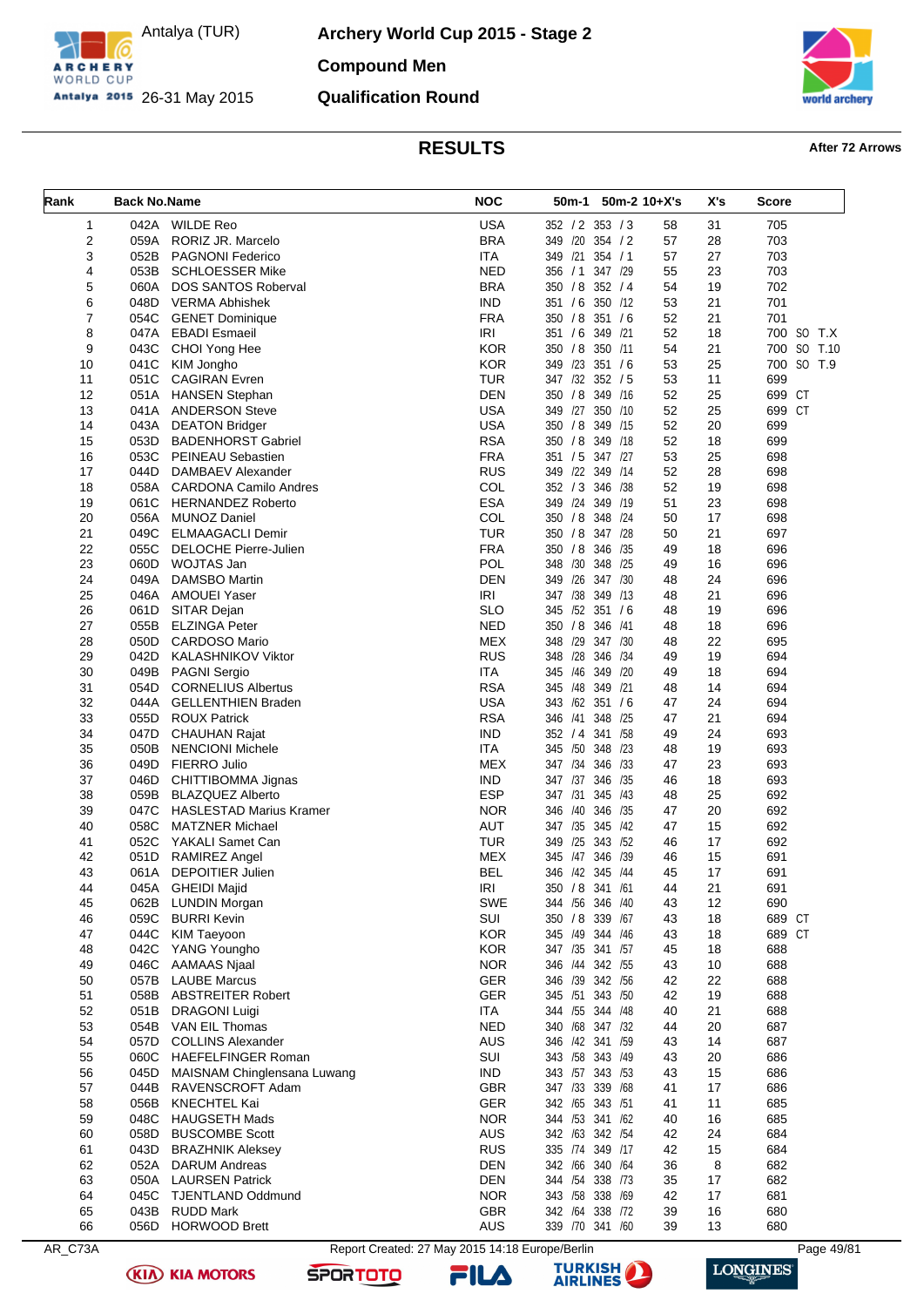

**Archery World Cup 2015 - Stage 2 Compound Men Qualification Round**



# **RESULTS After 72 Arrows**

| Rank | <b>Back No.Name</b> |                           | <b>NOC</b> | 50m-1      |            | $50m-2$ 10+X's | X's | <b>Score</b> |
|------|---------------------|---------------------------|------------|------------|------------|----------------|-----|--------------|
| 67   |                     | <b>BUSBY Duncan</b>       | <b>GBR</b> |            | /47        |                | 20  |              |
|      | 042B                |                           |            | 335<br>/73 | 344        | 43             |     | 679          |
| 68   | 062A                | <b>KARABAYEV Akbarali</b> | <b>KAZ</b> | 335<br>/75 | 344<br>/45 | 36             | 21  | 679          |
| 69   | 048A                | <b>KAZEMPOUR Amir</b>     | IRI        | 346<br>/45 | 332<br>/77 | 42             | 17  | 678          |
| 70   | 041B                | MILLER Lee                | <b>GBR</b> | 343<br>/60 | 335<br>/75 | 42             | 16  | 678          |
| 71   | 050C                | <b>HANCI Hasan Basri</b>  | TUR        | 340<br>/69 | 338<br>/71 | 37             | 12  | 678          |
| 72   | 057A                | CARRASQUILLA Juan Carlos  | COL        | 339<br>/71 | 338<br>/70 | 38             | 10  | 677          |
| 73   | 048B                | ALBAQAMI Muidh Rajah H    | <b>KSA</b> | 338<br>172 | 339<br>/66 | 36             | 17  | 677          |
| 74   | 061B                | AL DAGHMAN Eshaag         | <b>IRQ</b> | 343<br>/61 | 332<br>/78 | 37             | 16  | 675          |
| 75   | 059D                | <b>REITMEIER Filip</b>    | <b>CZE</b> | 341<br>/67 | 332 /79    | 35             | 14  | 673          |
| 76   | 056C                | <b>FRANK Karl</b>         | <b>AUT</b> | 331<br>/81 | 340<br>/63 | 32             | 15  | 671          |
| 77   | 062C                | <b>ELSAID Khaled</b>      | EGY        | 331<br>/80 | 339<br>/65 | 33             | 18  | 670          |
| 78   | 046B                | ABDUL AZIZ Alrodhan       | <b>KSA</b> | /76<br>334 | 336<br>/74 | 31             | 3   | 670          |
| 79   | 053A                | ALABADI Ahmed Abdulla     | <b>QAT</b> | /78<br>332 | 334<br>/76 | 31             | 11  | 666          |
| 80   | 055A                | ALOBADI Abdulaziz Ahmed A | QAT        | /79<br>332 | 328<br>/80 | 27             | 11  | 660          |
| 81   | 054A                | <b>RUSTAM KHAN Israf</b>  | QAT        | 333<br>177 | 318<br>/82 | 26             | 10  | 651          |
| 82   | 057C                | <b>BOUSE Harald</b>       | <b>AUT</b> | 326<br>/82 | 311<br>/84 | 22             | 5   | 637          |
| 83   | 047B                | <b>SULAIMANI Mosab</b>    | <b>KSA</b> | 317<br>/83 | 320<br>/81 | 16             | 8   | 637          |
| 84   | 045B                | ALBAWARDI Sami            | <b>KSA</b> | 311<br>/84 | 316<br>/83 | 20             | 6   | 627          |



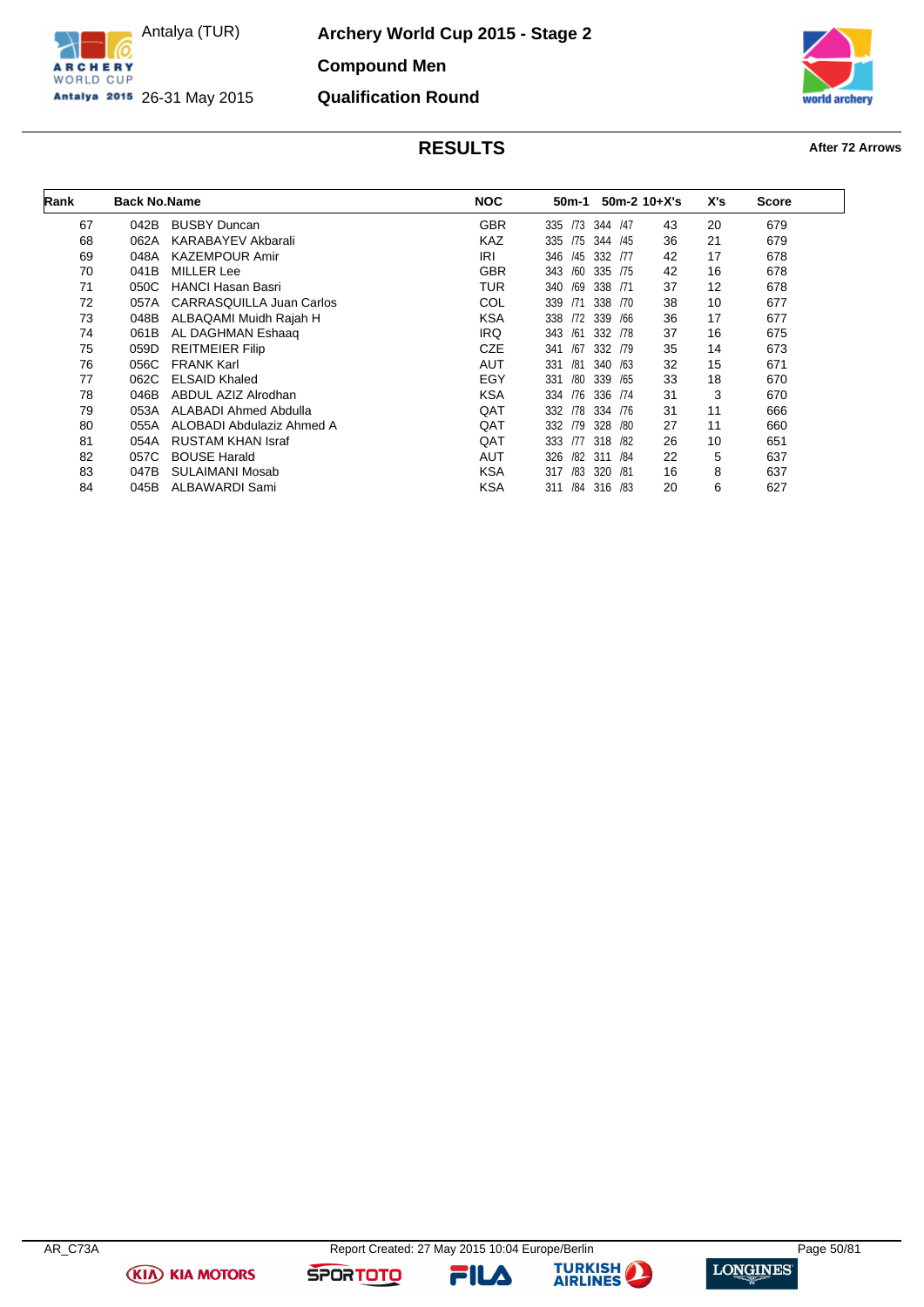

**Archery World Cup 2015 - Stage 2 Compound Women Qualification Round**



### **RESULTS OFFICIAL After 72 Arrows**

| COL<br>353 / 2 355 / 1<br>708<br>1<br>054A LOPEZ Sara<br>27<br>60<br><b>SLO</b><br>2<br>25<br>702<br>060C<br><b>CERNE Toja</b><br>351 / 6 351 / 2<br>54<br><b>DEN</b><br>3<br>51<br>21<br>JENSEN Tanja<br>346 / 8<br>697<br>055D<br>351 / 4<br><b>USA</b><br>21<br>4<br>045D<br><b>GAUVIN Crystal</b><br>352 / 3 344 / 20<br>51<br>696<br>5<br><b>TUR</b><br>21<br>055C<br><b>BOSTAN Yesim</b><br>346<br>/16 349 / 3<br>53<br>695 SO T.10<br><b>GER</b><br>695 SO T.10<br>6<br>51<br>21<br>057A HEIGENHAUSER Kristina<br>346 /17 349 / 4<br>7<br><b>MEX</b><br>695 SO T.10<br>050A<br><b>JUAREZ Ana Cristina</b><br>351 / 5 344 /22<br>50<br>15<br>8<br><b>KOR</b><br>22<br>695 SO T.9<br>051B SONG Yun Soo<br>354 / 1<br>341 /36<br>48<br><b>DEN</b><br>695 SO T.8<br>9<br>16<br>054D<br><b>SONNICHSEN Sarah Holst</b><br>350 / 7 345 /17<br>49<br>10<br>050B<br><b>CHOI Bomin</b><br>KOR<br>349 /11 345 /12<br>51<br>23<br>694<br><b>RUS</b><br>20<br>11<br>045B<br>AVDEEVA Natalia<br>350 / 7 344 / 21<br>48<br>694<br><b>GER</b><br>347 /14 345 /17<br>12<br>056A<br><b>SCHALL Velia</b><br>46<br>17<br>692<br>13<br>047B<br>VINOGRADOVA Marija<br>RUS<br>348 /13 344 /23<br>46<br>16<br>692<br><b>KOR</b><br>21<br>14<br>052B<br>KIM Yun Hee<br>347 /15 345 /19<br>45<br>692<br><b>POL</b><br>344 /23 348 /6<br>15<br>061C<br>SZALANSKA Katarzyna<br>45<br>16<br>692<br>CRO<br>346 /19 346 / 8<br>45<br>15<br>692<br>16<br>061B<br><b>BUDEN</b> Ivana<br><b>GRYDELAND Runa</b><br><b>NOR</b><br>17<br>060A<br>346<br>/18 345 /14<br>47<br>16<br>691<br><b>ESP</b><br>/20 346 / 8<br>18<br>062B<br>MARCOS Andrea<br>46<br>20<br>691<br>345<br><b>RSA</b><br>19<br>058D<br>VAN KRADENBURG Jeanine<br>350 / 7 341 / 35<br>19<br>691<br>46<br><b>NED</b><br>/22<br>20<br>056B<br><b>MARKOVIC Irina</b><br>345<br>/16<br>15<br>689<br>344<br>44<br><b>MEX</b><br>/21 344 /24<br>21<br>049A SANDOVAL Fernanda Del Rocio<br>345<br>42<br>13<br>689<br><b>MEX</b><br>21<br>22<br>052A<br>348 /12 340 /39<br>44<br>688<br>SALINAS Stephanie Sarai<br>COL<br>14<br>23<br>053A USQUIANO Alejandra<br>339<br>/41<br>347/7<br>43<br>686<br>24<br><b>IRI</b><br>/10 336 /49<br>048C SHAFIELAVIJEH Afsaneh<br>45<br>12<br>685<br>349<br><b>USA</b><br>25<br>047D KELLER Lexi<br>343 /24 342 /28<br>43<br>19<br>685<br><b>MEX</b><br>342 /30 343 /26<br>26<br>051A<br>OCHOA Linda<br>42<br>20<br>685<br>27<br><b>FRA</b><br>337 /49 348 / 5<br>055B<br><b>VANDIONANT Sandrine</b><br>42<br>12<br>685<br><b>IND</b><br>28<br>052C<br><b>KAUR Ramandeep</b><br>338<br>/44 346 / 8<br>44<br>15<br>684<br><b>RSA</b><br>/42 345 /15<br>14<br>29<br>057D CORNELIUS Sera<br>339<br>40<br>684<br><b>KOR</b><br>341 /34 343 /25<br>30<br>049B<br><b>SEOL Dayeong</b><br>39<br>14<br>684<br>31<br>047C<br><b>GHASEMPOUR Sakineh</b><br>IRI<br>341 /33 342 /29<br>40<br>14<br>683<br><b>ITA</b><br>340 /38<br>342 /31<br>32<br>052D TONIOLI Marcella<br>37<br>14<br>682<br>COL<br>342 /29 339 /42<br>33<br>055A<br>MARCEN Maja<br>38<br>15<br>681<br><b>IND</b><br>/43 342 /30<br>34<br>053C<br><b>DEB Trisha</b><br>339<br>36<br>18<br>681<br>35<br><b>GBR</b><br>340 /36 340 /38<br>38<br>15<br>048A<br>JONES Naomi<br>680<br><b>IND</b><br>36<br>050C<br>PAONAM Lily Chanu<br>338<br>/45 342 /33<br>36<br>10<br>680<br><b>RUS</b><br>337 /46<br>37<br>048B<br>LOGINOVA Albina<br>343<br>/28<br>35<br>13<br>680<br><b>GER</b><br>38<br>341 /32 338<br>39<br>058A<br><b>MEISSNER Janine</b><br>/44<br>16<br>679<br>39<br>NED<br>340 /39 339<br>/40<br>34<br>16<br>679<br>057B<br>VAN CASPEL Inge<br><b>AUT</b><br>337 /50 342 /32<br>$\overline{7}$<br>40<br>062C<br><b>BARCKHOLT Silvia</b><br>34<br>679<br>049D<br><b>LONGO Laura</b><br><b>ITA</b><br>/25<br>335 /53<br>41<br>343<br>37<br>16<br>678<br><b>SANCENOT Amelie</b><br><b>FRA</b><br>337 /46<br>341 /37<br>33<br>42<br>053B<br>17<br>678<br>058C<br><b>BEL</b><br>343 /27 333 /56<br>13<br>43<br><b>PRIEELS Sarah</b><br>38<br>676<br><b>RUS</b><br>CHERKASHNEVA Svetlana<br>44<br>333 /57 343 /27<br>676<br>046B<br>37<br>15<br>IRQ<br>45<br>339 /40 337 /47<br>676<br>059C<br>ALMASHHADANI Fatimah<br>35<br>12<br>SWE<br>46<br>060B<br>337 /47 339 /40<br>33<br>14<br>676<br><b>STAHLKRANTZ Sofie</b><br>47<br>053D ANEAR Erika<br>DEN<br>334 /56 341 /34<br>33<br>675<br>11<br><b>RSA</b><br>056D ROUX Gerda<br>342 /31 332 /58<br>674<br>48<br>34<br>13<br><b>GBR</b><br>343 /26 331 /63<br>49<br>061D O SULLIVAN Lucy<br>33<br>13<br>674<br>046C RANJBAR Maryam<br><b>IRI</b><br>337 /48 337 /48<br>9<br>674<br>50<br>32<br><b>IND</b><br>051C KUMARI Anjali<br>340 /37 334 /55<br>32<br>674<br>51<br>8<br>52<br>054B<br>DE MATOS Laure<br><b>FRA</b><br>335 /52 338 /43<br>34<br>673<br>13<br>53<br>059B ESPOSITO MELETI Gisele<br>BRA<br>333 /59 336 /51<br>669<br>32<br>10<br><b>GBR</b><br>046A<br><b>GALES Andrea</b><br>333 /60 336 /50<br>29<br>9<br>669<br>54<br>SUI<br>55<br>062A OLEKSEJENKO Jelena<br>323 /65 345 /13<br>38<br>17<br>668<br><b>TUR</b><br>054C KOCAMAN Gizem<br>334 /54 334 /54<br>9<br>668<br>56<br>30<br><b>GBR</b><br>57<br>045A BROWN Danielle<br>336 /51 332 /59<br>29<br>8<br>668<br>58<br>059D LANTEE Anne<br><b>FIN</b><br>340 / 35 327 / 64<br>33<br>13<br>667<br><b>SPANO Viviana</b><br>ITA<br>335 /53 332 /60<br>667<br>59<br>051D<br>28<br>11<br><b>ITA</b><br>330 /62 336 /52<br>60<br>050D ANASTASIO Anastasia<br>35<br>13<br>666<br><b>NOR</b><br>333 /57 332 /61<br>61<br>29<br>665<br>059A FEVANG MARZOUK Laila<br>11<br><b>BEL</b><br>62<br>057C<br><b>DESSOY Catheline</b><br>332 /61 331 /62<br>663<br>25<br>5<br>334 /55 327 /65<br>63<br>058B COUWENBERG Martine<br>NED<br>661<br>28<br>10<br>IRI<br>327 /63 333 /57<br>64<br>049C HONARMANDASHEGHABADI Vida<br>30<br>15<br>660<br>061A KURBANALIYEVA Lailo<br>KAZ<br>322 /66 337 /45<br>659<br>65<br>26<br>12<br><b>USA</b><br>325 /64 325 /67<br>046D BRADLEY Angela<br>29<br>8<br>650<br>66 | Rank | <b>Back No.Name</b> | <b>NOC</b> | 50m-2 10+X's<br>50m-1 | X's | Score |
|-------------------------------------------------------------------------------------------------------------------------------------------------------------------------------------------------------------------------------------------------------------------------------------------------------------------------------------------------------------------------------------------------------------------------------------------------------------------------------------------------------------------------------------------------------------------------------------------------------------------------------------------------------------------------------------------------------------------------------------------------------------------------------------------------------------------------------------------------------------------------------------------------------------------------------------------------------------------------------------------------------------------------------------------------------------------------------------------------------------------------------------------------------------------------------------------------------------------------------------------------------------------------------------------------------------------------------------------------------------------------------------------------------------------------------------------------------------------------------------------------------------------------------------------------------------------------------------------------------------------------------------------------------------------------------------------------------------------------------------------------------------------------------------------------------------------------------------------------------------------------------------------------------------------------------------------------------------------------------------------------------------------------------------------------------------------------------------------------------------------------------------------------------------------------------------------------------------------------------------------------------------------------------------------------------------------------------------------------------------------------------------------------------------------------------------------------------------------------------------------------------------------------------------------------------------------------------------------------------------------------------------------------------------------------------------------------------------------------------------------------------------------------------------------------------------------------------------------------------------------------------------------------------------------------------------------------------------------------------------------------------------------------------------------------------------------------------------------------------------------------------------------------------------------------------------------------------------------------------------------------------------------------------------------------------------------------------------------------------------------------------------------------------------------------------------------------------------------------------------------------------------------------------------------------------------------------------------------------------------------------------------------------------------------------------------------------------------------------------------------------------------------------------------------------------------------------------------------------------------------------------------------------------------------------------------------------------------------------------------------------------------------------------------------------------------------------------------------------------------------------------------------------------------------------------------------------------------------------------------------------------------------------------------------------------------------------------------------------------------------------------------------------------------------------------------------------------------------------------------------------------------------------------------------------------------------------------------------------------------------------------------------------------------------------------------------------------------------------------------------------------------------------------------------------------------------------------------------------------------------------------------------------------------------------------------------------------------------------------------------------------------------------------------------------------------------------------------------------------------------------------------------------------------------------------------------------------------------------------------------------------------------------------------------------------------------------------------------------------------------------------------------------------------------------------------------------------------------------------------------------------------------------------------------------------------------------------------------------------------------------------------------------------------------------------------------------------------------------------------------------------------------------------------------------------------------------------------------------------------------------------------------------------------------------------------------------|------|---------------------|------------|-----------------------|-----|-------|
|                                                                                                                                                                                                                                                                                                                                                                                                                                                                                                                                                                                                                                                                                                                                                                                                                                                                                                                                                                                                                                                                                                                                                                                                                                                                                                                                                                                                                                                                                                                                                                                                                                                                                                                                                                                                                                                                                                                                                                                                                                                                                                                                                                                                                                                                                                                                                                                                                                                                                                                                                                                                                                                                                                                                                                                                                                                                                                                                                                                                                                                                                                                                                                                                                                                                                                                                                                                                                                                                                                                                                                                                                                                                                                                                                                                                                                                                                                                                                                                                                                                                                                                                                                                                                                                                                                                                                                                                                                                                                                                                                                                                                                                                                                                                                                                                                                                                                                                                                                                                                                                                                                                                                                                                                                                                                                                                                                                                                                                                                                                                                                                                                                                                                                                                                                                                                                                                                                                                                 |      |                     |            |                       |     |       |
|                                                                                                                                                                                                                                                                                                                                                                                                                                                                                                                                                                                                                                                                                                                                                                                                                                                                                                                                                                                                                                                                                                                                                                                                                                                                                                                                                                                                                                                                                                                                                                                                                                                                                                                                                                                                                                                                                                                                                                                                                                                                                                                                                                                                                                                                                                                                                                                                                                                                                                                                                                                                                                                                                                                                                                                                                                                                                                                                                                                                                                                                                                                                                                                                                                                                                                                                                                                                                                                                                                                                                                                                                                                                                                                                                                                                                                                                                                                                                                                                                                                                                                                                                                                                                                                                                                                                                                                                                                                                                                                                                                                                                                                                                                                                                                                                                                                                                                                                                                                                                                                                                                                                                                                                                                                                                                                                                                                                                                                                                                                                                                                                                                                                                                                                                                                                                                                                                                                                                 |      |                     |            |                       |     |       |
|                                                                                                                                                                                                                                                                                                                                                                                                                                                                                                                                                                                                                                                                                                                                                                                                                                                                                                                                                                                                                                                                                                                                                                                                                                                                                                                                                                                                                                                                                                                                                                                                                                                                                                                                                                                                                                                                                                                                                                                                                                                                                                                                                                                                                                                                                                                                                                                                                                                                                                                                                                                                                                                                                                                                                                                                                                                                                                                                                                                                                                                                                                                                                                                                                                                                                                                                                                                                                                                                                                                                                                                                                                                                                                                                                                                                                                                                                                                                                                                                                                                                                                                                                                                                                                                                                                                                                                                                                                                                                                                                                                                                                                                                                                                                                                                                                                                                                                                                                                                                                                                                                                                                                                                                                                                                                                                                                                                                                                                                                                                                                                                                                                                                                                                                                                                                                                                                                                                                                 |      |                     |            |                       |     |       |
|                                                                                                                                                                                                                                                                                                                                                                                                                                                                                                                                                                                                                                                                                                                                                                                                                                                                                                                                                                                                                                                                                                                                                                                                                                                                                                                                                                                                                                                                                                                                                                                                                                                                                                                                                                                                                                                                                                                                                                                                                                                                                                                                                                                                                                                                                                                                                                                                                                                                                                                                                                                                                                                                                                                                                                                                                                                                                                                                                                                                                                                                                                                                                                                                                                                                                                                                                                                                                                                                                                                                                                                                                                                                                                                                                                                                                                                                                                                                                                                                                                                                                                                                                                                                                                                                                                                                                                                                                                                                                                                                                                                                                                                                                                                                                                                                                                                                                                                                                                                                                                                                                                                                                                                                                                                                                                                                                                                                                                                                                                                                                                                                                                                                                                                                                                                                                                                                                                                                                 |      |                     |            |                       |     |       |
|                                                                                                                                                                                                                                                                                                                                                                                                                                                                                                                                                                                                                                                                                                                                                                                                                                                                                                                                                                                                                                                                                                                                                                                                                                                                                                                                                                                                                                                                                                                                                                                                                                                                                                                                                                                                                                                                                                                                                                                                                                                                                                                                                                                                                                                                                                                                                                                                                                                                                                                                                                                                                                                                                                                                                                                                                                                                                                                                                                                                                                                                                                                                                                                                                                                                                                                                                                                                                                                                                                                                                                                                                                                                                                                                                                                                                                                                                                                                                                                                                                                                                                                                                                                                                                                                                                                                                                                                                                                                                                                                                                                                                                                                                                                                                                                                                                                                                                                                                                                                                                                                                                                                                                                                                                                                                                                                                                                                                                                                                                                                                                                                                                                                                                                                                                                                                                                                                                                                                 |      |                     |            |                       |     |       |
|                                                                                                                                                                                                                                                                                                                                                                                                                                                                                                                                                                                                                                                                                                                                                                                                                                                                                                                                                                                                                                                                                                                                                                                                                                                                                                                                                                                                                                                                                                                                                                                                                                                                                                                                                                                                                                                                                                                                                                                                                                                                                                                                                                                                                                                                                                                                                                                                                                                                                                                                                                                                                                                                                                                                                                                                                                                                                                                                                                                                                                                                                                                                                                                                                                                                                                                                                                                                                                                                                                                                                                                                                                                                                                                                                                                                                                                                                                                                                                                                                                                                                                                                                                                                                                                                                                                                                                                                                                                                                                                                                                                                                                                                                                                                                                                                                                                                                                                                                                                                                                                                                                                                                                                                                                                                                                                                                                                                                                                                                                                                                                                                                                                                                                                                                                                                                                                                                                                                                 |      |                     |            |                       |     |       |
|                                                                                                                                                                                                                                                                                                                                                                                                                                                                                                                                                                                                                                                                                                                                                                                                                                                                                                                                                                                                                                                                                                                                                                                                                                                                                                                                                                                                                                                                                                                                                                                                                                                                                                                                                                                                                                                                                                                                                                                                                                                                                                                                                                                                                                                                                                                                                                                                                                                                                                                                                                                                                                                                                                                                                                                                                                                                                                                                                                                                                                                                                                                                                                                                                                                                                                                                                                                                                                                                                                                                                                                                                                                                                                                                                                                                                                                                                                                                                                                                                                                                                                                                                                                                                                                                                                                                                                                                                                                                                                                                                                                                                                                                                                                                                                                                                                                                                                                                                                                                                                                                                                                                                                                                                                                                                                                                                                                                                                                                                                                                                                                                                                                                                                                                                                                                                                                                                                                                                 |      |                     |            |                       |     |       |
|                                                                                                                                                                                                                                                                                                                                                                                                                                                                                                                                                                                                                                                                                                                                                                                                                                                                                                                                                                                                                                                                                                                                                                                                                                                                                                                                                                                                                                                                                                                                                                                                                                                                                                                                                                                                                                                                                                                                                                                                                                                                                                                                                                                                                                                                                                                                                                                                                                                                                                                                                                                                                                                                                                                                                                                                                                                                                                                                                                                                                                                                                                                                                                                                                                                                                                                                                                                                                                                                                                                                                                                                                                                                                                                                                                                                                                                                                                                                                                                                                                                                                                                                                                                                                                                                                                                                                                                                                                                                                                                                                                                                                                                                                                                                                                                                                                                                                                                                                                                                                                                                                                                                                                                                                                                                                                                                                                                                                                                                                                                                                                                                                                                                                                                                                                                                                                                                                                                                                 |      |                     |            |                       |     |       |
|                                                                                                                                                                                                                                                                                                                                                                                                                                                                                                                                                                                                                                                                                                                                                                                                                                                                                                                                                                                                                                                                                                                                                                                                                                                                                                                                                                                                                                                                                                                                                                                                                                                                                                                                                                                                                                                                                                                                                                                                                                                                                                                                                                                                                                                                                                                                                                                                                                                                                                                                                                                                                                                                                                                                                                                                                                                                                                                                                                                                                                                                                                                                                                                                                                                                                                                                                                                                                                                                                                                                                                                                                                                                                                                                                                                                                                                                                                                                                                                                                                                                                                                                                                                                                                                                                                                                                                                                                                                                                                                                                                                                                                                                                                                                                                                                                                                                                                                                                                                                                                                                                                                                                                                                                                                                                                                                                                                                                                                                                                                                                                                                                                                                                                                                                                                                                                                                                                                                                 |      |                     |            |                       |     |       |
|                                                                                                                                                                                                                                                                                                                                                                                                                                                                                                                                                                                                                                                                                                                                                                                                                                                                                                                                                                                                                                                                                                                                                                                                                                                                                                                                                                                                                                                                                                                                                                                                                                                                                                                                                                                                                                                                                                                                                                                                                                                                                                                                                                                                                                                                                                                                                                                                                                                                                                                                                                                                                                                                                                                                                                                                                                                                                                                                                                                                                                                                                                                                                                                                                                                                                                                                                                                                                                                                                                                                                                                                                                                                                                                                                                                                                                                                                                                                                                                                                                                                                                                                                                                                                                                                                                                                                                                                                                                                                                                                                                                                                                                                                                                                                                                                                                                                                                                                                                                                                                                                                                                                                                                                                                                                                                                                                                                                                                                                                                                                                                                                                                                                                                                                                                                                                                                                                                                                                 |      |                     |            |                       |     |       |
|                                                                                                                                                                                                                                                                                                                                                                                                                                                                                                                                                                                                                                                                                                                                                                                                                                                                                                                                                                                                                                                                                                                                                                                                                                                                                                                                                                                                                                                                                                                                                                                                                                                                                                                                                                                                                                                                                                                                                                                                                                                                                                                                                                                                                                                                                                                                                                                                                                                                                                                                                                                                                                                                                                                                                                                                                                                                                                                                                                                                                                                                                                                                                                                                                                                                                                                                                                                                                                                                                                                                                                                                                                                                                                                                                                                                                                                                                                                                                                                                                                                                                                                                                                                                                                                                                                                                                                                                                                                                                                                                                                                                                                                                                                                                                                                                                                                                                                                                                                                                                                                                                                                                                                                                                                                                                                                                                                                                                                                                                                                                                                                                                                                                                                                                                                                                                                                                                                                                                 |      |                     |            |                       |     |       |
|                                                                                                                                                                                                                                                                                                                                                                                                                                                                                                                                                                                                                                                                                                                                                                                                                                                                                                                                                                                                                                                                                                                                                                                                                                                                                                                                                                                                                                                                                                                                                                                                                                                                                                                                                                                                                                                                                                                                                                                                                                                                                                                                                                                                                                                                                                                                                                                                                                                                                                                                                                                                                                                                                                                                                                                                                                                                                                                                                                                                                                                                                                                                                                                                                                                                                                                                                                                                                                                                                                                                                                                                                                                                                                                                                                                                                                                                                                                                                                                                                                                                                                                                                                                                                                                                                                                                                                                                                                                                                                                                                                                                                                                                                                                                                                                                                                                                                                                                                                                                                                                                                                                                                                                                                                                                                                                                                                                                                                                                                                                                                                                                                                                                                                                                                                                                                                                                                                                                                 |      |                     |            |                       |     |       |
|                                                                                                                                                                                                                                                                                                                                                                                                                                                                                                                                                                                                                                                                                                                                                                                                                                                                                                                                                                                                                                                                                                                                                                                                                                                                                                                                                                                                                                                                                                                                                                                                                                                                                                                                                                                                                                                                                                                                                                                                                                                                                                                                                                                                                                                                                                                                                                                                                                                                                                                                                                                                                                                                                                                                                                                                                                                                                                                                                                                                                                                                                                                                                                                                                                                                                                                                                                                                                                                                                                                                                                                                                                                                                                                                                                                                                                                                                                                                                                                                                                                                                                                                                                                                                                                                                                                                                                                                                                                                                                                                                                                                                                                                                                                                                                                                                                                                                                                                                                                                                                                                                                                                                                                                                                                                                                                                                                                                                                                                                                                                                                                                                                                                                                                                                                                                                                                                                                                                                 |      |                     |            |                       |     |       |
|                                                                                                                                                                                                                                                                                                                                                                                                                                                                                                                                                                                                                                                                                                                                                                                                                                                                                                                                                                                                                                                                                                                                                                                                                                                                                                                                                                                                                                                                                                                                                                                                                                                                                                                                                                                                                                                                                                                                                                                                                                                                                                                                                                                                                                                                                                                                                                                                                                                                                                                                                                                                                                                                                                                                                                                                                                                                                                                                                                                                                                                                                                                                                                                                                                                                                                                                                                                                                                                                                                                                                                                                                                                                                                                                                                                                                                                                                                                                                                                                                                                                                                                                                                                                                                                                                                                                                                                                                                                                                                                                                                                                                                                                                                                                                                                                                                                                                                                                                                                                                                                                                                                                                                                                                                                                                                                                                                                                                                                                                                                                                                                                                                                                                                                                                                                                                                                                                                                                                 |      |                     |            |                       |     |       |
|                                                                                                                                                                                                                                                                                                                                                                                                                                                                                                                                                                                                                                                                                                                                                                                                                                                                                                                                                                                                                                                                                                                                                                                                                                                                                                                                                                                                                                                                                                                                                                                                                                                                                                                                                                                                                                                                                                                                                                                                                                                                                                                                                                                                                                                                                                                                                                                                                                                                                                                                                                                                                                                                                                                                                                                                                                                                                                                                                                                                                                                                                                                                                                                                                                                                                                                                                                                                                                                                                                                                                                                                                                                                                                                                                                                                                                                                                                                                                                                                                                                                                                                                                                                                                                                                                                                                                                                                                                                                                                                                                                                                                                                                                                                                                                                                                                                                                                                                                                                                                                                                                                                                                                                                                                                                                                                                                                                                                                                                                                                                                                                                                                                                                                                                                                                                                                                                                                                                                 |      |                     |            |                       |     |       |
|                                                                                                                                                                                                                                                                                                                                                                                                                                                                                                                                                                                                                                                                                                                                                                                                                                                                                                                                                                                                                                                                                                                                                                                                                                                                                                                                                                                                                                                                                                                                                                                                                                                                                                                                                                                                                                                                                                                                                                                                                                                                                                                                                                                                                                                                                                                                                                                                                                                                                                                                                                                                                                                                                                                                                                                                                                                                                                                                                                                                                                                                                                                                                                                                                                                                                                                                                                                                                                                                                                                                                                                                                                                                                                                                                                                                                                                                                                                                                                                                                                                                                                                                                                                                                                                                                                                                                                                                                                                                                                                                                                                                                                                                                                                                                                                                                                                                                                                                                                                                                                                                                                                                                                                                                                                                                                                                                                                                                                                                                                                                                                                                                                                                                                                                                                                                                                                                                                                                                 |      |                     |            |                       |     |       |
|                                                                                                                                                                                                                                                                                                                                                                                                                                                                                                                                                                                                                                                                                                                                                                                                                                                                                                                                                                                                                                                                                                                                                                                                                                                                                                                                                                                                                                                                                                                                                                                                                                                                                                                                                                                                                                                                                                                                                                                                                                                                                                                                                                                                                                                                                                                                                                                                                                                                                                                                                                                                                                                                                                                                                                                                                                                                                                                                                                                                                                                                                                                                                                                                                                                                                                                                                                                                                                                                                                                                                                                                                                                                                                                                                                                                                                                                                                                                                                                                                                                                                                                                                                                                                                                                                                                                                                                                                                                                                                                                                                                                                                                                                                                                                                                                                                                                                                                                                                                                                                                                                                                                                                                                                                                                                                                                                                                                                                                                                                                                                                                                                                                                                                                                                                                                                                                                                                                                                 |      |                     |            |                       |     |       |
|                                                                                                                                                                                                                                                                                                                                                                                                                                                                                                                                                                                                                                                                                                                                                                                                                                                                                                                                                                                                                                                                                                                                                                                                                                                                                                                                                                                                                                                                                                                                                                                                                                                                                                                                                                                                                                                                                                                                                                                                                                                                                                                                                                                                                                                                                                                                                                                                                                                                                                                                                                                                                                                                                                                                                                                                                                                                                                                                                                                                                                                                                                                                                                                                                                                                                                                                                                                                                                                                                                                                                                                                                                                                                                                                                                                                                                                                                                                                                                                                                                                                                                                                                                                                                                                                                                                                                                                                                                                                                                                                                                                                                                                                                                                                                                                                                                                                                                                                                                                                                                                                                                                                                                                                                                                                                                                                                                                                                                                                                                                                                                                                                                                                                                                                                                                                                                                                                                                                                 |      |                     |            |                       |     |       |
|                                                                                                                                                                                                                                                                                                                                                                                                                                                                                                                                                                                                                                                                                                                                                                                                                                                                                                                                                                                                                                                                                                                                                                                                                                                                                                                                                                                                                                                                                                                                                                                                                                                                                                                                                                                                                                                                                                                                                                                                                                                                                                                                                                                                                                                                                                                                                                                                                                                                                                                                                                                                                                                                                                                                                                                                                                                                                                                                                                                                                                                                                                                                                                                                                                                                                                                                                                                                                                                                                                                                                                                                                                                                                                                                                                                                                                                                                                                                                                                                                                                                                                                                                                                                                                                                                                                                                                                                                                                                                                                                                                                                                                                                                                                                                                                                                                                                                                                                                                                                                                                                                                                                                                                                                                                                                                                                                                                                                                                                                                                                                                                                                                                                                                                                                                                                                                                                                                                                                 |      |                     |            |                       |     |       |
|                                                                                                                                                                                                                                                                                                                                                                                                                                                                                                                                                                                                                                                                                                                                                                                                                                                                                                                                                                                                                                                                                                                                                                                                                                                                                                                                                                                                                                                                                                                                                                                                                                                                                                                                                                                                                                                                                                                                                                                                                                                                                                                                                                                                                                                                                                                                                                                                                                                                                                                                                                                                                                                                                                                                                                                                                                                                                                                                                                                                                                                                                                                                                                                                                                                                                                                                                                                                                                                                                                                                                                                                                                                                                                                                                                                                                                                                                                                                                                                                                                                                                                                                                                                                                                                                                                                                                                                                                                                                                                                                                                                                                                                                                                                                                                                                                                                                                                                                                                                                                                                                                                                                                                                                                                                                                                                                                                                                                                                                                                                                                                                                                                                                                                                                                                                                                                                                                                                                                 |      |                     |            |                       |     |       |
|                                                                                                                                                                                                                                                                                                                                                                                                                                                                                                                                                                                                                                                                                                                                                                                                                                                                                                                                                                                                                                                                                                                                                                                                                                                                                                                                                                                                                                                                                                                                                                                                                                                                                                                                                                                                                                                                                                                                                                                                                                                                                                                                                                                                                                                                                                                                                                                                                                                                                                                                                                                                                                                                                                                                                                                                                                                                                                                                                                                                                                                                                                                                                                                                                                                                                                                                                                                                                                                                                                                                                                                                                                                                                                                                                                                                                                                                                                                                                                                                                                                                                                                                                                                                                                                                                                                                                                                                                                                                                                                                                                                                                                                                                                                                                                                                                                                                                                                                                                                                                                                                                                                                                                                                                                                                                                                                                                                                                                                                                                                                                                                                                                                                                                                                                                                                                                                                                                                                                 |      |                     |            |                       |     |       |
|                                                                                                                                                                                                                                                                                                                                                                                                                                                                                                                                                                                                                                                                                                                                                                                                                                                                                                                                                                                                                                                                                                                                                                                                                                                                                                                                                                                                                                                                                                                                                                                                                                                                                                                                                                                                                                                                                                                                                                                                                                                                                                                                                                                                                                                                                                                                                                                                                                                                                                                                                                                                                                                                                                                                                                                                                                                                                                                                                                                                                                                                                                                                                                                                                                                                                                                                                                                                                                                                                                                                                                                                                                                                                                                                                                                                                                                                                                                                                                                                                                                                                                                                                                                                                                                                                                                                                                                                                                                                                                                                                                                                                                                                                                                                                                                                                                                                                                                                                                                                                                                                                                                                                                                                                                                                                                                                                                                                                                                                                                                                                                                                                                                                                                                                                                                                                                                                                                                                                 |      |                     |            |                       |     |       |
|                                                                                                                                                                                                                                                                                                                                                                                                                                                                                                                                                                                                                                                                                                                                                                                                                                                                                                                                                                                                                                                                                                                                                                                                                                                                                                                                                                                                                                                                                                                                                                                                                                                                                                                                                                                                                                                                                                                                                                                                                                                                                                                                                                                                                                                                                                                                                                                                                                                                                                                                                                                                                                                                                                                                                                                                                                                                                                                                                                                                                                                                                                                                                                                                                                                                                                                                                                                                                                                                                                                                                                                                                                                                                                                                                                                                                                                                                                                                                                                                                                                                                                                                                                                                                                                                                                                                                                                                                                                                                                                                                                                                                                                                                                                                                                                                                                                                                                                                                                                                                                                                                                                                                                                                                                                                                                                                                                                                                                                                                                                                                                                                                                                                                                                                                                                                                                                                                                                                                 |      |                     |            |                       |     |       |
|                                                                                                                                                                                                                                                                                                                                                                                                                                                                                                                                                                                                                                                                                                                                                                                                                                                                                                                                                                                                                                                                                                                                                                                                                                                                                                                                                                                                                                                                                                                                                                                                                                                                                                                                                                                                                                                                                                                                                                                                                                                                                                                                                                                                                                                                                                                                                                                                                                                                                                                                                                                                                                                                                                                                                                                                                                                                                                                                                                                                                                                                                                                                                                                                                                                                                                                                                                                                                                                                                                                                                                                                                                                                                                                                                                                                                                                                                                                                                                                                                                                                                                                                                                                                                                                                                                                                                                                                                                                                                                                                                                                                                                                                                                                                                                                                                                                                                                                                                                                                                                                                                                                                                                                                                                                                                                                                                                                                                                                                                                                                                                                                                                                                                                                                                                                                                                                                                                                                                 |      |                     |            |                       |     |       |
|                                                                                                                                                                                                                                                                                                                                                                                                                                                                                                                                                                                                                                                                                                                                                                                                                                                                                                                                                                                                                                                                                                                                                                                                                                                                                                                                                                                                                                                                                                                                                                                                                                                                                                                                                                                                                                                                                                                                                                                                                                                                                                                                                                                                                                                                                                                                                                                                                                                                                                                                                                                                                                                                                                                                                                                                                                                                                                                                                                                                                                                                                                                                                                                                                                                                                                                                                                                                                                                                                                                                                                                                                                                                                                                                                                                                                                                                                                                                                                                                                                                                                                                                                                                                                                                                                                                                                                                                                                                                                                                                                                                                                                                                                                                                                                                                                                                                                                                                                                                                                                                                                                                                                                                                                                                                                                                                                                                                                                                                                                                                                                                                                                                                                                                                                                                                                                                                                                                                                 |      |                     |            |                       |     |       |
|                                                                                                                                                                                                                                                                                                                                                                                                                                                                                                                                                                                                                                                                                                                                                                                                                                                                                                                                                                                                                                                                                                                                                                                                                                                                                                                                                                                                                                                                                                                                                                                                                                                                                                                                                                                                                                                                                                                                                                                                                                                                                                                                                                                                                                                                                                                                                                                                                                                                                                                                                                                                                                                                                                                                                                                                                                                                                                                                                                                                                                                                                                                                                                                                                                                                                                                                                                                                                                                                                                                                                                                                                                                                                                                                                                                                                                                                                                                                                                                                                                                                                                                                                                                                                                                                                                                                                                                                                                                                                                                                                                                                                                                                                                                                                                                                                                                                                                                                                                                                                                                                                                                                                                                                                                                                                                                                                                                                                                                                                                                                                                                                                                                                                                                                                                                                                                                                                                                                                 |      |                     |            |                       |     |       |
|                                                                                                                                                                                                                                                                                                                                                                                                                                                                                                                                                                                                                                                                                                                                                                                                                                                                                                                                                                                                                                                                                                                                                                                                                                                                                                                                                                                                                                                                                                                                                                                                                                                                                                                                                                                                                                                                                                                                                                                                                                                                                                                                                                                                                                                                                                                                                                                                                                                                                                                                                                                                                                                                                                                                                                                                                                                                                                                                                                                                                                                                                                                                                                                                                                                                                                                                                                                                                                                                                                                                                                                                                                                                                                                                                                                                                                                                                                                                                                                                                                                                                                                                                                                                                                                                                                                                                                                                                                                                                                                                                                                                                                                                                                                                                                                                                                                                                                                                                                                                                                                                                                                                                                                                                                                                                                                                                                                                                                                                                                                                                                                                                                                                                                                                                                                                                                                                                                                                                 |      |                     |            |                       |     |       |
|                                                                                                                                                                                                                                                                                                                                                                                                                                                                                                                                                                                                                                                                                                                                                                                                                                                                                                                                                                                                                                                                                                                                                                                                                                                                                                                                                                                                                                                                                                                                                                                                                                                                                                                                                                                                                                                                                                                                                                                                                                                                                                                                                                                                                                                                                                                                                                                                                                                                                                                                                                                                                                                                                                                                                                                                                                                                                                                                                                                                                                                                                                                                                                                                                                                                                                                                                                                                                                                                                                                                                                                                                                                                                                                                                                                                                                                                                                                                                                                                                                                                                                                                                                                                                                                                                                                                                                                                                                                                                                                                                                                                                                                                                                                                                                                                                                                                                                                                                                                                                                                                                                                                                                                                                                                                                                                                                                                                                                                                                                                                                                                                                                                                                                                                                                                                                                                                                                                                                 |      |                     |            |                       |     |       |
|                                                                                                                                                                                                                                                                                                                                                                                                                                                                                                                                                                                                                                                                                                                                                                                                                                                                                                                                                                                                                                                                                                                                                                                                                                                                                                                                                                                                                                                                                                                                                                                                                                                                                                                                                                                                                                                                                                                                                                                                                                                                                                                                                                                                                                                                                                                                                                                                                                                                                                                                                                                                                                                                                                                                                                                                                                                                                                                                                                                                                                                                                                                                                                                                                                                                                                                                                                                                                                                                                                                                                                                                                                                                                                                                                                                                                                                                                                                                                                                                                                                                                                                                                                                                                                                                                                                                                                                                                                                                                                                                                                                                                                                                                                                                                                                                                                                                                                                                                                                                                                                                                                                                                                                                                                                                                                                                                                                                                                                                                                                                                                                                                                                                                                                                                                                                                                                                                                                                                 |      |                     |            |                       |     |       |
|                                                                                                                                                                                                                                                                                                                                                                                                                                                                                                                                                                                                                                                                                                                                                                                                                                                                                                                                                                                                                                                                                                                                                                                                                                                                                                                                                                                                                                                                                                                                                                                                                                                                                                                                                                                                                                                                                                                                                                                                                                                                                                                                                                                                                                                                                                                                                                                                                                                                                                                                                                                                                                                                                                                                                                                                                                                                                                                                                                                                                                                                                                                                                                                                                                                                                                                                                                                                                                                                                                                                                                                                                                                                                                                                                                                                                                                                                                                                                                                                                                                                                                                                                                                                                                                                                                                                                                                                                                                                                                                                                                                                                                                                                                                                                                                                                                                                                                                                                                                                                                                                                                                                                                                                                                                                                                                                                                                                                                                                                                                                                                                                                                                                                                                                                                                                                                                                                                                                                 |      |                     |            |                       |     |       |
|                                                                                                                                                                                                                                                                                                                                                                                                                                                                                                                                                                                                                                                                                                                                                                                                                                                                                                                                                                                                                                                                                                                                                                                                                                                                                                                                                                                                                                                                                                                                                                                                                                                                                                                                                                                                                                                                                                                                                                                                                                                                                                                                                                                                                                                                                                                                                                                                                                                                                                                                                                                                                                                                                                                                                                                                                                                                                                                                                                                                                                                                                                                                                                                                                                                                                                                                                                                                                                                                                                                                                                                                                                                                                                                                                                                                                                                                                                                                                                                                                                                                                                                                                                                                                                                                                                                                                                                                                                                                                                                                                                                                                                                                                                                                                                                                                                                                                                                                                                                                                                                                                                                                                                                                                                                                                                                                                                                                                                                                                                                                                                                                                                                                                                                                                                                                                                                                                                                                                 |      |                     |            |                       |     |       |
|                                                                                                                                                                                                                                                                                                                                                                                                                                                                                                                                                                                                                                                                                                                                                                                                                                                                                                                                                                                                                                                                                                                                                                                                                                                                                                                                                                                                                                                                                                                                                                                                                                                                                                                                                                                                                                                                                                                                                                                                                                                                                                                                                                                                                                                                                                                                                                                                                                                                                                                                                                                                                                                                                                                                                                                                                                                                                                                                                                                                                                                                                                                                                                                                                                                                                                                                                                                                                                                                                                                                                                                                                                                                                                                                                                                                                                                                                                                                                                                                                                                                                                                                                                                                                                                                                                                                                                                                                                                                                                                                                                                                                                                                                                                                                                                                                                                                                                                                                                                                                                                                                                                                                                                                                                                                                                                                                                                                                                                                                                                                                                                                                                                                                                                                                                                                                                                                                                                                                 |      |                     |            |                       |     |       |
|                                                                                                                                                                                                                                                                                                                                                                                                                                                                                                                                                                                                                                                                                                                                                                                                                                                                                                                                                                                                                                                                                                                                                                                                                                                                                                                                                                                                                                                                                                                                                                                                                                                                                                                                                                                                                                                                                                                                                                                                                                                                                                                                                                                                                                                                                                                                                                                                                                                                                                                                                                                                                                                                                                                                                                                                                                                                                                                                                                                                                                                                                                                                                                                                                                                                                                                                                                                                                                                                                                                                                                                                                                                                                                                                                                                                                                                                                                                                                                                                                                                                                                                                                                                                                                                                                                                                                                                                                                                                                                                                                                                                                                                                                                                                                                                                                                                                                                                                                                                                                                                                                                                                                                                                                                                                                                                                                                                                                                                                                                                                                                                                                                                                                                                                                                                                                                                                                                                                                 |      |                     |            |                       |     |       |
|                                                                                                                                                                                                                                                                                                                                                                                                                                                                                                                                                                                                                                                                                                                                                                                                                                                                                                                                                                                                                                                                                                                                                                                                                                                                                                                                                                                                                                                                                                                                                                                                                                                                                                                                                                                                                                                                                                                                                                                                                                                                                                                                                                                                                                                                                                                                                                                                                                                                                                                                                                                                                                                                                                                                                                                                                                                                                                                                                                                                                                                                                                                                                                                                                                                                                                                                                                                                                                                                                                                                                                                                                                                                                                                                                                                                                                                                                                                                                                                                                                                                                                                                                                                                                                                                                                                                                                                                                                                                                                                                                                                                                                                                                                                                                                                                                                                                                                                                                                                                                                                                                                                                                                                                                                                                                                                                                                                                                                                                                                                                                                                                                                                                                                                                                                                                                                                                                                                                                 |      |                     |            |                       |     |       |
|                                                                                                                                                                                                                                                                                                                                                                                                                                                                                                                                                                                                                                                                                                                                                                                                                                                                                                                                                                                                                                                                                                                                                                                                                                                                                                                                                                                                                                                                                                                                                                                                                                                                                                                                                                                                                                                                                                                                                                                                                                                                                                                                                                                                                                                                                                                                                                                                                                                                                                                                                                                                                                                                                                                                                                                                                                                                                                                                                                                                                                                                                                                                                                                                                                                                                                                                                                                                                                                                                                                                                                                                                                                                                                                                                                                                                                                                                                                                                                                                                                                                                                                                                                                                                                                                                                                                                                                                                                                                                                                                                                                                                                                                                                                                                                                                                                                                                                                                                                                                                                                                                                                                                                                                                                                                                                                                                                                                                                                                                                                                                                                                                                                                                                                                                                                                                                                                                                                                                 |      |                     |            |                       |     |       |
|                                                                                                                                                                                                                                                                                                                                                                                                                                                                                                                                                                                                                                                                                                                                                                                                                                                                                                                                                                                                                                                                                                                                                                                                                                                                                                                                                                                                                                                                                                                                                                                                                                                                                                                                                                                                                                                                                                                                                                                                                                                                                                                                                                                                                                                                                                                                                                                                                                                                                                                                                                                                                                                                                                                                                                                                                                                                                                                                                                                                                                                                                                                                                                                                                                                                                                                                                                                                                                                                                                                                                                                                                                                                                                                                                                                                                                                                                                                                                                                                                                                                                                                                                                                                                                                                                                                                                                                                                                                                                                                                                                                                                                                                                                                                                                                                                                                                                                                                                                                                                                                                                                                                                                                                                                                                                                                                                                                                                                                                                                                                                                                                                                                                                                                                                                                                                                                                                                                                                 |      |                     |            |                       |     |       |
|                                                                                                                                                                                                                                                                                                                                                                                                                                                                                                                                                                                                                                                                                                                                                                                                                                                                                                                                                                                                                                                                                                                                                                                                                                                                                                                                                                                                                                                                                                                                                                                                                                                                                                                                                                                                                                                                                                                                                                                                                                                                                                                                                                                                                                                                                                                                                                                                                                                                                                                                                                                                                                                                                                                                                                                                                                                                                                                                                                                                                                                                                                                                                                                                                                                                                                                                                                                                                                                                                                                                                                                                                                                                                                                                                                                                                                                                                                                                                                                                                                                                                                                                                                                                                                                                                                                                                                                                                                                                                                                                                                                                                                                                                                                                                                                                                                                                                                                                                                                                                                                                                                                                                                                                                                                                                                                                                                                                                                                                                                                                                                                                                                                                                                                                                                                                                                                                                                                                                 |      |                     |            |                       |     |       |
|                                                                                                                                                                                                                                                                                                                                                                                                                                                                                                                                                                                                                                                                                                                                                                                                                                                                                                                                                                                                                                                                                                                                                                                                                                                                                                                                                                                                                                                                                                                                                                                                                                                                                                                                                                                                                                                                                                                                                                                                                                                                                                                                                                                                                                                                                                                                                                                                                                                                                                                                                                                                                                                                                                                                                                                                                                                                                                                                                                                                                                                                                                                                                                                                                                                                                                                                                                                                                                                                                                                                                                                                                                                                                                                                                                                                                                                                                                                                                                                                                                                                                                                                                                                                                                                                                                                                                                                                                                                                                                                                                                                                                                                                                                                                                                                                                                                                                                                                                                                                                                                                                                                                                                                                                                                                                                                                                                                                                                                                                                                                                                                                                                                                                                                                                                                                                                                                                                                                                 |      |                     |            |                       |     |       |
|                                                                                                                                                                                                                                                                                                                                                                                                                                                                                                                                                                                                                                                                                                                                                                                                                                                                                                                                                                                                                                                                                                                                                                                                                                                                                                                                                                                                                                                                                                                                                                                                                                                                                                                                                                                                                                                                                                                                                                                                                                                                                                                                                                                                                                                                                                                                                                                                                                                                                                                                                                                                                                                                                                                                                                                                                                                                                                                                                                                                                                                                                                                                                                                                                                                                                                                                                                                                                                                                                                                                                                                                                                                                                                                                                                                                                                                                                                                                                                                                                                                                                                                                                                                                                                                                                                                                                                                                                                                                                                                                                                                                                                                                                                                                                                                                                                                                                                                                                                                                                                                                                                                                                                                                                                                                                                                                                                                                                                                                                                                                                                                                                                                                                                                                                                                                                                                                                                                                                 |      |                     |            |                       |     |       |
|                                                                                                                                                                                                                                                                                                                                                                                                                                                                                                                                                                                                                                                                                                                                                                                                                                                                                                                                                                                                                                                                                                                                                                                                                                                                                                                                                                                                                                                                                                                                                                                                                                                                                                                                                                                                                                                                                                                                                                                                                                                                                                                                                                                                                                                                                                                                                                                                                                                                                                                                                                                                                                                                                                                                                                                                                                                                                                                                                                                                                                                                                                                                                                                                                                                                                                                                                                                                                                                                                                                                                                                                                                                                                                                                                                                                                                                                                                                                                                                                                                                                                                                                                                                                                                                                                                                                                                                                                                                                                                                                                                                                                                                                                                                                                                                                                                                                                                                                                                                                                                                                                                                                                                                                                                                                                                                                                                                                                                                                                                                                                                                                                                                                                                                                                                                                                                                                                                                                                 |      |                     |            |                       |     |       |
|                                                                                                                                                                                                                                                                                                                                                                                                                                                                                                                                                                                                                                                                                                                                                                                                                                                                                                                                                                                                                                                                                                                                                                                                                                                                                                                                                                                                                                                                                                                                                                                                                                                                                                                                                                                                                                                                                                                                                                                                                                                                                                                                                                                                                                                                                                                                                                                                                                                                                                                                                                                                                                                                                                                                                                                                                                                                                                                                                                                                                                                                                                                                                                                                                                                                                                                                                                                                                                                                                                                                                                                                                                                                                                                                                                                                                                                                                                                                                                                                                                                                                                                                                                                                                                                                                                                                                                                                                                                                                                                                                                                                                                                                                                                                                                                                                                                                                                                                                                                                                                                                                                                                                                                                                                                                                                                                                                                                                                                                                                                                                                                                                                                                                                                                                                                                                                                                                                                                                 |      |                     |            |                       |     |       |
|                                                                                                                                                                                                                                                                                                                                                                                                                                                                                                                                                                                                                                                                                                                                                                                                                                                                                                                                                                                                                                                                                                                                                                                                                                                                                                                                                                                                                                                                                                                                                                                                                                                                                                                                                                                                                                                                                                                                                                                                                                                                                                                                                                                                                                                                                                                                                                                                                                                                                                                                                                                                                                                                                                                                                                                                                                                                                                                                                                                                                                                                                                                                                                                                                                                                                                                                                                                                                                                                                                                                                                                                                                                                                                                                                                                                                                                                                                                                                                                                                                                                                                                                                                                                                                                                                                                                                                                                                                                                                                                                                                                                                                                                                                                                                                                                                                                                                                                                                                                                                                                                                                                                                                                                                                                                                                                                                                                                                                                                                                                                                                                                                                                                                                                                                                                                                                                                                                                                                 |      |                     |            |                       |     |       |
|                                                                                                                                                                                                                                                                                                                                                                                                                                                                                                                                                                                                                                                                                                                                                                                                                                                                                                                                                                                                                                                                                                                                                                                                                                                                                                                                                                                                                                                                                                                                                                                                                                                                                                                                                                                                                                                                                                                                                                                                                                                                                                                                                                                                                                                                                                                                                                                                                                                                                                                                                                                                                                                                                                                                                                                                                                                                                                                                                                                                                                                                                                                                                                                                                                                                                                                                                                                                                                                                                                                                                                                                                                                                                                                                                                                                                                                                                                                                                                                                                                                                                                                                                                                                                                                                                                                                                                                                                                                                                                                                                                                                                                                                                                                                                                                                                                                                                                                                                                                                                                                                                                                                                                                                                                                                                                                                                                                                                                                                                                                                                                                                                                                                                                                                                                                                                                                                                                                                                 |      |                     |            |                       |     |       |
|                                                                                                                                                                                                                                                                                                                                                                                                                                                                                                                                                                                                                                                                                                                                                                                                                                                                                                                                                                                                                                                                                                                                                                                                                                                                                                                                                                                                                                                                                                                                                                                                                                                                                                                                                                                                                                                                                                                                                                                                                                                                                                                                                                                                                                                                                                                                                                                                                                                                                                                                                                                                                                                                                                                                                                                                                                                                                                                                                                                                                                                                                                                                                                                                                                                                                                                                                                                                                                                                                                                                                                                                                                                                                                                                                                                                                                                                                                                                                                                                                                                                                                                                                                                                                                                                                                                                                                                                                                                                                                                                                                                                                                                                                                                                                                                                                                                                                                                                                                                                                                                                                                                                                                                                                                                                                                                                                                                                                                                                                                                                                                                                                                                                                                                                                                                                                                                                                                                                                 |      |                     |            |                       |     |       |
|                                                                                                                                                                                                                                                                                                                                                                                                                                                                                                                                                                                                                                                                                                                                                                                                                                                                                                                                                                                                                                                                                                                                                                                                                                                                                                                                                                                                                                                                                                                                                                                                                                                                                                                                                                                                                                                                                                                                                                                                                                                                                                                                                                                                                                                                                                                                                                                                                                                                                                                                                                                                                                                                                                                                                                                                                                                                                                                                                                                                                                                                                                                                                                                                                                                                                                                                                                                                                                                                                                                                                                                                                                                                                                                                                                                                                                                                                                                                                                                                                                                                                                                                                                                                                                                                                                                                                                                                                                                                                                                                                                                                                                                                                                                                                                                                                                                                                                                                                                                                                                                                                                                                                                                                                                                                                                                                                                                                                                                                                                                                                                                                                                                                                                                                                                                                                                                                                                                                                 |      |                     |            |                       |     |       |
|                                                                                                                                                                                                                                                                                                                                                                                                                                                                                                                                                                                                                                                                                                                                                                                                                                                                                                                                                                                                                                                                                                                                                                                                                                                                                                                                                                                                                                                                                                                                                                                                                                                                                                                                                                                                                                                                                                                                                                                                                                                                                                                                                                                                                                                                                                                                                                                                                                                                                                                                                                                                                                                                                                                                                                                                                                                                                                                                                                                                                                                                                                                                                                                                                                                                                                                                                                                                                                                                                                                                                                                                                                                                                                                                                                                                                                                                                                                                                                                                                                                                                                                                                                                                                                                                                                                                                                                                                                                                                                                                                                                                                                                                                                                                                                                                                                                                                                                                                                                                                                                                                                                                                                                                                                                                                                                                                                                                                                                                                                                                                                                                                                                                                                                                                                                                                                                                                                                                                 |      |                     |            |                       |     |       |
|                                                                                                                                                                                                                                                                                                                                                                                                                                                                                                                                                                                                                                                                                                                                                                                                                                                                                                                                                                                                                                                                                                                                                                                                                                                                                                                                                                                                                                                                                                                                                                                                                                                                                                                                                                                                                                                                                                                                                                                                                                                                                                                                                                                                                                                                                                                                                                                                                                                                                                                                                                                                                                                                                                                                                                                                                                                                                                                                                                                                                                                                                                                                                                                                                                                                                                                                                                                                                                                                                                                                                                                                                                                                                                                                                                                                                                                                                                                                                                                                                                                                                                                                                                                                                                                                                                                                                                                                                                                                                                                                                                                                                                                                                                                                                                                                                                                                                                                                                                                                                                                                                                                                                                                                                                                                                                                                                                                                                                                                                                                                                                                                                                                                                                                                                                                                                                                                                                                                                 |      |                     |            |                       |     |       |
|                                                                                                                                                                                                                                                                                                                                                                                                                                                                                                                                                                                                                                                                                                                                                                                                                                                                                                                                                                                                                                                                                                                                                                                                                                                                                                                                                                                                                                                                                                                                                                                                                                                                                                                                                                                                                                                                                                                                                                                                                                                                                                                                                                                                                                                                                                                                                                                                                                                                                                                                                                                                                                                                                                                                                                                                                                                                                                                                                                                                                                                                                                                                                                                                                                                                                                                                                                                                                                                                                                                                                                                                                                                                                                                                                                                                                                                                                                                                                                                                                                                                                                                                                                                                                                                                                                                                                                                                                                                                                                                                                                                                                                                                                                                                                                                                                                                                                                                                                                                                                                                                                                                                                                                                                                                                                                                                                                                                                                                                                                                                                                                                                                                                                                                                                                                                                                                                                                                                                 |      |                     |            |                       |     |       |
|                                                                                                                                                                                                                                                                                                                                                                                                                                                                                                                                                                                                                                                                                                                                                                                                                                                                                                                                                                                                                                                                                                                                                                                                                                                                                                                                                                                                                                                                                                                                                                                                                                                                                                                                                                                                                                                                                                                                                                                                                                                                                                                                                                                                                                                                                                                                                                                                                                                                                                                                                                                                                                                                                                                                                                                                                                                                                                                                                                                                                                                                                                                                                                                                                                                                                                                                                                                                                                                                                                                                                                                                                                                                                                                                                                                                                                                                                                                                                                                                                                                                                                                                                                                                                                                                                                                                                                                                                                                                                                                                                                                                                                                                                                                                                                                                                                                                                                                                                                                                                                                                                                                                                                                                                                                                                                                                                                                                                                                                                                                                                                                                                                                                                                                                                                                                                                                                                                                                                 |      |                     |            |                       |     |       |
|                                                                                                                                                                                                                                                                                                                                                                                                                                                                                                                                                                                                                                                                                                                                                                                                                                                                                                                                                                                                                                                                                                                                                                                                                                                                                                                                                                                                                                                                                                                                                                                                                                                                                                                                                                                                                                                                                                                                                                                                                                                                                                                                                                                                                                                                                                                                                                                                                                                                                                                                                                                                                                                                                                                                                                                                                                                                                                                                                                                                                                                                                                                                                                                                                                                                                                                                                                                                                                                                                                                                                                                                                                                                                                                                                                                                                                                                                                                                                                                                                                                                                                                                                                                                                                                                                                                                                                                                                                                                                                                                                                                                                                                                                                                                                                                                                                                                                                                                                                                                                                                                                                                                                                                                                                                                                                                                                                                                                                                                                                                                                                                                                                                                                                                                                                                                                                                                                                                                                 |      |                     |            |                       |     |       |
|                                                                                                                                                                                                                                                                                                                                                                                                                                                                                                                                                                                                                                                                                                                                                                                                                                                                                                                                                                                                                                                                                                                                                                                                                                                                                                                                                                                                                                                                                                                                                                                                                                                                                                                                                                                                                                                                                                                                                                                                                                                                                                                                                                                                                                                                                                                                                                                                                                                                                                                                                                                                                                                                                                                                                                                                                                                                                                                                                                                                                                                                                                                                                                                                                                                                                                                                                                                                                                                                                                                                                                                                                                                                                                                                                                                                                                                                                                                                                                                                                                                                                                                                                                                                                                                                                                                                                                                                                                                                                                                                                                                                                                                                                                                                                                                                                                                                                                                                                                                                                                                                                                                                                                                                                                                                                                                                                                                                                                                                                                                                                                                                                                                                                                                                                                                                                                                                                                                                                 |      |                     |            |                       |     |       |
|                                                                                                                                                                                                                                                                                                                                                                                                                                                                                                                                                                                                                                                                                                                                                                                                                                                                                                                                                                                                                                                                                                                                                                                                                                                                                                                                                                                                                                                                                                                                                                                                                                                                                                                                                                                                                                                                                                                                                                                                                                                                                                                                                                                                                                                                                                                                                                                                                                                                                                                                                                                                                                                                                                                                                                                                                                                                                                                                                                                                                                                                                                                                                                                                                                                                                                                                                                                                                                                                                                                                                                                                                                                                                                                                                                                                                                                                                                                                                                                                                                                                                                                                                                                                                                                                                                                                                                                                                                                                                                                                                                                                                                                                                                                                                                                                                                                                                                                                                                                                                                                                                                                                                                                                                                                                                                                                                                                                                                                                                                                                                                                                                                                                                                                                                                                                                                                                                                                                                 |      |                     |            |                       |     |       |
|                                                                                                                                                                                                                                                                                                                                                                                                                                                                                                                                                                                                                                                                                                                                                                                                                                                                                                                                                                                                                                                                                                                                                                                                                                                                                                                                                                                                                                                                                                                                                                                                                                                                                                                                                                                                                                                                                                                                                                                                                                                                                                                                                                                                                                                                                                                                                                                                                                                                                                                                                                                                                                                                                                                                                                                                                                                                                                                                                                                                                                                                                                                                                                                                                                                                                                                                                                                                                                                                                                                                                                                                                                                                                                                                                                                                                                                                                                                                                                                                                                                                                                                                                                                                                                                                                                                                                                                                                                                                                                                                                                                                                                                                                                                                                                                                                                                                                                                                                                                                                                                                                                                                                                                                                                                                                                                                                                                                                                                                                                                                                                                                                                                                                                                                                                                                                                                                                                                                                 |      |                     |            |                       |     |       |
|                                                                                                                                                                                                                                                                                                                                                                                                                                                                                                                                                                                                                                                                                                                                                                                                                                                                                                                                                                                                                                                                                                                                                                                                                                                                                                                                                                                                                                                                                                                                                                                                                                                                                                                                                                                                                                                                                                                                                                                                                                                                                                                                                                                                                                                                                                                                                                                                                                                                                                                                                                                                                                                                                                                                                                                                                                                                                                                                                                                                                                                                                                                                                                                                                                                                                                                                                                                                                                                                                                                                                                                                                                                                                                                                                                                                                                                                                                                                                                                                                                                                                                                                                                                                                                                                                                                                                                                                                                                                                                                                                                                                                                                                                                                                                                                                                                                                                                                                                                                                                                                                                                                                                                                                                                                                                                                                                                                                                                                                                                                                                                                                                                                                                                                                                                                                                                                                                                                                                 |      |                     |            |                       |     |       |
|                                                                                                                                                                                                                                                                                                                                                                                                                                                                                                                                                                                                                                                                                                                                                                                                                                                                                                                                                                                                                                                                                                                                                                                                                                                                                                                                                                                                                                                                                                                                                                                                                                                                                                                                                                                                                                                                                                                                                                                                                                                                                                                                                                                                                                                                                                                                                                                                                                                                                                                                                                                                                                                                                                                                                                                                                                                                                                                                                                                                                                                                                                                                                                                                                                                                                                                                                                                                                                                                                                                                                                                                                                                                                                                                                                                                                                                                                                                                                                                                                                                                                                                                                                                                                                                                                                                                                                                                                                                                                                                                                                                                                                                                                                                                                                                                                                                                                                                                                                                                                                                                                                                                                                                                                                                                                                                                                                                                                                                                                                                                                                                                                                                                                                                                                                                                                                                                                                                                                 |      |                     |            |                       |     |       |
|                                                                                                                                                                                                                                                                                                                                                                                                                                                                                                                                                                                                                                                                                                                                                                                                                                                                                                                                                                                                                                                                                                                                                                                                                                                                                                                                                                                                                                                                                                                                                                                                                                                                                                                                                                                                                                                                                                                                                                                                                                                                                                                                                                                                                                                                                                                                                                                                                                                                                                                                                                                                                                                                                                                                                                                                                                                                                                                                                                                                                                                                                                                                                                                                                                                                                                                                                                                                                                                                                                                                                                                                                                                                                                                                                                                                                                                                                                                                                                                                                                                                                                                                                                                                                                                                                                                                                                                                                                                                                                                                                                                                                                                                                                                                                                                                                                                                                                                                                                                                                                                                                                                                                                                                                                                                                                                                                                                                                                                                                                                                                                                                                                                                                                                                                                                                                                                                                                                                                 |      |                     |            |                       |     |       |
|                                                                                                                                                                                                                                                                                                                                                                                                                                                                                                                                                                                                                                                                                                                                                                                                                                                                                                                                                                                                                                                                                                                                                                                                                                                                                                                                                                                                                                                                                                                                                                                                                                                                                                                                                                                                                                                                                                                                                                                                                                                                                                                                                                                                                                                                                                                                                                                                                                                                                                                                                                                                                                                                                                                                                                                                                                                                                                                                                                                                                                                                                                                                                                                                                                                                                                                                                                                                                                                                                                                                                                                                                                                                                                                                                                                                                                                                                                                                                                                                                                                                                                                                                                                                                                                                                                                                                                                                                                                                                                                                                                                                                                                                                                                                                                                                                                                                                                                                                                                                                                                                                                                                                                                                                                                                                                                                                                                                                                                                                                                                                                                                                                                                                                                                                                                                                                                                                                                                                 |      |                     |            |                       |     |       |
|                                                                                                                                                                                                                                                                                                                                                                                                                                                                                                                                                                                                                                                                                                                                                                                                                                                                                                                                                                                                                                                                                                                                                                                                                                                                                                                                                                                                                                                                                                                                                                                                                                                                                                                                                                                                                                                                                                                                                                                                                                                                                                                                                                                                                                                                                                                                                                                                                                                                                                                                                                                                                                                                                                                                                                                                                                                                                                                                                                                                                                                                                                                                                                                                                                                                                                                                                                                                                                                                                                                                                                                                                                                                                                                                                                                                                                                                                                                                                                                                                                                                                                                                                                                                                                                                                                                                                                                                                                                                                                                                                                                                                                                                                                                                                                                                                                                                                                                                                                                                                                                                                                                                                                                                                                                                                                                                                                                                                                                                                                                                                                                                                                                                                                                                                                                                                                                                                                                                                 |      |                     |            |                       |     |       |
|                                                                                                                                                                                                                                                                                                                                                                                                                                                                                                                                                                                                                                                                                                                                                                                                                                                                                                                                                                                                                                                                                                                                                                                                                                                                                                                                                                                                                                                                                                                                                                                                                                                                                                                                                                                                                                                                                                                                                                                                                                                                                                                                                                                                                                                                                                                                                                                                                                                                                                                                                                                                                                                                                                                                                                                                                                                                                                                                                                                                                                                                                                                                                                                                                                                                                                                                                                                                                                                                                                                                                                                                                                                                                                                                                                                                                                                                                                                                                                                                                                                                                                                                                                                                                                                                                                                                                                                                                                                                                                                                                                                                                                                                                                                                                                                                                                                                                                                                                                                                                                                                                                                                                                                                                                                                                                                                                                                                                                                                                                                                                                                                                                                                                                                                                                                                                                                                                                                                                 |      |                     |            |                       |     |       |
|                                                                                                                                                                                                                                                                                                                                                                                                                                                                                                                                                                                                                                                                                                                                                                                                                                                                                                                                                                                                                                                                                                                                                                                                                                                                                                                                                                                                                                                                                                                                                                                                                                                                                                                                                                                                                                                                                                                                                                                                                                                                                                                                                                                                                                                                                                                                                                                                                                                                                                                                                                                                                                                                                                                                                                                                                                                                                                                                                                                                                                                                                                                                                                                                                                                                                                                                                                                                                                                                                                                                                                                                                                                                                                                                                                                                                                                                                                                                                                                                                                                                                                                                                                                                                                                                                                                                                                                                                                                                                                                                                                                                                                                                                                                                                                                                                                                                                                                                                                                                                                                                                                                                                                                                                                                                                                                                                                                                                                                                                                                                                                                                                                                                                                                                                                                                                                                                                                                                                 |      |                     |            |                       |     |       |
|                                                                                                                                                                                                                                                                                                                                                                                                                                                                                                                                                                                                                                                                                                                                                                                                                                                                                                                                                                                                                                                                                                                                                                                                                                                                                                                                                                                                                                                                                                                                                                                                                                                                                                                                                                                                                                                                                                                                                                                                                                                                                                                                                                                                                                                                                                                                                                                                                                                                                                                                                                                                                                                                                                                                                                                                                                                                                                                                                                                                                                                                                                                                                                                                                                                                                                                                                                                                                                                                                                                                                                                                                                                                                                                                                                                                                                                                                                                                                                                                                                                                                                                                                                                                                                                                                                                                                                                                                                                                                                                                                                                                                                                                                                                                                                                                                                                                                                                                                                                                                                                                                                                                                                                                                                                                                                                                                                                                                                                                                                                                                                                                                                                                                                                                                                                                                                                                                                                                                 |      |                     |            |                       |     |       |
|                                                                                                                                                                                                                                                                                                                                                                                                                                                                                                                                                                                                                                                                                                                                                                                                                                                                                                                                                                                                                                                                                                                                                                                                                                                                                                                                                                                                                                                                                                                                                                                                                                                                                                                                                                                                                                                                                                                                                                                                                                                                                                                                                                                                                                                                                                                                                                                                                                                                                                                                                                                                                                                                                                                                                                                                                                                                                                                                                                                                                                                                                                                                                                                                                                                                                                                                                                                                                                                                                                                                                                                                                                                                                                                                                                                                                                                                                                                                                                                                                                                                                                                                                                                                                                                                                                                                                                                                                                                                                                                                                                                                                                                                                                                                                                                                                                                                                                                                                                                                                                                                                                                                                                                                                                                                                                                                                                                                                                                                                                                                                                                                                                                                                                                                                                                                                                                                                                                                                 |      |                     |            |                       |     |       |
|                                                                                                                                                                                                                                                                                                                                                                                                                                                                                                                                                                                                                                                                                                                                                                                                                                                                                                                                                                                                                                                                                                                                                                                                                                                                                                                                                                                                                                                                                                                                                                                                                                                                                                                                                                                                                                                                                                                                                                                                                                                                                                                                                                                                                                                                                                                                                                                                                                                                                                                                                                                                                                                                                                                                                                                                                                                                                                                                                                                                                                                                                                                                                                                                                                                                                                                                                                                                                                                                                                                                                                                                                                                                                                                                                                                                                                                                                                                                                                                                                                                                                                                                                                                                                                                                                                                                                                                                                                                                                                                                                                                                                                                                                                                                                                                                                                                                                                                                                                                                                                                                                                                                                                                                                                                                                                                                                                                                                                                                                                                                                                                                                                                                                                                                                                                                                                                                                                                                                 |      |                     |            |                       |     |       |
|                                                                                                                                                                                                                                                                                                                                                                                                                                                                                                                                                                                                                                                                                                                                                                                                                                                                                                                                                                                                                                                                                                                                                                                                                                                                                                                                                                                                                                                                                                                                                                                                                                                                                                                                                                                                                                                                                                                                                                                                                                                                                                                                                                                                                                                                                                                                                                                                                                                                                                                                                                                                                                                                                                                                                                                                                                                                                                                                                                                                                                                                                                                                                                                                                                                                                                                                                                                                                                                                                                                                                                                                                                                                                                                                                                                                                                                                                                                                                                                                                                                                                                                                                                                                                                                                                                                                                                                                                                                                                                                                                                                                                                                                                                                                                                                                                                                                                                                                                                                                                                                                                                                                                                                                                                                                                                                                                                                                                                                                                                                                                                                                                                                                                                                                                                                                                                                                                                                                                 |      |                     |            |                       |     |       |
|                                                                                                                                                                                                                                                                                                                                                                                                                                                                                                                                                                                                                                                                                                                                                                                                                                                                                                                                                                                                                                                                                                                                                                                                                                                                                                                                                                                                                                                                                                                                                                                                                                                                                                                                                                                                                                                                                                                                                                                                                                                                                                                                                                                                                                                                                                                                                                                                                                                                                                                                                                                                                                                                                                                                                                                                                                                                                                                                                                                                                                                                                                                                                                                                                                                                                                                                                                                                                                                                                                                                                                                                                                                                                                                                                                                                                                                                                                                                                                                                                                                                                                                                                                                                                                                                                                                                                                                                                                                                                                                                                                                                                                                                                                                                                                                                                                                                                                                                                                                                                                                                                                                                                                                                                                                                                                                                                                                                                                                                                                                                                                                                                                                                                                                                                                                                                                                                                                                                                 |      |                     |            |                       |     |       |
|                                                                                                                                                                                                                                                                                                                                                                                                                                                                                                                                                                                                                                                                                                                                                                                                                                                                                                                                                                                                                                                                                                                                                                                                                                                                                                                                                                                                                                                                                                                                                                                                                                                                                                                                                                                                                                                                                                                                                                                                                                                                                                                                                                                                                                                                                                                                                                                                                                                                                                                                                                                                                                                                                                                                                                                                                                                                                                                                                                                                                                                                                                                                                                                                                                                                                                                                                                                                                                                                                                                                                                                                                                                                                                                                                                                                                                                                                                                                                                                                                                                                                                                                                                                                                                                                                                                                                                                                                                                                                                                                                                                                                                                                                                                                                                                                                                                                                                                                                                                                                                                                                                                                                                                                                                                                                                                                                                                                                                                                                                                                                                                                                                                                                                                                                                                                                                                                                                                                                 |      |                     |            |                       |     |       |
|                                                                                                                                                                                                                                                                                                                                                                                                                                                                                                                                                                                                                                                                                                                                                                                                                                                                                                                                                                                                                                                                                                                                                                                                                                                                                                                                                                                                                                                                                                                                                                                                                                                                                                                                                                                                                                                                                                                                                                                                                                                                                                                                                                                                                                                                                                                                                                                                                                                                                                                                                                                                                                                                                                                                                                                                                                                                                                                                                                                                                                                                                                                                                                                                                                                                                                                                                                                                                                                                                                                                                                                                                                                                                                                                                                                                                                                                                                                                                                                                                                                                                                                                                                                                                                                                                                                                                                                                                                                                                                                                                                                                                                                                                                                                                                                                                                                                                                                                                                                                                                                                                                                                                                                                                                                                                                                                                                                                                                                                                                                                                                                                                                                                                                                                                                                                                                                                                                                                                 |      |                     |            |                       |     |       |

AR\_C73A Report Created: 27 May 2015 10:04 Europe/Berlin Page 51/81

**(KIA) KIA MOTORS** 



**SPORTOTO** 



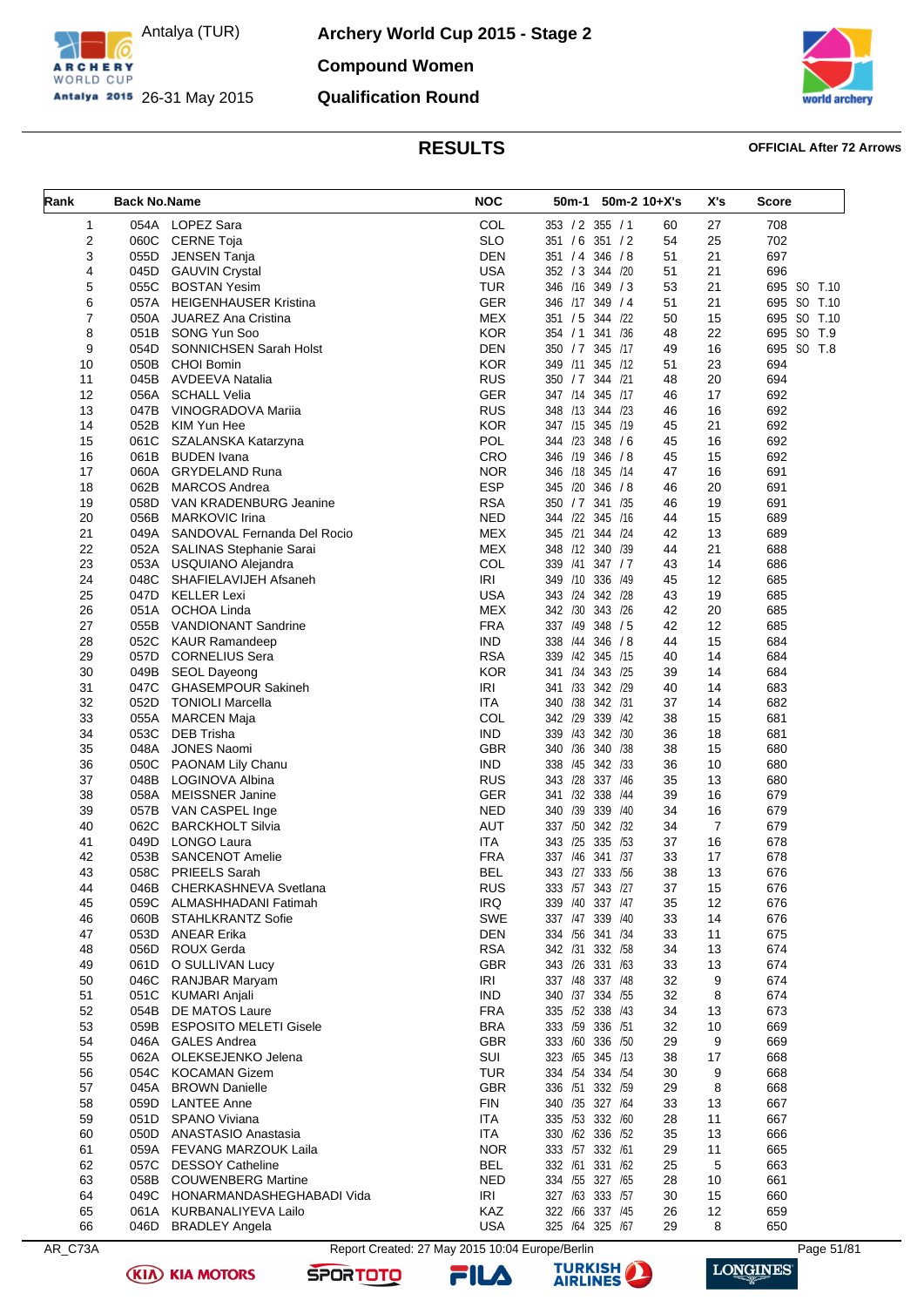

**Archery World Cup 2015 - Stage 2 Compound Women Qualification Round**



### **RESULTS OFFICIAL After 72 Arrows**

| Rank | <b>Back No.Name</b>         | <b>NOC</b> | 50m-2 10+X's<br>50m-1    | X's | <b>Score</b> |
|------|-----------------------------|------------|--------------------------|-----|--------------|
| 67   | <b>BROCK Easter</b><br>048D | USA        | 319 /67 321 /68<br>21    |     | 640          |
| 68   | 056C SAGLAM Evrim           | TUR        | /68 326 /66<br>311<br>28 |     | 637          |

**(KIA) KIA MOTORS** 

**SPORTOTO** 



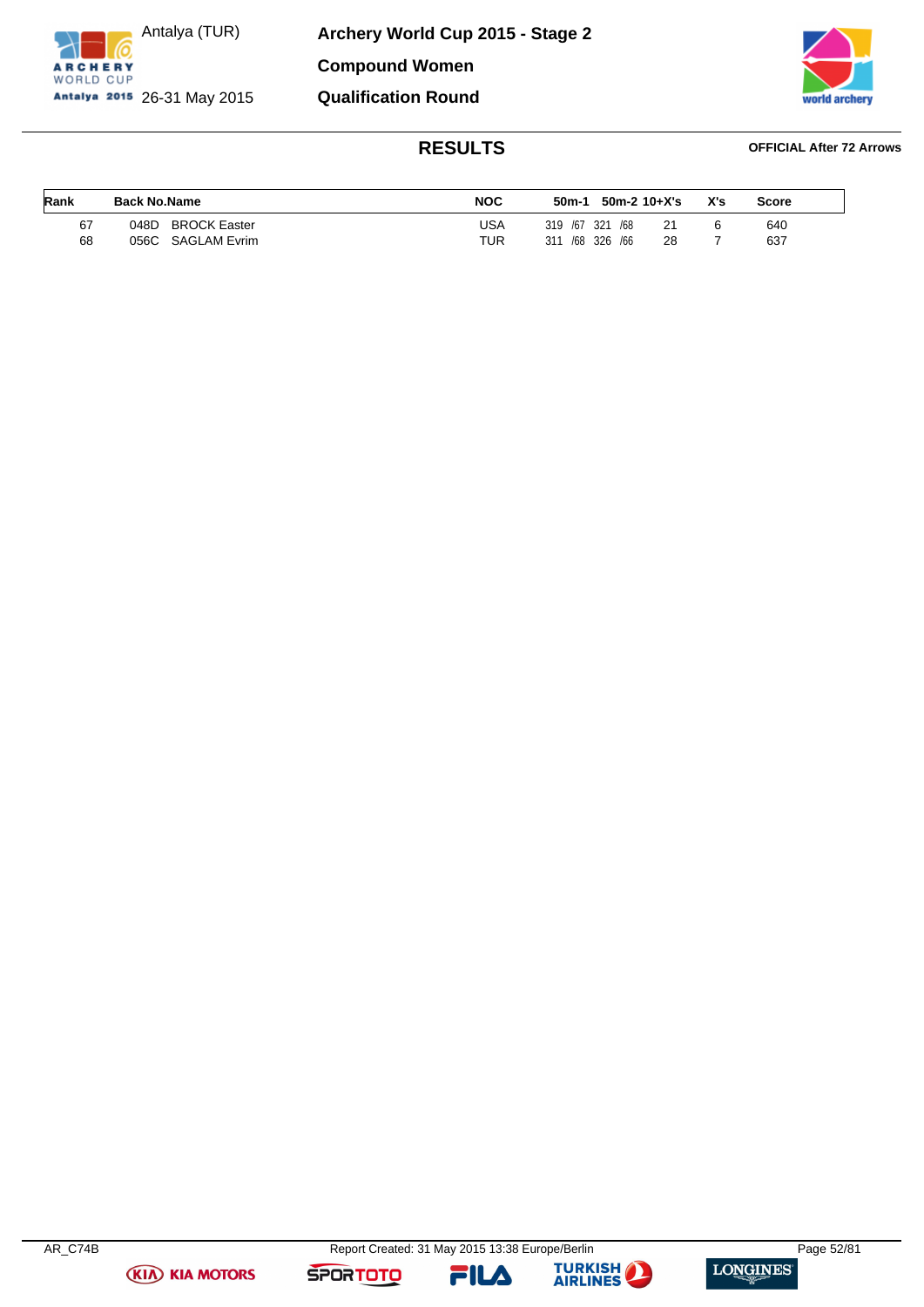



| Rk             | <b>NOC</b>                 | <b>BackName</b><br>No                                                        | <b>RR</b> Score<br>Rank | 1/8 | 1/4     | 1/2 | <b>Finals</b> |
|----------------|----------------------------|------------------------------------------------------------------------------|-------------------------|-----|---------|-----|---------------|
| $\mathbf{1}$   | CHN - PR China             | 6A XING Yu<br>6B GU Xuesong<br>6C WANG Gang                                  | 1991 /06                | 6   | 6       | 5   | 5             |
| 2              | KOR - Korea                | 1A KIM Woojin<br>1B OH Jin Hyek<br>1C KU Bonchan                             | 2061 /01                | 5   | 6       | 5   | 3             |
| 3              | FRA - France               | 2A DANIEL Lucas<br>2B VALLADONT Jean-Charles<br>2C PLIHON Pierre             | 2004 /02                | 5   | 5       | 3   | 5 T.28        |
| 4              | USA - USA                  | 4A KLIMITCHEK Collin<br>4B ELLISON Brady<br>4C GARRETT Zach                  | 1998 / 04               | 5   | 5       | 3   | 4 T.26        |
| 5              | NED - Netherlands          | 7A VAN DEN BERG Sjef<br>7B VAN TONGEREN Jan<br>7C VAN DER VEN Rick           | 1991 /07                | 5   | 4 (219) |     |               |
| 6              | ESP - Spain                | 5A ALVARINO GARCIA Miguel<br>5B PIFARRE Miguel Angel<br>5C FERNANDEZ Antonio | 1992 /05                | 6   | 3(215)  |     |               |
| $\overline{7}$ | IND - India                | 3A TALUKDAR Jayanta<br>3B CHAMPIA Mangal Singh<br>3C VISWASH.                | 1999 /03                | 5   | 2(214)  |     |               |
| 8              | ITA - Italy                | 8A PASQUALUCCI David<br>8B NESPOLI Mauro<br>8C FRANGILLI Michele             | 1990 /08                | 5   | 0(159)  |     |               |
| 9              | AUS - Australia            | 15A WORTH Taylor<br>15B TYACK Ryan<br>15C GRAY Matthew                       | 1962 /15                | 3   |         |     |               |
| 9              | COL - Colombia             | 14A BETANCUR Daniel<br>14B PINEDA Daniel Felipe<br>14C PILA Andres           | 1963 /14                | 1   |         |     |               |
| 9              | <b>GBR</b> - Great Britain | 16A HUSTON Patrick<br>16B GODFREY Larry<br>16C HARDING George                | 1953 /16                | 1   |         |     |               |
| 9              | GER - Germany              | 13A KAHLLUND Florian<br>13B FLOTO Florian<br>13C RIEGER Cedric               | 1972 /13                | 3   |         |     |               |
| 9              | JPN - Japan                | 12A FURUKAWA Takaharu<br>12B ONIYAMA Naoya<br>12C IWATA Ayumi                | 1976 /12                | 2   |         |     |               |
| 9              | MEX - Mexico               | 10A SERRANO Juan Rene<br>10B ALVAREZ Luis<br>10C BOARDMAN Ernesto Horacio    | 1989 /10                | 3   |         |     |               |
| 9              | TPE - Chinese Taipei       | 11A YU Guan-Lin<br>11B KUO Cheng-Wei<br>11C WANG Hou-Chieh                   | 1986 /11                | 0   |         |     |               |
| 9              | UKR - Ukraine              | 9A RUBAN Viktor<br>9B IVANYTSKYY Heorhiy<br>9C IVASHKO Markiyan              | 1990 /09                | 1   |         |     |               |
| 17             | <b>BLR</b> - Belarus       | 17A LIAHUSHEV Alexander<br>17B DALIDOVICH Pavel<br>17C PRILEPOV Anton        | 1951 /17                |     |         |     |               |
| 18             | RUS - Russia               | 18A BAZARZHAPOV Galsan                                                       | 1949 /18                |     |         |     |               |

AR\_C74B Report Created: 31 May 2015 13:38 Europe/Berlin Page 53/81

**SPORTOTO** 

**(KIA) KIA MOTORS** 



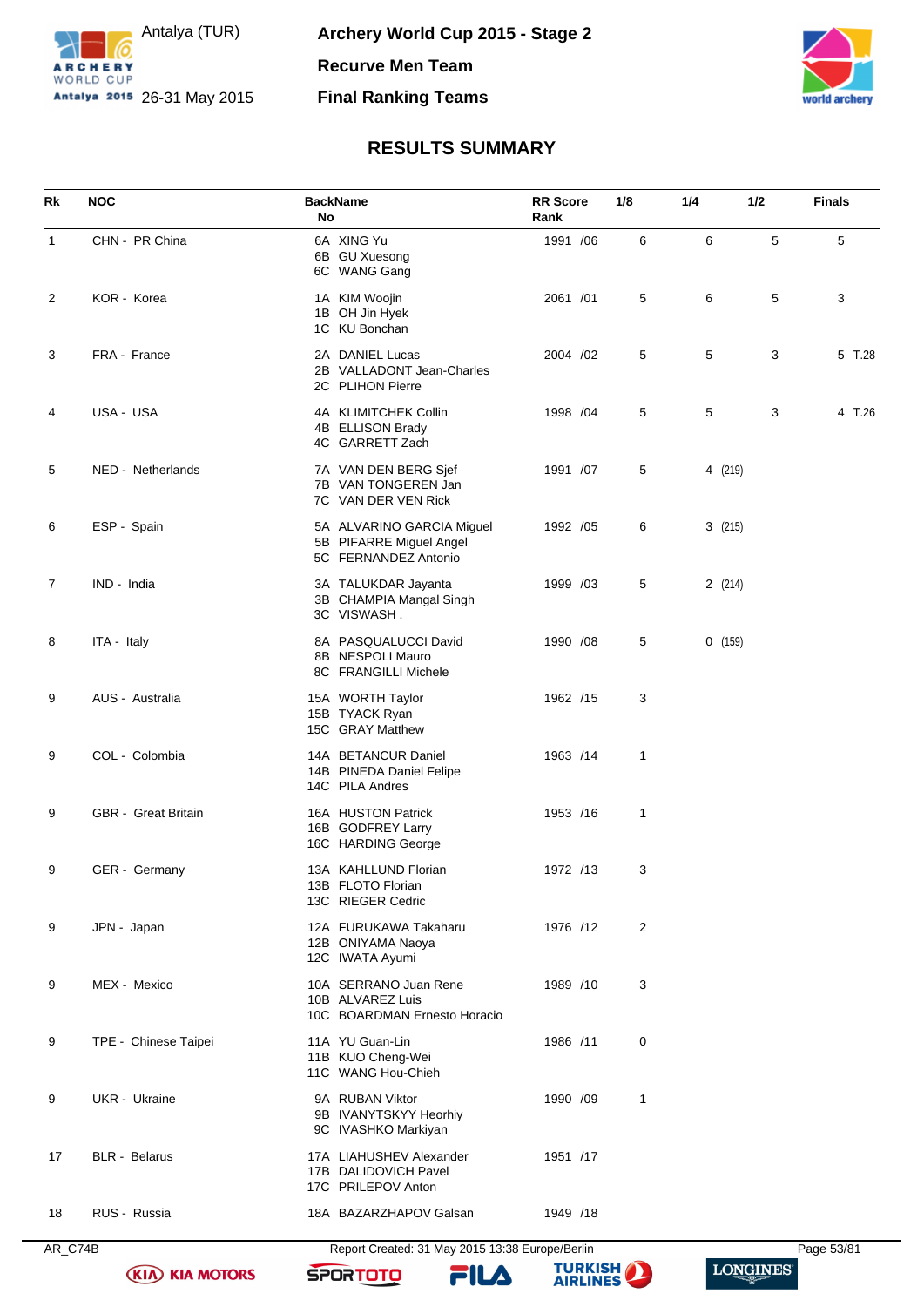



| Rk | <b>NOC</b>          | <b>BackName</b><br>No                                                                       | 1/8<br><b>RR</b> Score<br>Rank | 1/4 | 1/2 | <b>Finals</b> |
|----|---------------------|---------------------------------------------------------------------------------------------|--------------------------------|-----|-----|---------------|
|    |                     | 18B TSYBEKDORZHIEV Bair<br>18C TSYBZHITOV Bolot                                             |                                |     |     |               |
| 19 | AUT - Austria       | 19A GSTOETTNER Andreas<br>19B BERTSCHLER Alexander<br>19C IRRASCH Dominik                   | 1941 /19                       |     |     |               |
| 20 | MGL - Mongolia      | 20A GAN ERDENE Gombodorj<br>20B JANTSAN Gantugs<br>20C BATAA Purevsuren                     | 1940 /20                       |     |     |               |
| 21 | BEL - Belgium       | 21A ADRIAENSEN Ben<br>21B MARTENS Rick<br>21C GYS Lenthy                                    | 1939 /21                       |     |     |               |
| 22 | SWE - Sweden        | 22A ANDERSSON Jonas Lennart<br>22B FREDRIKSSON Jesper<br>22C SKALBERG Andreas               | 1930 /22                       |     |     |               |
| 23 | DEN - Denmark       | 23A LAURIDSEN Casper<br>23B LAURSEN Bjarne Marius<br>23C WEISS Johan                        | 1929 /23                       |     |     |               |
| 24 | POL - Poland        | 24A SZAFRAN Marek<br>24B WOJTKOWIAK Rafal<br>24C SIERAKOWSKI Kasper                         | 1917 /24                       |     |     |               |
| 25 | TUR - Turkey        | 25A BOZLAR Fatih<br>25B YILMAZ Yagiz<br>25C GAZOZ Mete                                      | 1909 /25                       |     |     |               |
| 26 | IRI - IR Iran       | 26A ASHRAFI Sadegh<br>26B RANJBARKIVAJ Ebrahim<br>26C PIRALI NAJAFABADI Amin                | 1903 / 26                      |     |     |               |
| 27 | <b>BRA - Brazil</b> | 27A OLIVEIRA Bernardo<br>27B DALMEIDA Marcus<br>27C BRASIL LOPES DOS REIS Jhonata           | 1903 /27                       |     |     |               |
| 28 | CHI - Chile         | 28A AGUILAR GIMPEL Andres<br>28B AGUILAR GIMPEL Guillermo<br>28C PEREZ ALVAREZ Felipe       | 1902 /28                       |     |     |               |
| 29 | GEO - Georgia       | 29A PKHAKADZE Lasha<br>29B MOSESHVILI Jaba<br>29C PARSENADZE Archil                         | 1888 /29                       |     |     |               |
| 30 | MDA - Moldova       | 30A OLARU Dan<br>30B DANCOV Dmitri<br>30C LACUTCO Oleg                                      | 1880 / 30                      |     |     |               |
| 31 | QAT - Qatar         | 31A AL-MOHANDI Ibrahim<br>31B SALEM Ali Ahmed<br>31C ABDORRABOH Farhan                      | 1840 / 31                      |     |     |               |
| 32 | KSA - Saudi Arabia  | 32A BIN ALI Abdulellh Ali Moh<br>32B AL-ABDULMUHSIN Mohammad Omar<br>32C ARAFAT Obai Khaled | 1817 /32                       |     |     |               |
| 33 | IRQ - Iraq          | 33A KADHIM Ali<br>33B MAHMMOOD Ahmed<br>33C JASSIM Mohammed Mahmood                         | 1783 /33                       |     |     |               |

**(KIA) KIA MOTORS** 

AR\_C74B Report Created: 31 May 2015 13:36 Europe/Berlin Page 54/81

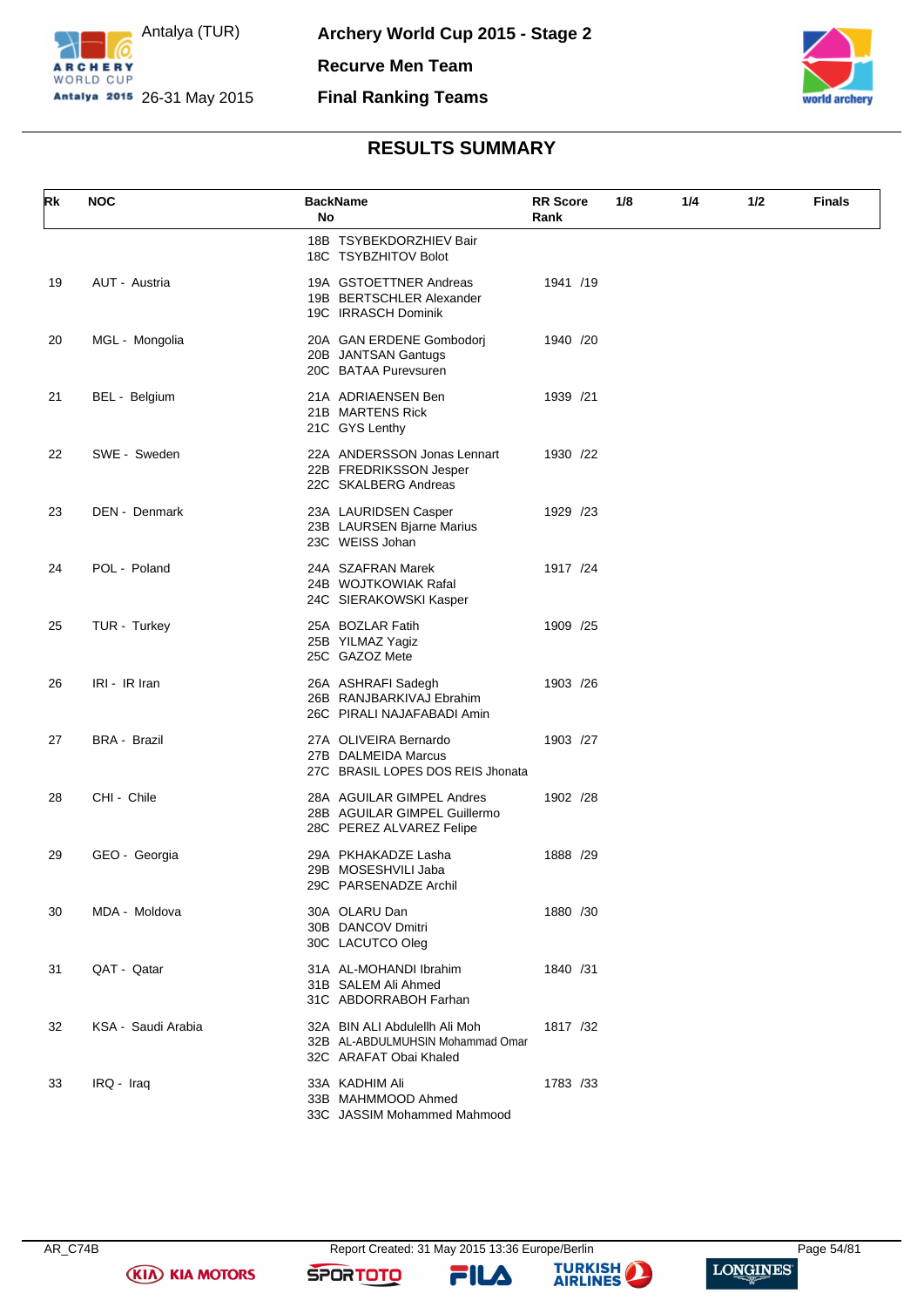



| Rk             | <b>NOC</b>                 | <b>BackName</b><br>No                                                                      | <b>RR</b> Score<br>Rank | 1/8 | 1/4     | 1/2 | <b>Finals</b>  |
|----------------|----------------------------|--------------------------------------------------------------------------------------------|-------------------------|-----|---------|-----|----------------|
| $\mathbf{1}$   | JPN - Japan                | 3A KAWANAKA Kaori<br>3B HAYASHI Yuki<br>3C NAGAMINE Saori                                  | 1963 /03                | 6   | 6       | 6   | 6              |
| $\overline{2}$ | KOR - Korea                | 1A KANG Chae Young<br>1B CHOI Misun<br>1C KI Bo Bae                                        | 2012 /01                | 6   | 6       | 5   | $\overline{2}$ |
| 3              | CHN - PR China             | 4A QI Yuhong<br>4B WU Jiaxin<br>4C ZHANG Yunlu                                             | 1961 /04                | 6   | 5       | 4   | 5              |
| 4              | TPE - Chinese Taipei       | 2A TAN Ya-Ting<br>2B YUAN Shu Chi<br>2C LIN Shih-Chia                                      | 1979 /02                | 5   | 6       | 0   | $\mathbf{1}$   |
| 5              | DEN - Denmark              | 12A ROSENVINGE Carina<br>12B JAGER Maja<br>12C BECH Natasja                                | 1893 /12                | 5   | 4 (210) |     |                |
| 6              | MEX - Mexico               | 7A ROMAN Aida<br>7B VALENCIA Alejandra<br>7C HINOJOSA Karla                                | 1932 /07                | 5   | 2(215)  |     |                |
| $\overline{7}$ | GER - Germany              | 6A WINTER Karina<br>6B UNRUH Lisa<br>6C RICHTER Elena                                      | 1947 / 06               | 6   | 2(211)  |     |                |
| $\overline{7}$ | RUS - Russia               | 8A ERDYNIEVA Natalia<br>8B TIMOFEEVA Kristina<br>8C STEPANOVA Inna                         | 1926 / 08               | 5   | 2(211)  |     |                |
| 9              | <b>BLR</b> - Belarus       | 11A MARUSAVA Hanna<br>11B DZIOMINSKAYA Karyna<br>11C TIMOFEYEVA Ekaterina                  | 1895 /11                | 0   |         |     |                |
| 9              | ESP - Spain                | 9A MARIN Alicia<br>9B ALARCON Miriam<br>9C MARTIN Adriana                                  | 1906 /09                | 4   |         |     |                |
| 9              | <b>GBR</b> - Great Britain | 16A OLIVER Amy<br>16B GILDER Sally<br>16C FOLKARD Naomi                                    | 1876 /16                | 2   |         |     |                |
| 9              | GEO - Georgia              | 10A NARIMANIDZE Khatuna<br>10B LOBZHENIDZE Yulia<br>10C ESEBUA Kristine                    | 1904 /10                | 3   |         |     |                |
| 9              | IND - India                | 13A KUMARI Deepika<br>13B BANERJEE Dola<br>13C KAUR Satbir                                 | 1888 /13                | 0   |         |     |                |
| 9              | ITA - Italy                | 14A SARTORI Guendalina<br>14B TONETTA Elena<br>14C VALEEVA Natalia                         | 1887 /14                | 2   |         |     |                |
| 9              | UKR - Ukraine              | 15A SICHENIKOVA Lidiia<br>15B PAVLOVA Anastasia<br>15C MARCHENKO Veronika                  | 1876 /15                | 1   |         |     |                |
| 9              | USA - USA                  | 5A LORIG Khatuna<br>5B PRITCHARD La Nola<br>5C GIBILARO Ariel                              | 1956 /05                | 3   |         |     |                |
| 17             | <b>BRA - Brazil</b>        | 17A NIKITIN Sarah<br>17B DA COSTA RODRIGUES Larissa Feitosa<br>17C DOS SANTOS Ane Marcelle | 1852 /17                |     |         |     |                |
| 18             | TUR - Turkey               | 18A ANAGOZ Yasemin Ecem                                                                    | 1852 /18                |     |         |     |                |
| AR_C74B        |                            | Report Created: 31 May 2015 13:36 Europe/Berlin                                            |                         |     |         |     | Page 55/81     |



**SPORTOTO** 

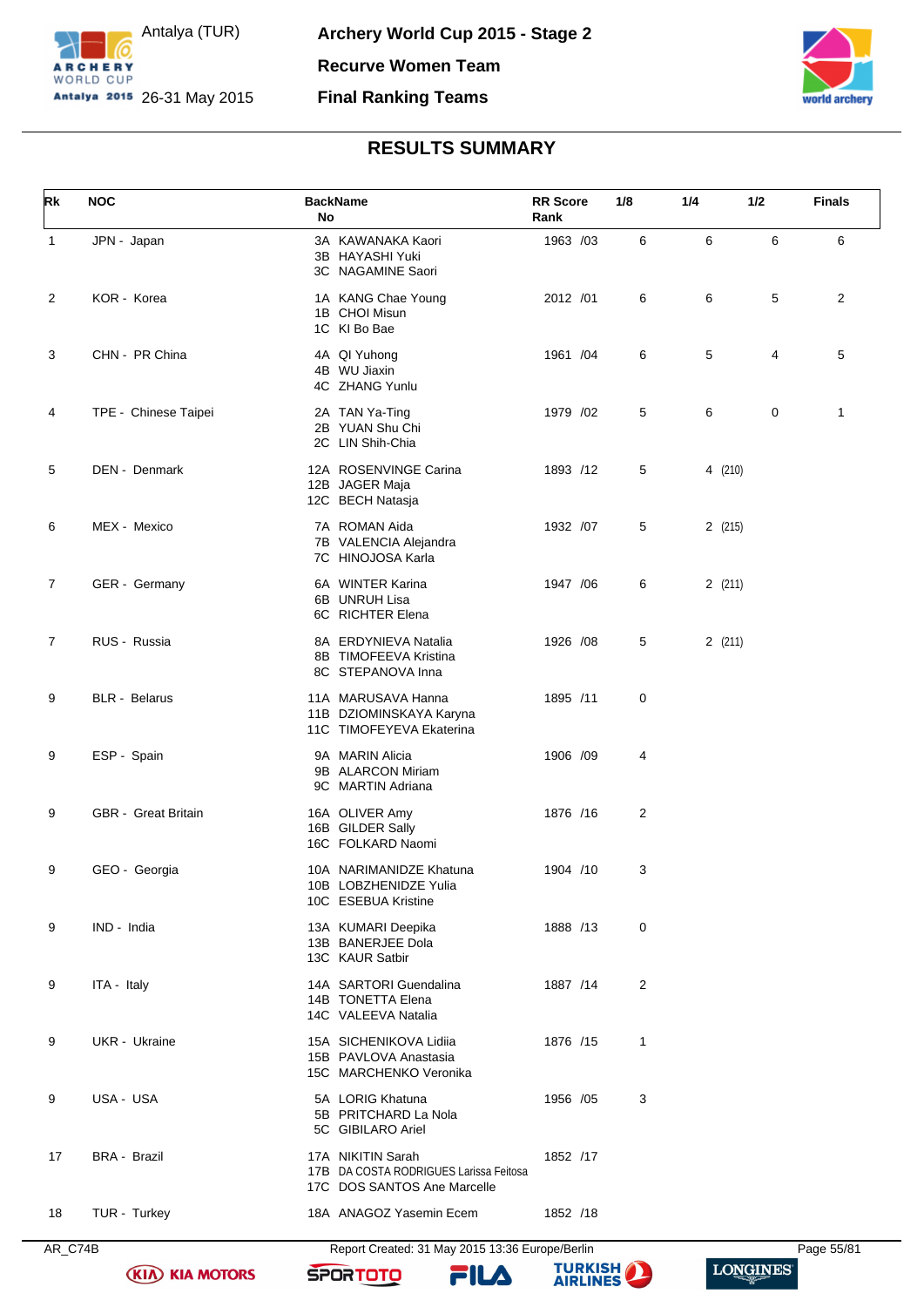



| Rk | <b>NOC</b>        | <b>BackName</b><br>No                                                            | <b>RR</b> Score<br>Rank | 1/8 | 1/4 | 1/2 | <b>Finals</b> |
|----|-------------------|----------------------------------------------------------------------------------|-------------------------|-----|-----|-----|---------------|
|    |                   | 18B UNSAL Begunhan Elif<br>18C YALCINKAYA Mine                                   |                         |     |     |     |               |
| 19 | POL - Poland      | 19A BARAKONSKA Milena<br>19B ZURANSKA Adriana<br>19C LESNIAK Natalia             | 1850 /19                |     |     |     |               |
| 20 | NED - Netherlands | 20A DER KINDEREN Annemarie<br>20B DE VRIES Shireen-Zoe<br>20C DEDEN Esther       | 1831 /20                |     |     |     |               |
| 21 | MGL - Mongolia    | 21A DANZANDORJ Miroslava<br>21B URANTUNGALAG Bishindee<br>21C BADAM Nomin-Erdene | 1830 /21                |     |     |     |               |
| 22 | GRE - Greece      | 22A GKORILA Anatoli Martha<br>22B CHORTI Ariadni<br>22C ROMANTZI Elpida          | 1821 /22                |     |     |     |               |
| 23 | FRA - France      | 23A SCHUH Berengere<br>23B THOMAS Solenne<br>23C RUGGIERI Laura                  | 1802 /23                |     |     |     |               |
| 24 | IRI - IR Iran     | 24A NEMATI Zahra<br>24B MIRZAEI Farideh<br>24C ABDOLKARIMI Melika                | 1791 /24                |     |     |     |               |
| 25 | SWE - Sweden      | 25A JANGNAS Erika<br>25B BJERENDAL Christine<br>25C GULLROOS Johanna             | 1781 /25                |     |     |     |               |
| 26 | AUT - Austria     | 26A BALDAUFF Laurence<br>26B MAYRHOFER GRITSCH Sabine<br>26C PLESCHBERGER Magret | 1760 /26                |     |     |     |               |
| 27 | EST - Estonia     | 27A PARNAT Reena<br>27B NURMSALU Laura<br>27C LUIK Siret                         | 1723 /27                |     |     |     |               |
| 28 | IRQ - Iraq        | 28A AL MASHHADANI Rand Saad<br>28B AL DAKHILI Farah<br>28C AL JAMIL Ghazwa       | 1706 /28                |     |     |     |               |
| 29 | NOR - Norway      | 29A RICHARDSEN Wanja Marie<br>29B STANIECZEK Anna<br>29C RIDDERSTROM Line Blomen | 1701 /29                |     |     |     |               |

**(KIA) KIA MOTORS** 

FILA

**SPORTOTO** 

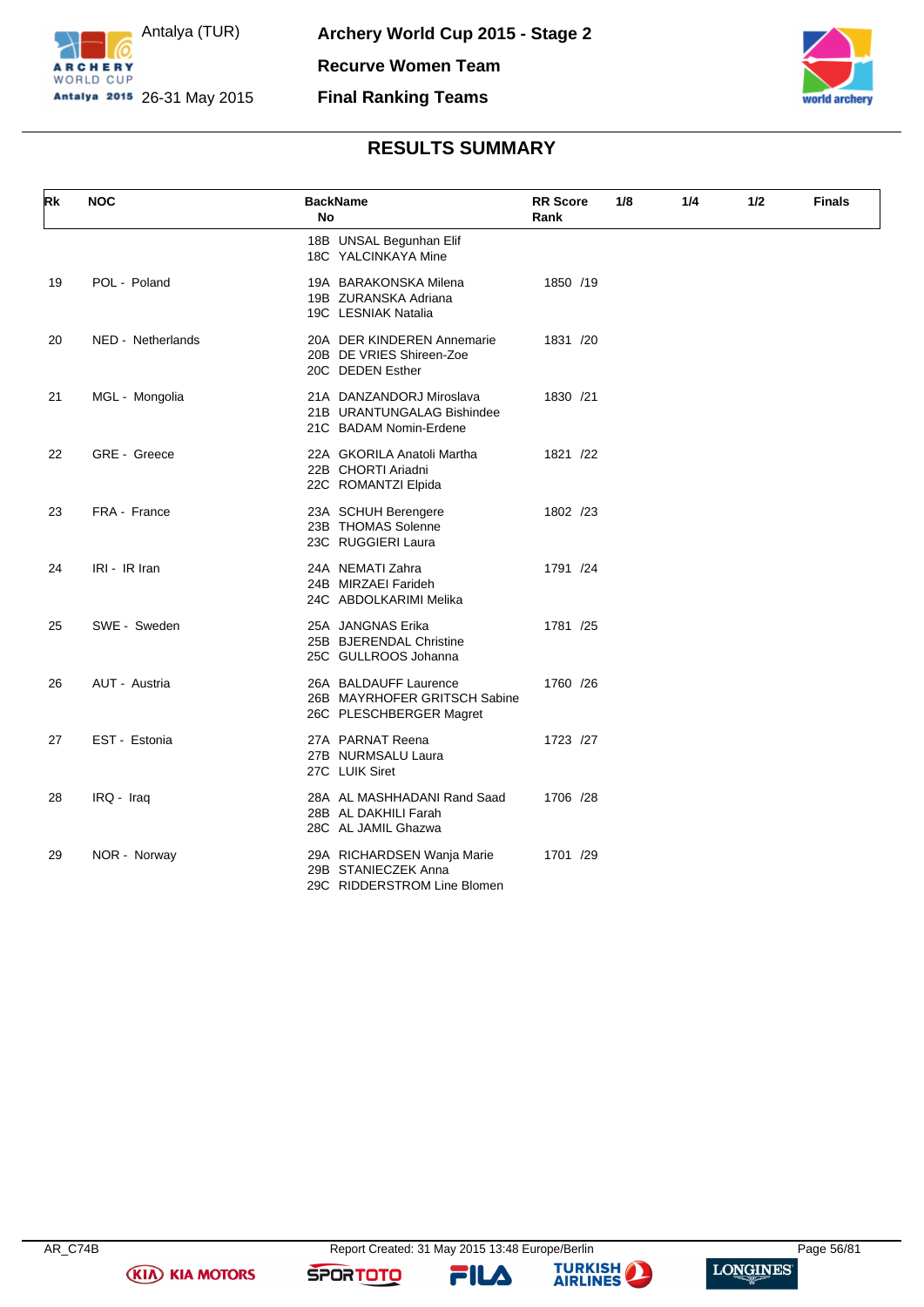



| Rk           | <b>NOC</b>                 | <b>BackName</b><br>No                               | <b>RR</b> Score<br>Rank | 1/8            | 1/4     | 1/2 | <b>Finals</b> |
|--------------|----------------------------|-----------------------------------------------------|-------------------------|----------------|---------|-----|---------------|
| $\mathbf{1}$ | KOR - Korea                | 1A CHOI Misun<br>1B KIM Woojin                      | 1365 /01                | 5              | 6       | 5   | 6             |
| 2            | CHN - PR China             | 7A QI Yuhong<br>7B XING Yu                          | 1330 /07                | 5              | 5       | 6   | 0             |
| 3            | JPN - Japan                | 4A KAWANAKA Kaori<br>4B FURUKAWA Takaharu           | 1337 / 04               | 6              | 6       | 3   | 5 T.19        |
| 4            | TPE - Chinese Taipei       | 3A TAN Ya-Ting<br>3B WEI Chun-Heng                  | 1338 /03                | 5              | 6       | 2   | 4 T.18        |
| 5            | USA - USA                  | 2A LORIG Khatuna<br>2B KLIMITCHEK Collin            | 1338 / 02               | 6              | 3(149)  |     |               |
| 6            | GER - Germany              | 8A WINTER Karina<br>8B KAHLLUND Florian             | 1324 / 08               | 6              | 2 (152) |     |               |
| 7            | FRA - France               | 12A SCHUH Berengere<br>12B DANIEL Lucas             | 1312 /12                | 5              | 2(143)  |     |               |
| 8            | ITA - Italy                | 11A SARTORI Guendalina<br>11B PASQUALUCCI David     | 1315 /11                | 5              | 0(106)  |     |               |
| 9            | <b>BLR</b> - Belarus       | 15A MARUSAVA Hanna<br>15B LIAHUSHEV Alexander       | 1302 /15                | $\pmb{0}$      |         |     |               |
| 9            | COL - Colombia             | 10A RENDON Ana Maria<br>10B PINEDA Daniel Felipe    | 1316 /10                | 4              |         |     |               |
| 9            | DEN - Denmark              | 16A ROSENVINGE Carina<br>16B LAURIDSEN Casper       | 1296 /16                | 1              |         |     |               |
| 9            | ESP - Spain                | 9A MARIN Alicia<br>9B ALVARINO GARCIA Miguel        | 1321 /09                | $\overline{c}$ |         |     |               |
| 9            | IND - India                | 5A KUMARI Deepika<br>5B TALUKDAR Jayanta            | 1335 /05                | 4              |         |     |               |
| 9            | MEX - Mexico               | 6A ROMAN Aida<br>6B SERRANO Juan Rene               | 1333 / 06               | 4              |         |     |               |
| 9            | RUS - Russia               | 13A ERDYNIEVA Natalia<br>13B BAZARZHAPOV Galsan     | 1308 /13                | $\overline{c}$ |         |     |               |
| 9            | UKR - Ukraine              | 14A PAVLICHENKO Daria<br>14B RUBAN Viktor           | 1304 /14                | 1              |         |     |               |
| 17           | GEO - Georgia              | 17A NARIMANIDZE Khatuna<br>17B PKHAKADZE Lasha      | 1295 /17                |                |         |     |               |
| 18           | <b>GBR</b> - Great Britain | 18A OLIVER Amy<br>18B HUSTON Patrick                | 1290 /18                |                |         |     |               |
| 19           | <b>BRA - Brazil</b>        | 19A NIKITIN Sarah<br>19B OLIVEIRA Bernardo          | 1285 /19                |                |         |     |               |
| 20           | NED - Netherlands          | 20A DER KINDEREN Annemarie<br>20B VAN DEN BERG Sjef | 1283 /20                |                |         |     |               |
| 21           | TUR - Turkey               | 21A ANAGOZ Yasemin Ecem<br>21B BOZLAR Fatih         | 1282 /21                |                |         |     |               |
| 22           | AZE - Azerbaijan           | 22A SENYUK Olga<br>22B SENYUK Taras                 | 1279 /22                |                |         |     |               |
| 23           | AUS - Australia            | 23A INGLEY Alice<br>23B WORTH Taylor                | 1279 /23                |                |         |     |               |
| 24           | SVK - Slovakia             | 24A LONGOVA Alexandra<br>24B BALAZ Boris            | 1278 /24                |                |         |     |               |

AR\_C74B Report Created: 31 May 2015 13:48 Europe/Berlin Page 57/81

**SPORTOTO** 



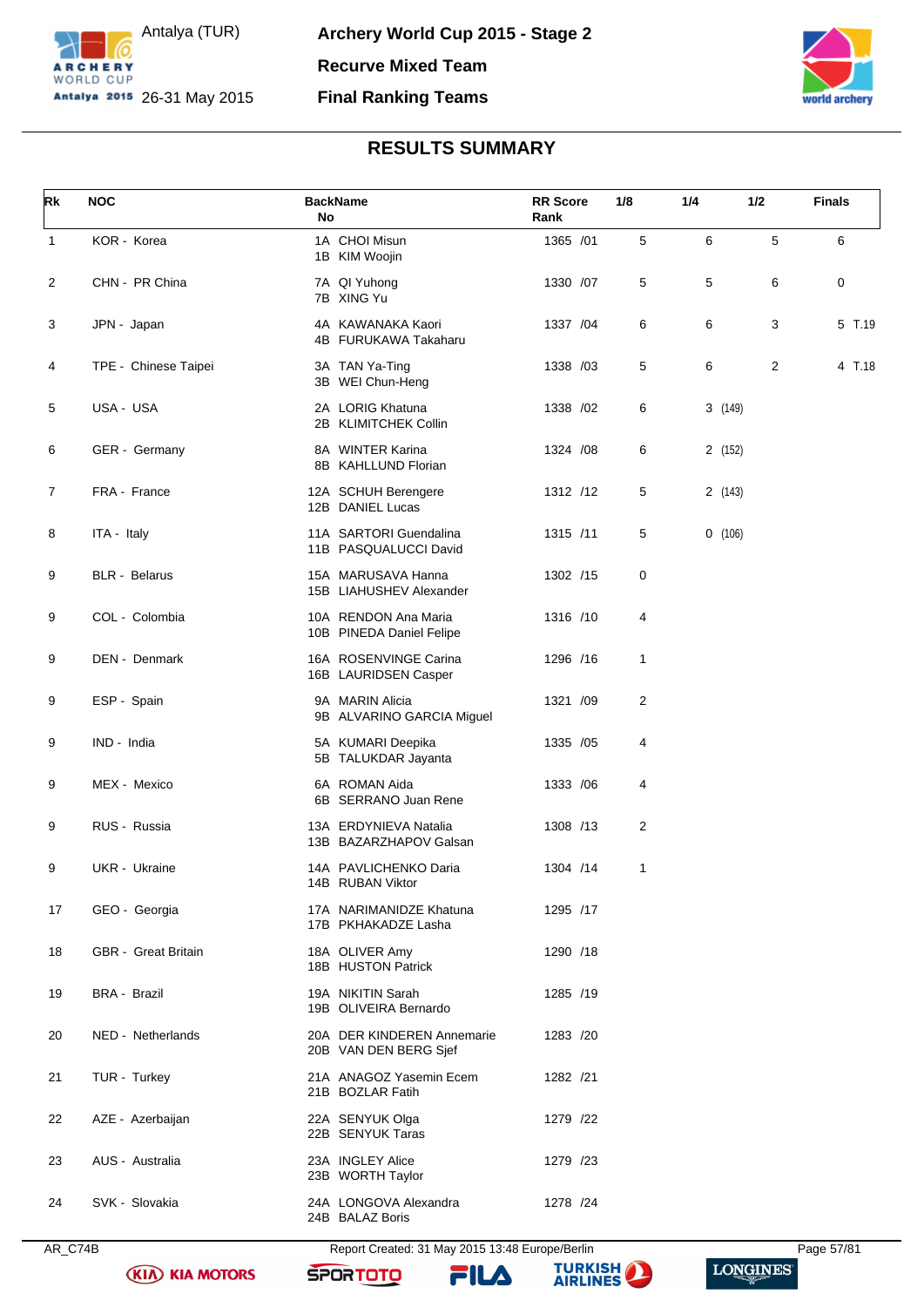



| Rk | <b>NOC</b>          | <b>BackName</b><br>No                                     | <b>RR</b> Score<br>Rank | 1/8 | 1/4 | 1/2 | <b>Finals</b> |
|----|---------------------|-----------------------------------------------------------|-------------------------|-----|-----|-----|---------------|
| 25 | MGL - Mongolia      | 25A DANZANDORJ Miroslava<br>25B GAN ERDENE Gombodorj      | 1276 /25                |     |     |     |               |
| 26 | IRI - IR Iran       | 26A NEMATI Zahra<br>26B ASHRAFI Sadegh                    | 1273 /26                |     |     |     |               |
| 27 | POL - Poland        | 27A BARAKONSKA Milena<br>27B SZAFRAN Marek                | 1273 /27                |     |     |     |               |
| 28 | SWE - Sweden        | 28A JANGNAS Erika<br>28B ANDERSSON Jonas Lennart          | 1264 /28                |     |     |     |               |
| 29 | AUT - Austria       | 29A BALDAUFF Laurence<br>29B GSTOETTNER Andreas           | 1258 /29                |     |     |     |               |
| 30 | MDA - Moldova       | 30A MIRCA Alexandra<br>30B OLARU Dan                      | 1254 /30                |     |     |     |               |
| 31 | FIN - Finland       | 31A VALENTINI Francesca<br>31B TEKONIEMI Antti            | 1246 /31                |     |     |     |               |
| 32 | EGY - Egypt         | 32A MANSOUR Amira<br>32B EL-NEMR Ahmed                    | 1246 /32                |     |     |     |               |
| 33 | GRE - Greece        | 33A GKORILA Anatoli Martha<br>33B KARAGEORGIOU Alexandros | 1246 /33                |     |     |     |               |
| 34 | NOR - Norway        | 34A RICHARDSEN Wanja Marie<br>34B HAGEN Paul Andre        | 1244 /34                |     |     |     |               |
| 35 | SUI - Switzerland   | 35A DIELEN Nathalie<br>35B RUFER Thomas                   | 1243 /35                |     |     |     |               |
| 36 | KAZ - Kazakhstan    | 36A ASKAROVA Karakoz<br>36B JANIBEKOV Kuanish             | 1227 /36                |     |     |     |               |
| 37 | RSA - South Africa  | 37A HULTZER Karen<br>37B VAN MOERKERKEN Terence           | 1227 /37                |     |     |     |               |
| 38 | CIV - Cote d Ivoire | 38A FRANGILLI Carla<br>38B KOUASSI Rene Philippe          | 1220 /38                |     |     |     |               |
| 39 | EST - Estonia       | 39A PARNAT Reena<br>39B OJAMAE Pearu Jakob                | 1216 /39                |     |     |     |               |
| 40 | IRQ - Iraq          | 40A AL MASHHADANI Rand Saad<br>40B KADHIM Ali             | 1201 /40                |     |     |     |               |

**(KIA) KIA MOTORS** 

**SPORTOTO** 

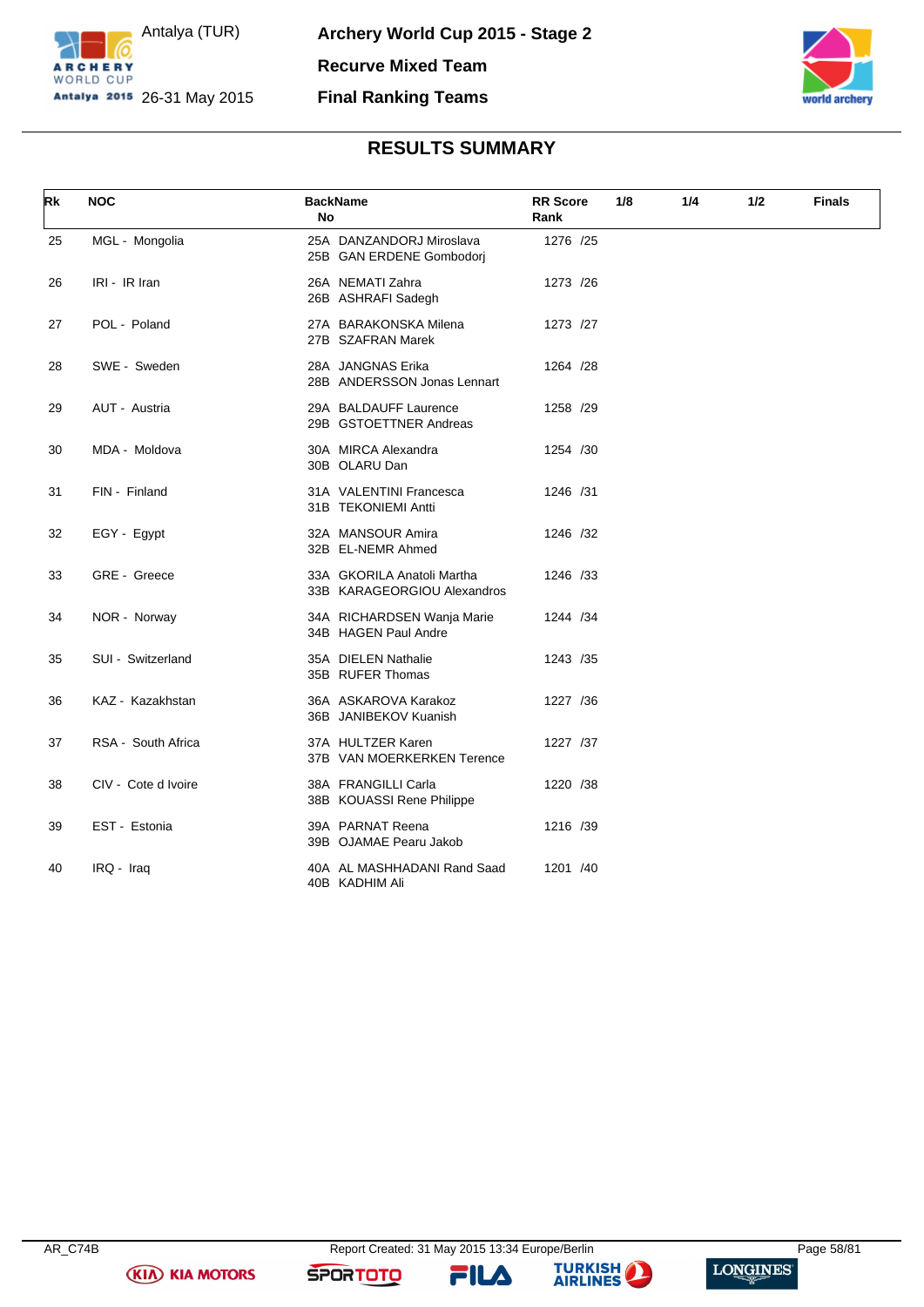



| Rk | <b>NOC</b>                 | <b>BackName</b><br>No                                                         | <b>RR</b> Score<br>Rank | 1/8 | 1/4 | 1/2 | <b>Finals</b> |
|----|----------------------------|-------------------------------------------------------------------------------|-------------------------|-----|-----|-----|---------------|
| 1  | USA - USA                  | 1A WILDE Reo<br>1B ANDERSON Steve<br>1C DEATON Bridger                        | 2103 /01                | 226 | 231 | 237 | 232           |
| 2  | DEN - Denmark              | 11A HANSEN Stephan<br>11B DAMSBO Martin<br>11C LAURSEN Patrick                | 2077 /11                | 232 | 234 | 236 | 231           |
| 3  | KOR - Korea                | 4A CHOI Yong Hee<br>4B KIM Jongho<br>4C KIM Taeyoon                           | 2089 /04                | 231 | 231 | 235 | 235           |
| 4  | MEX - Mexico               | 10A CARDOSO Mario<br>10B FIERRO Julio<br>10C RAMIREZ Angel                    | 2079 /10                | 230 | 234 | 233 | 228           |
| 5  | ITA - Italy                | 3A PAGNONI Federico<br>3B PAGNI Sergio<br><b>3C NENCIONI Michele</b>          | 2090 /03                | 226 | 231 |     |               |
| 6  | NED - Netherlands          | 9A SCHLOESSER Mike<br>9B ELZINGA Peter<br>9C VAN EIL Thomas                   | 2086 /09                | 228 | 230 |     |               |
| 7  | TUR - Turkey               | 5A CAGIRAN Evren<br>5B ELMAAGACLI Demir<br>5C YAKALI Samet Can                | 2088 /05                | 228 | 227 |     |               |
| 8  | FRA - France               | 2A GENET Dominique<br>2B PEINEAU Sebastien<br>2C DELOCHE Pierre-Julien        | 2095 /02                | 229 | 224 |     |               |
| 9  | AUS - Australia            | 16A COLLINS Alexander<br>16B BUSCOMBE Scott<br>16C HORWOOD Brett              | 2051 /16                | 215 |     |     |               |
| 9  | COL - Colombia             | 13A CARDONA Camilo Andres<br>13B MUNOZ Daniel<br>13C CARRASQUILLA Juan Carlos | 2073 /13                | 226 |     |     |               |
| 9  | GER - Germany              | 15A LAUBE Marcus<br>15B ABSTREITER Robert<br>15C KNECHTEL Kai                 | 2061 /15                | 227 |     |     |               |
| 9  | IND - India                | 6A VERMA Abhishek<br>6B CHAUHAN Rajat<br>6C CHITTIBOMMA Jignas                | 2087 / 06               | 228 |     |     |               |
| 9  | IRI - IR Iran              | 8A EBADI Esmaeil<br>8B AMOUEI Yaser<br>8C GHEIDI Majid                        | 2087 /08                | 226 |     |     |               |
| 9  | NOR - Norway               | 14A HASLESTAD Marius Kramer<br>14B AAMAAS Njaal<br>14C HAUGSETH Mads          | 2065 /14                | 225 |     |     |               |
| 9  | RSA - South Africa         | 7A BADENHORST Gabriel<br>7B CORNELIUS Albertus<br>7C ROUX Patrick             | 2087 /07                | 230 |     |     |               |
| 9  | RUS - Russia               | 12A DAMBAEV Alexander<br>12B KALASHNIKOV Viktor<br>12C BRAZHNIK Aleksey       | 2076 /12                | 225 |     |     |               |
| 17 | <b>GBR</b> - Great Britain | 17A RAVENSCROFT Adam<br>17B RUDD Mark<br>17C BUSBY Duncan                     | 2045 /17                |     |     |     |               |
| 18 | AUT - Austria              | 18A MATZNER Michael                                                           | 2000 /18                |     |     |     |               |

**(KIA) KIA MOTORS** 



**SPORTOTO** 

FILA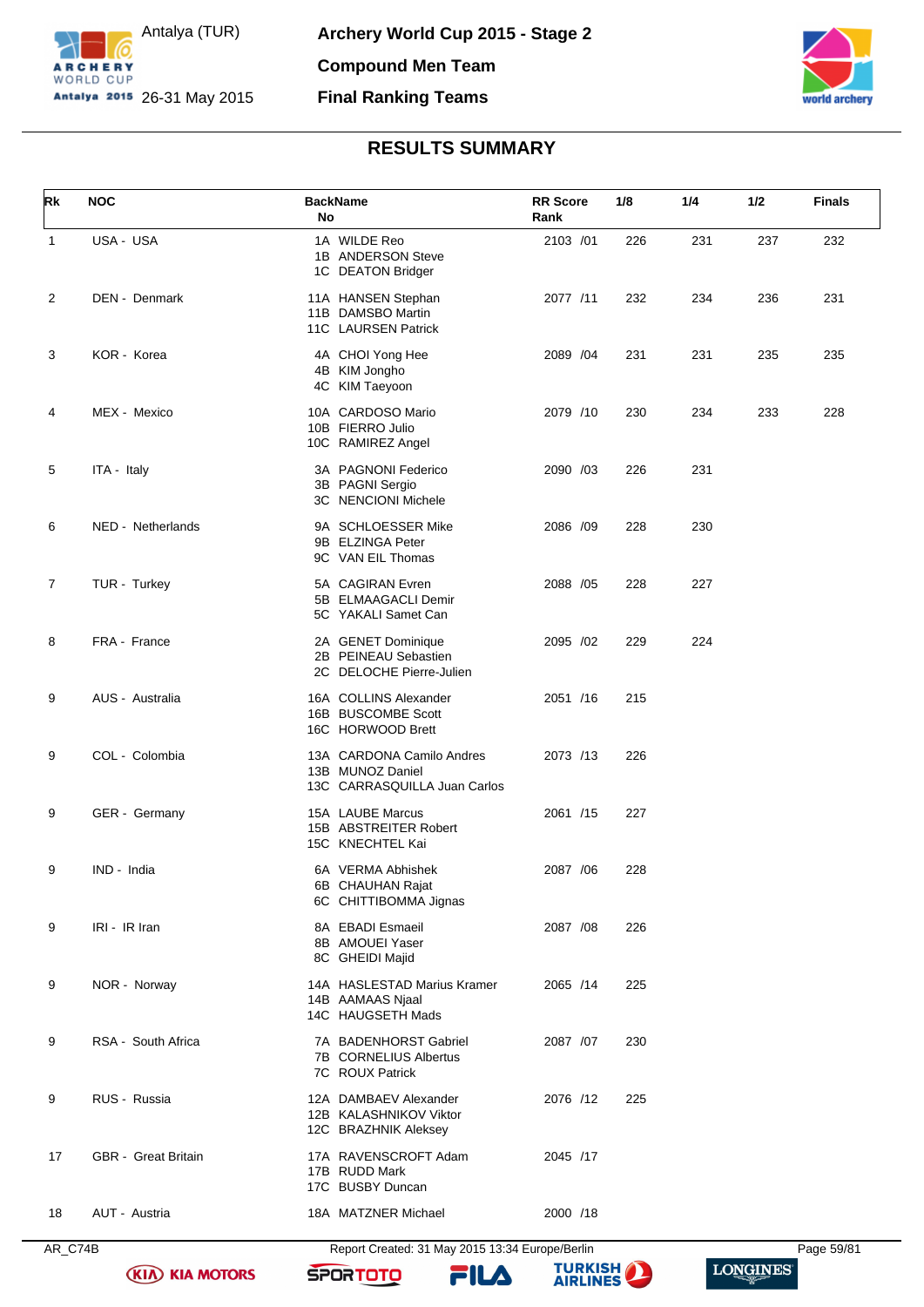



## **RESULTS SUMMARY**

| Rk | <b>NOC</b>         | <b>BackName</b><br>No                                                               | <b>RR</b> Score<br>Rank | 1/8 | 1/4 | 1/2 | <b>Finals</b> |
|----|--------------------|-------------------------------------------------------------------------------------|-------------------------|-----|-----|-----|---------------|
|    |                    | 18B FRANK Karl<br>18C BOUSE Harald                                                  |                         |     |     |     |               |
| 19 | KSA - Saudi Arabia | 19A ALBAQAMI Muidh Rajah H<br>19B ABDUL AZIZ Alrodhan<br>19C SULAIMANI Mosab        | 1984 /19                |     |     |     |               |
| 20 | QAT - Qatar        | 20A ALABADI Ahmed Abdulla<br>20B ALOBADI Abdulaziz Ahmed A<br>20C RUSTAM KHAN Israf | 1977 /20                |     |     |     |               |

**(KIA) KIA MOTORS** 

**SPORTOTO** 



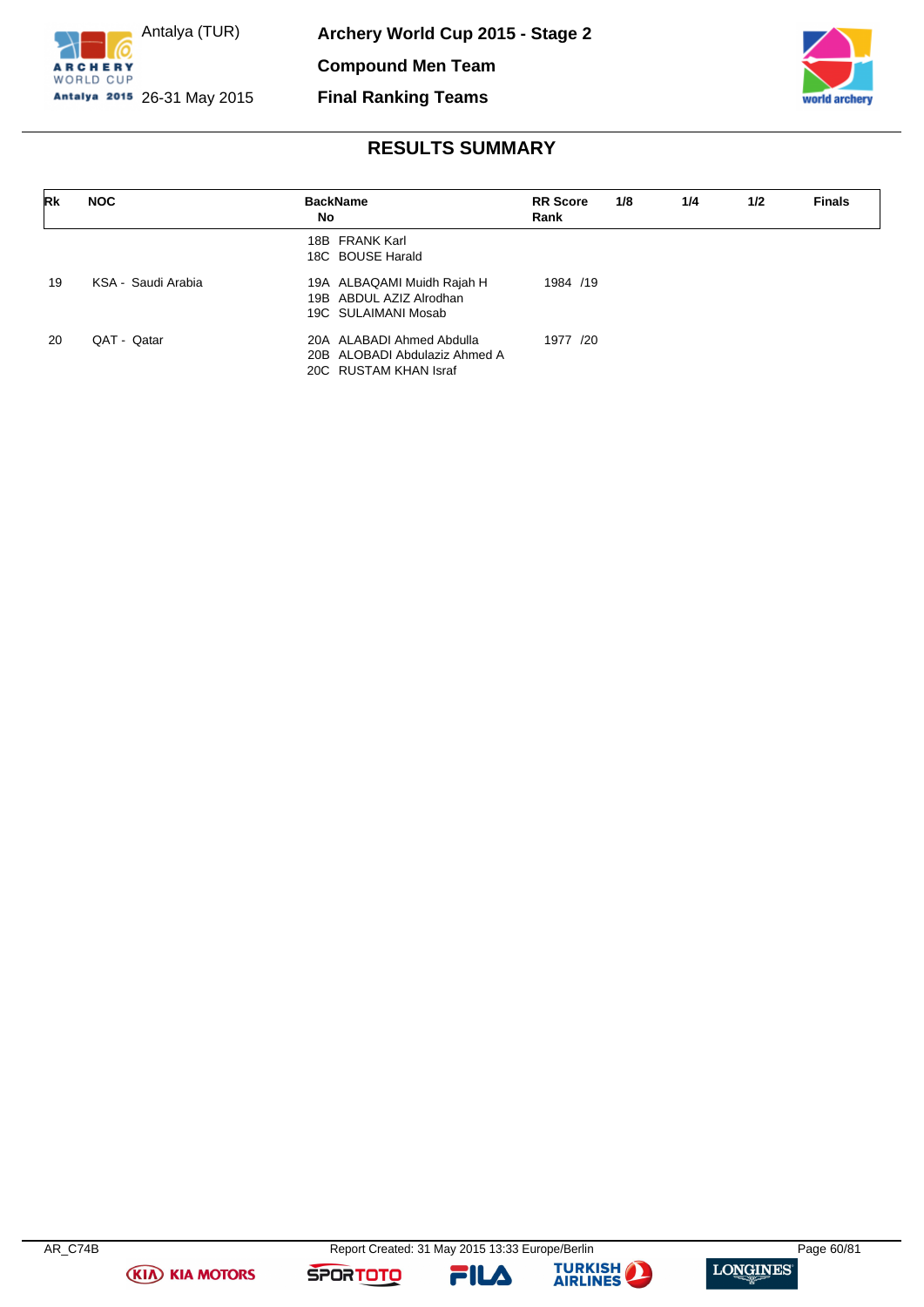



| Rk | <b>NOC</b>          | <b>BackName</b><br>No                                                                  | <b>RR</b> Score<br>Rank | 1/8   | 1/4 | 1/2 | <b>Finals</b> |
|----|---------------------|----------------------------------------------------------------------------------------|-------------------------|-------|-----|-----|---------------|
| 1  | COL - Colombia      | 2A LOPEZ Sara<br>2B USQUIANO Alejandra<br>2C MARCEN Maja                               | 2075 /02                | 225   | 230 | 234 | 231           |
| 2  | KOR - Korea         | 1A SEOL Dayeong<br>1B CHOI Bomin<br>1C KIM Yun Hee                                     | 2081 /01                | -Bye- | 229 | 232 | 226           |
| 3  | RUS - Russia        | 6A AVDEEVA Natalia<br>6B VINOGRADOVA Mariia<br>6C LOGINOVA Albina                      | 2066 / 06               | 227   | 233 | 232 | 226           |
| 4  | DEN - Denmark       | 4A JENSEN Tanja<br>4B SONNICHSEN Sarah Holst<br>4C ANEAR Erika                         | 2067 / 04               | 226   | 229 | 230 | 225           |
| 5  | FRA - France        | 10A VANDIONANT Sandrine<br>10B SANCENOT Amelie<br>10C DE MATOS Laure                   | 2036 /10                | 227   | 227 |     |               |
| 6  | GER - Germany       | 5A HEIGENHAUSER Kristina<br>5B SCHALL Velia<br>5C MEISSNER Janine                      | 2066 /05                | 227   | 226 |     |               |
| 6  | MEX - Mexico        | 3A JUAREZ Ana Cristina<br>3B SANDOVAL Fernanda Del Rocio<br>3C SALINAS Stephanie Sarai | 2072 /03                | 230   | 226 |     |               |
| 8  | IND - India         | 8A KAUR Ramandeep<br>8B DEB Trisha<br>8C PAONAM Lily Chanu                             | 2045 /08                | 218   | 221 |     |               |
| 9  | GBR - Great Britain | 14A JONES Naomi<br>14B O SULLIVAN Lucy<br>14C GALES Andrea                             | 2023 /14                | 222   |     |     |               |
| 9  | IRI - IR Iran       | 9A SHAFIELAVIJEH Afsaneh<br>9B GHASEMPOUR Sakineh<br>9C RANJBAR Maryam                 | 2042 /09                | 215   |     |     |               |
| 9  | ITA - Italy         | 13A TONIOLI Marcella<br>13B LONGO Laura<br>13C SPANO Viviana                           | 2027 /13                | 223   |     |     |               |
| 9  | NED - Netherlands   | 12A MARKOVIC Irina<br>12B VAN CASPEL Inge<br>12C COUWENBERG Martine                    | 2029 /12                | 217   |     |     |               |
| 9  | RSA - South Africa  | 7A VAN KRADENBURG Jeanine<br>7B CORNELIUS Sera<br>7C ROUX Gerda                        | 2049 /07                | 221   |     |     |               |
| 9  | TUR - Turkey        | 15A BOSTAN Yesim<br>15B KOCAMAN Gizem<br>15C SAGLAM Evrim                              | 2000 /15                | 216   |     |     |               |
| 9  | USA - USA           | 11A GAUVIN Crystal<br>11B KELLER Lexi<br>11C BRADLEY Angela                            | 2031 /11                | 220   |     |     |               |

**SPORTOTO** 

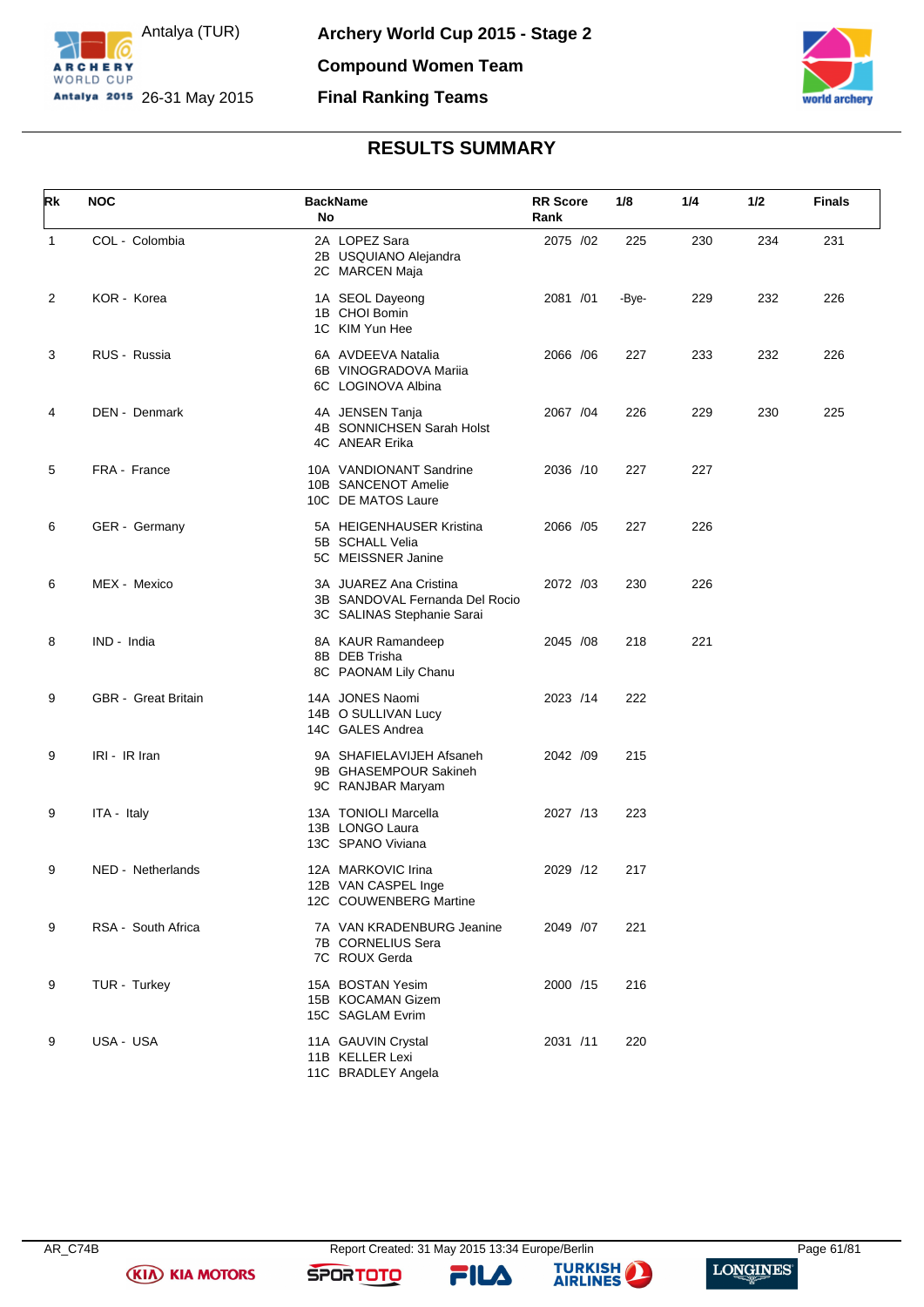



| Rk             | <b>NOC</b>          | <b>BackName</b><br>No                                | <b>RR</b> Score<br>Rank | 1/8 | 1/4 | 1/2 | <b>Finals</b> |
|----------------|---------------------|------------------------------------------------------|-------------------------|-----|-----|-----|---------------|
| $\mathbf{1}$   | DEN - Denmark       | 4A JENSEN Tanja<br>4B HANSEN Stephan                 | 1396 / 04               | 154 | 156 | 157 | 152           |
| $\overline{c}$ | RSA - South Africa  | 10A VAN KRADENBURG Jeanine<br>10B BADENHORST Gabriel | 1390 /10                | 158 | 153 | 155 | 151           |
| 3              | GER - Germany       | 16A HEIGENHAUSER Kristina<br>16B LAUBE Marcus        | 1383 /16                | 157 | 154 | 154 | 151           |
| 4              | SLO - Slovenia      | 3A CERNE Toja<br>3B SITAR Dejan                      | 1398 /03                | 156 | 157 | 151 | 149           |
| 5              | TUR - Turkey        | 6A BOSTAN Yesim<br>6B CAGIRAN Evren                  | 1394 / 06               | 155 | 155 |     |               |
| 6              | FRA - France        | 12A VANDIONANT Sandrine<br>12B GENET Dominique       | 1386 /12                | 151 | 153 |     |               |
| 7              | ITA - Italy         | 15A TONIOLI Marcella<br>15B PAGNONI Federico         | 1385 /15                | 155 | 152 |     |               |
| 7              | MEX - Mexico        | 9A JUAREZ Ana Cristina<br>9B CARDOSO Mario           | 1390 /09                | 152 | 152 |     |               |
| 9              | COL - Colombia      | 1A LOPEZ Sara<br>1B CARDONA Camilo Andres            | 1406 /01                | 156 |     |     |               |
| 9              | IND - India         | 13A KAUR Ramandeep<br>13B VERMA Abhishek             | 1385 /13                | 151 |     |     |               |
| 9              | IRI - IR Iran       | 14A SHAFIELAVIJEH Afsaneh<br>14B EBADI Esmaeil       | 1385 /14                | 151 |     |     |               |
| 9              | KOR - Korea         | 5A CHOI Bomin<br>5B CHOI Yong Hee                    | 1395 / 05               | 151 |     |     |               |
| 9              | NED - Netherlands   | 8A MARKOVIC Irina<br>8B SCHLOESSER Mike              | 1392 /08                | 151 |     |     |               |
| 9              | POL - Poland        | 11A SZALANSKA Katarzyna<br>11B WOJTAS Jan            | 1388 /11                | 152 |     |     |               |
| 9              | RUS - Russia        | 7A AVDEEVA Natalia<br>7B DAMBAEV Alexander           | 1392 /07                | 154 |     |     |               |
| 9              | USA - USA           | 2A GAUVIN Crystal<br>2B WILDE Reo                    | 1401 /02                | 153 |     |     |               |
| 17             | ESP - Spain         | 17A MARCOS Andrea<br>17B BLAZQUEZ Alberto            | 1383 /17                |     |     |     |               |
| 18             | NOR - Norway        | 18A GRYDELAND Runa<br>18B HASLESTAD Marius Kramer    | 1383 /18                |     |     |     |               |
| 19             | <b>BRA - Brazil</b> | 19A ESPOSITO MELETI Gisele<br>19B RORIZ JR. Marcelo  | 1372 /19                |     |     |     |               |
| 20             | AUT - Austria       | 20A BARCKHOLT Silvia<br>20B MATZNER Michael          | 1371 /20                |     |     |     |               |
| 21             | BEL - Belgium       | 21A PRIEELS Sarah<br>21B DEPOITIER Julien            | 1367 /21                |     |     |     |               |
| 22             | GBR - Great Britain | 22A JONES Naomi<br>22B RAVENSCROFT Adam              | 1366 /22                |     |     |     |               |
| 23             | SWE - Sweden        | 23A STAHLKRANTZ Sofie<br>23B LUNDIN Morgan           | 1366 /23                |     |     |     |               |
| 24             | SUI - Switzerland   | 24A OLEKSEJENKO Jelena<br>24B BURRI Kevin            | 1357 /24                |     |     |     |               |

AR\_C74B Report Created: 31 May 2015 13:34 Europe/Berlin Page 62/81

**SPORTOTO** 

**(KIA) KIA MOTORS** 



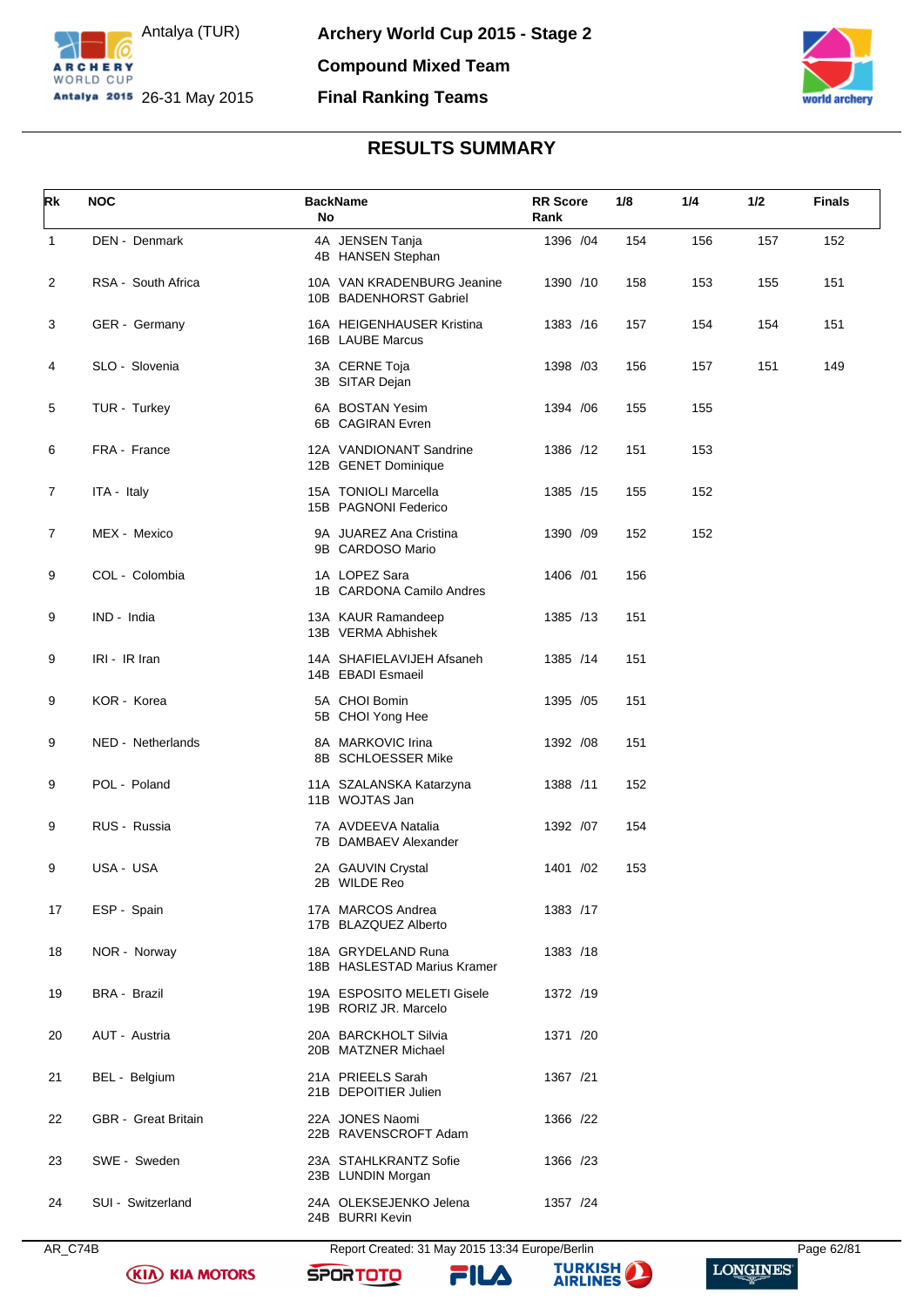



| Rk | <b>NOC</b>       | <b>BackName</b><br><b>No</b>                      | <b>RR</b> Score<br>Rank | 1/8 | 1/4 | 1/2 | <b>Finals</b> |
|----|------------------|---------------------------------------------------|-------------------------|-----|-----|-----|---------------|
| 25 | IRQ - Iraq       | 25A ALMASHHADANI Fatimah<br>25B AL DAGHMAN Eshaag | 1351 /25                |     |     |     |               |
| 26 | KAZ - Kazakhstan | 26A KURBANALIYEVA Lailo<br>26B KARABAYEV Akbarali | 1338 /26                |     |     |     |               |

**(KIA) KIA MOTORS** 

**SPORTOTO** 



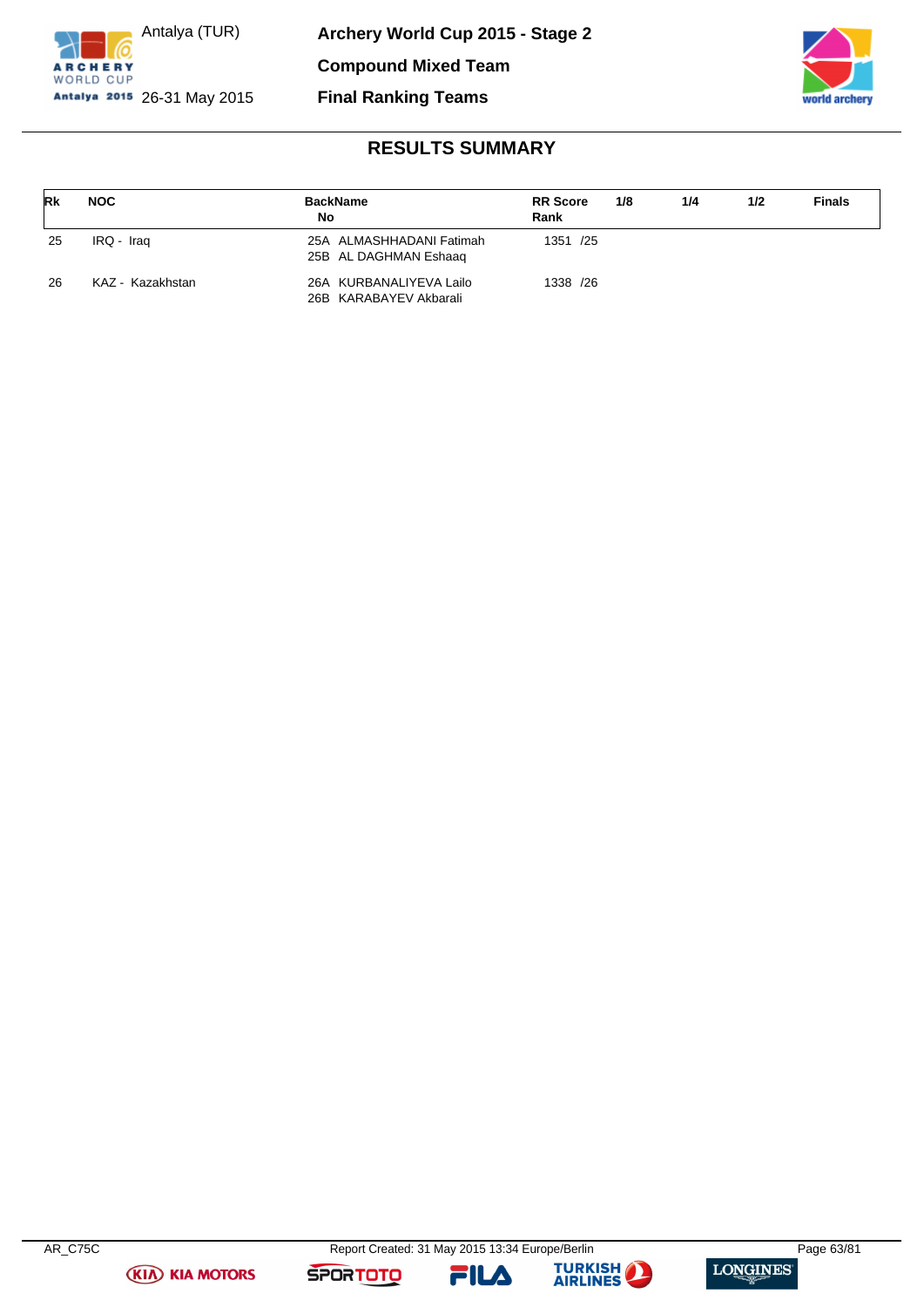

Antalya (TUR) Antalya 2015 26-31 May 2015

**Result Brackets**



### **RESULT BRACKETS**



**(KIA) KIA MOTORS** 

FILД

**SPORTOTO** 

**TURKISH** 

**AIRLINES** 

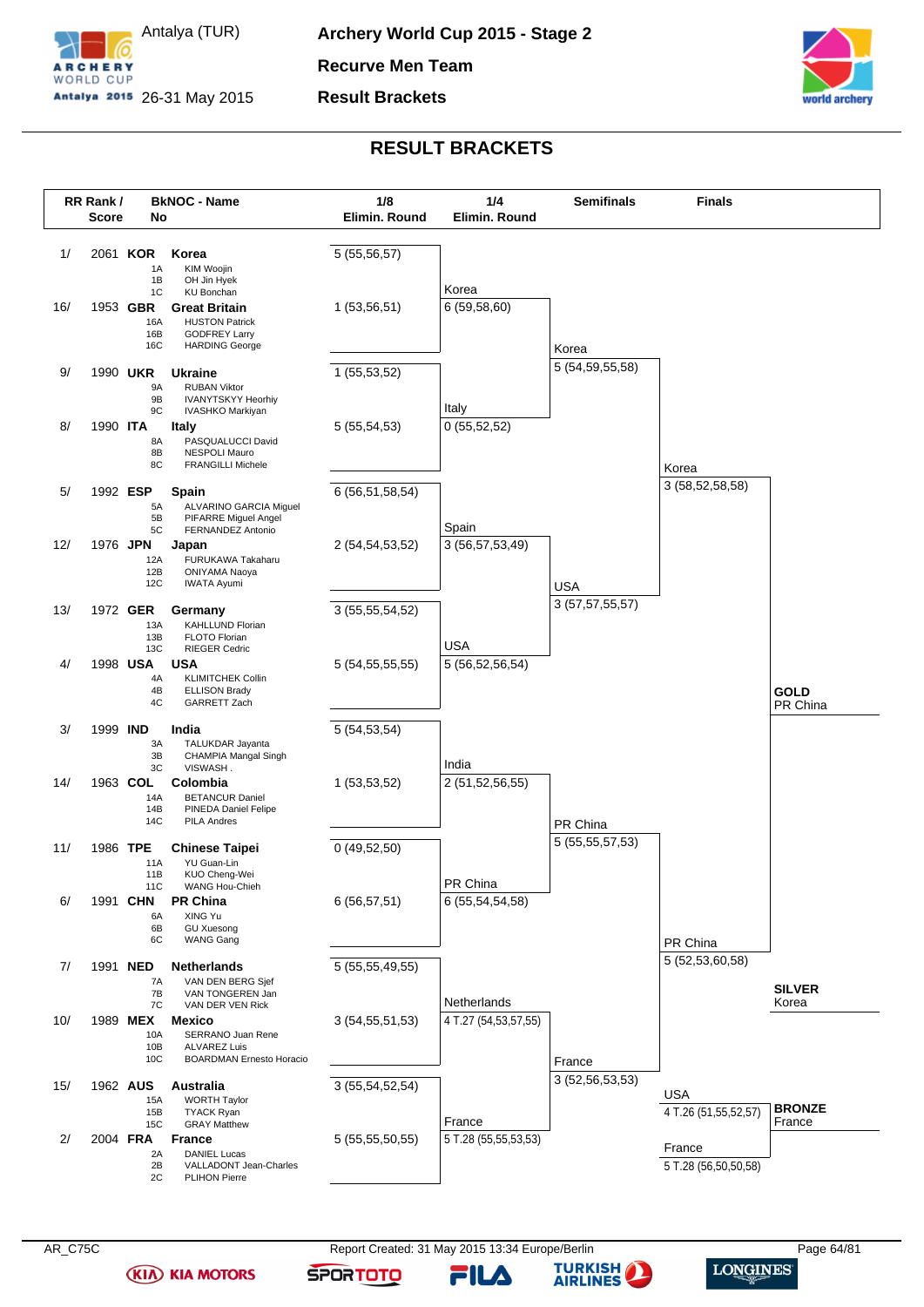

**Recurve Women Team**

**Result Brackets**



### **RESULT BRACKETS**



FILД

**SPORTOTO** 

**TURKISH** 

**AIRLINES**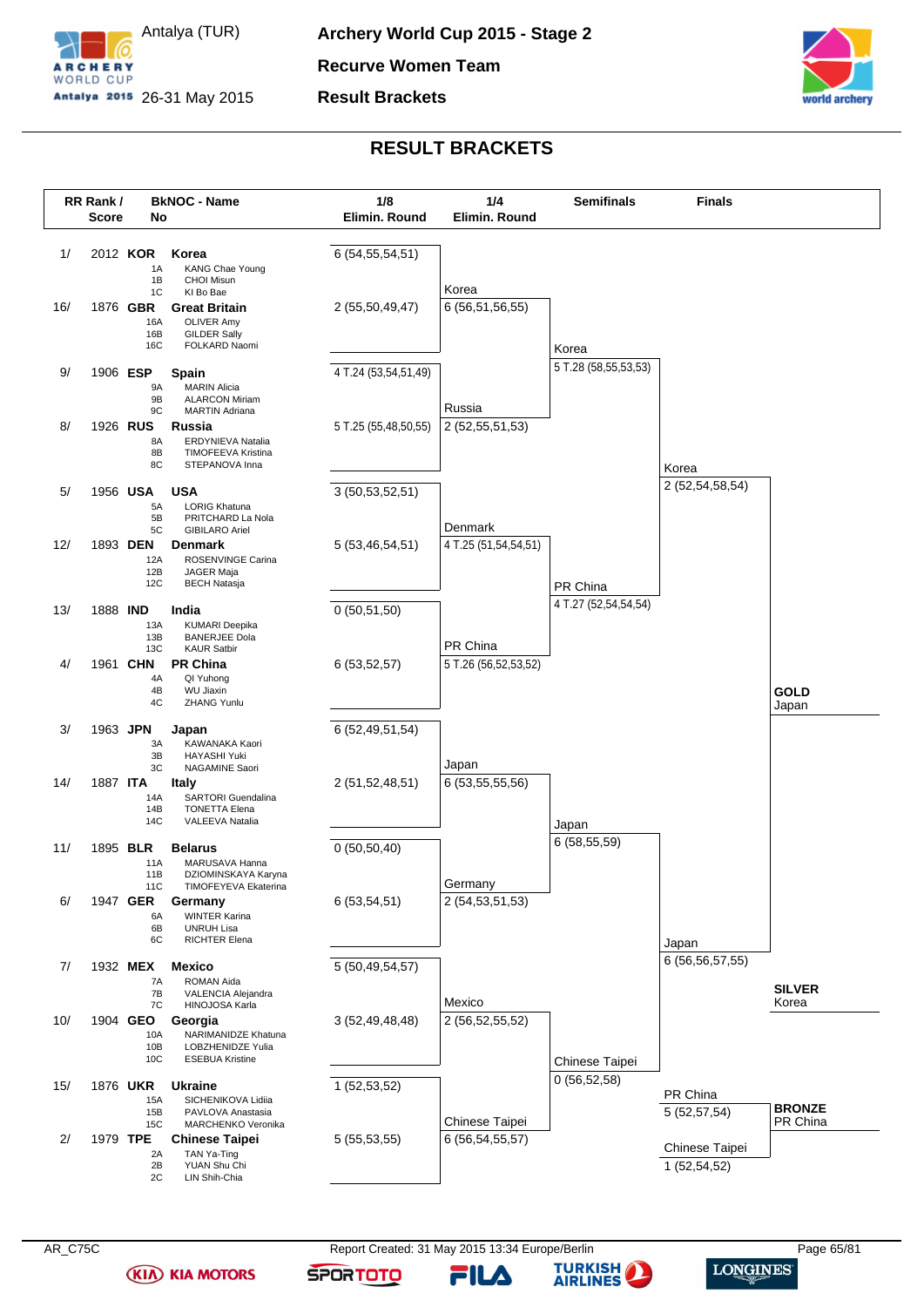



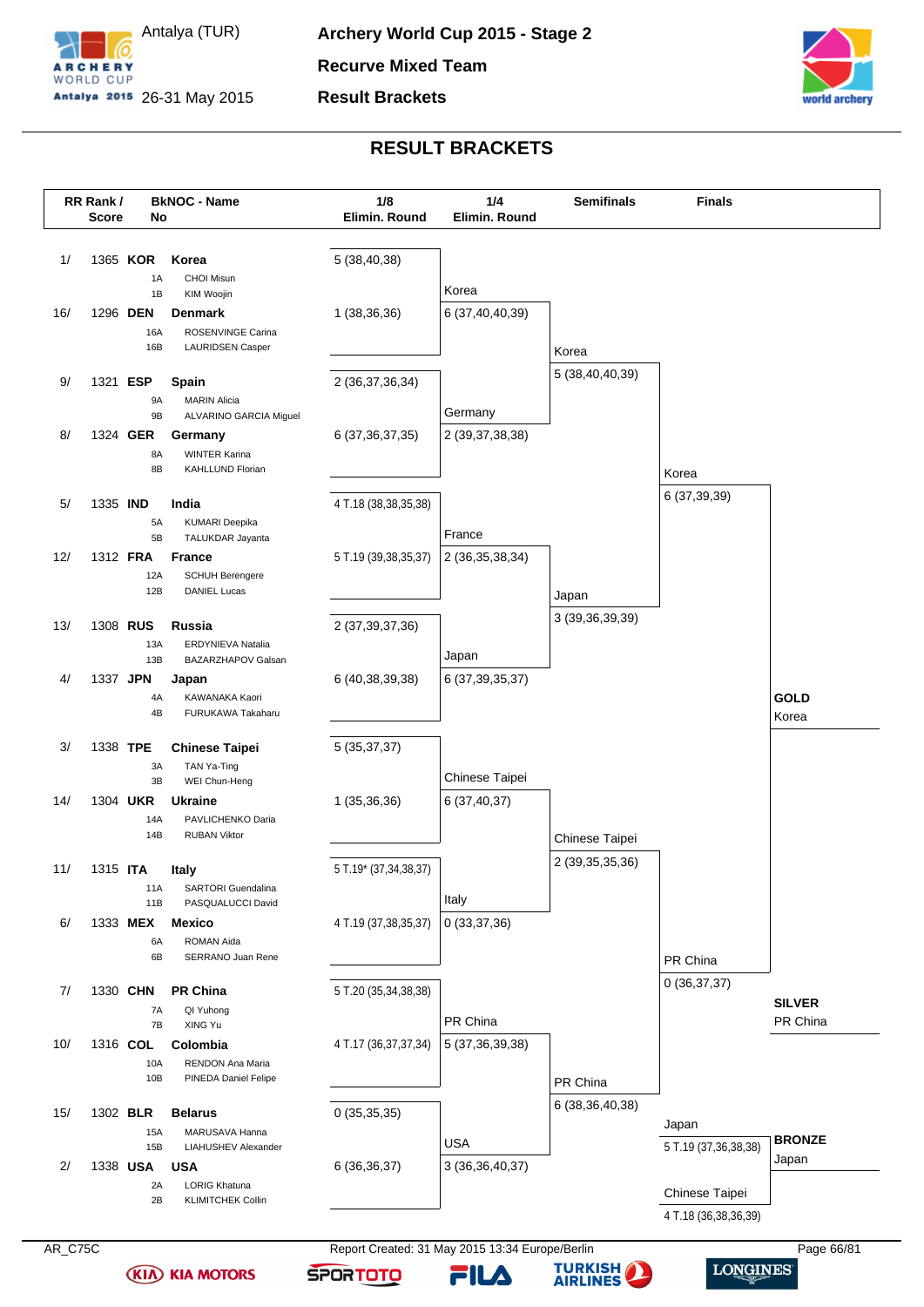

**Compound Men Team**

**Result Brackets**



### **RESULT BRACKETS**



**(KIA) KIA MOTORS** 

FILA

**SPORTOTO** 

**TURKISH** 

**AIRLINES** 

 $\bf{L}$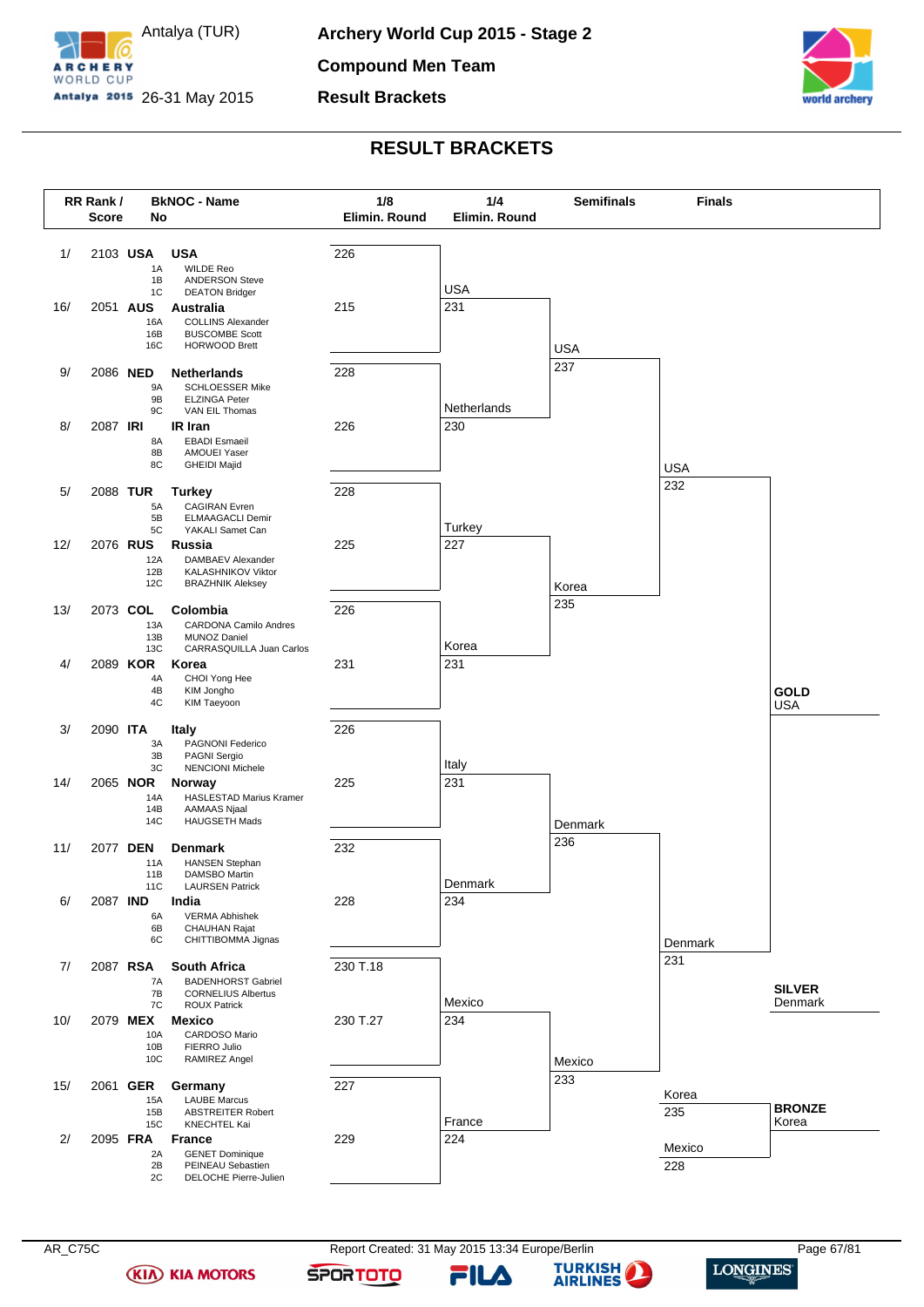

**Result Brackets**



### **RESULT BRACKETS**



**(KIA) KIA MOTORS** 

FILA

**SPORTOTO** 

**TURKISH** 

**AIRLINES** 

 $\bf{L}$ 

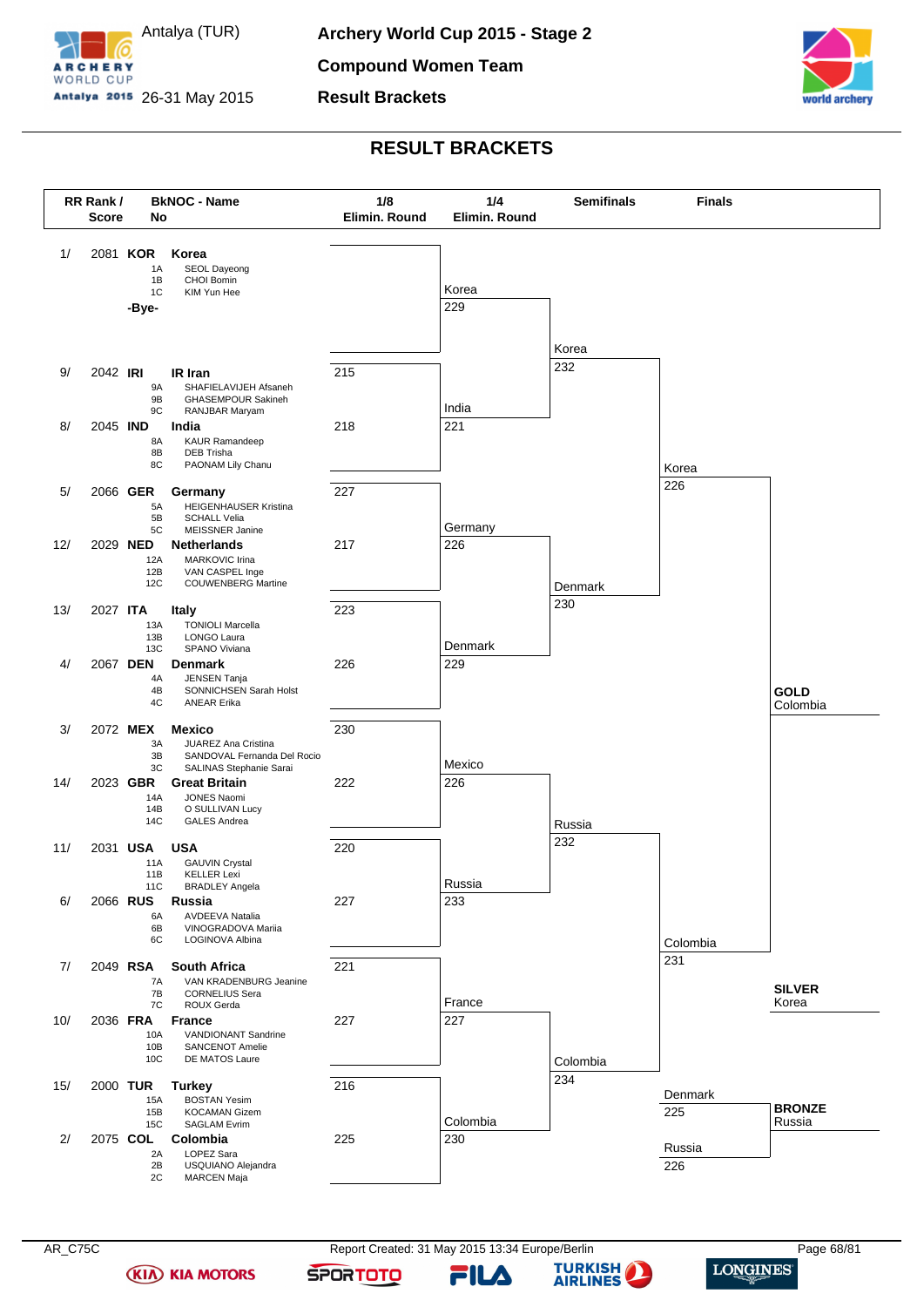

**Result Brackets**



### **RESULT BRACKETS**



**(KIA) KIA MOTORS** 

**SPORTOTO**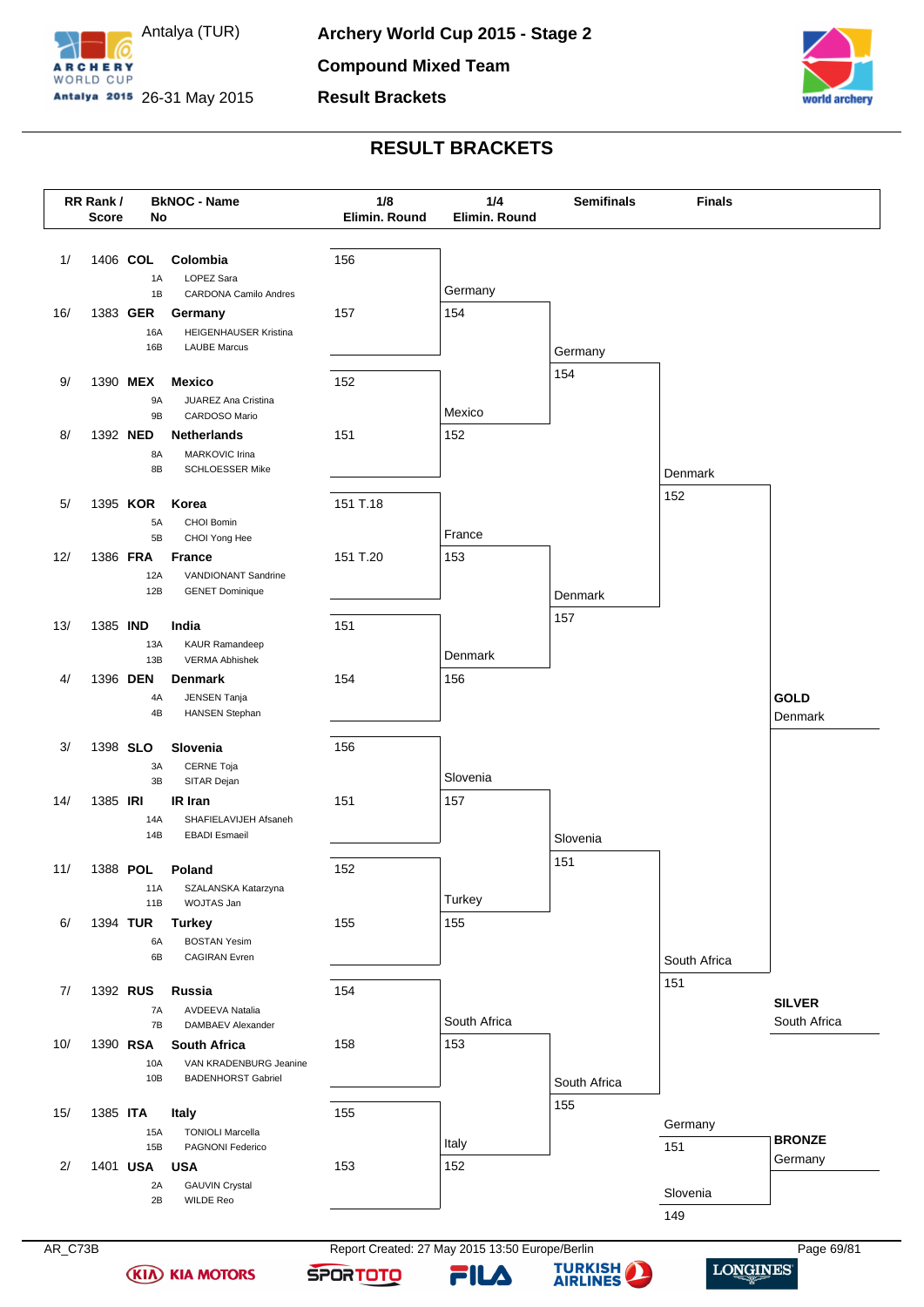

**Archery World Cup 2015 - Stage 2 Recurve Men Team Qualification Round**



### **RESULTS OFFICIAL After 216 Arrows**

| Rank    | <b>NOC</b>             | <b>Name</b>                                           | Individual<br><b>Total</b> | Team<br><b>Total</b> |
|---------|------------------------|-------------------------------------------------------|----------------------------|----------------------|
|         | 1 KOR - Korea          | KIM Woojin                                            | 693                        | 2061                 |
|         |                        | OH Jin Hyek                                           | 686                        |                      |
|         |                        | <b>KU Bonchan</b>                                     | 682                        |                      |
|         | 2 FRA - France         | <b>DANIEL Lucas</b>                                   | 676                        | 2004                 |
|         |                        | <b>VALLADONT Jean-Charles</b>                         | 667                        |                      |
|         |                        | <b>PLIHON Pierre</b>                                  | 661                        |                      |
| 3       | IND - India            | TALUKDAR Jayanta                                      | 671                        | 1999                 |
|         |                        | CHAMPIA Mangal Singh                                  | 669                        |                      |
|         |                        | VISWASH.                                              | 659                        |                      |
|         | 4 USA - USA            | <b>KLIMITCHEK Collin</b>                              | 669                        | 1998                 |
|         |                        | <b>ELLISON Brady</b>                                  | 665                        |                      |
|         |                        | MCLAUGHLIN Sean                                       | 664                        |                      |
|         | 5 ESP - Spain          | ALVARINO GARCIA Miguel                                | 684                        | 1992                 |
|         |                        | PIFARRE Miguel Angel                                  | 664                        |                      |
|         |                        | FERNANDEZ Antonio                                     | 644                        |                      |
|         | 6 CHN - PR China       | XING Yu                                               | 672                        | 1991 T. 86;28        |
|         |                        | <b>GU Xuesong</b>                                     | 666                        |                      |
|         |                        | <b>WANG Gang</b>                                      | 653                        |                      |
|         | 7 NED - Netherlands    | VAN DEN BERG Sjef                                     | 667                        | 1991 T. 78;31        |
|         |                        | VAN TONGEREN Jan                                      | 667                        |                      |
|         |                        | VAN DER VEN Rick                                      | 657                        |                      |
|         | 8 ITA - Italy          | PASQUALUCCI David                                     | 672                        | 1990 T. 84;28        |
|         |                        | <b>NESPOLI Mauro</b>                                  | 663                        |                      |
|         |                        | <b>FRANGILLI Michele</b>                              | 655                        |                      |
| 9       | <b>UKR</b> - Ukraine   | <b>RUBAN Viktor</b>                                   | 668                        | 1990 T. 81;25        |
|         |                        | <b>IVANYTSKYY Heorhiy</b>                             | 665                        |                      |
|         |                        | <b>IVASHKO Markiyan</b>                               | 657                        |                      |
| 10      | MEX - Mexico           | <b>SERRANO Juan Rene</b>                              | 667                        | 1989                 |
|         |                        | <b>ALVAREZ Luis</b>                                   | 661                        |                      |
|         |                        | <b>BOARDMAN Ernesto Horacio</b>                       | 661                        |                      |
| 11      | TPE - Chinese Taipei   | WEI Chun-Heng                                         | 665                        | 1986                 |
|         |                        | KUO Cheng-Wei                                         | 663                        |                      |
|         |                        | <b>WANG Hou-Chieh</b>                                 | 658                        |                      |
|         | 12 JPN - Japan         | FURUKAWA Takaharu                                     | 672                        | 1976                 |
|         |                        | <b>ONIYAMA Naoya</b>                                  | 653                        |                      |
|         |                        | <b>IWATA Ayumi</b>                                    | 651                        |                      |
|         | 13 GER - Germany       | <b>KAHLLUND Florian</b>                               | 671                        | 1972                 |
|         |                        | FLOTO Florian                                         | 652                        |                      |
|         |                        | <b>RIEGER Cedric</b>                                  | 649                        |                      |
|         | 14 COL - Colombia      | <b>BETANCUR Daniel</b>                                | 662                        | 1963                 |
|         |                        | <b>PINEDA Daniel Felipe</b>                           | 658                        |                      |
|         |                        | <b>PILA Andres</b>                                    | 643                        |                      |
|         | 15 AUS - Australia     | <b>WORTH Taylor</b>                                   | 664                        | 1962                 |
|         |                        | <b>TYACK Ryan</b>                                     | 654                        |                      |
|         |                        | POTTS Alec                                            | 644                        |                      |
|         | 16 GBR - Great Britain | <b>HUSTON Patrick</b>                                 | 661                        | 1953                 |
|         |                        | <b>GODFREY Larry</b>                                  | 649                        |                      |
|         |                        | <b>HARDING George</b>                                 | 643                        |                      |
|         |                        |                                                       |                            |                      |
|         | 17 BLR - Belarus       | <b>LIAHUSHEV Alexander</b><br><b>DALIDOVICH Pavel</b> | 657<br>651                 | 1951                 |
|         |                        | PRILEPOV Anton                                        | 643                        |                      |
|         | 18 RUS - Russia        | BAZARZHAPOV Galsan                                    | 664                        | 1949                 |
|         |                        |                                                       |                            |                      |
| AR_C73B |                        | Report Created: 27 May 2015 13:50 Europe/Berlin       |                            | Page 70/81           |

**(KIA) KIA MOTORS** 

FILA **SPORTOTO** 

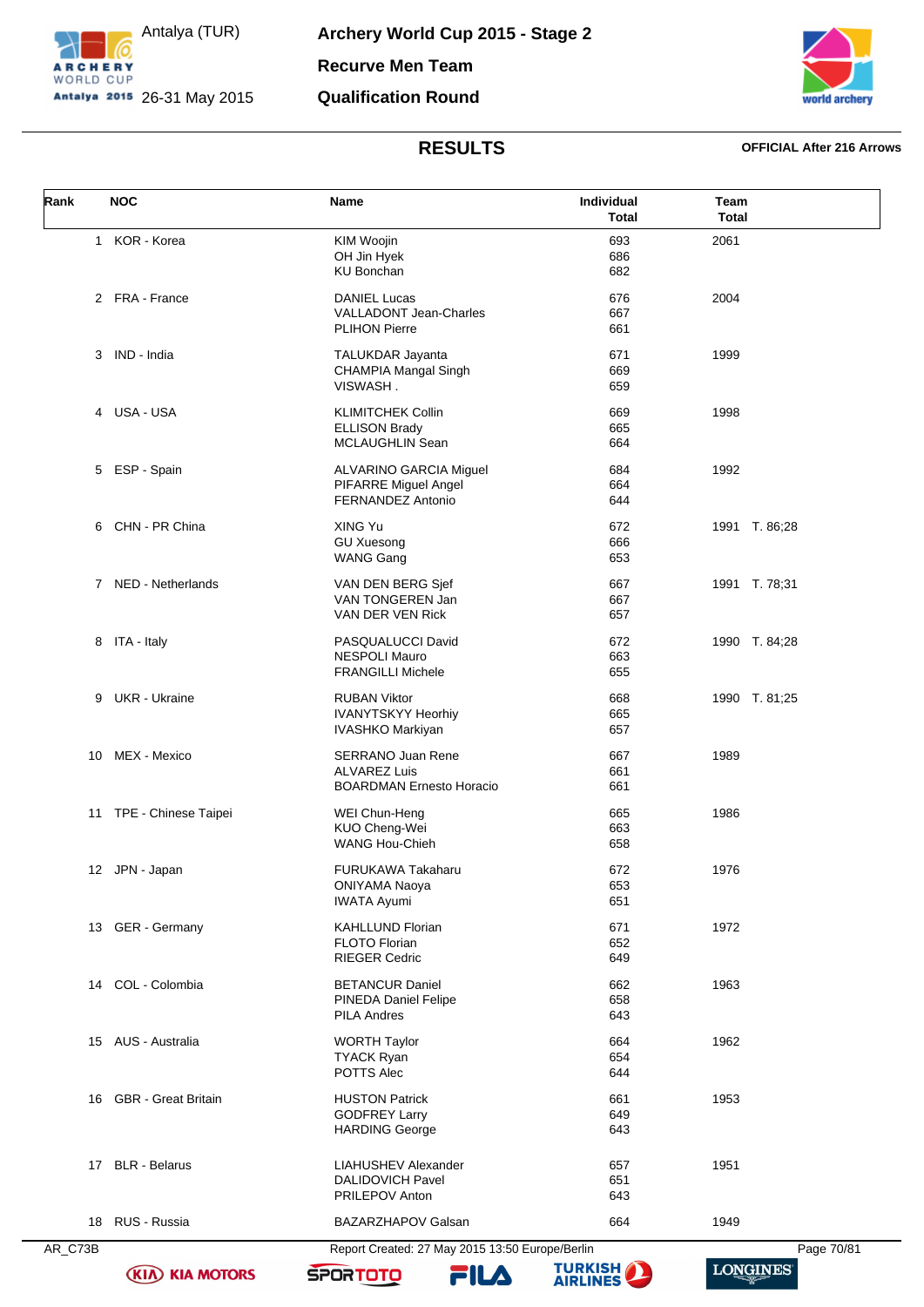



### **RESULTS OFFICIAL After 216 Arrows**

| Rank | <b>NOC</b>            | Name                                 | Individual   | Team          |
|------|-----------------------|--------------------------------------|--------------|---------------|
|      |                       |                                      | <b>Total</b> | <b>Total</b>  |
|      |                       | <b>TSYBEKDORZHIEV Bair</b>           | 646          |               |
|      |                       | <b>TSYBZHITOV Bolot</b>              | 639          |               |
|      | 19 AUT - Austria      | <b>GSTOETTNER Andreas</b>            | 663          | 1941          |
|      |                       | <b>BERTSCHLER Alexander</b>          | 644          |               |
|      |                       | <b>IRRASCH Dominik</b>               | 634          |               |
| 20   | MGL - Mongolia        | <b>GAN ERDENE Gombodorj</b>          | 649          | 1940          |
|      |                       | <b>JANTSAN Gantugs</b>               | 649          |               |
|      |                       | <b>BATAA Purevsuren</b>              | 642          |               |
| 21   | BEL - Belgium         | <b>ADRIAENSEN Ben</b>                | 665          | 1939          |
|      |                       | <b>MARTENS Rick</b>                  | 644          |               |
|      |                       | <b>GYS Lenthy</b>                    | 630          |               |
|      | 22 SWE - Sweden       | ANDERSSON Jonas Lennart              | 657          | 1930          |
|      |                       | <b>FREDRIKSSON Jesper</b>            | 637          |               |
|      |                       | <b>SKALBERG Andreas</b>              | 636          |               |
|      | 23 DEN - Denmark      | <b>LAURIDSEN Casper</b>              | 654          | 1929          |
|      |                       | <b>LAURSEN Bjarne Marius</b>         | 649          |               |
|      |                       | WEISS Johan                          | 626          |               |
|      | 24 POL - Poland       | <b>SZAFRAN Marek</b>                 | 648          | 1917          |
|      |                       | <b>WOJTKOWIAK Rafal</b>              | 636          |               |
|      |                       | SIERAKOWSKI Kasper                   | 633          |               |
|      | 25 TUR - Turkey       | <b>BOZLAR Fatih</b>                  | 653          | 1909          |
|      |                       | <b>YILMAZ Yagiz</b>                  | 640          |               |
|      |                       | GAZOZ Mete                           | 616          |               |
|      | 26 IRI - IR Iran      | <b>ASHRAFI Sadegh</b>                | 643          | 1903 T. 59;18 |
|      |                       | RANJBARKIVAJ Ebrahim                 | 632          |               |
|      |                       | PIRALI NAJAFABADI Amin               | 628          |               |
|      | 27 BRA - Brazil       | <b>OLIVEIRA Bernardo</b>             | 650          | 1903 T. 55;20 |
|      |                       | <b>DALMEIDA Marcus</b>               | 628          |               |
|      |                       | <b>BRASIL LOPES DOS REIS Jhonata</b> | 625          |               |
| 28   | CHI - Chile           | <b>AGUILAR GIMPEL Andres</b>         | 647          | 1902          |
|      |                       | <b>AGUILAR GIMPEL Guillermo</b>      | 634          |               |
|      |                       | PEREZ ALVAREZ Felipe                 | 621          |               |
| 29   | GEO - Georgia         | PKHAKADZE Lasha                      | 648          | 1888          |
|      |                       | MOSESHVILI Jaba                      | 639          |               |
|      |                       | PARSENADZE Archil                    | 601          |               |
| 30   | MDA - Moldova         | OLARU Dan                            | 653          | 1880          |
|      |                       | <b>DANCOV Dmitri</b>                 | 618          |               |
|      |                       | <b>LACUTCO Oleg</b>                  | 609          |               |
|      | 31 QAT - Qatar        | AL-MOHANDI Ibrahim                   | 646          | 1840          |
|      |                       | <b>SALEM Ali Ahmed</b>               | 606          |               |
|      |                       | ABDORRABOH Farhan                    | 588          |               |
|      | 32 KSA - Saudi Arabia | <b>BIN ALI Abdulellh Ali Moh</b>     | 621          | 1817          |
|      |                       | AL-ABDULMUHSIN Mohammad Omar         | 603          |               |
|      |                       | ARAFAT Obai Khaled                   | 593          |               |
|      | 33 IRQ - Iraq         | <b>KADHIM Ali</b>                    | 621          | 1783          |
|      |                       | MAHMMOOD Ahmed                       | 584          |               |
|      |                       | JASSIM Mohammed Mahmood              | 578          |               |

**(KIA) KIA MOTORS** 

**SPORTOTO** 

FILA

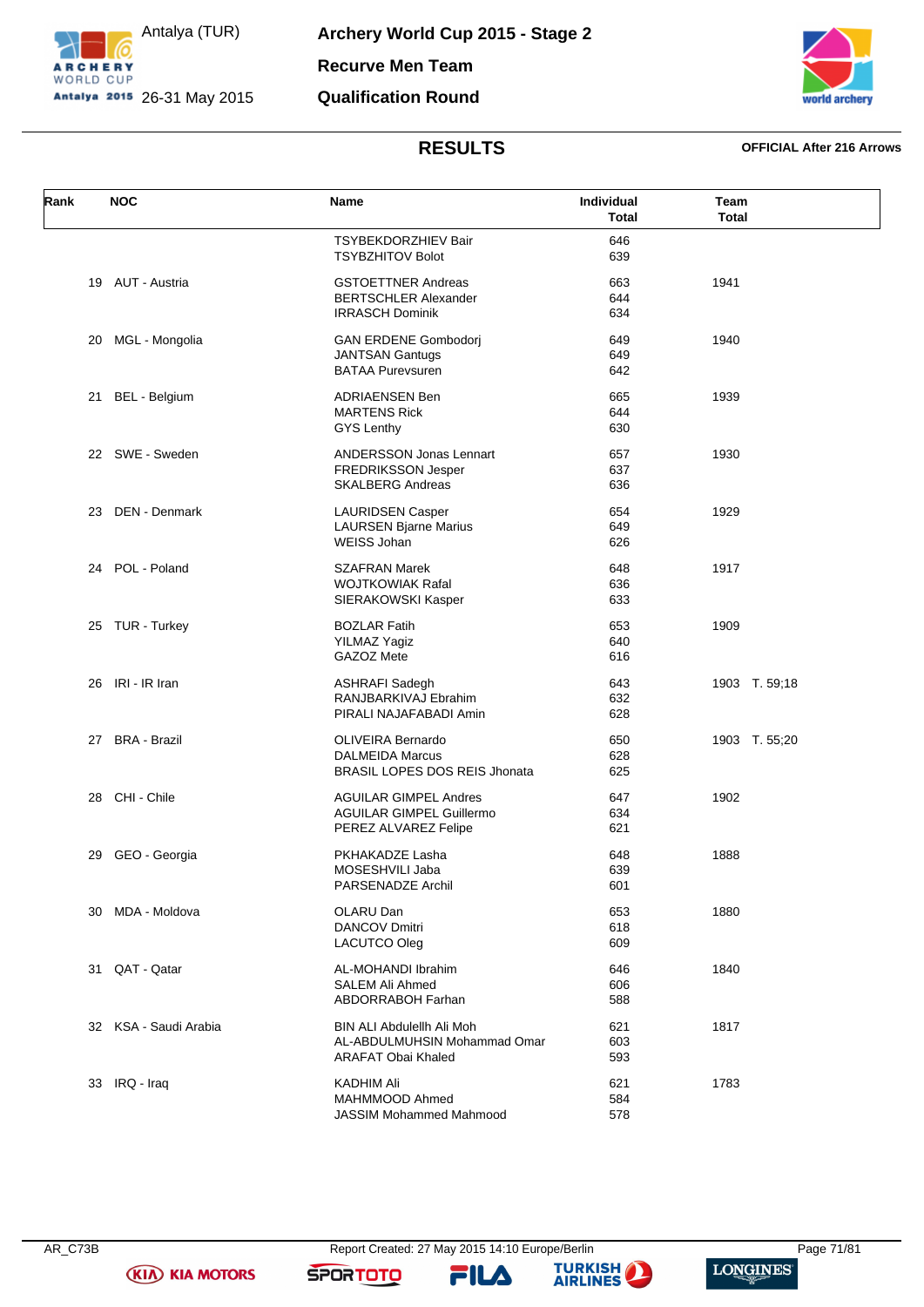



# **RESULTS After 216 Arrows**

|                                                                                                       | 2012          |
|-------------------------------------------------------------------------------------------------------|---------------|
| 1 KOR - Korea<br>672<br>CHANG Hye Jin                                                                 |               |
| <b>CHOI Misun</b><br>671<br>KI Bo Bae<br>669                                                          |               |
|                                                                                                       |               |
| 2 TPE - Chinese Taipei<br>TAN Ya-Ting<br>673<br>LE Chien-Ying<br>656                                  | 1979          |
| LIN Shih-Chia<br>650                                                                                  |               |
| JPN - Japan<br>3<br>KAWANAKA Kaori<br>665                                                             | 1963          |
| <b>HAYASHI Yuki</b><br>652                                                                            |               |
| <b>NAGAMINE Saori</b><br>646                                                                          |               |
| CHN - PR China<br>QI Yuhong<br>658<br>4                                                               | 1961          |
| <b>WU Jiaxin</b><br>653                                                                               |               |
| XU Jing<br>650                                                                                        |               |
| 5 USA - USA<br><b>LORIG Khatuna</b><br>669                                                            | 1956          |
| PRITCHARD La Nola<br>644<br><b>GIBILARO Ariel</b><br>643                                              |               |
|                                                                                                       |               |
| GER - Germany<br><b>WINTER Karina</b><br>653<br>6<br><b>UNRUH Lisa</b><br>649                         | 1947          |
| <b>RICHTER Elena</b><br>645                                                                           |               |
| 7 MEX - Mexico<br>ROMAN Aida<br>666                                                                   | 1932          |
| VALENCIA Alejandra<br>644                                                                             |               |
| HINOJOSA Karla<br>622                                                                                 |               |
| 8 RUS - Russia<br>644<br>ERDYNIEVA Natalia                                                            | 1926          |
| <b>TIMOFEEVA Kristina</b><br>643                                                                      |               |
| STEPANOVA Inna<br>639                                                                                 |               |
| ESP - Spain<br><b>MARIN Alicia</b><br>637<br>9                                                        | 1906          |
| <b>ALARCON Miriam</b><br>635<br><b>MARTIN Adriana</b><br>634                                          |               |
|                                                                                                       |               |
| GEO - Georgia<br>NARIMANIDZE Khatuna<br>647<br>10<br>LOBZHENIDZE Yulia<br>638                         | 1904          |
| <b>ESEBUA Kristine</b><br>619                                                                         |               |
| 11 BLR - Belarus<br>MARUSAVA Hanna<br>645                                                             | 1895          |
| DZIOMINSKAYA Karyna<br>631                                                                            |               |
| <b>TIMOFEYEVA Ekaterina</b><br>619                                                                    |               |
| 12 DEN - Denmark<br>ROSENVINGE Carina<br>642                                                          | 1893          |
| JAGER Maja<br>629                                                                                     |               |
| <b>LAURSEN Anne Marie</b><br>622                                                                      |               |
| 13 IND - India<br><b>KUMARI Deepika</b><br>664                                                        | 1888          |
| <b>BANERJEE Dola</b><br>612                                                                           |               |
| <b>KAUR Satbir</b><br>612                                                                             |               |
| 14 ITA - Italy<br><b>SARTORI</b> Guendalina<br>643                                                    | 1887          |
| <b>TONETTA Elena</b><br>629<br><b>VALEEVA Natalia</b><br>615                                          |               |
|                                                                                                       |               |
| 15 UKR - Ukraine<br>PAVLICHENKO Daria<br>636<br>PAVLOVA Anastasia<br>622                              | 1876 T. 43;11 |
| <b>MARCHENKO Veronika</b><br>618                                                                      |               |
| 16 GBR - Great Britain<br>OLIVER Amy<br>629                                                           | 1876 T. 42;15 |
| <b>GILDER Sally</b><br>625                                                                            |               |
| FOLKARD Naomi<br>622                                                                                  |               |
|                                                                                                       |               |
| <b>BRA - Brazil</b><br><b>NIKITIN Sarah</b><br>635<br>17<br>DA COSTA RODRIGUES Larissa Feitosa<br>610 | 1852 T. 46;7  |
| DOS SANTOS Ane Marcelle<br>607                                                                        |               |
| 18 TUR - Turkey<br>ANAGOZ Yasemin Ecem<br>629                                                         | 1852 T. 41;14 |
| AR_C73B<br>Report Created: 27 May 2015 14:10 Europe/Berlin                                            | Page 72/81    |

**(KIA) KIA MOTORS** 

**SPORTOTO** 

FILA

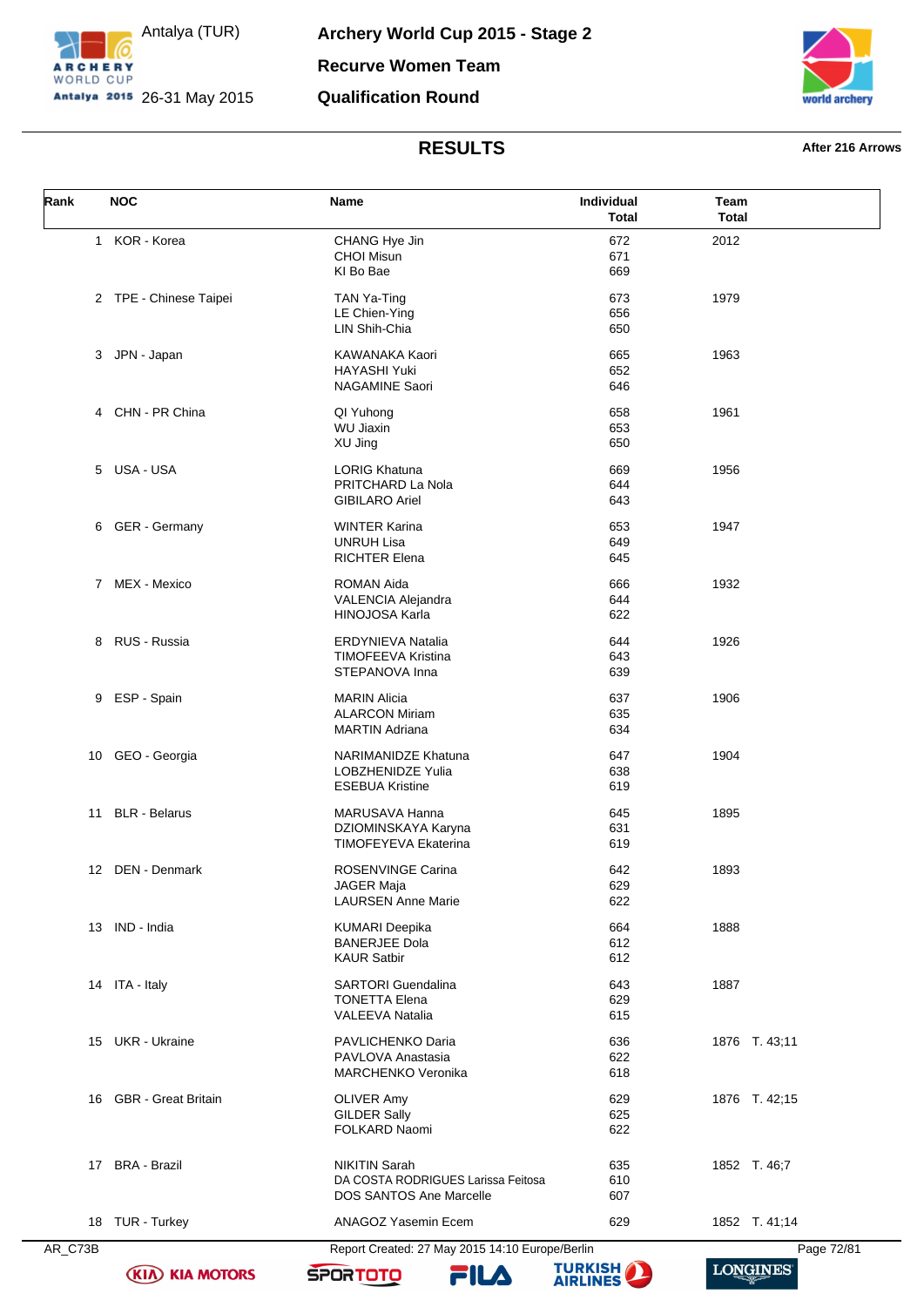



# **RESULTS After 216 Arrows**

| Rank | <b>NOC</b>        | Name                                                                               | <b>Individual</b><br><b>Total</b> | Team<br><b>Total</b> |  |
|------|-------------------|------------------------------------------------------------------------------------|-----------------------------------|----------------------|--|
|      |                   | <b>UNSAL Begunhan Elif</b><br>YALCINKAYA Mine                                      | 621<br>602                        |                      |  |
| 19   | POL - Poland      | <b>BARAKONSKA Milena</b><br>ZURANSKA Adriana<br><b>LESNIAK Natalia</b>             | 625<br>617<br>608                 | 1850                 |  |
| 20   | NED - Netherlands | <b>DER KINDEREN Annemarie</b><br>DE VRIES Shireen-Zoe<br><b>DEDEN Esther</b>       | 616<br>611<br>604                 | 1831                 |  |
| 21   | MGL - Mongolia    | DANZANDORJ Miroslava<br><b>URANTUNGALAG Bishindee</b><br><b>BADAM Nomin-Erdene</b> | 627<br>621<br>582                 | 1830                 |  |
|      | 22 GRE - Greece   | <b>GKORILA Anatoli Martha</b><br>CHORTI Ariadni<br><b>ROMANTZI Elpida</b>          | 610<br>606<br>605                 | 1821                 |  |
|      | 23 FRA - France   | <b>SCHUH Berengere</b><br><b>THOMAS Solenne</b><br><b>RUGGIERI Laura</b>           | 636<br>630<br>536                 | 1802                 |  |
| 24   | IRI - IR Iran     | <b>NEMATI Zahra</b><br><b>MIRZAEI Farideh</b><br>ABDOLKARIMI Melika                | 630<br>596<br>565                 | 1791                 |  |
|      | 25 SWE - Sweden   | <b>JANGNAS Erika</b><br><b>BJERENDAL Christine</b><br>GULLROOS Johanna             | 607<br>592<br>582                 | 1781                 |  |
|      | 26 AUT - Austria  | <b>BALDAUFF Laurence</b><br>MAYRHOFER GRITSCH Sabine<br>PLESCHBERGER Magret        | 595<br>593<br>572                 | 1760                 |  |
|      | 27 EST - Estonia  | PARNAT Reena<br><b>NURMSALU Laura</b><br><b>LUIK Siret</b>                         | 614<br>589<br>520                 | 1723                 |  |
| 28   | IRQ - Iraq        | AL MASHHADANI Rand Saad<br>AL DAKHILI Farah<br>AL JAMIL Ghazwa                     | 580<br>565<br>561                 | 1706                 |  |
| 29   | NOR - Norway      | RICHARDSEN Wanja Marie<br>STANIECZEK Anna<br><b>RIDDERSTROM Line Blomen</b>        | 599<br>584<br>518                 | 1701                 |  |

**(KIA) KIA MOTORS** 

**SPORTOTO**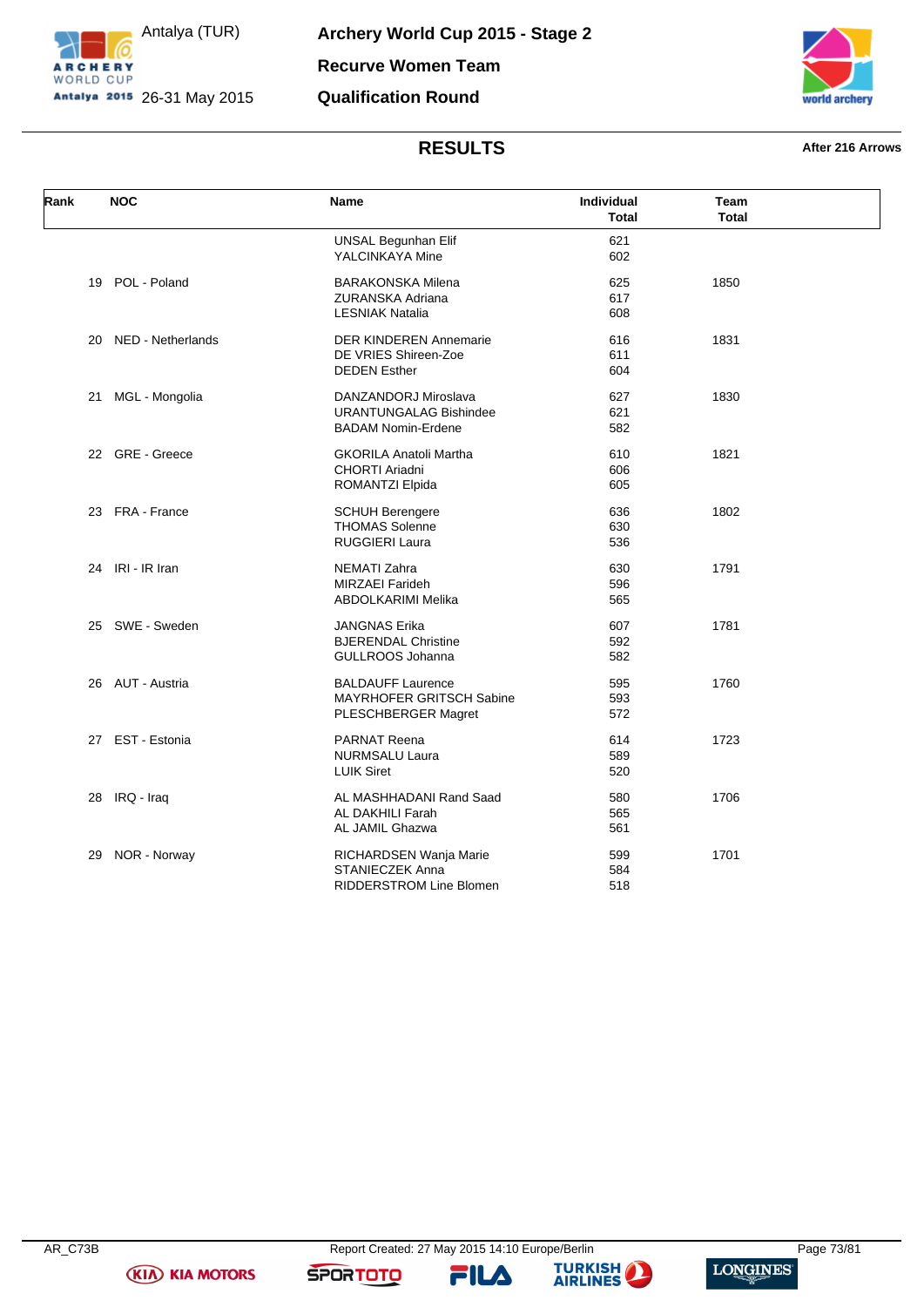



## **RESULTS OFFICIAL After 144 Arrows**

| Rank         | <b>NOC</b>             | Name                                               | Individual<br><b>Total</b> | Team<br><b>Total</b> |
|--------------|------------------------|----------------------------------------------------|----------------------------|----------------------|
| $\mathbf{1}$ | KOR - Korea            | CHANG Hye Jin<br>KIM Woojin                        | 672<br>693                 | 1365                 |
|              | 2 USA-USA              | <b>LORIG Khatuna</b><br><b>KLIMITCHEK Collin</b>   | 669<br>669                 | 1338 T. 66;16        |
| 3            | TPE - Chinese Taipei   | TAN Ya-Ting<br>WEI Chun-Heng                       | 673<br>665                 | 1338 T. 60;27        |
|              | 4 JPN - Japan          | KAWANAKA Kaori<br>FURUKAWA Takaharu                | 665<br>672                 | 1337                 |
| 5            | IND - India            | <b>KUMARI Deepika</b><br><b>TALUKDAR Jayanta</b>   | 664<br>671                 | 1335                 |
| 6            | MEX - Mexico           | ROMAN Aida<br><b>SERRANO Juan Rene</b>             | 666<br>667                 | 1333                 |
|              | 7 CHN - PR China       | QI Yuhong<br>XING Yu                               | 658<br>672                 | 1330                 |
| 8            | GER - Germany          | <b>WINTER Karina</b><br><b>KAHLLUND Florian</b>    | 653<br>671                 | 1324                 |
| 9            | ESP - Spain            | <b>MARIN Alicia</b><br>ALVARINO GARCIA Miguel      | 637<br>684                 | 1321                 |
| 10           | COL - Colombia         | <b>RENDON Ana Maria</b><br><b>BETANCUR Daniel</b>  | 654<br>662                 | 1316                 |
|              | 11 ITA - Italy         | <b>SARTORI</b> Guendalina<br>PASQUALUCCI David     | 643<br>672                 | 1315                 |
|              | 12 FRA - France        | <b>SCHUH Berengere</b><br><b>DANIEL Lucas</b>      | 636<br>676                 | 1312                 |
| 13           | RUS - Russia           | ERDYNIEVA Natalia<br>BAZARZHAPOV Galsan            | 644<br>664                 | 1308                 |
|              | 14 UKR - Ukraine       | PAVLICHENKO Daria<br><b>RUBAN Viktor</b>           | 636<br>668                 | 1304                 |
| 15           | <b>BLR</b> - Belarus   | MARUSAVA Hanna<br><b>LIAHUSHEV Alexander</b>       | 645<br>657                 | 1302                 |
| 16           | DEN - Denmark          | <b>ROSENVINGE Carina</b><br>LAURIDSEN Casper       | 642<br>654                 | 1296                 |
|              | 17 GEO - Georgia       | NARIMANIDZE Khatuna<br>PKHAKADZE Lasha             | 647<br>648                 | 1295                 |
|              | 18 GBR - Great Britain | <b>OLIVER Amy</b><br><b>HUSTON Patrick</b>         | 629<br>661                 | 1290                 |
| 19           | <b>BRA - Brazil</b>    | <b>NIKITIN Sarah</b><br><b>OLIVEIRA Bernardo</b>   | 635<br>650                 | 1285                 |
|              | 20 NED - Netherlands   | <b>DER KINDEREN Annemarie</b><br>VAN DEN BERG Sjef | 616<br>667                 | 1283                 |
|              | 21 TUR - Turkey        | ANAGOZ Yasemin Ecem<br><b>BOZLAR Fatih</b>         | 629<br>653                 | 1282                 |
|              | 22 AZE - Azerbaijan    | <b>SENYUK Olga</b><br><b>SENYUK Taras</b>          | 632<br>647                 | 1279 T. 42;17        |
|              | 23 AUS - Australia     | <b>INGLEY Alice</b><br><b>WORTH Taylor</b>         | 615<br>664                 | 1279 T. 42;13        |
|              | 24 SVK - Slovakia      | LONGOVA Alexandra<br><b>BALAZ Boris</b>            | 639<br>639                 | 1278                 |
| AR_C73B      |                        | Report Created: 27 May 2015 14:10 Europe/Berlin    |                            | Page 74/81           |

**(KIA) KIA MOTORS** 

**TURKISH** 

**SPORTOTO** 

FILA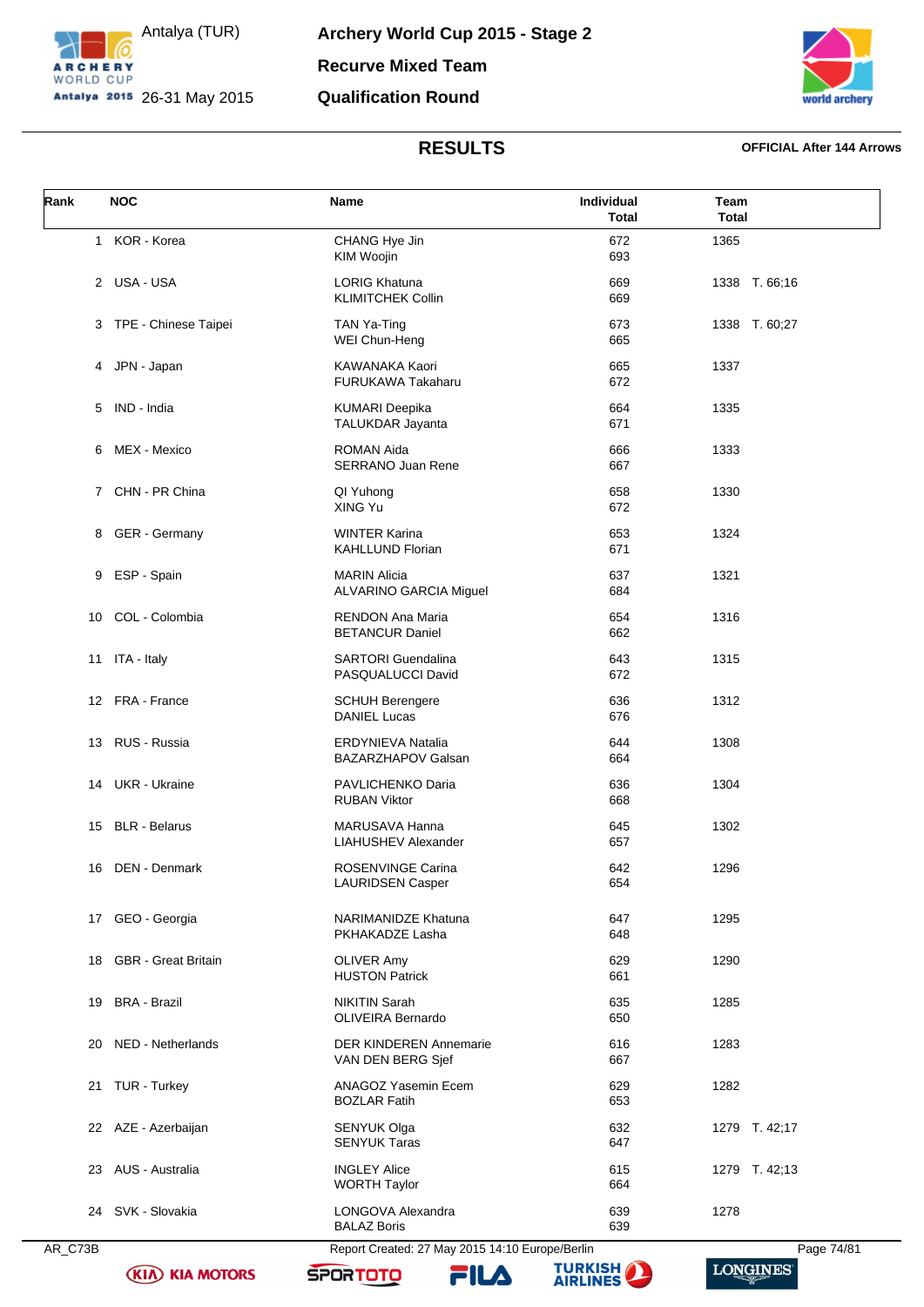



## **RESULTS OFFICIAL After 144 Arrows**

| Rank | <b>NOC</b>            | <b>Name</b>                                              | <b>Individual</b><br><b>Total</b> | Team<br><b>Total</b> |
|------|-----------------------|----------------------------------------------------------|-----------------------------------|----------------------|
|      | 25 MGL - Mongolia     | DANZANDORJ Miroslava<br><b>GAN ERDENE Gombodorj</b>      | 627<br>649                        | 1276                 |
| 26   | IRI - IR Iran         | <b>NEMATI Zahra</b><br><b>ASHRAFI Sadegh</b>             | 630<br>643                        | 1273 T. 44;14        |
|      | 27 POL - Poland       | <b>BARAKONSKA Milena</b><br><b>SZAFRAN Marek</b>         | 625<br>648                        | 1273 T. 44;11        |
| 28   | SWE - Sweden          | <b>JANGNAS Erika</b><br><b>ANDERSSON Jonas Lennart</b>   | 607<br>657                        | 1264                 |
|      | 29 AUT - Austria      | <b>BALDAUFF Laurence</b><br><b>GSTOETTNER Andreas</b>    | 595<br>663                        | 1258                 |
| 30   | MDA - Moldova         | <b>MIRCA Alexandra</b><br>OLARU Dan                      | 601<br>653                        | 1254                 |
| 31   | FIN - Finland         | <b>VALENTINI Francesca</b><br><b>TEKONIEMI Antti</b>     | 592<br>654                        | 1246 T. 45;11        |
|      | 32 EGY - Egypt        | <b>MANSOUR Amira</b><br><b>EL-NEMR Ahmed</b>             | 601<br>645                        | 1246 T. 33;9         |
| 33   | GRE - Greece          | <b>GKORILA Anatoli Martha</b><br>KARAGEORGIOU Alexandros | 610<br>636                        | 1246 T. 32;6         |
|      | 34 NOR - Norway       | RICHARDSEN Wanja Marie<br><b>HAGEN Paul Andre</b>        | 599<br>645                        | 1244                 |
| 35   | SUI - Switzerland     | <b>DIELEN Nathalie</b><br><b>RUFER Thomas</b>            | 607<br>636                        | 1243                 |
| 36   | KAZ - Kazakhstan      | <b>ASKAROVA Karakoz</b><br>JANIBEKOV Kuanish             | 607<br>620                        | 1227 T. 32;12        |
|      | 37 RSA - South Africa | <b>HULTZER Karen</b><br><b>VAN MOERKERKEN Terence</b>    | 604<br>623                        | 1227 T. 26;4         |
| 38   | CIV - Cote d Ivoire   | <b>FRANGILLI Carla</b><br><b>KOUASSI Rene Philippe</b>   | 596<br>624                        | 1220                 |
| 39   | EST - Estonia         | <b>PARNAT Reena</b><br><b>OJAMAE Pearu Jakob</b>         | 614<br>602                        | 1216                 |
| 40   | IRQ - Iraq            | AL MASHHADANI Rand Saad<br>KADHIM Ali                    | 580<br>621                        | 1201                 |

**(KIA) KIA MOTORS** 

**SPORTOTO**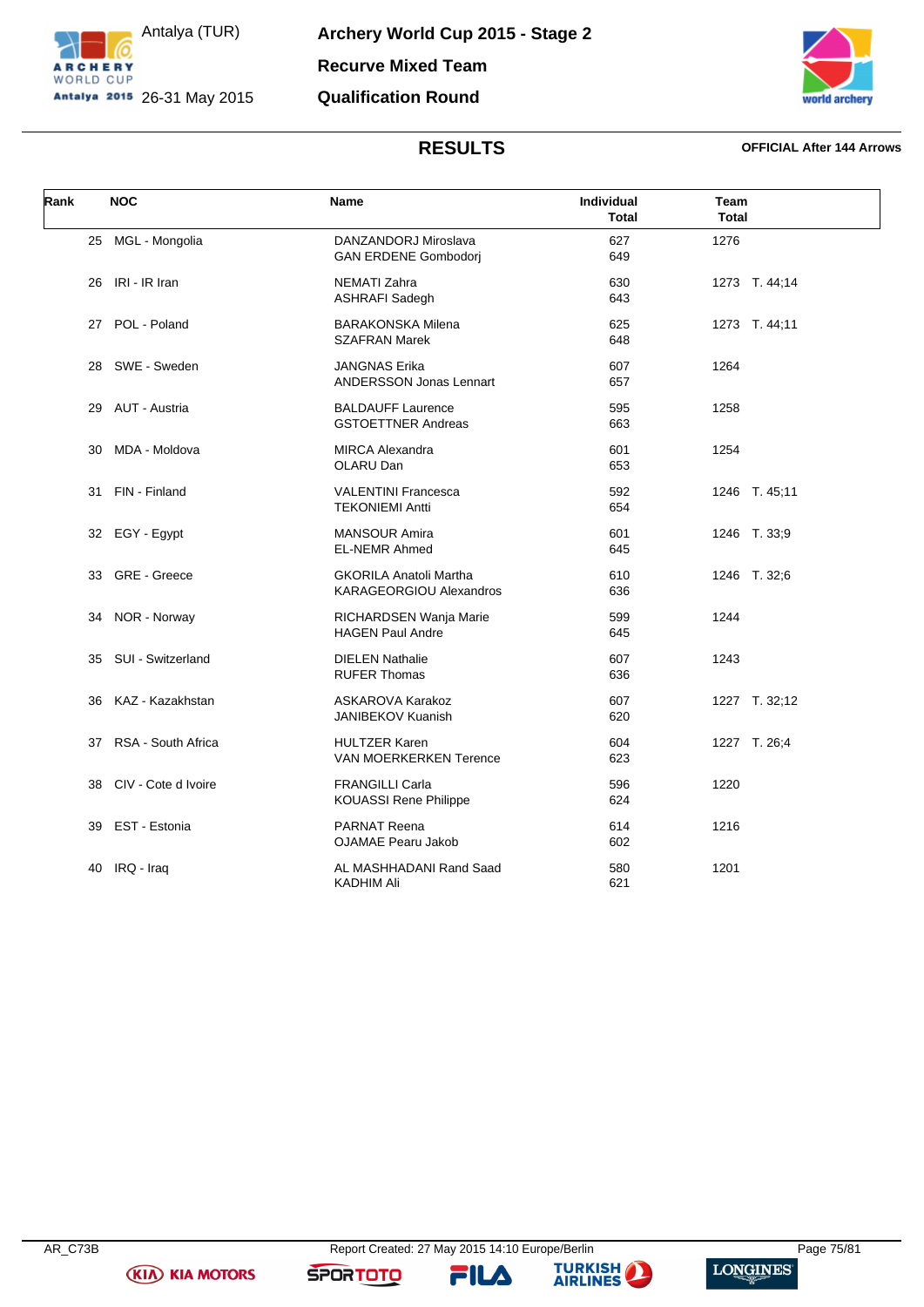



## **RESULTS After 216 Arrows**

| Rank | <b>NOC</b>             | Name                                                                            | Individual<br><b>Total</b> | Team<br><b>Total</b> |
|------|------------------------|---------------------------------------------------------------------------------|----------------------------|----------------------|
| 1    | USA - USA              | <b>WILDE Reo</b><br><b>ANDERSON Steve</b><br><b>DEATON Bridger</b>              | 705<br>699<br>699          | 2103                 |
|      | 2 FRA - France         | <b>GENET Dominique</b><br>PEINEAU Sebastien<br><b>DELOCHE Pierre-Julien</b>     | 701<br>698<br>696          | 2095                 |
|      | 3 ITA - Italy          | <b>PAGNONI Federico</b><br>PAGNI Sergio<br><b>NENCIONI Michele</b>              | 703<br>694<br>693          | 2090                 |
|      | 4 KOR - Korea          | CHOI Yong Hee<br>KIM Jongho<br>KIM Taeyoon                                      | 700<br>700<br>689          | 2089                 |
| 5    | TUR - Turkey           | <b>CAGIRAN Evren</b><br><b>ELMAAGACLI Demir</b><br>YAKALI Samet Can             | 699<br>697<br>692          | 2088                 |
| 6    | IND - India            | <b>VERMA Abhishek</b><br><b>CHAUHAN Rajat</b><br>CHITTIBOMMA Jignas             | 701<br>693<br>693          | 2087 T. 148;63       |
|      | 7 RSA - South Africa   | <b>BADENHORST Gabriel</b><br><b>CORNELIUS Albertus</b><br><b>ROUX Patrick</b>   | 699<br>694<br>694          | 2087 T. 147;53       |
|      | 8 IRI - IR Iran        | <b>EBADI Esmaeil</b><br><b>AMOUEI Yaser</b><br><b>GHEIDI Majid</b>              | 700<br>696<br>691          | 2087 T. 144;60       |
| 9    | NED - Netherlands      | <b>SCHLOESSER Mike</b><br><b>ELZINGA Peter</b><br>VAN EIL Thomas                | 703<br>696<br>687          | 2086                 |
| 10   | MEX - Mexico           | <b>CARDOSO Mario</b><br>FIERRO Julio<br>RAMIREZ Angel                           | 695<br>693<br>691          | 2079                 |
| 11   | DEN - Denmark          | <b>HANSEN Stephan</b><br><b>DAMSBO Martin</b><br><b>DARUM Andreas</b>           | 699<br>696<br>682          | 2077                 |
|      | 12 RUS - Russia        | DAMBAEV Alexander<br>KALASHNIKOV Viktor<br><b>BRAZHNIK Aleksey</b>              | 698<br>694<br>684          | 2076                 |
|      | 13 COL - Colombia      | <b>CARDONA Camilo Andres</b><br><b>MUNOZ Daniel</b><br>CARRASQUILLA Juan Carlos | 698<br>698<br>677          | 2073                 |
|      | 14 NOR - Norway        | <b>HASLESTAD Marius Kramer</b><br><b>AAMAAS Njaal</b><br><b>HAUGSETH Mads</b>   | 692<br>688<br>685          | 2065                 |
|      | 15 GER - Germany       | <b>LAUBE Marcus</b><br><b>ABSTREITER Robert</b><br>KNECHTEL Kai                 | 688<br>688<br>685          | 2061                 |
|      | 16 AUS - Australia     | <b>COLLINS Alexander</b><br><b>BUSCOMBE Scott</b><br><b>HORWOOD Brett</b>       | 687<br>684<br>680          | 2051                 |
|      | 17 GBR - Great Britain | RAVENSCROFT Adam<br><b>RUDD Mark</b><br><b>BUSBY Duncan</b>                     | 686<br>680<br>679          | 2045                 |
|      | 18 AUT - Austria       | <b>MATZNER Michael</b>                                                          | 692                        | 2000                 |

**(KIA) KIA MOTORS** 



**SPORTOTO** 

FILA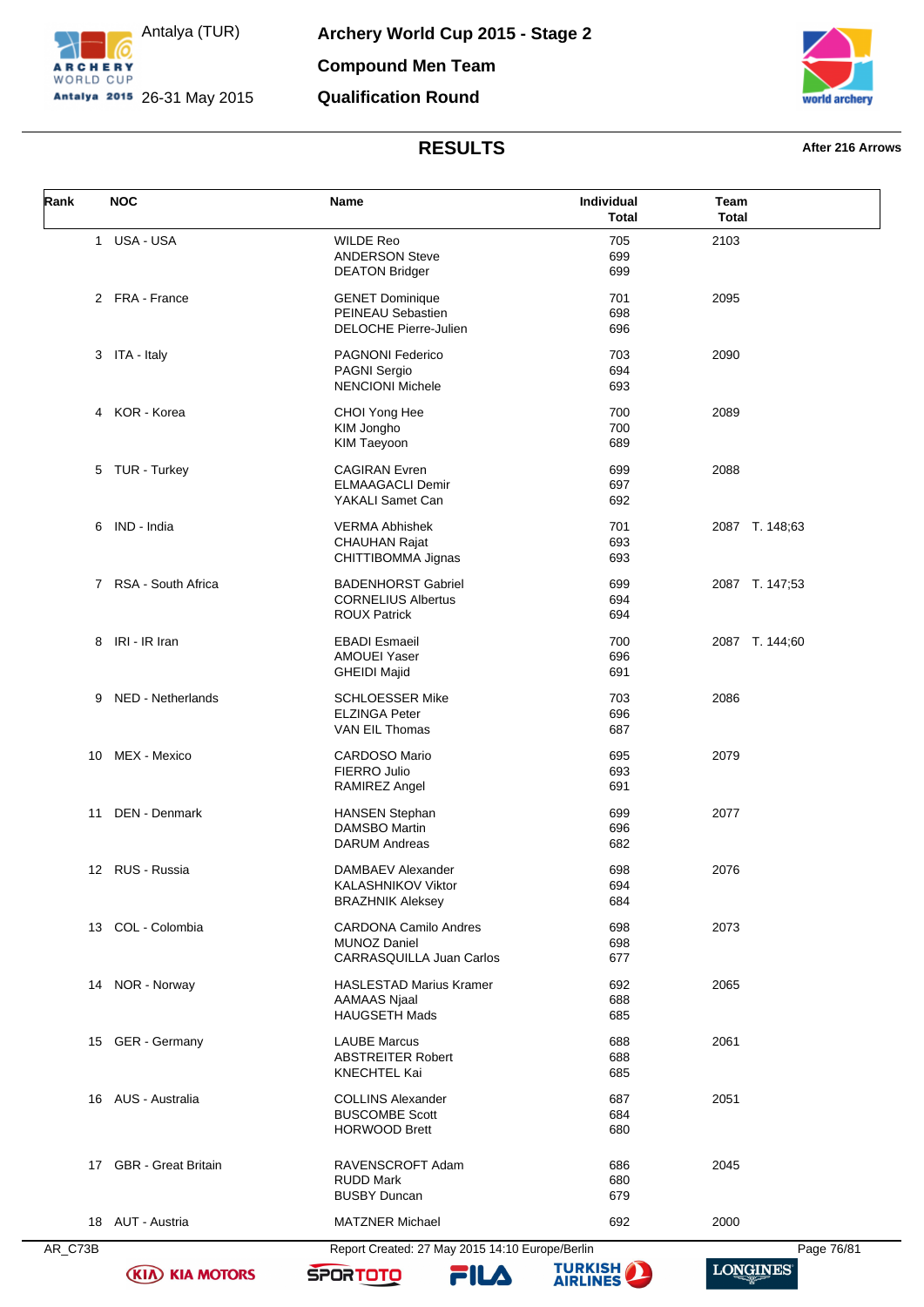



# **RESULTS After 216 Arrows**

| Rank | <b>NOC</b>         | Name                      | <b>Individual</b><br><b>Total</b> | Team<br><b>Total</b> |
|------|--------------------|---------------------------|-----------------------------------|----------------------|
|      |                    |                           |                                   |                      |
|      |                    | <b>FRANK Karl</b>         | 671                               |                      |
|      |                    | <b>BOUSE Harald</b>       | 637                               |                      |
| 19   | KSA - Saudi Arabia | ALBAQAMI Muidh Rajah H    | 677                               | 1984                 |
|      |                    | ABDUL AZIZ Alrodhan       | 670                               |                      |
|      |                    | SULAIMANI Mosab           | 637                               |                      |
|      | 20 QAT - Qatar     | ALABADI Ahmed Abdulla     | 666                               | 1977                 |
|      |                    | ALOBADI Abdulaziz Ahmed A | 660                               |                      |
|      |                    | <b>RUSTAM KHAN Israf</b>  | 651                               |                      |

**(KIA) KIA MOTORS** 

**SPORTOTO** 

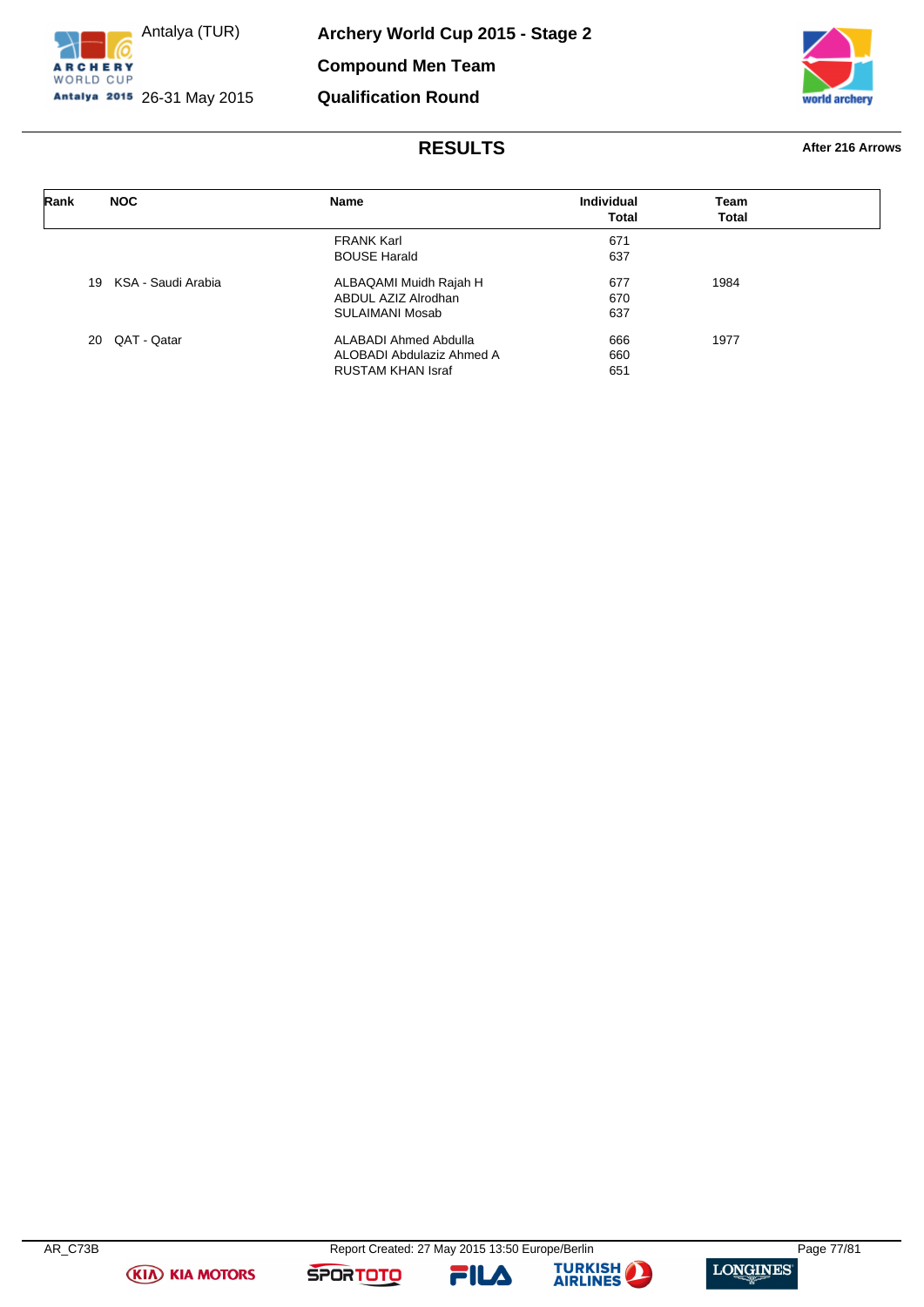



## **RESULTS OFFICIAL After 216 Arrows**

| Rank | <b>NOC</b>             | Name                                                   | Individual<br><b>Total</b> | Team<br><b>Total</b> |
|------|------------------------|--------------------------------------------------------|----------------------------|----------------------|
|      | 1 KOR - Korea          | SONG Yun Soo<br><b>CHOI Bomin</b>                      | 695<br>694                 | 2081                 |
|      |                        | KIM Yun Hee                                            | 692                        |                      |
|      | 2 COL - Colombia       | LOPEZ Sara                                             | 708                        | 2075                 |
|      |                        | USQUIANO Alejandra<br><b>MARCEN Maja</b>               | 686<br>681                 |                      |
|      | 3 MEX - Mexico         | <b>JUAREZ Ana Cristina</b>                             | 695                        | 2072                 |
|      |                        | SANDOVAL Fernanda Del Rocio<br>SALINAS Stephanie Sarai | 689<br>688                 |                      |
|      | 4 DEN - Denmark        | <b>JENSEN Tanja</b>                                    | 697                        | 2067                 |
|      |                        | SONNICHSEN Sarah Holst<br><b>ANEAR Erika</b>           | 695<br>675                 |                      |
| 5    | GER - Germany          | <b>HEIGENHAUSER Kristina</b>                           | 695                        | 2066 T. 136;54       |
|      |                        | <b>SCHALL Velia</b>                                    | 692                        |                      |
|      |                        | <b>MEISSNER Janine</b>                                 | 679                        |                      |
|      | 6 RUS - Russia         | <b>AVDEEVA Natalia</b>                                 | 694                        | 2066 T. 129;49       |
|      |                        | VINOGRADOVA Mariia                                     | 692                        |                      |
|      |                        | LOGINOVA Albina                                        | 680                        |                      |
|      | 7 RSA - South Africa   | VAN KRADENBURG Jeanine                                 | 691                        | 2049                 |
|      |                        | <b>CORNELIUS Sera</b>                                  | 684                        |                      |
|      |                        | <b>ROUX Gerda</b>                                      | 674                        |                      |
|      | 8 IND - India          | <b>KAUR Ramandeep</b>                                  | 684                        | 2045                 |
|      |                        | <b>DEB Trisha</b>                                      | 681                        |                      |
|      |                        | PAONAM Lily Chanu                                      | 680                        |                      |
|      | 9 IRI - IR Iran        | SHAFIELAVIJEH Afsaneh                                  | 685                        | 2042                 |
|      |                        | <b>GHASEMPOUR Sakineh</b>                              | 683                        |                      |
|      |                        | RANJBAR Maryam                                         | 674                        |                      |
|      | 10 FRA - France        | <b>VANDIONANT Sandrine</b>                             | 685                        | 2036                 |
|      |                        | <b>SANCENOT Amelie</b>                                 | 678                        |                      |
|      |                        | DE MATOS Laure                                         | 673                        |                      |
|      | 11 USA - USA           | <b>GAUVIN Crystal</b>                                  | 696                        | 2031                 |
|      |                        | <b>KELLER Lexi</b>                                     | 685                        |                      |
|      |                        | <b>BRADLEY Angela</b>                                  | 650                        |                      |
|      | 12 NED - Netherlands   | <b>MARKOVIC Irina</b>                                  | 689                        | 2029                 |
|      |                        | VAN CASPEL Inge                                        | 679                        |                      |
|      |                        | <b>COUWENBERG Martine</b>                              | 661                        |                      |
|      | 13 ITA - Italy         | <b>TONIOLI Marcella</b>                                | 682                        | 2027                 |
|      |                        | <b>LONGO Laura</b>                                     | 678                        |                      |
|      |                        | SPANO Viviana                                          | 667                        |                      |
|      | 14 GBR - Great Britain | <b>JONES Naomi</b>                                     | 680                        | 2023                 |
|      |                        | O SULLIVAN Lucy                                        | 674                        |                      |
|      |                        | <b>GALES Andrea</b>                                    | 669                        |                      |
|      | 15 TUR - Turkey        | <b>BOSTAN Yesim</b>                                    | 695                        | 2000                 |
|      |                        | <b>KOCAMAN Gizem</b>                                   | 668                        |                      |
|      |                        | <b>SAGLAM Evrim</b>                                    | 637                        |                      |

**SPORTOTO** 

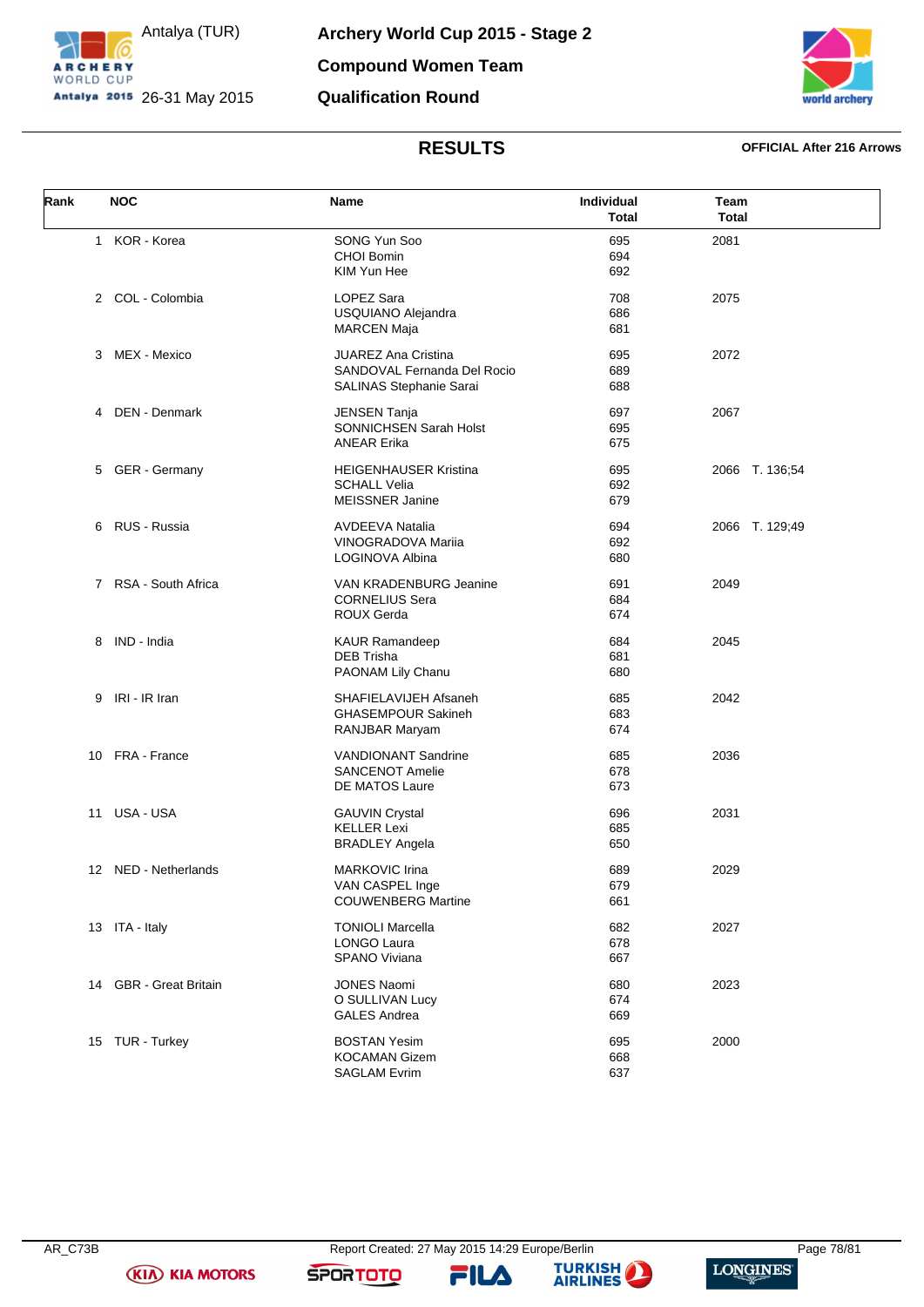

**Archery World Cup 2015 - Stage 2 Compound Mixed Team Qualification Round**



## **RESULTS OFFICIAL After 144 Arrows**

| Rank | <b>NOC</b>             | Name                                                    | Individual<br><b>Total</b> | Team<br><b>Total</b>       |
|------|------------------------|---------------------------------------------------------|----------------------------|----------------------------|
|      | 1 COL - Colombia       | LOPEZ Sara<br><b>CARDONA Camilo Andres</b>              | 708<br>698                 | 1406                       |
|      | 2 USA - USA            | <b>GAUVIN Crystal</b><br><b>WILDE Reo</b>               | 696<br>705                 | 1401                       |
|      | 3 SLO - Slovenia       | <b>CERNE Toja</b><br>SITAR Dejan                        | 702<br>696                 | 1398                       |
|      | 4 DEN - Denmark        | <b>JENSEN Tanja</b><br><b>HANSEN Stephan</b>            | 697<br>699                 | 1396                       |
|      | 5 KOR - Korea          | SONG Yun Soo<br>CHOI Yong Hee                           | 695<br>700                 | 1395                       |
|      | 6 TUR - Turkey         | <b>BOSTAN Yesim</b><br><b>CAGIRAN Evren</b>             | 695<br>699                 | 1394                       |
|      | 7 RUS - Russia         | <b>AVDEEVA Natalia</b><br>DAMBAEV Alexander             | 694<br>698                 | 1392 T. 100;48             |
| 8    | NED - Netherlands      | <b>MARKOVIC Irina</b><br><b>SCHLOESSER Mike</b>         | 689<br>703                 | 1392 T. 99;38              |
| 9    | MEX - Mexico           | <b>JUAREZ Ana Cristina</b><br><b>CARDOSO Mario</b>      | 695<br>695                 | <b>CT</b><br>1390 T. 98;37 |
| 10   | RSA - South Africa     | VAN KRADENBURG Jeanine<br><b>BADENHORST Gabriel</b>     | 691<br>699                 | <b>CT</b><br>1390 T. 98;37 |
| 11   | POL - Poland           | SZALANSKA Katarzyna<br>WOJTAS Jan                       | 692<br>696                 | 1388                       |
|      | 12 FRA - France        | <b>VANDIONANT Sandrine</b><br><b>GENET Dominique</b>    | 685<br>701                 | 1386                       |
| 13   | IND - India            | <b>KAUR Ramandeep</b><br><b>VERMA Abhishek</b>          | 684<br>701                 | 1385 T. 97;36              |
|      | 14 IRI - IR Iran       | SHAFIELAVIJEH Afsaneh<br><b>EBADI</b> Esmaeil           | 685<br>700                 | 1385 T. 97;30              |
|      | 15 ITA - Italy         | <b>TONIOLI Marcella</b><br><b>PAGNONI Federico</b>      | 682<br>703                 | 1385 T. 94;41              |
|      | 16 GER - Germany       | HEIGENHAUSER Kristina<br>LAUBE Marcus                   | 695<br>688                 | SO T.20,<br>1383 T. 93;43  |
|      | 17 ESP - Spain         | <b>MARCOS Andrea</b><br><b>BLAZQUEZ Alberto</b>         | 691<br>692                 | 1383 T. 94;45<br>SO T.19,  |
|      | 18 NOR - Norway        | <b>GRYDELAND Runa</b><br><b>HASLESTAD Marius Kramer</b> | 691<br>692                 | 1383 T. 94;36<br>SO T.19,  |
| 19   | <b>BRA - Brazil</b>    | <b>ESPOSITO MELETI Gisele</b><br>RORIZ JR. Marcelo      | 669<br>703                 | 1372                       |
|      | 20 AUT - Austria       | <b>BARCKHOLT Silvia</b><br><b>MATZNER Michael</b>       | 679<br>692                 | 1371                       |
| 21   | BEL - Belgium          | PRIEELS Sarah<br><b>DEPOITIER Julien</b>                | 676<br>691                 | 1367                       |
|      | 22 GBR - Great Britain | <b>JONES Naomi</b><br>RAVENSCROFT Adam                  | 680<br>686                 | 1366 T. 79;32              |
|      | 23 SWE - Sweden        | <b>STAHLKRANTZ Sofie</b><br><b>LUNDIN Morgan</b>        | 676<br>690                 | 1366 T. 76;26              |
|      | 24 SUI - Switzerland   | OLEKSEJENKO Jelena<br><b>BURRI Kevin</b>                | 668<br>689                 | 1357                       |

**(KIA) KIA MOTORS** 

AR\_C73B Report Created: 27 May 2015 14:29 Europe/Berlin Page 79/81 **TURKISH** 

**SPORTOTO** 

FILA